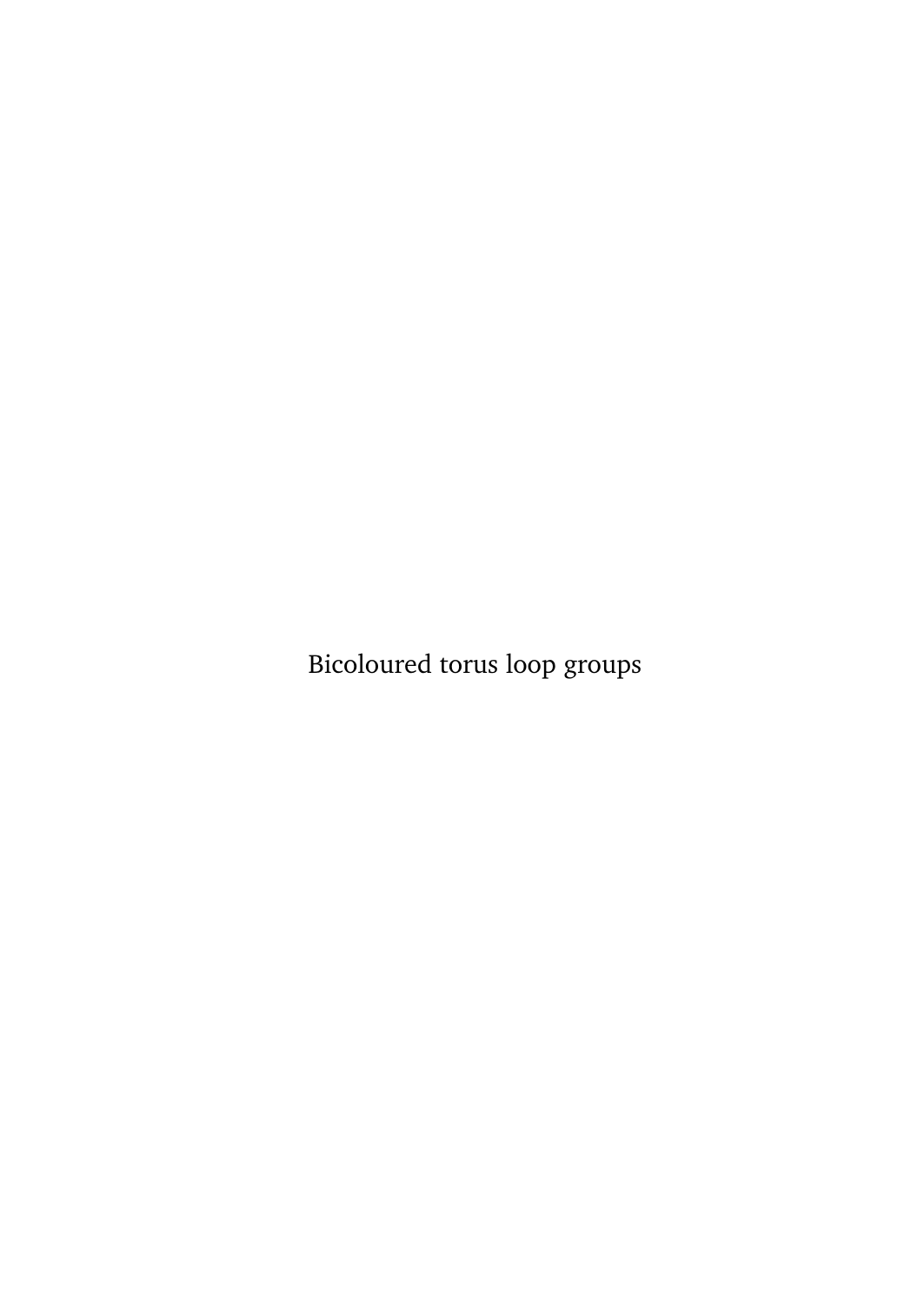#### *Roles of promotor and copromotor:*

The primary and secondary PhD supervisors, as these terms are commonly understood in the international research community, are the people listed on page ii as 'copromotor' and 'promotor', respectively. The reason for this reversal is that Dutch law requires a PhD thesis to be approved by a full professor.

#### *Assessment committee:*

Prof.dr. M.N. Crainic, Universiteit Utrecht Prof.dr. C.L. Douglas, University of Oxford Prof.dr. K.-H. Neeb, Friedrich-Alexander-Universität Erlangen-Nürnberg Prof.dr. K.-H. Rehren, Georg-August-Universität Göttingen Prof.dr. C. Schweigert, Universität Hamburg

*Printed by:* Ipskamp Printing, Enschede ISBN: 978-90-393-6743-8

© Shan H. Shah, 2017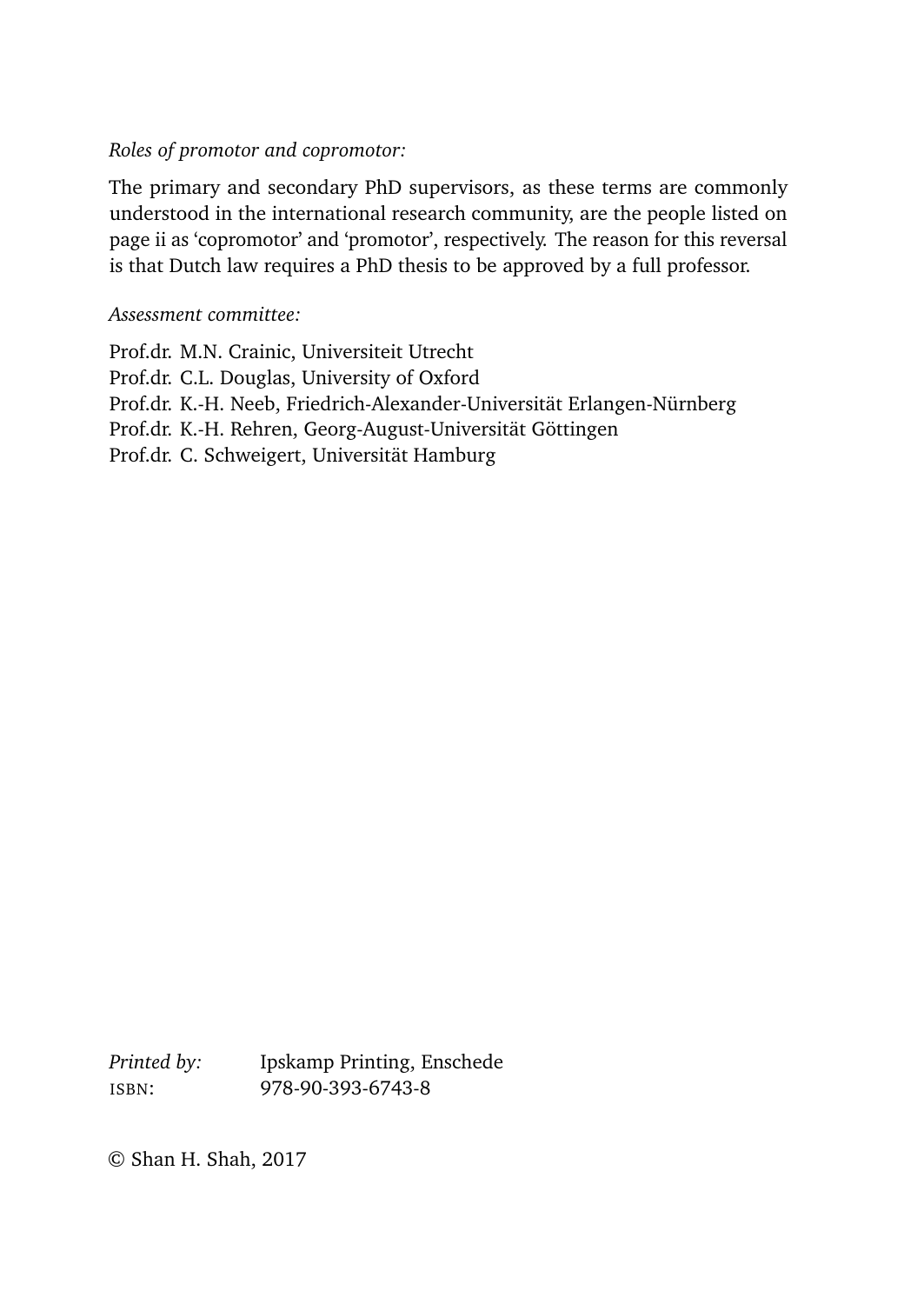# Bicoloured torus loop groups

Bigekleurde toruslusgroepen

(met een samenvatting in het Nederlands)

# Proefschrift

ter verkrijging van de graad van doctor aan de Universiteit Utrecht op gezag van de rector magnificus, prof.dr. G.J. van der Zwaan, ingevolge het besluit van het college voor promoties in het openbaar te verdedigen op woensdag 15 maart 2017 des ochtends te 10.30 uur

door

## Shan Hussain Shah

geboren op 6 mei 1989 te Lelystad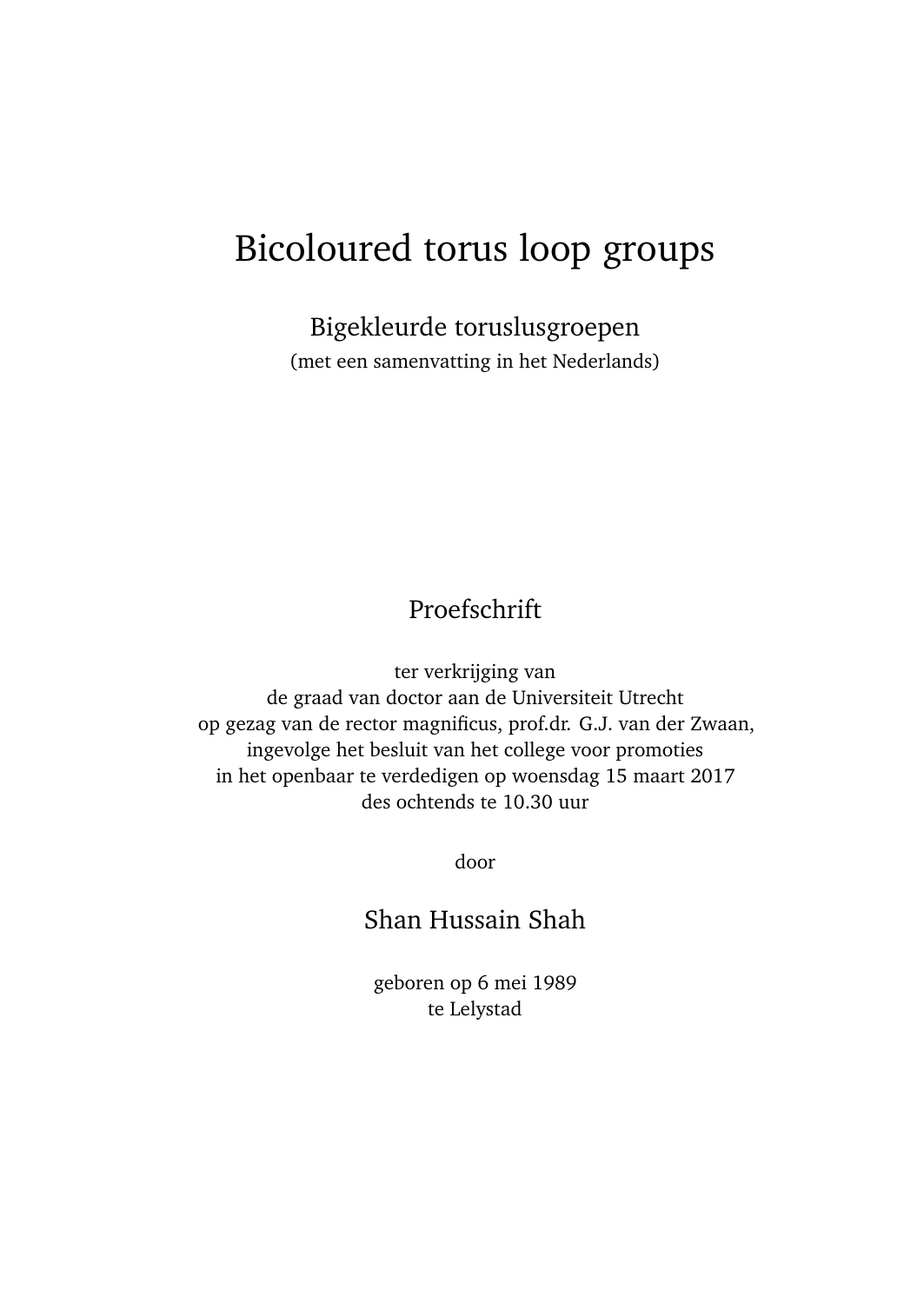*Promotor:* Prof.dr. E.P. van den Ban<br>Copromotor: Dr. A.G. Henriques *Copromotor:* Dr. A.G. Henriques

#### *Funding:*

The research that resulted in this thesis was supported by a Graduate Funding Grant for the project 'The classification of abelian Chern–Simons theories', obtained from the 'Geometry and Quantum Theory' (GQT) mathematics cluster of the Netherlands Organisation for Scientific Research (NWO).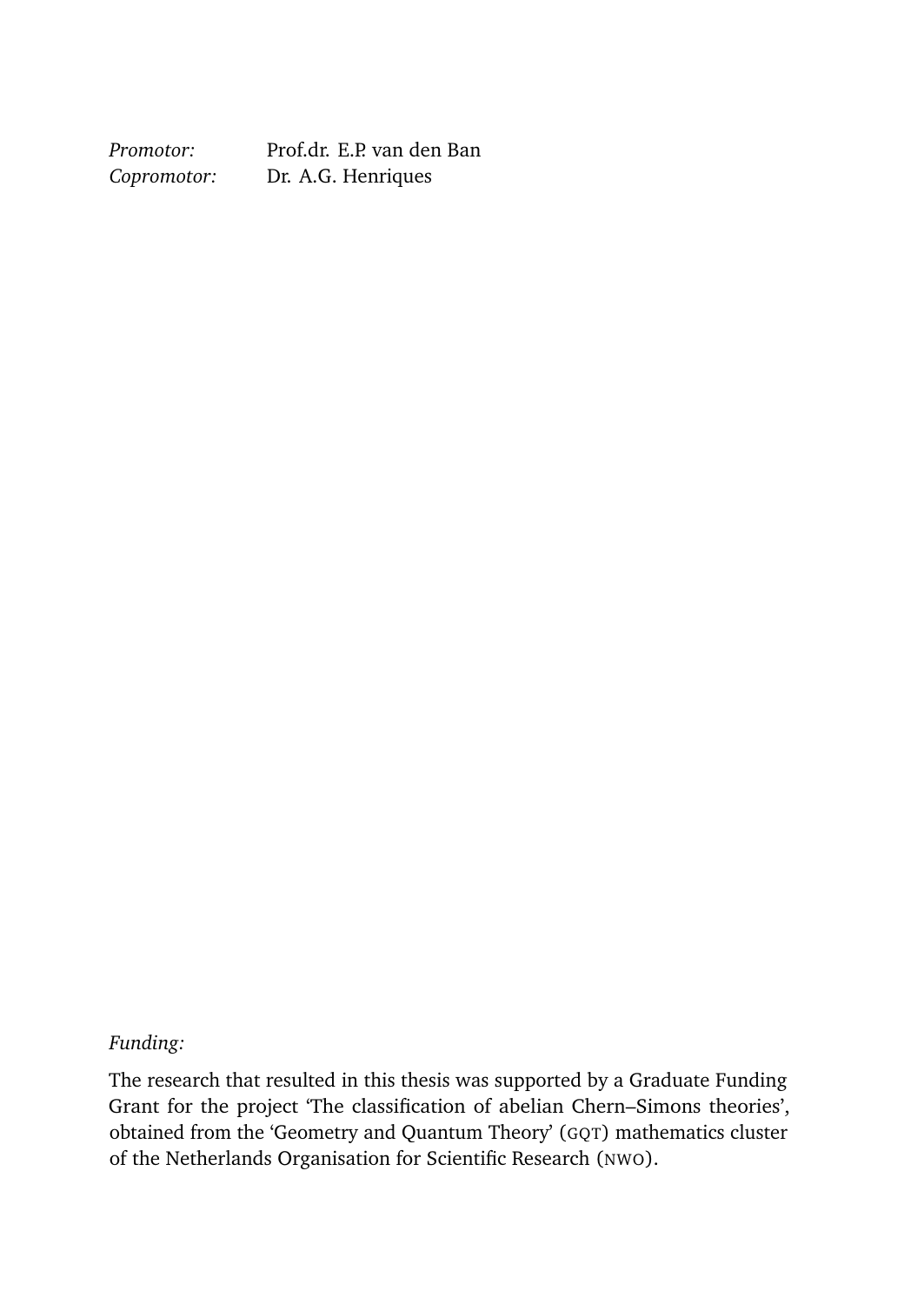# **Contents**

| $\mathbf{1}$ | Introduction                              |                                                                         | $\mathbf{1}$     |
|--------------|-------------------------------------------|-------------------------------------------------------------------------|------------------|
|              | 1.1                                       | Von Neumann algebras                                                    | $\boldsymbol{2}$ |
|              | 1.2                                       | Conformal nets                                                          | 5                |
|              |                                           | 1.3 Defects between conformal nets                                      | 14               |
|              |                                           | 1.4 Bicoloured loop groups                                              | 21               |
|              |                                           | 1.5 Main results                                                        | 24               |
|              |                                           | 1.6 Organisation of the text                                            | 28               |
|              |                                           | 1.7 Notations and conventions                                           | 29               |
| $\mathbf{2}$ | Unicoloured torus loop groups             |                                                                         |                  |
|              | 2.1                                       | Unicoloured torus loop groups and their structure                       | 32               |
|              |                                           | 2.2 Central extensions associated to lattices                           | 34               |
|              | 2.3                                       | Actions of Diff <sub>+</sub> $(S1)$ on central extensions               | 39               |
|              |                                           | 2.4 Actions of lifts of lattice automorphisms on central extensions     | 45               |
|              | 2.5                                       | Irreducible, positive energy representations                            | 49               |
| 3            | <b>Bicoloured torus loop groups</b><br>71 |                                                                         |                  |
|              | 3.1                                       | Bicoloured torus loop groups and their structure                        | 72               |
|              |                                           | 3.2 Central extensions associated to spans of lattices                  | 86               |
|              |                                           | 3.3 Actions of covers of Diff <sub>+</sub> $(S1)$ on central extensions | 98               |
|              | 3.4                                       | Irreducible, positive energy representations                            | 101              |
| 4            | Outlook                                   |                                                                         |                  |
|              | 4.1                                       | Defects between lattice conformal nets                                  | 113              |
|              | 4.2                                       | Generalising to different tori at the two defect points                 | 114              |
|              | 4.3                                       | Generalising from tori to non-abelian Lie groups                        | 116              |
|              | A Background material                     |                                                                         |                  |
|              |                                           | A.1 Lattices                                                            | 117              |
|              |                                           |                                                                         |                  |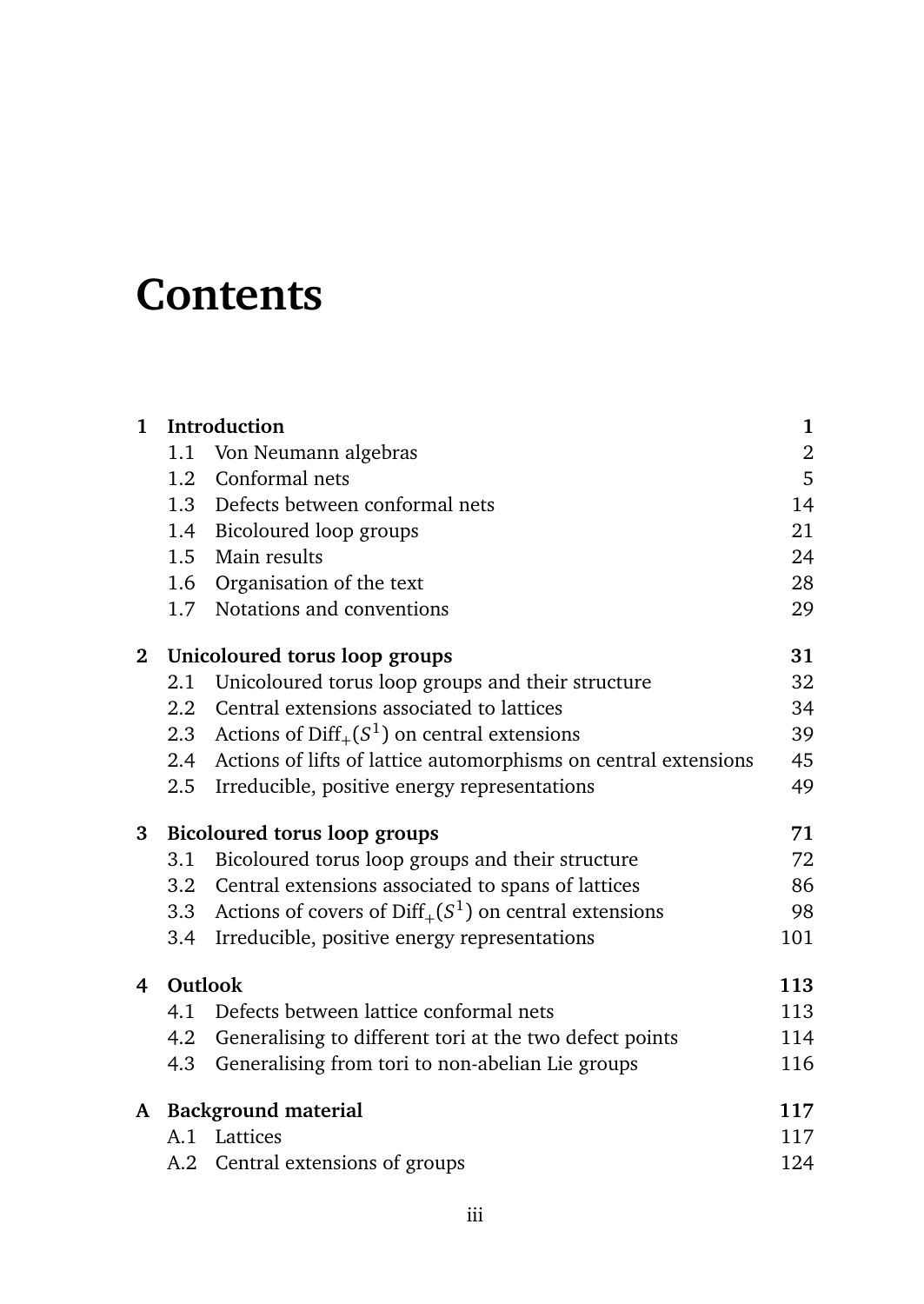| A.3 Group representations    | 129               |
|------------------------------|-------------------|
| A.4 Heisenberg groups        | 142               |
| <b>Bibliography</b>          | 153<br>161<br>161 |
| Samenvatting                 |                   |
| Unigekleurde toruslusgroepen |                   |
| Bigekleurde toruslusgroepen  | 163               |
| Acknowledgements             | 165               |
| Curriculum vitae             | 167               |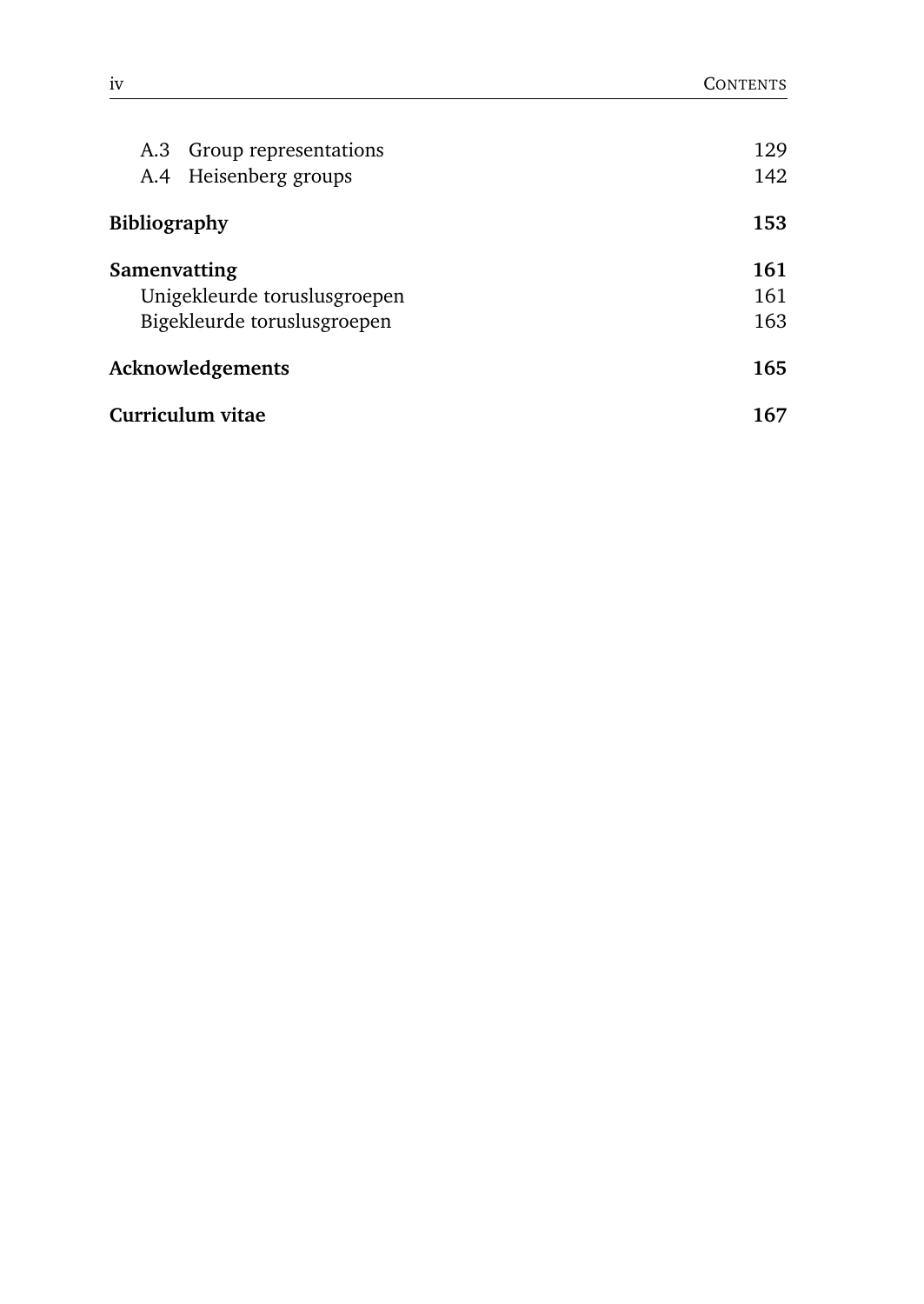# **Chapter 1**

# **Introduction**

The material collected and developed in this thesis is motivated by the following question:

Given that certain centrally extended loop groups and their positive energy representations give rise to conformal nets, does there exist a generalisation of the theory of loop groups which allows one to analogously construct defects between conformal nets?

We focus exclusively on a special class of loop groups, namely the *torus loop groups* which give rise to *lattice conformal nets*, and manage to make progress towards answering the above question. Our results can be summarised by the claim

Torus loop groups generalise to so called *bicoloured torus loop groups*. The latter enjoy many properties one expects them to have for constructing defects between lattice conformal nets.

Our first aim in this Introduction will be to explain the various terms used in the above question. We begin with a short review of von Neumann algebras in Section 1.1 because these feature prominently in the definition of conformal nets that follows next in Section 1.2. In that section we list some (mathematical) motivations for the theory of conformal nets and basic examples of these objects. We notably give an overview of the construction of certain conformal nets from central extensions of loop groups.

We then turn to introducing the notion of a defect between two conformal nets in Section 1.3 of which we present elementary examples. The scarcity of these examples will immediately spark the question of finding other methods of constructing defects. To answer this question we formulate in Section 1.4 a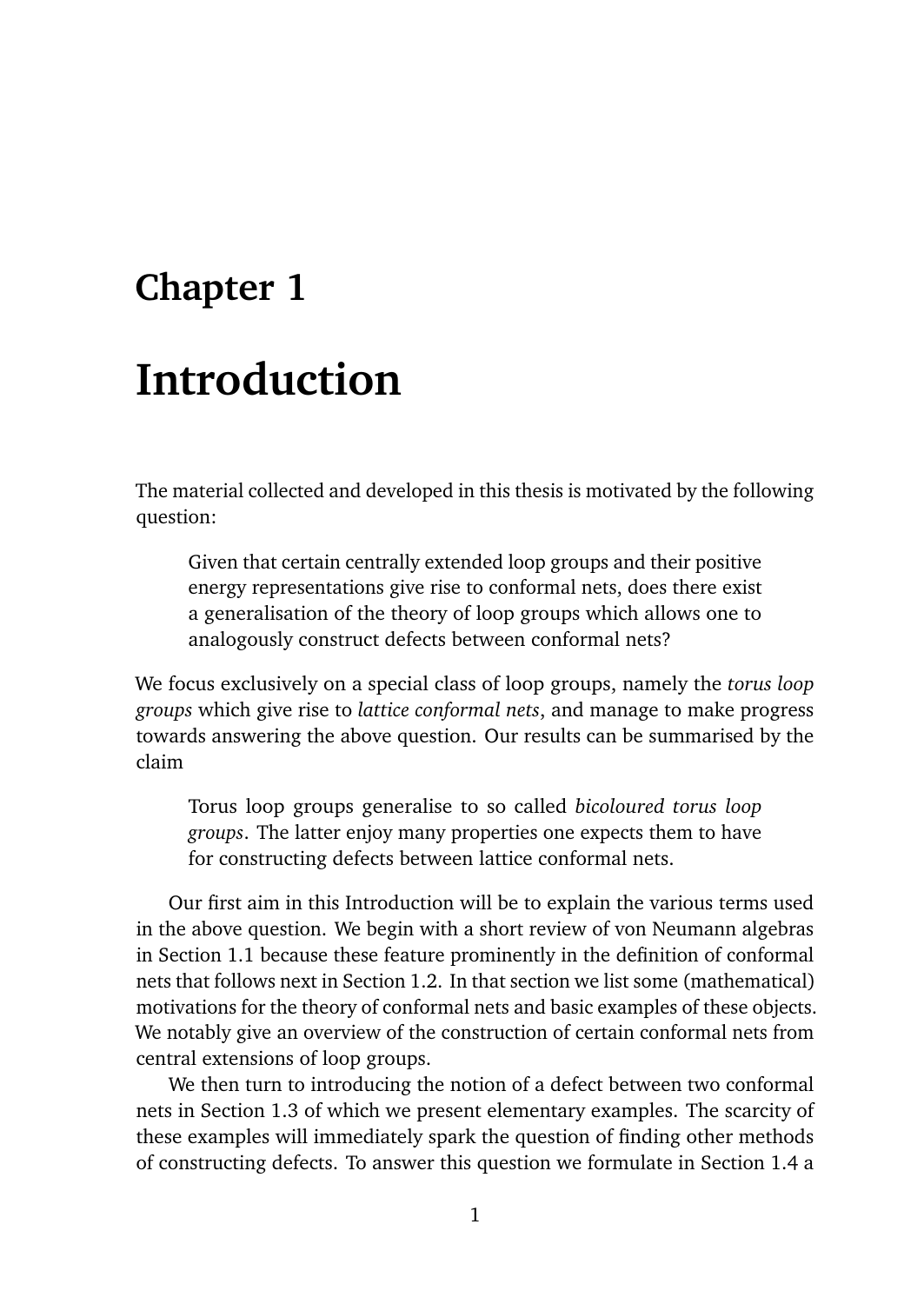loose, hypothetical notion of a bicoloured loop group as a method of producing conformal net defects. Our proposal starts properly in Section 1.5, where we make precise the special case of a definition of a bicoloured torus loop group and summarise the results we obtain in this thesis on this new notion.

We refer to Section 1.7 and Appendix A for various notations, conventions and definitions used in this Introduction.

*Remark* 1.0.1 (Advice to the reader)*.* The question posed above and the material on von Neumann algebras, conformal nets and defects treated in Sections 1.1 to 1.3 has been included only to explain the context of our studies, and it will not make a relevant reappearance until Section 4.1. The bulk of our investigations in Chapters 2 and 3 does not strictly require knowledge of these matters. The reader may therefore safely skip Sections 1.1 to 1.3 without missing technical background needed for the rest of the thesis.

### **1.1 Von Neumann algebras**

Von Neumann algebras were introduced by F. Murray and J. von Neumann in a series of papers in the 1930s and 40s with applications to representation theory and physics in mind. Their relevance to this Introduction is their appearance in the definitions of conformal nets and defects we give in Sections 1.2 and 1.3, respectively, and they will make a brief reappearance in Chapter 4. We assume a passing familiarity with the weak, the strong operator and ultraweak topology on the algebra of bounded operators on a Hilbert space from the reader, as treated in for example [Con90, Chapters IV and IX].

Let H be a Hilbert space and denote by  $\mathcal{B}(\mathcal{H})$  its algebra of bounded operators. For a subset  $S \subseteq \mathcal{B}(\mathcal{H})$ , its *commutant*  $S'$  is defined as the set of bounded operators on  $H$  which commute with all operators of *S*. We list some algebraic properties of taking commutants. It reverses inclusions of subsets, and we have  $S \subseteq S''$  and  $S''' = S'$ . This means that the operation of taking the commutant does not continue indefinitely. It is always true that S' is a unital subalgebra of  $\mathcal{B}(\mathcal{H})$  and if *S* is *self-adjoint*, meaning that  $S^* = S$ , then  $S'$  is a unital ∗-subalgebra.

A topological property of forming the commutant is that S', and hence also  $S''$  is weakly closed in  $\mathcal{B}(\mathcal{H})$ . The following important result strengthens this fact dramatically when *S* is a unital ∗-algebra.

**Theorem 1.1.1** (Von Neumann's Bicommutant Theorem)**.** *The double commutant A* <sup>00</sup> *of a unital* <sup>∗</sup>*-subalgebra <sup>A</sup> of* <sup>B</sup>(<sup>H</sup> ) *is equal to both the closure of <sup>A</sup> in the weak, and in the strong operator topology.*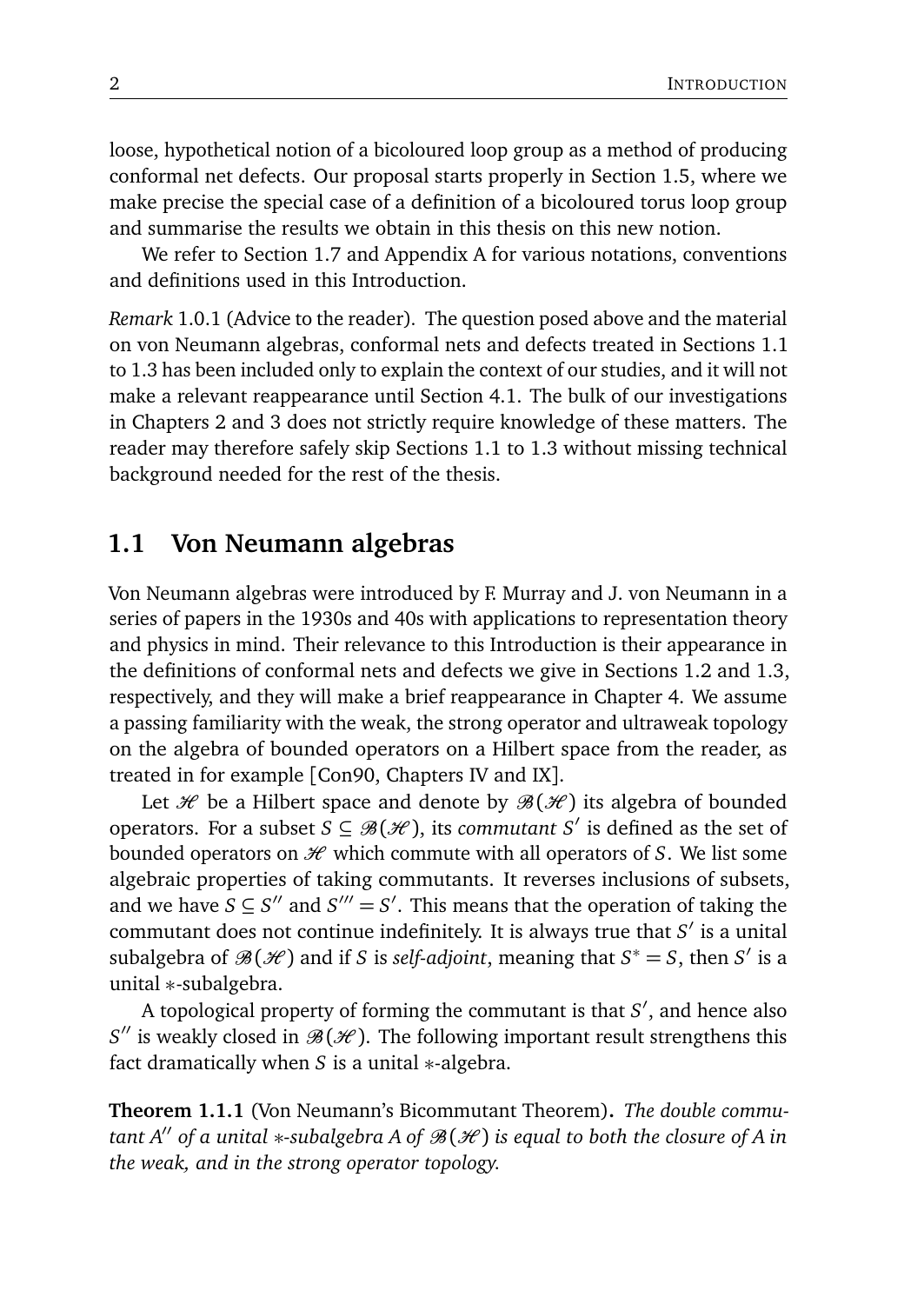That is, the algebraic operation of taking the double commutant of a unital  $*$ -subalgebra of  $\mathcal{B}(\mathcal{H})$  can be expressed in two, equivalent topological terms. It implies that the following definition is unambiguous.

**Definition 1.1.2** ((Concrete) von Neumann algebras)**.** A *(concrete) von Neumann algebra* is a unital  $*$ -subalgebra *A* of the algebra  $\mathcal{B}(\mathcal{H})$  of bounded operators on a Hilbert space  $\mathcal{H}$  which equivalently

- is closed in the weak operator topology on  $\mathcal{B}(\mathcal{H})$ ,
- is closed in the strong operator topology on  $\mathcal{B}(\mathcal{H})$ , or
- satisfies  $A'' = A$ .

One can furthermore use the Bicommutant Theorem to prove

**Corollary 1.1.3.** *The smallest von Neumann algebra* vN(*S*) *containing a subset*  $S \subseteq \mathscr{B}(\mathscr{H})$  equals both  $(S \cup S^*)''$  and the closure of the unital  $*$ -subalgebra *generated by S in either the weak or strong operator topology.*

So elements of vN(*S*) can be thought of as limits (in the weak or strong operator topology) of polynomials with (non-commuting) variables in *S* ∪ *S* ∗ .

We give some examples of von Neumann algebras. The most obvious one is of course  $\mathcal{B}(\mathcal{H})$  itself. Slightly more interesting are

**Example 1.1.4** (Algebras of essentially bounded functions)**.** Let (*X*,*Σ*,*µ*) be a  $\sigma$ -finite measure space and  $L^2(X) := L^2(X, \Sigma, \mu)$  the Hilbert space of all measurable functions  $f: X \to \mathbb{C}$  which are square integrable, modulo functions that are zero almost everywhere. Define next  $L^{\infty}(X) := L^{\infty}(X, \Sigma, \mu)$  to be the set of measurable functions  $f: X \to \mathbb{C}$  which are essentially bounded, divided out by the same equivalence relation as for  $L^2(X)$ . With the pointwise multiplication, the ∗-operation  $f^* := \overline{f}$  and the essential supremum norm this is a *C* ∗ -algebra. There is a unital, isometric ∗-homomorphism

$$
L^{\infty}(X) \hookrightarrow \mathcal{B}\big(L^2(X)\big), \qquad f \mapsto m_f,
$$

where  $m_f$  is left multiplication by *f*. It can then be proved that  $L^\infty(X)' =$ *L*<sup>∞</sup>(*X*) (see [Con90, Theorem 6.6]), which implies that  $L^\infty(X)$  is a von Neumann subalgebra of  $\mathcal{B}(L^2(X))$ .

The above are examples of *abelian* von Neumann algebras. It can in fact be shown that *all* abelian von Neumann algebras on a separable Hilbert space are of this form (see [Con90, Theorem 7.8]). This is the reason why the general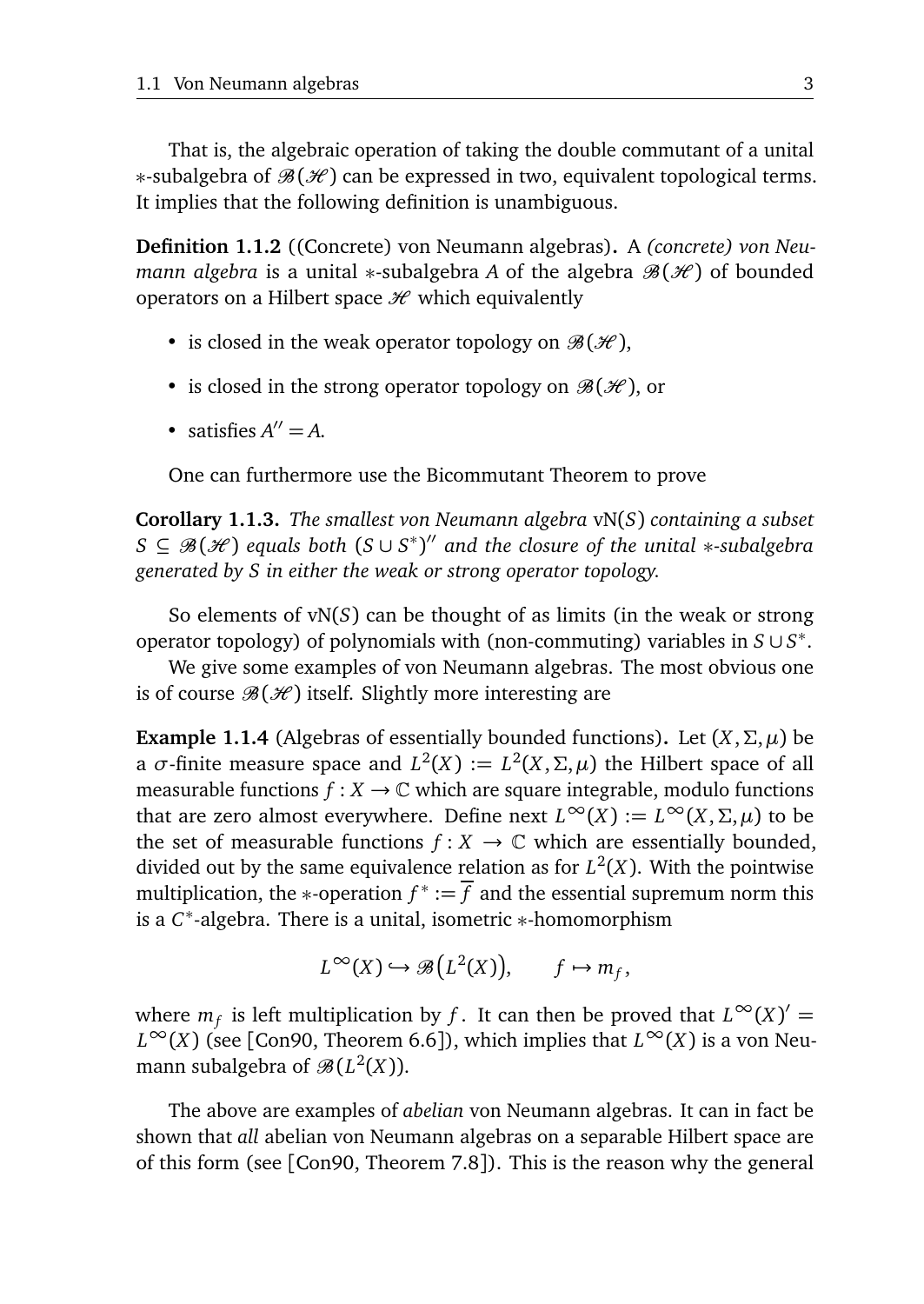theory of von Neumann algebras is sometimes referred to as 'non-commutative measure theory'.

The von Neumann algebras that are relevant to us in this Introduction are far from abelian, though. Their construction will instead be more similar in spirit to that of

**Example 1.1.5** (Group von Neumann algebras). Let  $Q: G \to U(\mathcal{H})$  be a unitary representation of a topological group  $G$ . Then  $Q(G)'$  and  $Q(G)''$  are both von Neumann algebras. When *G* is locally compact and  $Q_L$  and  $Q_R$  are the left, respectively, right regular representation with respect to Haar measures on *G* we call  $Q_L(G)''$  and  $Q_R(G)''$  the left and right *group von Neumann algebras* of *G*. They have the special feature that they are each others commutant [Tak03, Proposition VII.3.1]. An elementary example showing that a group von Neumann algebra reflects properties of *G* is the fact that if *G* is countable then it is amenable if and only if the algebra  $Q_L(G)''$  is the weak closure of an ascending sequence of finite-dimensional ∗-subalgebras.

In order to define homomorphisms of von Neumann algebras it is useful to introduce a fourth, 'coordinate-free' definition of the latter, which can be shown to be equivalent to the ones listed in Definition 1.1.2:

**Definition 1.1.6** ((Abstract) von Neumann algebras)**.** (Taken from [BDH14a, Definition A.1].) An *(abstract) von Neumann algebra* is a topological, unital ∗-algebra *A* (we do not require the multiplication to be continuous) for which there exists an injective unital  $*$ -homomorphism  $A \hookrightarrow \mathcal{B}(\mathcal{H})$  for some Hilbert space  $H$  that is a homeomorphism onto the image of *A* and such that the image of *A* is closed with respect to the ultraweak topology on  $\mathcal{B}(\mathcal{H})$ .

A *homomorphism* between two (abstract) von Neumann algebras is a unital, continuous ∗-homomorphism.

We close this section with a brief discussion of the *standard form* of a von Neumann algebra. Recall that, given a *C* ∗ -algebra *A* and a positive state *f* on it, the so called GNS-construction allows one to build a Hilbert space  $L^2(A, f)$ and a left action  $Q$  of  $A$  on  $L^2(A,f)$  such that  $Q$  is cyclic for some cyclic vector *Ω* and *f* (*a*) =  $\langle Q(a)Ω, Ω \rangle$  for all *a* ∈ *A*. This construction is unique in the sense that it only depends on *f* .

However, when *A* is a von Neumann algebra and *f* a faithful, continuous state, remarkably, the GNS-construction is endowed with extra structures sufficient to characterise  $L^2(A,f)$  even independently from  $f$  . We call it the *standard form* of *A* and denote it by *L* <sup>2</sup>*A*. We refer to [BDH14a, p. 46] and [Haa76] for a listing of these characterising structures and we only point out one of them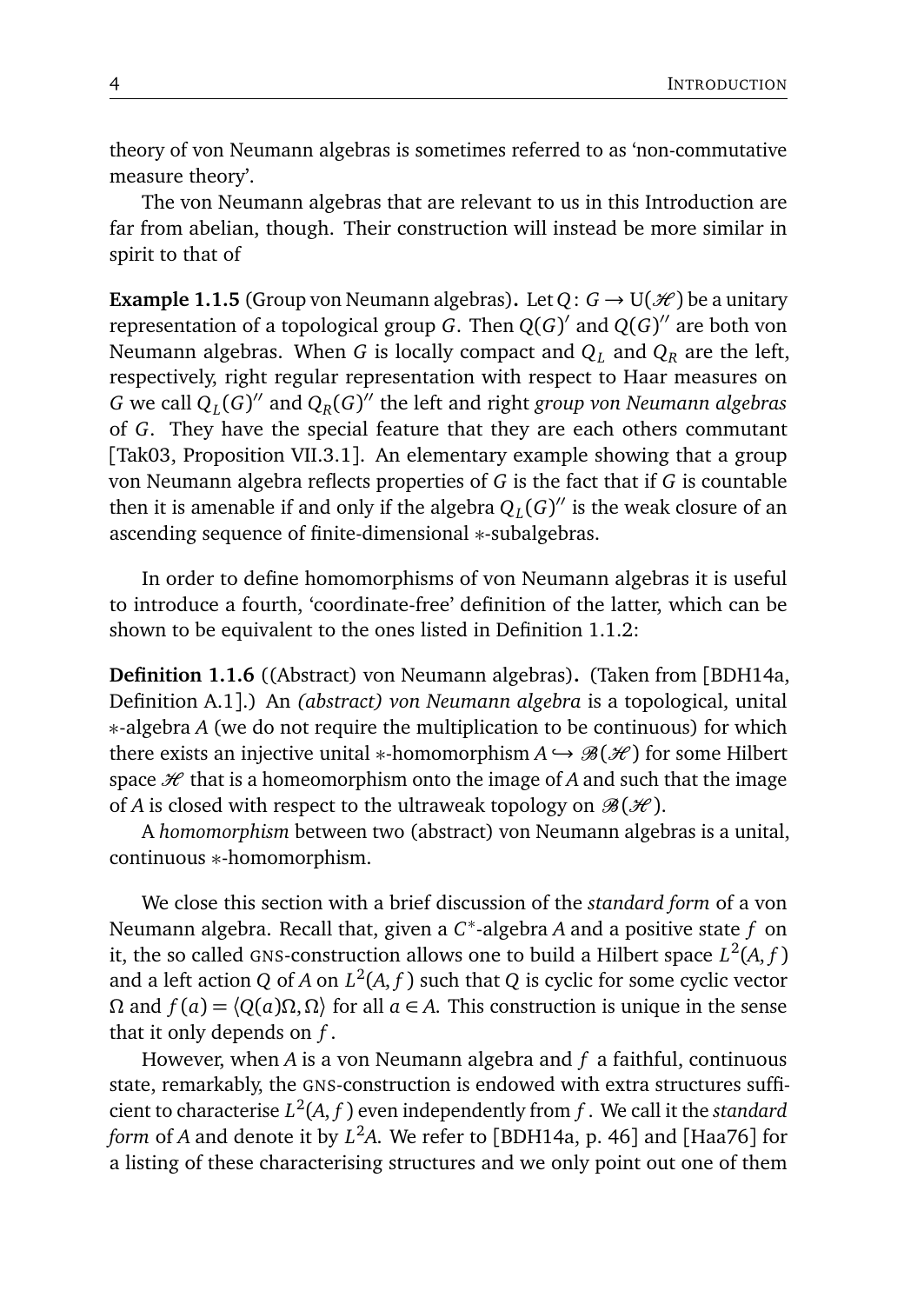here, namely that *L* <sup>2</sup>*A* is an *A*–*A*-bimodule. In general, *A* might not have any faithful, continuous states, so that the GNS-construction can not be used as a model for the standard form. A different, more widely applicable model can be found in [Tak03, Section IX.1].

#### **1.2 Conformal nets**

The notion of a conformal net has its origins in the field of *algebraic quantum field theory* (AQFT)—a topic initiated in the 1960s by R. Haag and D. Kastler which seeks to describe and study quantum field theories (QFT's) in a mathematically rigourous way through operator algebraic methods. More specifically, conformal nets are one possible mathematical model, based on general axioms formulated by Haag and Kastler, of a class of QFT's called *chiral conformal field theories* (chiral CFT's). We refer to [Ara99] for general background material on AQFT and to [KR09] for a physical motivation of the study of conformal nets, and we continue by giving their definition.

Consider the topological group

$$
SU(1,1):=\left\{\left[\begin{array}{cc} \alpha & \beta \\ \overline{\beta} & \overline{\alpha} \end{array}\right] \middle| \alpha, \beta \in \mathbb{C}, \quad |\alpha|^2 - |\beta|^2 = 1\right\}.
$$

It acts by orientation-preserving diffeomorphisms on  $S^1$  by setting for  $g \in$  $SU(1, 1)$  and<sup>1</sup>  $z \in S^1$ ,

$$
g \cdot z := \frac{\alpha z + \beta}{\overline{\beta} z + \overline{\alpha}}.
$$

Clearly, the central subgroup  $\{\pm I\} \subseteq SU(1,1)$  then acts trivially and we therefore get a well-defined action of the quotient group  $PSU(1, 1) := SU(1, 1)/\{\pm I\}$ . We call  $PSU(1, 1)$  the *Möbius group* and abbreviate its notation to Möb. The group  $\mathsf{Rot}(S^1)$  of counterclockwise rotations of  $S^1$  embeds into Möb via

$$
\varphi_{\theta} \mapsto \begin{bmatrix} e^{\pi i \theta} & 0 \\ 0 & e^{-\pi i \theta} \end{bmatrix},
$$

where  $\varphi_{\theta}$  is the rotation along an angle  $\theta \in [0,1]$ .

All representations considered here are strongly continuous and unitary, and some elementary notions regarding them are presented in Appendix A.3. In this Introduction we will also have use for projective representations.

 $1$ This is the sole exception we make in this thesis on our convention of denoting points on  $S^1$  as  $\theta$ ,  $p$  or  $q$ .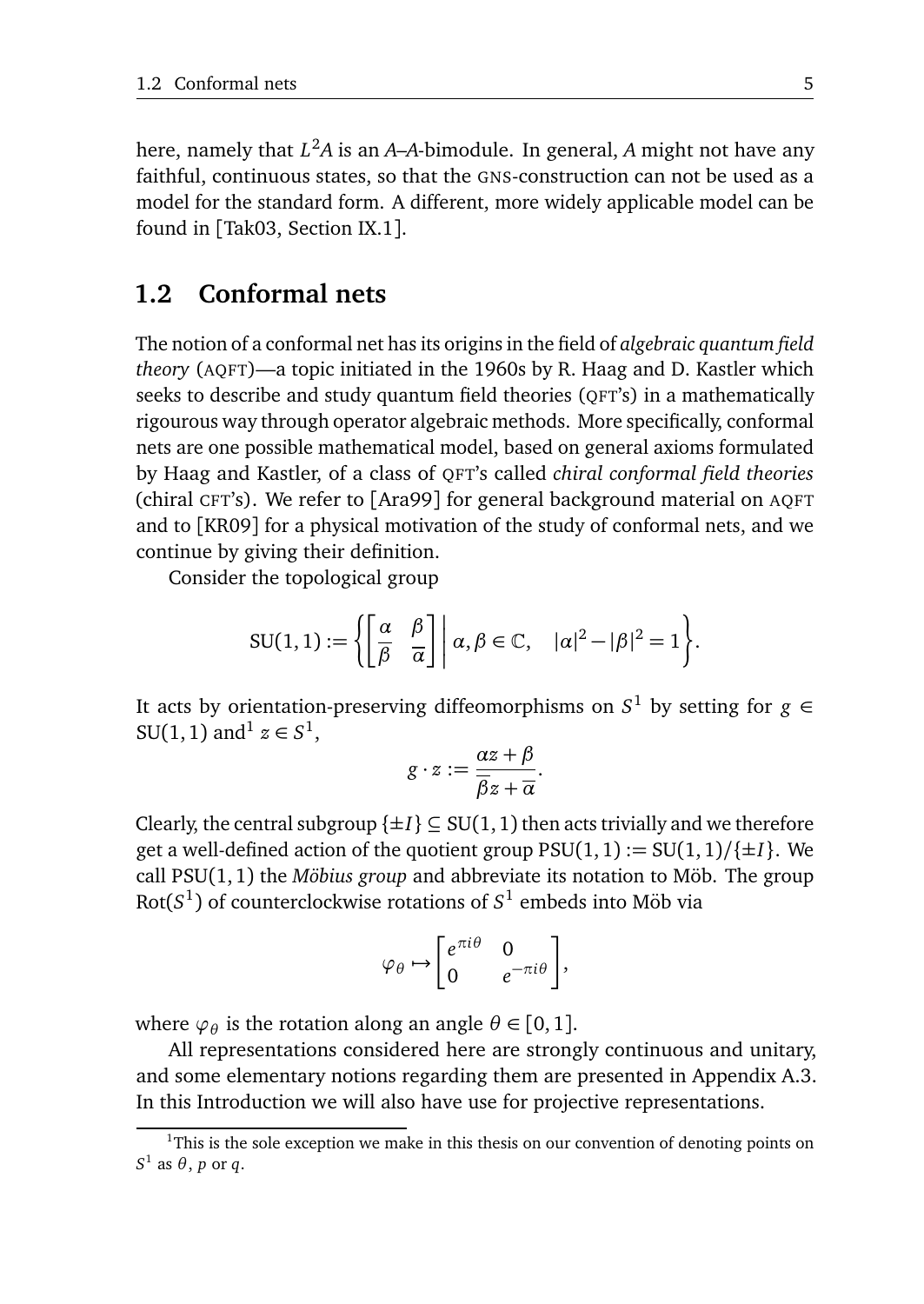**Definition 1.2.1.** A *projective representation* of a topological group *G* on a Hilbert space  $\mathcal H$  is a continuous homomorphism of  $G$  into the quotient group  $PU(\mathcal{H}) := U(\mathcal{H})/U(1)$ . Here, we give PU( $\mathcal{H}$ ) the quotient topology inherited from the strong operator topology on  $U(\mathcal{H})$ .

Denote by  $\mathsf{INT}_{S^1}$  the poset of subintervals of  $S^1$  and for a Hilbert space  $\mathscr H$ by VN<sub>\*</sub> the poset of von Neumann subalgebras of  $\mathcal{B}(\mathcal{H})$ , both ordered by inclusion.

**Definition 1.2.2.** A *(concrete, positive energy) conformal net* consists of a Hilbert space  $H$  called the *vacuum sector*, a unit vector  $\Omega \in H$  called the *vacuum vector*, a map of posets

$$
A: \mathsf{INT}_{S^1} \to \mathsf{VN}_{\mathscr{H}}, \qquad I \mapsto \mathcal{A}(I) \tag{1.1}
$$

and a representation *U* of Möb on  $H$  satisfying the following properties:

- (i) *(Locality)* if  $I, J \in \text{INT}_{S^1}$  are intervals with disjoint interiors, then the algebras  $A(I)$  and  $A(J)$  commute,
- (ii) *(Diffeomorphism covariance) U* extends to a projective representation (which we will still denote by *U*) of  $\text{Diff}_+(S^1)$  on  $\mathcal H$  such that<sup>2</sup>

$$
U(\varphi)\mathcal{A}(I)U(\varphi)^* = \mathcal{A}(\varphi(I))
$$

for all  $\varphi \in \text{Diff}_+(S^1)$  and  $I \in \text{INT}_{S^1}$ , and, moreover, if  $\varphi$  has support in *I* then  $U(\varphi)$  commutes with  $A(I')$ ,

- (iii) *(Positivity of energy)* the restriction of *U* to the subgroup  $Rot(S^1)$  of Möb is of positive energy in the sense of Definition A.3.13,
- (iv) *(Vacuum axiom)* the vector  $\Omega$  is invariant under the action *U* of Möb and cyclic for the von Neumann algebra vN(∪*I*⊆*<sup>S</sup>* <sup>1</sup>A(*I*)).

When *I*  $\subseteq$  *J* is an inclusion of intervals the corresponding inclusion  $A(I) \hookrightarrow A(J)$ of von Neumann algebras is called an *isotony homomorphism*.

An *isomorphism* from  $A$  to another conformal net  $A'$  is an isomorphism of Hilbert spaces  $\mathcal{H} \to \mathcal{H}'$  which sends  $\Omega$  to  $\Omega'$  and intertwines the respective poset maps.

When referring to a conformal net we will often omit the data  $\mathcal{H}$ ,  $\Omega$  and *U* and simply write  $A$ , as we already did in the definition of an isomorphism of nets.

<sup>&</sup>lt;sup>2</sup>Even though  $U(\varphi)$  for  $\varphi \in \text{Diff}_+(S^1)$  might not be a well-defined operator on  $\mathcal{H}$ , the two demands that we ask of  $U(\varphi)$  in this axiom remain unambiguous.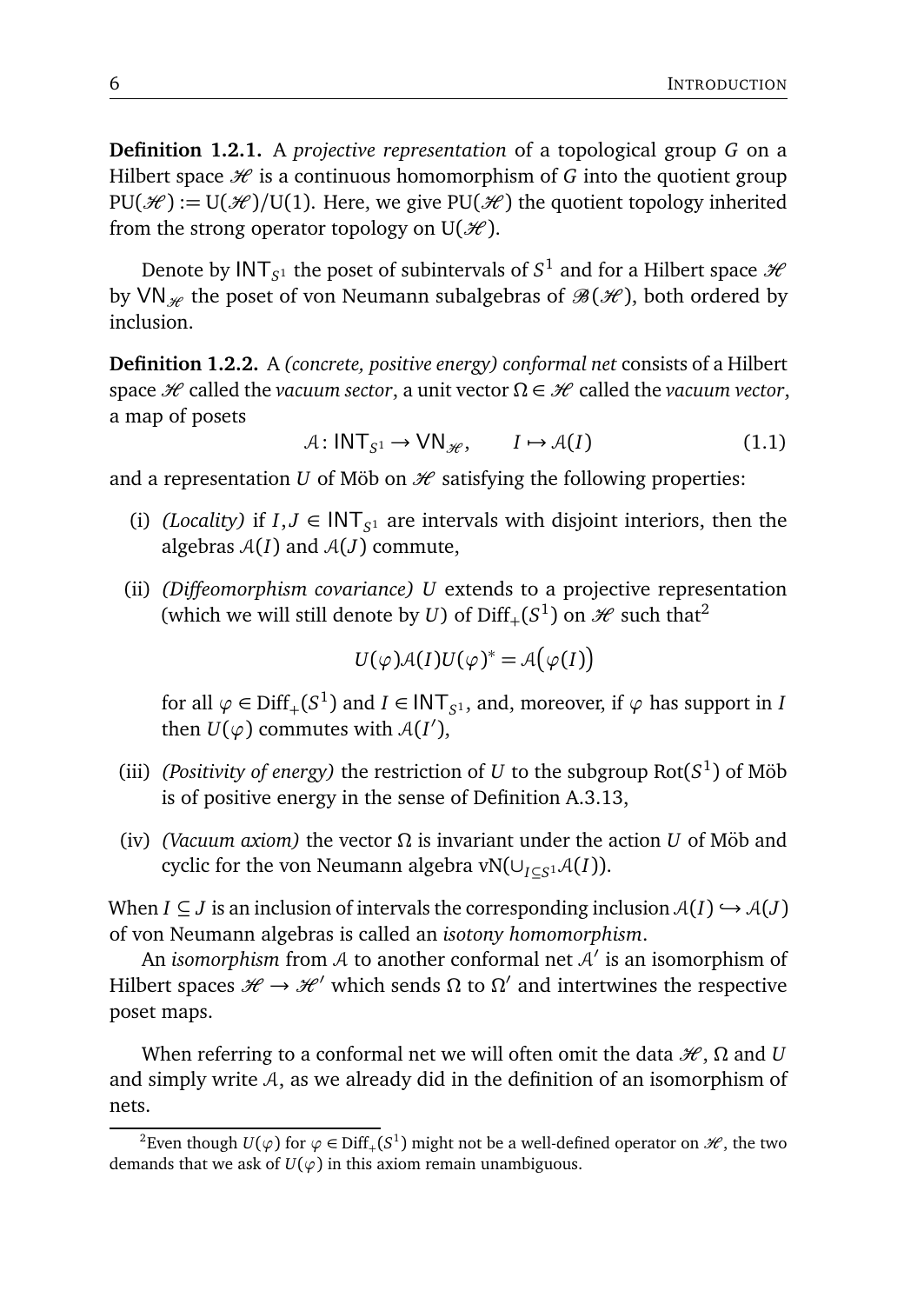*Remark* 1.2.3. We do not include the extension of *U* to Diff<sub>+</sub>( $S^1$ ) as a datum because it is shown in [CW05, Theorem 5.5] that, under an additional, mild assumption, the restriction to Möb and the listed other properties already determine this extension uniquely. Those authors even speculate that that assumption is not necessary.

*Remark* 1.2.4*.* For the definition of an isomorphism of conformal nets we do not require the isomorphism of Hilbert spaces to also intertwine the representations of Möb because it is a (highly non-trivial) fact that this holds automatically (see [KL04, p. 499]).

*Remark* 1.2.5*.* The usage of the word 'net' is slightly strange because a conformal net is not a net in the point-set topological sense. The poset  $\mathsf{INT}_{S^1}$  namely does not form a directed set because two intervals that cover *S* <sup>1</sup> do not have an upper bound in INT*<sup>S</sup>* <sup>1</sup> . The alternative term *conformal pre-cosheaf* that some authors use might be more suitable.

The definition of a conformal net involves by definition a Hilbert space on which the von Neumann algebras are represented. When the algebras can be made to act on a different Hilbert space as well, this is given its own name.

**Definition 1.2.6.** Let  $A$  be a conformal net. A *sector*<sup>3</sup>  $Q$  of conformal net  $A$ consists of a Hilbert space  $\mathcal K$  and a family of von Neumann algebra homomorphisms  $Q_I: \mathcal{A}(I) \to \mathcal{B}(\mathcal{K})$  for all  $I \in \text{INT}_{S^1}$  which is compatible with the isotony homomorphisms of *A*, meaning that  $Q_I|_{\mathcal{A}(J)} = Q_J$  if  $J \subseteq I$ . A *morphism* from *Q* to another sector *Q'* with underlying Hilbert space  $\mathcal{K}'$  is a bounded linear map  $\mathscr{K} \to \mathscr{K}'$  which intertwines the homomorphisms  $Q_I$  and  $Q_I'$ *I* for all  $I \in \text{INT}_{S^1}.$ 

*Remark* 1.2.7*.* One may ask why the definition of a sector does not include an action of Möb which, just like for the vacuum sector, intertwines covariantly with the algebra homomorphisms  $Q_I$  and restricts to a positive energy representation of  $Rot(S^1)$ . The answer is that this has been shown to hold automatically by [DFK04, Theorem 5] and [Wei06, Theorem 3.8], with the subtlety added that on a general sector usually only the universal covering group of Möb acts.

#### **1.2.1 Examples of conformal nets**

Let us present some basic examples of families of conformal nets. Our discussions will be deliberately cursory. We start with a family that does not have

 $3$ The literature often uses this term for an isomorphism class of what we call sectors. We follow the terminology of [BDH14a] instead.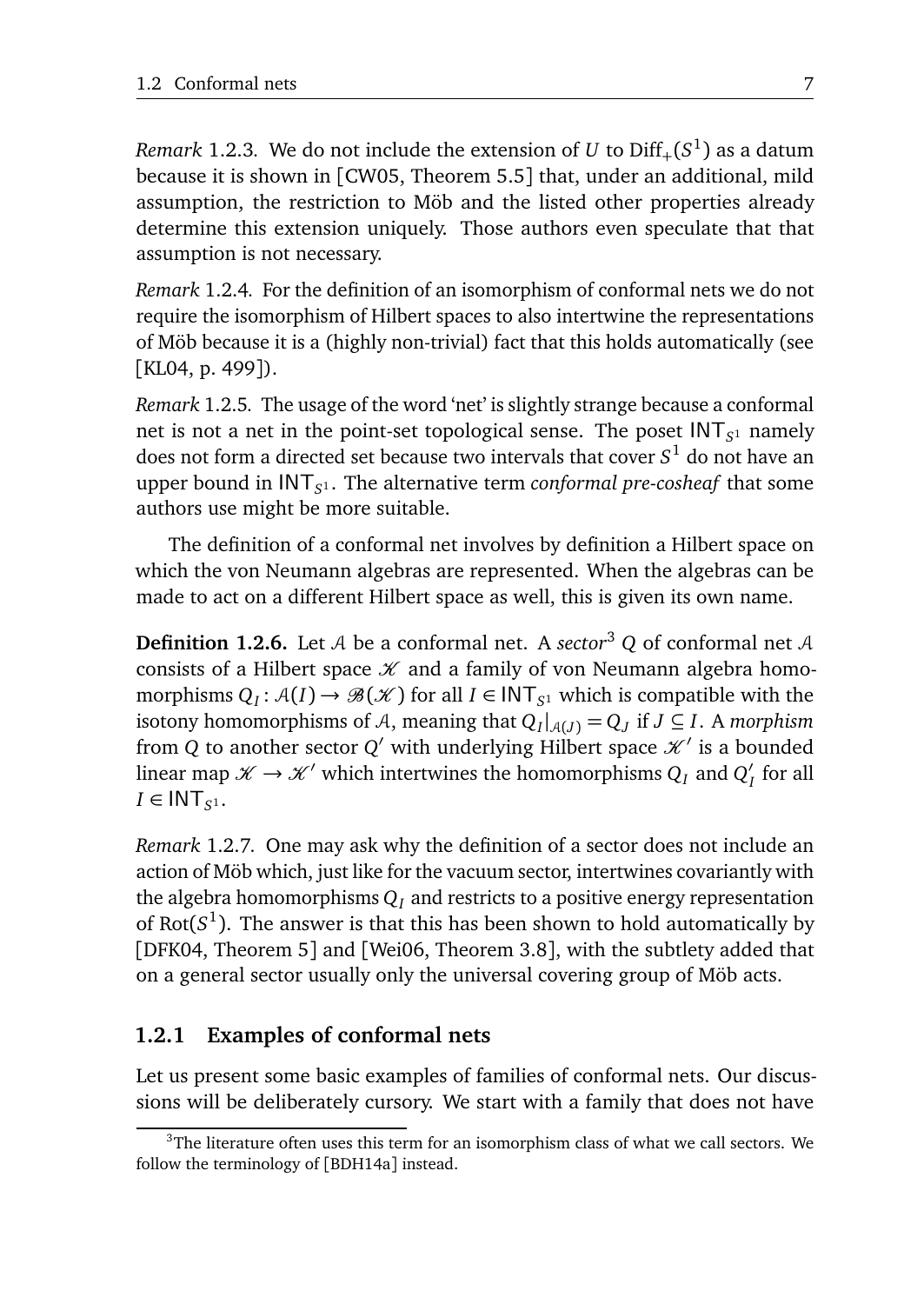the focus of this thesis, but whose relatively simple construction will serve to illustrate features common to the constructions of the other, more complicated families.

**Example 1.2.8** (Heisenberg nets)**.** For every finite-dimensional real vector space *F* with a non-degenerate, symmetric, positive definite bilinear form  $\langle \cdot,\cdot\rangle\colon F\times F\to\mathbb{R}$  on it there exists an associated *Heisenberg* conformal net  $\mathcal{A}_F.$ We outline its construction and we refer to [DX06] and [Bis12] for details.

One first forms the *loop group*  $LF := C^\infty(S^1, F)$  of all smooth maps from *S* 1 to *F*, equipped with the point-wise multiplication. It admits a canonical  $\overrightarrow{C}$  decomposition  $LF \rightarrow F \oplus VF$ , where  $VF$  is the real vector space of all loops in  $\emph{LF}$  whose average over  $\emph{S}^{1}$  is zero. We will explain in Section 2.5.1 how the form  $\langle \cdot, \cdot \rangle$  together with the holomorphic structure on the unit disc can be used to turn *V F* into a complex pre-Hilbert space—hence making *LF* a topological group.

Next, the form  $\langle \cdot, \cdot \rangle$  is used to construct a central extension  $\widetilde{L}F$  of  $LF$  by the group U(1) through an explicit continuous 2-cocycle on *LF*. The extension satisfies the so called *disjoint-commutativity* property: if  $\tilde{L}_I F$  denotes for an interval *I* ⊆ *S*<sup>1</sup> the pre-image in  $\tilde{L}F$  of those loops in *LF* with support in *I*, then  $\widetilde{L}_I F$  and  $\widetilde{L}_I F$  are commuting subgroups of  $\widetilde{L}F$  whenever *I* and *J* have disjoint interiors. The left action of  $\mathrm{Diff}_+(S^1)$  on *LF* given by precomposition with inverses of circle diffeomorphisms lifts to  $\widetilde{L}F$  in such a way that if  $\varphi \in \text{Diff}_+(S^1)$ then  $\varphi \cdot \widetilde{L}_I F = \widetilde{L}_{\varphi(I)} F$  and if  $\varphi$  has support in *I* then it acts trivially on  $\widetilde{L}_{I'} F$ .

In particular,  $Rot(S^1)$  acts on  $\tilde{L}F$  and it therefore makes sense to discuss its *positive energy* representations. For every  $\alpha \in F$  there exists a particular irreducible such representation  $W_a$  with underlying Hilbert space  $\mathscr{S}_a$  and it turns out that every irreducible, positive energy representation of  $LF$  is isomorphic to one of this form up to the character by which the central subgroup  $U(1) \subseteq \tilde{L}F$ acts. A general positive energy representation is hence a direct sum of these *Wα*'s.

The representation  $\mathcal{S}_0$ , which we call the *vacuum representation* of  $\widetilde{L}F$  in anticipation, carries even more structure than the action  $R$  of  $\mathrm{Rot}(S^1)$  that is part of the positive energy property. There exists a projective representation *U* of  $\text{Diff}_+(S^1)$  on  $\mathscr{S}_0$  whose interaction with  $W_0$  is described by the intertwining relation

$$
U(\varphi)W_0(\widetilde{L}_IF)U(\varphi)^* = W_0(\widetilde{L}_{\varphi(I)}F)
$$

for all  $I \in \text{INT}_{S^1}$ . It restricts to an honest representation of Möb fixing a certain unit vector  $\Omega \in \mathcal{S}_0$  and extends *R*. (See [Seg81, Section 5] and [Vro13, Subsection 5.3.2] for these facts.)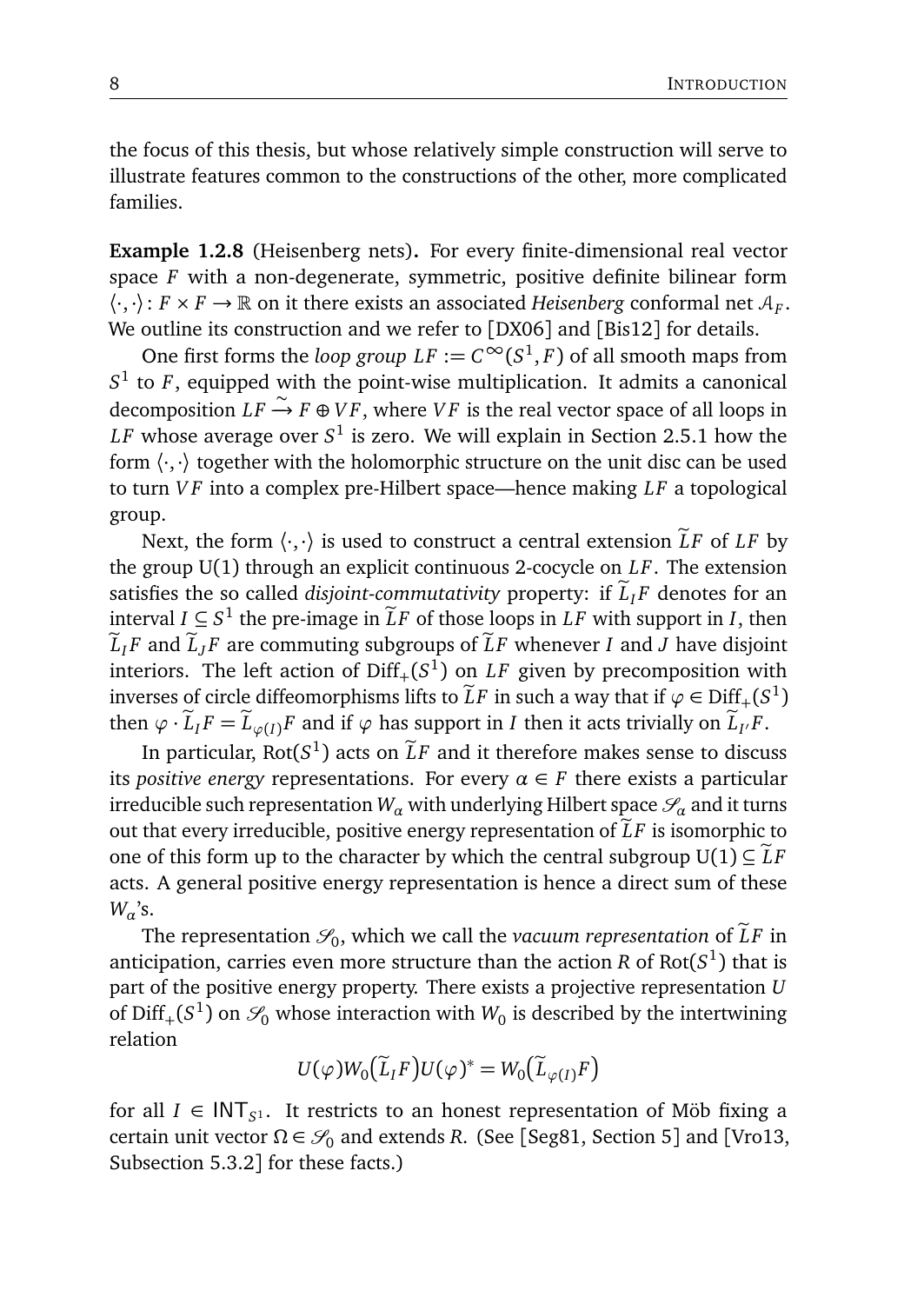We now create for every interval  $I \in \mathsf{INT}_{S^1}$  the von Neumann algebra

$$
\mathcal{A}_F(I) := \text{vN}\Big(W_0\big(\widetilde{L}_IF\big)\Big)
$$

acting on the Hilbert space  $\mathcal{S}_0$ . That is, we take the ∗-closed set  $W_0(\widetilde{L}_I F)$  of unitary operators and then form its von Neumann-algebraic completion inside  $\mathcal{B}(\mathcal{S}_0)$  . This obviously defines a map of posets  $\mathcal{A}_F$  as in (1.1). We claim that this is a conformal net. The locality axiom is deduced from the disjoint-commutative property of  $\tilde{L}F$ . Given the cited results, diffeomorphism covariance, positivity of energy and invariance of *Ω* of course also follow. Finally, the cyclicity of *Ω* holds because  $\Omega$  is cyclic for  $\tilde{L}F$  and this group is generated by its subgroups  $L_I$ *F*. This construction of  $A_F$  only makes use of the representation  $W_0$ . The role of the other positive energy representations of  $\tilde{L}F$  is that each of them can be equipped with the structure of a sector of the net  $\mathcal{A}_F$ .

Heisenberg nets derive their name from the fact that the restriction of  $\tilde{L}F$ to *V F* is a *Heisenberg group* in the sense of Definition A.4.1.

**Example 1.2.9** (Lattice nets)**.** The contents of this thesis are exclusively motivated by the class of *lattice nets*. The rough idea behind creating one of them is to replace the real vector space *F* in Example 1.2.8 by a different real Lie group, namely a torus *T*. Furthermore, the role of the R-valued form  $\langle \cdot, \cdot \rangle$  on *F* is taken over by the structure of an even, positive definite lattice on the free, finite rank Z-module ker(exp), where exp:  $t \rightarrow T$  is the exponential map on the Lie algebra t of *T*. (See Appendix A.1 for an introduction to lattices.) The construction of the lattice net then proceeds very similar to that of a Heisenberg net, except that the fact that a torus is not simply-connected introduces many new complications. (Essentially, the construction of a lattice net breaks up into two steps: first forging the Heisenberg net  $A_t$  and, next, enlarging  $A_t$ appropriately to form the lattice net. We will not emphasise this viewpoint, though.) Note that we might as well take an even lattice *Λ* as the primary datum and then define  $T := \Lambda \otimes_{\mathbb{Z}} U(1)$ .

We begin again by forming the loop group  $LT := C^\infty(S^1, T)$ , which can be made into a topological group. It is not connected: each connected component is labelled by an element of *Λ* which signifies how (many times, when *T* is 1-dimensional) a loop winds around *T*. The bi-additive form on *Λ* is then, together with some minor extra data, used to construct a  $U(1)$ -central extension <sup>e</sup>*LT* through a 2-cocycle on *LT* that is continuous on its identity component and similar to, but more complex than the one on *LF*. Up to non-canonical isomorphism, the extension is independent of the aforementioned extra data. It is disjoint-commutative and admits an action of  $\mathrm{Diff}_+(S^1)$  with identical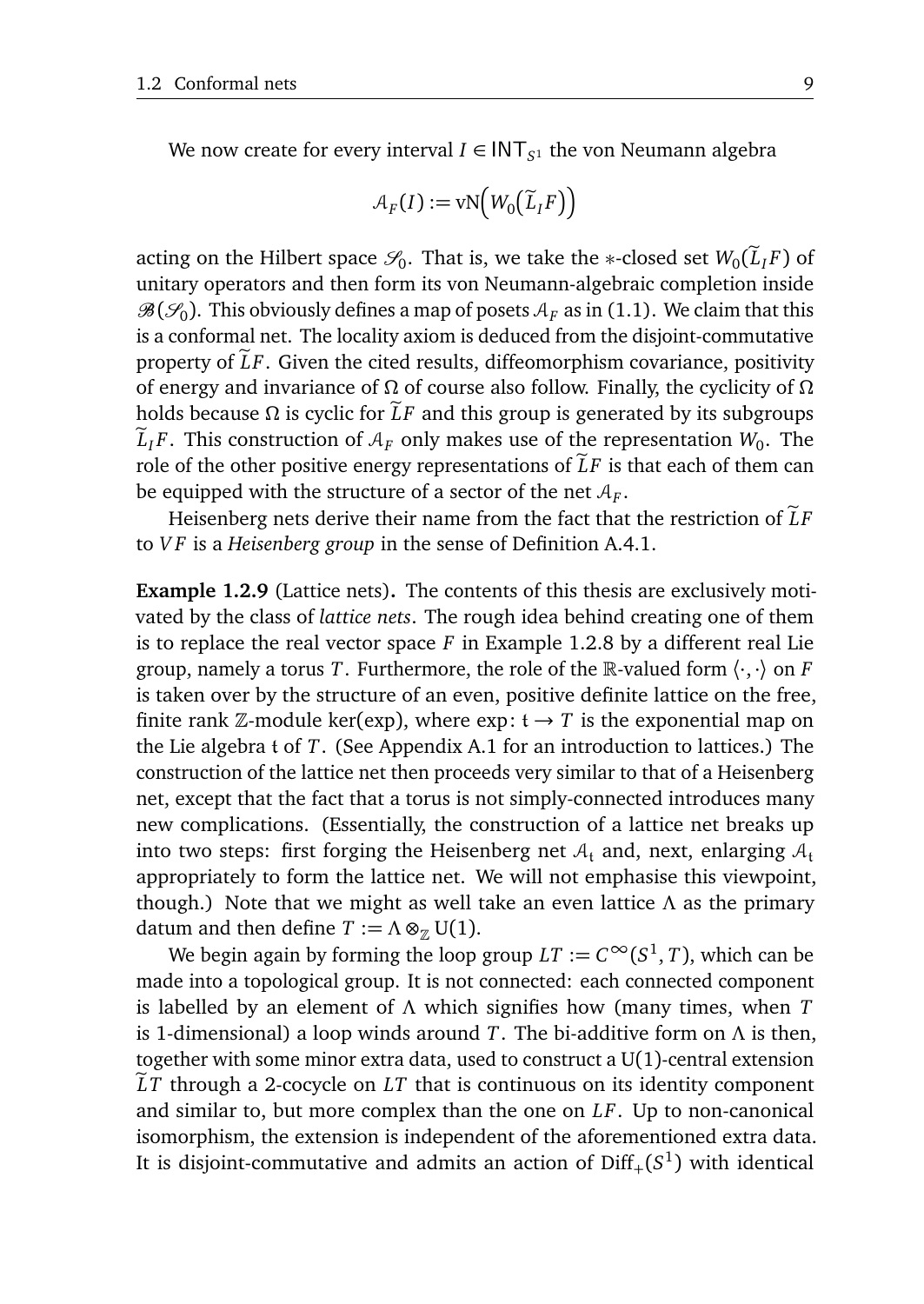properties as for  $\tilde{L}F$ . A major difference of  $\tilde{L}T$  with  $\tilde{L}F$  is that the former possesses only finitely many isomorphism classes of irreducible, positive energy representations after fixing the character by which  $U(1) \subseteq \tilde{L}T$  acts. These classes are namely labelled by the *discriminant group*  $D_\Lambda := \Lambda^\vee / \Lambda$  of  $\Lambda$ .

We single out a particular representation denoted by Ind  $W_0$  of  $\tilde{L}T$  of the type just mentioned, representing the class corresponding to  $0 \in D_\Lambda$ , and name it the *vacuum representation*. It carries a projective representation of  $\mathrm{Diff}_+(S^1)$ , intertwining with  $\text{Ind } W_0$  and satisying the same properties as mentioned in Example 1.2.8. One then constructs a conformal net  $A_\Lambda$  via the same method as for a Heisenberg net. (We conjecture that this procedure works for an odd lattice as well, but that this will lead to a Z*/*2Z-graded net in the sense of [DH, Definition 3.7].) The other positive energy representations of  $LT$  carry the structure of a sector of A*<sup>Λ</sup>* (see [DX06, Proposition 3.15]).

Chapter 2 of this thesis is devoted to explaining the details on  $\tilde{L}T$  and its representation theory. For example, the crucial formula for the cocycle defining it is stated in (2.7). We refer to [Seg81], [PS86], [BMT88] [Sta95], [DX06] and [Bis12] for further material. (We warn that the statement of [PS86, Proposition] (9.5.14)] is likely wrong for representations that are not irreducible because the direct sum of two projective representations is in general not again a projective representation.) Some of these listed authors do not explicitly state that their constructions are valid for an arbitrary even, positive definite lattice, instead of only for one of *ADE*-type.

**Example 1.2.10** (Affine Kac–Moody nets)**.** An *affine Kac–Moody net* A*G*,*<sup>k</sup>* is associated to a pair of a compact, connected, simple, simply-connected Lie group *G* and a choice of a multiple of a certain normalisation of the Killing form on the Lie algebra of *G* by a positive integer *k* called a *level*. The literature sometimes refers to this as a *loop group net*, but we believe this to be slightly confusing since a Heisenberg or lattice net deserves that name as well.

The construction of this net starts again with the loop group *LG*, that is,  $C^{\infty}(S^1, G)$ . The level *k* then determines a U(1)-central extension  $\tilde{L}G$ . Unlike in the situations of Examples 1.2.8 and 1.2.9,  $\tilde{L}G$  is not topologically trivialisable as a U(1)-bundle over LG. It is therefore not possible to build  $\tilde{L}G$  by prescribing a globally continuous 2-cocycle on (*LG*) <sup>×</sup>2—continuity in a neighbourhood around  $(1, 1) \in (LG)^{\times 2}$  is the best one can hope for. Instead, [PS86, Sections 4.4 and 4.5], [GF93, Section III.3] and [Wal16, Example 2.6] present means to build  $\tilde{L}G$  in a more geometric manner. Again,  $\tilde{L}G$  satisfies disjoint-commutativity and it carries a  $\mathrm{Diff}_+(S^1)$ -action with desirable properties regarding supports of loops.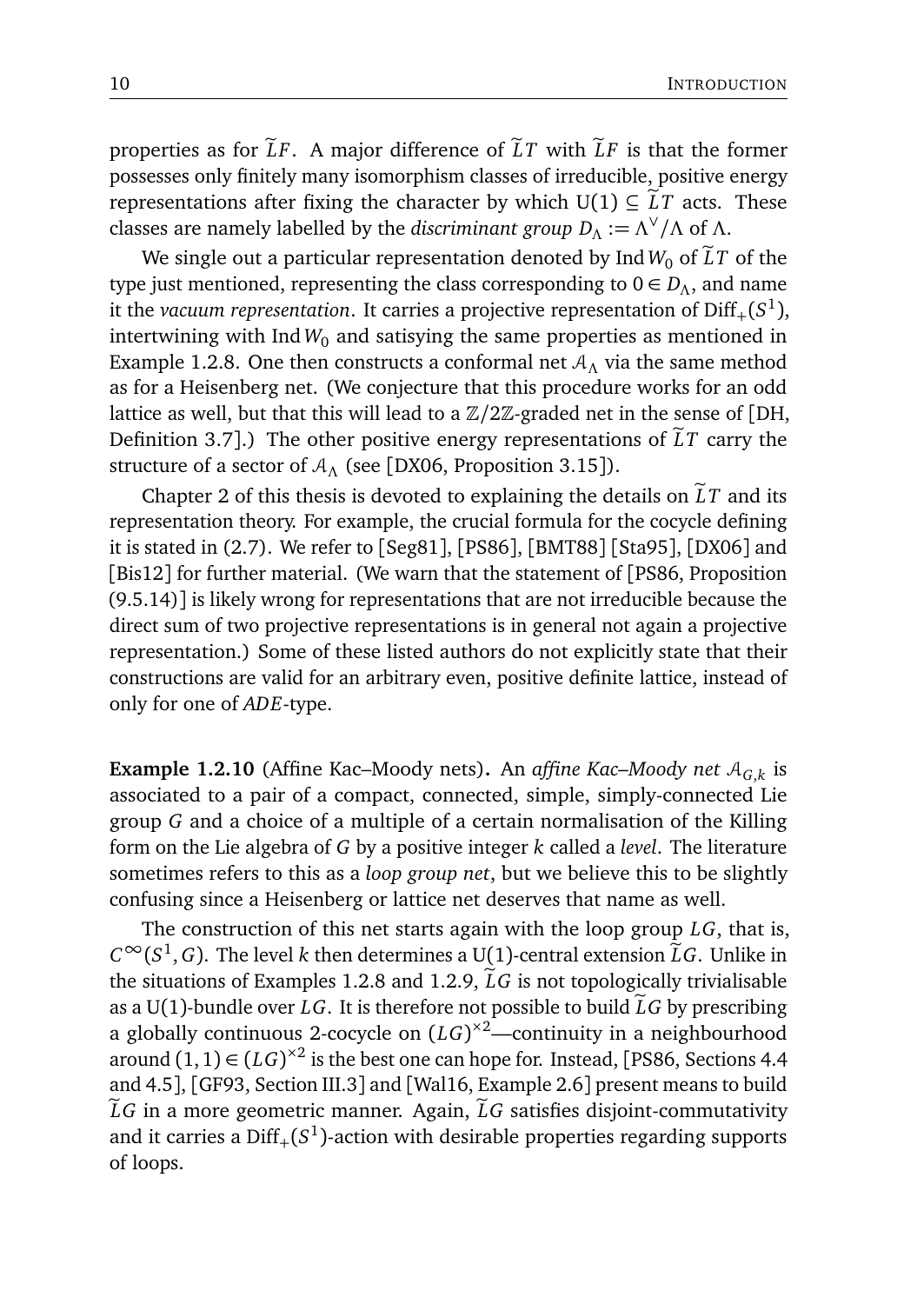Depending on the group *G*, there exist various methods for constructing the irreducible, positive energy representations of  $\tilde{L}G$  and their intertwining projective Diff<sub>+</sub>(S<sup>1</sup>)-actions. A uniform procedure is explained in [BDH14a, Section 4.C] which involves building representations of a dense subalgebra of the complexified Lie algebra of  $\tilde{L}G$  first and integrating these next using the techniques in [Tol99]. Up to isomorphism,  $\tilde{L}G$  has only finitely many irreducible, positive energy representations after fixing the character by which U(1)  $\subseteq$   $\tilde{L}G$  acts (see [PS86, Theorem (9.3.5)]). (We again warn about the absence of the irreducibility assumption in [PS86, Theorems  $(9.3.1)(v)$  and  $(13.4.2)$ ].)

The further construction of the affine Kac–Moody net A*G*,*<sup>k</sup>* using a vacuum representation of  $\tilde{L}G$  is formally similar to that of Heisenberg and lattice nets and we refer for its details to [BDH14a, Section 4.C]. It is worth mentioning that there exists a precise relationship between affine Kac–Moody and lattice nets: when *G* is *simply-laced*  $A_{G,1}$  is isomorphic to a net associated to a lattice of *ADE*-type (see [Bis12, Proposition 3.19]).

We named affine Kac–Moody nets so because the dense subalgebra of the complexified Lie algebra of  $\tilde{L}G$  mentioned earlier is a *Kac–Moody algebra* of *affine type*.

*Remark* 1.2.11*.* The positive (definite) assumptions in Examples 1.2.8 to 1.2.10 are not needed for the constructions of the central extensions of the respective loop groups. They are, however, necessary and sufficient for the natural bilinear forms on their representation spaces to be positive definite, so that the latter can be completed into Hilbert spaces.

Loop groups are not the only source of conformal nets:

**Example 1.2.12** (Virasoro nets)**.** For certain real numbers *c* one can define a so called *Virasoro net* AVir,*<sup>c</sup>* . The range of admissible values of *c* is the union of the closed half-line  $[1, \infty)$  with a particular infinite discrete set in the interval  $[0, 1)$ , namely

$$
\left\{1-\frac{6}{m(m+1)}\;\middle|\;m=2,3,4,\ldots\right\}.
$$

The general idea of constructing Virasoro nets is to replace the loop groups in Examples 1.2.8 to 1.2.10 with  $\text{Diff}_+(S^1)$ . There exists a particular non-trivial U(1)-central extension, named the *Virasoro–Bott group*, of  $\text{Diff}_+(S^1)$  which is characterised by the fact that its restriction over the subgroup  $PSU(1,1)$  of  $\text{Diff}_+(S^1)$  is trivial. Because it is topologically trivialisable as a U(1)-bundle over  $\mathrm{Diff}_+(S^1)$  it can be defined by a continuous 2-cocycle on  $\mathrm{Diff}_+(S^1)$  called the *Thurston–Bott cocycle* (see [KW09, Section II.2]).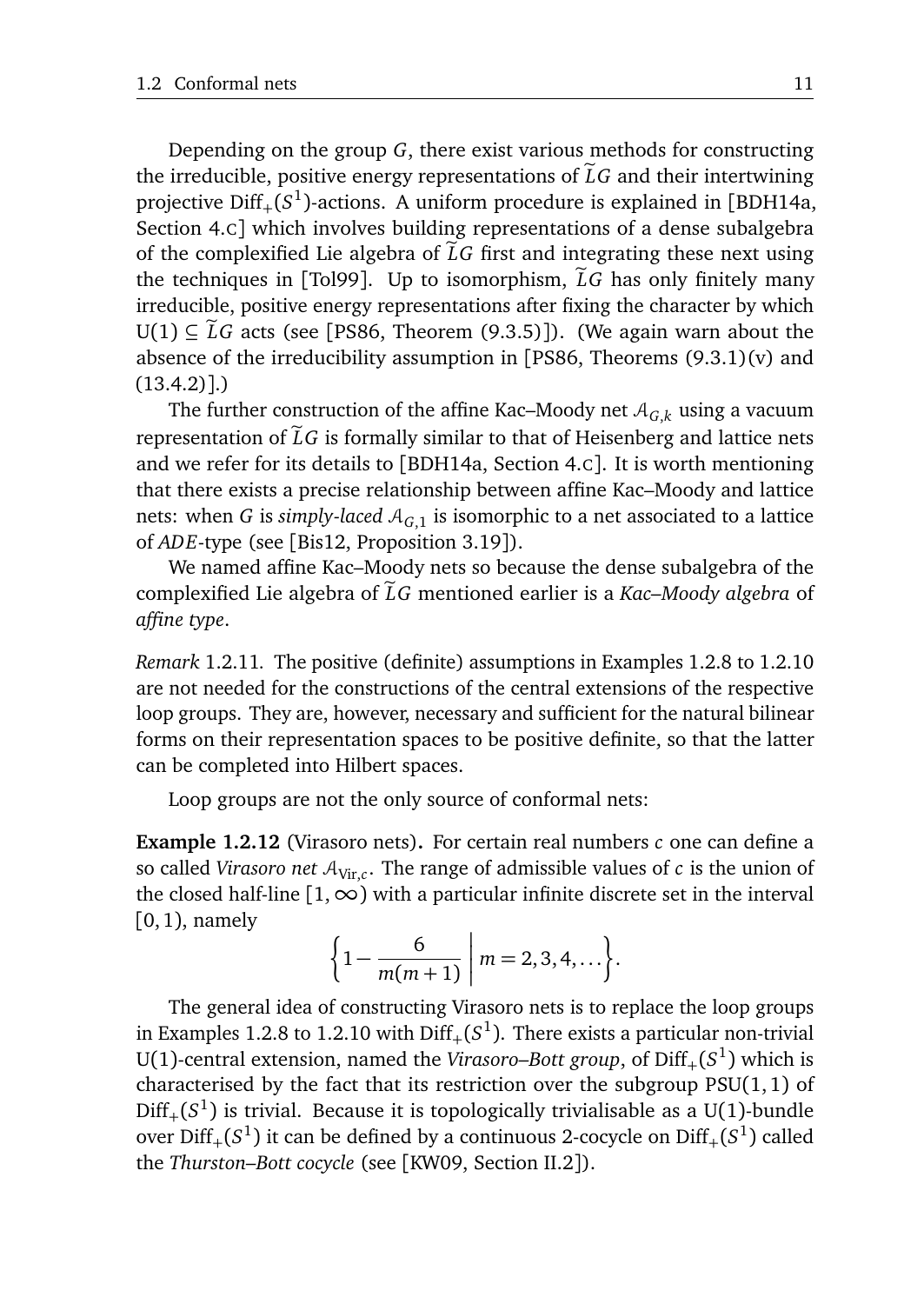One way to build irreducible, positive energy representations of the Virasoro– Bott group is similar to the method mentioned in Example 1.2.10: the integration of certain representations of a dense subalgebra of its complexified Lie algebra using the results of, for example, [Tol99]. The peculiar restrictions on the values of *c* are the result of investigating when these Lie algebra representations are unitary. We refer to [Car04] and [Wei05, Section 3.3] for further information on the construction of Virasoro nets. A proof that  $\text{Diff}_+(S^1)$  is generated by its subgroups of diffeomorphisms supported in an interval can be found in [Lok94, Proposition 1.2]. The irreducible representations of  $A_{Vir,c}$ have been classified in [Wei06, Corollary 3.9] and [Wei16].

Virasoro nets play a special role in the general theory of conformal nets because it can be shown that every net, thanks to the axiom of diffeomorphism covariance and the *Haag duality* theorem, contains some Virasoro net. In turn, Virasoro nets cannot contain subnets strictly themselves [Car98]. This is why (at least for *c <* 1) they are sometimes named *minimal models* in the physics literature.

The examples we listed above by no means exhaust all conformal nets. They have in common that they are constructed in terms of 'external' data, such as a loop group or the group  $\mathrm{Diff}_+(S^1)$  and a choice of level. There exist, however, also plenty of constructions one can perform 'internally' to the category of conformal nets, meaning that they take one or more nets as input to produce another. Examples of such constructions are direct sums, tensor products, extensions, orbifolds, mirror extensions and coset constructions. Using these one can construct many more examples of nets. We will not discuss these techniques further.

A final method of producing conformal nets we mention is the recent work [Car+15] in which those authors show how to construct nets from different mathematical models of chiral CFT's: the unitary *vertex algebras*.

The technique of orbifolding shows that a naive classification of all conformal nets is as infeasible as that of all finite groups. Nevertheless, successes have been booked on the 'relative' problem of classifying nets that contain a fixed one when the inclusion satisfies a certain finiteness condition. See for example [KL04] for a tabulation of all nets for which the embedded Virasoro net AVir,*<sup>c</sup>* satisfies *c <* 1.

#### **1.2.2 Mathematical applications of conformal nets**

While the early literature on conformal nets has a large focus on answering questions motivated by physical considerations, their theory found relevance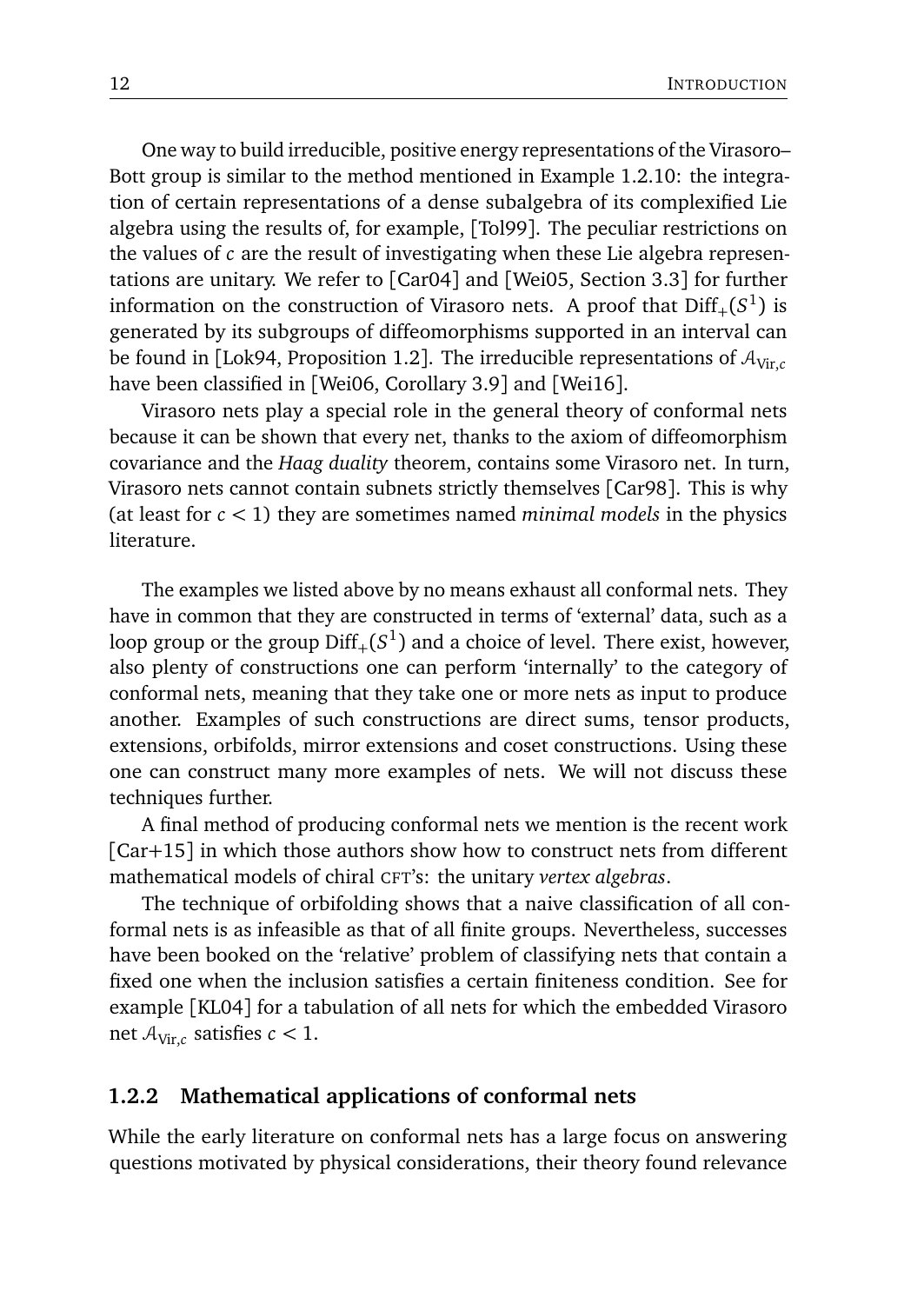to areas closer to pure mathematics also. We mention three of these.

**Sporadic groups and Moonshine** Even though the original definition of a vertex algebra in [Bor86] heavily used notions inspired by the physics literature, R. Borcherds was at the time not motivated by the question of giving a mathematical formalisation of a chiral CFT [Bor11]. He instead attempted to axiomatise, and exhibit further structure on certain constructions made by I. Frenkel, V. Kac, J. Lepowsky and A. Meurman in order to define and study the so called *Monster vertex algebra*. It is a vertex algebra of which the automorphism group is precisely the *Monster group*—the largest of the 26 sporadic finite simple groups—and it played an important role in Borcherds' eventual proof in [Bor92] of J.H. Conway and S.P. Norton's main *Monstrous Moonshine conjecture*.

Because (unitary) vertex algebras and conformal nets are both roughly mathematical models of the same physical notion, it is reasonable to expect that the Monster vertex algebra has a conformal net counterpart. Such a net has indeed been constructed in [KL06] by taking an orbifold subnet of the conformal net associated to the Leech lattice followed by a net extension. A different construction has been given in [Car+15], in which its authors also construct a conformal net analogue of G. Höhn's *Baby Monster vertex algebra* of which the automorphism group is the *Baby Monster*—the second largest of the sporadic finite simple groups.

**Modelling topological field theories** The category Sect A of sectors of a conformal net A carries far more structure than we indicated in this Introduction. Most significantly, there is a way of taking the tensor product of two sectors which makes SectA into a *tensor category*. That this tensor product is very different from the naive one already follows from the facts that it is in general not symmetric, but braided, and that the vacuum sector of A is a monoidal unit object.

When  $A$  satisfies a certain finiteness condition Sect  $A$  is of an even more special type: it is a *modular tensor category* (MTC) (see [KLM01, Corollary 37] and [BDH14b, Theorem 3.9]). Modular tensor categories are 'rare' mathematical objects (in the words of [MNS12]) in the sense that few methods are known for producing them. One motivation for studying them is that each MTC gives rise to a 3*-dimensional topological quantum field theory* (3d TQFT) and hence to an invariant of knots and smooth 3-manifolds. The objects of the MTC then correspond to the bulk line operators of the TQFT and the morphisms can be interpreted as local operators sitting at the junction between two bulk line operators.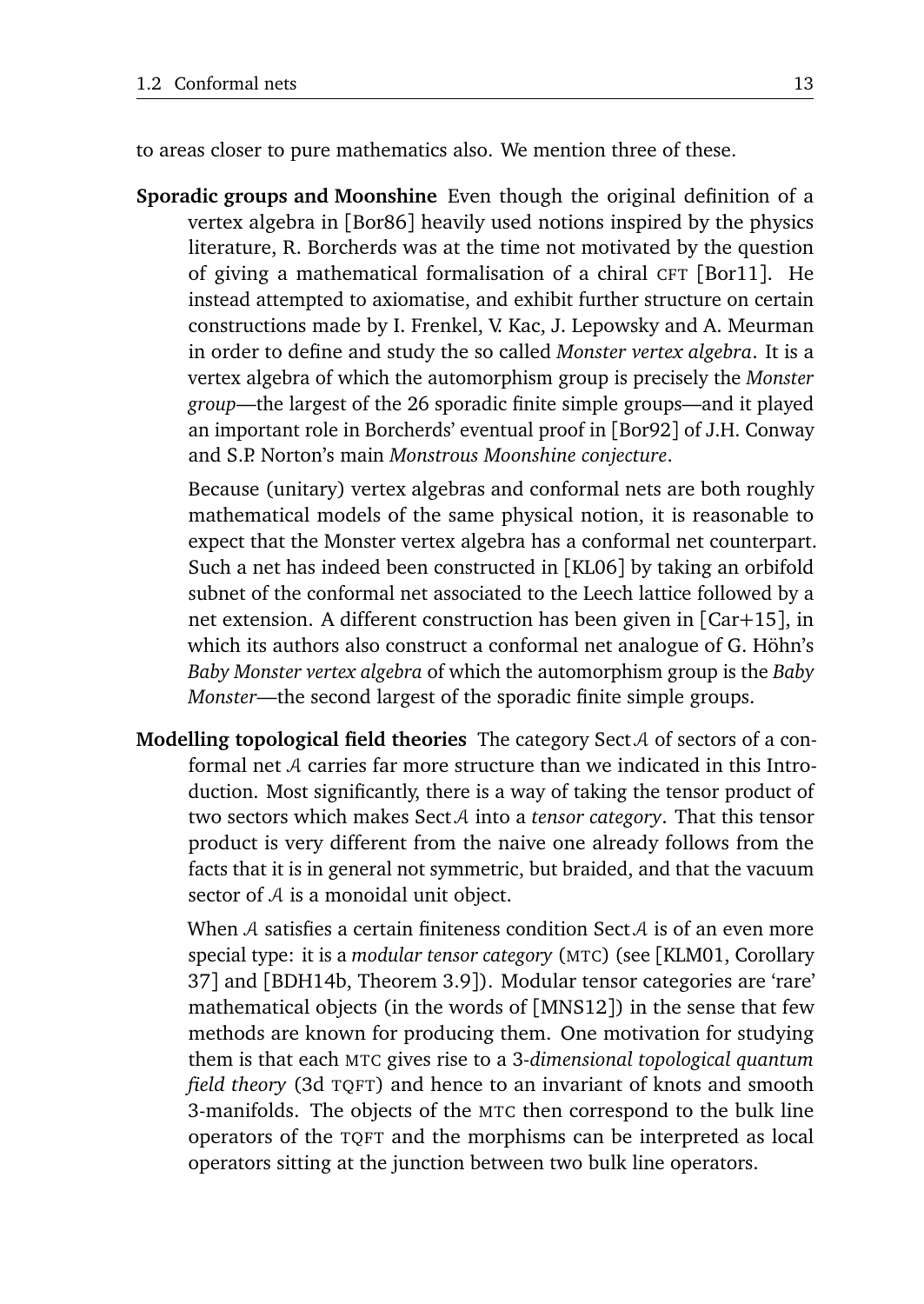Lattice nets are known to satisfy this finiteness criterion [DX06, Corollary 3.19] and the same is conjectured to hold for affine Kac–Moody nets, even though this has only been shown in particular cases (see for example [BDH14a, Theorem 4.18] and the references cited therein). The TQFTs arising from lattice and affine Kac–Moody nets are expected to equal the *abelian Chern–Simons*, and *(ordinary) Chern–Simons theories*, respectively. (Because these theories are not defined mathematically, this claim contains ample room for interpretation.)

This relation between finite conformal nets and 3d TQFTs is in general many-to-one, though: there might exist non-isomorphic conformal nets of which their categories of sectors are equivalent as MTCs and hence produce the same TQFTs. For example, we conjecture following the work of [Höh03] that this occurs for nets associated to lattices that lie in the same *genus*.

**Defining elliptic cohomology geometrically** In the last quarter of the 20th century a new family of generalised cohomology theories was discovered in the field of algebraic topology—the so called *elliptic cohomology theories*. There is in general no reason for an arbitrary generalised cohomology theory to have an interpretation in terms of the geometry of the spaces one evaluates it on in the same way that, for example, topological *K*-theory can be defined using vector bundles over the spaces. However, a web of conjectures has gradually been formed suggesting that the elliptic cohomology theories could have a quantum field-theoretic, geometric definition. Based on joint work with A. Bartels, C. Douglas and A. Henriques have started a project investigating whether a certain 'universal' elliptic cohomology theory, named TMF, can be modelled via conformal nets (see [DH11] for a survey of some of their results). An early success they and B. Janssens achieved in unpublished work is a definition in terms of conformal nets of the *String groups*. These groups are related to TMF in a way that is similar to the relation between the Spin groups and real topological *K*-theory.

## **1.3 Defects between conformal nets**

Up to this point we have mostly been discussing the theory of conformal nets as it is described in the more traditional literature. We now turn our focus to recent work of A. Bartels, C. Douglas and A. Henriques which revolves around their new notion of a *defect* between conformal nets. Before giving its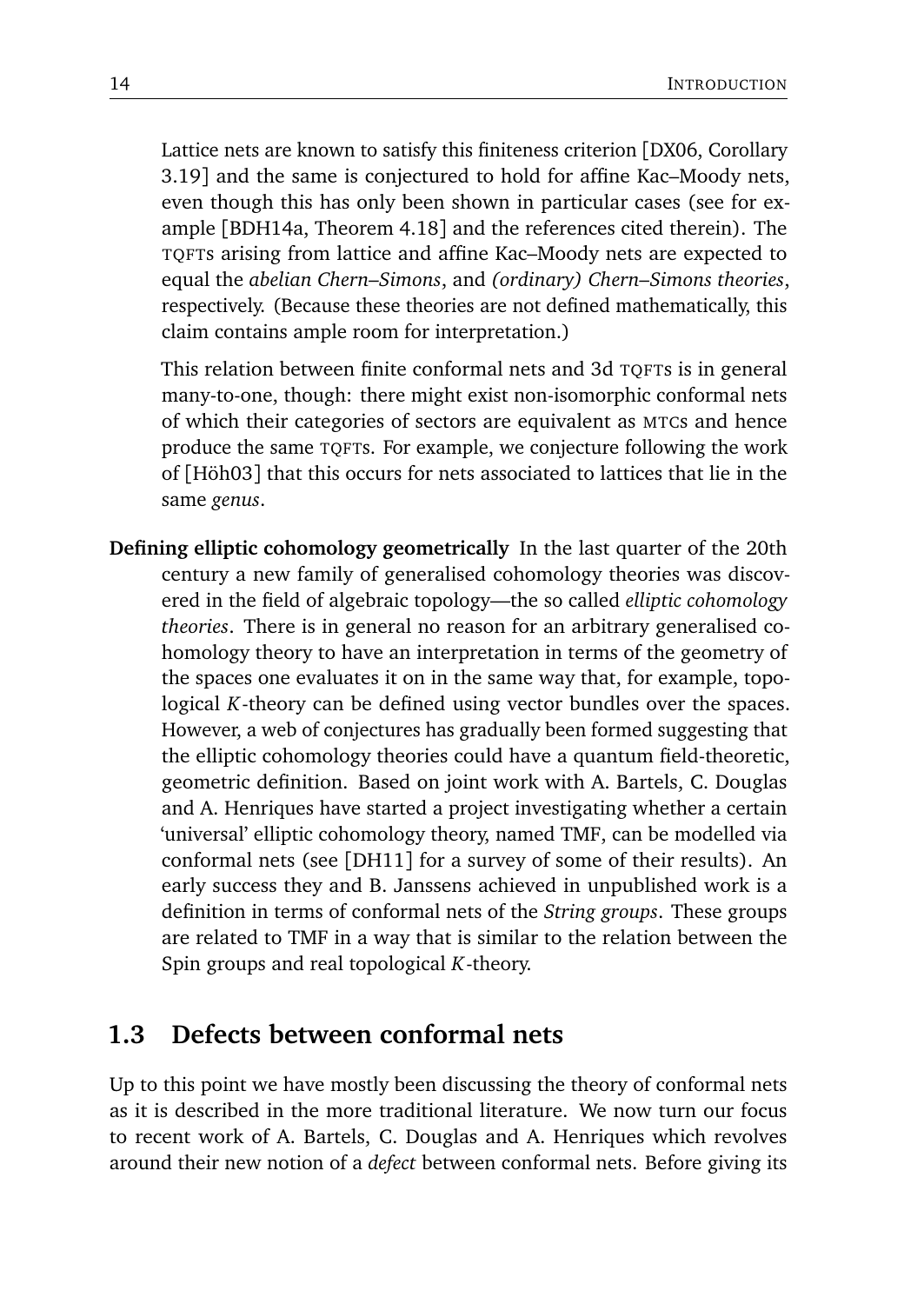definition, we first introduce an alternative definition of a conformal net devised by those authors which simultaneously is a 'coordinate-free' formulation of Definition 1.2.2 and mildly generalises it.

Denote by INT the category of which the objects are intervals<sup>4</sup> and the morphisms are smooth embeddings and write VN for the category of which the objects are (abstract) von Neumann algebras and the morphisms are either von Neumann algebra homomorphisms or antihomomorphisms. If *I* ∈ INT is an interval,  $Diff_{+}(I)$  stands for the group of its orientation-preserving diffeomorphisms.

**Definition 1.3.1.** (Taken from [BDH14a, Definition 1.1].) An *(abstract) conformal net* is a continuous covariant functor  $A: INT \rightarrow VN$  sending orientationpreserving and reversing embeddings to injective algebra homomorphisms and antihomomorphisms, respectively, which satifies the following properties:

- (i) *(Locality)* if  $I \hookrightarrow K$  and  $J \hookrightarrow K$  are embeddings of intervals of which the images have disjoint interiors, then the images of the corresponding homomorphisms or antihomomorphisms  $A(I) \hookrightarrow A(K)$  and  $A(J) \hookrightarrow$  $A(K)$  commute inside  $A(K)$ ,
- (ii) *(Inner covariance)* if  $\varphi \in \text{Diff}_{+}(I)$  is the identity in a neighbourhood of the endpoints of *I*, then there exists a unitary operator  $U \in A(I)$  such that  $Ad(U) = A(\varphi)$ ,
- (iii) *(Existence of a vacuum sector)* assume that  $I \subseteq K$  is a pair of an interval and a properly included subinterval such that *I* contains a boundary point  $p$  of *K* and write  $\overline{I}$  for the same manifold as *I*, but equipped with the reversed orientation. Then  $A(I)$  and  $A(\overline{I})$  both act on the left of the standard form  $L^2\mathcal{A}(K)$ —the former via the homomorphism  $\mathcal{A}(I) \hookrightarrow \mathcal{A}(I)$ and the latter through the homomorphism  $A(\overline{I}) \stackrel{\sim}{\rightarrow} A(I)^{op} \rightarrow A(K)^{op}$ .

We then demand that the left action of the algebraic tensor product  $\mathcal{A}(I) \otimes \mathcal{A}(\overline{I})$  on  $L^2\mathcal{A}(K)$  extends to an action of the algebra  $\mathcal{A}(I \cup_p \overline{I})$ along the homomorphism  $A(I) \otimes A(\overline{I}) \to A(I \cup_p \overline{I})$ . Here, we mean by *I*  $\cup_p$  *I* any interval obtained by gluing *I* and *I* along *p* with a smooth structure that extends those of  $I$  and  $\overline{I}$  and such that the involution which swaps  $I$  and  $\overline{I}$  is smooth.

A *morphism* between two abstract conformal nets is defined to be a natural transformation.

<sup>4</sup>See Section 1.7 for our definition of an interval.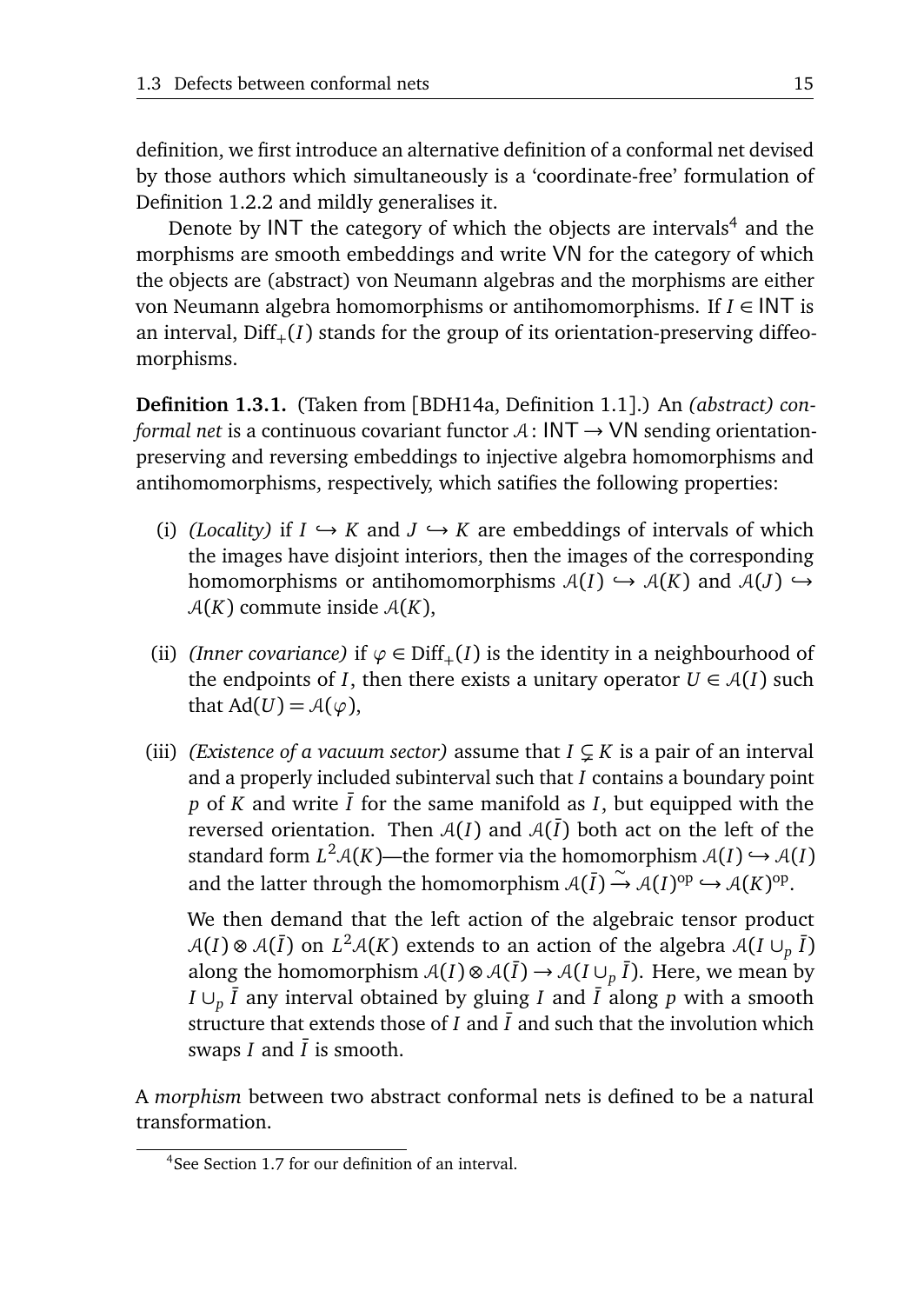The meaning of the term *continuous* in the above definition can be found in [BDH14a].

*Remark* 1.3.2*.* The authors of [BDH14a] include two additional axioms in their definition of an abstract conformal net, namely those of *strong additivity* and *splitness*. We did not do so both to simplify the definition for the uninitiated reader and because one would otherwise be excluding some natural, nonpathological examples of conformal nets. For example, we did not include strong additivity since this property is not satisfied by Virasoro nets  $A_{\text{Vir},c}$  when  $c > 1$  [BS90]. However, we warn that many structural results in [BDH14a] do rely on these two axioms.

It is at first sight far from clear in what way the Definition 1.3.1 of an abstract conformal net is a generalisation of that of a concrete, positive energy net in Definition 1.2.2. Three features in which they differ immediately stand out:

- for an abstract net one no longer posits the existence of an ambient Hilbert space on which the von Neumann algebras associated to intervals act. The reason for this is that the *Reeh–Schlieder* and *Bisognano–Wichmann theorem* imply that the axioms of a concrete, positive energy net A are sufficiently strong to reconstruct the vacuum sector as the standard form  $L^2A(K)$  for *any* interval  $K \subseteq S^1$ . Conversely, the purpose of the vacuum sector axiom for an abstract net A is to ensure that, given an interval  $K \subseteq S^1$ , the standard form  $L^2\mathcal{A}(K)$  not only carries actions of  $\mathcal{A}(K)$  and  $A(K')$  via its  $A(K)$ – $A(K)$ -bimodule structure, but also of all algebras  $A(I)$ with  $I \subseteq S^1$ ,
- an abstract net assigns algebras to all intervals, instead of only to those that are embedded in *S* 1 . This is not a stronger demand, though, since, given a concrete, positive energy net, one can assign algebras to any interval *I* by choosing embeddings of *I* in  $S<sup>1</sup>$ . Using the diffeomorphism covariance, these algebras can then be glued together into a single algebra which is independent of the choice of embedding,
- there is no assumption of positivity of energy in the definition of an abstract net, and it is in this direction that such a net is a genuine generalisation of a concrete, positive energy net. The motivation given in [BDH14a] for dropping this requirement is to assemble conformal nets into a symmetric monoidal category with duals, and the natural dual of a positive energy net is of negative energy.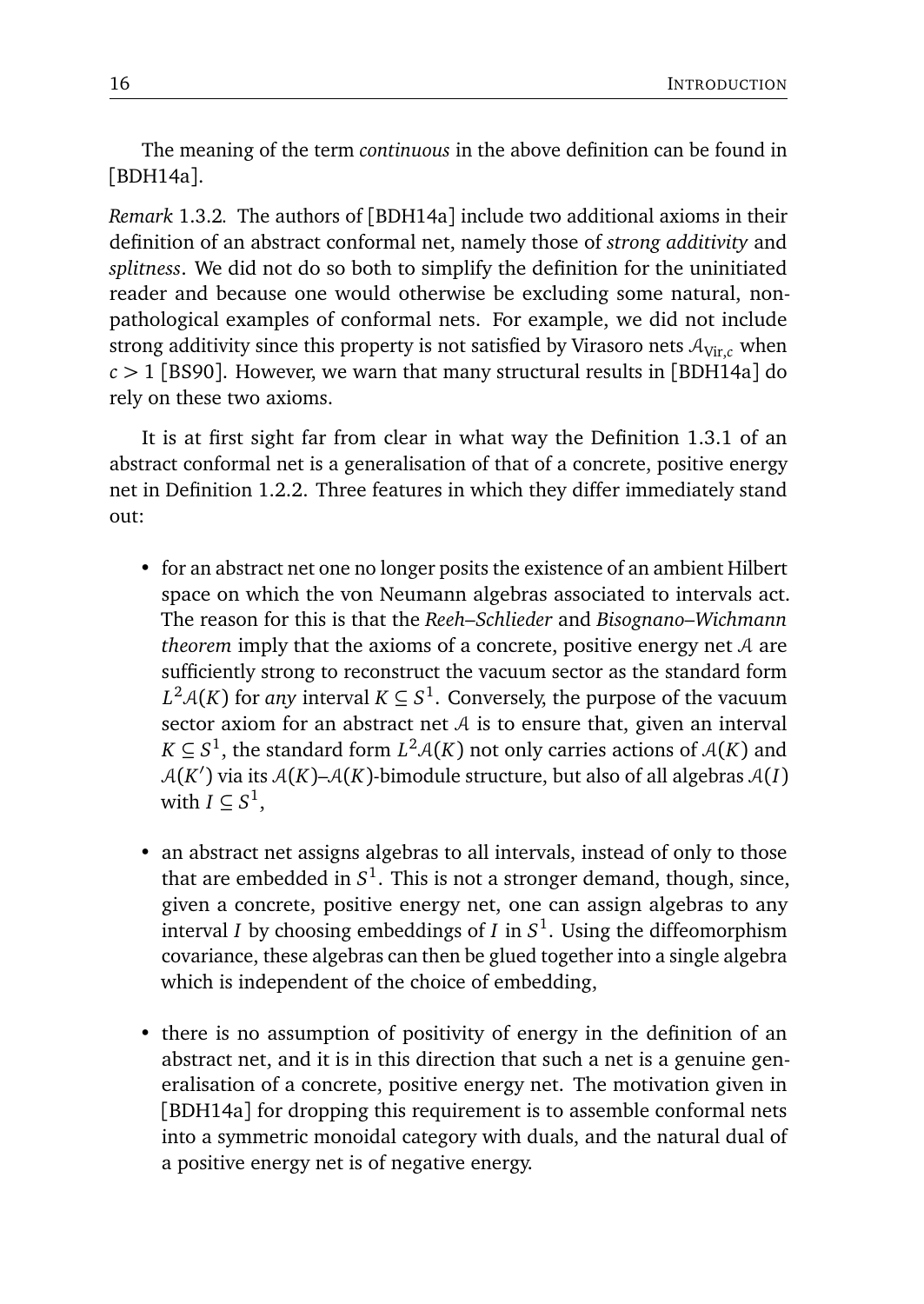Even though some axioms were left out in Definitions 1.2.2 and 1.3.1 for the sake of exposition, we approximately cite

**Theorem 1.3.3.** *(See [BDH14a, Proposition 4.9] for the precise statement.) Every concrete, positive energy conformal net can be extended to an abstract conformal net.*

From this point onwards, whenever we will speak of a *conformal net*, we will mean an abstract conformal net in the sense of Definition 1.3.1.

Physically, a defect between two field theories or condensed-matter systems can be thought of as a '2-sided' boundary condition, designating a submanifold at the junction between the domains of the theories where the fields of one theory experience a discontinuity and transition to those of the other theory. Defects have also been named *domain walls* or *surface operators* in the literature and studies of them (for theories we do not treat in this thesis) can be found in for example [Frö+07], [KS11b] and [Guk16].

The formulation of a defect between two conformal nets introduced by [BDH15] is a straightforward translation of their Definition 1.3.1 when the category INT of intervals is enhanced to the category INT◦• of *bicoloured intervals*. An object of this category is an interval equipped with a covering of two subintervals, one of which is seen as being coloured white, the other one as being coloured black. The subintervals are required to overlap in one point, at which the colour changes. We allow that a bicoloured interval is coloured entirely white or entirely black, meaning that the other subinterval is empty, but we rule out that one of the two subintervals is a singleton. *Morphisms* between bicoloured intervals are smooth embeddings that preserve bicolourings. The full subcategories of entirely white and entirely black intervals are denoted by INT<sub>o</sub> and INT<sub>•</sub>, respectively, and we call a bicoloured interval which is not contained in either of them *genuinely bicoloured*.

After these preliminaries<sup>5</sup> we are ready for

**Definition 1.3.4.** (Taken from [BDH15, Definition 1.7].) If A and B are two conformal nets, then an A–B-defect *D* is a covariant functor *D*:  $INT_{\circ \bullet} \rightarrow VN$ sending orientation-preserving and reversing morphisms to algebra homomorphisms and antihomomorphisms, respectively, whose restrictions to  $INT<sub>°</sub>$  and INT<sub> $\bullet$ </sub> are equal to A and B, respectively, and which satisfies the following properties:

 $5$ The authors of [BDH15] require one more piece of structure of bicoloured intervals which we left out for brevity, namely a local coordinate around the colour-changing point, and morphisms are required to respect this.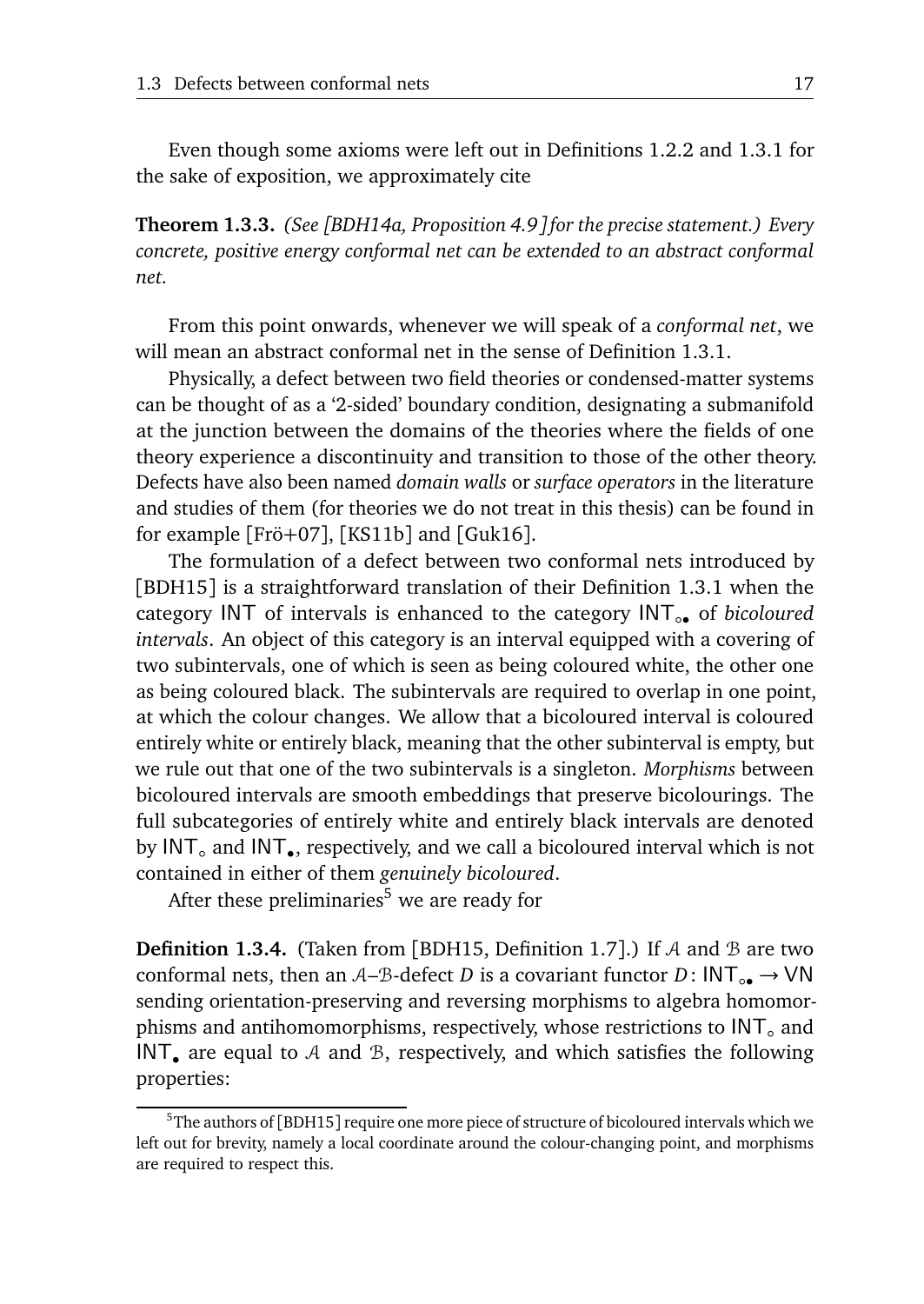- *(Isotony)* if  $I \hookrightarrow K$  is a morphism of genuinely bicoloured intervals, then the corresponding homomorphism or antihomomorphism  $D(I) \rightarrow D(K)$ is injective,
- *(Locality)* if  $I \hookrightarrow K$  and  $J \hookrightarrow K$  are morphisms of bicoloured intervals of which the images have disjoint interiors, then the images of *D*(*I*) and  $D(J)$  in  $D(K)$  commute,
- *(Existence of a vacuum sector)* let *K* be a genuinely bicoloured interval and *I* ∈ INT◦ ∪INT• a subinterval of *K* containing a boundary point *p* of *K*. Write  $\overline{I}$  for the same manifold as  $I$ , but equipped with the reversed orientation. Then  $D(I)$  and  $D(\overline{I})$  both act on the left of the standard form  $L^2D(K)$ —the former via the homomorphism  $D(I) \to D(K)$  and the latter through the homomorphism  $D(\overline{I}) \xrightarrow{\sim} D(I)^{op} \rightarrow D(K)^{op}$ .

We then demand that the left action of the algebraic tensor product  $D(I) \otimes D(\bar{I})$  on  $L^2 D(K)$  extends to an action of the algebra  $D(I \cup_p \bar{I})$ along the homomorphism  $D(I) \otimes D(\overline{I}) \rightarrow D(I \cup_p \overline{I}).^6$ 

When  $I \hookrightarrow K$  is a morphism of bicoloured intervals the corresponding algebra homomorphism  $D(I) \rightarrow D(K)$  is called an *isotony* homomorphism.

A *morphism* between two A–B-defects is defined to be a natural transformation.

*Remark* 1.3.5*.* The reason the above Definition 1.3.4 does not include requirements of continuity and inner covariance analogous to those in Definition 1.3.1 is that these can be shown to hold automatically (see [BDH15, Proposition 1.21] and [BDH15, Proposition 1.10], respectively) when a *strong additivity* axiom of the nets and the defect is assumed. We removed the latter axiom for brevity.

We stress that the non-trivial information contained in an  $A-\mathcal{B}$  defect consists of the algebras assigned to genuinely bicoloured intervals and the isotony homomorphisms associated to inclusions of white, black or genuinely bicoloured into genuinely bicoloured ones. The rest of the data is already determined by the nets A and B.

The notion of a defect between two conformal nets bears a formal similarity to that of a bimodule between two rings. This is not meant to suggest that, just like for a bimodule one can forget the action of one ring and obtain an ordinary module for the other ring, also a net defect possesses an underlying sector structure for both nets. Instead, it is more fruitful to think of defects

<sup>&</sup>lt;sup>6</sup>See Definition 1.3.1 for the definition of the unicoloured interval *I* ∪<sub>*p*</sub>  $\bar{I}$ .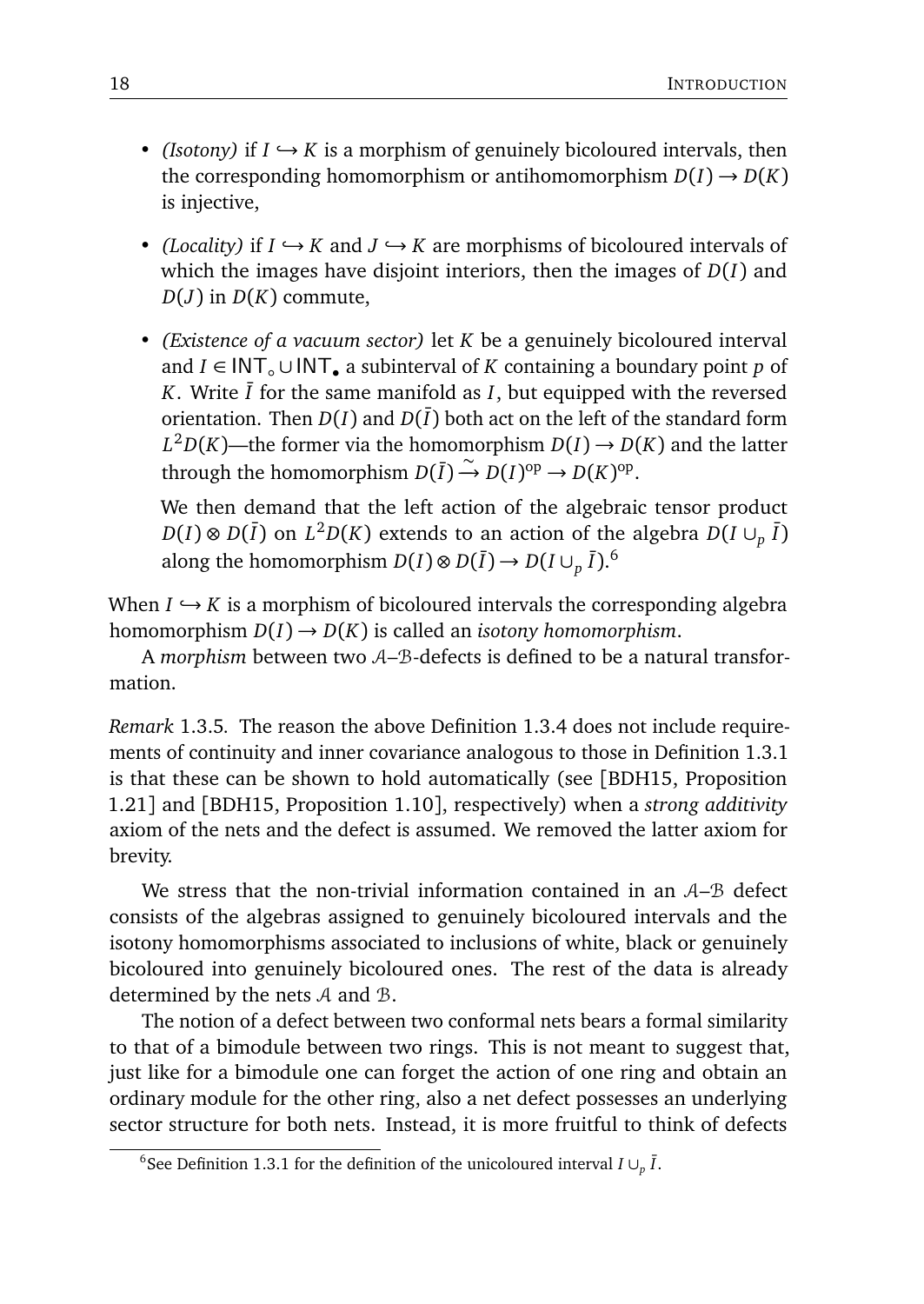as a generalisation of morphisms of conformal nets. Indeed, we will see in Example 1.3.8 that suitable morphisms give rise to defects.

The analogy between defects and ring bimodules runs deeper still in that both admit a form of composition. Recall that when *M* is a *Q*–*R*-bimodule and *N* is an *R*–*S*-bimodule for rings *Q*, *R* and *S* the tensor product *M* ⊗<sub>*R*</sub> *N* is a *Q*–*S*-bimodule. This operation is weakly associative and weakly unital. Taking bimodules as 1-morphisms and equivariant bimodule maps as 2-morphisms, rings become in this way a symmetric monoidal bicategory.

Similarly, it is shown in [BDH15; BDH16] that defects (under certain conditions) can be composed and that a restricted class of conformal nets becomes a particular kind of symmetric monoidal 3-category when defects are taken as the 1-morphisms. The 2-morphisms used in this 3-category are not the ordinary morphisms between defects as stated in Definition 1.3.4, though. They are rather a natural generalisation of the notion of sectors as defined in Definition 1.2.6, which explains the increase in the categorical level compared to the situation of rings.

The study of this 3-category has the potential to reveal a richer structure on the family of conformal nets—one that is not easily visible at the level of objects and ordinary morphisms. Unfortunately, there is very little known about it so far. For example, it is very simple to point out for every two nets A and B *some* A–B-defect *D*. As explained in [BDH14a, Proposition 1.23], one namely always has an A–C- and a C–B-defect and *D* can then be defined as their composition over the net C. However, this defect is 'large' in the sense that it is not *dualisable* (in the higher categorical sense), and no necessary conditions are known to impose on a pair of nets for a dualisable defect to exist between them.

*Remark* 1.3.6 (Alternative definitions of defects)*.* Definition 1.3.4 is not the only notion of a conformal net defect put forward in the literature: in independent work the authors of [Bis+16] offer an alternative, but more restrictive, formulation. (Their definition applies to 1-dimensional defects between 2d *full* CFT's as well.) At the moment of this writing the precise relation between their theory and that of [BDH15] is not entirely clear, but we refer to [BDH15, Remark 1.28] and [Bis+16, Remark 3.4] for interesting discussions on this matter.

#### **1.3.1 Examples of defects**

A few elementary examples of defects between conformal nets were obtained in [DH] and [BDH15, Section 1.C]. We summarise a selection of those here.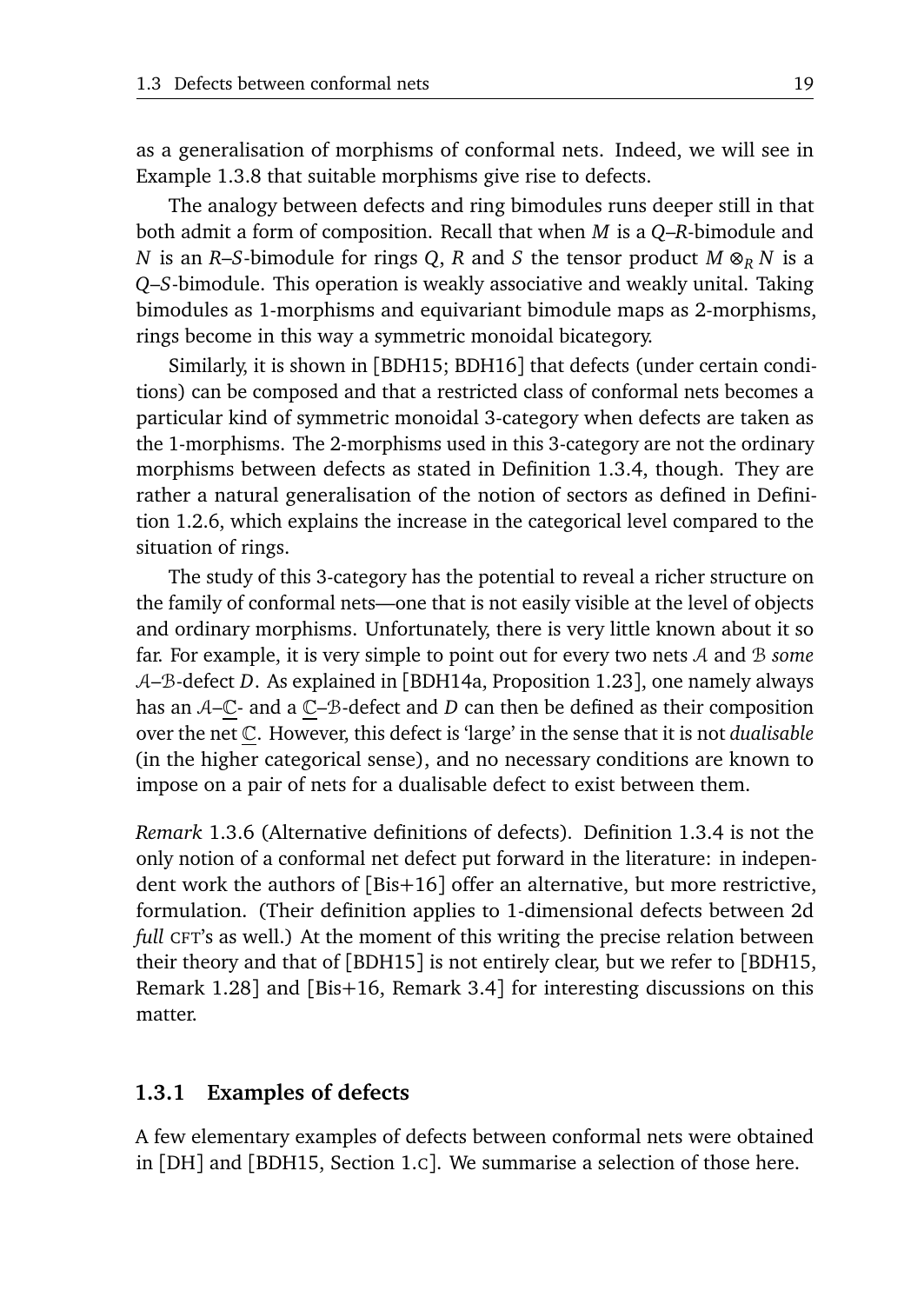**Example 1.3.7** ((Twisted) identity defects)**.** For every conformal net A there is an *identity* A–A-defect denoted by  $1_4$ . It is defined by simply setting  $1_4(I) :=$  $A(I)$  for every bicoloured interval *I*, where we make sense of the evaluation  $A(I)$ by ignoring the bicolouring of *I*. Furthermore, the isotony homomorphisms induced by inclusions of white, black and genuinely bicoloured intervals into genuinely bicoloured ones are also defined to be those we get from A by forgetting bicolourings. This defect serves as the identity 1-morphism in the 3-category of conformal nets.

This example can be tweaked as follows. Let *g* be an automorphism of A. Then define an  $A$ – $A$ -defect  $D_g$  again by  $D_g(I) := A(I)$  for every bicoloured interval *I*, except that we 'twist' the isotony homomorphisms on, say, the black side by *g*. More precisely: if *I* is a black interval, *J* is genuinely bicoloured and *f* : *I*  $\hookrightarrow$  *J* is an embedding then the homomorphism  $D_g(f)$ :  $D_g(I) \to D_g(J)$  is set to be  $\mathcal{A}(f) \circ g_I$ , where  $g_I$  is the automorphism of  $\mathcal{A}(I)$  given by conjugation by *g*. All other types of isotony homomorphisms are inherited from A, unaffected by *g*.

The construction of such a twisted identity defect can be compared to the situation when we consider a ring *R* as an *R*–*R*-bimodule. Twisting the right action by an automorphism of *R* then namely also produces a new *R*–*R*bimodule.

**Example 1.3.8** (Defects from conformal embeddings)**.** Continuing the analogy of defects with ring bimodules, we note that if *R* is a subring of a ring *S*, then *S* is an *R*–*S*-, *S*–*R*- and an *R*–*R*-bimodule. The counterpart of this observation for defects is as follows.

A morphism *τ*: A → B between two conformal nets is called a *conformal embedding* in [BDH14a, Definition 1.45] if it respects unitary operators that implement algebra automorphisms induced by interval diffeomorphisms. That is, we demand of  $\tau$  that Ad(*U*) =  $A(\varphi)$  implies that Ad( $\tau$ (*U*))) =  $B(\varphi)$  for every interval *I*, diffeomorphism *ϕ* of *I* which is the identity near *∂ I* and unitary operator  $U \in A(I)$ . It is then shown in [BDH15, Proposition 1.24] that there exists an  $A$ – $B$ -defect<sup>7</sup> which evaluates genuinely bicoloured intervals like  $B$ does after forgetting bicolourings and of which the isotony homomorphisms are the obvious ones induced by *τ*. Similarly, *τ* gives rise to a B–A- and an A–A-defect.

**Example 1.3.9** (Defects from *Q*-systems)**.** Let us return to the construction in Example 1.3.8 of an A–A-defect from a conformal embedding  $\tau: A \rightarrow B$  of

<sup>&</sup>lt;sup>7</sup>Those authors actually only need the morphism  $\tau$  to be a conformal embedding to prove the *strong additivity* property of the resulting defect.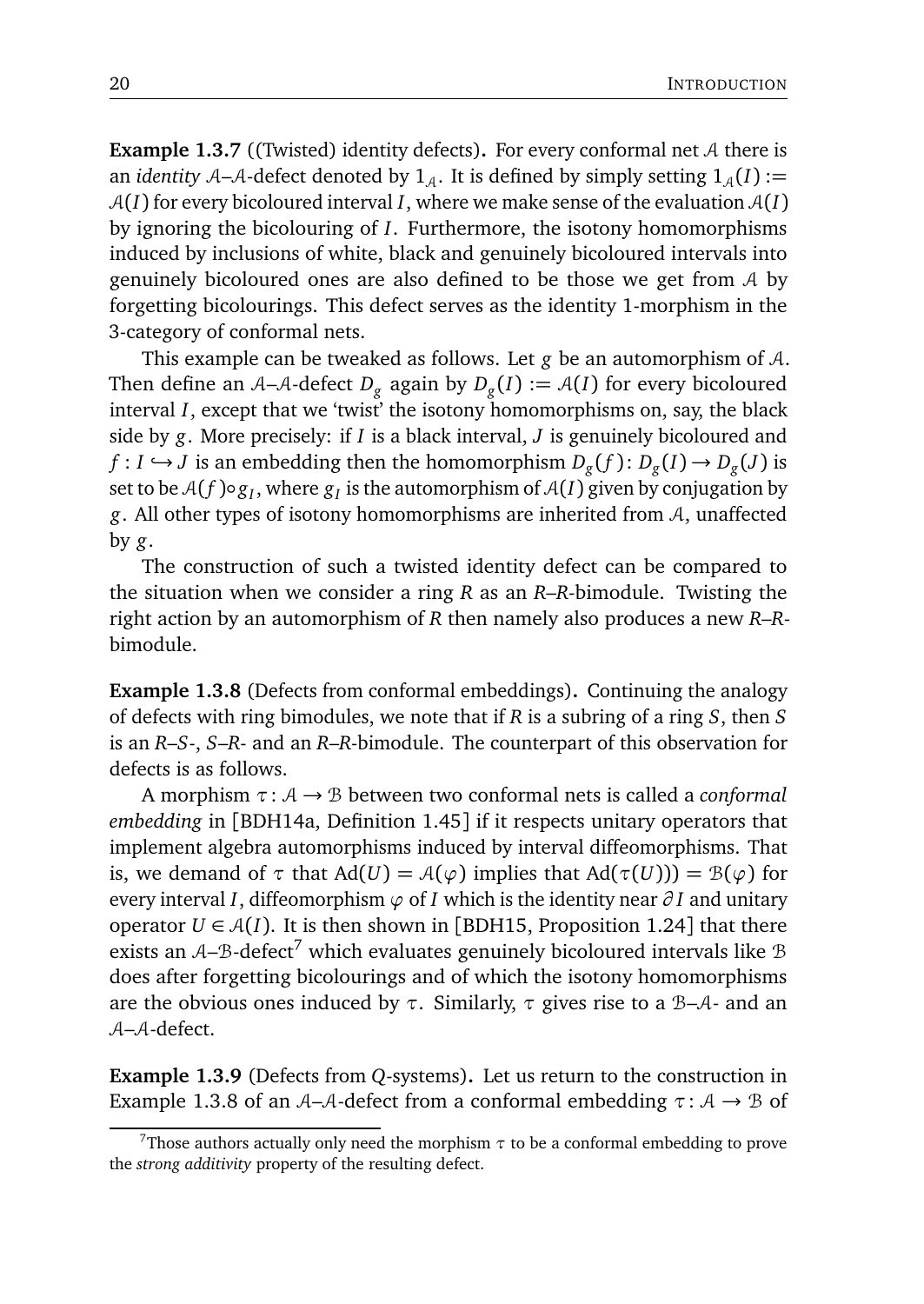nets. A closer inspection of the locality axiom of a defect teaches us that it is not necessary for the net  $\mathcal B$  to be local as well—it is sufficient for  $\mathcal B$  to be local *relative* to A, meaning that if  $I \hookrightarrow K$  and  $J \hookrightarrow K$  are embeddings of intervals of which the images have disjoint interiors, then the images of *τ*(A(*I*)) and  $B(J)$  in  $B(K)$  commute. It is known that, upon imposing a certain finiteness condition on  $\tau$ , such relatively local extensions B of A can be classified in terms of certain algebra objects called *Q-systems* in the category of sectors of A. In [BDH15, pp. 15–17] those authors demonstrate how to produce an A–A-defect from a *Q*-system directly, without first needing to build the corresponding net extension.

**Example 1.3.10** (Defects realising invertibility of nets)**.** The authors of [DH] call a conformal net A *invertible* if there exist another net  $A^{-1}$  and an invertible defect *D* from A⊗A $^{-1}$  to  $\underline{\mathbb{C}}$ , where  $\underline{\mathbb{C}}$  is the trivial conformal net that is constantly  $\mathbb C$  and of which all isotony homomorphisms are id<sub> $\mathbb C$ </sub>. (Here, the invertibility of a defect should be interpreted in the higher categorical sense.) Together with the result [BDH14a, Corollary 3.26] they proved that  $A$  is invertible if and only if all its algebras have trivial centre and its representation theory is trivial. This was done by exhibiting for the 'if' direction an explicit defect implementing the invertibility.

Lastly, just like conformal nets, there is also a direct sum operation for defects (see [BDH14a, Lemma 1.29]), which can be used to produce more defects from a set of given ones.

## **1.4 Bicoloured loop groups**

The examples of defects presented in the previous Section are fairly formal in nature. They are built 'internally' to the relevant categories, as opposed to the examples of conformal nets presented in Section 1.2.1 that were constructed in terms of 'external' data. In order to gain a greater understanding of defects it is natural to ask for a larger source of richer examples of them.

We now outline a proposal suggesting that the construction of conformal nets from loop groups in Examples 1.2.8 to 1.2.10 might admit a generalisation that allows one to build defects between these loop group nets. Let us repeat the essential features of those loop groups:

If *G* is a real vector space, a real torus or a compact, connected, simple, simply-connected Lie group, then its associated loop group  $LG := C^\infty(S^1,G)$  admits certain disjoint-commutative U(1)-central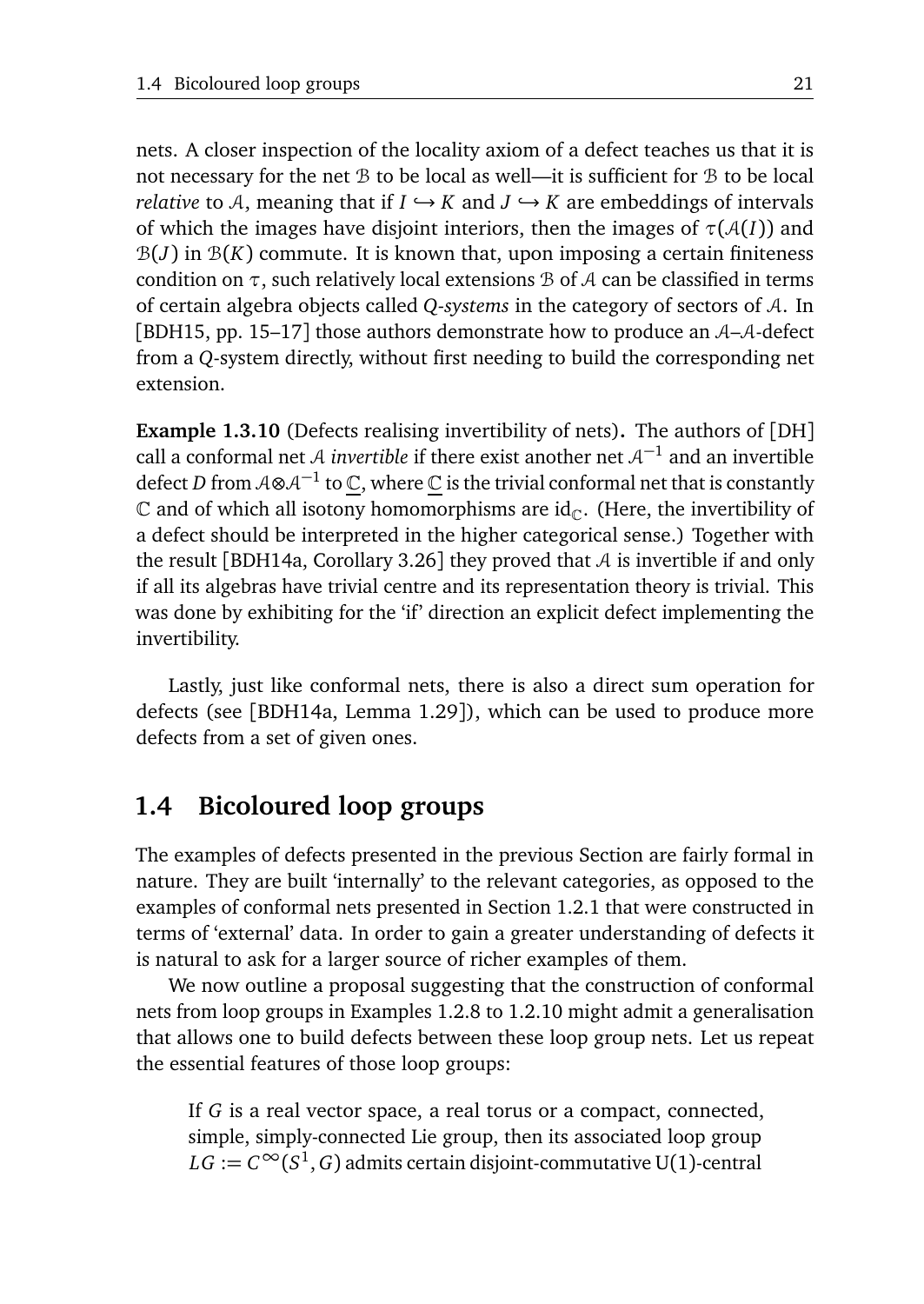extensions  $\tilde{L}G$ . Such an extension carries an action of Diff<sub>+</sub>( $S^1$ ) which lifts the natural one on *LG* and is compatible with respect to supports of loops and circle diffeomorphisms. One is able to classify and explicitly construct the irreducible, positive energy representations of  $\tilde{L}G$ .

We use the notations  $\langle , \rangle$ , p and q as they are explained in Section 1.7. That is,  $\zeta$  and  $\hat{}$  are the closed left and right halves of  $S^1$ , respectively, and  $p$  and  $q$ denote the two points *i* and  $-i$  on  $S^1$ . We shall think of  $\zeta$  as being coloured white and  $\supset$  as having the colour black. An interval on  $S^1$  which either does not contain the points *p* and *q*, or contains exactly one of them, not on its boundary, is then a bicoloured interval.

For every two real Lie groups *G*◦ and *G*• , we propose that there should exist a list of *matching conditions*. (In this generality, when *G*◦ and *G*• are not necessarily tori, we will remain deliberately vague on their precise nature.) To every such matching condition *M* there should be associated a *bicoloured loop group L*(*G*◦ , *M*,*G*• ). The data of an element of this group consists (at least) of two smooth maps  $\gamma_{\circ} : \zeta \to G_{\circ}$  and  $\gamma_{\bullet} : \zeta \to G_{\bullet}$ . The endpoints of these two paths are not placed arbitrarily, though, and this is where the matching condition comes in: the two points *γ*◦ (*p*) and *γ*• (*p*) are constrained with respect to each other as dictated by *M*, and the same holds for *γ*◦ (*q*) and *γ*• (*q*). This constraint need not necessarily be a property satisfied by the pair (*γ*◦ ,*γ*• )—it might also be expressed in terms of a *matching datum* γ<sub>m</sub>, which is an additional piece of information attached to (*γ*◦ ,*γ*• ). In that case we denote an element of *L*(*G*◦ , *M*,*G*• ) as a triple (*γ*◦ ,*γ*m,*γ*• ).

We call elements of *L*(*G*◦ , *M*,*G*• ) *bicoloured loops* and we refer to the elements of an ordinary loop group *LG* as being *unicoloured* to make the distinction with our new notion.

With an eye towards the axioms in Definition 1.3.4 for conformal net defects, we postulate that bicoloured loop groups should satisfy the following properties:

• for every real Lie group *G* there should exist a particular matching condition  $M_G$  from *G* to itself such that  $L(G, M_G, G)$  is isomorphic to the loop group *LG*. This is the first property allowing one to consider bicoloured loop groups as generalisations of unicoloured ones. It is inspired by the demand that, for every loop group from which one can construct a Heisenberg, lattice or loop group conformal net, there should be a bicoloured loop group which reproduces the identity defect from this net to itself,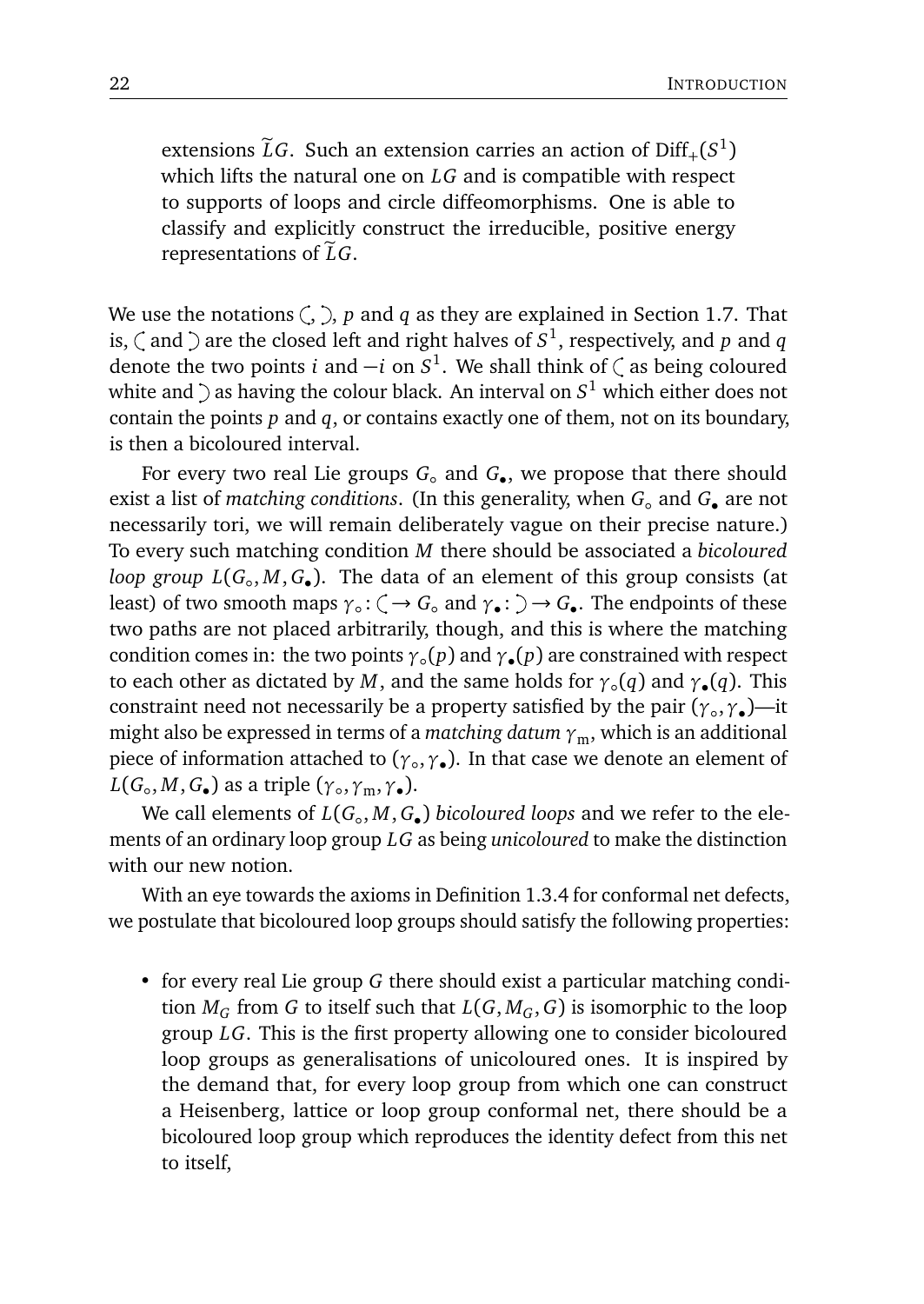• if we write  $L_{\zeta}G_{\circ}$  for those loops in  $LG_{\circ}$  which have support in  $\zeta$  and define  $L_{\supset} G_\bullet$  similarly, then there should exist two injective group homomorphisms

$$
L_\zeta G_\circ \hookrightarrow L(G_\circ, M, G_\bullet) \hookleftarrow L_\supset G_\bullet.
$$

This corresponds to the axiom that a defect between two conformal nets restricts to each of the nets on the full subcategories of white and black intervals respectively,

- elements of *L*(*G* , *M*,*G* ) should have a notion of *support* in a bicoloured interval that is embedded in  $S^1$  (see Definition 3.2.9 for the meaning we will assign to the latter term). The support of a bicoloured loop in the  $\lim_{\epsilon \to 0}$  of the homomorphisms *LG* → *L*(*G*, *M<sub>G</sub>*, *G*), *L*<sub>⊂</sub>*G*<sub>∘</sub> → *L*(*G*<sub>∘</sub>, *M*, *G*<sup>•</sup>) or  $L_{\mathcal{G}}G_{\bullet} \hookrightarrow L(G_{\circ}, M, G_{\bullet})$  should coincide with that of its unicoloured pre-image, and
- the group *L*(*G* , *M*,*G* ) should carry an action of the group of orientation preserving circle diffeomorphisms which fix the points *p* and *q*. Moreover, there should exist an action of  $Rot(S^1)$  or a cover thereof as well.

Adding to these properties, we require that a bicoloured loop group admits a certain privileged list of U(1)-central extensions  $L(G_\circ, M, G_\bullet)$  such that

- when *G* is a real vector space, a real torus or a compact, connected, simple, simply-connected Lie group and  $\tilde{L}G$  is a central extension of *LG* of the type discussed in Examples 1.2.8 to 1.2.10, then the central extension  $\widetilde{L}(G, M_G, G)$  that is pulled back from  $\widetilde{L}G$  under the isomorphism *L*(*G*, *M*<sub>*G*</sub>, *G*) ≅ *LG* is present on the aforementioned list,
- let  $\widetilde{L}G_{\circ}$  and  $\widetilde{L}G_{\bullet}$  be centrally extended unicoloured loop groups of the types in Examples 1.2.8 to 1.2.10. Then there should exist a central extension *L*(*G<sub>◦</sub>, M*, *G*•) which admits lifted injective group homomorphisms<br>. into it:

$$
\widetilde{L}_{\zeta}G_{\circ} \hookrightarrow \widetilde{L}(G_{\circ}, M, G_{\bullet}) \hookleftarrow \widetilde{L}_{\supset}G_{\bullet},
$$

- suppose that two elements of the central extension  $L(G_0, M, G_0)$  are such that the supports of their images in  $L(G_\circ, M, G_\bullet)$  are contained in two disjoint bicoloured intervals on *S* 1 , respectively. Then we require that these two elements commute,
- the action of the group of orientation preserving circle diffeomorphisms which fix the points  $p$  and  $q$  we expect to exist on  $L(G_\circ, M, G_\bullet)$  should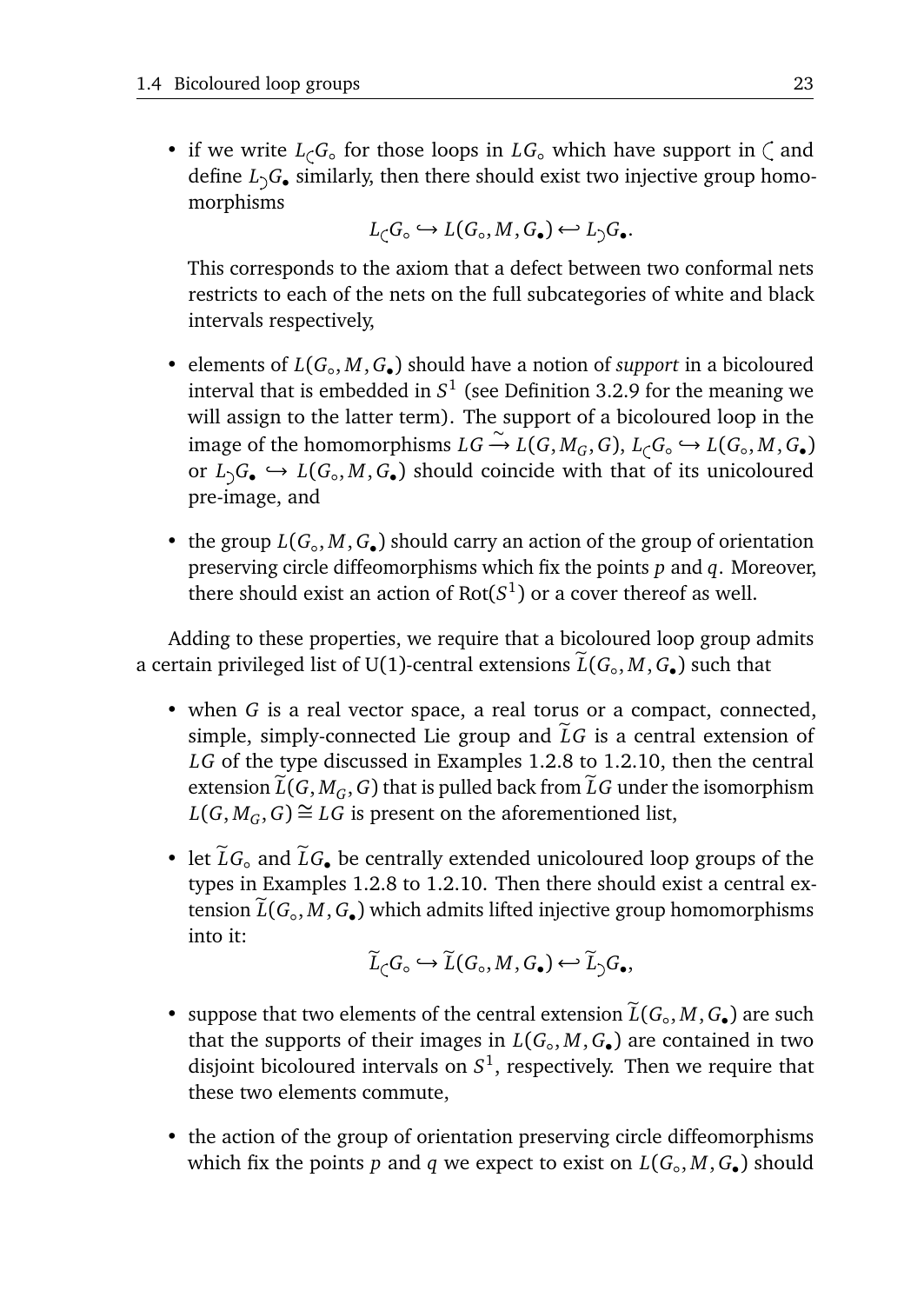lift to  $L(G_\circ, M, G_\bullet)$ . The same should hold for the action of (some cover of) Rot( $S^1$ ) on  $L(G_\circ, M, G_\bullet)$ , and

• having the action of (some cover of)  $Rot(S^1)$  on  $\widetilde{L}(G_\circ, M, G_\bullet)$  at our disposal, we are able to speak about positive energy representations of the latter group. One should be able to classify and explicitly construct the irreducible such representations up to isomorphism.

Having these properties in hand one can attempt to mimic the constructions in Examples 1.2.8 to 1.2.10 to produce a defect between the nets associated to *LG*<sub>∘</sub> and *LG*<sub>•</sub>. We will elaborate on this further in a special case in Section 4.1. *Remark* 1.4.1. We give a motivation for requiring  $L(G_\circ, M, G_\bullet)$  to be disjointcommutative that is unrelated to the axioms of conformal net defects.

For every real Lie group *G* there exists a procedure, named *transgression*, which produces U(1)-central extensions of *LG* from certain geometric objects, namely *multiplicative bundle gerbes* (with connection), that are situated over *G*. For example, the central extensions that are discussed in Example 1.2.10 can be obtained in this way. It is shown in [Wal16] that transgression always results in a disjoint-commutative central extension. Hence, we require disjointcommutativity also in the bicoloured situation as a prerequisite for a possible interpretation of  $L(G_\circ, M, G_\bullet)$  in terms of finite-dimensional, 'higher' geometry.

### **1.5 Main results**

The goal of this thesis is to test whether our speculative idea of bicoloured loop groups explained in Section 1.4 can be made sense of when *G*◦ and *G*• are tori  $T_\circ := \Lambda_\circ \otimes_{\mathbb{Z}} U(1)$  and  $T_\bullet := \Lambda_\bullet \otimes_{\mathbb{Z}} U(1)$ , where  $\Lambda_\circ$  and  $\Lambda_\bullet$  are two even, positive definite lattices of the same rank. One reason for specialising to this case is that the central extensions of unicoloured torus loop groups discussed in Example 1.2.9 can be specified through explicit 2-cocycles, as opposed to the geometric methods that are needed in the non-abelian case. A second reason is that also their representations can be built through simple, explicit means without requiring, for example, involved results on integration of Lie algebra representations. Both these reasons therefore lower the barrier of attempting to generalise these constructions. A third reason is that the wealth of examples of lattices and the breadth of their theory makes it plausible that interesting defects between lattice nets can be found as well.

Our proposal for a definition of a matching condition in this situation is as follows. We present it in a slightly simplified form and we give more details in Chapter 3.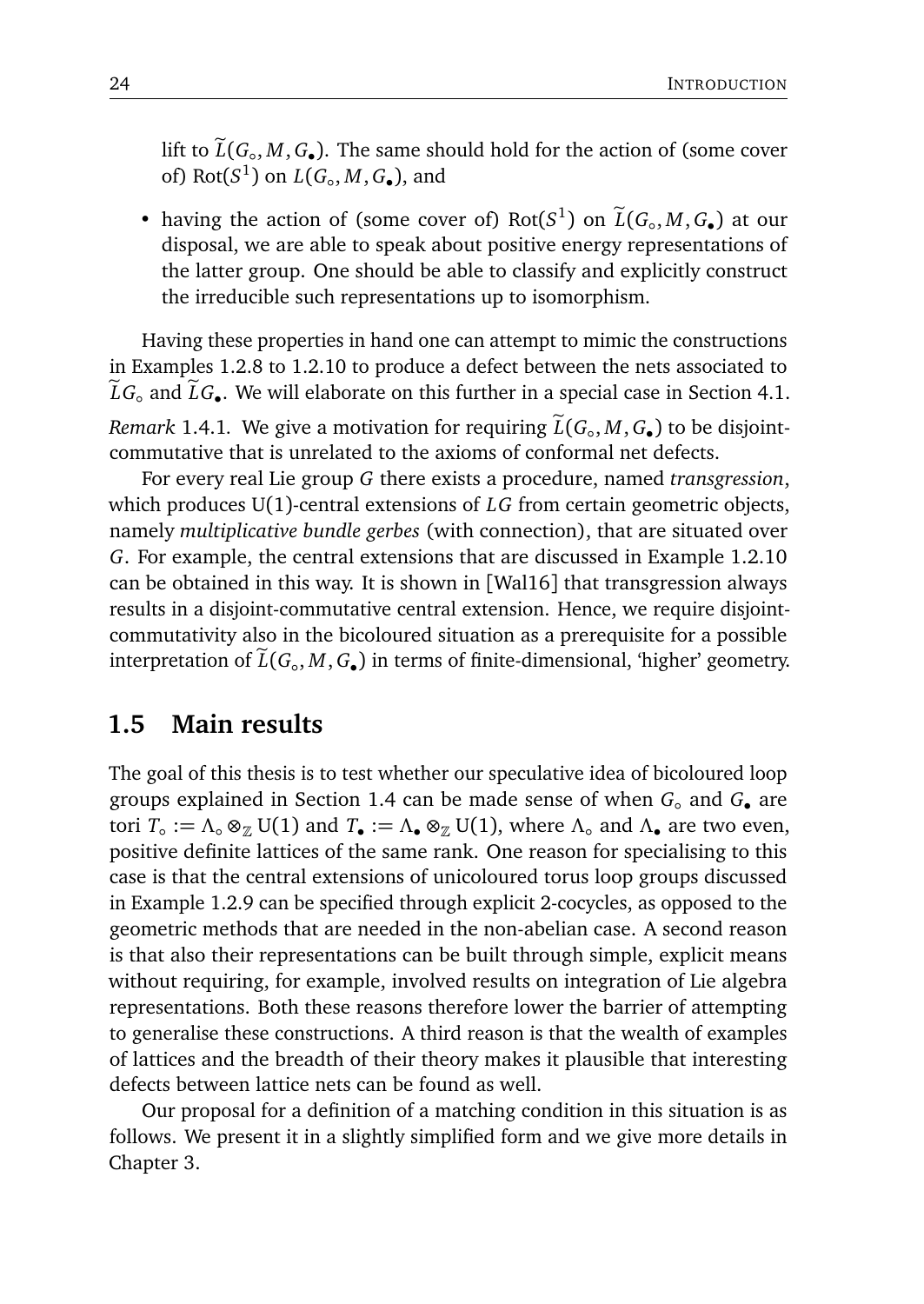Let *Γ* be an even, positive definite lattice of the same rank as *Λ*◦ and *Λ*• and let  $\pi_{\circ}$  and  $\pi_{\bullet}$  be two lattice morphisms as in

$$
\Lambda_{\circ} \stackrel{\pi_{\circ}}{\longleftrightarrow} \Gamma \stackrel{\pi_{\bullet}}{\hookrightarrow} \Lambda_{\bullet}.
$$

If *H* is the torus  $\Gamma \otimes_{\mathbb{Z}} U(1)$ , then  $\pi_{\circ}$  and  $\pi_{\bullet}$  induce two surjective torus homomorphisms

$$
T_{\circ} \stackrel{\mathrm{U}(1)\pi_{\circ}}{\longleftrightarrow} H \stackrel{\mathrm{U}(1)\pi_{\bullet}}{\longrightarrow} T_{\bullet} .
$$

We now define the *bicoloured torus loop group L*(*T*◦ , *H*, *T*• ) to be the abelian group of all triples (*γ*◦ ,*γ*m,*γ*• ) of smooth maps fitting in a commutative diagram



where  $\dot{\phantom{\phi}}$  is the subset  $\{p,q\}$  of  $S^1$ . That is,  $\gamma_{\rm m}$  is a matching datum for the pair (*γ*◦ ,*γ*• ) dictating the placements of each of the pairs of points (*γ*◦ (*p*),*γ*• (*p*)) and (*γ*◦ (*q*),*γ*• (*q*)) relative to each other. We call (*γ*◦ ,*γ*m,*γ*• ) a *bicoloured (torus) loop*.

Our inspiration for this definition has several origins:

**Surface operators between Chern–Simons theories** We briefly commented in Section 1.2.2 on a method by which lattice conformal nets can be used to model a class of 3d TQFT's that are conjecturally the abelian Chern– Simons theories. Each such theory is determined by an even, positive definite lattice as well. The study of defects between abelian Chern– Simons theories was initiated in [KS11b], where these are named *surface operators*, and its authors argue that, at least at the classical level, surface operators between two theories associated to *Λ*◦ and *Λ*• are classified by Lagrangian subgroups of the pseudo-Riemannian torus  $T_\circ \oplus \overline{T}_\bullet.$  Here,  $\overline{T}_\bullet$ is the torus  $\overline{\Lambda}_\bullet \otimes_\mathbb{Z} \mathrm{U}(1)$  and  $\overline{\Lambda}_\bullet$  is the negative definite lattice obtained from *Λ*• by negating its bi-additive form. We then note that in the case when *Γ* is not just contained in the intersection of *Λ*◦ and *Λ*• but equal to it, the homomorphism

$$
\big(\mathrm{U}(1)\pi_\circ,\mathrm{U}(1)\pi_\bullet\big)\colon H\to T_\circ\oplus\overline{T}_\bullet
$$

is injective with a Lagrangian image. Our definition of a bicoloured torus loop group is an attempt to translate aspects of the study done in [KS11b] to the language of loop groups.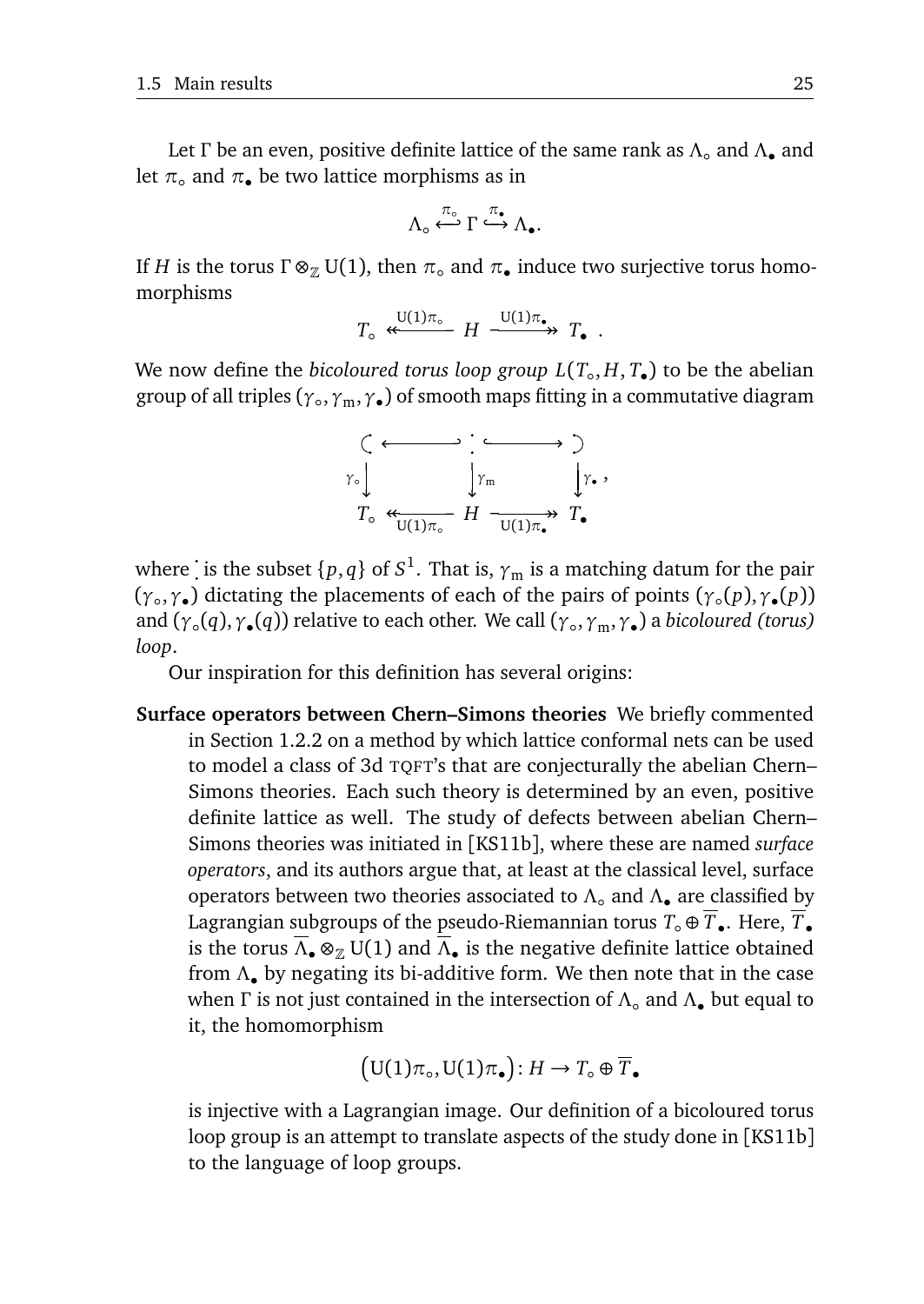**A number-theoretical motivation** With the analogy between bimodules and defects in mind, the question emerges naturally whether there exist examples of pairs of conformal nets that are 'Morita-equivalent', meaning that there exists an invertible defect between them. We suspect that such a defect induces a braided monoidal equivalence between the categories of sectors of the respective nets (see [GPS95, Proposition 8.6]), and hence one must only consider those nets for which these categories are (conjectured to be) braided equivalent. As we stated earlier, we expect this to be true for two lattice nets  $A_0$  and  $A_2$  associated to  $Λ_0$  and  $Λ_2$ when these lattices are in the same *genus*. (See [Höh03] for similar thoughts in the context of vertex algebras.) This is to say that they both have the same signature (which we already assumed to be true) and they become isomorphic after tensoring over Z with the *p*-adic integers for all prime numbers *p*. An equivalent definition is to require that they become isomorphic after summing onto them a single copy of the indefinite hyperbolic plane lattice from Example A.1.8. This second formulation is indeed used in [KS11b] to construct an invertible surface operator between the abelian Chern–Simons theories associated to *Λ*◦ and *Λ*• . However, their method also makes use of the theory assigned to the hyperbolic plane lattice. Because its conformal net counterpart does not exist it remains unclear how their proof can be translated to the language of conformal nets.

We abandon our hope of finding Morita-equivalent lattice nets and ask more generally whether there exists a not-necessarily invertible defect between A◦ and A• when *Λ*◦ and *Λ*• satisfy the weaker demand of becoming isomorphic after tensoring with the *p*-adic *rational* numbers for all *p*. By the *Hasse–Minkowski theorem* this is equivalent to the existence of an isomorphism  $\Lambda_{\circ} \otimes_{\mathbb{Z}} \mathbb{Q} \cong \Lambda_{\bullet} \otimes_{\mathbb{Z}} \mathbb{Q}$ , which is in turn the same as saying that *Λ*◦ and *Λ*• share a common sublattice *Γ* of finite index.

**Moduli spaces of flat connections over quilted surfaces** A third influence on our definition of  $L(T_\circ, H, T_\bullet)$  is the work of [LS15] on the study of so called moduli spaces of flat connections over *quilted surfaces*. Such surfaces are divided into regions which are each 'coloured' by different structure groups equipped with invariant quadratic forms on their Lie algebras. A flat connection over a quilted surface is then supposed to break down to a co-isotropic relation at the edges where the regions meet. The relevance of that work to loop groups is that the representations of centrally extended loop groups discussed in Examples 1.2.8 to 1.2.10 can be considered as geometric quantisations of moduli spaces of flat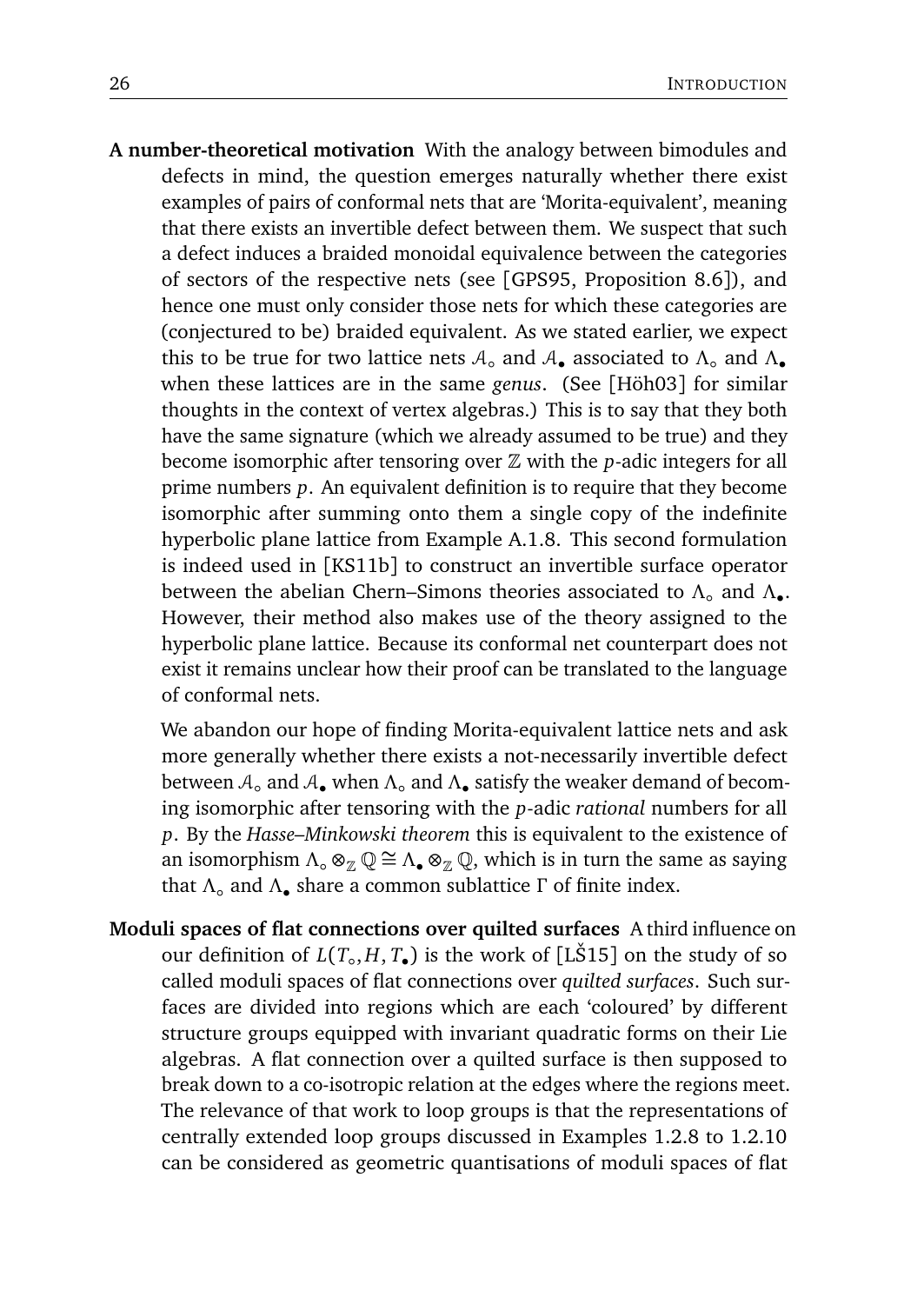connections over the unit disc. It is hence reasonable to ask whether there exists some bicoloured generalisation of these moduli spaces of which the group of gauge transformations gives rise to a conformal net defect. The group *L*(*T*◦ , *H*, *T*• ) is an attempt at defining such a group of gauge transformations directly.

The work of [FSV14] on defects between certain types of 3d TQFT's, using notions of *relative* principal bundles over *relative* manifolds, looks to be highly related as well.

Our study of  $L(T_\circ, H, T_\bullet)$  depends on the auxiliary abelian group  $P(H, (\Lambda_\circ -$ *Λ*• )*/Γ* ) of all smooth paths *γ*: [0, 1] → *H* such that

$$
\gamma(1) - \gamma(0) \in \frac{\Lambda_{\circ} - \Lambda_{\bullet}}{\Gamma} \subseteq H.
$$

Here, we consider *Λ*◦ and *Λ*• as submodules of the Lie algebra of *H* and we define

$$
\Lambda_\circ-\Lambda_\bullet:=\{\lambda_\circ-\lambda_\bullet\mid \lambda_\circ\in\Lambda_\circ, \lambda_\bullet\in\Lambda_\bullet\}.
$$

(A more precise description of *Λ*◦ − *Λ*• can be found at the start of Section 3.1.) Many results on the unicoloured torus loop group *LH* easily generalise to this larger group  $P(H, (\Lambda_{\circ} - \Lambda_{\bullet})/ \Gamma)$ . These can be transported next to  $L(T_{\circ}, H, T_{\bullet})$ via a surjective homomorphism

$$
\text{Pth}: L(T_{\circ}, H, T_{\bullet}) \twoheadrightarrow P\big(H, (\Lambda_{\circ} - \Lambda_{\bullet})/\Gamma\big) \tag{1.2}
$$

with a finite kernel, which is constructed in Section 3.1.1. Among other material, we show in Section 3.1 that our definition of a bicoloured torus loop group satisfies the first list of demands in Section 1.4, namely

- (Section 3.1.3) when  $\Lambda_{\circ} = \Lambda_{\bullet} = \Gamma$  and the morphisms  $\pi_{\circ}$  and  $\pi_{\bullet}$  are the identity, the group  $L(H, H, H)$  is canonically isomorphic to the unicoloured torus loop group *LH*,
- (Sections 3.1.2 and 3.1.5) there exist natural injective homomorphisms of abelian groups

$$
L_{\zeta}T_{\circ} \hookrightarrow L(T_{\circ}, H, T_{\bullet}) \hookleftarrow L_{\zeta}T_{\bullet}, \tag{1.3}
$$

and a notion of support for bicoloured loops that is compatible with these injections, and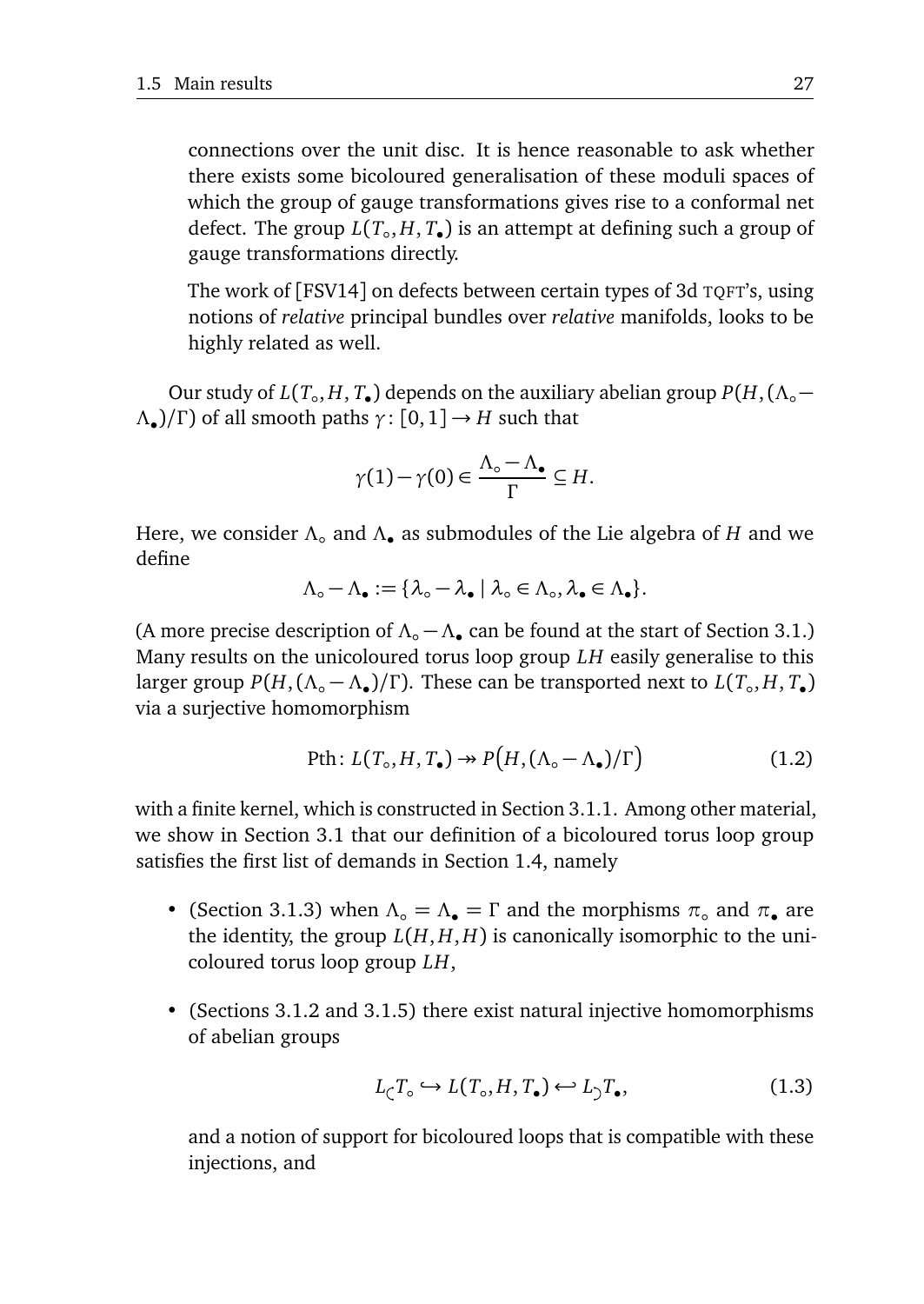• (Section 3.1.7) there exists an action of a certain covering group  $\text{Diff}^{(n)}_+(S^1)$ on  $L(T_o, H, T_o)$ . In particular, the orientation preserving circle diffeomorphisms which fix the points  $p$  and  $q$  and the elements of Rot<sup> $(n)$ </sup> $(S^1)$  act on  $L(T_\circ, H, T_\bullet)$ .

In Section 3.2 we are able to adapt the 2-cocycles on unicoloured torus loop groups discussed in Example 1.2.9 to *P*(*H*,(*Λ*◦ − *Λ*• )*/Γ* ) in such a way that the pullback of such a cocycle along the homomorphism Pth in (1.2) results in a U(1)-central extension *L*(*T*<sub>◦</sub>, *H*, *T*•) which satisfies the second list of demands in Section 1.4. That is, we show in Sections 3.2 to 3.4 that

- (Section 3.2.1) when  $\Lambda$ <sup>°</sup> =  $\Lambda$ <sup>•</sup> = Γ and the morphisms  $\pi$ <sup>°</sup> and  $\pi$ <sup>•</sup> are the identity the isomorphism  $LH \cong L(H, H, H)$  lifts to an isomorphism of non-abelian groups  $\widetilde{L}H \cong \widetilde{L}(H, H, H)$ ,
- (Section 3.2.3) the injections (1.3) lift to homomorphisms of non-abelian groups as well,
- (Section 3.3) the action of  $\text{Diff}^{(n)}_{+}(S^1)$  on  $L(T_o, H, T_o)$  can be extended to one on  $L(T_\circ, H, T_\bullet)$ , and
- (Section 3.4) we are able to classify and explicitly construct the irreducible, positive energy representations of  $L(T_\circ, H, T_\bullet)$ . We find that, up to isomorphism, there exist only finitely many of these.

Let us state the last of these points more precisely as our chief result:

**Main theorem** (Theorem 3.4.11)**.** *Every irreducible, positive energy representa-* $\widetilde{L}(T_\circ, H, T_\bullet)$  *such that the central subgroup* U(1) *acts as*  $z \mapsto z$  *is (unitarily) isomorphic to a certain such representation* Ind*Wχ*,*<sup>l</sup> for some characters χ and l of* (*Λ*◦ ∩ *Λ*• )*/Γ and H, respectively. The isomorphism classes of such representations are therefore labelled by two parameters: one is an element of the dual group of the finite abelian group* (*Λ*◦ ∩ *Λ*• )*/Γ and the other is an element of the finite abelian group Γ* ∨ */*(*Λ*◦ − *Λ*• )*.*

We finally outline in Section 4.1 how the construction of a defect from such a central extension *L*(*T*<sub>◦</sub>,*H*, *T*•) might proceed.

## **1.6 Organisation of the text**

The rest of this thesis is organised as follows.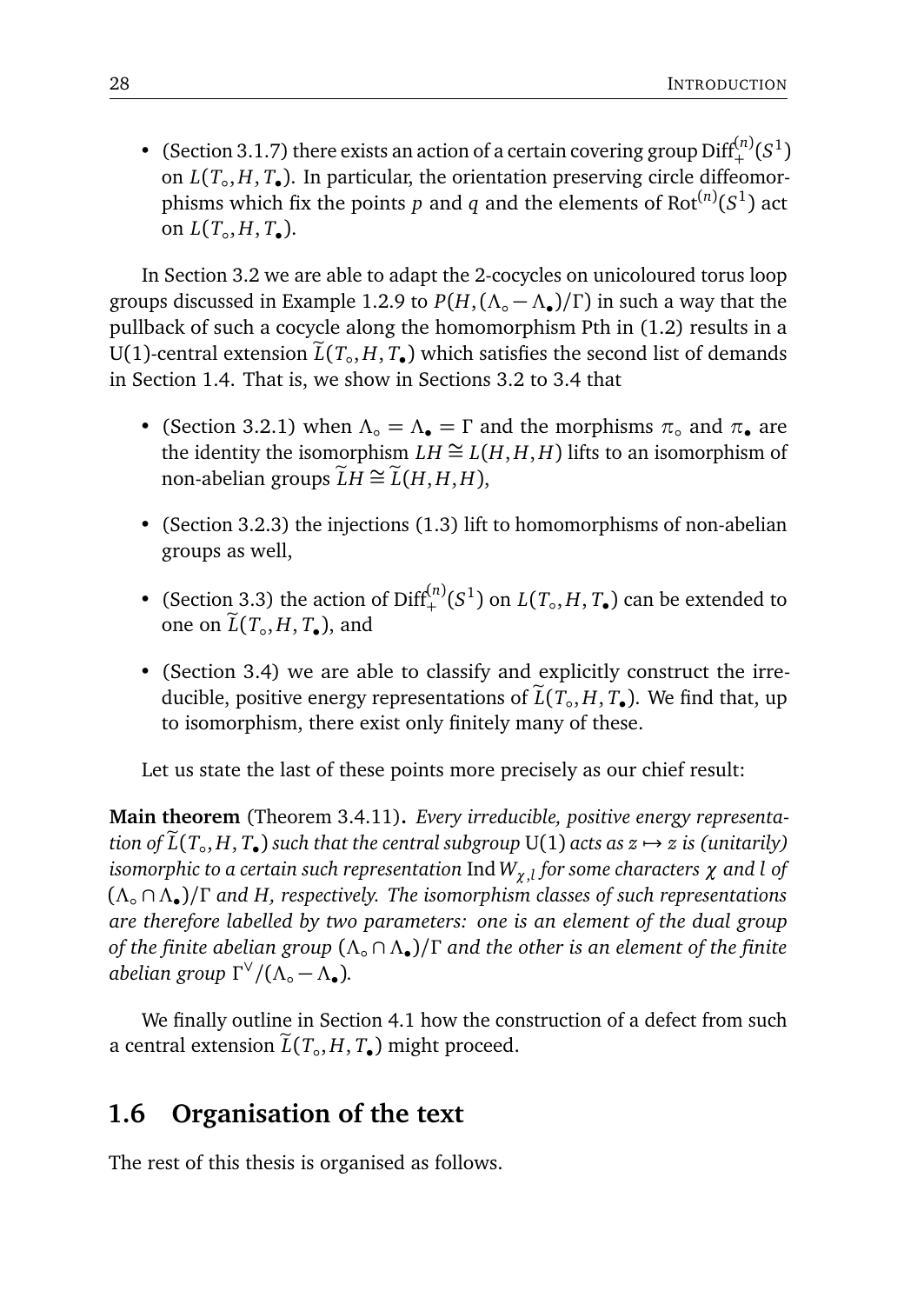We repeat that our discussion of conformal nets and their defects in this Introduction has solely been used as a motivation for the study of bicoloured loop groups. They will hence not play any role in Chapters 2 and 3, which treat the theories of uni- and bicoloured torus loop groups, respectively. Chapter 2 is mainly expository in nature. It is intended to elaborate on some claims made in Example 1.2.9 and to collect and setup results from the literature in a way that eases the step of generalisation to Chapter 3. This latter chapter starts the investigation of bicoloured torus loop groups properly and contains the proofs of the claims made in Section 1.5. It cannot be read without knowledge of Chapter 2. Both chapters assume familiarity with the notions and results in Appendix A. Finally, we make some remarks in Chapter 4 on possible further steps that can be taken in the study of bicoloured torus loop groups.

Appendices A.1 to A.3 stand alone from each other and can also be read independently from the rest of the thesis. Appendix A.4, though, on Heisenberg groups, does depend on Appendices A.2 and A.3.

#### **1.7 Notations and conventions**

**Distinguishing**  $S^1$ , U(1) **and** Rot( $S^1$ ) The notation  $S^1$  will be used for the unit circle, considered as the smooth manifold embedded in the complex plane. Its role in this thesis is that of the domain of loops (which will be valued in certain Lie groups—tori, specifically). A generic point on it is denoted by *θ*. We will often make use of some parametrisation of  $S^1$  by the interval  $[0,1]$ . This will always be done at unit speed and counterclockwise, but the starting point of the parametrisation will not necessarily be  $1 \in S^1.$  Instead, it will be some point denoted by *q* which is either arbitrary, or a specific one, depending on the context.

When we want to consider  $S^1$  as an abelian topological group we will write it as U(1) instead. It will show up as the group of 'phases' other groups we will be studying will be centrally extended by. Elements of  $U(1)$  will be denoted as *z* or *w*.

The topological group of counterclockwise rotations of the manifold  $S^1$  will be named Rot(*S* 1 ). This group (or finite covers of it) will turn out to act on the loop groups and the representations of them that we will be considering. A typical element will be written as  $\varphi_{\theta}$ , where  $\theta \in [0,1]$  is an angle.

**Intervals and points** An *interval* is defined to be an oriented, smooth manifold that is diffeomorphic to  $[0, 1]$ . This means in particular that it is closed, as opposed to the more common convention in the literature on conformal nets of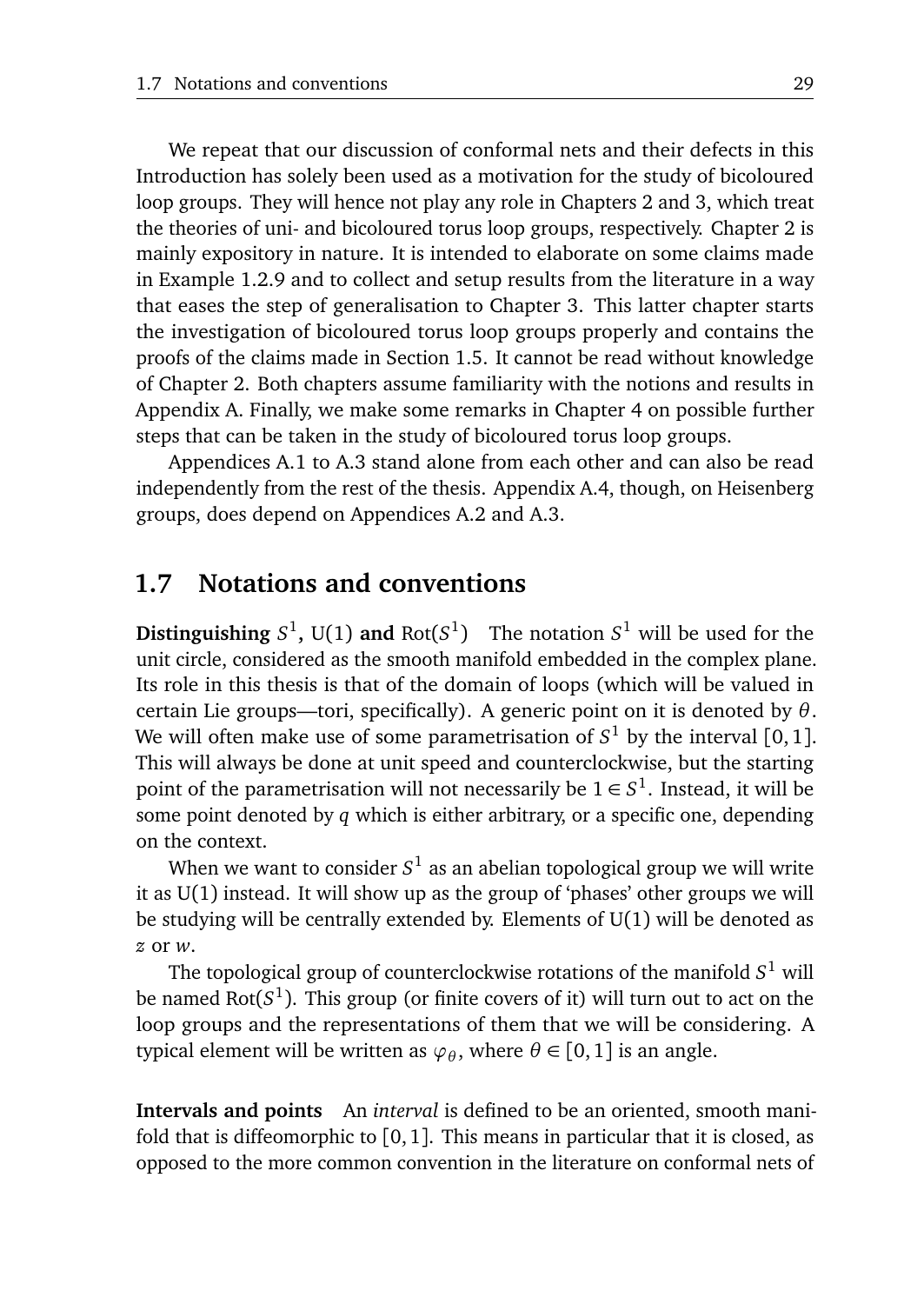being open. For a subinterval  $I \subseteq S^1$ , we denote by  $I'$  the subinterval that is the closure of  $S^1\backslash I.$ 

The symbols  $\zeta$  and  $\supset$  will be used for the closed left and right half of  $S^1,$ respectively. When we want to emphasise the orientations they inherit if *S* 1 is oriented counterclockwise, we will add arrows as follows:  $\leq$  and  $\geq$ . In Chapter 3 the two points *i* and  $-i$ , whose union forms the intersection of  $\zeta$ and  $\hat{ }$ , will be respectively called *p* and *q*.

**Hilbert spaces, actions and representations** Our convention is that a Hermitian inner product on a complex vector space is linear in its first variable and antilinear in the second one, and all group actions will be left actions.

Whenever we will speak of a *group representation* we will follow the convention stated in Appendix A.3, which is that the group is topological, the underlying vector space is a complex Hilbert space and that the representation is strongly continuous and unitary, unless stated otherwise.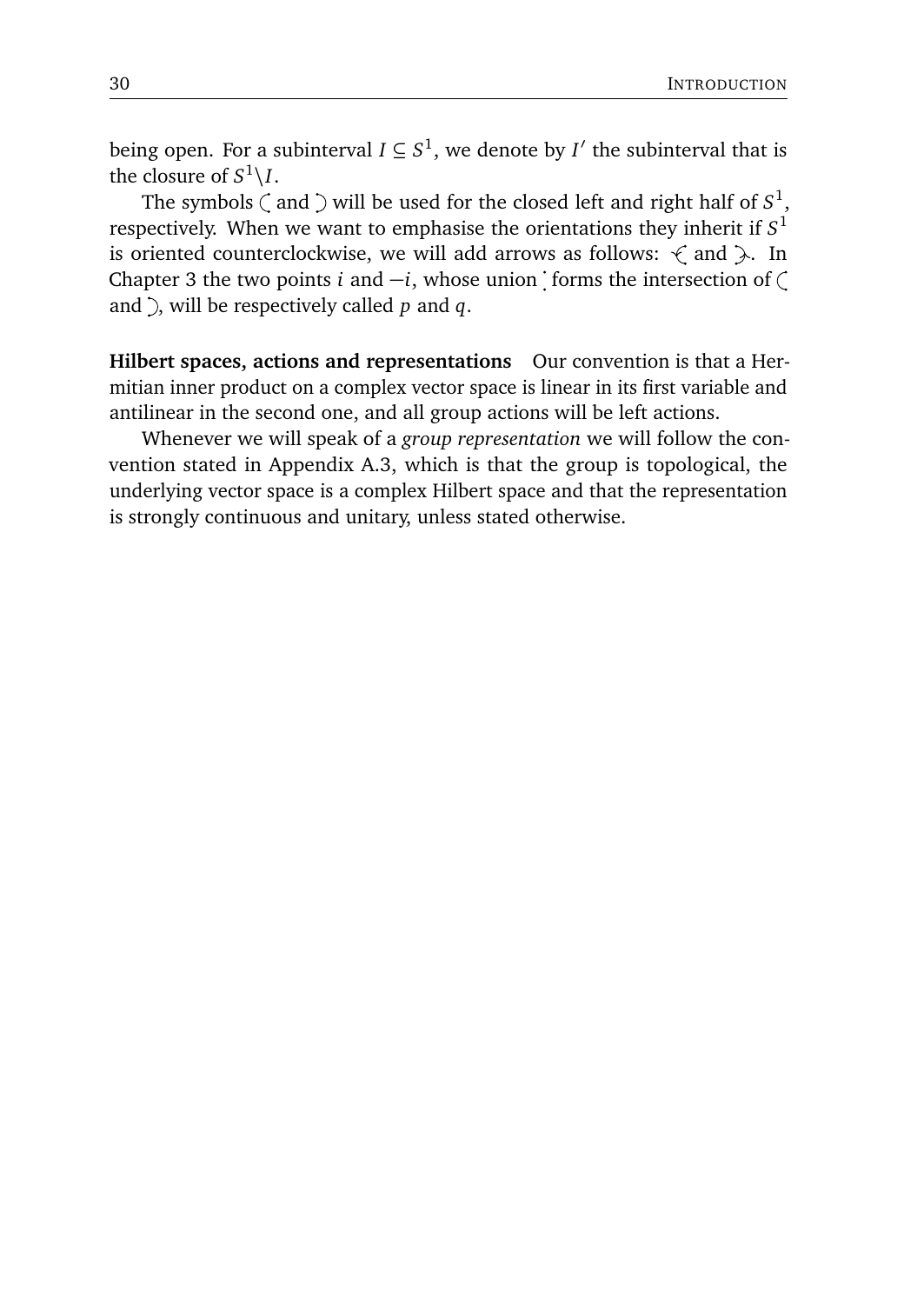# **Chapter 2 Unicoloured torus loop groups**

Let *Λ* be an even, positive definite lattice and *T* the torus  $\Lambda \otimes_{\mathbb{Z}} U(1)$ . In this Chapter we study a certain U(1)-central extension  $\tilde{L}T$  of the torus loop group  $LT := C^\infty(S^1, T)$  and its positive energy representations. The title of this Chapter and its sections refer to *LT* as being *unicoloured*, but we do not use this adjective in the text of the current Chapter. Much of this material is already covered in some form in the literature, but our aim is to provide a level of detail sufficient for the needs of Chapter 3 where results and notions in this Chapter will be used and generalised. References to the literature will be given per section and we make extensive use of material collected in Appendix A.

The study of the representation theory of the central extension  $\tilde{L}T$  will require knowledge of certain subgroups and a direct sum decomposition of *LT*. This is treated in Section 2.1, where it is not yet necessary to assume the presence of a bi-additive form on *Λ*. We treat *LT* as an abstract group until Section 2.5, but we will refer to certain of its subsets earlier already as 'connected components', in anticipation. Next, the construction of  $LT$  is described in Section 2.2 which also includes a proof of its important disjointcommutativity property.

Sections 2.3 and 2.4 each have dual purposes. They are firstly intended to clarify to what extent  $\tilde{L}T$  depends on certain extra data needed to perform its construction. One namely requires a choice of a point on *S* 1 and the fact shown in Section 2.3 that  $\text{Diff}_+(S^1)$  acts on  $\tilde{L}T$  implies that this choice is irrelevant. On the other hand, we also need to pick a certain {±1}-central extension *Λ*˜ of *Λ*. We prove in Section 2.4 that it is the automorphism group of *Λ*˜ which acts on <sup>e</sup>*LT* and not that of *<sup>Λ</sup>*. This choice is therefore not immaterial.

A further goal of Section 2.3 is that we learn that  $\tilde{L}T$  admits in particular an action of the group  $\mathsf{Rot}(S^1)$ , so that we may speak of its positive energy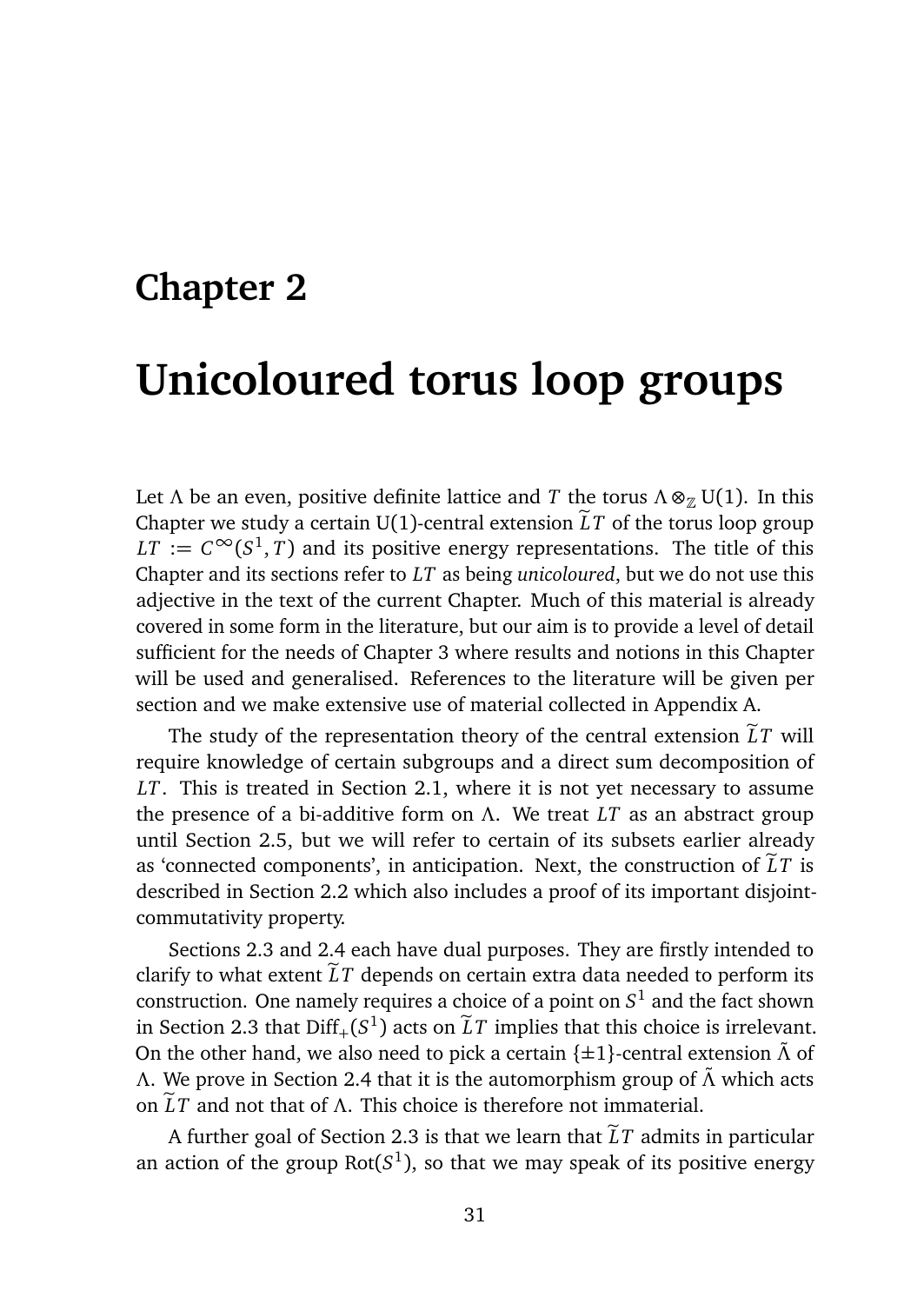representations. The second aim of Section 2.4, which admittedly lies outside the scope of this thesis, is that it exhibits automorphisms of the conformal net associated to *Λ*.

This chapter culminates with the classification and construction of the irreducible, positive energy representations (up to isomorphism) of  $LT$  in Section 2.5.

Modest novelties of our exposition are that we lay out in what way  $\tilde{L}T$  is a topological group, we occasionally explain how the various constructions can be made to work for odd lattices as well, and that we show how the automorphisms of *Λ*˜ are symmetries of the collection of irreducible, positive energy representations of  $\tilde{L}T$ . We will not return to the latter two topics in Chapter 3, though.

### **2.1 Unicoloured torus loop groups and their structure**

Let *Λ* be a free Z-module of finite rank. Associated to it is a torus  $T := \Lambda \otimes_{\mathbb{Z}} U(1)$ whose Lie algebra  $\Lambda \otimes_{\mathbb{Z}} \mathbb{R}$  we denote by t. In this section we explain the structure of the torus loop group  $LT := C^\infty(S^1, T)$  of *T*. We will show that it can be decomposed (non-canonically) as a direct sum of *T*, a certain infinitedimensional vector space *V*t and *Λ*.

*References.* The structure of torus loop groups was found in [Seg81, Section 4]. We elaborate on it further by emphasising  $\mathrm{Diff}_+(S^1)$ -equivariance.

We first observe that, given a choice of a privileged point *q* on *S* 1 , *LT* has an alternative description in terms of paths in the Lie algebra t, namely as follows:

$$
LT \cong \left\{ \xi \in C^{\infty}([0,1],\mathfrak{t}) \mid \xi(1) - \xi(0) \in \Lambda, \, \xi^{(k)}(1) = \xi^{(k)}(0) \text{ for all } k \ge 1 \right\} \bigg/ \Lambda.
$$
\n
$$
(2.1)
$$

Here we used the unit speed parametrisation of  $S^1$  by  $[0,1]$ , starting at  $q$ .

This description allows us to define for a loop *γ* ∈ *LT* its *winding element* as

$$
\Delta_{\gamma} := \xi(1) - \xi(0) \in \Lambda
$$

for any path  $\xi \in C^{\infty}([0,1],t)$  which represents  $\gamma$ . This is not only independent of the choice of representative, but also of our choice of point *q*. The winding element is therefore a canonical homomorphism *∆*: *LT* → *Λ* of abelian groups. It is surjective because if  $\lambda \in \Lambda$ , the loop  $\gamma_{\lambda} \in LT$ , defined as the projection on *T* of the path  $[0,1] \rightarrow \mathfrak{t}, \theta \mapsto \theta \lambda$ , has winding element  $\lambda$ . The connected components of *LT* are the fibres of *∆*.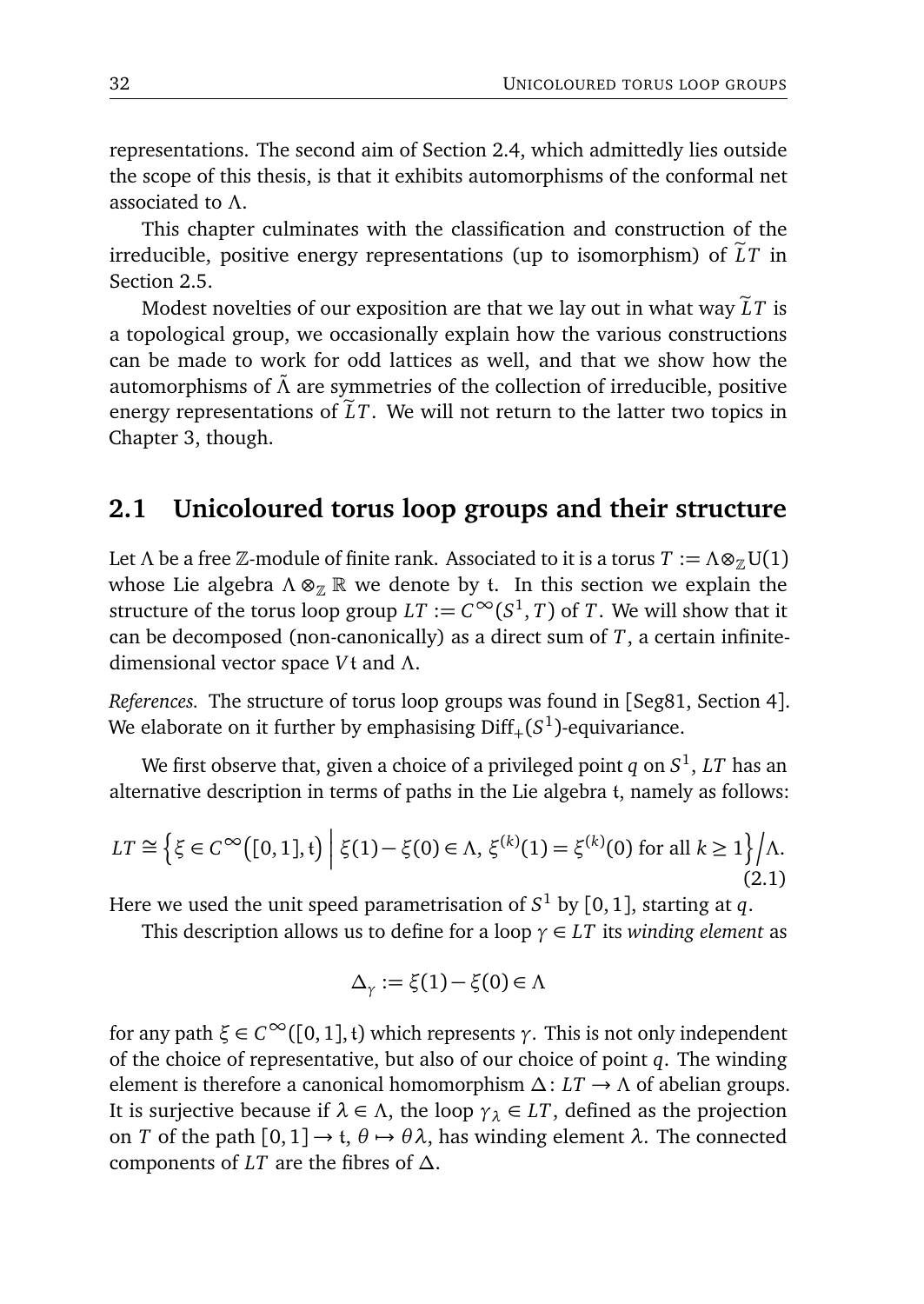Write  $(LT)_{0}$  for the identity component of  $LT$  . It consists of all loops of winding element zero and it fits into a short exact sequence

$$
0 \to (LT)_0 \to LT \to \Lambda \to 0.
$$

(As an aside, any loop of  $(LT)_0$  can be lifted to a map  $S^1 \to \mathfrak{t}$ , without needing to break *S* 1 at a point.) A choice of *q* splits this sequence. With it, we are namely able to define our standard choices of loops  $\gamma_{\lambda}$  with winding element *λ*. We then get an isomorphism

$$
LT \xrightarrow{\sim} (LT)_0 \oplus \Lambda, \tag{2.2}
$$

given by  $\gamma \mapsto (\gamma - \gamma_{\Delta_\gamma}, \Delta_\gamma)$  with inverse map  $(\gamma, \lambda) \mapsto \gamma + \gamma_{\lambda}$ . This isomorphism is not 'natural', though, which can be made precise as follows.

The group  $\text{Diff}_+(S^1)$  of orientation preserving circle diffeomorphisms acts<sup>1</sup> on *LT* by  $\varphi \cdot \gamma := \varphi^* \gamma$ , where  $\varphi \in \text{Diff}_+(S^1)$ ,  $\gamma \in LT$  and  $\varphi^* \gamma \in LT$  is the loop defined by

$$
(\varphi^*\gamma)(\theta) := \gamma(\varphi^{-1}(\theta)), \qquad \theta \in S^1.
$$

Because this action preserves the winding element of any loop, it restricts to each connected component of *LT*—in particular to  $(LT)_{0}$ . If we let  $\mathrm{Diff}_+(S^1)$  act on Λ trivially, then the isomorphism (2.2) is not Diff<sub>+</sub>(*S*<sup>1</sup>)-equivariant because in general  $\varphi^* \gamma_\lambda \neq \gamma_\lambda$ .

Let us now study the structure of  $\left(LT\right)_0$  further. Define the real vector space

$$
Vt := \left\{ \xi \in C^{\infty}(S^1, t) \middle| \int_{S^1} \xi(\theta) d\theta = 0 \right\}.
$$
 (2.3)

It carries a (left) action of Rot(*S* 1 ), defined similarly as for *LT*. The groups *V*t and  $(LT)$ <sup>0</sup> are related via a canonical isomorphism of abelian groups

$$
(LT)_0 \xrightarrow{\sim} T \oplus V \mathfrak{t},\tag{2.4}
$$

given by  $\gamma \mapsto (avg \gamma, \xi - avg \xi)$ , where

$$
avg \gamma := exp avg \xi, \quad avg \xi := \int_{S^1} \xi(\theta) d\theta
$$

for a choice  $\xi$ : *S*<sup>1</sup> → t of lift of *γ*. Its inverse is given by  $(x, \xi)$  →  $x$  + exp  $\xi$ for  $x \in T$  and  $\xi \in V$ t. It is important to note that the isomorphism (2.4)

 $1$ Recall that by our convention all group actions are left actions.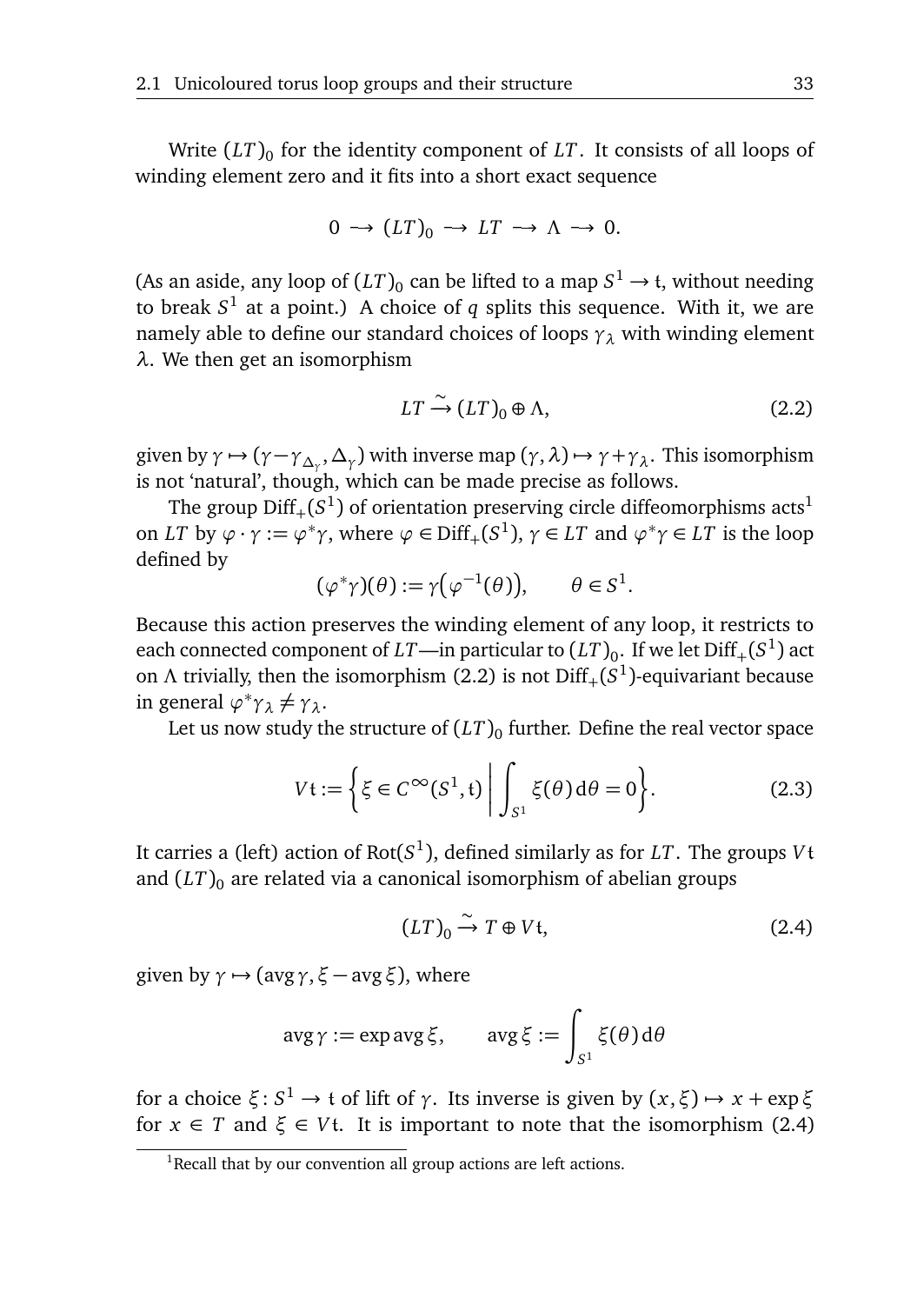*is* Rot( $S^1$ )-equivariant if we let Rot( $S^1$ ) act on  $T \oplus V$ t by only affecting the *V*t-summand.

Putting (2.2) and (2.4) together, we conclude with a decomposition

$$
LT \cong T \oplus V \mathfrak{t} \oplus \Lambda \tag{2.5}
$$

that depends on a choice of  $q \in S^1$ . Despite  $LT$  being infinite-dimensional its structure therefore resembles that of a class of finite-dimensional groups, namely the compactly generated, locally compact, Hausdorff, abelian ones. Those admit a decomposition into a compact abelian group, a vector space and a free Z-module of finite rank as well (see for example [HR79, Theorem 9.8]).

#### **2.2 Central extensions associated to lattices**

In this section we will explain how, to the data of an even lattice *Λ* together with a choice of a particular kind of  $\{\pm 1\}$ -central extension of it and a 2-cocycle for this extension, we can construct a certain  $U(1)$ -central extension of the loop group *LT*.

*References.* The formula for the 2-cocycle (2.7) on *LT* and the study of the resulting central extension originates in [Seg81]. See also [PS86, Proposition 4.8.3] for a variant of the formula, which we do not use in this thesis. However, these sources are not explicit in noting that the construction makes sense just as well for an arbitrary even lattice *Λ* instead of only one of *ADE*-type. To our knowledge, that generalisation was first applied in [DX06, Section 3].

Theorem 2.2.3 was stated, respectively proven, in [PS86, Proposition 13.1.3] and [DX06, Proposition 3.4] for variants of the central extensions we consider. The term *disjoint-commutativity* is due to [Wal16, Theorem 3.3.1].

Our solution to the problem of constructing central extensions associated to odd lattices in Remark 2.2.4 is inspired by the literature on vertex algebras, namely [Kac98, Corollary 5.5]. Central extensions of loop groups that are graded by Z*/*2Z appeared before in [FHT11].

So let  $\Lambda$  be a lattice with bi-additive form  $\langle \cdot, \cdot \rangle$  and let  $\tilde{\Lambda}$  be a central extension of the underlying abelian group of  $\Lambda$  by the group  $\{\pm 1\}$  with commutator map  $(\lambda, \mu) \mapsto (-1)^{\langle \lambda, \mu \rangle}$ . This determines  $\tilde{\Lambda}$  up to non-unique isomorphism, as discussed in Appendix A.2.1. The assumption that this is a commutator map forces *Λ* to be even. A second piece of data we will need is a choice of a 2-cocycle *ε* : *Λ* × *Λ* → {±1} for *Ã*. Finally, choose a privileged point *q* on *S*<sup>1</sup> so that we can make use of the description (2.1) of *LT*.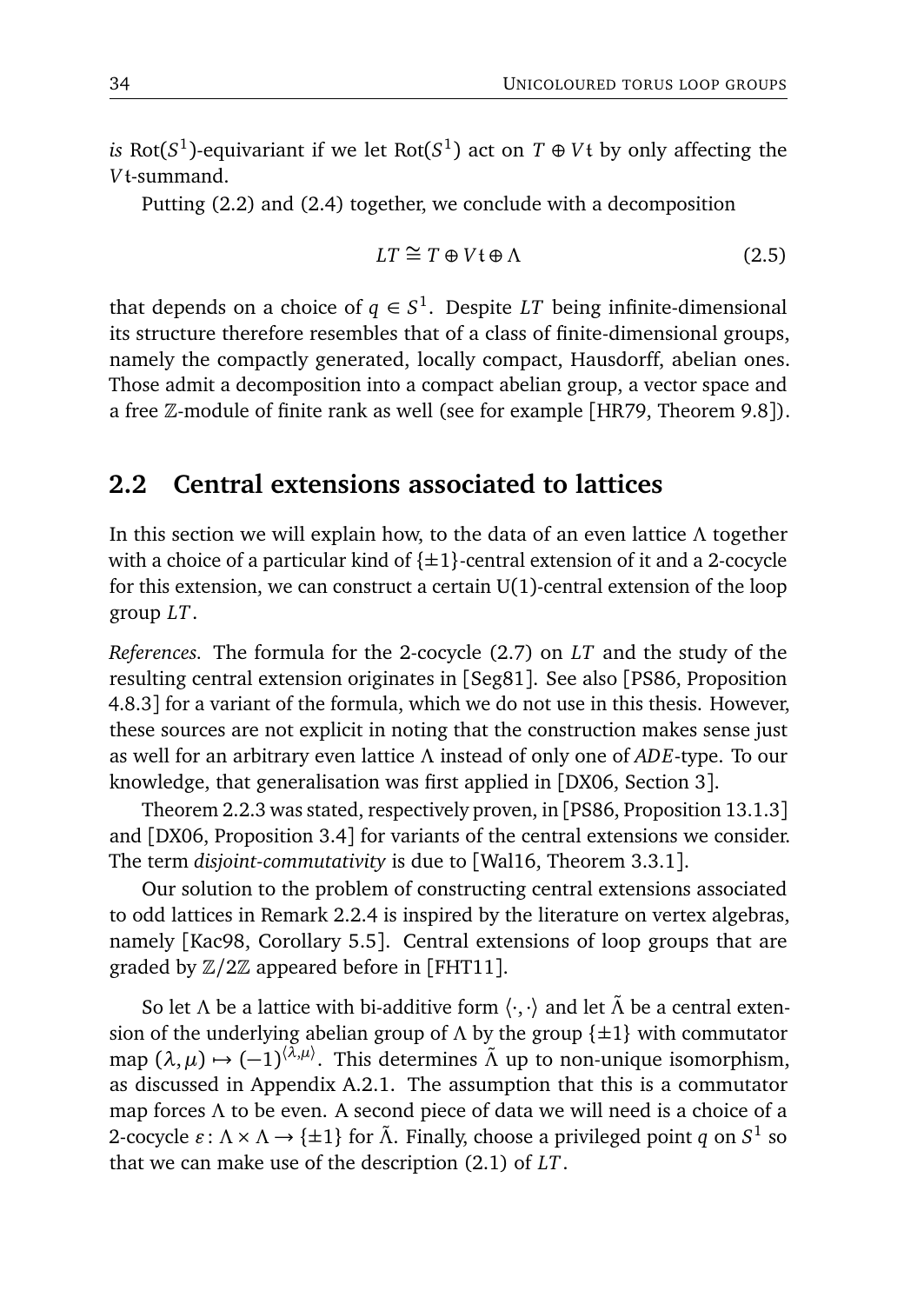**Construction 2.2.1** (Central extensions of *LT*)**.** We will construct the U(1) central extension  $\tilde{L}T$  of  $LT$  by letting its underlying set be  $LT \times U(1)$  and writing down an explicit cocycle. Let *γ*,*ρ* ∈ *LT*, *z*, *w* ∈ U(1) and pick lifts *ξ* and *η* as in (2.1) of  $\gamma$  and  $\rho$  respectively. We define the multiplication on  $\tilde{L}T$  by

$$
(\gamma, z) \cdot (\rho, w) := (\gamma + \rho, zw \cdot c(\gamma, \rho)) \tag{2.6}
$$

where *c* is the 2-cocycle on *LT* defined by

$$
c(\gamma, \rho) := \varepsilon(\Delta_{\gamma}, \Delta_{\rho})e^{2\pi i S(\xi, \eta)}
$$

$$
S(\xi, \eta) := \frac{1}{2} \int_0^1 \langle \xi'(\theta), \eta(\theta) \rangle d\theta + \frac{1}{2} \langle \Delta_{\gamma}, \eta(0) \rangle.
$$
 (2.7)

Here,  $\langle \cdot, \cdot \rangle$  stands for the bilinear extension of the form  $\langle \cdot, \cdot \rangle$  on  $\Lambda$  to t. Notice that *S* is bi-additive.

We need to check that this multiplication does not depend on the choices of lifts *ξ* and *η*. If we replace *ξ* by *ξ* + *λ* for a *λ* ∈ *Λ*, then obviously the value of *S* does not change. If we perturb  $\eta$  by  $\lambda$ , however, the following term gets added to *S*(*ξ*,*η*):

$$
S(\xi, \lambda) = \frac{1}{2} \int_0^1 \langle \xi'(\theta), \lambda \rangle d\theta + \frac{1}{2} \langle \Delta_\gamma, \lambda \rangle
$$
  
=  $\frac{1}{2} \langle \Delta_\gamma, \lambda \rangle + \frac{1}{2} \langle \Delta_\gamma, \lambda \rangle$   
=  $\langle \Delta_\gamma, \lambda \rangle$ .

Since this is an integer, we have  $e^{2\pi i S(\xi,\lambda)} = 1$ . This shows that *c* is a welldefined function on  $LT \times LT$ . Lastly, it is a 2-cocycle since  $\varepsilon$  is and *S* is bi-additive. It is a normalised 2-cocycle if and only if  $\varepsilon$  is.

**Ingredients 2.2.2.** We summarise the ingredients used in the construction of the central extension  $LT$  for clarity:

- an even lattice  $(\Lambda, \langle \cdot, \cdot \rangle)$ ,
- a choice of a { $\pm$ 1}-central extension  $\tilde{\Lambda}$  of  $\Lambda$  such that it has commutator map  $(\lambda, \mu) \mapsto (-1)^{\langle \lambda, \mu \rangle},$
- a choice of a 2-cocycle  $\varepsilon$  :  $\Lambda \times \Lambda \to \{\pm 1\}$  for  $\Lambda$  (although not needed for the construction itself, we will always choose  $\varepsilon$  to be normalised to make calculations easier),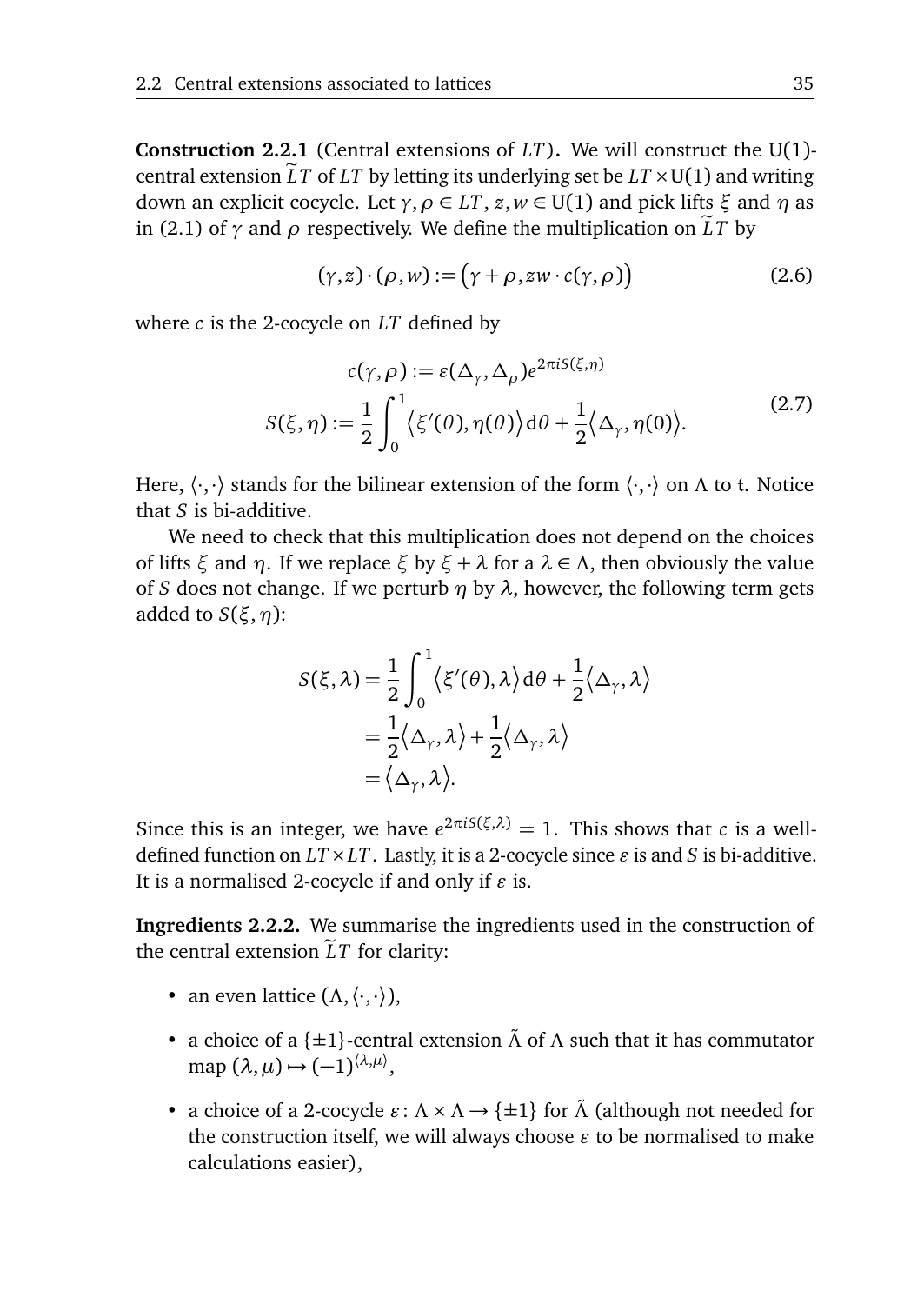• a choice of a privileged point *q* on *S* 1 .

Perhaps confusingly, the notation  $\tilde{L}T$  omits references to any of these ingredients. We promise that whenever we will use this notation we will always explain in the surrounding context which choices were made.

This constructed central extension satisfies the following important property:

**Theorem 2.2.3** (Disjoint-commutativity of central extensions)**.** *Let* (*γ*, *z*) *and*  $(\rho, w)$  be two elements of  $\widetilde{L}T$  *such that the supports of*  $\gamma$  *and*  $\rho$  *are contained in two disjoint intervals on S*<sup>1</sup> *respectively. Then* (*γ*, *z*) *and* (*ρ*, *w*) *commute.*

*Proof.* This amounts to showing that  $c(\gamma, \rho) c(\rho, \gamma)^{-1} = 1$ . Let us first write out  $c(\gamma, \rho)c(\rho, \gamma)^{-1}$  without making any assumptions about supports. We have

$$
c(\gamma, \rho)c(\rho, \gamma)^{-1} = \varepsilon(\Delta_{\gamma}, \Delta_{\rho})\varepsilon(\Delta_{\rho}, \Delta_{\gamma})^{-1}e^{2\pi i(S(\xi, \eta)-S(\eta, \xi))},
$$

where  $\xi$  and  $\eta$  are lifts of  $\gamma$  and  $\rho$  respectively as in (2.1) and

$$
S(\xi, \eta) - S(\eta, \xi) = \frac{1}{2} \int_0^1 \langle \xi'(\theta), \eta(\theta) \rangle d\theta - \frac{1}{2} \int_0^1 \langle \eta'(\theta), \xi(\theta) \rangle d\theta + \frac{1}{2} \langle \Delta_\gamma, \eta(0) \rangle - \frac{1}{2} \langle \Delta_\rho, \xi(0) \rangle.
$$
 (2.8)

Let us now make the assumptions about the supports as in the statement of the Theorem and write *I* for the interval containg the support of *γ* and *J* for the one corresponding to *ρ*. We distinguish two cases: either *I* does not contain the point  $q \in S^1$ , or *J* does not.

In the first case, we perform a partial integration on the second integral in (2.8) to get:

$$
\int_0^1 \langle \eta'(\theta), \xi(\theta) \rangle d\theta = \left[ \langle \eta(\theta), \xi(\theta) \rangle \right]_0^1 - \int_0^1 \langle \eta(\theta), \xi'(\theta) \rangle d\theta
$$

$$
= \langle \eta(1), \xi(1) \rangle - \langle \eta(0), \xi(0) \rangle - \int_0^1 \langle \eta(\theta), \xi'(\theta) \rangle d\theta.
$$

After substituting  $\eta(1) = \Delta_{\rho} + \eta(0)$  and  $\xi(1) = \Delta_{\gamma} + \xi(0)$ , these first two terms become

$$
\big\langle \eta(1), \xi(1) \big\rangle - \big\langle \eta(0), \xi(0) \big\rangle = \langle \Delta_{\rho}, \Delta_{\gamma} \rangle + \big\langle \Delta_{\rho}, \xi(0) \big\rangle + \big\langle \eta(0), \Delta_{\gamma} \big\rangle.
$$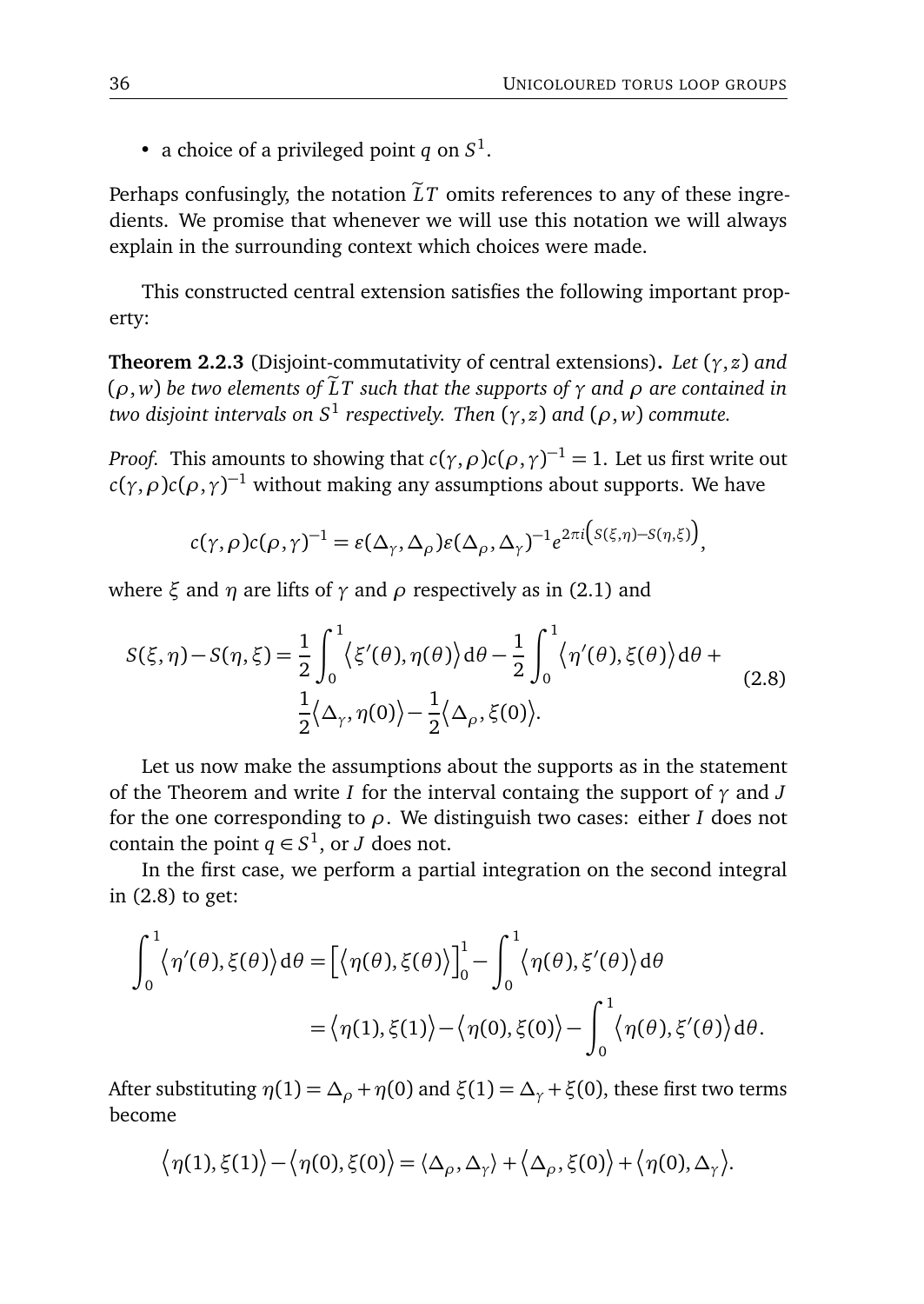Putting all of this back into (2.8) gives

$$
S(\xi,\eta) - S(\eta,\xi) = \int_0^1 \langle \xi'(\theta), \eta(\theta) \rangle d\theta - \frac{1}{2} \langle \Delta_\rho, \Delta_\gamma \rangle - \langle \Delta_\rho, \xi(0) \rangle. \tag{2.9}
$$

Because outside of *I*, *ξ* is constant, the above integral is actually only taken over *I* instead of over all of [0,1]. Since *J* is disjoint from *I* and  $q \notin I$ ,  $\eta$  is constant with value, say, *λ*, in *Λ* on *I*. Therefore we may write

$$
S(\xi, \eta) - S(\eta, \xi) = \left\langle \xi(\text{end of } I) - \xi(\text{start of } I), \lambda \right\rangle - \frac{1}{2} \langle \Delta_{\rho}, \Delta_{\gamma} \rangle - \left\langle \Delta_{\rho}, \xi(0) \right\rangle.
$$

Our assumption that  $q \notin I$  also implies that

$$
\xi
$$
(end of *I*) =  $\xi$ (1) and  $\xi$ (start of *I*) =  $\xi$ (0),

so *ξ*(end of *I*) − *ξ*(start of *I*) = *∆<sup>γ</sup>* ∈ *Λ*, and that *ξ*(0) ∈ *Λ*. We now see that thanks to the integrality of *Λ*,

$$
\langle \xi(\text{end of } I) - \xi(\text{start of } I), \lambda \rangle - \langle \Delta_{\rho}, \xi(0) \rangle \in \mathbb{Z}
$$

and so

$$
e^{2\pi i \left(S(\xi,\eta)-S(\eta,\xi)\right)} = e^{-2\pi i \cdot \frac{1}{2}\langle\Delta_{\rho},\Delta_{\gamma}\rangle} = (-1)^{\langle\Delta_{\gamma},\Delta_{\rho}\rangle}.
$$

Together with the fact that, by definition of the 2-cocycle  $\varepsilon$ ,

$$
\varepsilon(\Delta_{\gamma}, \Delta_{\rho}) \varepsilon(\Delta_{\rho}, \Delta_{\gamma})^{-1} = (-1)^{\langle \Delta_{\gamma}, \Delta_{\rho} \rangle},
$$

this shows that  $c(\gamma, \rho)c(\rho, \gamma)^{-1} = 1$ .

In the second case where *J* does not contain *q*, we can perform a calculation similar to the one above by partially integrating the first integral in (2.8) instead.  $\Box$ 

*Remark* 2.2.4 (Central extensions associated to odd lattices)*.* Observe that the choice of a double cover  $\tilde{\Lambda}$  with commutator map  $(\lambda, \mu) \mapsto (-1)^{\langle \lambda, \mu \rangle}$  is exactly what makes the disjoint-commutativity work. If  $\Lambda$  is odd, then  $(\lambda, \mu) \mapsto$  $(-1)^{\langle \lambda,\mu \rangle}$  is not a commutator map. However,  $(\lambda,\mu) \mapsto (-1)^{\langle \lambda,\mu \rangle + \langle \lambda,\lambda \rangle \langle \mu,\mu \rangle}$  is. So if we let *Λ*˜ be a double cover with this commutator map instead, pick a cocycle  $\varepsilon$  for it and replace it in the definition (2.7) of the cocycle  $c$ , then the calculation in the proof of Theorem 2.2.3 shows that

$$
(\gamma, z) \cdot (\rho, w) = (-1)^{p(\gamma)p(\rho)}(\rho, w) \cdot (\gamma, z)
$$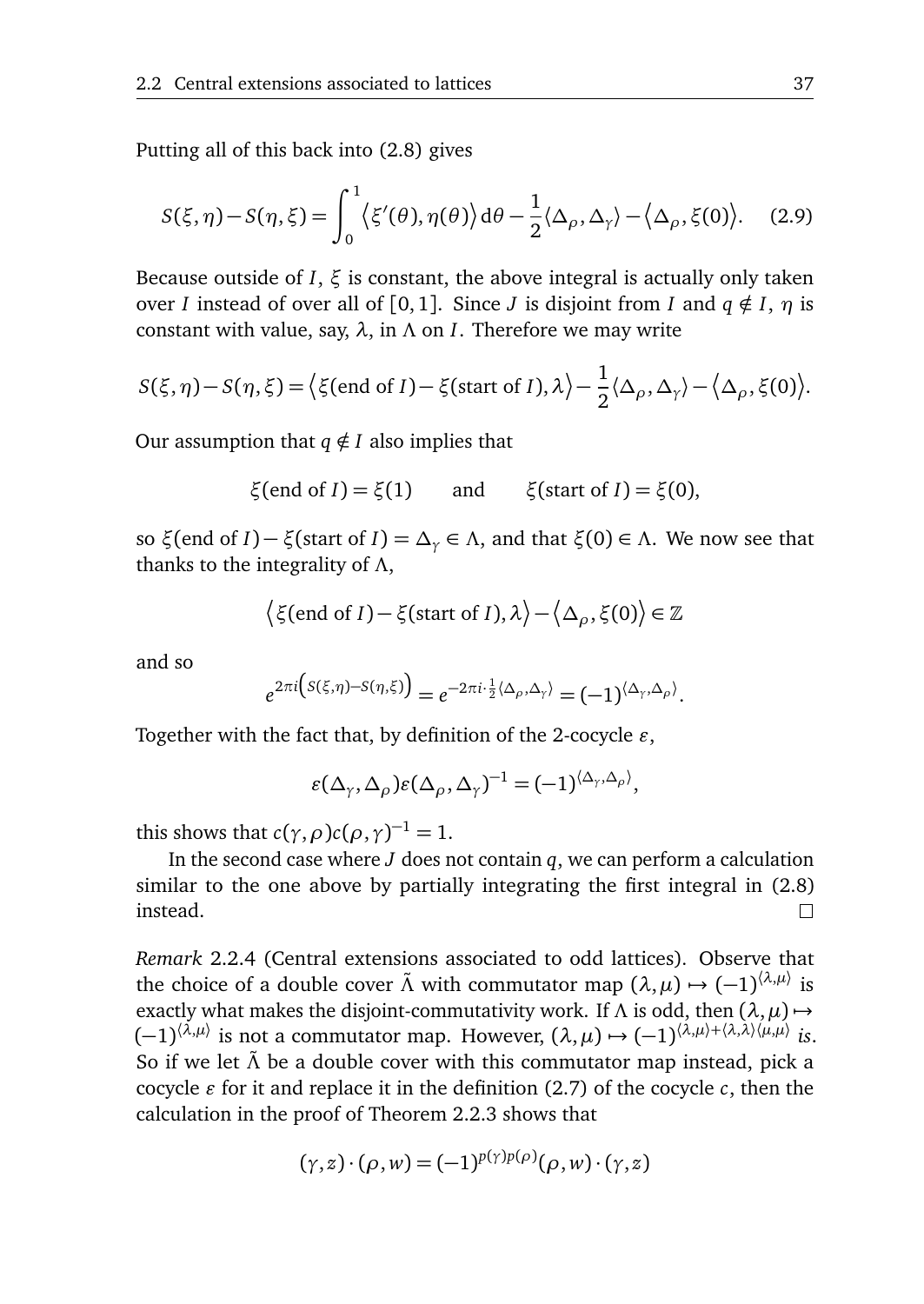if  $\gamma$  and  $\rho$  have support in disjoint intervals, where  $p: LT \rightarrow \{0, 1\}$  is the parity homomorphism of abelian groups given by  $p(\gamma) := \langle \Delta_{\gamma}, \Delta_{\gamma} \rangle \text{ mod } 2\mathbb{Z}$ . So  $\tilde{L}T$ is a *graded* central extension of a *graded* abelian group which satisfies a form of disjoint *graded* commutativity. If we write  $\tilde{L}T(i) \subseteq \tilde{L}T$  for  $i \in \{0, 1\}$  for the pre-images of  $p^{-1}(i) \subseteq LT$ , then  $\widetilde{L}T(0)$  is a subgroup and

$$
\widetilde{L}T(i)\cdot \widetilde{L}T(j)\subseteq \widetilde{L}T(i+j),
$$

where the indices are read modulo 2. We call the elements of  $\tilde{L}T(0)$  *even* and those of  $\tilde{L}T(1)$  *odd.* 

## **2.2.1** The groups  $(\tilde{L}T)_{0}$  and  $\tilde{V}t$

In our study of the structure of *LT* in Section 2.1 two of its subgroups were singled out: its identity component  $(LT)$ <sub>0</sub> and a real vector space *Vt*. We spell out what the restriction of the central extension  $\tilde{L}T$  to these subgroups looks like.

Consider first the restriction  $(LT)_{0}$  to  $(LT)_{0}$ . It is the identity component of  $\widetilde{L}T$  and its underlying set is  $(LT)_0 \times U(1)$ , meaning that  $(\gamma, z) \in (\widetilde{L}T)_0$  if and only if *γ* has winding element zero. Moreover, recall that such a loop *γ* can be lifted to a map  $S^1 \to$  t without needing to break  $S^1$  at a point. These facts imply that the cocycle  $c$  on  $\tilde{L}T$  simplifies to

$$
c(\gamma, \rho) := e^{2\pi i S(\xi, \eta)}, \qquad S(\xi, \eta) := \frac{1}{2} \int_{S^1} \langle d\xi, \eta \rangle \tag{2.10}
$$

when restricted to  $(\widetilde{L}T)_0$ , where  $\gamma, \rho \in (LT)_0$  and  $\xi, \eta: S^1 \to \mathfrak{t}$  are choices of respective lifts.

Now define a U(1)-central extension  $\tilde{V}$ t of the underlying abelian group of *V*t via the 2-cocycle<sup>2</sup>

$$
c: V \mathfrak{t} \times V \mathfrak{t} \to U(1), \qquad c(\xi, \eta) := e^{2\pi i S(\xi, \eta)}.
$$

So this group has as its underlying set  $V \times U(1)$  and its multiplication is given by

$$
(\xi,z)\cdot(\eta,w):=\big(\xi+\eta,zw\cdot c(\xi,\eta)\big),
$$

for  $\xi, \eta \in V$ t and  $z, w \in U(1)$ . It is then easily checked, using the fact that *S*( $ξ - avgξ, η - avgη$ ) = *S*( $ξ, η$ ) for all  $ξ, η ∈ V$ t, that the isomorphism of abelian groups (2.4) lifts to an isomorphism of groups

$$
(\widetilde{L}T)_0 \xrightarrow{\sim} T \times \widetilde{V}t \tag{2.11}
$$

<sup>&</sup>lt;sup>2</sup>The usage of the same symbol  $c$  for the cocycles on both  $LT$  and  $Vt$  might cause momentary confusion, but this will clear up in a moment.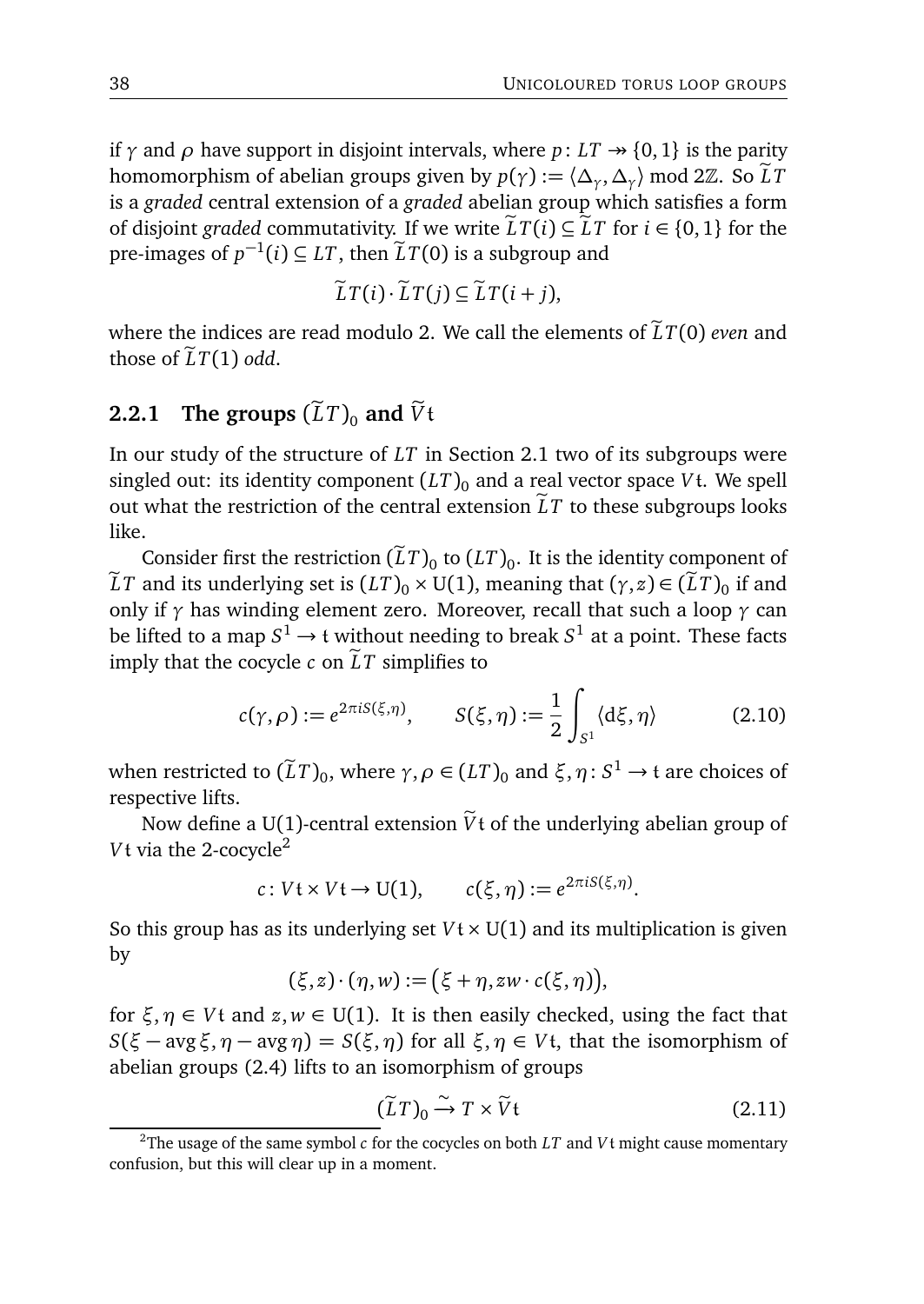which is the identity on the central subgroup  $U(1)$ .

We close this section by making an important observation about the group  $\tilde{V}$ t. Note that the function *S* in (2.10) is an  $\mathbb{R}$ -valued bilinear form on the real vector space of all smooth maps  $S^1 \to \mathfrak{t}$ .

**Proposition 2.2.5.** *The bilinear form S in* (2.10) *is skew and, when the lattice Λ is definite, non-degenerate upon restriction to V*t*.*

*Proof.* To see that *S* is skew we return to parametrising  $S^1$  at unit speed by [0, 1] starting at the privileged point  $q \in S^1$  so that we can write

$$
S(\xi, \eta) = \frac{1}{2} \int_0^1 \langle \xi'(\theta), \eta(\theta) \rangle d\theta.
$$

Applying partial integration, we get

$$
S(\xi,\eta) = \frac{1}{2} \langle \xi(1), \eta(1) \rangle - \frac{1}{2} \langle \xi(0), \eta(0) \rangle - \frac{1}{2} \int_0^1 \langle \xi(\theta), \eta'(\theta) \rangle d\theta,
$$

and since  $\xi(1) = \xi(0)$  and  $\eta(1) = \eta(0)$  there indeed holds  $S(\xi, \eta) = -S(\eta, \xi)$ .

Turning to the second claim, suppose *ξ* ∈ *V*t is such that *S*(*ξ*,*η*) = 0 for all  $\eta \in V$ t. Because *V*t is closed under the operation of taking derivatives  $w$ e have *ξ'* ∈ *V*t, so in particular *S*(*ξ*,*ξ'*) = 0. By continuity of *ξ'* we must have  $\langle \xi'(\theta), \xi'(\theta) \rangle = 0$  for all  $\theta \in [0,1]$ . The definiteness of the form  $\langle \cdot, \cdot \rangle$ on t implies that  $\xi'(\theta) = 0$  for all  $\theta \in [0,1]$  and so  $\xi$  is constant. Since  $\int_{S^1}$  *ξ*(*θ*)d*θ* = 0, it follows that *ξ* is identically zero.  $\Box$ 

This Proposition implies that when  $\Lambda$  is a definite lattice,  $\widetilde{V}$ t is the *Heisenberg group* associated to the pair (*V*t,−*S*) as in Definition A.4.1 (without yet satisfying the topological requirements).

# **2.3** Actions of  $\text{Diff}_+(S^1)$  on central extensions

We assume the setup of Section 2.2. That is, Λ,  $\tilde{\Lambda}$ ,  $\varepsilon$  and *q* are as in Ingredients 2.2.2, *T* is the torus  $\Lambda \otimes_{\mathbb{Z}} U(1)$  and, finally,  $\widetilde{L}T$  is the U(1)-central extension of  $LT := C^\infty(S^1, T)$  defined by the 2-cocycle *c* in (2.7) on *LT* constructed from all this data. In this section we show that there is an action of the group  $Diff_{+}(S^{1})$  of orientation preserving diffeomorphisms of the circle on  $\tilde{L}T$ .

*References.* The observation that, in the case of an even lattice, there exists such a  $\text{Diff}_+(S^1)$ -action and the formula (2.19) which achieves it are stated in  $[Seg81, p. 325]$  (as a right action).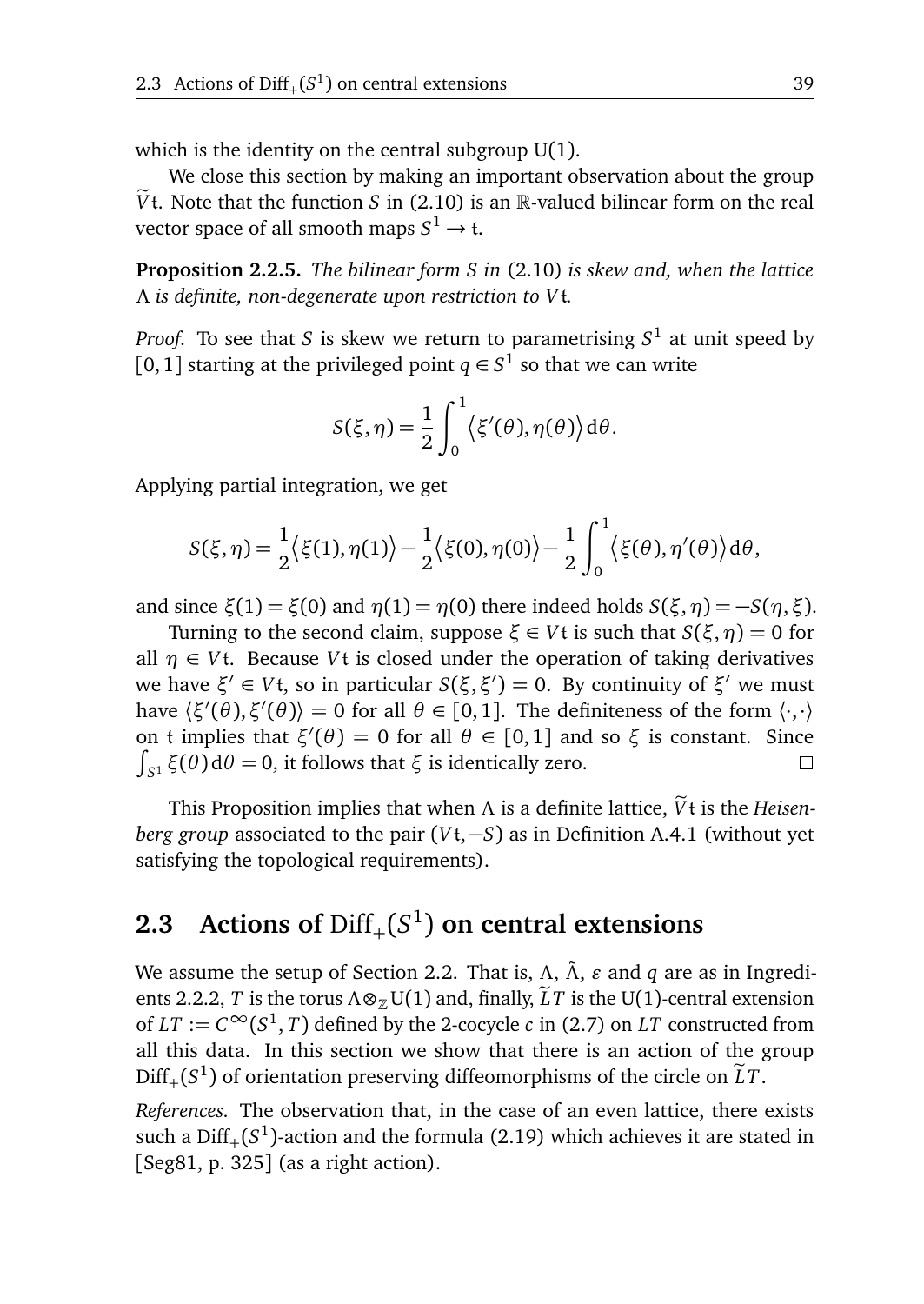Recall from Section 2.1 that the non-centrally extended loop group *LT* carries an obvious (left) action of  $\mathrm{Diff}_+(S^1)$ . A naive guess for an action on  $\tilde{L}T$ would be to set

$$
\varphi \cdot (\gamma, z) := (\varphi^* \gamma, z), \qquad (\gamma, z) \in \widetilde{L}T. \tag{2.12}
$$

for  $\varphi \in \text{Diff}_+(S^1)$ . While this does define an action on the underlying set, it respects the multiplication on  $\widetilde{L}T$  if and only if  $c(\varphi^*\gamma, \varphi^*\rho) = c(\gamma, \rho)$  for all  $\gamma, \rho \in LT$ . We will see in Proposition 2.3.1 that this does not hold, which means that (2.12) is not the correct action to consider. This misbehaviour is to be expected if we recall that the definition of *c* involves the choice of a privileged point  $q$  on  $S^1$  in order to define lifts  $[0,1] \rightarrow$  t of elements of  $LT$  which have non-zero winding element.

To find a correct formula for the action we adjust the guess (2.12) as follows. We propose that  $\text{Diff}_+(S^1)$  should act on  $\tilde{L}T$  in a way that lifts the action on  $LT$ and fixes the embedding  $U(1) \hookrightarrow \tilde{L}T$ . It is easily checked that the most general such action is of the form $3$ 

$$
\varphi \cdot (\gamma, z) := (\varphi^* \gamma, d(\varphi, \gamma) \cdot z) \tag{2.13}
$$

for some  $d(\varphi, \gamma) \in U(1)$ . In order for this to be an action on the underlying set of  $LT$ , that is,

$$
(\psi \circ \varphi) \cdot (\gamma, z) = \psi \cdot (\varphi \cdot (\gamma, z))
$$

for all  $\varphi, \psi \in \mathrm{Diff}_+(S^1), d$  should satisfy

$$
d(\psi \circ \varphi, \gamma) = d(\psi, \varphi^* \gamma) d(\varphi, \gamma).
$$
 (2.14)

If (2.13) respects the multiplication on  $\tilde{L}T$  we see from (2.6) that we should additionally have the following compatibility with the cocycle *c*:

$$
d(\varphi, \gamma + \rho)c(\gamma, \rho) = d(\varphi, \gamma)d(\varphi, \rho)c(\varphi^* \gamma, \varphi^* \rho). \tag{2.15}
$$

In other words, the 1-cochain  $d(\varphi, \cdot)$ :  $LT \rightarrow U(1)$  should exhibit the 2-cocycle  $(\gamma, \rho) \mapsto c(\varphi^* \gamma, \varphi^* \rho) c(\gamma, \rho)^{-1}$  as a 2-coboundary.

To find such a function  $d$ :  $\text{Diff}_+(S^1) \times LT \rightarrow U(1)$  we will calculate the difference between  $c(\varphi^*\gamma,\varphi^*\rho)$  and  $c(\gamma,\rho)$ , that is, the failure for  $\mathrm{Diff}_+(S^1)$  to preserve *c*.

Whereas in Sections 2.1 and 2.2 we represented a loop *γ* ∈ *LT* as a smooth map *ξ*: [0, 1] → t such that *ξ*(1)−*ξ*(0) ∈ *Λ*, we will now work instead with the

<sup>&</sup>lt;sup>3</sup>That is, if we consider  $\tilde{L}T \rightarrow LT$  as a principal U(1)-bundle, then we are proposing that  $\mathrm{Diff}_+(S^1)$  should act by U(1)-bundle automorphisms over the existing action on the base, but not in a 'parallel' way. This suggests that our construction of  $\tilde{L}T$  as having its underlying bundle *the* trivial one, instead of merely a trivialisable one, is somewhat artificial.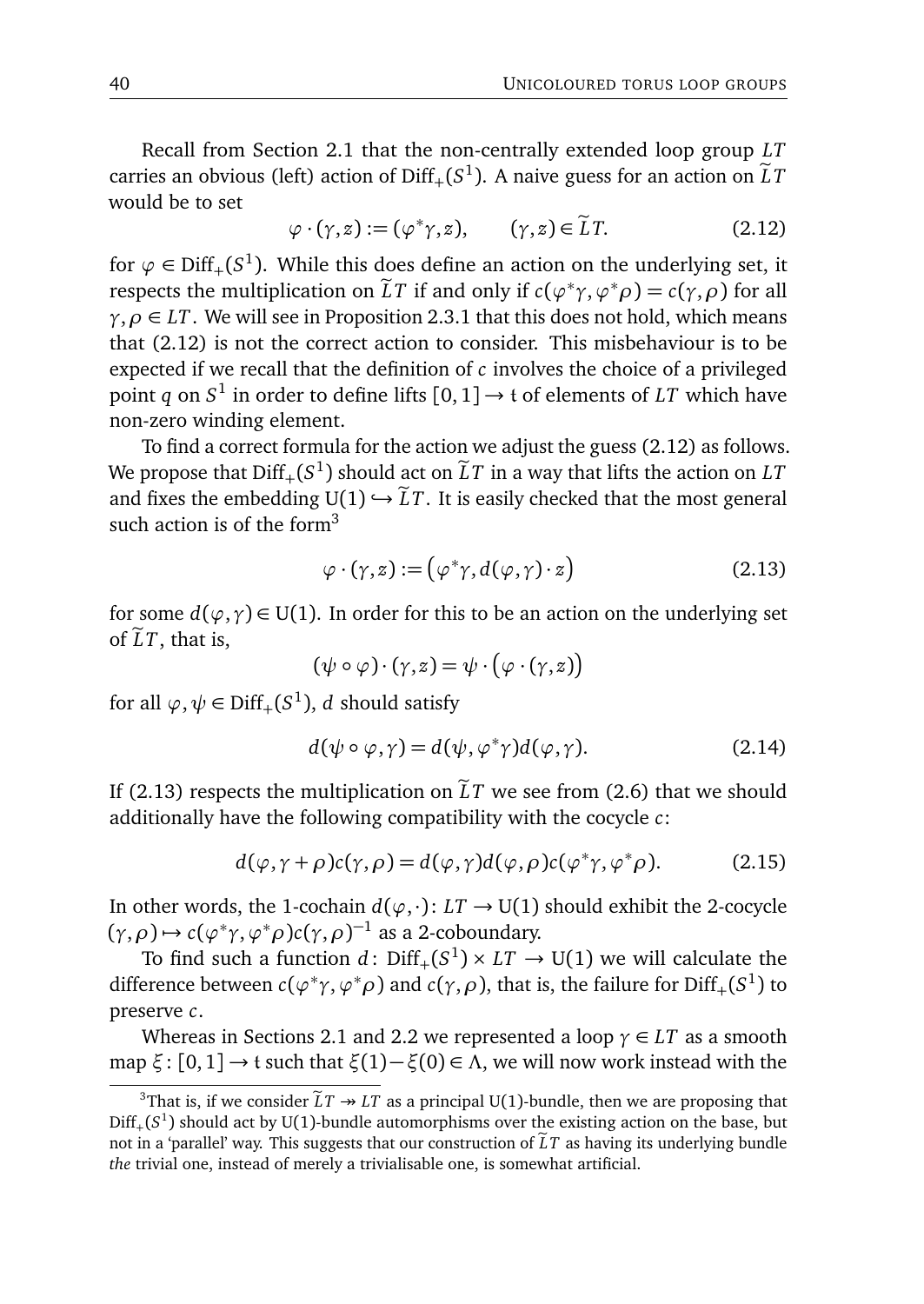quasi-periodic extension *Ξ*: R → t to all of R of the latter. That is, *Ξ* is defined as  $\Xi(\theta) = \xi(\theta)$  for  $\theta \in [0,1]$  and  $\Xi(\theta + 1) = \Xi(\theta) + \Delta_{\gamma}$  for all  $\theta \in \mathbb{R}$ . The definition (2.7) of the cocycle *c* remains unchanged if the maps *ξ* and *η* are replaced by their quasi-periodic extensions *Ξ* and H everywhere.

Let  $\text{Diff}_{+}^{(\infty)}(S^1)$  be the universal covering group of  $\text{Diff}_{+}(S^1)$ . It fits in the  $\frac{1}{2}$  following short exact sequence:

$$
0 \to \mathbb{Z} \to \mathrm{Diff}^{(\infty)}_+(S^1) \to \mathrm{Diff}_+(S^1) \to 1.
$$

An explicit model for  $\mathrm{Diff}^{(\infty)}_+(S^1)$  is given by

$$
\text{Diff}_{+}^{(\infty)}(S^{1}) \cong \{ \Phi \colon \mathbb{R} \xrightarrow{\sim} \mathbb{R} \mid \Phi \text{ an orientation preserving diffeomorphism,}
$$

$$
\Phi(\theta + 1) = \Phi(\theta) + 1 \text{ for all } \theta \in \mathbb{R} \},
$$
(2.16)

and then the homomorphism  $\mathbb{Z} \to \mathrm{Diff}_+^{(\infty)}(S^1)$  sends  $1 \in \mathbb{Z}$  to the shift diffeomorphism  $\theta \mapsto \theta + 1$ . Using this model, it is easy to check that  $\text{Diff}_{+}^{(\infty)}(S^1)$ acts on the abelian group of smooth maps *Ξ*: R → t with the property that  $\Xi(\theta + 1) - \Xi(\theta)$  is a constant element in  $\Lambda$ , via  $\Phi \cdot \Xi := \Phi^* \Xi$ , where

$$
(\Phi^* \Xi)(\theta) := \Xi(\Phi^{-1}(\theta)), \qquad \theta \in \mathbb{R}.
$$

With these preliminaries in place, we can start the calculation.

**Proposition 2.3.1.** *Let*  $\gamma, \rho \in LT$  *and*  $\Xi, H: \mathbb{R} \to$  *t be the quasi-periodic extensions to*  $\mathbb R$  *of choices of lifts*  $\xi, \eta$ : [0,1]  $\rightarrow$  *t of*  $\gamma$  *and*  $\rho$  *respectively. Take*  $\varphi \in \text{Diff}_+(S^1)$  and make a choice of lift  $\Phi \in \text{Diff}_+^{(\infty)}(S^1)$  of  $\varphi$ . Then

$$
c(\varphi^*\gamma, \varphi^*\rho) = \varepsilon(\Delta_\gamma, \Delta_\rho)e^{2\pi i S(\Phi^*\Xi, \Phi^*\mathcal{H})}
$$

*and*

$$
S(\Phi^* \Xi, \Phi^* H) = S(\Xi, H) + \frac{1}{2} \Big\langle \Delta_{\gamma}, H(\Phi^{-1}(0)) - H(0) \Big\rangle + \frac{1}{2} \Big\langle \Xi(\Phi^{-1}(0)) - \Xi(0), \Delta_{\rho} \Big\rangle.
$$

*Proof.* The winding element of a torus loop does not change after precomposition with an orientation preserving circle diffeomorphism, so

$$
\varepsilon(\Delta_{\varphi^*\gamma}, \Delta_{\varphi^*\rho}) = \varepsilon(\Delta_{\gamma}, \Delta_{\rho}).
$$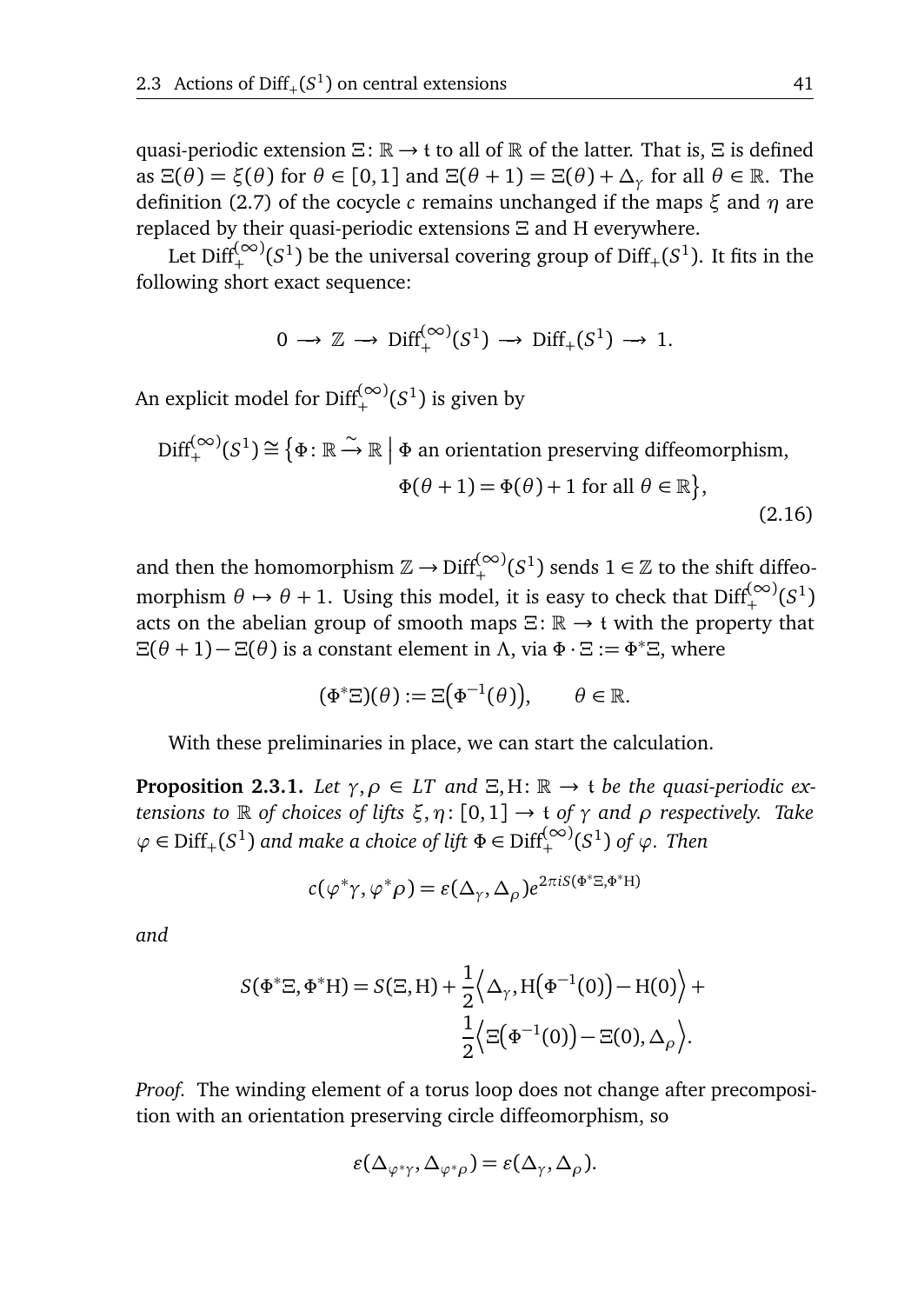Using the chain rule for differentiation and again the fact that  $\Delta_{\varphi^*\gamma}=\Delta_\gamma,$ we can write

$$
S(\Phi^* \Xi, \Phi^* H) = \frac{1}{2} \int_0^1 \langle \Xi'(\Phi^{-1}(\theta)) \cdot (\Phi^{-1})'(\theta), H(\Phi^{-1}(\theta)) \rangle d\theta + \frac{1}{2} \langle \Delta_\gamma, H(\Phi^{-1}(0)) \rangle.
$$
 (2.17)

By substitution, the first term in the above can be rewritten as

$$
\frac{1}{2}\int_{\Phi^{-1}(0)}^{\Phi^{-1}(1)} \langle \Xi'(\theta), H(\theta) \rangle d\theta.
$$

In turn, this integral can be broken up as

$$
\frac{1}{2} \int_0^1 \langle \Xi'(\theta), H(\theta) \rangle d\theta - \frac{1}{2} \int_0^{\Phi^{-1}(0)} \langle \Xi'(\theta), H(\theta) \rangle d\theta + \frac{1}{2} \int_1^{\Phi^{-1}(1)} \langle \Xi'(\theta), H(\theta) \rangle d\theta,
$$

and we can replace this first term by

$$
S(\Xi, H) - \frac{1}{2} \langle \Delta_{\gamma}, H(0) \rangle.
$$

Putting everything back into (2.17) gives

$$
S(\Phi^* \Xi, \Phi^* \mathbf{H}) = S(\Xi, \mathbf{H}) + \frac{1}{2} \langle \Delta_\gamma, \mathbf{H}(\Phi^{-1}(0)) - \mathbf{H}(0) \rangle -
$$
  

$$
\frac{1}{2} \int_0^{\Phi^{-1}(0)} \langle \Xi'(\theta), \mathbf{H}(\theta) \rangle d\theta + \frac{1}{2} \int_1^{\Phi^{-1}(1)} \langle \Xi'(\theta), \mathbf{H}(\theta) \rangle d\theta.
$$
(2.18)

We now focus on the second integral in (2.18). Its upper limit  $\Phi^{-1}(1)$ is equal to  $\Phi^{-1}(0) + 1$ , so, using substitution first, the fourth term in (2.18)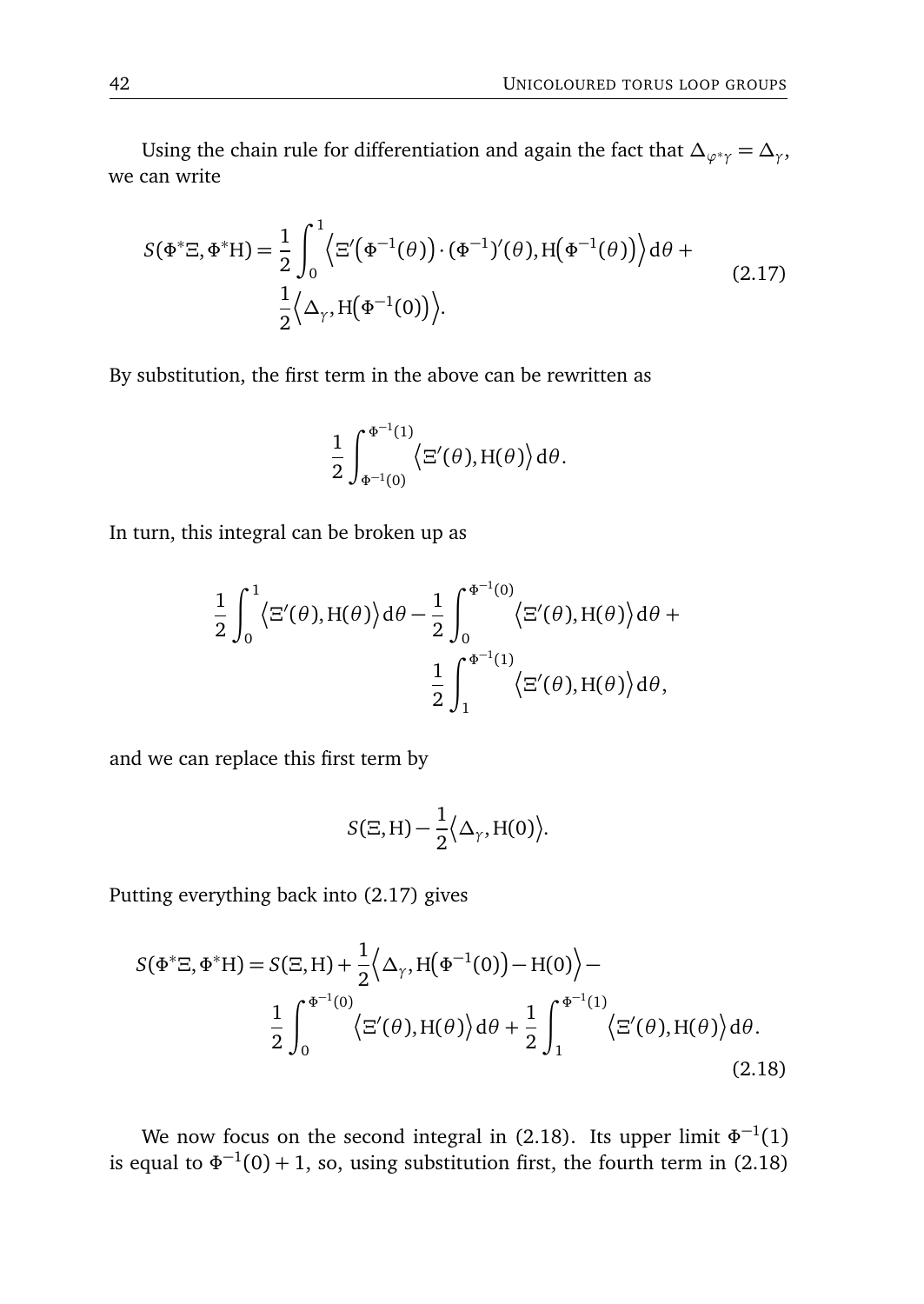becomes

$$
\frac{1}{2} \int_0^{\Phi^{-1}(0)} \langle \Xi'(\theta+1), H(\theta+1) \rangle d\theta
$$
\n
$$
= \frac{1}{2} \int_0^{\Phi^{-1}(0)} \langle \Xi'(\theta), H(\theta) + \Delta_\rho \rangle d\theta
$$
\n
$$
= \frac{1}{2} \int_0^{\Phi^{-1}(0)} \langle \Xi'(\theta), H(\theta) \rangle d\theta + \frac{1}{2} \int_0^{\Phi^{-1}(0)} \langle \Xi'(\theta), \Delta_\rho \rangle d\theta
$$
\n
$$
= \frac{1}{2} \int_0^{\Phi^{-1}(0)} \langle \Xi'(\theta), H(\theta) \rangle d\theta + \frac{1}{2} \langle \Xi(\Phi^{-1}(0)) - \Xi(0), \Delta_\rho \rangle.
$$

Putting this back into (2.18) now gives the desired formula for *S*(*Φ* <sup>∗</sup>*Ξ*,*Φ* <sup>∗</sup>H).  $\Box$ 

From the result of this computation we see that (2.15) will be satisfied if we define

$$
d(\varphi, \gamma) := e^{\pi i \left\langle \Xi(\Phi^{-1}(0)) - \Xi(0), \Delta_{\gamma} \right\rangle} \in U(1). \tag{2.19}
$$

Thanks to the presence of the minus sign, this definition does not depend on the choice of *Ξ*. It also does not depend on the choice of the lift *Φ* of *ϕ*. A different choice would namely be of the form  $\Phi + k$  for some  $k \in \mathbb{Z}$ . Since  $(\Phi + k)^{-1} = \Phi^{-1} - k$ , we calculate

$$
\langle \Xi(\Phi^{-1}(0)-k)-\Xi(0),\Delta_{\gamma} \rangle = \langle \Xi(\Phi^{-1}(0))-k\Delta_{\gamma}-\Xi(0),\Delta_{\gamma} \rangle
$$
  
=\langle \Xi(\Phi^{-1}(0))- \Xi(0),\Delta\_{\gamma} \rangle - k\langle \Delta\_{\gamma},\Delta\_{\gamma} \rangle.

Because  $\Delta_{\gamma} \in \Lambda$  and  $\Lambda$  is even,  $k\langle \Delta_{\gamma}, \Delta_{\gamma} \rangle \in 2\mathbb{Z}$ . This shows what we wanted.

It can furthermore be checked that *d* satisfies the requirement (2.14):

$$
d(\psi \circ \varphi, \gamma) = e^{\pi i \left\langle \Xi(\Phi^{-1}\Psi^{-1}(0)) - \Xi(0), \Delta_{\gamma} \right\rangle}
$$
  
\n
$$
= e^{\pi i \left\langle \Xi(\Phi^{-1}\Psi^{-1}(0)) - \Xi(\Phi^{-1}(0)) + \Xi(\Phi^{-1}(0)) - \Xi(0), \Delta_{\gamma} \right\rangle}
$$
  
\n
$$
= e^{\pi i \left\langle (\Xi \circ \Phi^{-1})(\Psi^{-1}(0)) - (\Xi \circ \Phi^{-1})(0), \Delta_{\gamma} \right\rangle} e^{\pi i \left\langle \Xi(\Phi^{-1}(0)) - \Xi(0), \Delta_{\gamma} \right\rangle}
$$
  
\n
$$
= d(\psi, \varphi^* \gamma) d(\varphi, \gamma),
$$

where  $\Psi \in \text{Diff}^{(\infty)}_+(S^1)$  is a choice of a lift of  $\psi \in \text{Diff}_+(S^1)$ . So this *d* defines via (2.13) an action of  $\text{Diff}_+(S^1)$  on  $\widetilde{L}T$ .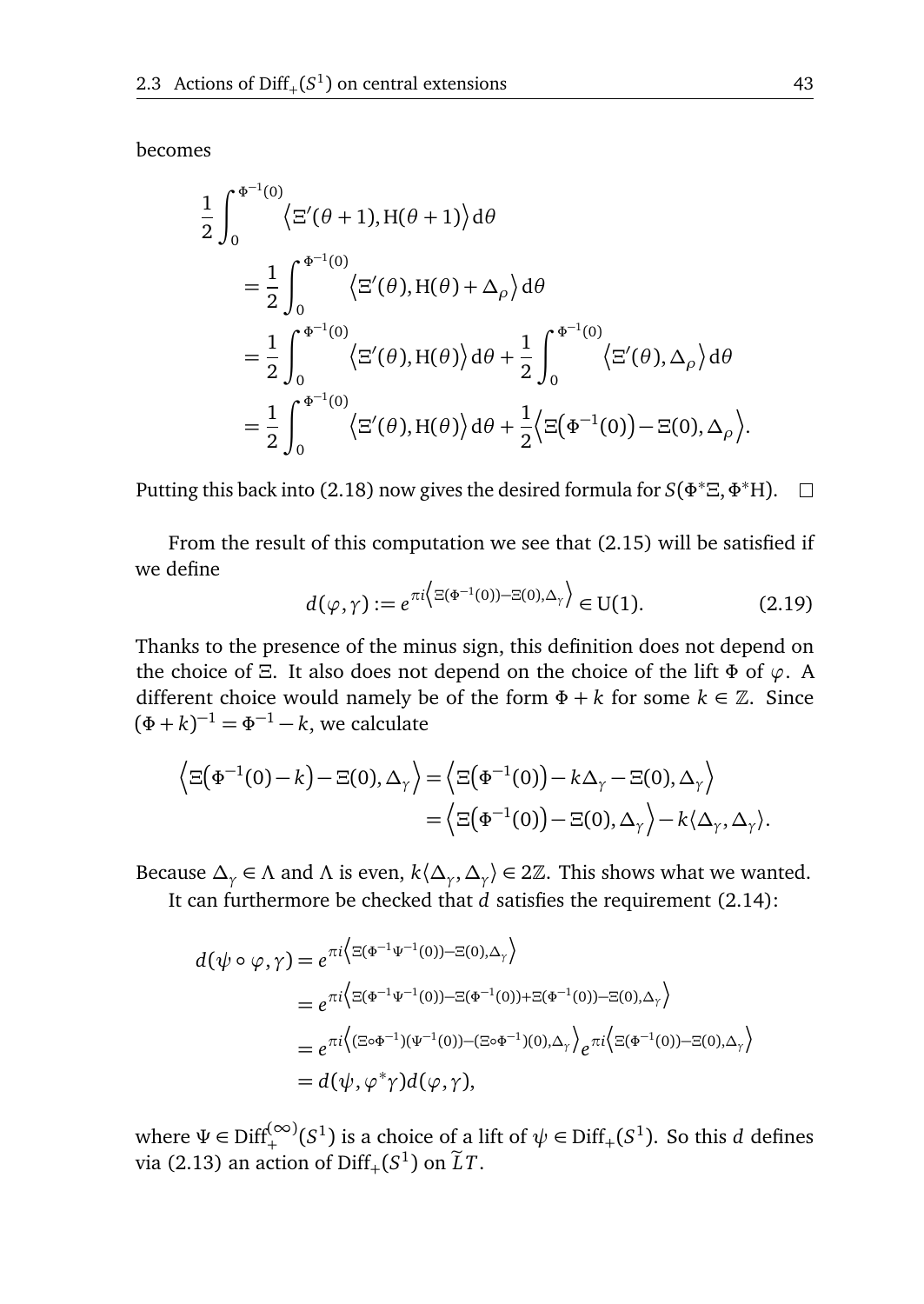*Remark* 2.3.2 (A  $Diff_{+}^{(2)}(S^1)$ -action in the case of an odd lattice). In our above proof that the Diff $_{+}^{(\infty)}(S^{1})$ -action descends to one of Diff $_{+}(S^{1})$  we explicitly + used that *Λ* is even. Recall from Remark 2.2.4 that if *Λ* is odd it also gives rise to a central extension  $\widetilde{L}T$ , which is a  $\mathbb{Z}/2\mathbb{Z}$ -graded group. The Diff<sup>(∞)</sup>( $S^1$ )-action then only descends to one of  $\text{Diff}^{(2)}_{+}(S^1)$ , a group that fits into a short exact sequence

$$
0 \to \mathbb{Z}/2\mathbb{Z} \to \text{Diff}^{(2)}_{+}(S^1) \to \text{Diff}_{+}(S^1) \to 1
$$

and which can be modelled by Diff<sup>(∞)</sup>( $S$ <sup>1</sup>)/2Z. This action obviously respects the  $\mathbb{Z}/2\mathbb{Z}$ -grading on  $\tilde{L}T$ .

*Remark* 2.3.3*.* If we denote for an interval  $I \subseteq S^1$  by  $\widetilde{L}_I T$  the normal subgroup of  $\widetilde{L}T$  of those elements ( $\gamma$ , *z*) for which supp  $\gamma \subseteq I$ , then

$$
\varphi \cdot L_I T = L_{\varphi(I)} T
$$
 and  $\varphi \cdot \widetilde{L}_I T = \widetilde{L}_{\varphi(I)} T$ .

The following Proposition explains the relation between the notion of support for elements of  $\mathrm{Diff}_+(S^1)$  with that for elements of  $\widetilde{LT}$ .

**Proposition 2.3.4.** *If*  $\varphi \in \text{Diff}_+(S^1)$  *has support in an interval*  $I \subseteq S^1$ *, then*  $\varphi$ acts trivially on  $\widetilde{L}_{I'}T$ , where  $I'$  is the subinterval that is the closure of  $S^1\backslash I$ .

*Proof.* Let  $\gamma \in L_I$  *T*. We first claim that  $\varphi^* \gamma = \gamma$ . Indeed, if  $\theta \in I'$ , then  $\varphi^{-1}(\theta) = \theta$  and so  $\gamma(\varphi^{-1}(\theta)) = \gamma(\theta)$ . Suppose on the other hand that  $\theta \in I$ , then  $\varphi^{-1}(\theta) \in I$ , and so  $\gamma(\varphi^{-1}(\theta)) = 0_T = \gamma(\theta)$ .

Our second claim is that  $d(\varphi, \gamma) = 1 \in U(1)$ . We distinguish two (not mutually exclusive) cases depending on the privileged point *q* along which we cut *S*<sup>1</sup>: either *q* ∈ *I'*, or *q* ∈ *I*. If *q* ∈ *I'* holds, then  $\varphi^{-1}(q) = q$  and so for a lift  $\Phi \in \text{Diff}^{(\infty)}_+(S^1)$  of  $\varphi$  we must have  $\Phi^{-1}(0_\mathbb{R}) \in \mathbb{Z}$ . This means that for a lift *Ξ*: R → t,

$$
\Xi\big(\Phi^{-1}(0_{\mathbb R})\big)-\Xi(0_{\mathbb R})=\Phi^{-1}(0_{\mathbb R})\cdot\Delta_{\gamma},
$$

implying that  $d(\varphi, \gamma) = 1$  because  $\Phi^{-1}(0_{\mathbb{R}}) \cdot \langle \Delta_{\gamma}, \Delta_{\gamma} \rangle \in 2\mathbb{Z}$  since  $\Lambda$  is even.

Suppose now that *q*  $\in$  *I*. Consider the covering map  $\mathbb{R} \rightarrow [0,1] \rightarrow S^1$  that sends  $0<sub>R</sub>$  to *q*, which we have been using all the time in this section, and the subintervals of  $\mathbb R$  that are the pre-images of  $I$  under this map. The assumption that  $q \in I$  means that  $0_{\mathbb{R}}$  lies in such a subinterval of  $\mathbb{R}$ . Let us call that one *J*. Because  $\varphi^{-1}$  has support in *I* we must have that  $\Phi^{-1}(J) = J + k$  for some  $k \in \mathbb{Z}$ . Therefore,

$$
\Xi(\Phi^{-1}(J)) = \Xi(J+k) = \Xi(J) + k \cdot \Delta_{\gamma}.
$$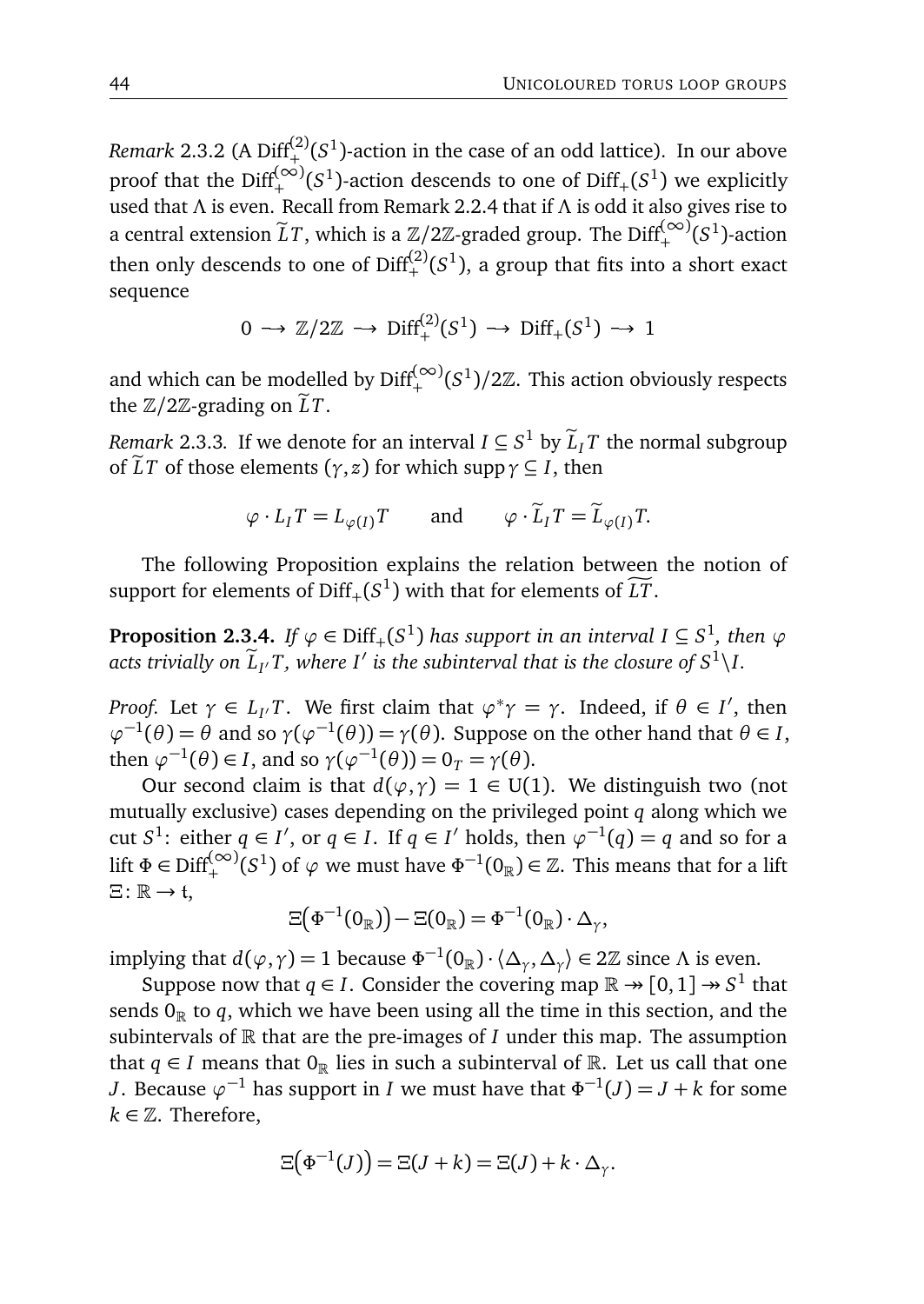Since  $\gamma$  is identically  $0_T$  on *I* this implies that  $\Xi$  is constant (with value an element of  $\Lambda \subseteq \mathfrak{t}$ ) on *J*. This shows that

$$
\Xi(\Phi^{-1}(0_{\mathbb{R}})) - \Xi(0_{\mathbb{R}}) = k \cdot \Delta_{\gamma},
$$

and so  $d(\varphi, \gamma) = 1$  holds once more.

# **2.3.1** Actions of  $Rot(S^1)$  on  $(LT)_0$  and  $\tilde{V}$ t

Notice from the formula (2.19) that, because  $\Delta_{\gamma} = 0$  when  $\gamma \in (LT)_0$ , the subtle  $\text{Diff}_+(S^1)$ -action we constructed on  $LT$  restricts to the obvious one on  $(LT)_0$ . Remember furthermore the remark made in Section 2.1 that the vector space *V*t carries a Rot( $S^1$ )-action. The cocycle defining the central extension  $\tilde{V}$ t from Section 2.2.1 is Rot(*S* 1 )-invariant, which is easily seen from an application of the chain rule followed by a substitution, and therefore the  $Rot(S^1)$ -action on *Vt* lifts in the obvious way to  $\tilde{V}$ t. It is now immediate that the group isomorphism (2.11) is Rot(*S* 1 )-equivariant.

# **2.4 Actions of lifts of lattice automorphisms on central extensions**

Take again the input data for the construction of a torus loop group central extension  $\tilde{L}T$  in Section 2.2, as summarised in the first paragraph of Section 2.3, as given. In Section 2.3 we learned that a torus loop  $S^1 \to T$  can be precomposed with an orientation preserving circle diffeomorphism, and that this lifts to an action of  $\text{Diff}_+(S^1)$  on  $\tilde{L}T$ . One can ask with what kind of automorphism of the torus loops can be postcomposed to obtain a group automorphism of  $LT$ also. In this section we show that this can be done for torus automorphisms induced by automorphisms of a certain {±1}-central extension of the lattice *Λ*.

*References.* Our idea that such an action on  $\tilde{L}T$  should exist comes from the vertex algebra literature, namely the claim in [Bor92, Section 12] that in the case when *Λ* is the Leech lattice  $\Lambda_{24}$  the group Aut( $\tilde{\Lambda}^{\varepsilon}; \langle \cdot, \cdot \rangle$ ) acts on the Leech lattice vertex algebra. This fact is further elaborated upon for general positive definite, even lattices in for example [DN99, Section 2.4]. The current section is simultaneously intended to clarify the first paragraph of [DX06, Section 4]. The details regarding the group Aut( $\tilde{\Lambda}^{\varepsilon}; \langle \cdot, \cdot \rangle$ ) are taken from the start of [FLM88, Section 6.4].

An automorphism *g* of *Λ* is, as discussed in Appendix A.1, a Z-module automorphism of *Λ* which preserves the form 〈·,·〉 on *Λ*. There is an obvious

 $\Box$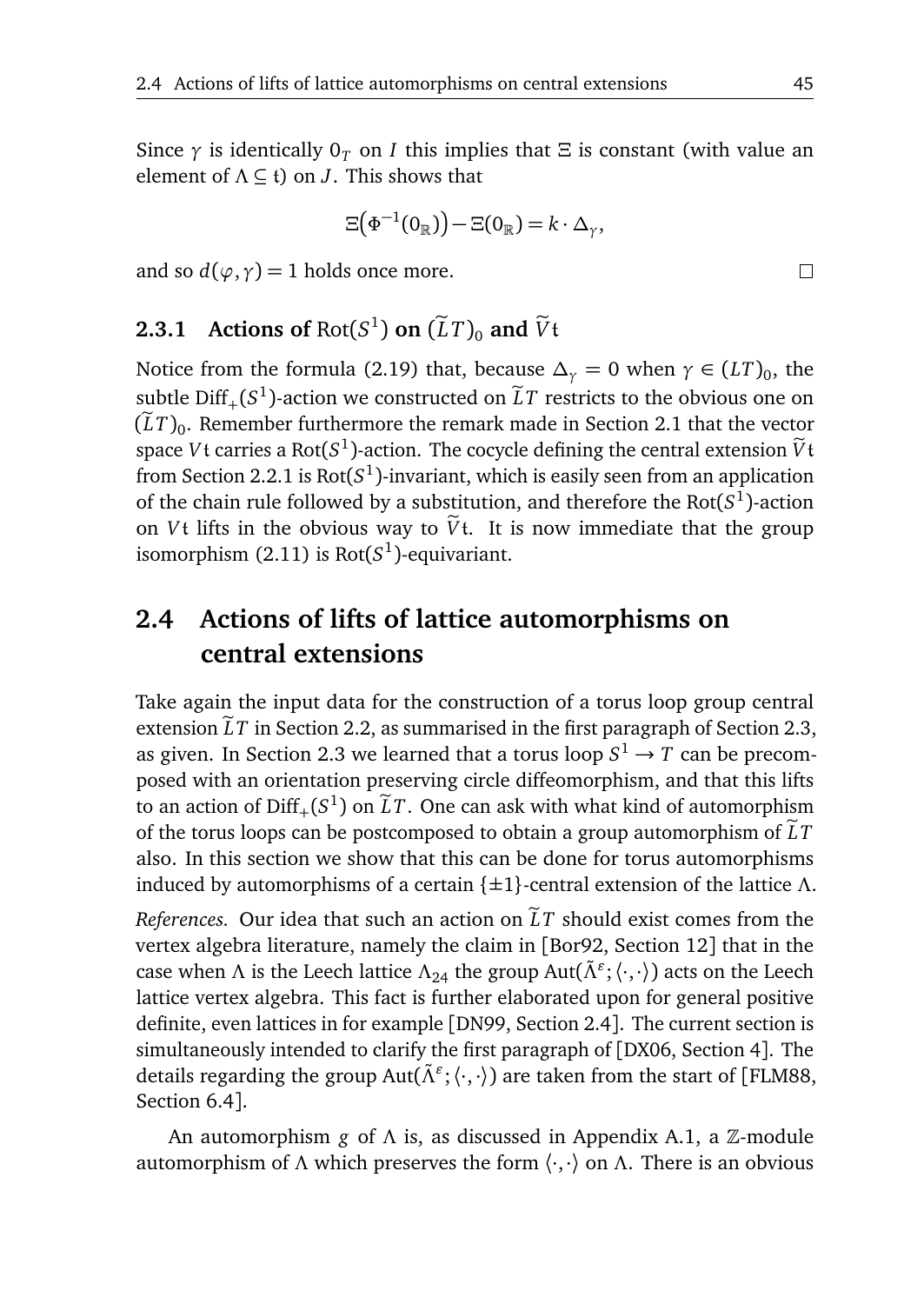action of Aut( $\Lambda$ ;  $\langle \cdot, \cdot \rangle$ ) on the non-centrally extended loop group *LT* given by  $g \cdot \gamma := g_* \gamma$ , where  $\gamma \in LT$ ,  $g_* \gamma \in LT$  is the loop defined by

$$
(g_*\gamma)(\theta) := g_T(\gamma(\theta)), \qquad \theta \in S^1,
$$

and  $g_T$  is the induced automorphism of  $T := \Lambda \otimes_{\mathbb{Z}} U(1)$  by  $g$ . Just like in Section 2.3, a naive attempt at defining an action on  $LT$  would be

$$
g \cdot (\gamma, z) := (g_* \gamma, z), \qquad z \in U(1).
$$

Again, this respects the group multiplication on  $\tilde{L}T$  if and only if for the 2cocycle *c* in (2.7) defining  $\tilde{L}T$  there holds  $c(g_*\gamma, g_*\rho) = c(\gamma, \rho)$  for all  $\gamma, \rho \in LT$ . Let us check whether this is true.

Recall that *c* is defined in terms of choices of lifts *ξ*,*η*: [0, 1] → t of *γ* and *ρ* respectively. We have

$$
\Delta_{g_{*}\gamma} = (\mathbb{R}g \circ \xi)(1) - (\mathbb{R}g \circ \xi)(0) = \mathbb{R}g(\xi(1) - \xi(0)) = g\Delta_{\gamma},
$$

where R*g* denotes the linear extension of *g* to t. Similarly,  $\Delta_{g}$ <sub>*g*</sub></sub> =  $g\Delta_{g}$ . Therefore,

$$
c(g_{*}\gamma, g_{*}\rho) = \varepsilon(g\Delta_{\gamma}, g\Delta_{\rho})e^{2\pi i S(\mathbb{R}g\circ\xi, \mathbb{R}g\circ\eta)}
$$

$$
S(\mathbb{R}g\circ\xi, \mathbb{R}g\circ\eta) = \frac{1}{2}\int_{0}^{1} \langle (\mathbb{R}g\circ\xi)'(\theta), (\mathbb{R}g\circ\eta)(\theta) \rangle d\theta + \frac{1}{2} \langle g\Delta_{\gamma}, (g\circ\eta)(0) \rangle.
$$

Since  $(\mathbb{R} g \circ \xi)'(\theta) = \mathbb{R} g(\xi'(\theta))$  and  $\mathbb{R} g$  preserves the form  $\langle \cdot, \cdot \rangle$ , we find that

$$
S(\mathbb{R}g \circ \xi, \mathbb{R}g \circ \eta) = S(\xi, \eta).
$$

However, it is not necessarily true that  $\varepsilon(g\Delta_\gamma,g\Delta_\rho)=\varepsilon(\Delta_\gamma,\Delta_\rho).$  Explicit counterexamples can be found. We conclude that in general  $c(g_*\gamma, g_*\rho) \neq$  $c(\gamma, \rho)$  and that the blame lies on the extra piece of data that is the 2-cocycle  $\varepsilon$ , which is not invariant under automorphisms of *Λ*.

In our next attempt we will try not to let  $Aut(\Lambda; \langle \cdot, \cdot \rangle)$  act on  $\tilde{L}T$ , but a certain bigger group instead.

Let  $\tilde{\Lambda}^{\varepsilon}$  be the  $\{\pm 1\}$ -central extension of  $\Lambda$  associated to  $\varepsilon$ . Its underlying set is  $\Lambda \times \{\pm 1\}$  and its group multiplication is defined by

$$
(\lambda, z) \cdot (\mu, w) := (\lambda + \mu, zw \cdot \varepsilon(\lambda, \mu)),
$$

where  $\lambda, \mu \in \Lambda$  and  $z, w \in \{\pm 1\}$ . An automorphism  $\tilde{g}$  of the group  $\tilde{\Lambda}^{\varepsilon}$  induces an automorphism *g* of the underlying abelian group of *Λ* by picking for *λ* ∈ *Λ*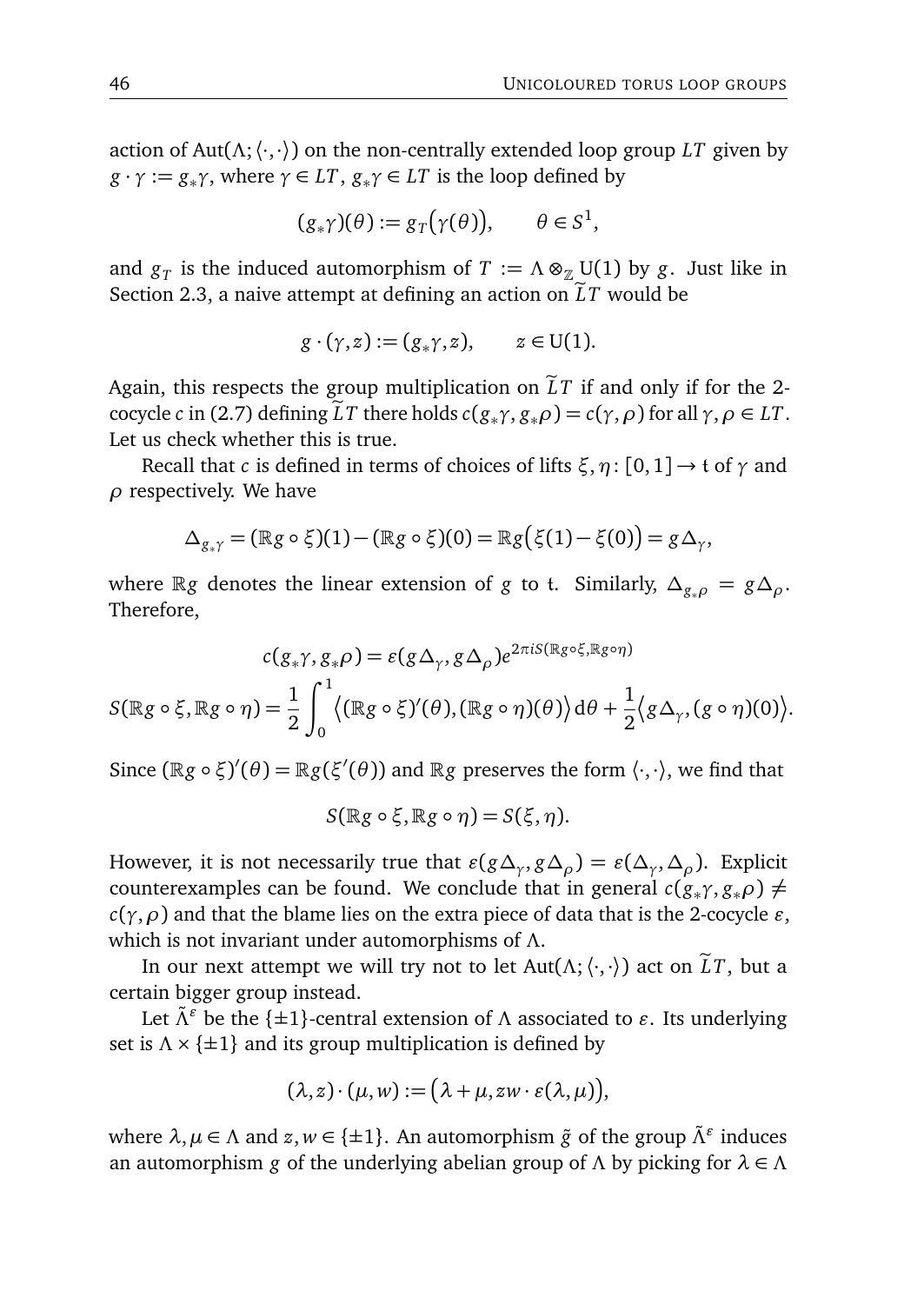an arbitrary lift *λ*˜ ∈ *Λ*˜*"* and defining *gλ* to be the image in *Λ* of *g*˜*λ*˜. This is independent of the choice of  $\tilde{\lambda}$ . Write Aut( $\tilde{\Lambda}^{\varepsilon}$ ;  $\langle \cdot, \cdot \rangle$ ) for the group of those automorphisms *g*˜ of *Λ*˜ such that *g* lies in Aut(*Λ*;〈·,·〉), that is, *g* preserves the form 〈·,·〉. Notice that such a *g*˜ fixes the embedding {±1} *,*→ *Λ*˜*"* , because its image  $\{(0, \pm 1)\}\)$  consists of the only elements of  $\tilde{\Lambda}^{\varepsilon}$  of finite order.

This group of automorphisms of  $\tilde{\Lambda}$  lies in the following short exact sequence of groups:

$$
1 \longrightarrow \text{Hom}_{\text{Ab}}(\Lambda, \{\pm 1\}) \longrightarrow \text{Aut}(\tilde{\Lambda}^{\varepsilon}; \langle \cdot, \cdot \rangle) \longrightarrow \text{Aut}(\Lambda; \langle \cdot, \cdot \rangle) \longrightarrow 1.
$$

The second arrow sends  $f \in \text{Hom}_{\text{Ab}}(\Lambda, \{\pm 1\})$  to the automorphism  $\tilde{\lambda} \mapsto \tilde{\lambda} \cdot f(\lambda)$ , where  $\tilde{\lambda} \in \tilde{\Lambda}^{\varepsilon}$  and  $\lambda$  is its image in  $\Lambda$ . The third arrow sends  $\tilde{g} \in$  Aut $(\tilde{\Lambda}^{\varepsilon}; \langle \cdot, \cdot \rangle)$ to the induced automorphism  $g \in Aut(\Lambda, \langle \cdot, \cdot \rangle)$ . Note that a choice of a basis for *Λ* gives an isomorphism

$$
\text{Hom}_{\text{Ab}}(\Lambda, \{\pm 1\}) \cong \{\pm 1\}^{\text{rank}\Lambda},
$$

so Aut( $\tilde{\Lambda}^{\varepsilon}$ ;  $\langle \cdot, \cdot \rangle$ ) has order 2<sup>rankΛ</sup> times that of Aut(Λ;  $\langle \cdot, \cdot \rangle$ ).

In Section 2.1 we learned that, given a choice of a privileged point *q* on  $S<sup>1</sup>$  (which we already made to construct  $\tilde{L}T$ ), there are standard choices of loops  $γ<sub>λ</sub>$  with winding element  $λ ∈ Λ$ . This gave an injective homomorphism of abelian groups  $\Lambda \hookrightarrow LT$ ,  $\lambda \mapsto \gamma_{\lambda}$ . It lifts to a homomorphism  $\tilde{\Lambda}^{\varepsilon} \hookrightarrow \tilde{L}T$ ,  $(\lambda, z) \mapsto (\gamma_{\lambda}, z)$  of non-abelian groups. We would like to find an action of Aut $(\tilde{\Lambda}^{\varepsilon}; \langle \cdot, \cdot \rangle)$  on  $\tilde{L}T$  which restricts to the one on  $\tilde{\Lambda}^{\varepsilon}$ .

Let us therefore begin by describing the elements of Aut( $\tilde{\Lambda}^\varepsilon; \langle \cdot,\cdot \rangle$ ) a bit more explicitly. If  $\tilde{g}$  is such an automorphism and  $(\lambda, z) \in \tilde{\Lambda}^{\varepsilon}$ , then

$$
\tilde{g} \cdot (\lambda, z) = (g \lambda, e(\tilde{g}, \lambda) \cdot z)
$$

for some  $g \in Aut(\Lambda; \langle \cdot, \cdot \rangle)$  and  $e(\tilde{g}, \lambda) \in \{\pm 1\}$ , which does not depend on *z*. If we namely assume that  $\varepsilon$  is a normalised cocycle, then we can write

$$
(\lambda, z) = (\lambda, z \cdot \varepsilon(\lambda, 0)) = (\lambda, 1) \cdot (0, z).
$$

So therefore

$$
\tilde{g}(\lambda, z) = \tilde{g}(\lambda, 1) \cdot \tilde{g}(0, z)
$$
  
=  $(g \lambda, e(\tilde{g}, \lambda)) \cdot (0, z)$   
=  $(g \lambda, e(\tilde{g}, \lambda) \cdot z \cdot \varepsilon(g \lambda, 0))$   
=  $(g \lambda, e(\tilde{g}, \lambda) \cdot z).$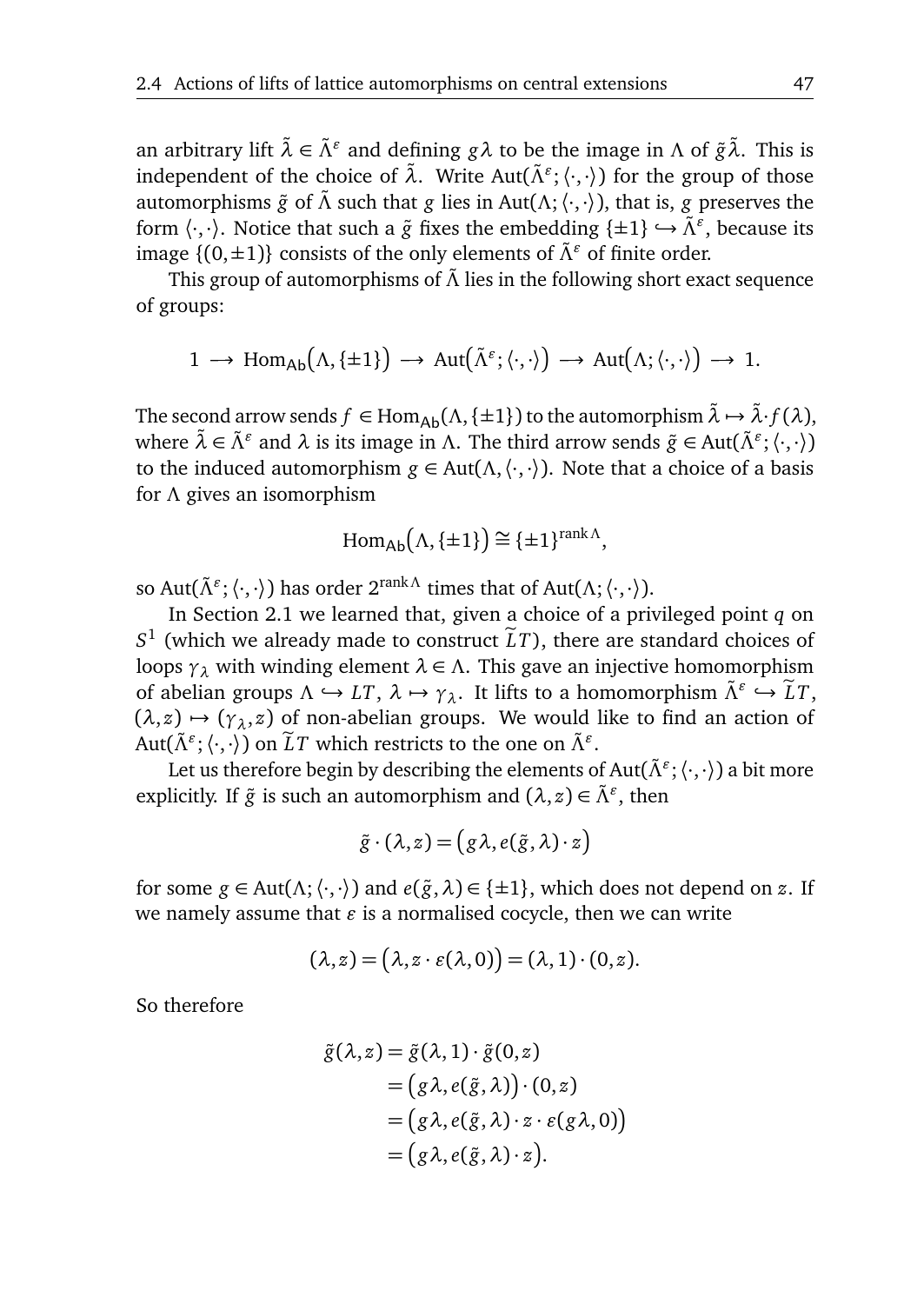$\Box$ 

Here we used in the second equality that  $\tilde{g}$  fixes the embedding  $\{\pm 1\} \hookrightarrow \tilde{\Lambda}^{\varepsilon}$ , and in the fourth equality it was used again that  $\varepsilon$  is normalised.

This *e* satisfies the following two identities:

$$
e(\tilde{g} \circ \tilde{h}, \lambda) = e(\tilde{g}, h\lambda)e(\tilde{h}, \lambda)
$$

$$
e(\tilde{g}, \lambda + \mu)\varepsilon(\lambda, \mu) = e(\tilde{g}, \lambda)e(\tilde{g}, \mu)\varepsilon(g\lambda, g\mu).
$$

The latter should be read as  $e(\tilde{g}, \cdot): \Lambda \to \{\pm 1\}$  being a 1-cochain which exhibits the 2-cocycle  $(\lambda, \mu) \mapsto \varepsilon(g\lambda, g\mu)\varepsilon(\lambda, \mu)^{-1}$  as a 2-coboundary.

Let us now define an action of Aut( $\tilde{\Lambda}^{\varepsilon}$ ;  $\langle \cdot, \cdot \rangle$ ) on  $\tilde{L}T$  by setting

$$
\tilde{g} \cdot (\gamma, z) := (g_* \gamma, e(\tilde{g}, \Delta_\gamma) \cdot z)
$$
\n(2.20)

for  $\tilde{g} \in \text{Aut}(\tilde{\Lambda}^{\varepsilon}; \langle \cdot, \cdot \rangle)$  and  $(\gamma, z) \in \tilde{L}T$ . One can check that, thanks to the two identities satisfied by  $e$  above, this does respect the multiplication on  $\tilde{L}T$  and that it defines a group action.

**Proposition 2.4.1.** *The action of*  $\text{Diff}_+(S^1)$  *on*  $\tilde{L}T$  *given by* (2.13) *and* (2.19) *commutes with the action of* Aut(*Λ*˜*"* ;〈·,·〉) *given in* (2.20)*.*

*Proof.* Let  $(\gamma, z) \in \widetilde{L}T$ ,  $\varphi \in \text{Diff}_+(S^1)$  and  $\widetilde{g} \in \text{Aut}(\widetilde{\Lambda}^{\varepsilon}; \langle \cdot, \cdot \rangle)$ . We have to show that the equality

$$
\varphi \cdot (\tilde{g} \cdot (\gamma,z)) = \tilde{g} \cdot (\varphi \cdot (\gamma,z))
$$

holds true. The left hand side is

$$
\varphi \cdot (g_*\gamma, e(\tilde{g}, \Delta_\gamma) \cdot z) = (\varphi^* g_* \gamma, d(\varphi, g_* \gamma) \cdot e(\tilde{g}, \Delta_\gamma) \cdot z),
$$

while the right hand side is

$$
\tilde{g} \cdot (\varphi^* \gamma, d(\varphi, \gamma) \cdot z) = (g_* \varphi^* \gamma, e(\tilde{g}, \Delta_{\varphi^* \gamma}) \cdot d(\varphi, \gamma) \cdot z).
$$

We obviously have that  $\varphi^* g_* \gamma = g_* \varphi^* \gamma$ , since pre- and postcompositions  $\alpha$  commute. There furthermore holds that  $\Delta_{\varphi^*\gamma}=\Delta_\gamma$ , and

$$
d(\varphi, g_*\gamma) = e^{\pi i \left\langle (\mathbb{R} g \circ \Xi)(\Phi^{-1} 0) - (\mathbb{R} g \circ \Xi)(0), g \Delta_\gamma \right\rangle} = e^{\pi i \left\langle \Xi(\Phi^{-1} 0) - \Xi(0), \Delta_\gamma \right\rangle} = d(\varphi, \gamma).
$$

This shows what we wanted.

*Remark* 2.4.2. It is easy to see that an element  $\tilde{g} ∈ Aut(\tilde{\Lambda}^{\varepsilon}; \langle \cdot, \cdot \rangle)$  restricts to an automorphism of the normal subgroup  $\widetilde{L}_I T$  for every interval  $I \subseteq S^1$ . We say that Aut(*Λ*˜*"* ;〈·,·〉) acts *locally*.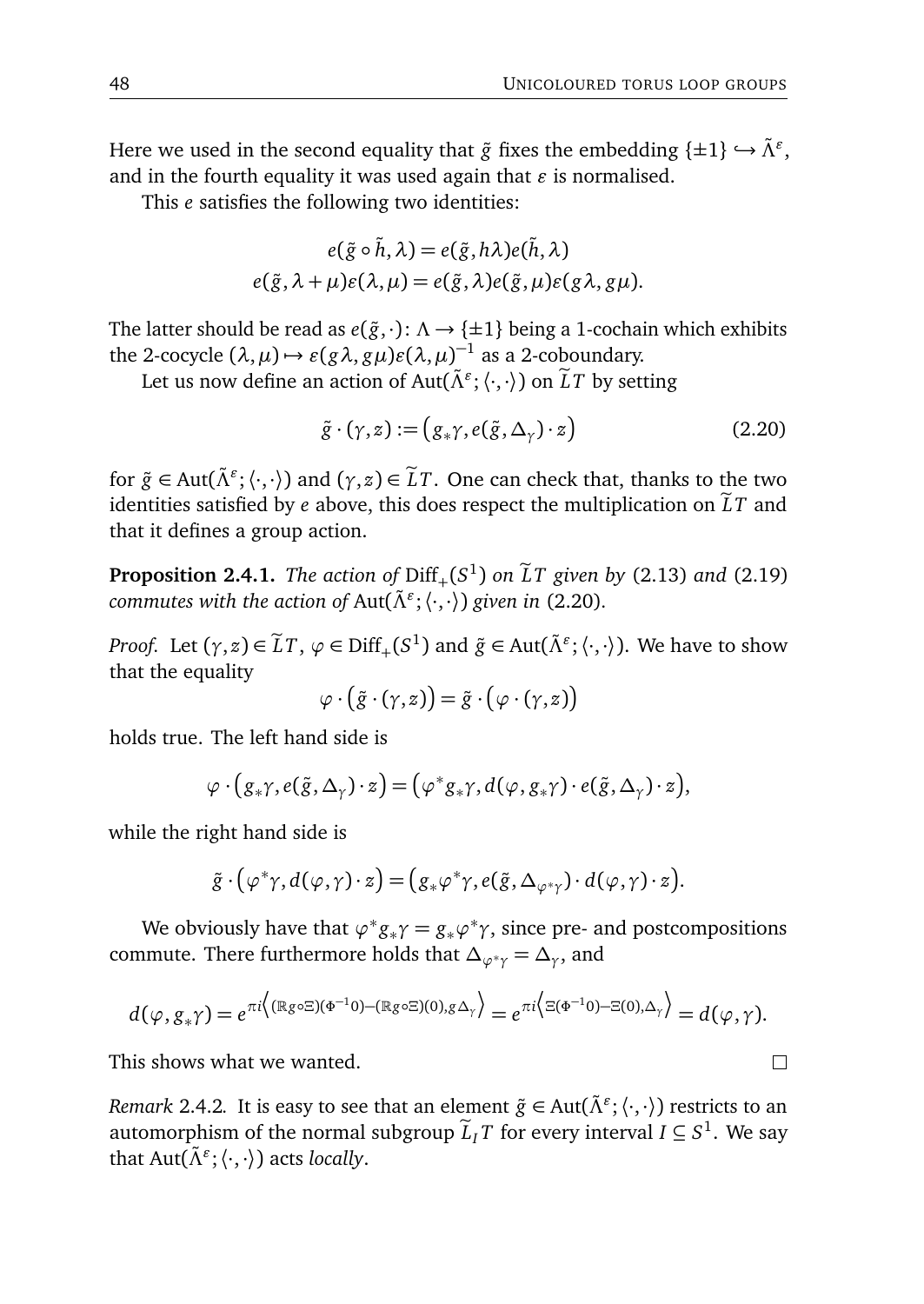### **2.4.1** Actions of related groups on  $(\widetilde{L}T)_{0}$  and  $\widetilde{V}$ t

The failure for the group Aut( $\Lambda$ ;  $\langle \cdot, \cdot \rangle$ ) to act on  $\tilde{L}T$  can, instead of being blamed on the unnatural choice of the 2-cocycle  $\varepsilon$ , alternatively be pinned on the presence of non-zero winding elements of loops. Hence, this group of lattice isomorphisms *does* act on the identity component  $(LT)_0$ .

Write Aut( $\mathfrak{t}; \langle \cdot, \cdot \rangle$ ) for the compact group of automorphisms of the Lie algebra t that preserve the bilinear extension of the form 〈·,·〉 on *Λ* to t. It acts through post-composition of loops via R-linear automorphisms on *V*t. Let *O*<sup>∗</sup> be such an automorphism for  $O \in Aut(t; \langle \cdot, \cdot \rangle)$ . Then  $O_*$  preserves the skew form *S* in (2.10) on *V*t since  $d(O \circ \xi) = O \circ d\xi$  for all  $\xi \in Vt$ . Therefore, the action of Aut( $t$ ;  $\langle \cdot, \cdot \rangle$ ) lifts in the obvious way to  $\tilde{V}t$ .

We summarise these findings in the following figure:

$$
\widetilde{V}t \longleftarrow \widetilde{L}T \longrightarrow \widetilde{L}T
$$
\n
$$
\circlearrowleft \qquad \circlearrowleft \qquad \circlearrowleft \qquad \circlearrowleft \widetilde{L}T
$$
\n
$$
\circlearrowleft \qquad \circlearrowleft \qquad \circlearrowleft \qquad \circlearrowleft \qquad \circlearrowleft \right \wedge \cdots \wedge \cdots \wedge \vartriangleleft \wedge \mathrm{Aut}(\widetilde{\Lambda}^{\varepsilon}; \langle \cdot, \cdot \rangle) \wedge \cdots \wedge \mathrm{Aut}(\widetilde{\Lambda}^{\varepsilon}; \langle \cdot, \cdot \rangle) \wedge \cdots \wedge \mathrm{Aut}(\widetilde{\Lambda}^{\varepsilon}; \langle \cdot, \cdot \rangle) \wedge \cdots \wedge \mathrm{Aut}(\widetilde{\Lambda}^{\varepsilon}; \langle \cdot, \cdot \rangle) \wedge \cdots \wedge \mathrm{Aut}(\widetilde{\Lambda}^{\varepsilon}; \langle \cdot, \cdot \rangle) \wedge \cdots \wedge \mathrm{Aut}(\widetilde{\Lambda}^{\varepsilon}; \langle \cdot, \cdot \rangle) \wedge \cdots \wedge \mathrm{Aut}(\widetilde{\Lambda}^{\varepsilon}; \langle \cdot, \cdot \rangle) \wedge \cdots \wedge \mathrm{Aut}(\widetilde{\Lambda}^{\varepsilon}; \langle \cdot, \cdot \rangle) \wedge \cdots \wedge \mathrm{Aut}(\widetilde{\Lambda}^{\varepsilon}; \langle \cdot, \cdot \rangle) \wedge \cdots \wedge \mathrm{Aut}(\widetilde{\Lambda}^{\varepsilon}; \langle \cdot, \cdot \rangle) \wedge \cdots \wedge \mathrm{Aut}(\widetilde{\Lambda}^{\varepsilon}; \langle \cdot, \cdot \rangle) \wedge \cdots \wedge \mathrm{Aut}(\widetilde{\Lambda}^{\varepsilon}; \langle \cdot, \cdot \rangle) \wedge \cdots \wedge \mathrm{Aut}(\widetilde{\Lambda}^{\varepsilon}; \langle \cdot, \cdot \rangle) \wedge \cdots \wedge \mathrm{Aut}(\widetilde{\Lambda}^{\varepsilon}; \langle \cdot, \cdot \rangle) \wedge \cdots \wedge \mathrm{Aut}(\widetilde{\Lambda}^{\varepsilon}; \langle \cdot, \cdot \rangle) \wedge \cdots \wedge \mathrm{Aut}(\widetilde{\Lambda}^{\varepsilon}; \langle \cdot, \cdot \rangle) \wedge \cdots \wedge \mathrm{Aut}(\widetilde{\Lambda}^{\varepsilon}; \langle \cdot
$$

#### **2.5 Irreducible, positive energy representations**

Assume once more the input data for the construction of a torus loop group central extension LT in Section 2.2 summarised in the first paragraph of Section 2.3. For the purpose of the discussion that is about to follow we add the extra condition of being positive definite on the lattice *Λ*. This will be necessary for certain vector spaces we will consider to be equipped with positive definite inner products. Their Hilbert space completions will then carry group representations.<sup>4</sup>

In this section we will construct and classify a certain type of irreducible representations of  $LT$ , namely the *positive energy* ones (see Definition A.3.13).

*References.* The construction and classification we perform here is due to [Seg81]. See also [PS86, Section 9.5] for an alternative exposition. The outcomes of the calculation of the characters of these representations were learned from [FLM88, Remark 7.1.2], [Sta95, Section 4.2.1] and [Mas14, p. 356].

We saw in Section 2.3 that the group  $LT$  carries an action of the group  $\text{Diff}_+(S^1)$  and hence also of the subgroup Rot( $S^1$ ). It therefore indeed makes

.

<sup>&</sup>lt;sup>4</sup>Recall our convention that representations are always meant to be strongly continuous and unitary.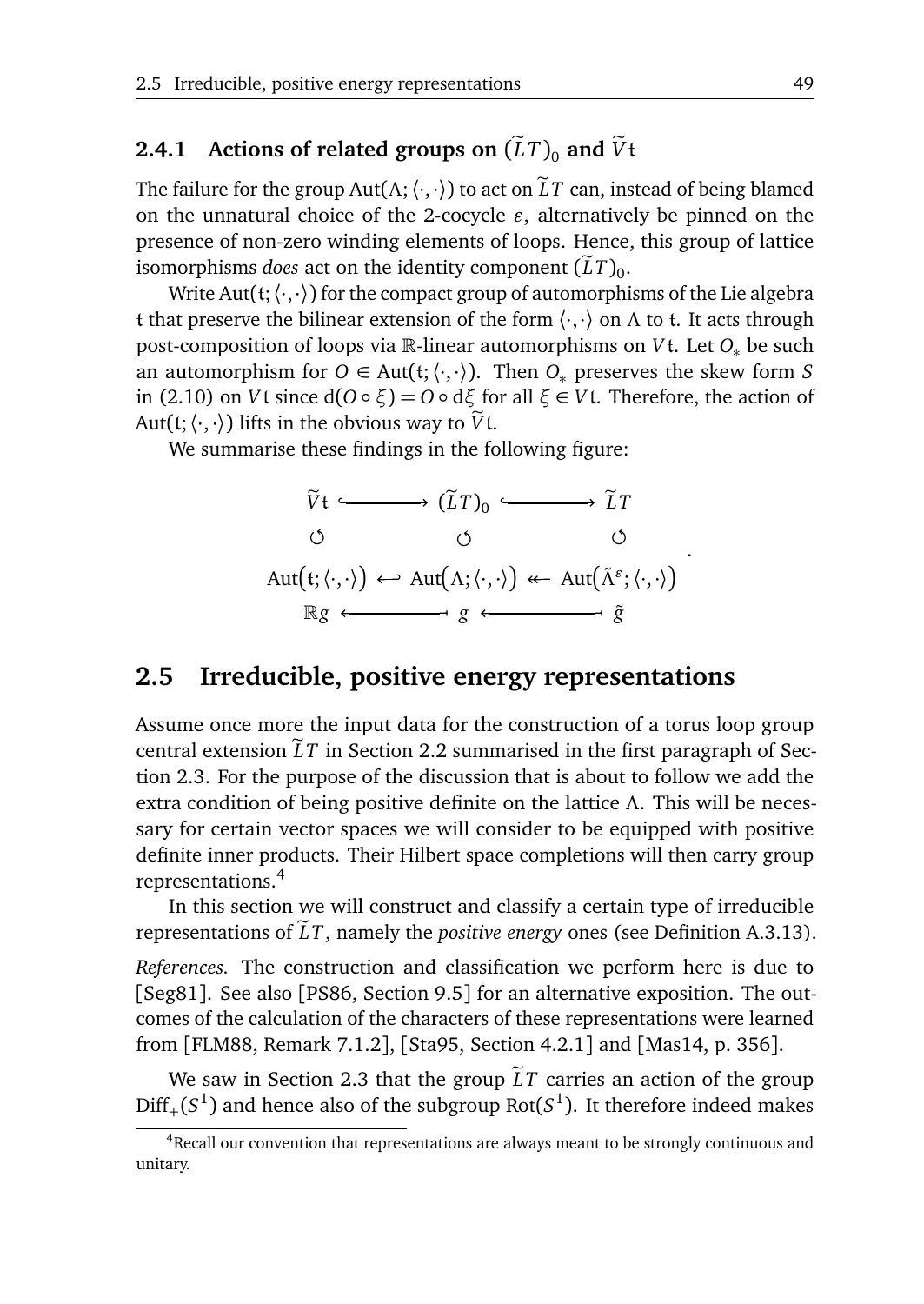sense to talk about positive energy representations<sup>5</sup> of  $\tilde{L}T$ , once we make  $\tilde{L}T$ into a topological group. The decomposition (2.11) will be the key to the construction and classification of such representations because it allows us to do so for the identity component  $(\widetilde{L}T)_0$  first. We will later transfer these results to  $\widetilde{L}T$ .

#### **2.5.1 Irreducible representations of**  $\widetilde{V}$ t

Recall from Section 2.2.1 the definition of the subgroup  $\tilde{V}$ t of  $\tilde{L}T$ , made in terms of the skew form *S* in (2.10). Because we are assuming *Λ* to be positive definite, the observation at the end of Section 2.2.1 applies. That is,  $\tilde{V}t$  is the Heisenberg group associated to the pair (*V*t,−*S*), in the non-topological sense. Our first step towards studying its representation theory will be to define a specific complex structure on *V*t that is compatible with the skew form *S*, so as to turn  $\tilde{V}$ t into a topological group. This complex structure will then also be used to construct a Weyl representation of  $\tilde{V}$ t.

#### **A complex structure on** *V*t

Because each loop *ξ*: *S* <sup>1</sup> → t of *V*t is smooth, it admits a Fourier decomposition

$$
\xi(\theta) = \sum_{k \in \mathbb{Z} \setminus \{0\}} \xi_k e^{2\pi i k \theta},
$$

where the Fourier coefficient  $\xi_k$  is a vector of the complexification  $\mathbb{C}\mathfrak{t}:=\mathfrak{t}\otimes_{\mathbb{R}}\mathbb{C}.$ (The condition  $k \neq 0$  is there because  $\int_{S^1} \xi(\theta) d\theta = 0$  and so  $\xi_0 = 0$ .) We therefore see that the complexified vector space  $\mathbb{C}(Vt) := Vt \otimes_{\mathbb{R}} \mathbb{C}$ , which can be identified with the space of smooth loops *ξ* : *S*<sup>1</sup> → ℂt such that  $\int_{S^1}$  ξ(θ)dθ = 0, can be decomposed as a direct sum of two C-linear subspaces

$$
\mathbb{C}(V\mathfrak{t}) = V\mathfrak{t}^+ \oplus V\mathfrak{t}^-, \tag{2.21}
$$

where *V*t <sup>+</sup> is the subspace consisting of the loops whose negative Fourier coefficients are zero and *V*t <sup>−</sup> is defined similarly. Equivalently, *V*t <sup>+</sup> is the subspace of loops which admit an extension to the closed unit disc in the complex plane such that the restriction to the open unit disc is holomorphic, and a similar condition holds for the loops of  $Vt^-$  with respect to the other half of the Riemann sphere.

The standard complex conjugation  $\overline{\xi \otimes z} := \xi \otimes \overline{z}$  on  $\mathbb{C}(V\mathfrak{t})$  interchanges *V*<sup>+</sup> and *V*<sup> $-$ </sup>. The image of the canonical R-linear injection *V*<sup>t</sup>  $\hookrightarrow$  C(*V*<sup>t</sup>) given

<sup>&</sup>lt;sup>5</sup>We are taking the central extension  $\tilde{L}T$  for the group *N* in Definition A.3.13, not *LT*.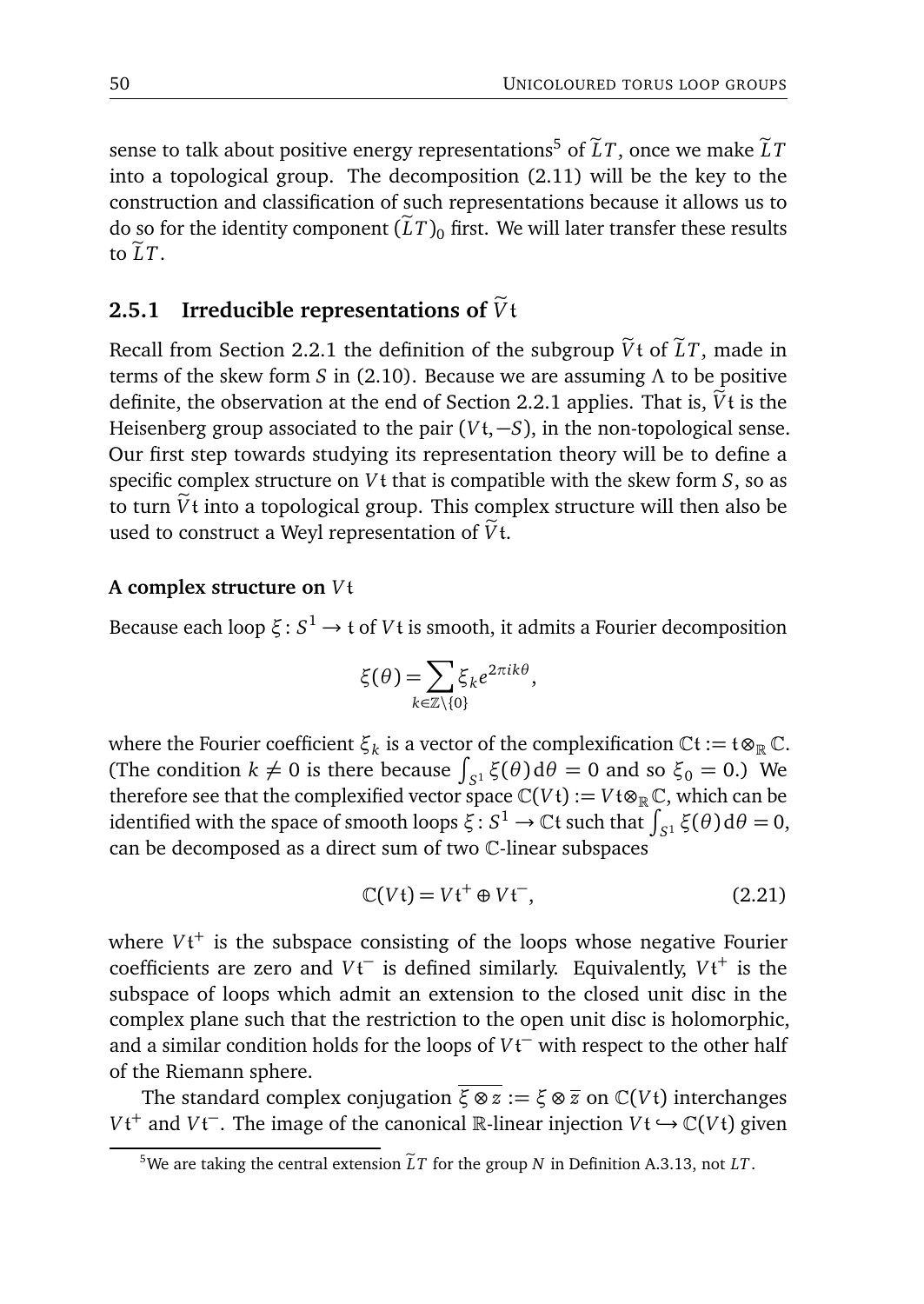by *ξ* → *ξ* ⊗ 1 therefore equals {*ξ*<sup>+</sup> +  $\overline{\xi^+}$  | *ξ*<sup>+</sup> ∈ *V*t<sup>+</sup>} and so the compositions of this injection with the two  $\mathbb{C}\text{-}$  linear projections  $\mathbb{C}(V\mathfrak{t}) \twoheadrightarrow V\mathfrak{t}^\pm$  are  $\mathbb{R}\text{-}$  linear isomorphisms.

Now we define a complex structure *J* : *V*t → *V*t by setting *V*t <sup>+</sup> to be the +*i*-eigenspace of the C-linear extension C*J* of *J* to C(*V*t) and *V*t <sup>−</sup> the −*i*eigenspace, meaning that  $\mathbb{C}J$  multiplies a vector of  $\mathbb{C}(V\mathfrak{t})$  of the form  $\xi_k e^{2\pi i k \theta}$ with  $sgn(k) \cdot i$ . In other words, *J* is determined by

$$
(\mathbb{C}J)(\xi\otimes 1):=J(\xi)\otimes 1:=i\xi^+-i\overline{\xi^+},
$$

 $\text{where } ξ^+ \in V\mathfrak{t}^+ \text{ is the image of } ξ \text{ under } V\mathfrak{t} \xrightarrow{\sim} V\mathfrak{t}^+. \text{ It is then clear that } J \text{ squares}.$ to  $-i d_{V_t}$ . This makes  $(V_t)_J \stackrel{\sim}{\rightarrow} V_t^+$  a  $\mathbb{C}$ -linear isomorphism by definition.

#### **Compatibility of the complex structure with the skew form**

Let us extend the form  $\langle \cdot, \cdot \rangle$  on t complex bilinearly to Ct. Note that this extended form is still symmetric and not conjugate symmetric. In turn, this then defines a complex bilinear extension of  $S$  to  $\mathbb{C}(V_t)$ . This extension of  $S$  is again skew. We denote these extensions to  $\mathbb{C}$ t and  $\mathbb{C}(V_t)$ , respectively, by  $\langle \cdot, \cdot \rangle$ and *S* as well. If  $\xi$  and  $\eta$  are vectors in *V*t, then it can be checked by expanding them into their Fourier series that

$$
S(\xi, \eta) = \pi i \sum_{k \in \mathbb{Z} \setminus \{0\}} k \langle \xi_k, \eta_{-k} \rangle.
$$

This expression shows that the subspaces  $Vt^+$  and  $Vt^-$  are isotropic for *S* and that

$$
S(\xi, \eta) = S(\xi^+, \eta^-) + S(\xi^-, \eta^+),
$$

where  $\xi = \xi^+ + \xi^-$  and  $\eta = \eta^+ + \eta^-$  are their decompositions along (2.21).

The complex bilinearity and skewness of *S* can now be used to calculate

$$
S(\xi, J\xi) = S(\xi^+, (CJ)\xi^-) + S(\xi^-, (CJ)\xi^+)
$$
  
=  $S(\xi^+, -i\xi^-) + S(\xi^-, i\xi^+)$   
=  $-iS(\xi^+, \xi^-) + iS(\xi^-, \xi^+)$   
=  $-2iS(\xi^+, \xi^-)$   
=  $2\pi \sum_{k=1}^{\infty} k(\xi_k, \xi_{-k}).$ 

Because *ξ* takes its values in the real Lie algebra t we have *ξ*−*<sup>k</sup>* = *ξ<sup>k</sup>* . Since the form 〈·,·〉 on t is positive definite, there holds 〈*ξ<sup>k</sup>* ,*ξ*−*<sup>k</sup>* 〉 ≥ 0. This proves that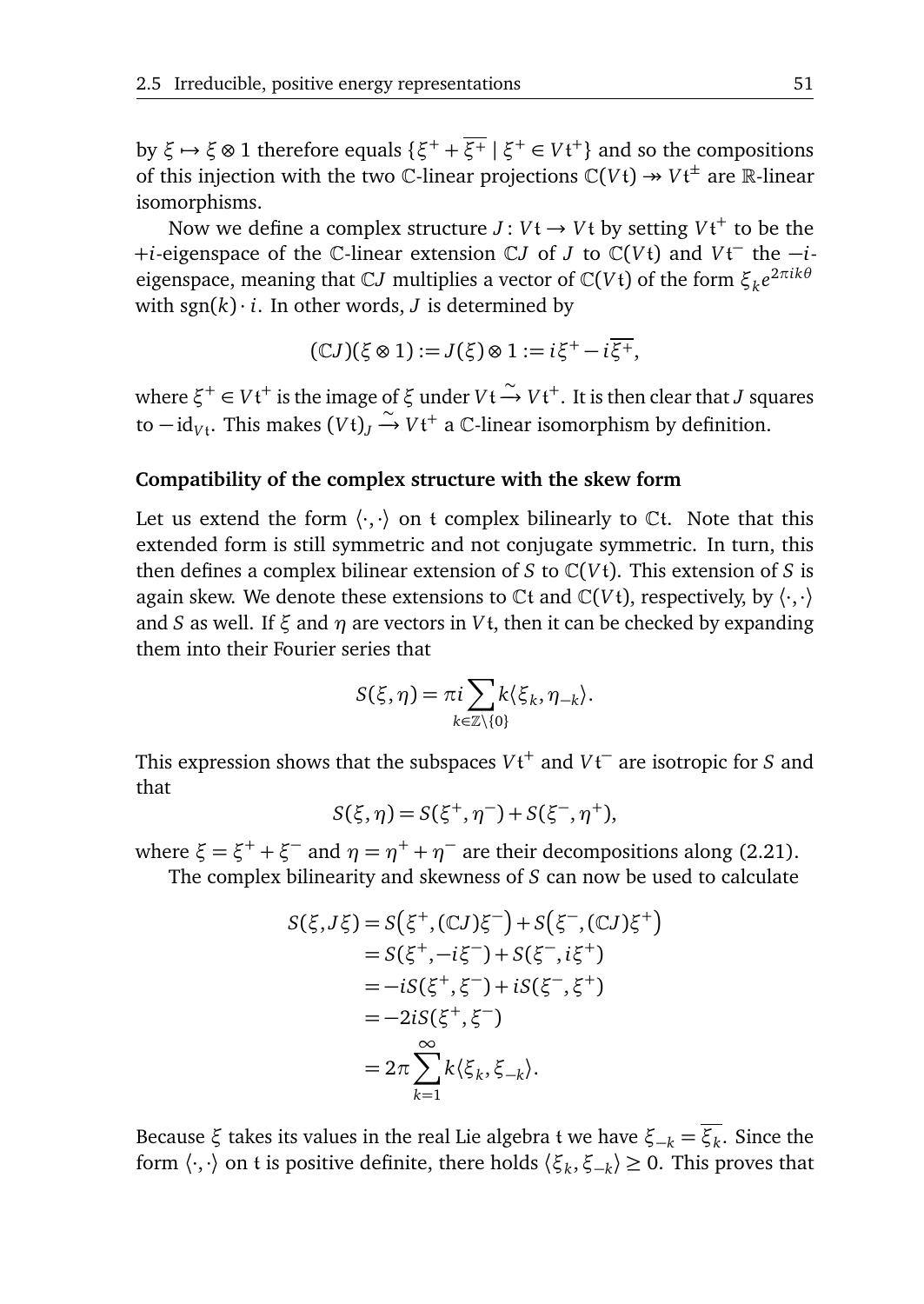if  $\xi \neq 0$ , then  $S(\xi, J\xi) > 0$ . It is furthermore easily checked, again using the complex bilinearity of *S*, that  $S(J\xi, J\eta) = S(\xi, \eta)$ . We conclude that *J* satisfies the two properties listed in Proposition A.4.5(i).

We may now proceed with the constructions described in Appendix A.4. The norm topology from  $\langle \cdot, \cdot \rangle$  makes *V*t a topological real vector space and the compatibility of *S* with *J* implies that *S* is continuous with respect to this topology. Hence, *V*t is a Heisenberg group. Furthermore, (*V*t)<sub>*J*</sub> is a complex pre-Hilbert space equipped with a Hermitian inner product  $\langle \cdot, \cdot \rangle_J$ . We may therefore form a bosonic Fock space  $\mathcal{S}((Vt)_J)$ . It carries an irreducible Weyl representation  $W_I$  of the Heisenberg group  $\tilde{V}$ t. The central subgroup U(1) of  $\tilde{V}$ t acts under  $W_J$  as  $z \mapsto z$ . We will abbreviate this representation and its underlying Fock space by  $W$  and  $\mathcal{S}$ , respectively, that is, we suppress the reference to the specific complex structure *J*.

#### **Positivity of energy**

As already noted in Section 2.3.1, the Rot( $S^1$ )-action on  $V$ t by  $\R$ -linear operators preserves the skew form *S*. Moreover, the C-linear extension of the Rot(*S* 1 ) action to  $\mathbb{C}(V)$  preserves the decomposition (2.21) of  $\mathbb{C}(V)$  because it is given on each vector of the form  $\xi_k e^{2\pi i k \theta}$  simply by

$$
(\mathbb{C}\varphi_{\theta'}^*)(\xi_k e^{2\pi ik\theta}) = \xi_k e^{2\pi ik(\theta - \theta')},\tag{2.22}
$$

where we write  $\mathbb{C}\varphi_{\theta}^*$  for the  $\mathbb{C}\text{-linear extension of the rotation operator } \varphi_{\theta}$ along the angle  $\theta'$ . Therefore, the Rot( $S^1$ )-action on *V*t commutes with the complex structure *J*.

This  $\mathsf{Rot}(S^1)$ -action is strongly continuous with respect to the norm topology on *V*t induced by  $\langle \cdot, \cdot \rangle_j$ . Hence, we may apply Proposition A.4.11 to conclude that the action of Rot( $S^1$ ) on  $\tilde{V}$ <sup>t</sup> is strongly continuous, and that there is a representation *R* of Rot( $S^1$ ) on  $\mathscr S$  which extends the action on the subspace  $(Vt)_{J} = Sym^{1}((Vt)_{J}) \subseteq \mathscr{S}$  and such that the intertwining property

$$
R(\varphi_{\theta})W(\xi,z)R(\varphi_{\theta})^* = W\big(\varphi_{\theta}\cdot(\xi,z)\big) \tag{2.23}
$$

is satisfied for all  $\varphi_{\theta} \in \text{Rot}(S^1)$  and  $(\xi, z) \in \widetilde{V}$ t.

Let us calculate the *character* of *R* (see Definition A.3.20). For this purpose we might as well temporarily redefine  $\mathscr S$  to be  $\mathscr S(V{\mathfrak t}^+)$  instead of  $\mathscr S((V{\mathfrak t})_J)$ because the C-linear isomorphism  $(Vt)$ <sub>*J*</sub>  $\rightarrow Vt^+$  intertwines the respective Rot( $S^1$ )-actions. Recall that  $V\mathfrak{t}^+$  is the complex vector space of smooth loops  $S^1 \to \mathbb{C} \mathfrak{t}$  that are of the form

$$
\sum_{k=1}^{\infty} \xi_k e^{2\pi i k \theta}, \qquad \theta \in S^1.
$$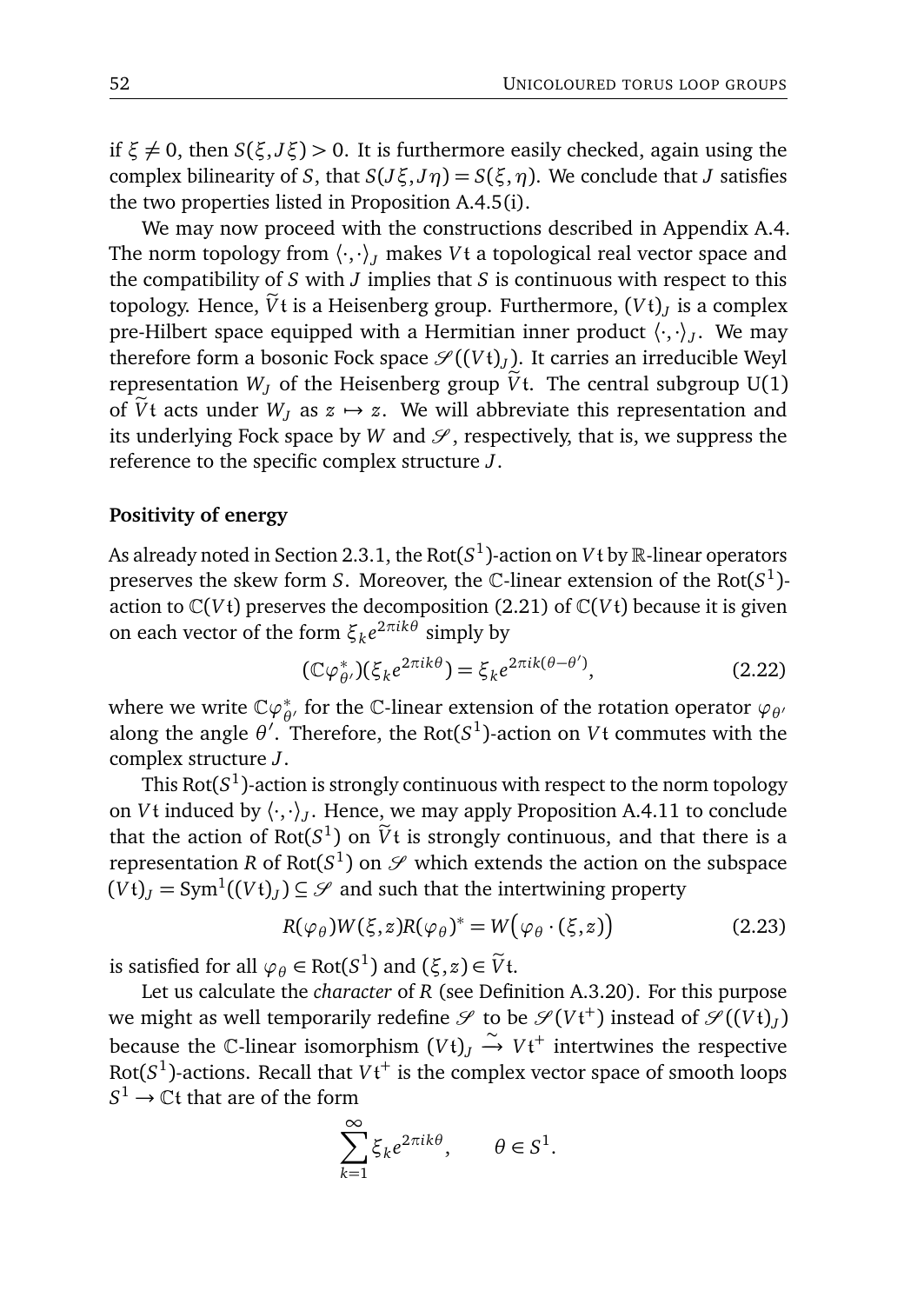We then learn from the expression (2.22) for the rotation action on V t<sup>+</sup>, together with the fact that *R* is defined in the proof of Proposition A.4.11 by extending the rotation action on *V*t <sup>+</sup> to monomials factor-wise, that the *k*-th energy eigenspace  $\mathscr{S}(k)$  is spanned by monomials of the form

$$
\xi_{1r}e^{2\pi ik_1\theta}\xi_{2r}e^{2\pi ik_2\theta}\cdots\xi_{rr}e^{2\pi ik_r\theta},
$$

where  $r \ge 0$ ,  $\xi_{ir} \in \mathbb{C}$ t,  $k_i \ge 1$  and  $k_1 + \cdots + k_r = k$ . Hence,  $\mathscr{S}$  contains no vectors of negative energy:

**Proposition 2.5.1.** *The intertwining* Rot(*S* 1 )*-action R on the Weyl representation W* of  $\tilde{V}$ t *is of positive energy.* 

By picking a basis for the Lie algebra  $\mathbb C$ t we see that the dimension of  $\mathscr S(k)$ equals the coefficient of  $q^k$  in the power series

$$
\left(\sum_{k=0}^{\infty} p(k)q^{k}\right)^{\dim t},
$$

where  $p(k)$  is the *Euler partition function*, that is,  $p(k)$  for  $k \geq 1$  denotes the number of ways to write *k* as the sum of positive integers, and  $p(0) := 1$  by convention. (This coefficient can also be understood as the number of (dimt) *coloured partitions* of *k*.) In turn, L. Euler found that the generating function of the partition function named after him admits an expression as an infinite product:

$$
\sum_{k=0}^{\infty} p(k)q^{k} = \prod_{j=1}^{\infty} (1 - q^{j})^{-1},
$$

so if we set

$$
\eta(q) := q^{1/24} \prod_{j=1}^{\infty} (1 - q^j),
$$

then we obtain the formula

$$
ch_R(q) = q^{\dim t/24} \eta(q)^{-\dim t}.
$$

Our reason for writing  $\ch_R(q)$  in this way is that if the formal variable  $q$  is substituted by  $e^{2\pi i z}$  for  $z \in \mathbb{C}$  with Im $z > 0$ , then  $\eta(q)$  is known as *Dedekind's eta function*. It is a *holomorphic modular form* for the full group SL(2,Z) of weight  $1/2$  (with a highly non-trivial multiplier) (see [Apo90, Theorem 3.4]). While  $\mathrm{ch}_R(q)$  does not satisfy the necessary transformation behaviour to be a modular form as well, the normalised character

$$
Z_W(q) := q^{-\dim t/24} \operatorname{ch}_R(q) = \eta(q)^{-\dim t} \tag{2.24}
$$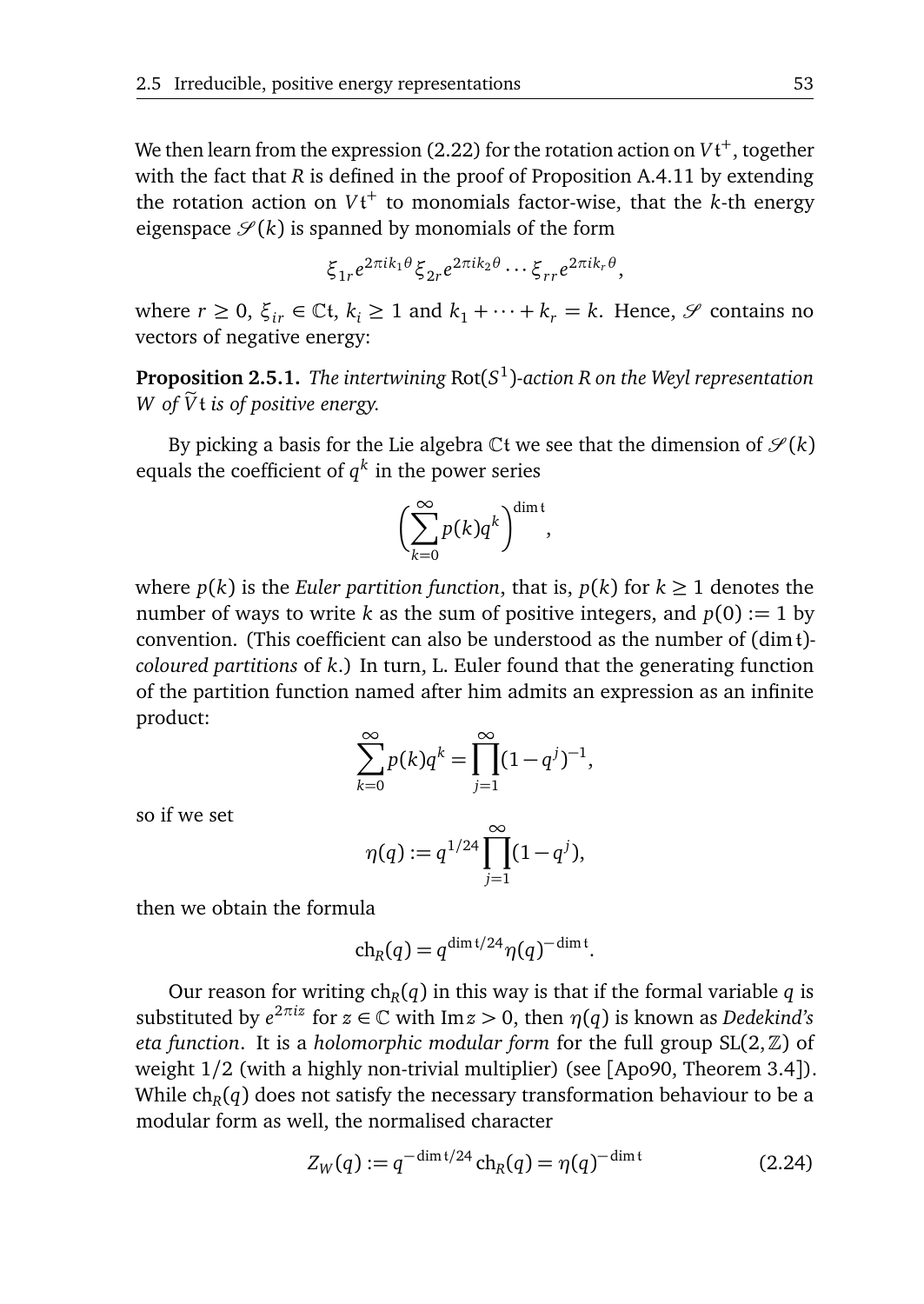does.

Having confirmed that *W* is of positive energy, the unicity result Theorem A.4.13 now tells us that

**Theorem 2.5.2.** *Every irreducible, positive energy representation of*  $\widetilde{V}$ t *such that the central subgroup*  $U(1) \subseteq \tilde{V}$ t *acts as*  $z \mapsto z$  *is isomorphic to W.* 

#### **The intertwining action of Lie algebra isometries**

We exhibit, on top of the representations of  $\tilde{V}$ t and Rot( $S^1$ ), a third piece of structure that the Hilbert space  $\mathscr S$  possesses.

Recall from Section 2.4.1 that the group Aut( $\{t, \langle \cdot, \cdot \rangle\}$  acts through R-linear automorphisms on *V*t in a way that preserves the skew form *S* in (2.10). Furthermore, if *O*  $\in$  Aut( $t$ ;  $\langle \cdot, \cdot \rangle$ ) and  $O_*$  is the corresponding operator on *V*<sup>t</sup>, then the  $\mathbb C$ -linear extension  $\mathbb C(O_*)$  of  $O_*$  to  $\mathbb C(V\mathfrak t)$  preserves each of the subspaces *V*t <sup>±</sup> because it is given on each vector of the form *<sup>ξ</sup><sup>k</sup> e* <sup>2</sup>*πik<sup>θ</sup>* by

$$
\mathbb{C}(O_*) (\xi_k e^{2\pi i k \theta}) = (\mathbb{C}O)(\xi_k) e^{2\pi i k \theta},
$$

where C*O* is the C-linear extension of *O* to Ct. Therefore, *O*<sup>∗</sup> commutes with the complex structure *J* on *V*t.

It is strongly continuous with respect to the norm topology on *V*t induced by  $\langle \cdot, \cdot \rangle_J$ . Hence the demands of Proposition A.4.11 are met and Aut $(\cdot, \langle \cdot, \cdot \rangle)$ acts strongly continuously on  $\tilde{V}$ t (we denote the translate of ( $\xi, z$ )  $\in \tilde{V}$ t by *O* as  $O \cdot (\xi, z)$ ) and there is a representation *U* of Aut(t;  $\langle \cdot, \cdot \rangle$ ) on *S* which extends the action on (*V*t)*<sup>J</sup>* such that the intertwining property

$$
U(O)W(\xi, z)U(O)^* = W\big(O \cdot (\xi, z)\big) \tag{2.25}
$$

is satisfied. This action fixes the vacuum vector.

It is obvious from looking at their actions on  $\mathbb{C}(V\mathfrak{t})$  that the actions of  $\mathrm{Rot}(S^1)$ and Aut( $\{t; \langle \cdot, \cdot \rangle\}$ ) on *V*t commute. The same then holds for their respective extensions *R* and *U* to  $\mathcal{S}$ , given the way they are defined in the proof of Proposition A.4.11.

## **2.5.2 Irreducible representations of**  $(\tilde{L}T)_{0}$

In Section 2.5.1 we made *V*t and  $\tilde{V}$ t into topological groups. By giving  $T \oplus V$ t and  $T \times \tilde{V}$ t the product topologies,  $(LT)_{0}$  and  $(\tilde{L}T)_{0}$  become topological groups as well through the decompositions (2.4) and (2.11), respectively.

The representation *W* of  $\tilde{V}$ t now allows us to easily build irreducible, positive energy representations of  $(LT)_0$ . We namely construct for every character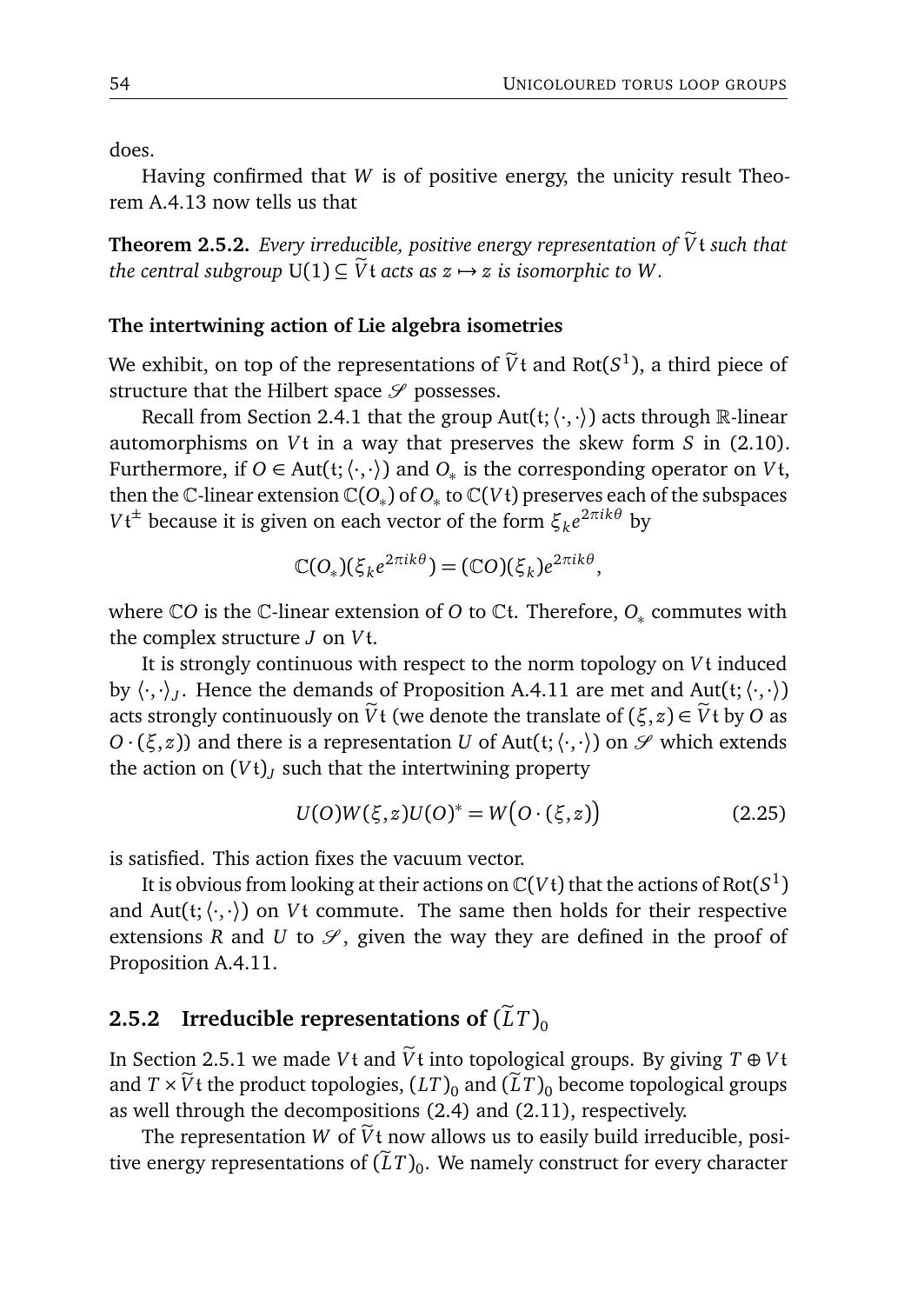*l* ∈ Hom<sub>Lie</sub>(*T*, U(1)) a representation *W<sub>l</sub>* of ( $\tilde{L}T$ )<sub>0</sub> on the Hilbert space tensor product  $\mathcal{S}_l := \mathbb{C}_l \otimes \mathcal{S}$ , where  $\mathbb{C}_l$  denotes a copy of  $\mathbb{C}$ , as follows. Let  $(\gamma, z) \in (\tilde{L}T)_{0}$  and consider its image

$$
(\text{avg }\gamma, (\xi - \text{avg }\xi, z)) \in T \times \widetilde{V}t
$$

under the isomorphism (2.11). Here, *ξ*: *S* <sup>1</sup> → t is any choice of lift of *γ*. Then make avgγ act on  $C_l$  via *l*, and let  $(ξ - avgξ, z)$  act on *S* via *W*. In other words, *W<sup>l</sup>* is the tensor product representation of *l* and *W*. It is irreducible because *l* and *W* are.

*Remark* 2.5.3 (Characters of *T* as elements of the dual lattice of *Λ*)*.* We will often use the isomorphism of  $\mathbb Z$ -modules

$$
\mathrm{Hom}_{\mathsf{Lie}}\bigl(T,\mathrm{U}(1)\bigr)\stackrel{\sim}{\to} \Lambda^\vee:=\mathrm{Hom}_{\mathsf{Ab}}(\Lambda,\mathbb{Z}).
$$

It is given by first differentiating a character  $l: T \rightarrow U(1)$  and then restricting to  $\Lambda \subseteq \mathfrak{t} := \Lambda \otimes_{\mathbb{Z}} \mathbb{R}$ . The inverse isomorphism takes the tensor product of a homomorphism  $f: \Lambda \to \mathbb{Z}$  with U(1). We will use this identification to give meaning to expressions like  $\langle l, l \rangle$ , or  $\langle l, \alpha \rangle$  if  $\alpha \in \mathfrak{t}$ .

Next, we equip such a representation  $W_l$  of  $(\tilde{L}T)$ <sub>0</sub> with an intertwining rotation action. Unlike what we did for  $\mathscr{S},$  we will not let Rot( $S^1$ ) itself act on  $\mathscr{S}_l$ , but a certain finite cover of Rot( $S^1$ ) instead.<sup>6</sup> Let *m* be the smallest positive integer such that  $m\langle l,l\rangle \in 2\mathbb{Z}$ . We define a representation  $R_l$  of Rot $^{(m)}(S^1)$  on  $\mathcal{S}_l$  through the character  $[\Phi_{\theta}] \mapsto e^{\pi i \langle l, l \rangle \theta}$  on  $\mathbb{C}_l$  and the action *R* of Rot(*S*<sup>1</sup>) on  $\mathscr S$  via the covering homomorphism Rot<sup> $(m)(S^1)$ </sup>  $\rightarrow$  Rot $(S^1)$ . That is,  $R_l$  is the tensor product representation of this character with *R*. Then, because *R* intertwines in the manner (2.23) with  $W$ , it can be checked that also  $R_l$  does so with *W*<sub>*l*</sub>. To prove this one uses that if  $\xi$  :  $S^1 \to \mathfrak{t}$  is a lift of  $\gamma \in (LT)_0$ , then [*Φ<sup>θ</sup>* ] <sup>∗</sup>*<sup>ξ</sup>* is a lift of [*Φ<sup>θ</sup>* ] ∗*γ*.

There is a Hilbert space isomorphism

$$
f_l: \mathcal{S}_l \xrightarrow{\sim} \mathcal{S}, \qquad 1 \otimes v \mapsto v,
$$

which obviously intertwines the representations  $W_l|_{\tilde{V}_t}$  and  $W$  of  $\tilde{V}_t$ , but does not do so for  $R_l$  and  $R$ . Instead, for  $\Phi_\theta \in \text{Rot}^{(\infty)}(S^1)$  the following square

 $6$ See the beginning of Appendix A.3.2 for the models and corresponding notations we use for the covering groups of  $Rot(S^1)$ .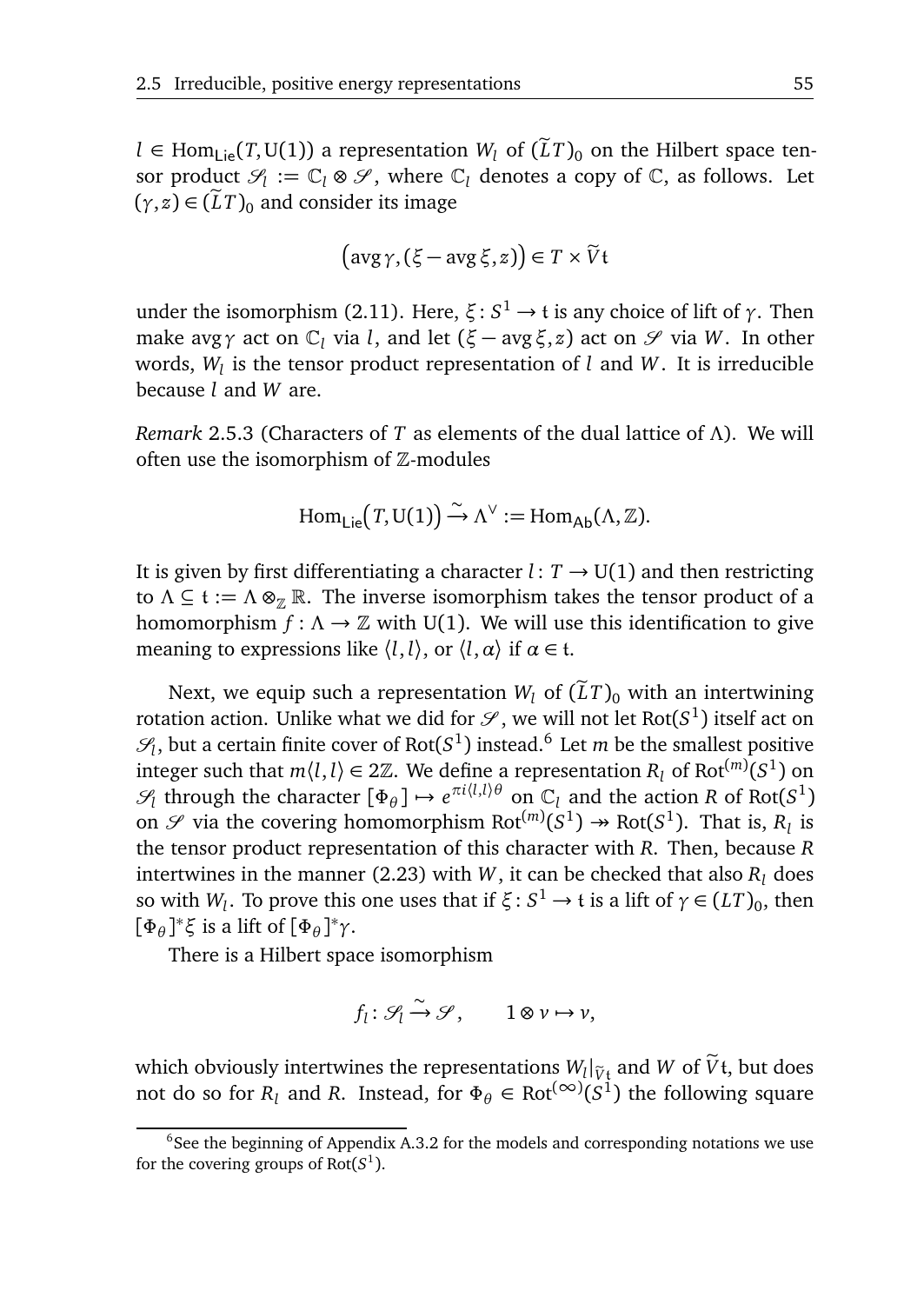commutes:<sup>7</sup>



Therefore,  $f_l$  restricts for each  $a \in (1/m)\mathbb{Z}$  on the energy eigenspace  $\mathscr{S}(a)$  to an isomorphism

$$
f_l|_{\mathscr{S}_l(a)}\colon \mathscr{S}_l(a)\xrightarrow{\sim} \mathscr{S}\big(a-\langle l,l\rangle/2\big)
$$

of finite-dimensional Hilbert spaces. That is, the energy of  $\mathcal{S}_l$  is shifted from that of  $\mathcal{S}$  by a fractional value. Because  $\mathcal{S}(a - \langle l, l \rangle/2) = \{0\}$  for  $a < \langle l, l \rangle/2$ and there holds  $\langle l, l \rangle \ge 0$  by the positive definiteness of  $\Lambda$ , this shows

**Proposition 2.5.4.** The intertwining  $Rot^{(m)}(S^1)$ -action  $R_l$  on the representation  $W_l$  of  $(LT)_0$  is of positive energy.

Using the isomorphisms  $f_l|_{\mathscr{S}_l(a)}$  we can even calculate the character of  $R_l$ knowing that of *R*:

$$
ch_{R_l}(q) = \sum_{a \in (1/m)\mathbb{Z}} dim(\mathcal{S}_l(a))q^a
$$
  
= 
$$
\sum_{a \in \langle l,l \rangle/2 + \mathbb{Z}_{\geq 0}} dim(\mathcal{S}(a - \langle l,l \rangle/2))q^a
$$
  
= 
$$
\sum_{k=0}^{\infty} dim(\mathcal{S}(k))q^{k + \langle l,l \rangle/2}
$$
  
= 
$$
q^{\langle l,l \rangle/2} ch_R(q)
$$
  
= 
$$
q^{\dim T/24} q^{\langle l,l \rangle/2} \eta(q)^{-\dim T}.
$$

Just as we did for the triple  $(W, \mathcal{S}, R)$  in (2.24), this result becomes nicer if we shift the energy downwards a bit:

$$
Z_{W_l}(q) := q^{-\dim T/24} \operatorname{ch}_{R_l}(q) = q^{\langle l, l \rangle/2} \eta(q)^{-\dim T}.
$$

These representations  $W_l$  are clearly mutually non-isomorphic since this holds for their restrictions to *T*. What is more, all irreducible representations of  $(\tilde{L}T)_0$  of the type we are concerned with are of this form. More precisely,

 $^7$ In writing *R*[ $\Phi_\theta$ ], the notation [ $\Phi_\theta$ ] stands for the image of  $\Phi_\theta$  in Rot( $S^1$ ), while [ $\Phi_\theta$ ] in  $R_l[\Phi_\theta]$  means its image in Rot<sup>(*m*)</sup>(*S*<sup>1</sup>).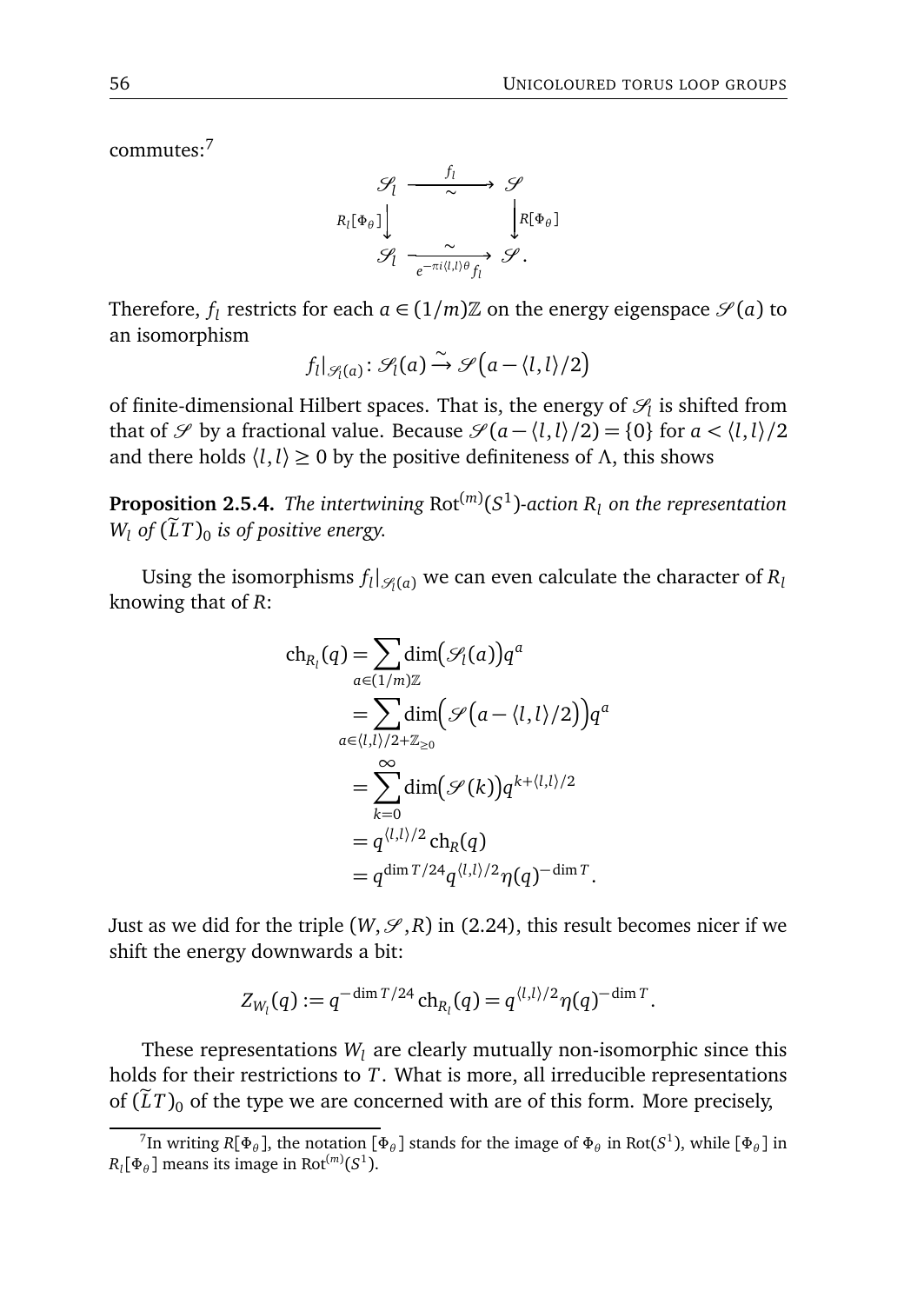**Theorem 2.5.5.** *Every irreducible, positive energy representation of*  $(LT)_{0}$  such  $t$ hat the central subgroup U(1) acts as  $z \mapsto z$  is isomorphic to  $W_l$  for some character *l of T.*

*Proof.* Let *Q* be such a representation on a Hilbert space  $H$  and consider it as a representation of  $T \times \widetilde{V}$ t via the isomorphism (2.11). Because  $Q|_T$  commutes with *Q*,  $Q|_T$  is a character, say, *l*, by Schur's lemma. This implies that  $Q|\tilde{v}_t$  is irreducible. A closed linear subspace of  $\mathcal H$  which is stable under  $\tilde V$ t then namely is stable also under  $T \times \tilde{V}$ t. Furthermore,  $Q|_{\tilde{V}^t}$  is again of positive energy. Let  $P'$  come le a positive energy neurogeneration of  $\text{Per}^{(n)}(G)$ , for some neurogeneration *R*<sup> $\prime$ </sup> namely be a positive energy representation of Rot<sup> $(n)$ </sup> $(S<sup>1</sup>)$ , for some *n*, which intertwines in the manner (A.8) with *Q*, now considered as a representation of  $(\tilde{L}T)_0$  again. As we already noted in Section 2.3.1, the isomorphism (2.11) is Rot( $S^1$ )-equivariant. Hence  $R'$  also intertwines with  $Q|_{\tilde{V}_t}$ . By the unicity result Theorem 2.5.2 for  $\widetilde{V}$ t, this proves that  $Q|_{\widetilde{V}$ t is isomorphic to  $W$ .  $\Box$ 

Having discussed these representations of  $(\widetilde{L}T)_0$  and Rot<sup>(*m*)</sup>( $S^1$ ) on  $\mathscr{S}_l$ , we finally demonstrate a third piece of structure on the collection of all these Hilbert spaces.

Recall from Section 2.5.1 that there is a representation *U* of the group Aut(t;  $\langle \cdot, \cdot \rangle$ ) of Lie algebra isometries on  $\mathscr S$  which intertwines in a certain way with *W*. Because we learned in Section 2.4.1 that the smaller group Aut( $\Lambda$ ;  $\langle \cdot, \cdot \rangle$ ) of lattice automorphisms acts on  $(\tilde{L}T)_0$ , one might intially expect a representation of  $Aut(\Lambda; \langle \cdot, \cdot \rangle)$  on  $\mathscr{S}_l$  to exist which similarly intertwines with *W*<sub>*l*</sub>. However, this turns out not to be the case since Aut( $Λ$ ;  $\langle \cdot, \cdot \rangle$ ) translates the parameter *l* also, as noted in Appendix A.1.1. The situation is instead described by

**Proposition 2.5.6.** *Let l be a character of T and g a lattice automorphism of Λ. Then the Hilbert space isomorphism*

$$
U_l(g) \colon \mathscr{S}_l \xrightarrow{\sim} \mathscr{S}_{g \cdot l}, \qquad 1 \otimes \nu \mapsto 1 \otimes U(\mathbb{R}g)(\nu).
$$

*satisfies the intertwining properties*

$$
U_{l}(g)W_{l}(\gamma,z)U_{l}(g)^{*}=W_{g\cdot l}(g\cdot(\gamma,z))
$$
\n(2.26)

*for all*  $(\gamma, z) \in (\tilde{L}T)_0$ , and

$$
U_{l}(g)R_{l}[\Phi_{\theta}]U_{l}(g)^{*}=R_{g\cdot l}[\Phi_{\theta}]
$$
\n(2.27)

*for all*  $[\Phi_{\theta}] \in \text{Rot}^{(m)}(S^1)$ *.*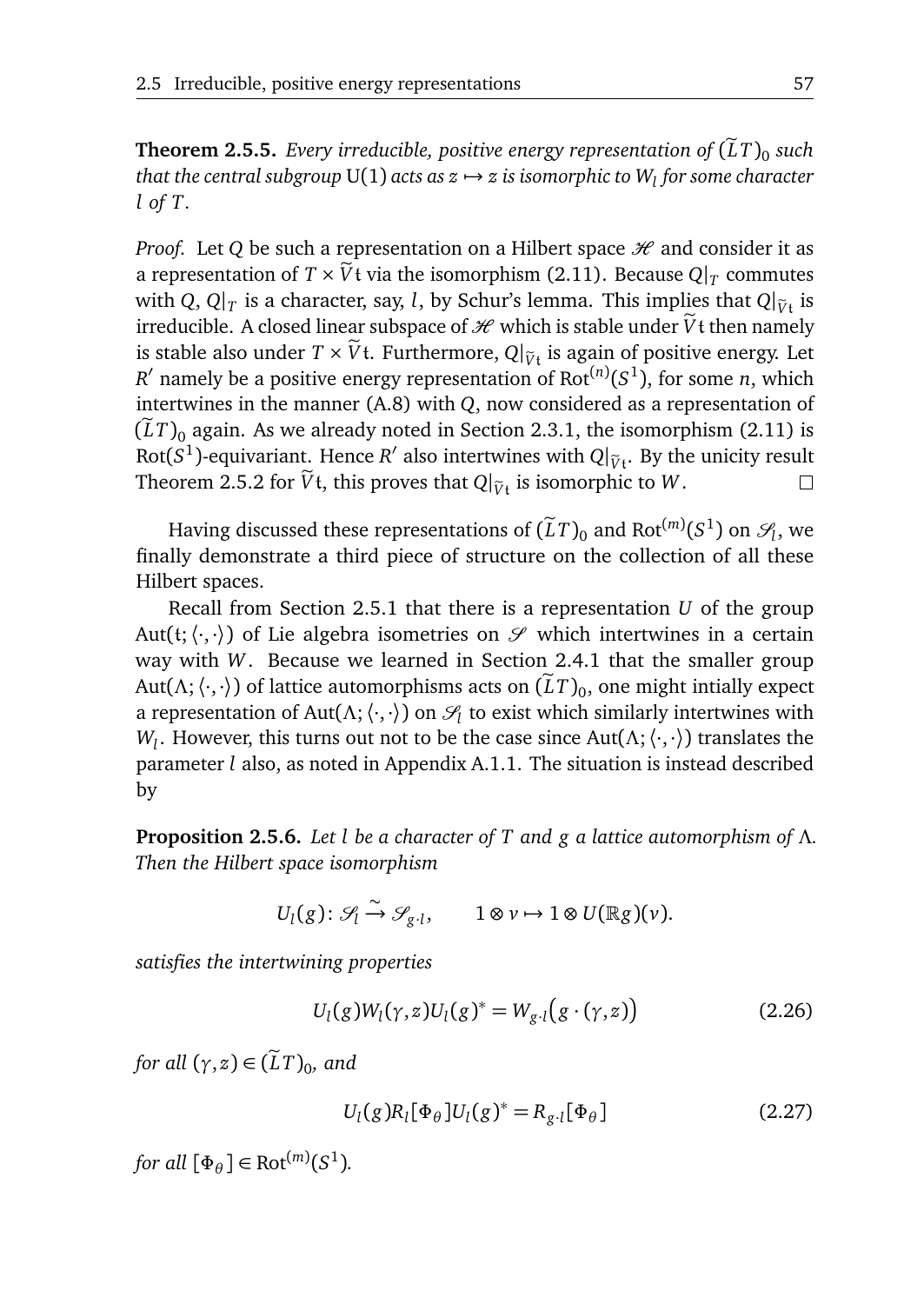Note that the smallest positive integer *m* such that  $m\langle l, l \rangle \in 2\mathbb{Z}$  is also the smallest positive integer *m* such that  $m\langle g \cdot l, g \cdot l \rangle \in 2\mathbb{Z}$  because  $\langle g \cdot l, g \cdot l \rangle$  $l$  =  $\langle l, l \rangle$ . Hence,  $R_l$  and  $R_{g,l}$  are both representations of the same covering group Rot<sup> $(m)(S^1)$ </sup>. Moreover, they act by the same character  $[\Phi_\theta] \mapsto e^{\pi i \langle l,l \rangle \theta} =$  $e^{\pi i \langle g \cdot l, g \cdot l \rangle \theta}$  on the tensor factors  $\mathbb{C}_l$  and  $\mathbb{C}_{g \cdot l}$  of  $\mathscr{S}_l$  and  $\mathscr{S}_{g \cdot l}$ , respectively.

*Proof.* On the one hand, there holds

$$
U_l(g)W_l(\gamma,z)U_l(g)^*(1 \otimes \nu) = U_l(g)W_l(\gamma,z)\big(1 \otimes U(\mathbb{R}g)^*(\nu)\big)
$$
  
= 
$$
U_l(g)\big(l(\text{avg }\gamma) \otimes W(\xi - \text{avg }\xi,z)U(\mathbb{R}g)^*(\nu)\big)
$$
  
= 
$$
l(\text{avg }\gamma) \otimes U(\mathbb{R}g)W(\xi - \text{avg }\xi,z)U(\mathbb{R}g)^*(\nu),
$$

and thanks to the intertwining property (2.25) of *U* with *W* we can write

$$
U(\mathbb{R}g)W(\xi - \operatorname{avg}\xi, z)U(\mathbb{R}g)^* = W((\mathbb{R}g) \cdot (\xi - \operatorname{avg}\xi, z))
$$
  
= 
$$
W((\mathbb{R}g)_*\xi - \operatorname{avg}(\mathbb{R}g)_*\xi, z).
$$

On the other hand,

$$
W_{g\cdot l}(g\cdot(\gamma,z))(1\otimes\nu)=W_{g\cdot l}(g_{*}\gamma,z)(1\otimes\nu)
$$
  
=  $(g\cdot l)(\text{avg }g_{*}\gamma)\otimes W((\mathbb{R}g)_{*}\xi-\text{avg}(\mathbb{R}g)_{*}\xi,z),$ 

because if  $\xi$ :  $S^1 \to$  t is a lift of  $\gamma \in (\tilde{L}T)_0$ , then  $(\mathbb{R}g)_{*}\xi$  is a lift of  $g_{*}\gamma$ . Now observe that  $(g \cdot l)(\text{avg } g_* \gamma) = l(\text{avg } \gamma)$ . This proves (2.26).

The intertwining property (2.27) is now easily seen to be equivalent to *U* commuting with *R*. This is, in turn, a fact we already noted in Section 2.5.1.  $\Box$ 

#### **2.5.3** Irreducible representations of  $LT$

Having given  $\left(LT\right)_0$  the structure of a topological group in Section 2.5.2, the full group *LT* now acquires by Lemma A.2.4 a unique structure of a topological group such that  $(LT)_0$  is open in  $LT$ .

**Proposition 2.5.7.** *There exists a unique structure of a topological group on the central extension LT such that*  $(LT)$ <sub>0</sub> is open in LT.

*Proof.* We employ Corollary A.2.5 with  $G := LT, A := U(1)$  and  $G_0 := (LT)_0$ . What needs to be checked is whether for every fixed loop  $\gamma \in LT$  the map  $(LT)_0 \rightarrow U(1)$  given by  $\rho \rightarrow c(\gamma, \rho)c(\gamma + \rho, -\gamma)$  is continuous.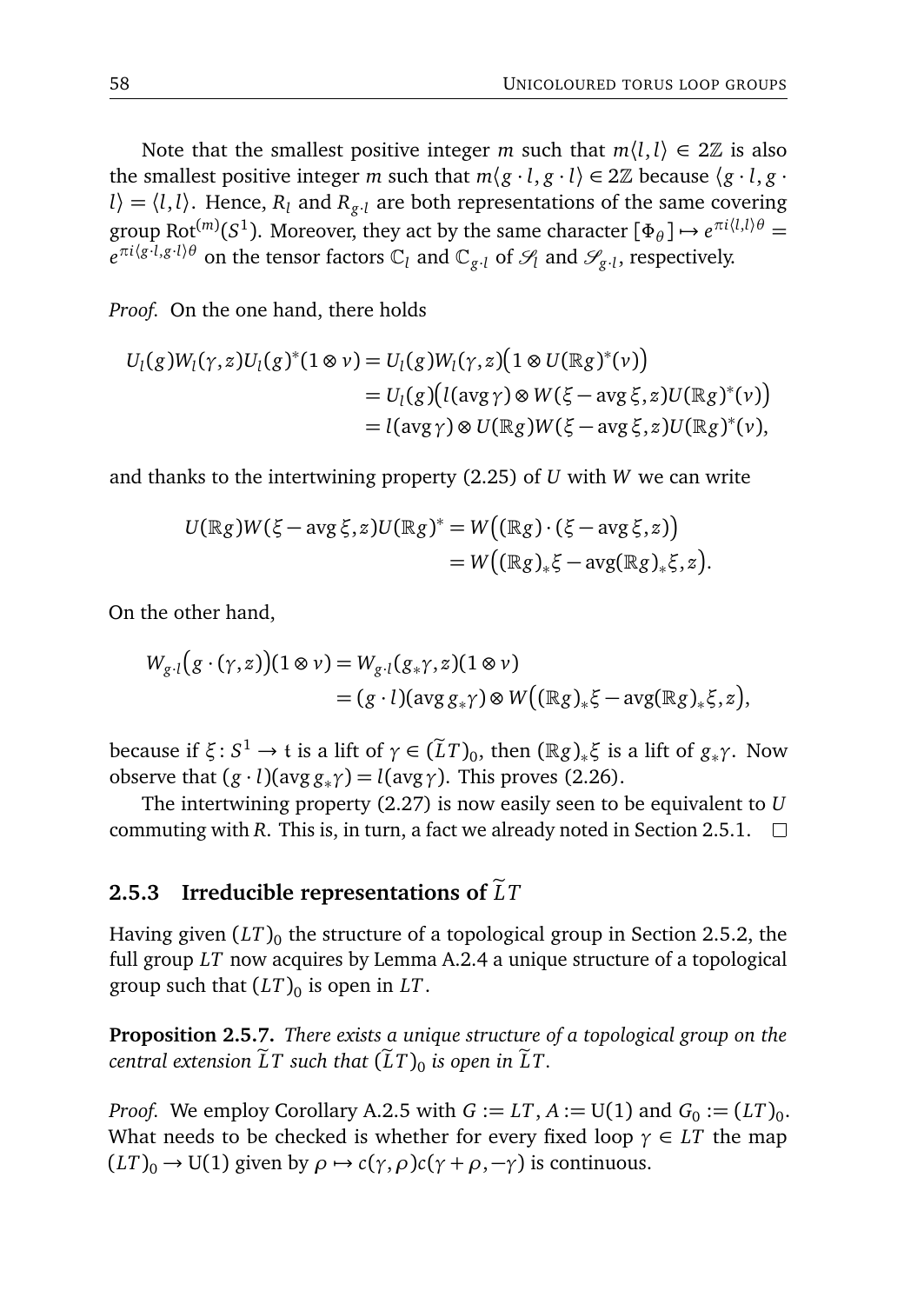Because of the way the topology on  $\left(LT\right)_0$  is defined (namely as a product topology) it is convenient to work with elements of *LT* via the right hand side of (2.5). That is, we write *γ* as a triple

$$
([\xi_0], \xi, \Delta_\gamma) \in T \oplus V \mathfrak{t} \oplus \Lambda.
$$

Here,  $[\xi_0] \in T \cong \mathfrak{t}/\Lambda$  is the equivalence class of an element  $\xi_0 \in \mathfrak{t}$ . Similarly, we will work with a triple  $([\eta_0], \eta, 0)$  in the place of  $\rho$ . Lifts  $[0, 1] \rightarrow$  t of  $\gamma$  and *ρ* are then given by  $θ$  →  $ξ(θ) + ξ_0 + Δ_γθ$  and  $θ$  →  $η(θ) + η_0$ , respectively.

Filling in these lifts into  $c(\gamma, \rho)c(\gamma + \rho, -\gamma)$  and using that  $\Delta_{\rho} = 0$ , we quickly realise that we need to verify whether the real number

$$
\frac{1}{2} \int_0^1 \langle \xi'(\theta) + \Delta_\gamma, \eta(\theta) + \eta_0 \rangle d\theta + \frac{1}{2} \langle \Delta_\gamma, \eta(0) + \eta_0 \rangle -
$$
\n
$$
\frac{1}{2} \int_0^1 \langle \xi'(\theta) + \eta'(\theta) + \Delta_\gamma, \xi(\theta) + \xi_0 + \Delta_\gamma \theta \rangle d\theta - \frac{1}{2} \langle \Delta_\gamma, \Delta_\gamma \rangle
$$
\n(2.28)

depends continuously on  $\eta$  and  $\eta_0.$  The first term in (2.28) is equal to

$$
\frac{1}{2} \int_0^1 \langle \xi'(\theta), \eta(\theta) \rangle d\theta + \frac{1}{2} \langle \Delta_\gamma, \eta_0 \rangle = S(\xi, \eta) + \frac{1}{2} \langle \Delta_\gamma, \eta_0 \rangle
$$

and we already noted in Section 2.5.1 that the restriction of *S* to *V*t is continuous. The third term in (2.28) can be expanded to

$$
\frac{1}{2} \int_0^1 \langle \xi'(\theta) + \Delta_\gamma, \xi(\theta) + \xi_0 + \Delta_\gamma \theta \rangle d\theta +
$$
\n
$$
\frac{1}{2} \int_0^1 \langle \eta'(\theta), \xi(\theta) \rangle d\theta + \frac{1}{2} \Big[ \langle \eta(\theta), \Delta_\gamma \theta \rangle \Big]_0^1 \tag{2.29}
$$

using partial integration. Now note that the third term in (2.29) is equal to 1  $\frac{1}{2}$ ( $\eta$ (0),  $\Delta_{\gamma}$ ) and hence cancels against the same term in (2.28). This concludes the proof.  $\Box$ 

With the irreducible, positive energy representations  $W_l$  of the identity component  $(LT)_0$  in hand, we will be able to construct and classify the same class of representations of the full group  $\tilde{L}T$ , starting as follows. Let us take such a *W<sup>l</sup>* for a character *l* of *T* and consider the induced representation

$$
\operatorname{Ind}_{(\widetilde{L}T)_0}^{\widetilde{L}T}W_l
$$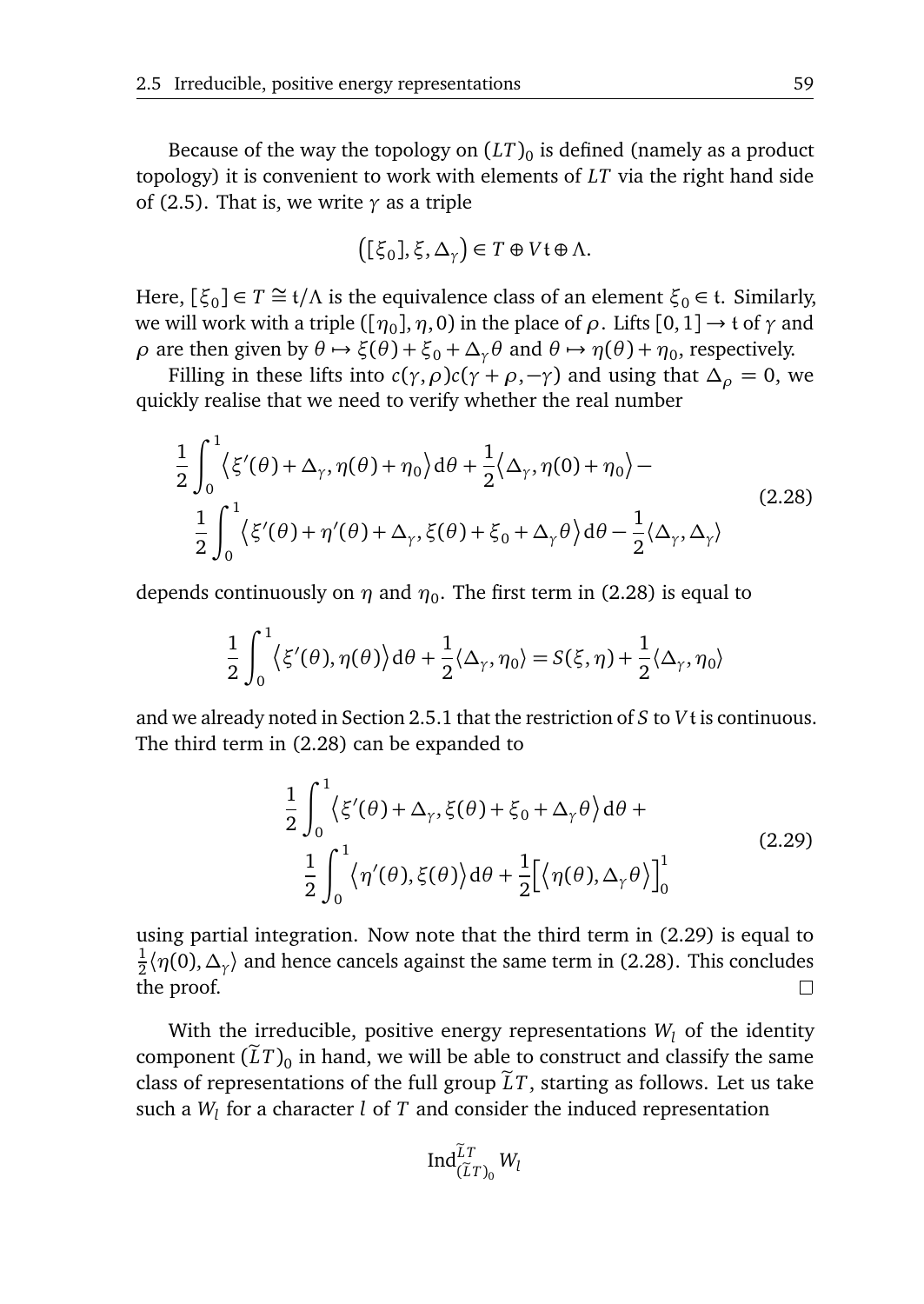of  $LT$ , which we will shorten to Ind  $W_l$ .

We refer to Appendix A.3.1 for generalities regarding induced group representations, and content ourselves here with spelling out some details of this particular one. The underlying Hilbert space of Ind*W<sup>l</sup>* is the completion of an algebraic direct sum indexed over the left cosets  $\sigma$  of  $(LT)_0$  in  $LT$ :

$$
\operatorname{Ind}_{(\widetilde{L}T)_0}^{\widetilde{L}T} \mathcal{S}_l := \overline{\bigoplus_{\sigma \in \widetilde{L}T/(\widetilde{L}T)_0} \mathcal{S}_l^{\sigma}}.
$$
 (2.30)

We will abbreviate it as Ind  $\mathscr{S}_l$ . Here, the summand  $\mathscr{S}_l^{\sigma}$  $l_l^{\sigma}$  is the Hilbert space

$$
\mathcal{S}_l^{\sigma} := \sigma \times_{(\widetilde{L}T)_0} \mathcal{S}_l.
$$

A vector of  $\mathscr{S}^\sigma_l$  $\ell_l^{\circ \sigma}$  is an equivalence class [(*γ*, *z*), *ν*] of pairs ((*γ*, *z*), *ν*) with (*γ*, *z*) ∈  $\sigma$  and  $v \in \mathscr{S}_l$ , and the relations are given by

$$
((\gamma,z)\cdot(\rho,w),v)\sim((\gamma,z),W_l(\rho,w)(v))
$$

for  $(\rho, w) \in (\tilde{L}T)_0$ . A general vector of Ind  $\mathscr{S}_l$  is an infinite tuple of vectors

$$
\left( \left[ \left( \gamma^{\sigma}, z^{\sigma} \right), \nu^{\sigma} \right] \right)_{\sigma \in \widetilde{L}T/(\widetilde{L}T)_{0}}, \tag{2.31}
$$

where  $[(\gamma^{\sigma}, z^{\sigma}), \nu^{\sigma}] \in \mathcal{S}_l^{\sigma}$ , satisfying a square-integrability condition. The action Ind  $W_l$  of  $\widetilde{L}T$  on Ind  $\mathscr{S}_l$  is given by setting for an element  $(\gamma, z) \in \widetilde{L}T$ 

$$
(\operatorname{Ind} W_l)(\gamma,z) \cdot \left( \left[ (\gamma^\sigma, z^\sigma), \nu^\sigma \right] \right)_{\sigma} := \left( \left[ (\gamma, z) \cdot \left( \gamma^{(\gamma,z)^{-1} \sigma}, z^{(\gamma,z)^{-1} \sigma} \right), \nu^{(\gamma,z)^{-1} \sigma} \right] \right)_{\sigma}.
$$

If we again let *m* be the smallest positive integer such that  $m\langle l, l \rangle \in 2\mathbb{Z}$ , then there is an action, which we denote by  $\mathrm{Ind} R_l$ , of  $\mathrm{Rot}^{(m)}(S^1)$  on  $\mathrm{Ind}\mathcal{S}_l$ affecting each summand  $\mathcal{S}^{\sigma}_{l}$ <sup>*ρ*</sup> individually. Namely, if  $Φ$ <sup>*θ*</sup> ∈ Rot<sup>(∞)</sup>(*S*<sup>1</sup>) and  $[(\gamma, z), \nu] \in \mathcal{S}_l^{\sigma}$ , then we set

$$
(\mathrm{Ind}\,R_l)[\Phi_\theta]\cdot[(\gamma,z),\nu]:=[[\Phi_\theta]\cdot(\gamma,z),R_l[\Phi_\theta](\nu)].
$$

It can be checked that  $\mathrm{Ind}\,R_l$  is well-defined, linear, unitary and that it satisfies the intertwining property (A.8) with respect to Ind  $W_l$  because  $R_l$  does so with  $W_l.$  The reason why this Rot $^{(m)}(S^1)$ -action on Ind $\mathscr{S}_l$  is the correct one to take, given the one we already defined on  $\mathcal{S}_l$ , is that it is the one which appears when we consider Ind  $W_l$  as a representation induced up from the semidirect product  $(\widetilde{L}T)_0 \rtimes \mathrm{Rot}^{(m)}(S^1)$  to  $\widetilde{L}T \rtimes \mathrm{Rot}^{(m)}(S^1)$ .

Note that the pre-image in  $\tilde{L}T$  of any subgroup of  $LT$  is a normal subgroup. In particular,  $(LT)_0$  is normal in  $LT$ , being the pre-image of the identity component  $(LT)$ <sup>0</sup> of *LT*. Therefore, the representations conjugate to  $W$ <sup>*l*</sup> are again representations of  $(LT)_0$ . We start our study of Ind  $W_l$  by calculating these conjugate representations: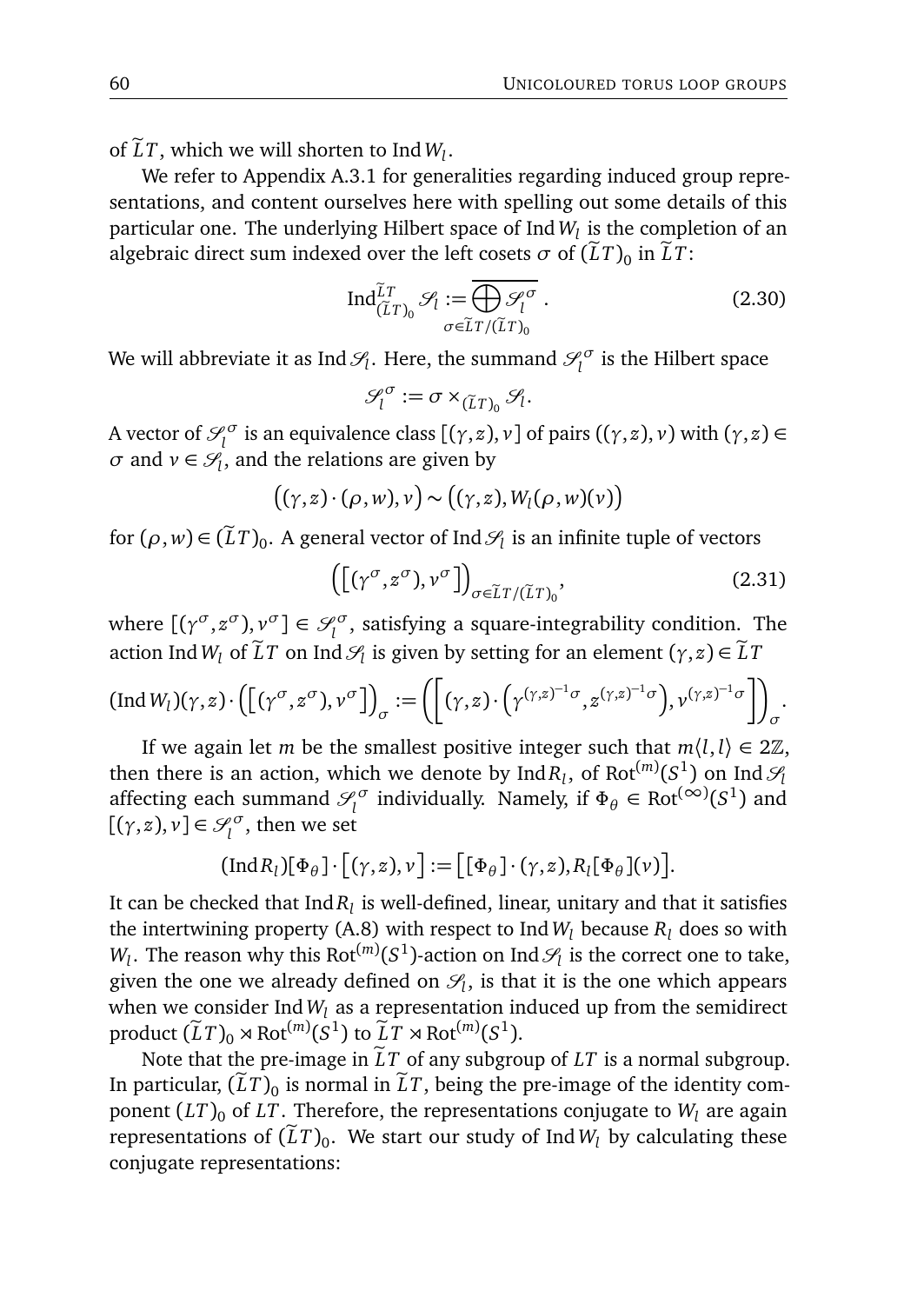**Lemma 2.5.8.** *Let*  $(\gamma, z)$  *be an element of*  $\widetilde{L}T$  *that is not contained in the (normal)*  $\sup_{l}$  *subgroup*  $(\widetilde{L}T)_0$  *and consider the representation*  $W_l^{(\gamma,z)}$  $\int_l^{(1,2)}$  of  $(LT)_0$  conjugate to  $W_l$ , *defined by*

$$
W_l^{(\gamma,z)}(\rho,w):=W_l((\gamma,z)^{-1}(\rho,w)(\gamma,z))
$$

*for*  $(\rho, w) \in (\tilde{L}T)_0$ . Then  $W_l^{(\gamma, z)}$  $\frac{d}{dt}$  is the tensor product representation of  $W_l$  and *the character*

$$
(\tilde{L}T)_0 \to (LT)_0 \to U(1), \qquad (\rho, w) \to \rho \to c(\rho, \gamma)c(\gamma, \rho)^{-1}, \qquad (2.32)
$$

*where* U(1) *acts on*  $\mathbb{C}$  *as*  $z \mapsto z$ *. In turn, for any lifts*  $\xi, \eta$ : [0, 1]  $\rightarrow$  t *of*  $\gamma$  *and*  $\rho$ *, respectively, there holds*

$$
c(\rho,\gamma)c(\gamma,\rho)^{-1} = e^{2\pi i \left(S(\eta,\xi)-S(\xi,\eta)\right)},\tag{2.33}
$$

*where*

$$
S(\eta, \xi) - S(\xi, \eta) = -\int_0^1 \langle \xi'(\theta), \eta(\theta) \rangle d\theta.
$$
 (2.34)

*Proof.* Using the definition of the multiplication in  $LT$  in terms of the cocycle *c* and the standing assumption that *c* is normalised, the conjugated element  $(\gamma, z)^{-1}(\rho, w)(\gamma, z)$  can be simplified and the first claim follows easily.

Since  $\rho \in (LT)_0$ , we have  $\Delta_{\rho} = 0 \in \Lambda$  and because the cocycle  $\varepsilon$  for  $\tilde{\Lambda}$ is assumed to be normalised there holds  $\varepsilon(\Delta_\gamma,\Delta_\rho)=\varepsilon(\Delta_\rho,\Delta_\gamma)=1.$  The equations (2.33) and (2.34) now follow from the expression (2.9) for  $S(\eta, \xi)$  − *S*(*ξ*,*η*).  $\Box$ 

#### **Proposition 2.5.9.** *The induced representation* Ind  $W_l$  *of*  $\widetilde{L}T$  *is irreducible.*

*Proof.* Since  $W_l$  is irreducible and  $(LT)_0$  is a normal subgroup of  $LT$ , it is by Mackey's irreducibility criterion Theorem A.3.12 sufficient to show that all the conjugate representations *W* (*γ*,*z*) *l* as in Lemma 2.5.8 are not isomorphic to *W*<sub>*l*</sub>. To do this, we will examine the restriction of  $W_l^{(\gamma,z)}$  $\int_l^{l_1(s)}$  to the subgroup of  $(LT)_0$  consisting of the elements of the form  $(\rho, 1)$  where  $\rho$  is a constant loop. Because this subgroup is canonically isomorphic to *T*, we will denote it as such. Say that  $\rho = \exp \alpha$  for some  $\alpha \in \mathfrak{t}$ . According to (2.34) we then have

$$
S(\eta, \xi) - S(\xi, \eta) = -\langle \Delta_{\gamma}, \alpha \rangle.
$$

So (2.32) has  $T$  acting by the character  $-\Delta_\gamma$ , which implies that  $W_l^{(\gamma,z)}$ *l* is letting *T* act by  $l - \Delta_\gamma$ . Because  $\Delta_\gamma \neq 0$ , we have  $l - \Delta_\gamma \neq l$  and therefore  $W_l^{(\gamma,z)}$  $\int_l^{(1,2)}$  and *W<sup>l</sup>* are not isomorphic. $\Box$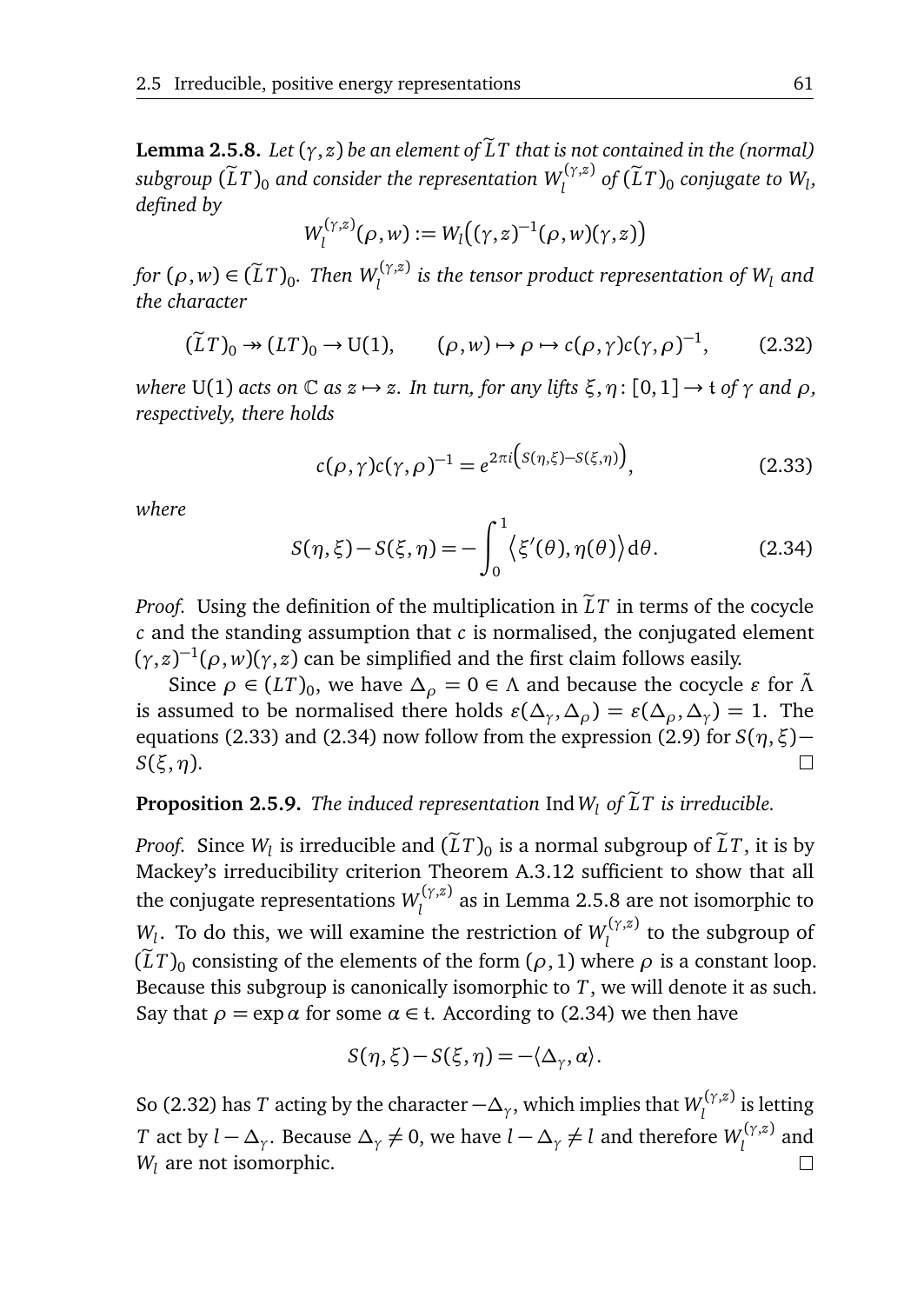So we constructed a countably infinite family of irreducible representations of  $\widetilde{L}T$ ; one for every element *l* of  $\text{Hom}_{\text{Lie}}(T, \text{U}(1)) \cong \Lambda^{\vee}$ . These are far from mutually non-isomorphic, though. It will turn out that they are partitioned into finitely many isomorphism classes. In order to prove this we will first determine the restriction of an induced representation  $\text{Ind } W_l$  back to the identity  $\text{component} (LT)_0.$ 

Recall that  $\mathcal{S}_l$  and  $\mathcal{S}_{l'}$ , where *l* and *l'* are characters of *T*, carry different representations of  $(\tilde{L}T)_0$  but are identical as Hilbert spaces. We may therefore speak of the identity map of Hilbert spaces  $\mathcal{S}_l \xrightarrow{\sim} \mathcal{S}_l$ , given by  $v \mapsto v$ . Note furthermore that  $(\tilde{L}T)$ <sub>0</sub> being a normal subgroup of  $\tilde{L}T$  implies that the restriction of Ind  $W_l$  to  $(\tilde{L}T)_0$  restricts to each subspace  $\mathscr{S}_l^{\sigma}$  $\int_l^{\sigma}$  for all  $\sigma$ .

**Theorem 2.5.10** (Restriction of Ind  $W_l$  from LT to  $(LT)_0$ ). *Fix a character l* of *T*, a lattice element  $\lambda \in \Lambda$  and let  $\sigma$  be the (left) coset of  $(\tilde{L}T)_0$  in  $\tilde{L}T$  consisting of *all elements* (*γ*, *z*) *such that γ has winding element λ. Then the composite unitary map*<sup>8</sup>

> *f σ l* : S *σ l*  $\stackrel{\sim}{\to}$   $\mathcal{S}_l \stackrel{\sim}{\to} \mathcal{S}_{l-\lambda}$ ,  $[(\gamma_{\lambda}, 1), v] \mapsto v \mapsto v$

 $int$  *intertwines the representations* (Res Ind  $W_l$ )| $_{\mathscr{S}_l^{\sigma}}$  and  $W_{l-\lambda}$  of  $(\widetilde{L}T)_0$  and the rep- $\sigma$  *resentations*  $\mathrm{Ind}\,R_l|_{\mathscr{S}_l^{\sigma}}$  and  $R_{l-\lambda}$  of  $\mathrm{Rot}^{(m)}(S^1)$ .

We defined an action of  $\mathrm{Rot}^{(m)}(S^1)$  on  $\mathscr{S}_l$  and it might not be immediately clear which action is meant, for this same integer  $m$ , on  $\mathcal{S}_{l-2}$ . We will explain this in the proof of this Theorem.

*Proof.* To show the first claim of the Theorem, we start by using Lemma A.3.11 to observe that the first map in the composition  $f_l^{\sigma}$  is an isomorphism from the *l* restriction of Res Ind  $W_l$  to  $\mathscr{S}^\sigma_l$  $\mathcal{U}^{\sigma\sigma}_{l}$  to the conjugate representation  $W_l^{(\gamma_{\lambda},1)}$ *l* . The latter was calculated partially in Lemma 2.5.8. To obtain a more precise result we substitute the lift  $\theta \mapsto \theta \lambda$  of  $\gamma_{\lambda}$  into (2.34), where ( $\rho, w$ )  $\in (\tilde{L}T)_{0}$  and  $\eta\colon S^1\to \mathfrak{t}$  is a lift of  $\rho$  . This gives

$$
S(\eta, \xi) - S(\xi, \eta) = -\langle \lambda, \operatorname{avg} \eta \rangle
$$

and therefore,

$$
c(\rho, \gamma_{\lambda})c(\gamma_{\lambda}, \rho)^{-1} = e^{-2\pi i \langle \lambda, \text{avg } \eta \rangle}.
$$

<sup>&</sup>lt;sup>8</sup>The loop  $\gamma_{\lambda}$  was defined in Section 2.1. It is the standard choice of representative of  $\sigma$ given by the projection on *T* of the path  $[0, 1] \rightarrow \mathfrak{t}, \theta \mapsto \theta \lambda$ .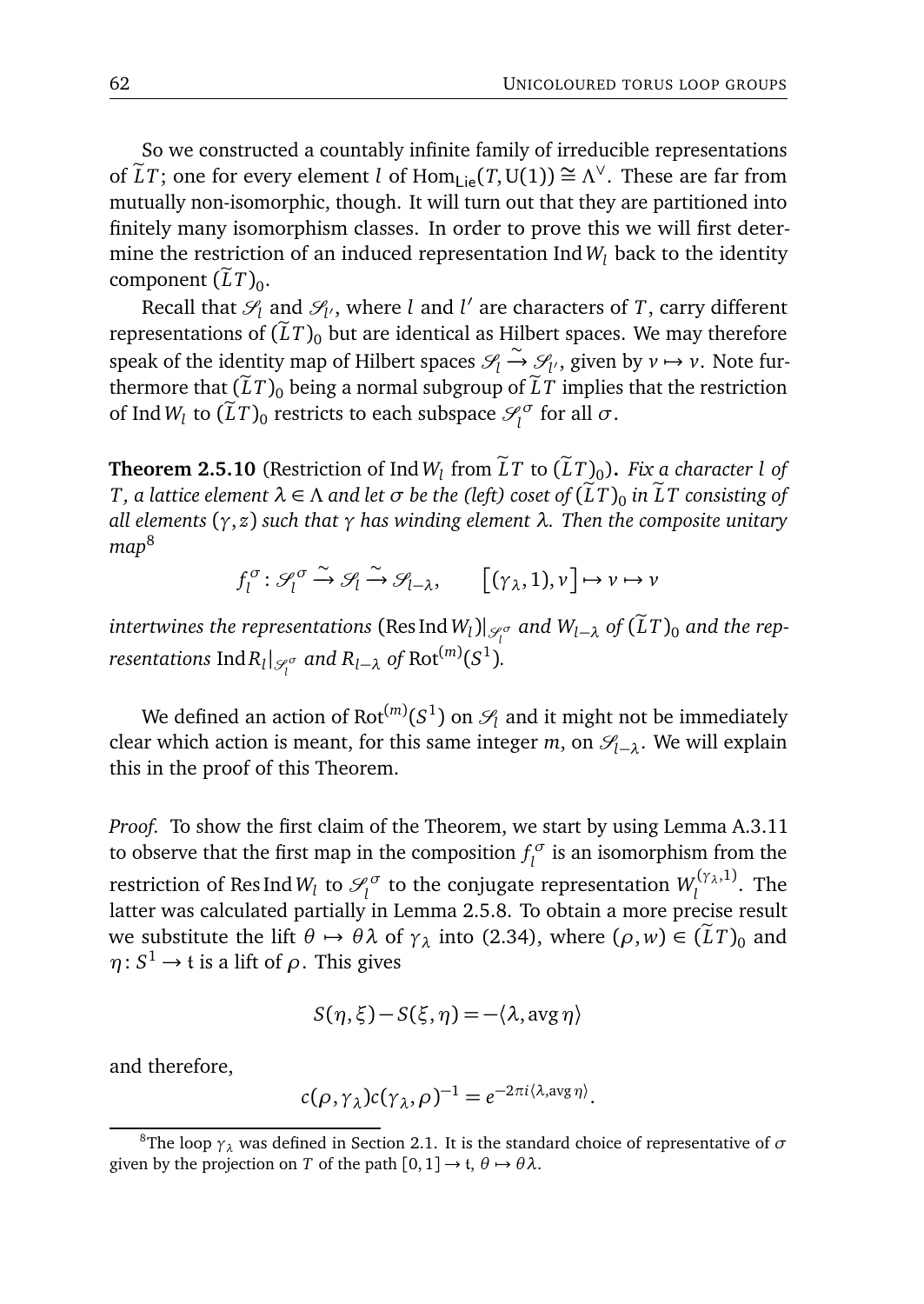The crucial observation now is that<sup>9</sup>

$$
e^{2\pi i \langle -\lambda, \text{avg } \eta \rangle} \cdot W_l(\rho, w)(v) = W_{l-\lambda}(\rho, w)(v)
$$

for all *v*. We conclude that the second map in the composition  $f_l^{\sigma}$  $\int_l^{\sigma}$  is an isomorphism from  $W_l^{(\gamma_{\lambda},1)}$  to  $W_{l-\lambda}$ .

For the second claim of the Theorem, observe that because  $\langle l, \lambda \rangle \in \mathbb{Z}$  and  $\langle \lambda, \lambda \rangle \in 2\mathbb{Z}$ , the smallest positive integer *m* such that  $m\langle l, l \rangle \in 2\mathbb{Z}$  is also the smallest positive integer *m* such that  $m\langle l - \lambda, l - \lambda \rangle \in 2\mathbb{Z}$ . Therefore, Rot<sup>(*m*)</sup>(*S*<sup>1</sup>) acts on both  $\mathcal{S}_l$  and  $\mathcal{S}_{l-\lambda}$ . However, the two characters  $[\Phi_{\theta}] \mapsto e^{\pi i \langle l,l \rangle \theta}$  and  $[\Phi_{\theta}] \mapsto e^{\pi i (l-\lambda, l-\lambda)\theta}$  by which we defined it to act on their respective tensor  $\int$  factors  $\mathbb{C}_l$  and  $\mathbb{C}_{l-\lambda}$  are different: they differ by the character  $e^{2\pi i \bar{\lambda},\lambda}$   $\theta$   $e^{-\pi i \langle \lambda,\lambda \rangle \theta}$ .

For  $[\Phi_{\theta}] \in \text{Rot}^{(m)}(S^1)$  and  $[(\gamma_{\lambda}, 1), \nu] \in \mathcal{S}_l^{\sigma}$  we have

$$
f_l^{\sigma}\Big((\text{Ind} R_l)[\Phi_{\theta}]\cdot \Big[(\gamma_{\lambda}, 1), \nu\Big]\Big) = f_l^{\sigma}\Big[\Big[\Phi_{\theta}]\cdot (\gamma_{\lambda}, 1), R_l[\Phi_{\theta}](\nu)\Big] = f_l^{\sigma}\Big[\Big((\Phi_{\theta}]\ast \gamma_{\lambda}, d\Big([\Phi_{\theta}], \gamma_{\lambda}\Big)\Big), R_l[\Phi_{\theta}](\nu)\Big].
$$
(2.35)

Because by definition  $\gamma_{\lambda}(\theta') = \exp(\lambda \theta')$  for all  $\theta' \in [0, 1]$ , there holds  $[\Phi_{\theta}]^* \gamma_{\lambda} =$  $\gamma_{\lambda}$  + exp(−*λθ*). That is, [ $\Phi_{\theta}$ ] shifts  $\gamma_{\lambda}$  by the constant loop exp(−*λθ*) ∈ *T*. Furthermore, we can calculate from the definition of *d* in (2.19) that  $d([\Phi_{\theta}], \gamma_{\lambda}) =$ *e* −*πi*〈*λ*,*λ*〉*θ* . Hence,

$$
((\Phi_{\theta})^*\gamma_{\lambda}, d((\Phi_{\theta}), \gamma_{\lambda})) = (\gamma_{\lambda} + \exp(-\lambda \theta), e^{-\pi i \langle \lambda, \lambda \rangle \theta}).
$$

In turn, because we can compute that  $c(\gamma_{\lambda}, \exp(-\lambda \theta)) = e^{-2\pi i \langle \lambda, \lambda \rangle \theta}$ , the above can be written as a product

$$
(\gamma_{\lambda} + \exp(-\lambda \theta), e^{-\pi i \langle \lambda, \lambda \rangle \theta}) = (\gamma_{\lambda}, 1) \cdot (\exp(-\lambda \theta), e^{\pi i \langle \lambda, \lambda \rangle \theta}).
$$

Filling this back into (2.35) gives

$$
f_l^{\sigma} \Big( (\text{Ind} R_l) [\Phi_{\theta}] \cdot [(\gamma_{\lambda}, 1), \nu] \Big) = f_l^{\sigma} \Big[ (\gamma_{\lambda}, 1) \cdot (\exp(-\lambda \theta), e^{\pi i \langle \lambda, \lambda \rangle \theta}), R_l [\Phi_{\theta}] (\nu) \Big] = f_l^{\sigma} \Big[ (\gamma_{\lambda}, 1), W_l (\exp(-\lambda \theta), e^{\pi i \langle \lambda, \lambda \rangle \theta}) \cdot R_l [\Phi_{\theta}] (\nu) \Big] = W_l (\exp(-\lambda \theta), e^{\pi i \langle \lambda, \lambda \rangle \theta}) \cdot R_l [\Phi_{\theta}] (\nu).
$$

 $9$ On a pedantic note: on the left hand side of this equation we are considering  $v$  as a vector  $\inf$  *S*<sub>l</sub>, while on the right hand side we see it as lying in  $S$ <sub>l−</sub> $\lambda$  again.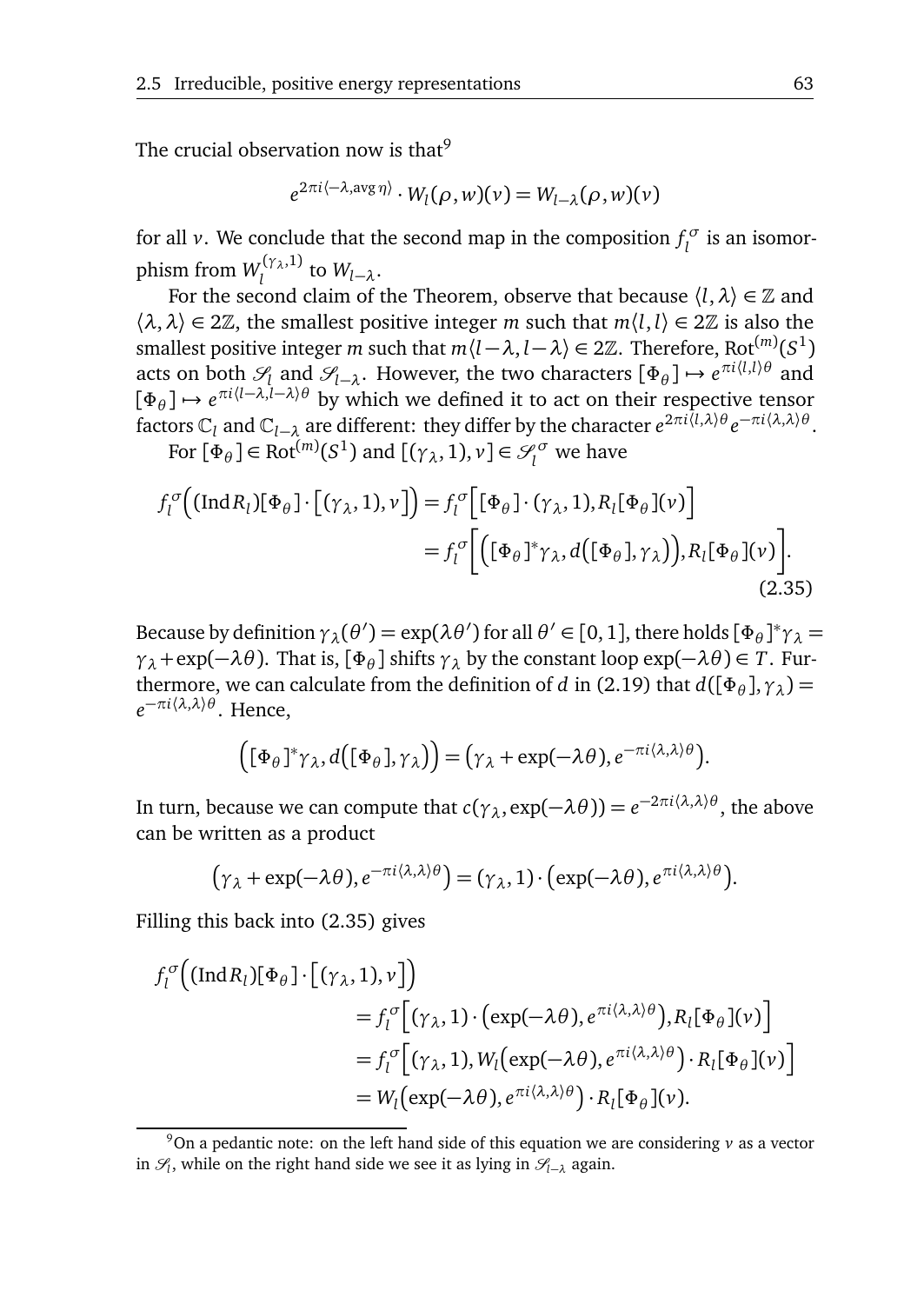Now on the one hand,  $W_l(\exp(-\lambda \theta), e^{\pi i \langle \lambda, \lambda \rangle \theta})$  acts as multiplication by the scalar

$$
e^{-2\pi i \langle l,\lambda\rangle\theta}e^{\pi i \langle \lambda,\lambda\rangle\theta},
$$

while, on the other hand, our earlier argument in this proof claimed that  $10$ 

$$
R_l[\Phi_\theta](v) = e^{2\pi i \langle l,\lambda\rangle \theta} e^{-\pi i \langle \lambda,\lambda\rangle \theta} R_{l-\lambda}[\Phi_\theta](v).
$$

We therefore see that all scalar factors cancel against each other and we conclude that

$$
f_l^{\sigma}\Big((\mathrm{Ind} R_l)[\Phi_{\theta}]\cdot \big[(\gamma_{\lambda},1),\nu\big]\Big)=R_{l-\lambda}[\Phi_{\theta}](\nu).
$$

Summarising, Theorem 2.5.10, together with the winding element isomorphism  $\widetilde{L}T/(\widetilde{L}T)_0 \stackrel{\sim}{\rightarrow} \Lambda$  describes how Ind  $W_l$  combined with the intertwining  $Rot^{(m)}(S^1)$ -action breaks up into irreducible subrepresentations after restriction to  $(\tilde{L}T)_0 \rtimes \mathrm{Rot}^{(m)}(S^1)$ . We namely have a unitary isomorphism

$$
\bigoplus_{\lambda \in \Lambda} f_l^{\sigma_{\lambda}} \colon \text{Res}_{\widetilde{L}T}^{(\widetilde{L}T)_{0}} \text{Ind}_{(\widetilde{L}T)_{0}}^{\widetilde{L}T} W_l \xrightarrow{\sim} \bigoplus_{\lambda \in \Lambda} W_{l-\lambda}
$$

of representations<sup>11</sup> of  $(\widetilde{L}T)_0 \rtimes \text{Rot}^{(m)}(S^1)$ , where  $\sigma_{\lambda}$  is the coset associated to *λ* as in the statement of Theorem 2.5.10.

It is now purely formal to prove

**Theorem 2.5.11.** *Two representations*  $\text{Ind } W_l$  *and*  $\text{Ind } W_l$  *of*  $\widetilde{L}T$ *, where l and l' are characters of T, are (unitarily) isomorphic if and only if l* <sup>0</sup> <sup>=</sup> *<sup>l</sup>* <sup>−</sup> *<sup>λ</sup> for some λ* ∈ *Λ.*

*Proof.* For the 'if' claim, write  $\sigma$  for the coset of  $(LT)_0$  in  $LT$  corresponding to  $\lambda$  and let us postcompose the unitary  $(\tilde{L}T)_0$ -intertwiner  $(f_l^{\sigma})$  $\int_l^{\sigma}$ )<sup>-1</sup> from Theorem 2.5.10 with the isometric  $(\tilde{L}T)_0$ -intertwining inclusion  $\mathcal{S}_l^{\sigma}$  $\int_l^{\infty}$   $\hookrightarrow$  Ind  $\mathscr{S}_l$ . By imitating the proof of Proposition A.3.8 it can be shown that  $\text{Ind } \mathscr{S}_l$  is large enough for this composition to lift to a unique isometric  $\tilde{L}T$ -intertwiner from Ind  $\mathscr{S}_{l-\lambda}$  to Ind  $\mathscr{S}_l$ . It is obviously non-zero and must therefore be a unitary isomorphism by Schur's lemma after we learned in Proposition 2.5.9 that Ind*Wl*−*<sup>λ</sup>* and Ind  $W_l$  are irreducible.

Conversely, assume that for two characters characters *l* and *l'* of *T* there is an isomorphism  $f$ : Ind  $\mathcal{S}_l$ ,  $\stackrel{\sim}{\to}$  Ind  $\mathcal{S}_l$ . Let  $\sigma_0 := (\tilde{L}T)_0$ —in other words: the coset in  $\tilde{L}T$  consisting of all elements ( $\rho, w$ ) for which  $\rho$  has winding

 $10$ See Footnote 9 for a similar remark on notation.

 $11$ As usual, this direct sum of representations has by definition as underlying Hilbert space the completion of an algebraic direct sum of Hilbert spaces.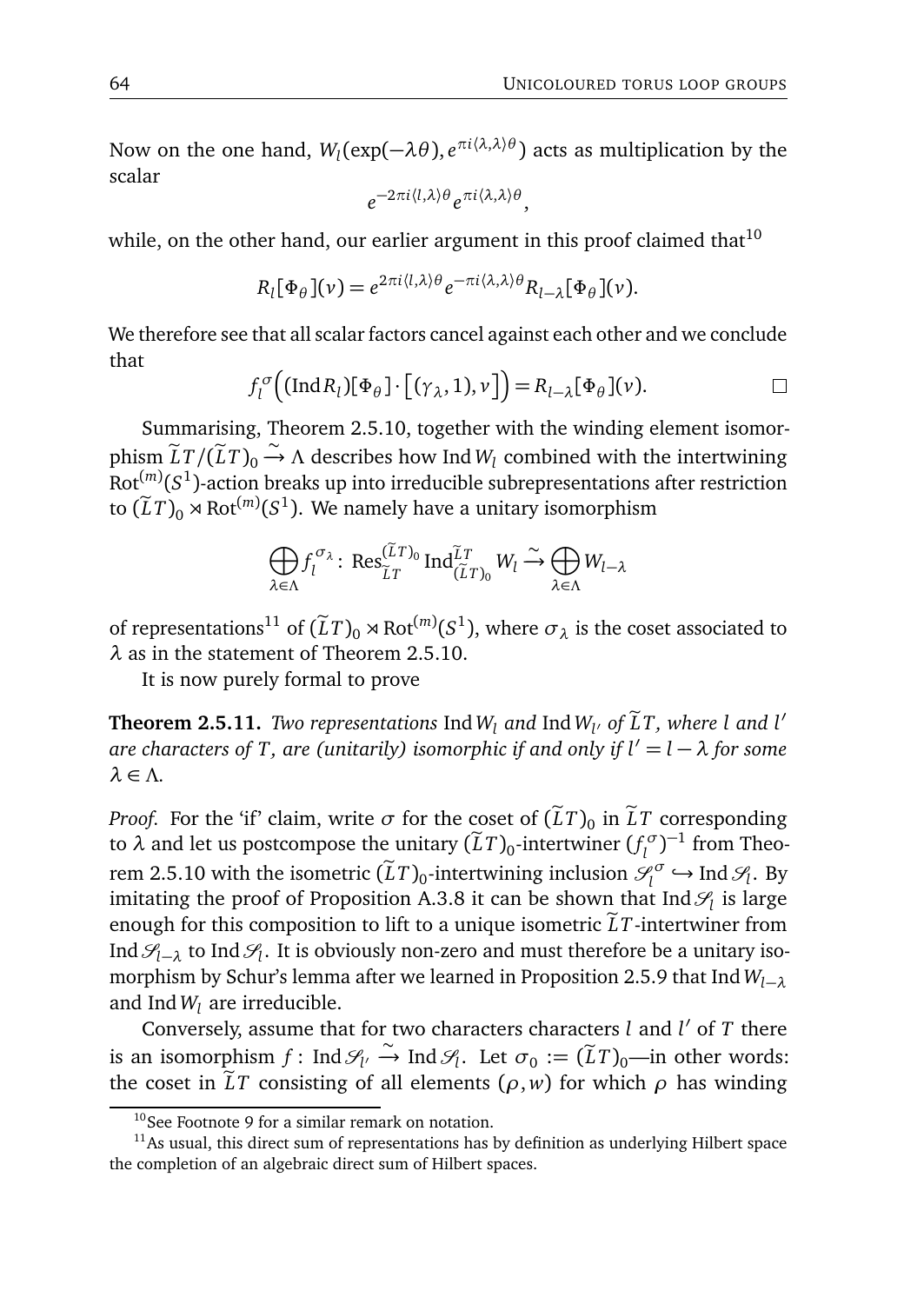element  $0 \in \Lambda$ . Then the restriction  $f|_{\mathscr{S}_{l'}^{ \sigma_0}} : \mathscr{S}_{l'}^{\sigma_0}$  $\mathcal{C}^{\sigma_0}_{l'}$  → Ind  $\mathcal{S}_l$  is a non-zero  $(\tilde{L}T)_0$ intertwiner. Because we learned from Theorem 2.5.10 that all the subspaces S *σ*  $\mathcal{C}^{\sigma}$  of Ind  $\mathcal{S}_l$  for different cosets  $\sigma$  are mutually non-isomorphic and irreducible as representations of  $(LT)_0$ , by Schur's lemma we must have an isomorphism  $ightharpoonup$   $\mathcal{S}_l^{\sigma}$  for some coset *σ*. Say that *σ* consists of the elements (*γ*, *z*)  $f|_{\mathscr{S}^{\sigma_0}_{l'}}: \mathscr{S}^{\sigma_0}_{l'}$ *l* 0 *l l l l l l l l l**l**c**l**l**c**l**l**c**l**c**l**c**l**c**l**c**l**c**l**c**l**c**l**c**l**c**l**c**l**c**l**c**l**c**l**c**l**c**l**c**l**c**l**c**l**c* $\mathscr{S}^{\sigma_0}_{\alpha}$  $\int_l^{\sigma_0}$  and  $\mathscr{S}_l^{\sigma}$ *l*<sup>*o*</sup> are isomorphic to *S*<sub>*l*</sub></sub> and *S*<sub>*l*−*λ*</sub>, respectively. Restriction to the subgroup *T* of  $(LT)_0$  now shows that  $l' = l - \lambda$ .  $\Box$ 

Because Ind $R_l$  preserves each of the subspaces  $\mathscr{S}^\sigma_l$  $\mathcal{C}_l^{\sigma} \subseteq \text{Ind }\mathcal{S}_l$ , it makes sense to talk about their energy eigenspaces  $\mathscr{S}^\sigma_l$  $\int_l^{\infty}$  (*a*) for *a* ∈ (1/*m*) $\mathbb{Z}$ . They sum to the energy eigenspaces of Ind  $\mathscr{S}_l$  (see (A.10)):

$$
(\operatorname{Ind} \mathcal{S}_l)(a) = \overline{\bigoplus_{\sigma \in \widetilde{L}T/(\widetilde{L}T)_0} \mathcal{S}_l^{\sigma}(a)}.
$$
 (2.36)

We are now able to calculate the character of Ind*R<sup>l</sup>* . Let namely a fixed element  $\lambda \in \Lambda$  and its corresponding coset  $\sigma \subseteq \overline{L}T$  be as in Theorem 2.5.10. Then that Theorem gives us the character of the restriction of  $\text{Ind}R_l$  to  $\mathcal{S}_l^{\sigma}$ *l* because we learned about that of  $R_{l-λ}$  already in Section 2.5.2:<sup>12</sup>

$$
\mathrm{ch}_{\mathscr{S}_l^{\sigma}}(q) = \mathrm{ch}_{R_{l-\lambda}}(q) = q^{\mathrm{rank}\,\Lambda/24} q^{\langle l-\lambda,l-\lambda\rangle/2} \eta(q)^{-\mathrm{rank}\,\Lambda},
$$

since rank  $\Lambda = \dim T$ . Next, we allow our fixed  $\lambda$  and so also its corresponding coset  $\sigma$  to vary in order to calculate the character of  $\text{Ind} R_l$  on all of  $\text{Ind} S_l$ . Using the decomposition (2.36), we get

$$
ch_{\text{Ind}R_{l}}(q) = \sum_{\lambda \in \Lambda} ch_{\mathcal{S}_{l}^{\sigma}}(q)
$$
  
=  $q^{\text{rank}\Lambda/24} \sum_{\lambda \in \Lambda} q^{\langle l-\lambda, l-\lambda \rangle/2} \eta(q)^{-\text{rank}\Lambda}$   
=  $q^{\text{rank}\Lambda/24} \theta_{l+\Lambda}(q) \cdot \eta(q)^{-\text{rank}\Lambda},$ 

where  $\theta_{l+\Lambda}(q)$  is the *theta series* of the translated lattice  $l + \Lambda$  that is the coset of *l* in *Λ* ∨ (see Appendix A.1.4). This also proves

**Proposition 2.5.12.** The intertwining  $Rot^{(m)}(S^1)$ -action  $IndR_l$  on the represen*tation* Ind  $W_l$  *of*  $\widetilde{L}T$  *is of positive energy.* 

<sup>&</sup>lt;sup>12</sup>In the first following equation we put a Hilbert space as a subscript in ch<sub> $\mathscr{S}^{\sigma}$ </sub>, contrary to the usual notation, to emphasise that we are only considering the restriction of  $\text{Ind} R_l$  to  $\mathcal{S}_l^{\sigma}$ .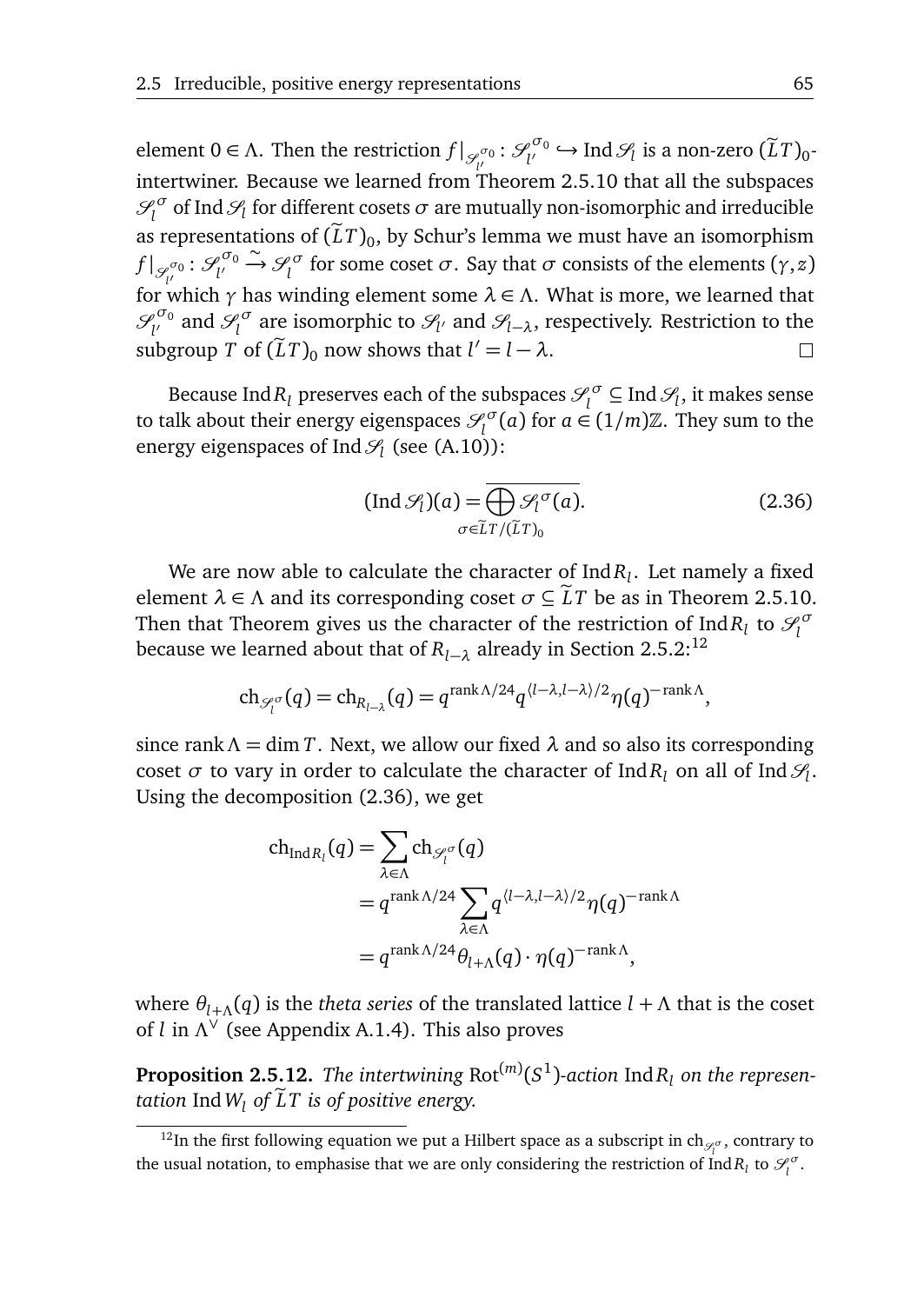Finally, it is again appropriate to apply a small energy correction by defining

$$
Z_{\text{Ind }W_l}(q) := q^{-\text{rank }\Lambda/24} \operatorname{ch}_{\text{Ind }R_l}(q) = \theta_{l+\Lambda}(q) \cdot \eta(q)^{-\text{rank }\Lambda}.
$$

Upon substituting  $q$  by  $e^{2\pi i z}$ , for  $z \in \mathbb{C}$  with Im $z > 0$ , this is a meromorphic modular form of weight 0 for some congruence subgroup of  $SL(2, \mathbb{Z})$  (the full group SL(2,Z) if *Λ* is unimodular) [MT10, Exercise 8.12].

**Theorem 2.5.13.** *Every irreducible, positive energy representation of*  $LT$  *such that the central subgroup* U(1) *acts as*  $z \mapsto z$  *is (unitarily) isomorphic to* Ind  $W_l$ *for some character l of T.*

*Proof.* Let *Q* be such a representation on a Hilbert space  $H$  and restrict it to  $(\widetilde{L}T)_0.$  Combining Proposition A.3.18 and Lemma A.3.17 tells us that  $Q|$  $(LT)_0$ contains an irreducible, positive energy subrepresentation of  $(LT)_{0}$ . By the classification result Theorem 2.5.5 the latter must be isomorphic to *W<sup>l</sup>* for some character *l* of *T*. Suppose we can show that the  $(LT)_0$ -intertwining inclusion *i*:  $W_l$  → *Q*|<sub>( $\tilde{L}_l T$ )<sub>0</sub></sub> lifts to a unique morphism Ind $W_l$  → *Q* of  $\tilde{L}T$ -representations. EXCR( $\mu$ <sup>1</sup>  $\sim$   $\alpha$ <sub>1</sub>( $\mu$ <sub>T</sub>)<sub>0</sub> miss to a unique morphism ma $w_l$   $\sim$   $\alpha$  or  $\mu$ <sub>1</sub> - representations because we learned in Proposition 2.5.9 that Ind  $W_l$  is irreducible and we assumed the same for *Q*, this morphism is then an isomorphism by Schur's lemma.

As explained in Appendix A.3.1, the question of whether the lift of *i* to Ind  $W_l$  exists comes down to asking whether for every vector of the form  $(2.31)$ of Ind  $\mathcal{S}_l$  the series

$$
\sum_{\sigma\in\widetilde{L}T/(\widetilde{L}T)_{0}}\!\!\!\!\!Q\big((\gamma^{\sigma},z^{\sigma})\big)i(\nu^{\sigma})
$$

converges in  $\mathscr{H}.$  Note that the representation  $Q|_{(\widetilde{L}T)_0}$  on the subspace

$$
Q\big((\gamma^\sigma,z^\sigma)\big)(i(\mathscr{S}_l)\big)
$$

of  $\mathscr H$  is isomorphic to the conjugate representation  $W_l^{(\gamma^\sigma,z^\sigma)}$  $\int_l^{(r)}$ <sup>2</sup> of  $(LT)_0$ . We learned in Theorem 2.5.10 that for different cosets  $\sigma$  these conjugate representations are mutually non-isomorphic and hence orthogonal. The squared norm of the above series is therefore equal to  $\sum_{\sigma} ||v^{\sigma}||_{\mathscr{S}_l}^2$  and this converges by assumption.  $\Box$ 

We conclude from Theorems 2.5.11 and 2.5.13 that  $LT$  possesses only finitely many irreducible, positive energy representations up to isomorphism if we fix the character by which  $U(1)$  acts. The isomorphism classes are labelled by the elements of the finite abelian *discriminant group D<sup>Λ</sup>* := *Λ* ∨ */Λ* of the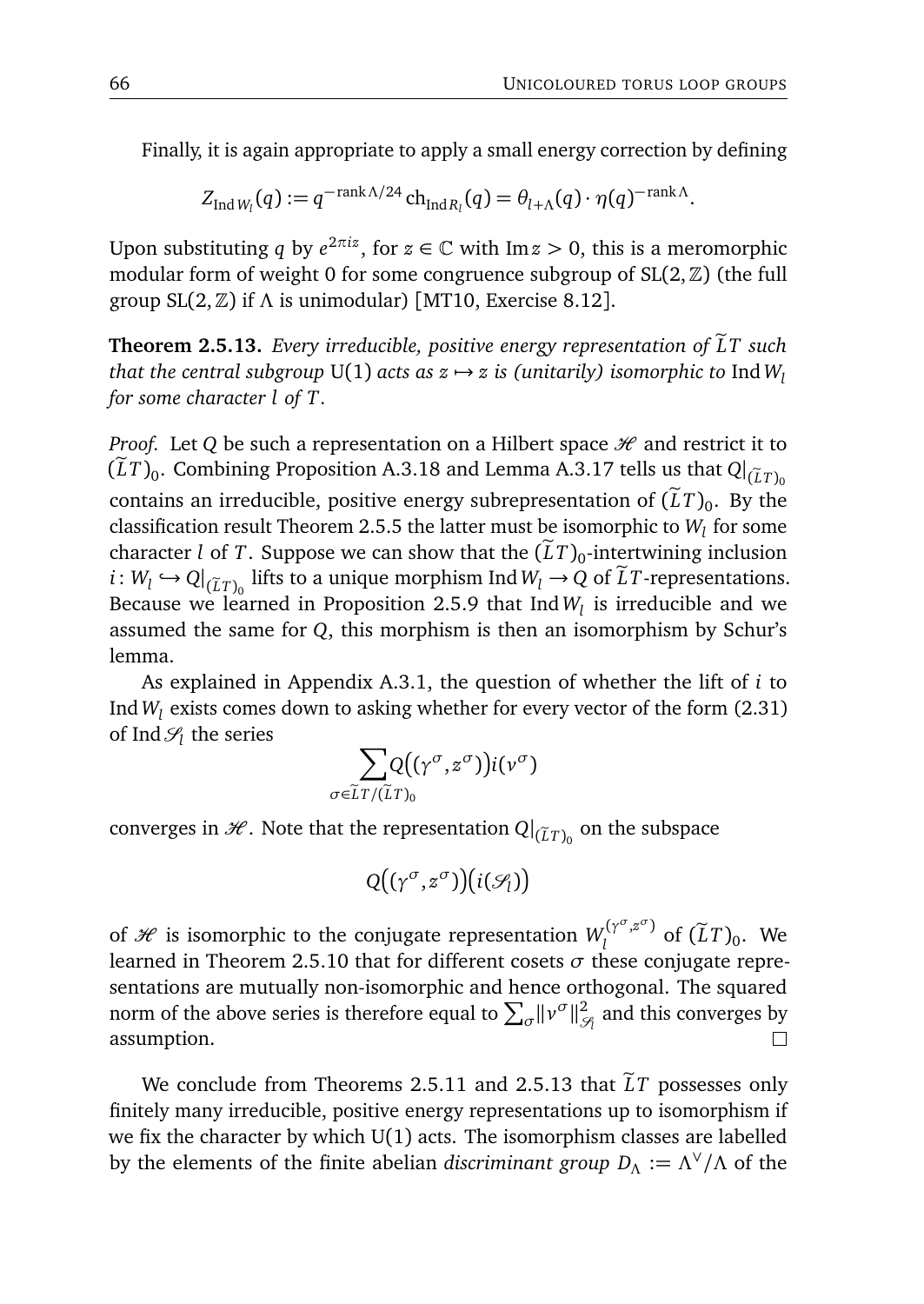lattice Λ. There is exactly one isomorphism class, represented by Ind W<sub>0</sub>, if and only if *Λ* is *unimodular*.

Moreover, Proposition A.3.19 tells us that arbitrary positive energy representations of  $\tilde{L}T$  are now understood as well. They are the direct sums of the irreducible ones we constructed in this section.

*Remark* 2.5.14 (The representation theory in the case of an odd lattice)*.* If *Λ* is an odd lattice, the construction of the representations Ind $\emph{W}_{l}$  is identical to the one above in the case that *Λ* is even. Recall, however, from Section 2.3.1 and Remark 2.3.2 that if  $\Lambda$  is odd, then  $\text{Diff}_+(S^1)$  does act on  $(\tilde{L}T)_0$  because the cocycle defining this central extension is preserved by  $\text{Diff}_+(S^1)$ , but only  $Diff_{+}^{(2)}(S^1)$  acts on  $\tilde{L}T$ . In particular, there is only a Rot<sup>(2)</sup>( $S^1$ )-action on  $\tilde{L}T$ which intertwines with a Rot<sup> $(m)$ </sup>( $S^1$ )-action Ind $R_l$  on the Hilbert space Ind  $\mathscr{S}_l$ . Here, *m* is the smallest integer such that both  $m\langle l, l \rangle \in 2\mathbb{Z}$  and  $m \geq 2$ . The calculation of its graded character and its outcome is identical to the case in which  $\Lambda$  is even, which therefore shows that this  $Rot^{(m)}(S^1)$ -action Ind $R_l$  is of positive energy. Unlike in the odd case,  $\mathrm{ch}_{\mathrm{Ind} R_0}(q)$  is now a series in half-integral powers of *q*.

The grading (2.30) on Ind  $\mathcal{S}_l$  over the cosets  $\sigma$  of  $(\tilde{L}T)_0$  in  $\tilde{L}T$  now refines to a further Z*/*2Z-grading

$$
\operatorname{Ind} \mathcal{S}_l = \overline{\bigoplus_{\sigma \text{ even}} \mathcal{S}_l^{\sigma}} \oplus \overline{\bigoplus_{\sigma \text{ odd}} \mathcal{S}_l^{\sigma}},
$$

where we call a coset  $\sigma$  *even* if  $\sigma \subseteq \tilde{L}T(0)$  and *odd* if  $\sigma \subseteq \tilde{L}T(1)$ . (See Remark 2.2.4 for the definitions of the  $\tilde{L}T(i)$ .) Every coset is either even or odd. We denote the two subspaces in the above by  $\left(\text{Ind }\mathcal{S}_l\right)_0$  and  $\left(\text{Ind }\mathcal{S}_l\right)_1$  and call their vectors *even* and *odd*, respectively. By the definition of Ind*W<sup>l</sup>* it is clear that even elements of  $LT$  preserve the parity of vectors, while odd ones reverse them.

We close this chapter by lifting the structure on the Hilbert spaces  $\mathcal{S}_l$ described in Proposition 2.5.6 to the induced spaces Ind  $\mathcal{S}_l$ .

The winding element isomorphism  $\tilde{L}T/(\tilde{L}T)_0 \rightarrow \Lambda$  implies that the group Aut( $\Lambda$ ;  $\langle \cdot, \cdot \rangle$ ) of automorphisms of the lattice  $\Lambda$  acts on  $\tilde{L}T/(\tilde{L}T)_{0}$  also. The translate *gσ* of a coset *σ* by an element *g*  $\in$  Aut( $Λ$ ;  $\langle \cdot, \cdot \rangle$ ) consists, by definition, of all elements ( $γ, z$ ) such that  $γ$  has winding element  $gλ$  if  $σ$  corresponds similarly to *λ*.

**Proposition 2.5.15.** *(Compare with [Shi06, Lemma 1.5(2)].) Let l be a character of T and*  $\tilde{g}$  ∈ Aut( $\tilde{Λ}^ε$ ;  $\langle \cdot, \cdot \rangle$ ). *Then the function* 

$$
(\operatorname{Ind} U_l)(\tilde{g})\colon \operatorname{Ind} \mathcal{S}_l \xrightarrow{\sim} \operatorname{Ind} \mathcal{S}_{g\cdot l}
$$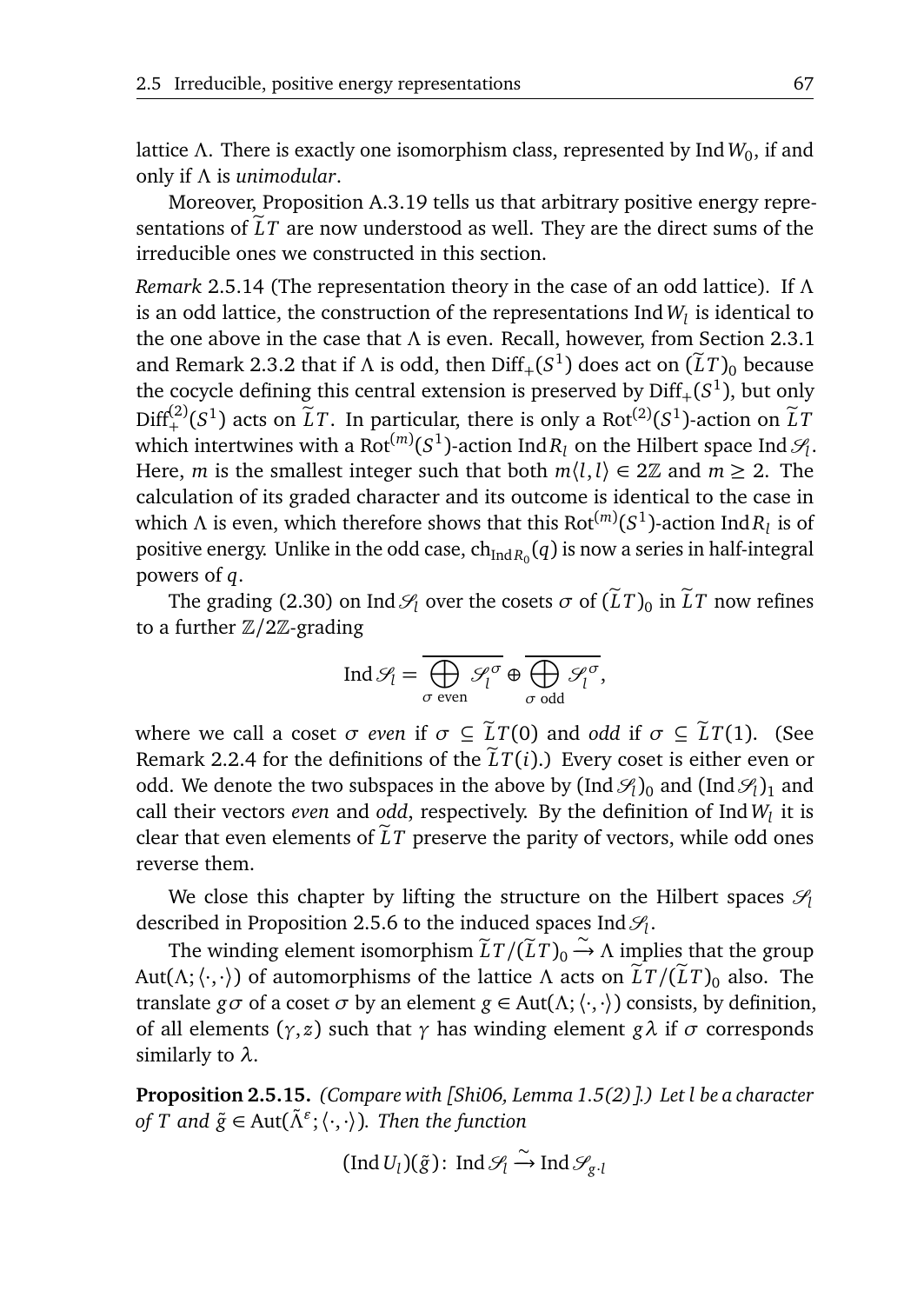*given by*

$$
(\operatorname{Ind} U_l)(\tilde{g}) \cdot \left( \left[ (\gamma^\sigma, z^\sigma), \nu^\sigma \right] \right)_{\sigma} := \left( \left[ \tilde{g} \cdot \left( \gamma^{g^{-1}\sigma}, z^{g^{-1}\sigma} \right), U_l(g) \left( \nu^{g^{-1}\sigma} \right) \right] \right)_{\sigma} \tag{2.37}
$$

*is well-defined, linear, unitary and satisfies the intertwining properties*

$$
(\operatorname{Ind} U_l)(\tilde{g}) (\operatorname{Ind} W_l)(\gamma, z) (\operatorname{Ind} U_l)(\tilde{g})^* = (\operatorname{Ind} W_{g\cdot l})(\tilde{g} \cdot (\gamma, z)) \tag{2.38}
$$

*for all*  $(\gamma, z) \in \tilde{L}T$ *, and* 

$$
(\operatorname{Ind} U_l)(\tilde{g}) (\operatorname{Ind} R_l)[\Phi_\theta] (\operatorname{Ind} U_l)(\tilde{g})^* = (\operatorname{Ind} R_{g\cdot l})[\Phi_\theta]
$$
(2.39)

*for all*  $[\Phi_{\theta}] \in \text{Rot}^{(m)}(S^1)$ *.* 

We refer to the proof of Proposition 2.5.6 for an explanation of why Ind*Rg*·*<sup>l</sup>* is a representation of the same covering group  $Rot^{(m)}(S^1)$  as  $IndR_l$  is.

*Proof.* Verifying well-definedness comes down to checking whether, if we choose for every coset  $\sigma$  of  $(\tilde{L}T)_0$  in  $\tilde{L}T$  an arbitrary element  $(\rho^{\sigma}, w^{\sigma}) \in (\tilde{L}T)_0$ , implying that

$$
\left( \left[ (\gamma^{\sigma}, z^{\sigma}), \nu^{\sigma} \right] \right)_{\sigma} = \left( \left[ (\gamma^{\sigma}, z^{\sigma}) \cdot (\rho^{\sigma}, \omega^{\sigma})^{-1}, W_l(\rho^{\sigma}, \omega^{\sigma})(\nu^{\sigma}) \right] \right)_{\sigma},
$$

then the left hand side of (2.37) equals

$$
(\operatorname{Ind} U_l)(\tilde{g}) \cdot \left( \left[ (\gamma^\sigma, z^\sigma) \cdot (\rho^\sigma, w^\sigma)^{-1}, W_l(\rho^\sigma, w^\sigma) (\nu^\sigma) \right] \right)_{\sigma}.
$$
 (2.40)

If we fill in the definition of  $($ Ind $U_l$  $)(\tilde{g})$  in  $(2.40)$  this gives

$$
\begin{split} & \left( \left[ \tilde{g} \cdot \left( \gamma^{g^{-1}\sigma}, z^{g^{-1}\sigma} \right) \cdot g \cdot \left( \rho^{g^{-1}\sigma}, w^{g^{-1}\sigma} \right)^{-1}, U_l(g) W_l \left( \rho^{g^{-1}\sigma}, w^{g^{-1}\sigma} \right) \left( v^{g^{-1}\sigma} \right) \right] \right)_{\sigma} \\ &= \left( \left[ \tilde{g} \cdot \left( \gamma^{g^{-1}\sigma}, z^{g^{-1}\sigma} \right), \right. \\ & W_{g \cdot l} \left( g \cdot \left( \rho^{g^{-1}\sigma}, w^{g^{-1}\sigma} \right) \right)^* U_l(g) W_l \left( \rho^{g^{-1}\sigma}, w^{g^{-1}\sigma} \right) \left( v^{g^{-1}\sigma} \right) \right] \right)_{\sigma}, \end{split}
$$

and there indeed holds

$$
W_{g\cdot l}\Big(g\cdot\big(\rho^{g^{-1}\sigma},w^{g^{-1}\sigma}\big)\Big)^*U_l(g)W_l\big(\rho^{g^{-1}\sigma},w^{g^{-1}\sigma}\big)=U_l(g)
$$

thanks to the intertwining property (2.26) of *U<sup>l</sup>* , which settles the question.

Showing linearity and unitarity can similarly be reduced to an application of the intertwining property of *U<sup>l</sup>* . We therefore turn to proving the intertwining relation (2.38) for Ind*U<sup>l</sup>* .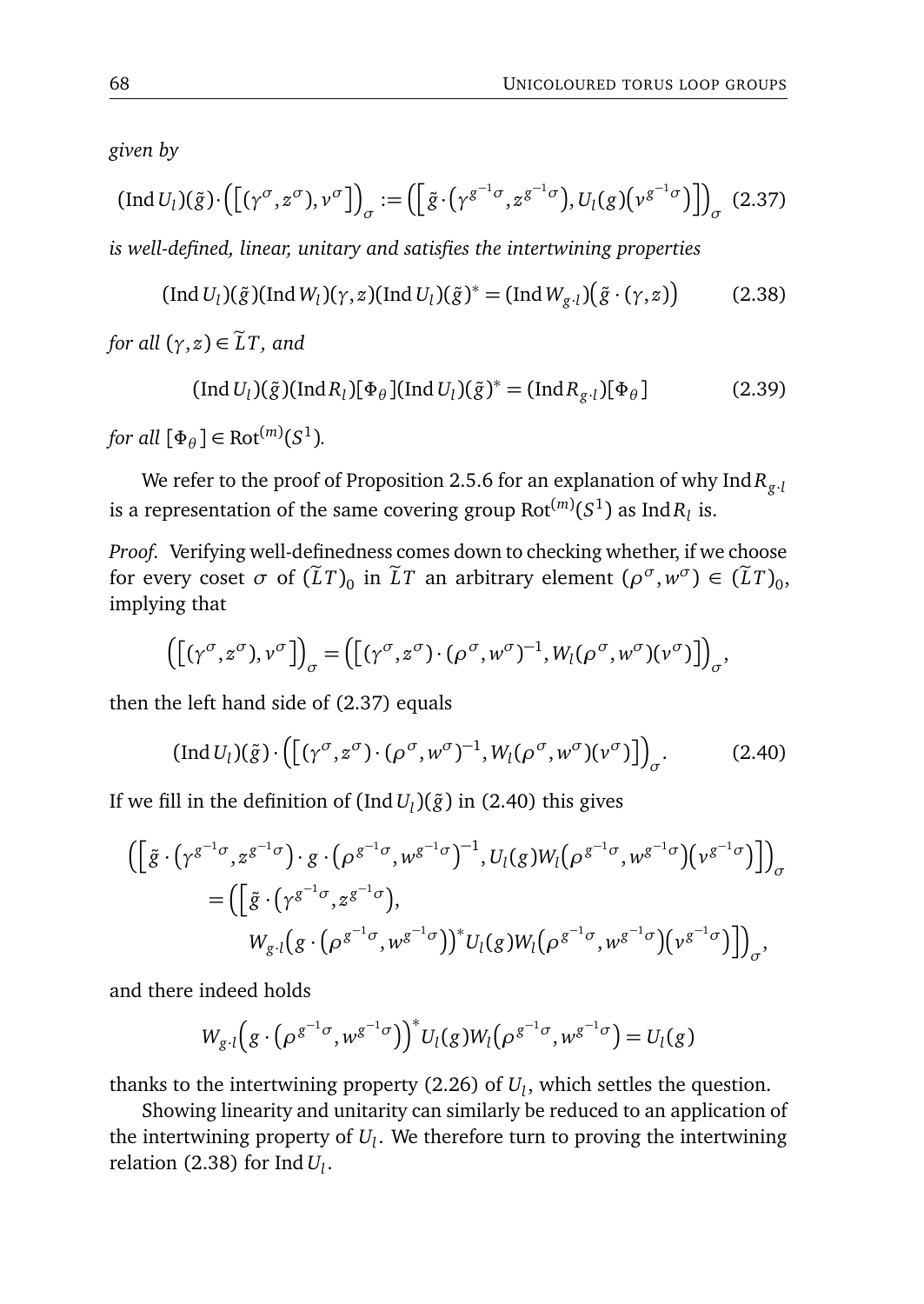Applying the left hand side of (2.38) to a vector  $([\gamma^\sigma, z^\sigma), v^\sigma])_\sigma \in \text{Ind }\mathcal{S}_l$ gives

$$
\begin{aligned}\n\text{(Ind } U_l)(\tilde{g})\text{(Ind } W_l)(\gamma, z) \cdot \left( \left[ \tilde{g}^{-1} \cdot (\gamma^{g\sigma}, z^{g\sigma}), U_l(g)^*(\nu^{g\sigma}) \right] \right)_{\sigma} \\
&= \left( \text{Ind } U_l)(\tilde{g}) \cdot \left( \left[ (\gamma, z) \cdot \tilde{g}^{-1} \cdot (\gamma^{g(\gamma, z)^{-1}\sigma}, z^{g(\gamma, z)^{-1}\sigma}), U_l(g)^*(\nu^{g(\gamma, z)^{-1}\sigma}) \right] \right)_{\sigma} \\
&= \left( \left[ \tilde{g} \cdot (\gamma, z) \cdot \tilde{g}^{-1} \cdot (\gamma^{g(\gamma, z)^{-1}g^{-1}\sigma}, z^{g(\gamma, z)^{-1}g^{-1}\sigma}), \nu^{g(\gamma, z)^{-1}g^{-1}\sigma} \right] \right)_{\sigma} \\
&= \left( \left[ \left( \tilde{g} \cdot (\gamma, z) \right) \cdot (\gamma^{g(\gamma, z)^{-1}g^{-1}\sigma}, z^{g(\gamma, z)^{-1}g^{-1}\sigma}), \nu^{g(\gamma, z)^{-1}g^{-1}\sigma} \right] \right)_{\sigma}.\n\end{aligned}
$$

The crucial insight is now that the coset  $g(\gamma, z)^{-1}g^{-1}\sigma$  of  $(\tilde{L}T)_0$  in  $\tilde{L}T$  can equivalently be written as  $(\tilde{g} \cdot (\gamma, z))^{-1} \sigma$ . If  $\sigma$  is namely the coset associated to a lattice element  $\lambda \in \Lambda$ , then  $g(\gamma, z)^{-1}g^{-1}\sigma$  is associated to  $g(g^{-1}\lambda - \Delta_{\gamma})$ , which can be simplified to  $\lambda - g\Delta_{\gamma}$ . And, indeed, the image of  $(\tilde{g} \cdot (\gamma, z))^{-1}$  in *LT* has winding element −*g∆<sup>γ</sup>* .

The intertwining property (2.39) has an analogous, but easier proof which uses Proposition 2.4.1 and the fact stated in Proposition 2.5.6 that *U<sup>l</sup>* intertwines  $\Box$  $R_l$  and  $R_{g\cdot l}$  .

This result implies in particular that Aut( $\tilde{\Lambda}^{\varepsilon}; \langle \cdot, \cdot \rangle$ ) acts on the Hilbert space Ind  $\mathcal{S}_0$ , intertwining with the representation Ind  $W_0$  in the same way as  $\text{Ind}R_0$ and commuting with Ind $R_0$ . This has been proved at the beginning of [DX06, Section 4] for a projective action of the larger group  $\text{Diff}_+(S^1)$  instead of only for the honest action of  $Rot(S^1)$  that we studied here.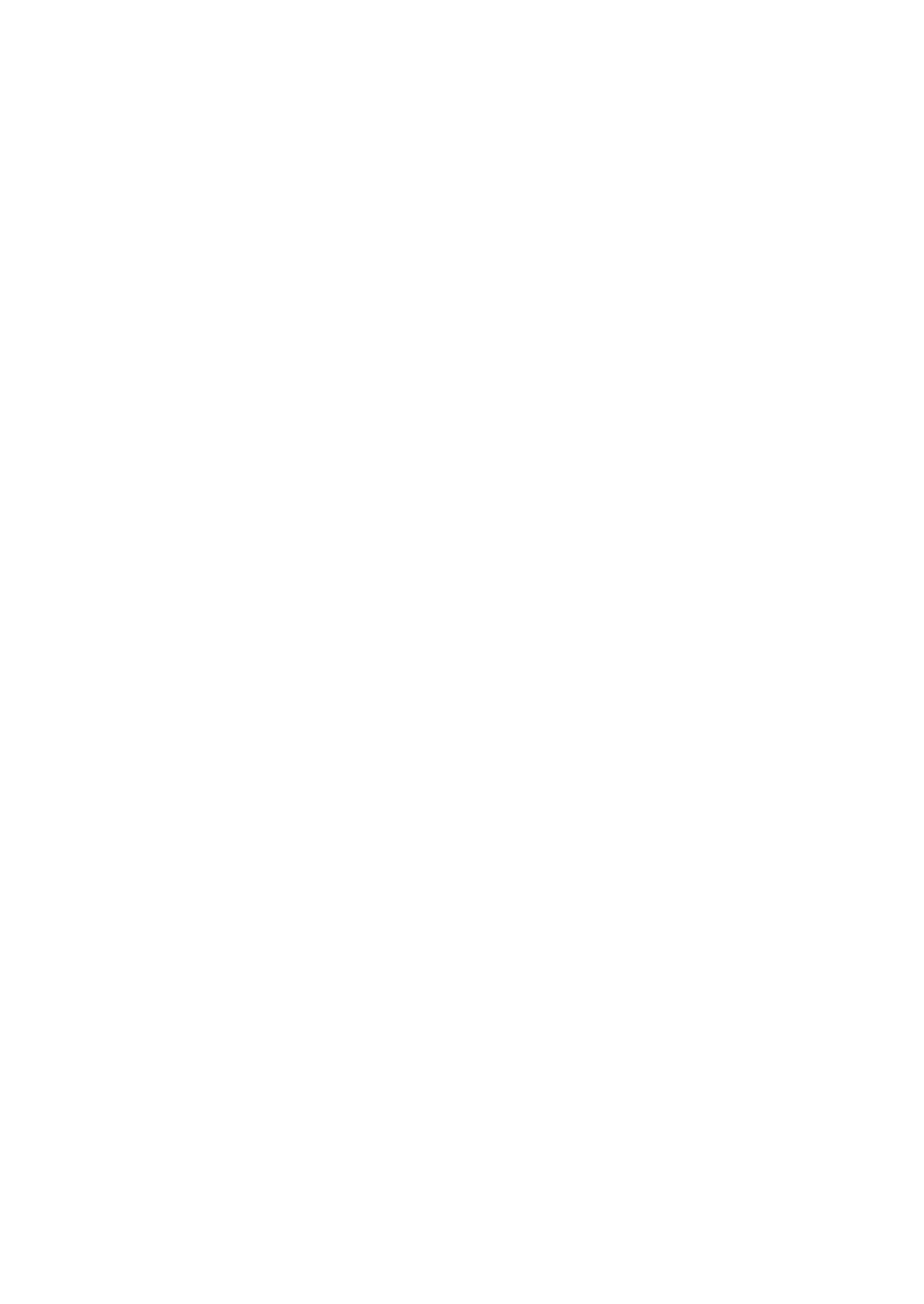# **Chapter 3 Bicoloured torus loop groups**

In this Chapter we introduce and study our new notion of a bicoloured torus loop group. Since this is a generalisation of a unicoloured torus loop group as studied in Chapter 2, the format of this Chapter will largely mirror that of the previous one. We assume that the reader is familiar with the notations from Section 1.5 for the next two paragraphs.

We start by laying out the structure of a bicoloured torus loop group *L*(*T*◦ , *H*, *T*• ) in Section 3.1 and comparing it to various related unicoloured torus loop groups. We do not regard it as a topological group until Section 3.4, but we will nevertheless speak freely in advance of its connected components. Two differences between that section and Section 2.1 are that we introduce another group *P*(*H*,(*Λ*◦ − *Λ*• )*/Γ* ) as an auxiliary tool to analyse the group of actual interest *L*(*T*◦ , *H*, *T*• ), and that certain constructions, such as our description of an action of a covering group of  $\text{Diff}_+(S^1)$  on  $L(T_\circ, H, T_\bullet)$ , are much more involved than in the unicoloured situation. All this material does not yet require *Λ*◦ , *Λ*• and *Γ* to be endowed with bi-additive forms.

Next, we construct in Section 3.2 from the data of the lattices *Λ*◦ , *Λ*• and *Γ* a U(1)-central extension  $L(T_o, H, T_o)$  of  $L(T_o, H, T_o)$  which we show to be disjointcommutative. We also again relate it to the central extensions of unicoloured torus loop groups defined in Chapter 2. The action of a covering group of  $Diff_{+}(S^{1})$  on  $L(T_{\circ}, H, T_{\bullet})$  is proved to lift to  $\widetilde{L}(T_{\circ}, H, T_{\bullet})$  in Section 3.3, opening the door to the study of its positive energy representations. The irreducible such representations are finally classified and constructed in Section 3.4.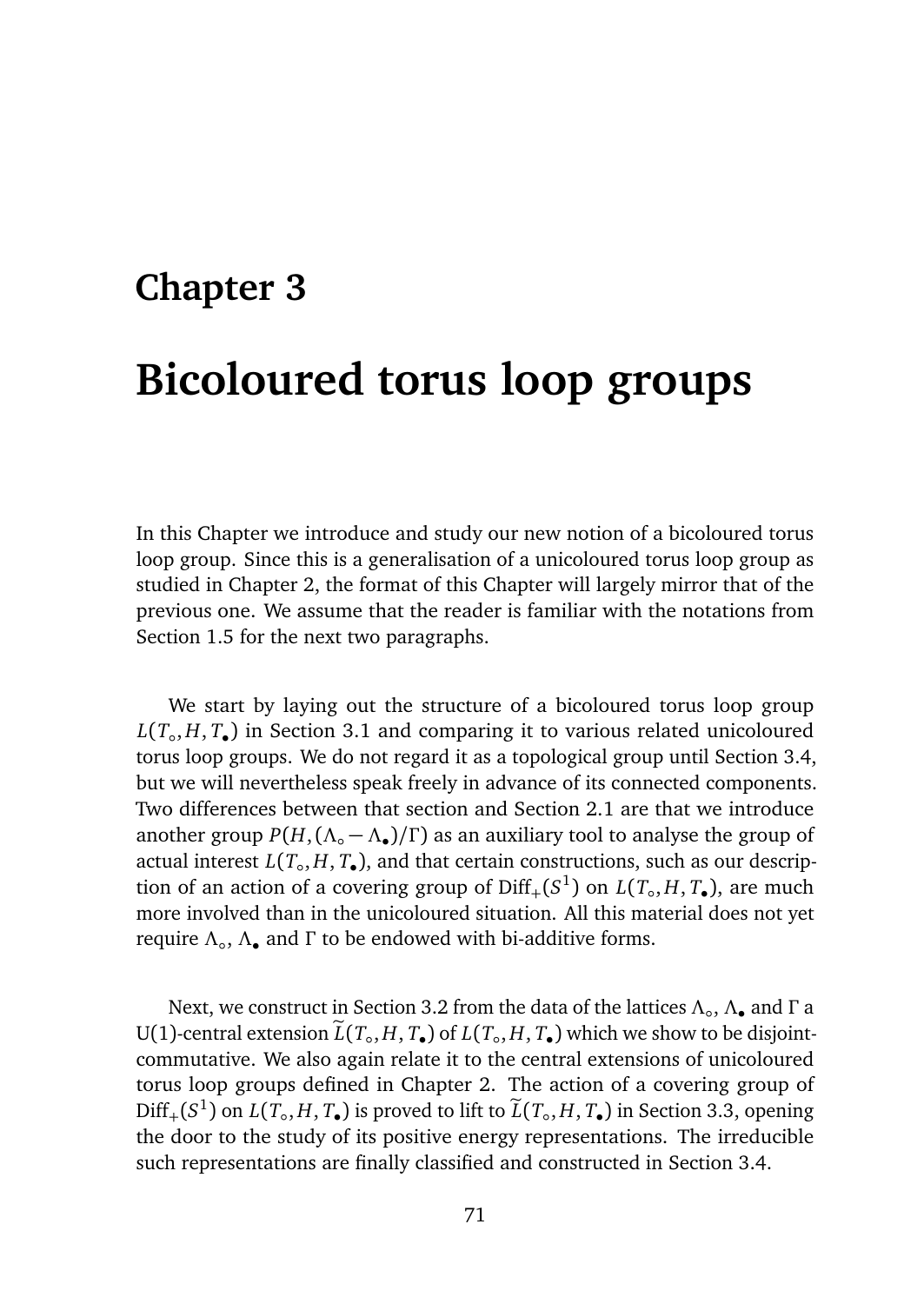## **3.1 Bicoloured torus loop groups and their structure**

Consider the following setup. Let

$$
\Lambda_{\circ} \stackrel{\pi_{\circ}}{\longleftrightarrow} \Gamma \stackrel{\pi_{\bullet}}{\hookrightarrow} \Lambda_{\bullet} \tag{3.1}
$$

be a *span* of free Z-modules, by which we mean that *Λ*◦ , *Λ*• and *Γ* share the same finite rank, and that the  $\pi_{\text{o/e}}$  are injective module homomorphisms.<sup>1</sup> Write  $T_{\circ/\bullet} := \Lambda_{\circ/\bullet} \otimes_{\mathbb{Z}} U(1)$  and  $H := \Gamma \otimes_{\mathbb{Z}} U(1)$  for the three associated tori and  $\mathfrak{t}_{\circ/\bullet} :=$ *Λ*<sub>○/•</sub>⊗<sub>*Z*</sub> ℝ and  $\mathfrak{h} := \Gamma \otimes_{\mathbb{Z}} \mathbb{R}$  for their respective Lie algebras. The homomorphisms *π*◦/• induce surjective Lie group homomorphisms U(1)*π*◦/• : *<sup>H</sup> <sup>T</sup>*◦/• and Lie algebra isomorphisms  $\mathbb{R} \pi_{\circ / \bullet} : \mathfrak{h} \xrightarrow{\sim} \mathfrak{t}_{\circ / \bullet}$ . Denote the closed left half of *S*<sup>1</sup> by  $\subset$ , the closed right half by  $\sum$  and their intersection  $\{i, -i\}$  as . From now on we will call the points *i* and  $-i$ , *p* and *q* respectively.<sup>2</sup>

We record the following notations for later use: $3$ 

$$
\Lambda_{\circ} \cap \Lambda_{\bullet} := (\mathbb{R}\pi_{\circ})^{-1}(\Lambda_{\circ}) \cap (\mathbb{R}\pi_{\bullet})^{-1}(\Lambda_{\bullet})
$$
  

$$
\Lambda_{\circ} - \Lambda_{\bullet} := (\mathbb{R}\pi_{\circ})^{-1}(\Lambda_{\circ}) - (\mathbb{R}\pi_{\bullet})^{-1}(\Lambda_{\bullet})
$$
  

$$
:= \{ (\mathbb{R}\pi_{\circ})^{-1}(\lambda_{\circ}) - (\mathbb{R}\pi_{\bullet})^{-1}(\lambda_{\bullet}) \in \mathfrak{h} \mid \lambda_{\circ} \in \Lambda_{\circ}, \lambda_{\bullet} \in \Lambda_{\bullet} \}.
$$

These are both free *Z*-submodules of *h*, of the same rank as *Λ*<sub>∘/•</sub> and Γ. There are inclusions

$$
\Gamma \subseteq \Lambda_{\circ} \cap \Lambda_{\bullet} \qquad \begin{array}{c} (\mathbb{R}\pi_{\circ})^{-1}(\Lambda_{\circ}) \\ \swarrow \\ \swarrow \\ (\mathbb{R}\pi_{\bullet})^{-1}(\Lambda_{\bullet}) \end{array} \qquad \begin{array}{c} \\ \swarrow \\ \swarrow \\ \swarrow \end{array} \qquad \begin{array}{c} \\ \swarrow \\ \swarrow \end{array} \qquad \Gamma^{\vee}.
$$

Associated to the span (3.1), we define *n* to be the smallest positive integer such that  $n(Λ<sub>o</sub> - Λ<sub>•</sub>) ⊆ Γ$ .

**Definition 3.1.1.** The *bicoloured torus loop group L*(*T*◦ , *H*, *T*• ) associated to the quintuple

$$
(\Lambda_\circ, \Gamma, \Lambda_\bullet, \pi_\circ, \pi_\bullet)
$$

<sup>1</sup>A statement containing the subscript ◦*/*• should be read as being valid when this symbol is replaced everywhere in the sentence with either ∘ or •.

 $^{\rm 2}$ This alludes to the fact that the particular cutting of  $S^1$  into two arcs we use is not important.

<sup>&</sup>lt;sup>3</sup>The reason why we write  $\Lambda_\circ - \Lambda_\bullet$  instead of  $\Lambda_\circ + \Lambda_\bullet$  is that this notation suggests the correct way to map *Λ*◦ ⊕ *Λ*• into *Λ*◦ − *Λ*• , as we will see in Proposition 3.1.9.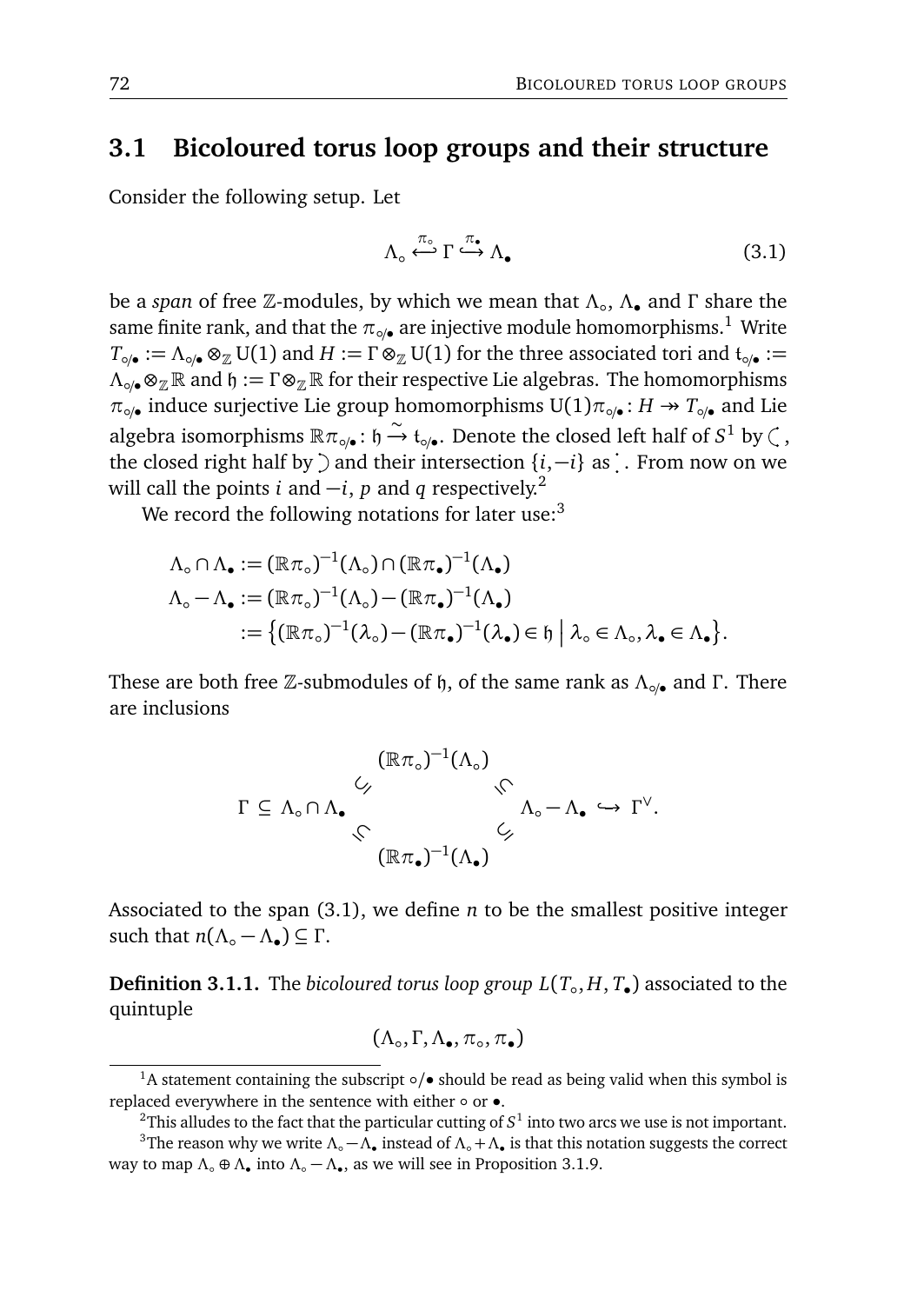is the abelian group of all triples ( $\gamma_0, \gamma_m, \gamma_0$ ), where  $\gamma_0: \zeta \to T_0$  and  $\gamma_0: \zeta \to T_0$ are smooth maps and  $\gamma_m$ :  $\rightarrow$  *H* is a function<sup>4</sup> such that the following diagram commutes:

$$
\begin{array}{ccc}\n\bigcirc & \xleftarrow{\bullet} & \xleftarrow{\bullet} & \searrow \\
\gamma_{\circ} & \downarrow{\gamma_{\rm m}} & \downarrow{\gamma_{\bullet}} \\
T_{\circ} & \xleftarrow{\bullet} & \text{U}(1)\pi_{\circ} & H \xrightarrow{\bullet} & T_{\bullet}\n\end{array} \tag{3.2}
$$

and such that for all  $k \geq 1$  the left and right derivatives of  $\gamma_{\circ}$  and  $\gamma_{\bullet}$  respectively at *p* and *q* agree:

$$
(\mathbb{R}\pi_{\circ})^{-1}(\gamma_{\circ}^{(k)}(p)) = (\mathbb{R}\pi_{\bullet})^{-1}(\gamma_{\bullet}^{(k)}(p)),(\mathbb{R}\pi_{\circ})^{-1}(\gamma_{\circ}^{(k)}(q)) = (\mathbb{R}\pi_{\bullet})^{-1}(\gamma_{\bullet}^{(k)}(q)).
$$
(3.3)

(In this notation we silently identify tangent spaces of the tori  $T_{\circ/\bullet}$  with the Lie algebras  $t_{\circ/\bullet}$  via the translation homomorphisms, so that we can say that *γ*<sup>(*k*</sup>)</sup>(*p*),*γ*<sup>(*k*</sup>)(*q*) ∈ t<sub>∘/•</sub>.) Such triples (*γ*<sub>∘</sub>,*γ*<sub>m</sub>,*γ*<sub>•</sub>) are called *bicoloured (torus) loops*.

In order to reduce clutter, the notation  $L(T_\circ, H, T_\bullet)$  does not mention the homomorphisms  $\pi_{\circ/\bullet}$ , although they are part of the data needed to construct the group.

Paralleling the above terminology, we will often refer to the elements of an ordinary torus loop group *LT* as *unicoloured (torus) loops*.

#### **3.1.1 Bicoloured loops as unicoloured loops with a discontinuity**

We now offer an alternative point of view on the group  $L(T_\circ, H, T_\bullet)$ . Let  $\gamma =$ (*γ*◦ ,*γ*m,*γ*• ) be a bicoloured loop. There is a unique lift *γ*ˆ◦/• to *H* of *γ*◦/• along U(1)*π*◦/• such that *γ*ˆ◦/• (*p*) = *γ*m(*p*). Glue these two lifts together at *p* by defining a smooth map Pth(*γ*): [0, 1] → *H* as

$$
\mathrm{Pth}(\gamma)(\theta) := \begin{cases} \hat{\gamma}_{\circ}(\theta) & \text{if } \theta \in [1/2, 1], \\ \hat{\gamma}_{\bullet}(\theta) & \text{if } \theta \in [0, 1/2], \end{cases}
$$

where we used the unit speed parametrisations of  $\geq$  and  $\leq$  by [0,1/2] and [1/2, 1] respectively. Then, because Pth( $\gamma$ )(1) and Pth( $\gamma$ )(0) differ from  $\gamma_m(q)$ 

<sup>4</sup>The subscript 'm' stands for 'matching datum' or 'middle'.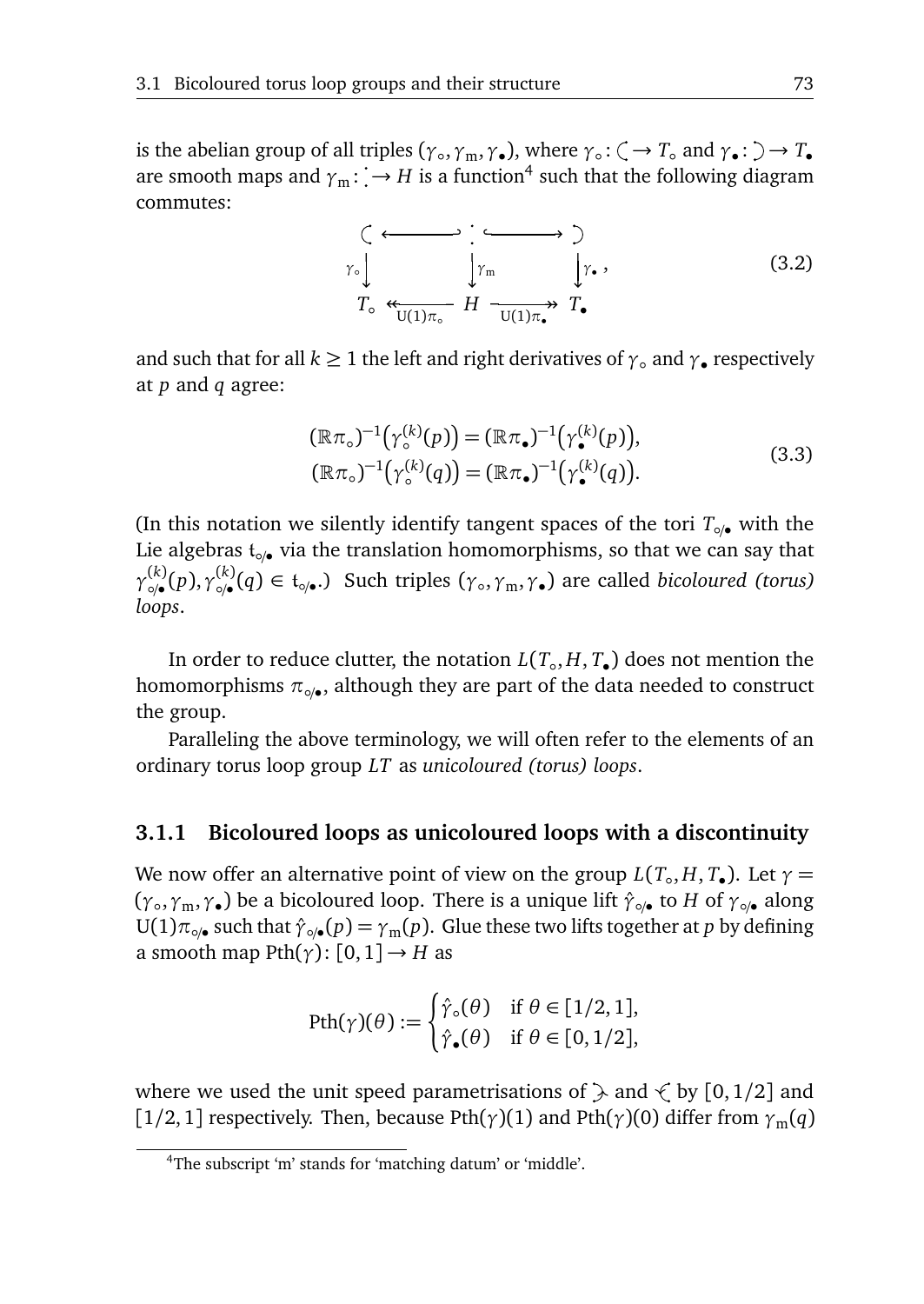by an element of the subgroups  $(\mathbb{R}\pi_{\circ})^{-1}(\Lambda_{\circ})/\Gamma$  and  $(\mathbb{R}\pi_{\bullet})^{-1}(\Lambda_{\bullet})/\Gamma$  of *H* respectively, Pth(*γ*) lies in the following group of paths on *H*:

$$
P\big(H, (\Lambda_{\circ} - \Lambda_{\bullet})/\Gamma\big) := \left\{\gamma \in C^{\infty}\big([0,1],H\big) \middle| \gamma(1) - \gamma(0) \in \frac{\Lambda_{\circ} - \Lambda_{\bullet}}{\Gamma}, \right\}
$$
  

$$
\gamma^{(k)}(1) = \gamma^{(k)}(0) \text{ for all } k \ge 1 \right\}.
$$
  
(3.4)

This gives a homomorphism

$$
\text{Pth}: L(T_{\circ}, H, T_{\bullet}) \to P\big(H, (\Lambda_{\circ} - \Lambda_{\bullet})/\Gamma\big), \qquad \gamma \mapsto \text{Pth}(\gamma)
$$

of abelian groups. It is surjective because if, conversely, a path *γ* lies in (3.4), then (*γ*◦ ,*γ*m,*γ*• ) is in *L*(*T*◦ , *H*, *T*• ), where *γ*◦ is defined as the composition U(1) $\pi_{\circ} \circ \gamma|_{[1/2,1]}, \gamma_{\bullet}$  is U(1) $\pi_{\bullet} \circ \gamma|_{[0,1/2]}, \gamma_{\mathfrak{m}}(p) := \gamma(1/2)$  and  $\gamma_{\mathfrak{m}}(q)$  is an arbitrary element constructed as follows. Choose a decomposition  $\gamma(1) - \gamma(0) \equiv$  $\lambda_{\circ} - \lambda_{\bullet} \mod \Gamma$  for some  $\lambda_{\circ/\bullet} \in (\mathbb{R}\pi_{\circ/\bullet})^{-1}(\Lambda_{\circ/\bullet}) \subseteq \mathfrak{h}$ . Then  $\gamma(1) - \lambda_{\circ} \equiv \gamma(0)$  $λ$ • mod Γ, so setting  $γ_m(q) := γ(1) - λ$ <sub>◦</sub> mod Γ makes  $γ_m$  fit into a commutative diagram (3.2).

Note that the datum  $\gamma_{m}(q)$  is not used by Pth and, moreover, that this is the only information about *γ* that is thrown away. Said more precisely, the kernel of Pth is the finite abelian group consisting of triples (*γ*◦ ,*γ*m,*γ*• ) where the *γ*◦/• are identically  $0_{T_{\circ/\bullet}}$ ,  $\gamma_m(p) = 0_H$  and  $\gamma_m(q) \in (\Lambda_\circ \cap \Lambda_\bullet)/\Gamma$ . We conclude that *L*(*T*◦ , *H*, *T*• ) is part of a short exact sequence of abelian groups

$$
0 \longrightarrow \frac{\Lambda_{\circ} \cap \Lambda_{\bullet}}{\Gamma} \longrightarrow L(T_{\circ}, H, T_{\bullet}) \xrightarrow{\text{Pth}} P\big(H, (\Lambda_{\circ} - \Lambda_{\bullet})/\Gamma\big) \longrightarrow 0. \tag{3.5}
$$

In other words, bicoloured loops are almost ordinary, unicoloured loops  $S^1$   $\rightarrow$  *H*, except for two differences. First, a bicoloured loop has a specific kind of discontinuity at the point  $q \in S^1$ , namely one which takes values in the finite abelian group (*Λ*◦ − *Λ*• )*/Γ* ⊆ *H*. Second, there is a small piece of extra data consisting of a 'reference point' in (*Λ*◦ ∩ *Λ*• )*/Γ* ⊆ *H* with respect to which the two loose ends of the loop at the discontinuity jump.

#### **3.1.2 Support of a bicoloured loop**

Bicoloured loops have the following natural notion of support:

**Definition 3.1.2.** The *support* of a bicoloured loop  $\gamma = (\gamma_0, \gamma_m, \gamma_0) \in L(T_0, H, T_0)$ is the closed subset of  $S^1$  given by

$$
\operatorname{supp}\gamma:=\operatorname{supp}\gamma_\circ\cup\operatorname{supp}\gamma_\bullet.
$$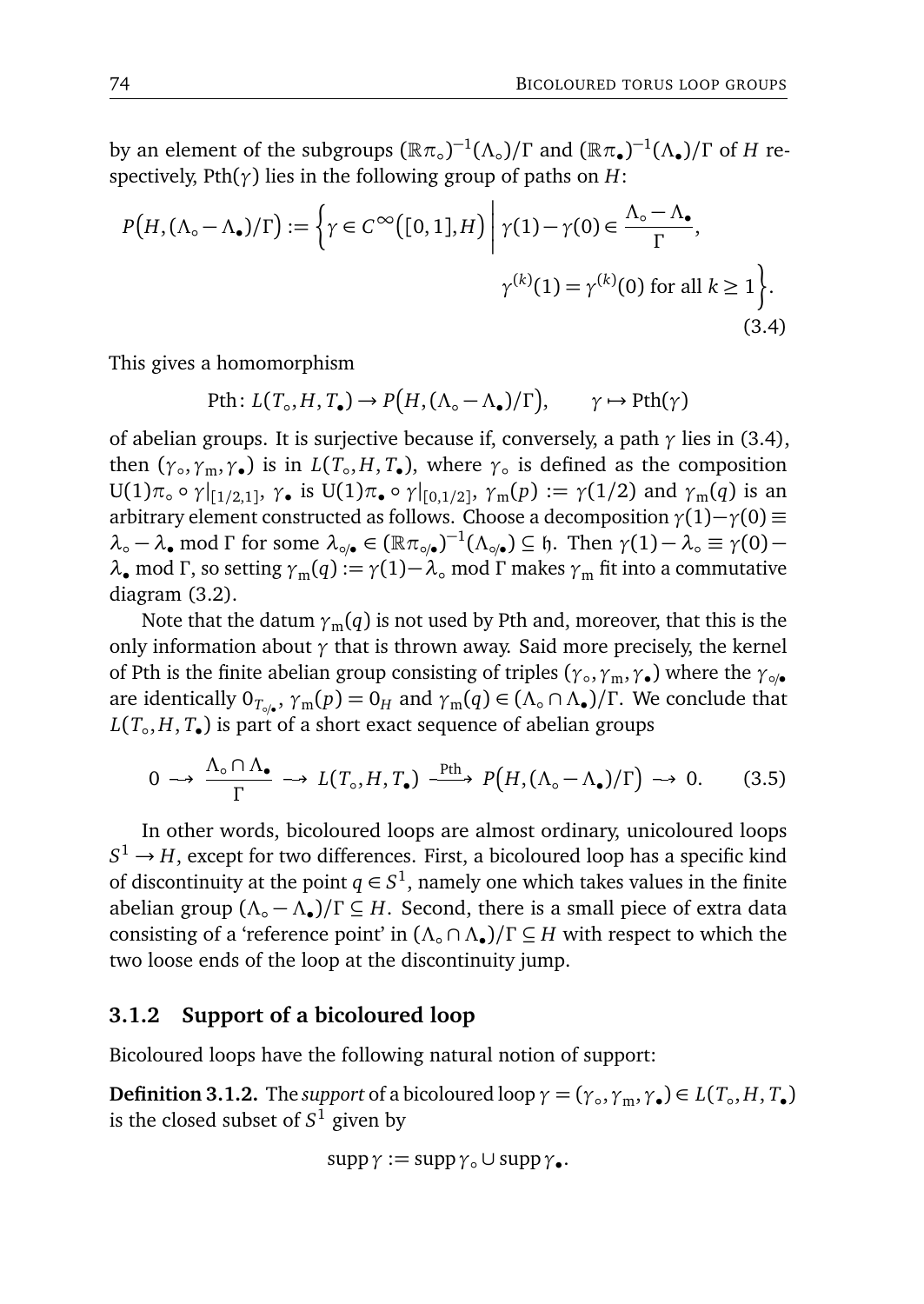Note that a path *γ* in *P*(*H*,(*Λ*◦−*Λ*• )*/Γ* ) has a notion of support also, namely the closure of the points on  $S^1$  where it is not  $0_H$ . If such a path  $\gamma$  has support in an interval, then any bicoloured loop in its pre-image under Pth has support there as well in the sense of Definition 3.1.2, but the converse does not necessarily hold. It will be crucial in Section 3.2.4 that, even if *Γ* = *Λ*◦ ∩ *Λ*• in which case Pth is an isomorphism, we use the Definition 3.1.2 of support for bicoloured loops.

#### **3.1.3 Unicoloured loop groups are a special case**

Consider the case where  $\Lambda$ <sup>°</sup> =  $\Lambda$ <sup>•</sup> = *Γ* and the homomorphisms  $\pi_{\circ/\bullet} : \Gamma \hookrightarrow$ *Λ*<sup>o</sup><sub>/•</sub> are the identity. Then of course  $T$ <sup>°</sup> =  $T$ <sup>•</sup> = *H* and the homomorphisms U(1) $\pi_{\circ/\bullet}$ : *H* → *H* are the identity. We claim that the bicoloured torus loop group  $L(H, H, H)$  is then merely a complicated way to describe the unicoloured torus loop group *LH*. Indeed, in this case (*Λ*◦∩*Λ*• )*/Γ* = 0, so the homomorphism Pth in (3.5) is an isomorphism, and we furthermore now have  $P(H,(\Lambda_\circ - \Lambda_\bullet)/\Gamma) \cong$ *LH*.

Let us describe the identification more directly. There is a homomorphism of abelian groups Bi:  $LH \to L(H, H, H)$  given by  $\gamma \mapsto (\gamma|_{\zeta}, \gamma|_{\{p,q\}}, \gamma|_{\zeta})$ . It can be thought of as 'bicolourising' unicoloured loops in a canonical way. Its inverse Pth sends a bicoloured loop  $\gamma = (\gamma_0, \gamma_m, \gamma_*)$  to Pth $(\gamma)$ , where for  $\theta \in S^1$ 

$$
\mathrm{Pth}(\gamma)(\theta) := \begin{cases} \gamma_{\circ}(\theta) & \text{if } \theta \in \mathcal{C}, \\ \gamma_{\bullet}(\theta) & \text{if } \theta \in \mathcal{C}. \end{cases}
$$

This unicoloured loop Pth( $\gamma$ ) is well-defined at the points  $\theta = p$  and  $\theta = q$ because of the commutativity of the diagram (3.2). Smoothness at those two points is satisfied thanks to the conditions (3.3) on the (higher) derivatives of *γ*◦ and *γ*• .

#### **3.1.4 The inclusion of** *LH*

Generalising the observation made in Section 3.1.3, we may see unicoloured loops with values in *H* as certain bicoloured loops in *L*(*T*◦ , *H*, *T*• ). Indeed, there is a homomorphism Bi:  $LH \to L(T_o, H, T_o)$  given by  $\gamma \mapsto (\gamma_o, \gamma|_{\{p,q\}}, \gamma_o)$ , where *γ*∘ is the composition U(1)π° ∘ *γ*| and *γ*• is U(1)π• ∘ *γ*| . This homomorphism is injective.

Suppose namely that  $Bi(\gamma) = (0_{T_{\circ}}, 0_H, 0_{T_{\bullet}})$ . This means that the image of *γ*|<sub>*ζ*</sub> is in the kernel  $(\mathbb{R}\pi_{\circ})^{-1}(\Lambda_{\circ})/\Gamma \subseteq H$  of U(1) $\pi_{\circ}$  and the image of *γ*|<sub>2</sub> is in the kernel  $(\mathbb{R}\pi_{\bullet})^{-1}(\Lambda_{\bullet})/\Gamma \subseteq H$  of U(1) $\pi_{\bullet}$ . Since these kernels are finite abelian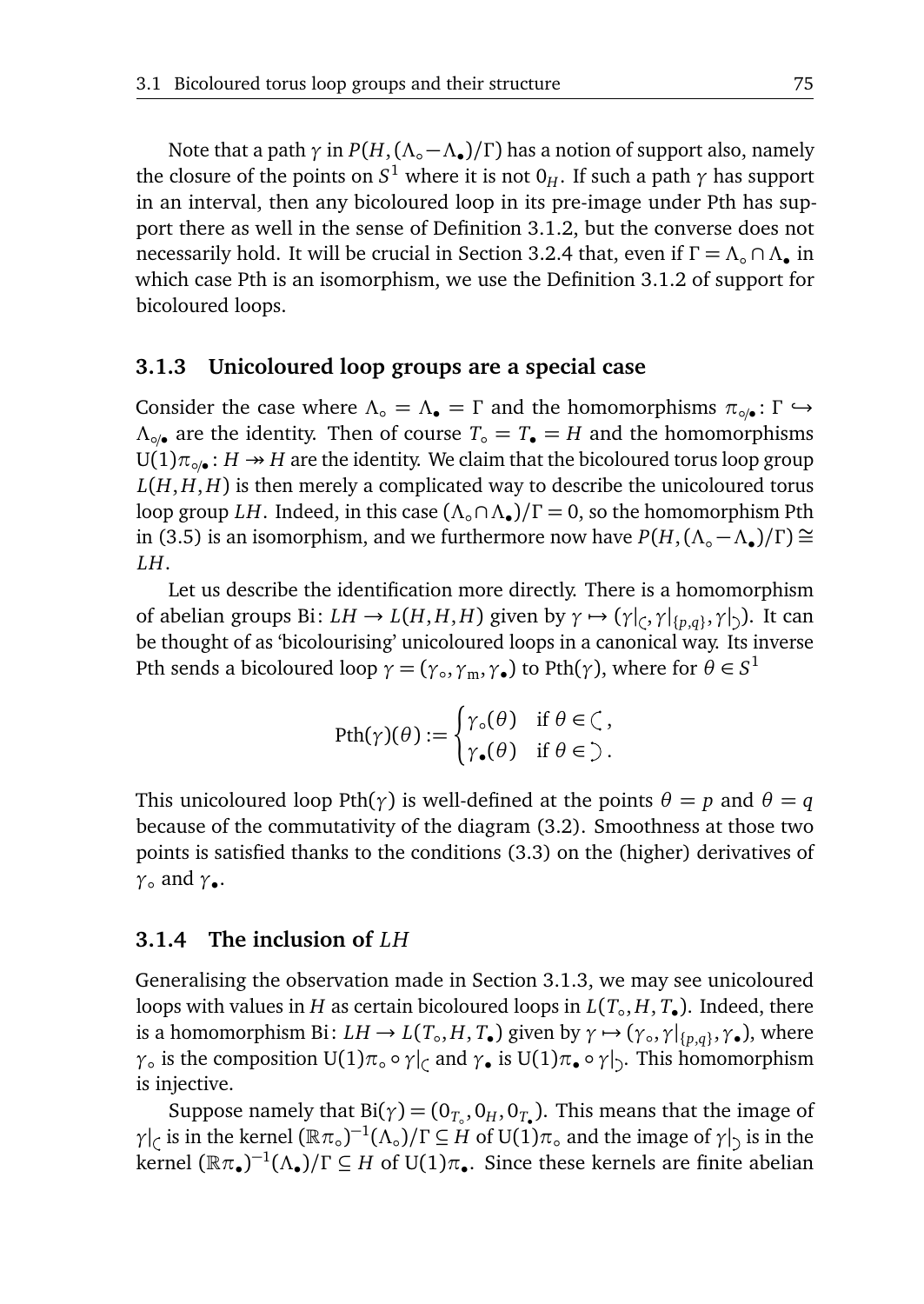groups,  $\gamma$ <sub>|</sub> and  $\gamma$ | must both be constant. However, we also assumed that *γ*| $\{f_{p,q}\}$  vanishes. So *γ*| $\epsilon$  and *γ*| $\delta$  are identically  $0_H$  as well, proving our claim.

The image of Bi consists of those bicoloured loops (*γ*◦ ,*γ*m,*γ*• ) for which the unique lifts  $\hat{\gamma}_{\circ/\bullet}$  to *H* of the  $\gamma_{\circ/\bullet}$  that match at *p* also match with each other, *and* with  $\gamma_m$ , at *q*.

#### **3.1.5 Isotony with respect to unicoloured loop groups**

Write  $L_{\zeta}T_{\circ}$  for those loops in  $LT_{\circ}$  which have support in  $\zeta$  and define  $L_{\gamma}T_{\bullet}$ similarly. Then there are injective homomorphisms of abelian groups

$$
L_{\zeta}T_{\circ} \hookrightarrow L(T_{\circ}, H, T_{\bullet}) \hookleftarrow L_{\zeta}T_{\bullet},\tag{3.6}
$$

where the homomorphism from  $L_{\zeta}T_{\circ}$  is given by  $\gamma_{\circ} \mapsto (\gamma_{\circ}, 0_H, 0_{T_{\bullet}})$  and the one from  $L_2 T_{\bullet}$  by  $\gamma_{\bullet} \mapsto (0_{T_{\circ}}, 0_H, \gamma_{\bullet})$ . These triples indeed make the diagram (3.2) commute, since  $\gamma_{\circ/\bullet}(p) = \gamma_{\circ/\bullet}(q) = 0_{T_{\circ/\bullet}}.$ 

### **3.1.6** The special case when  $\Gamma = \Lambda$ <sup>°</sup>  $\cap \Lambda$ <sup>•</sup>

Write *H*<sup>∩</sup> for the torus (Λ<sub>∘</sub> ∩ Λ<sub>•</sub>) ⊗<sub>ℤ</sub>U(1) associated to the ℤ-module Λ<sub>∘</sub> ∩ Λ<sub>•</sub>. The two obvious injections  $\Lambda_0 \cap \Lambda_0 \hookrightarrow \Lambda_{\circ/\bullet}$ , which we will denote by  $\pi_{\circ/\bullet}^{\cap}$ , allow us to define in particular a bicoloured torus loop group  $L(T_\circ, H^\cap, T_\bullet)$ . By the short exact sequence (3.5) it is isomorphic to the group of paths

$$
P\big(H^{\cap},(\Lambda_{\circ}-\Lambda_{\bullet})/(\Lambda_{\circ}\cap\Lambda_{\bullet})\big).
$$

An equivalent way to formulate this special feature in this case is to observe that the homomorphism

$$
\big(U(1)\pi_{\circ}^{\cap},U(1)\pi_{\bullet}^{\cap}\big)\colon H^{\cap}\to T_{\circ}\oplus T_{\bullet}
$$

is injective. This implies that for maps  $\gamma \circ : \phi \to T_{\circ}$  and  $\gamma \circ : \phi \to T_{\bullet}$  the existence of a function  $\gamma_m$ :  $\rightarrow$  *H*<sup>∩</sup> making the diagram (3.2) (with *H*<sup>∩</sup> in place of *H*) commute determines  $\gamma_m$  uniquely. That is,  $\gamma_m$  is not genuine extra data. Its existence is merely a property of the pair  $(\gamma_0, \gamma_0)$ .<sup>5</sup> The definition of  $L(T_0, H^{\cap}, T_0)$ therefore simplifies to

$$
L(T_o, H^{\cap}, T_{\bullet}) = \left\{ (\gamma_o, \gamma_{\bullet}) \in C^{\infty}((\zeta, T_o) \times C^{\infty}(\zeta), T_{\bullet}) \Big| \right\}
$$

$$
(\gamma_o(p), \gamma_{\bullet}(p)), (\gamma_o(q), \gamma_{\bullet}(q)) \in (U(1)\pi_o^{\cap}, U(1)\pi_o^{\cap})(H^{\cap}) \right\}.
$$

 $5$ This fact was already used in Section 3.1.3, where we considered a special case of the situation we are in now.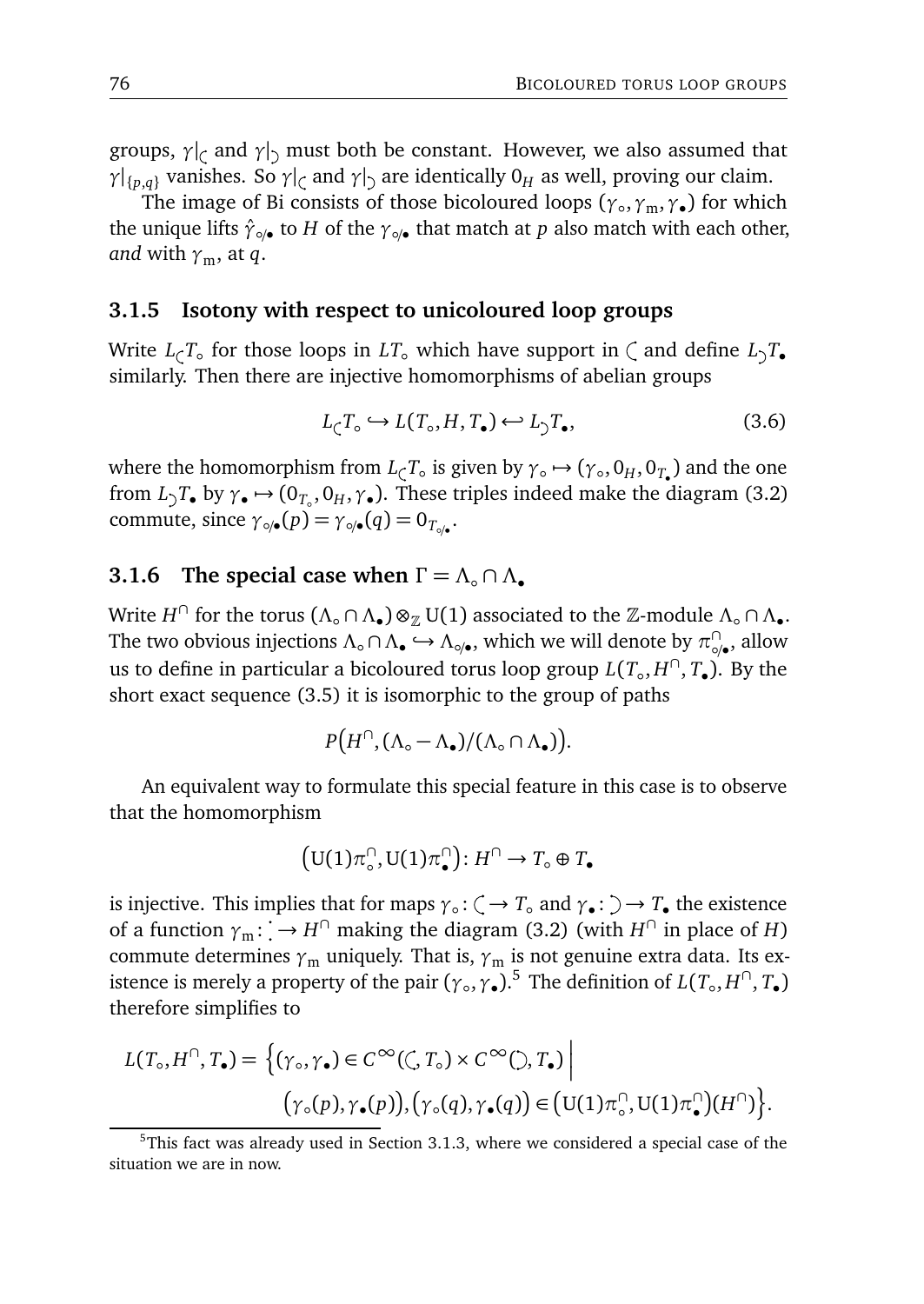(Here we omitted the conditions on the derivatives of  $\gamma_0$  and  $\gamma_2$  at *p* and *q* for brevity.)

If we return to the general case considered at the beginning of Section 3.1 when Γ is a possibly-properly included submodule of  $Λ$ <sub>ο</sub> ∩ $Λ$ <sub>●</sub>, then its associated bicoloured torus loop group *L*(*T*◦ , *H*, *T*• ) is related to *L*(*T*◦ , *H* ∩ , *T*• ) via a short exact sequence of abelian groups

$$
0 \longrightarrow \left(\frac{\Lambda_{\circ} \cap \Lambda_{\bullet}}{\Gamma}\right)^{\oplus 2} \longrightarrow L(T_{\circ}, H, T_{\bullet}) \longrightarrow L(T_{\circ}, H^{\cap}, T_{\bullet}) \longrightarrow 0.
$$

The second arrow sends  $([\nu_p],[\nu_q])$  to  $(0,\gamma_m,0)$ , where  $\gamma_m(p):=[\nu_p]$  and  $\gamma_{m}(q) := [\nu_{q}]$ . The third arrow is given by ( $\gamma_{\circ}, \gamma_{m}, \gamma_{\bullet}$ )  $\rightarrow$  ( $\gamma_{\circ}, \gamma_{\bullet}$ ). This 'forgetting' of  $\gamma_m$  can also be seen as postcomposing  $\gamma_m$  with the surjective homomor- $\lim_{\lambda \to 0} H^{\cap}$  induced by the inclusion  $\Gamma \subseteq \Lambda_{\circ} \cap \Lambda_{\bullet}$ .

## **3.1.7** Actions of covers of  $\text{Diff}_+(S^1)$

Recall from Section 2.1 that a unicoloured torus loop group has an obvious (left) action of  $\text{Diff}_+(S^1)$  on it. Similarly,  $L(T_\circ, H, T_\bullet)$  is naturally acted upon by the circle diffeomorphisms which fix the points p and q and preserve  $\binom{ }{ }$  and  $\cdots$ However, using (3.5) we can prove something more. Denote for any integer  $m \geq 1$  by  $\text{Diff}^{(m)}_+(S^1)$  the *m*-fold covering group of  $\text{Diff}_+(S^1)$ . It fits in a short exact sequence

$$
0 \to \mathbb{Z}/m\mathbb{Z} \to \mathrm{Diff}^{(m)}_+(S^1) \to \mathrm{Diff}_+(S^1) \to 1
$$

and can be modelled by the quotient group  $\mathrm{Diff}^{(\infty)}_+(S^1)/m\mathbb{Z}$ , where in turn we use the model (2.16) for the universal covering group  $\text{Diff}^{(\infty)}_+ (S^1)$ .

Remember the definition of the integer *n* on Page 72.

**Proposition 3.1.3.** *There is a (left) action of*  $\text{Diff}^{(n)}_{+}(S^1)$  *on*  $P(H, (\Lambda_\circ - \Lambda_\bullet)/\Gamma)$ *which lifts to one on L*(*T*◦ , *H*, *T*• ) *in a way that fixes the subgroup* (*Λ*◦ ∩ *Λ*• )*/Γ of*  $L(T_\circ, H, T_\bullet)$ .

*Proof.* We start by explaining how Diff<sup>(*n*)</sup>(*S*<sup>1</sup>) acts on *P*(*H*,(Λ<sub>◦</sub> − Λ•)/Γ). If  $Φ ∈$  $Diff_{+}^{(\infty)}(S^1)$  and a path *γ* lies in *P*(*H*,(Λ<sup></sup>◦ −Λ•)/Γ), then the path  $Φ^*γ$ : [0, 1] → *H* is again in *P*(*H*,( $Λ◦ - Λ•$ )/Γ). Here,  $Φ^*γ$  is defined by first extending  $γ$ quasi-periodically to all of R, precomposing this extension (which we will also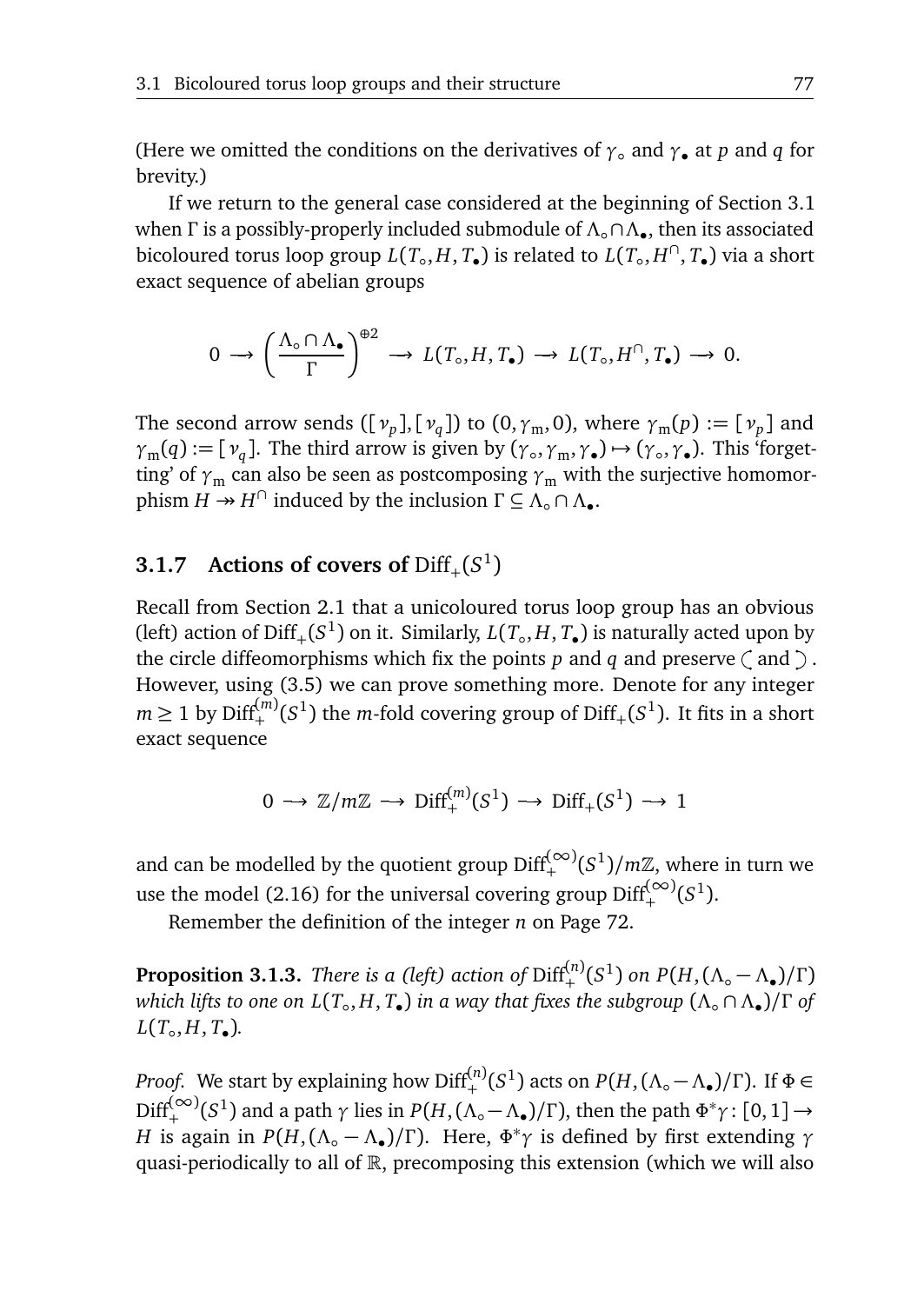denote by *γ*) with *Φ* <sup>−</sup><sup>1</sup> next and finally restricting to [0, <sup>1</sup>] again. Indeed, there holds

$$
(\Phi^*\gamma)(1) - (\Phi^*\gamma)(0) = \gamma(\Phi^{-1}(1)) - \gamma(\Phi^{-1}(0))
$$
  
=\gamma(\Phi^{-1}(0) + 1) - \gamma(\Phi^{-1}(0))  
=\gamma(\Phi^{-1}(0)) + \gamma(1) - \gamma(0) - \gamma(\Phi^{-1}(0))  
=\gamma(1) - \gamma(0) \in (\Lambda\_o - \Lambda\_o)/\Gamma.

This defines a left action  $\Phi \cdot \gamma := \Phi^* \gamma$  of  $\text{Diff}_+^{(\infty)}(S^1)$  on  $P(H, (\Lambda_\circ - \Lambda_\bullet)/\Gamma)$ . The shift diffeomorphism  $\theta \mapsto \theta + n$  then acts trivially, though. Therefore, this action of Diff $_{+}^{(\infty)}(S^1)$  descends to Diff $_{+}^{(\infty)}(S^1)/n\mathbb{Z}$ , where  $\mathbb Z$  is the central subgroup of  $\text{Diff}_{+}^{(\infty)}(S^1)$  generated by  $\theta \mapsto \theta + 1$ . This quotient group is a  $\text{model for Diff}^{(n)}_{+}(S^1).$ 

Let us now construct the lift of this Diff $_{+}^{(n)}(S^1)$ -action to  $L(T_\circ, H, T_\bullet)$ . Take  $\Phi \in \text{Diff}_{+}^{(\infty)}(S^1)$  and a bicoloured loop  $\gamma = (\gamma_0, \gamma_m, \gamma_0) \in L(T_0, H, T_0)$ . We already just defined the translate  $\Phi \cdot (Pth \gamma)$  for the path  $Pth(\gamma)$ , so in order to define *Φ* · *γ* in the discrete pre-image under Pth over *Φ* ·(Pth*γ*) all we need to do is prescribe  $(\Phi \cdot \gamma)_{m}(q)$ . That is, we partially define  $\Phi \cdot \gamma$  by the demand that Pth( $\Phi \cdot \gamma$ ) =  $\Phi \cdot (Pth \gamma)$ . We set

$$
(\Phi \cdot \gamma)_{m}(q) := \gamma_{m}(q) - (\text{Pth }\gamma)(0) + (\Phi^{*}(\text{Pth }\gamma))(0).
$$

Since by definition of the homomorphism Pth we already know that

$$
\gamma_{\mathfrak{m}}(q) - (\mathrm{Pth}\,\gamma)(1) \in (\mathbb{R}\pi_{\circ})^{-1}(\Lambda_{\circ})/\Gamma,
$$
  

$$
\gamma_{\mathfrak{m}}(q) - (\mathrm{Pth}\,\gamma)(0) \in (\mathbb{R}\pi_{\bullet})^{-1}(\Lambda_{\bullet})/\Gamma,
$$

it follows that again  $(\Phi \cdot \gamma)_{\rm m}(q) - (\Phi^*({\rm Pth}\,\gamma))(0) \in (\mathbb{R}\pi_\bullet)^{-1}(\Lambda_\bullet)/\Gamma$  and that

$$
(\Phi \cdot \gamma)_{\mathbf{m}}(q) - (\Phi^*(\mathrm{Pth}\,\gamma))(1) = \gamma_{\mathbf{m}}(q) - (\mathrm{Pth}\,\gamma)(0) - (\mathrm{Pth}\,\gamma)(1) + (\mathrm{Pth}\,\gamma)(0)
$$

$$
= \gamma_{\mathbf{m}}(q) - (\mathrm{Pth}\,\gamma)(1) \in (\mathbb{R}\,\pi_\circ)^{-1}(\Lambda_\circ)/\Gamma
$$

since

$$
(\Phi^*(\mathrm{Pth}\,\gamma))(0)-(\Phi^*(\mathrm{Pth}\,\gamma))(1)=-(\mathrm{Pth}\,\gamma)(1)+(\mathrm{Pth}\,\gamma)(0).
$$

This shows that  $\Phi \cdot \gamma \in L(T_o, H, T_o)$ .

Using the fact that Pth is a homomorphism and *Φ* acts as an automorphism on *P*(*H*,(*Λ*◦ − *Λ*• )*/Γ* ) it is easily checked that *Φ* also acts as an automorphism on  $L(T_\circ, H, T_\bullet)$ . Furthermore, it can be shown that this is compatible with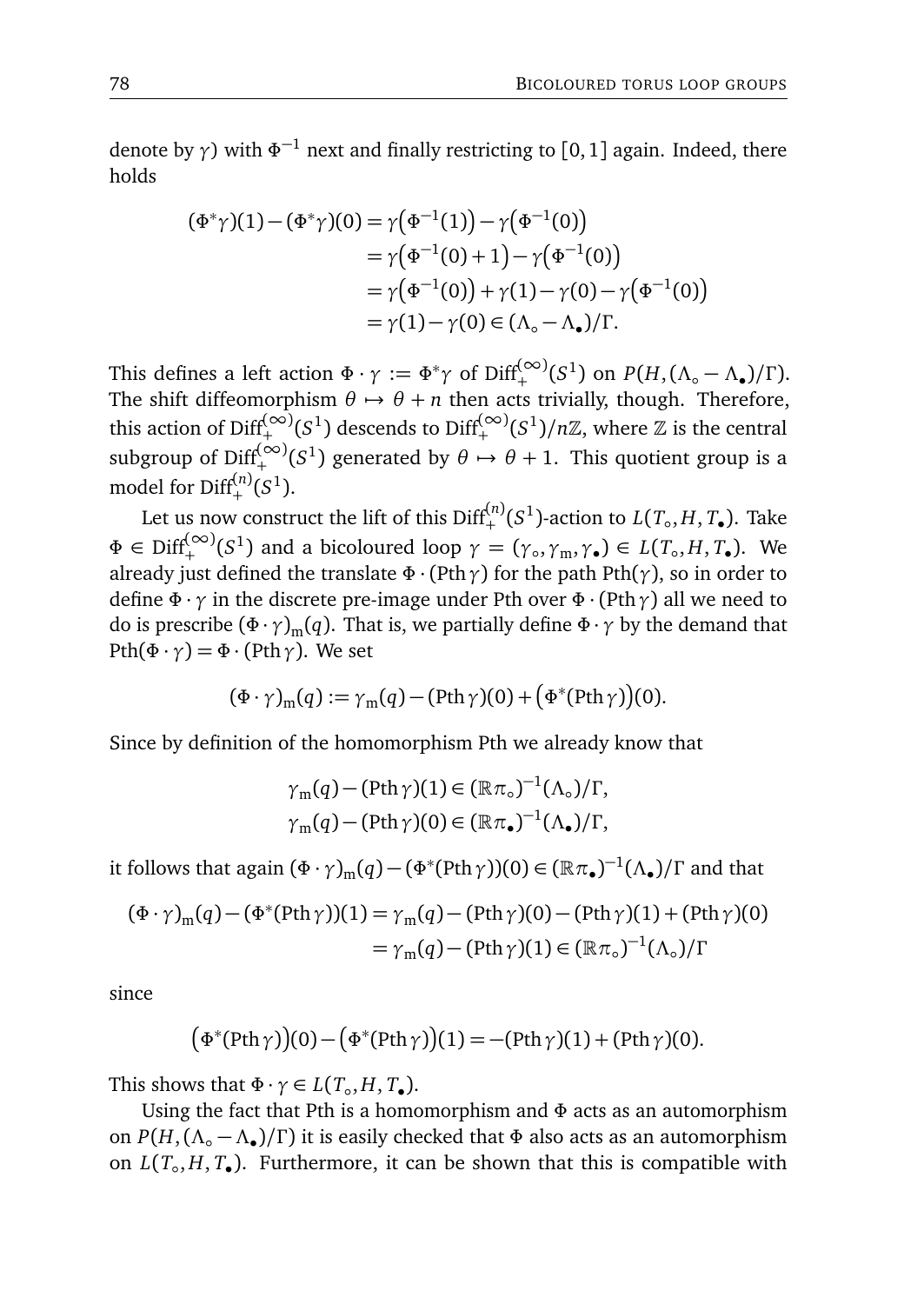the composition of the elements of Diff $_{+}^{(\infty)}(S^1)$ . Therefore the Diff $_{+}^{(\infty)}(S^1)$ action on  $P(H, (\Lambda_o - \Lambda_o)/\Gamma)$  lifts to one on  $L(T_o, H, T_o)$ . It also descends to  $Diff^{(n)}_{+}(S^1)$  because  $(n \cdot \gamma)_{m}(q) = \gamma_{m}(q)$ . By definition of this Diff<sup>(*n*)</sup>( $S^1$ )-action, the homomorphism Pth is Diff<sup>(n)</sup>( $S^1$ )-equivariant.  $\Box$ 

*Remark* 3.1.4. The action of  $\text{Diff}^{(n)}_+(S^1)$  on  $P(H, (\Lambda_\circ - \Lambda_\bullet)/\Gamma)$  can alternatively be understood by seeing elements of the latter group as a certain type of maps to the torus *H* from an *n*-fold cover of  $S^1$ .

*Remark* 3.1.5 ( $\text{Diff}^{(n)}_+(S^1)$ -equivariance with respect to *LH*). Note that the  $\limsup$  isomorphism Bi:  $LH \stackrel{\sim}{\rightarrow} L(H,H,H)$  defined in Section 3.1.3 is equivariant with respect to the  $\mathrm{Diff}_+(S^1)$ -actions on both groups.

Regarding the inclusion Bi:  $LH \hookrightarrow L(T_\circ, H, T_\bullet)$  from Section 3.1.4; breaking *S*<sup>1</sup> at the point *q* allows us to embed *LH* into  $P(H, (Λ₀ - Λ•) / Γ)$  as well. We can then namely identify *LH* with

$$
\left\{\gamma \in C^{\infty}([0,1],H)\,\middle|\,\gamma(1) = \gamma(0),\,\gamma^{(k)}(1) = \gamma^{(k)}(0) \text{ for all } k \ge 1\right\}.\tag{3.7}
$$

This inclusion homomorphism *ι* is equivariant with respect to the standard  $\text{Diff}_{+}(S^1)$ -action on *LH* described in Section 2.1 and the  $\text{Diff}_{+}^{(n)}(S^1)$ -action on  $P(H, (\Lambda_o - \Lambda_o)/\Gamma)$  constructed in the proof of Proposition 3.1.3. The following triangle commutes:

$$
L(T_o, H, T_o) \xrightarrow{\text{Pth}} P\left(H, (\Lambda_o - \Lambda_o)/\Gamma\right)
$$
\n
$$
LH
$$
\n(3.8)

Together with the equivariance of Pth this makes it clear that

$$
\mathrm{Pth}([\Phi] \cdot \mathrm{Bi}(\gamma)) = \mathrm{Pth}(\mathrm{Bi}([\Phi]^*\gamma)),
$$

where  $\gamma \in LH$  and  $\Phi \in \mathrm{Diff}^{(\infty)}_+(S^1)$ . It is then easily checked that also

$$
([\Phi] \cdot \text{Bi}(\gamma) \big)_{m}(q) = \text{Bi}([\Phi]^* \gamma)_{m}(q)
$$

and therefore [*Φ*] · Bi(*γ*) = Bi([*Φ*] <sup>∗</sup>*γ*). In other words, Bi is equivariant with respect to the Diff<sub>+</sub>( $S^1$ )-action on *LH* and the Diff<sup>(*n*)</sup>( $S^1$ )-action on *L*( $T_o, H, T_o$ ). *Remark* 3.1.6*.* It might seem unnatural to consider the action of the full group  $Diff<sup>(n)</sup><sub>+</sub>(S<sup>1</sup>)$  on *L*(*T*<sub>◦</sub>, *H*, *T*<sub>●</sub>), instead of for example the smaller group of equivalence classes of elements of  $\text{Diff}^{(\infty)}_+(S^1)$  that preserve the intervals  $[k, k+1/2]$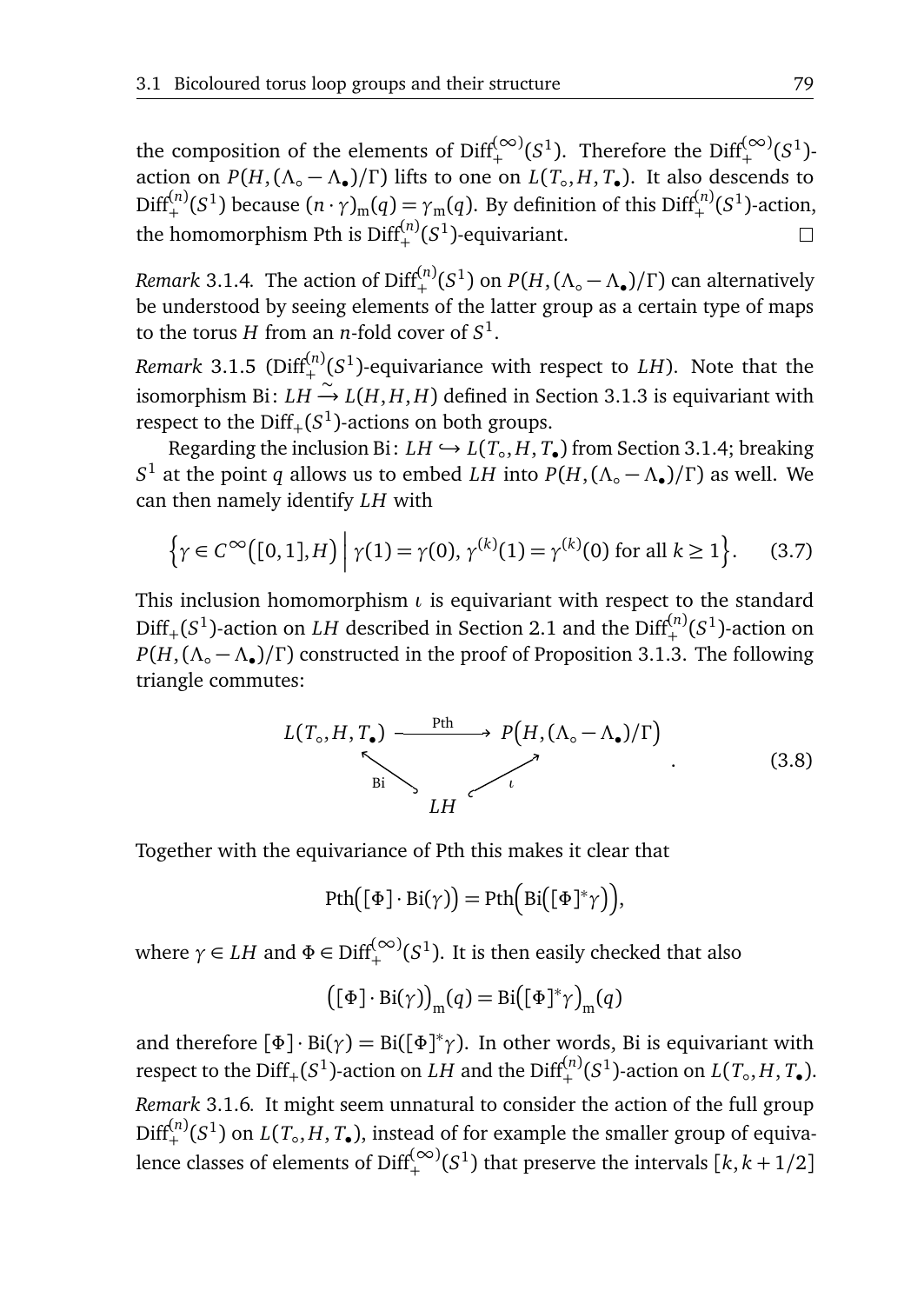for all  $k \in \mathbb{Z}$ . The former group is namely not compatible with the notion of support of bicoloured loops in a way similar to Remark 2.3.3 about the unicoloured situation. Instead,  $\text{Diff}_{+}^{(n)}(S^1)$  'mixes' the left and right halves of  $S^1$  together.

The reason for our interest in  $\mathrm{Diff}^{(n)}_+(S^1)$  is that it contains the subgroup  $Rot^{(n)}(S^1)$ , and the action of the latter will allow us to speak about *positive energy* representations of (central extensions of) *L*(*T*◦ , *H*, *T*• ).

## **3.1.8** The connected components of  $L(T_o, H, T_o)$

Recall from (2.1) how a choice of a privileged point on *S* <sup>1</sup> made it possible to alternatively describe the elements of a unicoloured torus loop group as Lie algebra valued paths. It allowed us to define the winding element of a unicoloured loop and, eventually, to understand the structure of the group. The definition of a bicoloured torus loop group already carries two privileged points *p* and *q*. We will choose the point *q* and carry out in this and the coming sections similar steps as in the unicoloured case.

The following Lemma explains that, given a triple  $\gamma = (\gamma_0, \gamma_m, \gamma_{\bullet})$  in *L*(*T*◦ , *H*, *T*• ), which are torus valued maps, we may lift them to Lie algebra valued maps which 'glue' to a map that is continuous at the point *p*. This is essentially done by first applying Pth to  $\gamma$ , then taking a lift  $[0, 1] \rightarrow \mathfrak{h}$  of Pth( $\gamma$ ), writing this as a pair of maps  $\zeta \rightarrow t_0$  and  $\zeta \rightarrow t_0$  and finally putting the datum of a lift of *γ*<sup>m</sup> back in. We will write the proof in a 'bicoloured fashion', though, without referring to the homomorphism *P*.

We first observe that the group *P*(*H*,(*Λ*◦ − *Λ*• )*/Γ* ) has an alternative description in terms of paths in the Lie algebra t, namely as follows:

$$
P\big(H, (\Lambda_{\circ} - \Lambda_{\bullet})/\Gamma\big) \cong \Big\{\hat{\xi} \in C^{\infty}\big([0,1], \mathfrak{h}\big) \Big| \hat{\xi}(1) - \hat{\xi}(0) \in \Lambda_{\circ} - \Lambda_{\bullet},
$$
  

$$
\hat{\xi}^{(k)}(1) = \hat{\xi}^{(k)}(0) \text{ for all } k \ge 1\Big\}\Big|\Gamma.
$$
  
(3.9)

**Lemma 3.1.7.** *Let*  $\gamma = (\gamma_0, \gamma_m, \gamma_\bullet) \in L(T_0, H, T_\bullet)$  *be a bicoloured loop. Then* 

*(i) there exists a triple ξ* = (*ξ*◦ ,*ξm*,*ξ*• ) *of smooth maps*

$$
\xi_{\circ} : \zeta \to \mathfrak{t}_{\circ}, \qquad \xi_{m} : \dot{\mathfrak{t}} \to \mathfrak{h} \qquad \text{and} \qquad \xi_{\bullet} : \mathfrak{t}_{\bullet}
$$

*such that*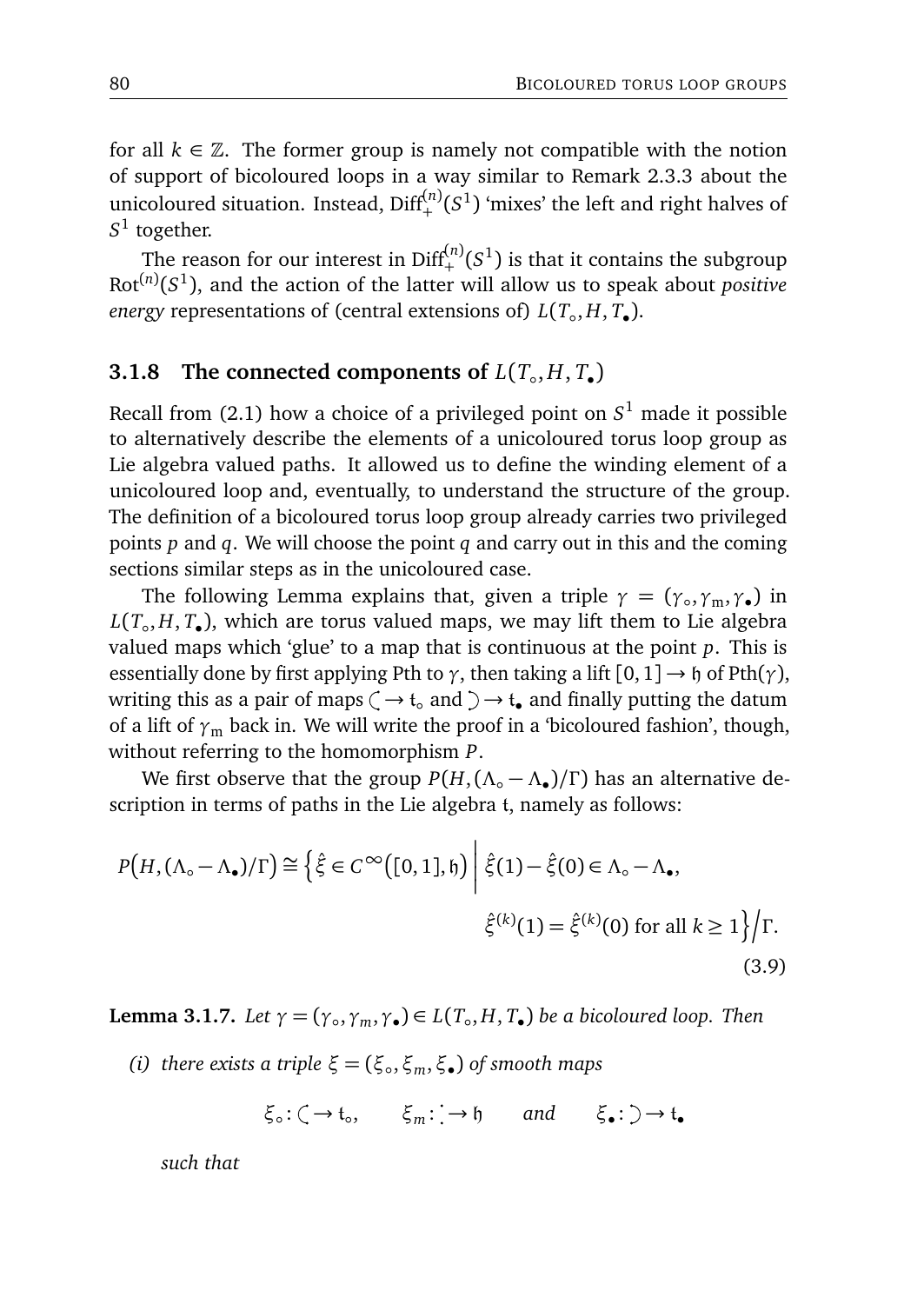- *(a)*  $\xi_{\circ}/\bullet$  *is a lift of*  $\gamma_{\circ}/\bullet$  *and*  $\xi_m$  *is a lift of*  $\gamma_m$ *, that is,* exp<sub>∘</sub> $\bullet \circ \xi_{\circ}/\bullet = \gamma_{\circ}\bullet$  $\alpha$  and  $\exp_H \circ \xi_m = \gamma_m$ , where  $\exp_{\circ}/\bullet : \mathfrak{t}_{\circ}/\bullet \to T_{\circ}/\bullet$  and  $\exp_H : \mathfrak{h} \to H$ , *(b)*  $(\mathbb{R}\pi_{\circ})^{-1}(\xi_{\circ}(p)) = \xi_{m}(p) = (\mathbb{R}\pi_{\bullet})^{-1}(\xi_{\bullet}(p)),$
- *(ii) if*  $\eta = (\eta_{\circ}, \eta_{m}, \eta_{\bullet})$  *is another triple of maps satisfying (i)(a) and (i)(b) above, then*

$$
\eta = \xi + (\pi_{\circ}(\mu_p), (p, q) \rightarrow (\mu_p, \mu_q), \pi_{\bullet}(\mu_p))
$$

*for some*  $\mu_p, \mu_q \in \Gamma$ *,* 

*(iii) the map*  $\hat{\xi}$ :  $[0, 1] \rightarrow \mathfrak{h}$  *defined by* 

$$
\hat{\xi}(\theta) := \begin{cases} (\mathbb{R}\pi_{\circ})^{-1}(\xi_{\circ}(\theta)) & \text{if } \theta \in [1/2, 1], \\ (\mathbb{R}\pi_{\bullet})^{-1}(\xi_{\bullet}(\theta)) & \text{if } \theta \in [0, 1/2], \end{cases}
$$

*where we used the unit speed parametrisations of*  $\rightarrow$  and  $\leq$  by [0, 1/2] and [1*/*2, 1] *respectively again, is a lift of P*(*γ*) *as in* (3.9)*.*

*Proof.* (i): Pick an arbitrary triple (*ξ*◦ ,*ξ*m,*ξ*• ) which satisfies (i)(a). Then the diagram

$$
\begin{array}{ccc}\n\zeta & \xrightarrow{\cdot} & \xrightarrow{\cdot} & \searrow \\
\xi_{\circ} & \downarrow & \xi_{\rm m} & \downarrow \xi_{\bullet} \\
t_{\circ} & \xleftarrow{\sim} & \eta & \xrightarrow{\sim} & \xi_{\bullet} \\
\end{array}
$$

does not necessarily commute. Instead, we have

$$
(\xi_{\circ}(p), \xi_{\bullet}(p)) = (\lambda_{\circ}, \lambda_{\bullet}) + (\mathbb{R}\pi_{\circ}, \mathbb{R}\pi_{\bullet})(\xi_{\rm m}(p))
$$

$$
(\xi_{\circ}(q), \xi_{\bullet}(q)) = (\lambda_{\circ}', \lambda_{\bullet}') + (\mathbb{R}\pi_{\circ}, \mathbb{R}\pi_{\bullet})(\xi_{\rm m}(q))
$$

for some  $\lambda_{\circ/\bullet}, \lambda'_{\circ/\bullet} \in \Lambda_{\circ/\bullet}$ . It follows that the triple  $(\xi_{\circ} - \lambda_{\circ}, \xi_{\rm m}, \xi_{\bullet} - \lambda_{\bullet})$  now satisfies both  $(i)(a)$  and  $(i)(b)$ .

(ii): Since  $\eta$  also satisfies (i)(a), we have

$$
\eta = \xi + (\lambda_{\circ}, (p, q) \rightarrow (\mu_p, \mu_q), \lambda_{\bullet})
$$

for some  $\lambda_{\circ/\bullet} \in \Lambda_{\circ/\bullet}$  and  $\mu_p, \mu_q \in \Gamma$ . In particular,  $\eta_{\circ/\bullet}(p) = \xi_{\circ/\bullet}(p) + \lambda_{\circ/\bullet}$ . But using property (i)(b) for both  $η$  and  $ξ$ ,

$$
(\mathbb{R}\pi_{\circ/\bullet})^{-1}(\eta_{\circ/\bullet}(p)-\xi_{\circ/\bullet}(p))=\eta_m(p)-\xi_m(p)=\mu_p,
$$

so  $\lambda_{\circ/\bullet} = \pi_{\circ/\bullet}(\mu_p)$ .

(iii): This claim is obvious given the definition of the homomorphism  $P$ .  $\Box$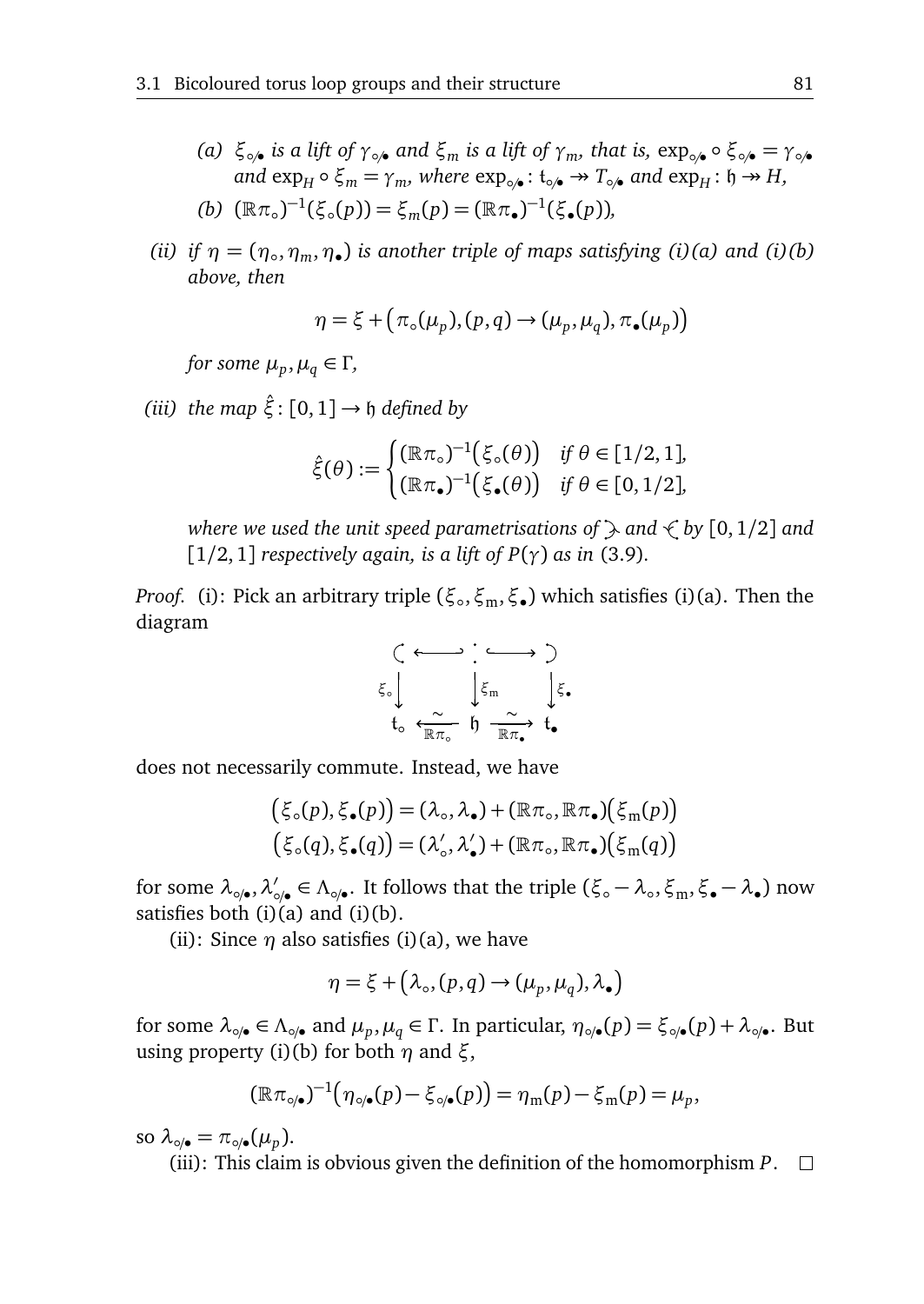Because we will use the Lie algebra valued lifts constructed in the previous Lemma often, we give them their own name:

**Definition 3.1.8.** For a bicoloured loop  $\gamma = (\gamma \circ, \gamma_{\rm m}, \gamma \bullet) \in L(T \circ, H, T \bullet)$  a triple of maps *ξ* = (*ξ*◦ ,*ξ*m,*ξ*• ) as in Lemma 3.1.7(i) is called a *glued lift* of *γ*.

We will denote the quotient of the direct sum *Λ*◦ ⊕ *Λ*• by the image of *Γ* under the homomorphism  $(\pi_0, \pi_{\bullet})$  as  $(\Lambda_{\circ} \oplus \Lambda_{\bullet})/\Gamma$ .

**Proposition 3.1.9.** *There are surjective homomorphisms*

$$
\Delta': P\big(H, (\Lambda_{\circ} - \Lambda_{\bullet})/\Gamma\big) \twoheadrightarrow \Lambda_{\circ} - \Lambda_{\bullet},
$$
  

$$
\Delta: L(T_{\circ}, H, T_{\bullet}) \twoheadrightarrow \frac{\Lambda_{\circ} \oplus \Lambda_{\bullet}}{\Gamma}
$$
 (3.10)

*of abelian groups which make the following diagram commute:*

$$
0 \to \frac{\Lambda_{\circ} \cap \Lambda_{\bullet}}{\Gamma} \to L(T_{\circ}, H, T_{\bullet}) \xrightarrow{\text{Pth}} P\big(H, (\Lambda_{\circ} - \Lambda_{\bullet})/\Gamma\big) \to 0
$$
  

$$
\downarrow -1 \qquad \qquad \downarrow \Delta \qquad \qquad \downarrow \Delta'
$$
  

$$
0 \to \frac{\Lambda_{\circ} \cap \Lambda_{\bullet}}{\Gamma} \longrightarrow \frac{\Lambda_{\circ} \oplus \Lambda_{\bullet}}{\Gamma} \xrightarrow{\text{R}\pi_{\circ})^{-1} - (\text{R}\pi_{\bullet})^{-1}} \Lambda_{\circ} - \Lambda_{\bullet} \longrightarrow 0,
$$
  
(3.11)

*where the top row is the short exact sequence* (3.5) *and the bottom row is exact as well.*

*Proof.* The homomorphism *∆*<sup>0</sup> is defined in exactly the same way as in the unicoloured case, namely by picking for a path  $\gamma \in P(H, (\Lambda_{\circ} - \Lambda_{\bullet})/\Gamma)$  a lift  $\hat{\xi}$ : [0, 1] → h as in (3.9). The element  $\Delta'_{\gamma} := \hat{\xi}(1) - \hat{\xi}(0) \in \Lambda_0 - \Lambda_0$  is then independent of the choice of *ξ*ˆ and this clearly defines a homomorphism. It is surjective because  $\lambda_{\circ} - \lambda_{\bullet} \in \Lambda_{\circ} - \Lambda_{\bullet}$  has as pre-image for example the element of *P*(*H*,(*Λ*◦ − *Λ*• )*/Γ* ) defined as the projection on *H* of the Lie algebra-valued path  $[0, 1] \rightarrow \mathfrak{h}, \theta \mapsto \theta(\lambda_{\circ} - \lambda_{\bullet}).$ 

To define the homomorphism  $\Delta$ , let  $\gamma = (\gamma_0, \gamma_m, \gamma_0) \in L(T_0, H, T_0)$  be a bicoloured loop and pick a glued lift *ξ* = (*ξ*◦ ,*ξ*m,*ξ*• ) of it. As explained in the proof of Lemma 3.1.7(i), there are then elements  $\lambda_{\circ/\bullet} \in \Lambda_{\circ/\bullet}$  such that

$$
(\xi_{\circ}(q), \xi_{\bullet}(q)) = (\lambda_{\circ}, \lambda_{\bullet}) + (\mathbb{R}\pi_{\circ}, \mathbb{R}\pi_{\bullet})(\xi_{\rm m}(q)).
$$

If  $\eta = (\eta_{\circ}, \eta_{\rm m}, \eta_{\bullet})$  is another such lift, then by Lemma 3.1.7(ii),

$$
(\eta_{\circ}(q), \eta_{\bullet}(q)) = (\lambda_{\circ}, \lambda_{\bullet}) + (\pi_{\circ}(\mu), \pi_{\bullet}(\mu)) + (\mathbb{R}\pi_{\circ}, \mathbb{R}\pi_{\bullet})(\eta_{\rm m}(q))
$$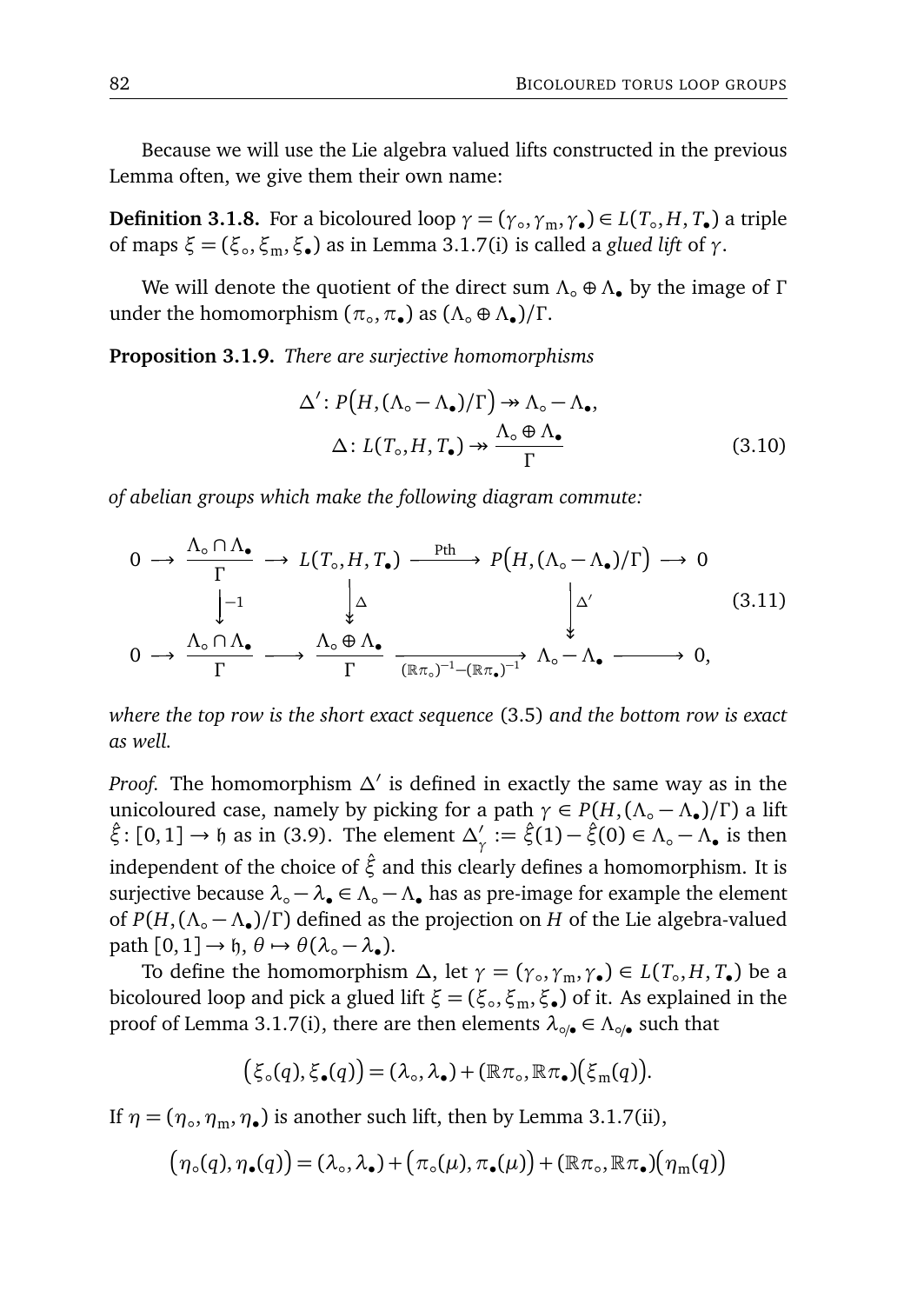for some  $\mu \in \Gamma$ . Therefore, setting  $\Delta_{\gamma}$  to be the equivalence class  $[\lambda_{\circ}, \lambda_{\bullet}]$  of (*λ*◦ ,*λ*• ) gives a well-defined map (3.10). We show that *∆* is surjective. Let (*λ*◦ ,*λ*• ) be an element in *Λ*◦ ⊕ *Λ*• . Choose *ξ*◦ : → t◦ to be any map satisfying  $\zeta$ <sub>ο</sub> $(p) = 0$ <sub>t</sub><sub>ο</sub> and  $\zeta$ <sub>ο</sub> $(q) = \lambda$ <sub>ο</sub>, pick  $\zeta$ <sub>•</sub>:  $\geq$   $\rightarrow$  t<sub>•</sub> to be any map with  $\zeta$ <sub>•</sub> $(p) = 0$ <sub>t</sub><sub>•</sub> and  $\xi_{\bullet}(q) = \lambda_{\bullet}$  and define  $\xi_{m} : \cdot \rightarrow \mathfrak{h}$  as  $\xi_{m}(p) = \xi_{m}(q) = 0_{\mathfrak{h}}$ . Then the triple (*ξ*◦ ,*ξ*m,*ξ*• ) is a glued lift of a bicoloured loop in *L*(*T*◦ , *H*, *T*• ) and one has

$$
(\xi_{\circ}(q), \xi_{\bullet}(q)) = (\lambda_{\circ}, \lambda_{\bullet}) + (\mathbb{R}\pi_{\circ}, \mathbb{R}\pi_{\bullet})(0),
$$

which shows what we wanted.

The second map in the bottom row of (3.11) is given by the obvious inclusion if we identify (*Λ*◦ ∩ *Λ*• )*/Γ* with the quotient group

$$
\frac{\left\{ \left( \mathbb{R}\pi_{\circ}(\nu), \mathbb{R}\pi_{\bullet}(\nu) \right) \middle| \nu \in \Lambda_{\circ} \cap \Lambda_{\bullet} \right\}}{\left\{ \left( \pi_{\circ}(\mu), \pi_{\bullet}(\mu) \right) \middle| \mu \in \Gamma \right\}},\tag{3.12}
$$

and the third map stands for

$$
[\lambda_{\circ}, \lambda_{\bullet}] \mapsto (\mathbb{R} \pi_{\circ})^{-1} (\lambda_{\circ}) - (\mathbb{R} \pi_{\bullet})^{-1} (\lambda_{\bullet}),
$$

where  $[λ<sub>o</sub>, λ<sub>•</sub>]$  is the equivalence class of  $(λ<sub>o</sub>, λ<sub>•</sub>)$  in  $(Λ<sub>o</sub> ⊕ Λ<sub>•</sub>)/Γ$ . This third map indeed has (3.12) as its kernel.

To explain the commutativity of the first square in (3.11), let  $\lceil v \rceil \in (\Lambda_0 \cap \Lambda_1)$ *Λ*• )*/Γ* . Then its image in (*Λ*◦ ⊕ *Λ*• )*/Γ* when travelling along the lower left corner of the square is the equivalence class  $-[(\mathbb{R}\pi_{\circ}, \mathbb{R}\pi_{\bullet})(\nu)]$ . On the other hand, if we travel along the upper right corner, recall that the image of [*ν*] in  $L(T_\circ, H, T_\bullet)$  is the bicoloured loop  $\gamma = (\gamma_\circ, \gamma_{\rm m}, \gamma_\bullet)$ , where the  $\gamma_{\circ/\bullet}$  are identically  $0_{T_{\circ/\bullet}}, \gamma_{\rm m}(p) = 0_H$  and  $\gamma_{\rm m}(q) = [\nu]$ . A possible glued lift *ξ* = (*ξ*<sub>○</sub>, *ξ*<sub>m</sub>, *ξ*<sub>•</sub>) of  $\gamma$ has the maps  $\xi_{\circ/\bullet}$  identically 0<sub>t→ $\circ$ </sub>,  $\xi_{\rm m}(p)=0_{\rm \mathfrak{h}}$  and  $\xi_{\rm m}(q)=\nu.$  This satisfies

$$
(\xi_{\circ}(q), \xi_{\bullet}(q)) = (0,0) = -(\mathbb{R}\pi_{\circ}, \mathbb{R}\pi_{\bullet})(\nu) + (\mathbb{R}\pi_{\circ}, \mathbb{R}\pi_{\bullet})(\nu),
$$

as desired, given the way we defined *∆*.

The commutativity of the second square in (3.11) follows from the claim of Lemma 3.1.7(iii).  $\Box$ 

The homomorphism *∆* serves the same role in our bicoloured situation as the winding element homomorphism  $LT \rightarrow \Lambda$  does in the unicoloured case in the sense that its fibres are exactly the connected components of the group. The exactness of the bottom row in (3.11) implies that the group of connected components  $(\Lambda_{\circ} \oplus \Lambda_{\bullet})/\Gamma$  of  $L(T_{\circ}, H, T_{\bullet})$  is torsion-free if and only if  $\Gamma = \Lambda_{\circ} \cap \Lambda_{\bullet}$ .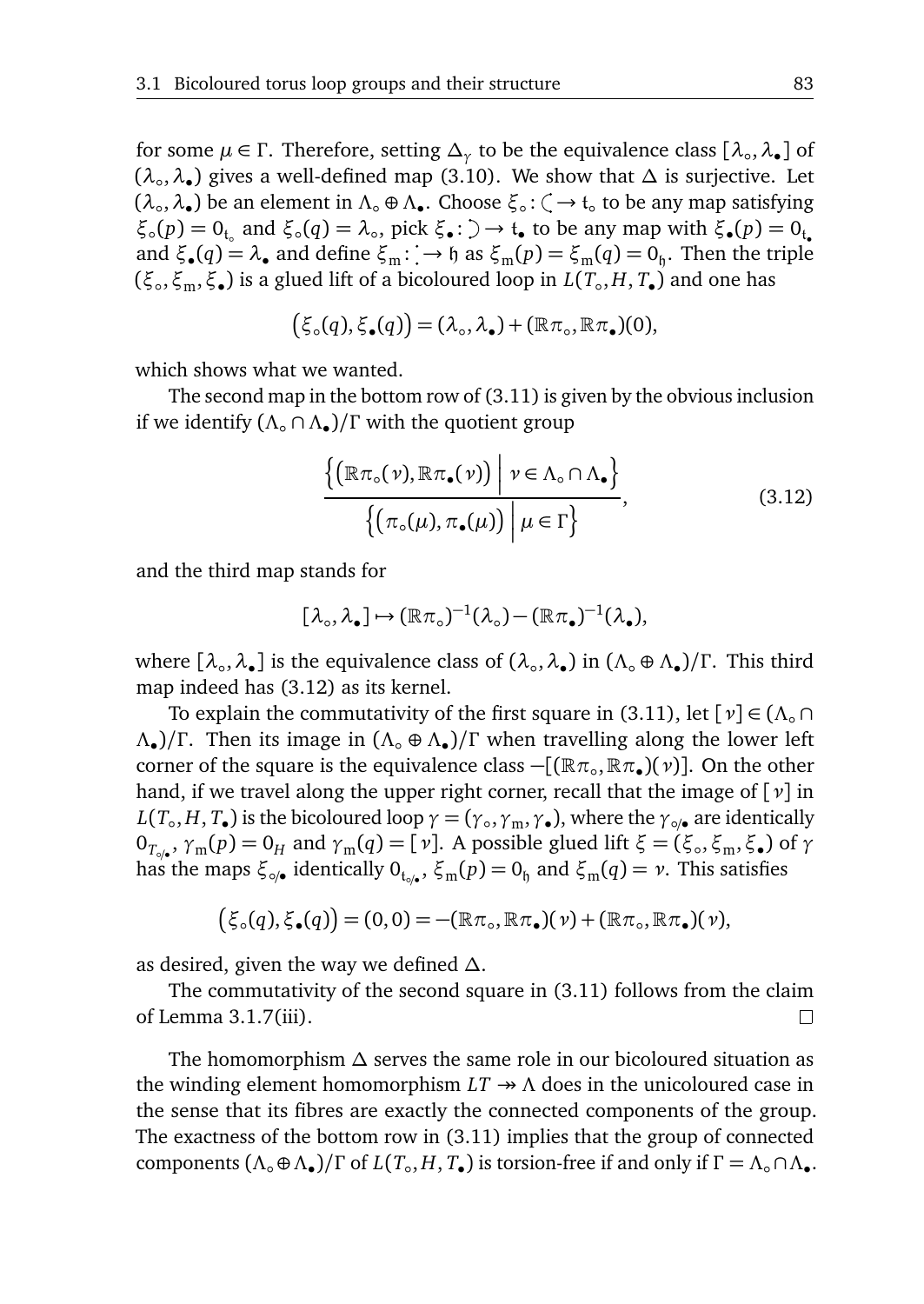*Remark* 3.1.10*.* It follows from Lemma 3.1.7(iii) that for a bicoloured loop  $γ ∈ L(T<sub>o</sub>, H, T<sub>•</sub>)$  we have

$$
\Delta'_{\mathrm{Pth}\gamma} = (\mathbb{R}\pi_{\circ})^{-1}(\xi_{\circ}(q)) - (\mathbb{R}\pi_{\bullet})^{-1}(\xi_{\bullet}(q))
$$

for any glued lift (*ξ*◦ ,*ξ*m,*ξ*• ) of *γ*.

## **3.1.9** The structure of  $L(T_\circ, H, T_\bullet)$

Since we learned in Section 3.1.4 that *L*(*T*◦ , *H*, *T*• ) contains a canonical copy of *LH* via an injective 'bicolouring' homomorphism Bi, there is in particular an inclusion of the identity component  $(LH)$ <sup>0</sup> of the latter group.

**Proposition 3.1.11.** The subgroup  $\text{Bi}((LH)_0)$  of  $L(T_\circ, H, T_\bullet)$  is the kernel of *the homomorphism ∆, and it therefore also equals the identity component of*  $L(T_\circ, H, T_\bullet)$ .

*Proof*. Recall first that  $(LH)_0$  can be canonically identified with the group of all smooth maps *S* <sup>1</sup> → h, modulo *Γ* . Now suppose that *γ* is a bicoloured loop in the kernel of *∆*. According to the definition of *∆* in the proof of Proposition 3.1.9 this means that if  $\xi = (\xi_{\circ}, \xi_{\rm m}, \xi_{\bullet})$  is a glued lift of  $\gamma$ , then there exists a  $\mu \in \Gamma$ such that

$$
(\xi_{\circ}(q), \xi_{\bullet}(q)) = (\pi_{\circ}(\mu), \pi_{\bullet}(\mu)) + (\mathbb{R}\pi_{\circ}, \mathbb{R}\pi_{\bullet})(\xi_{\rm m}(q)).
$$

Therefore,

$$
(\mathbb{R}\pi_{\circ})^{-1}(\xi_{\circ}(q)) = (\mathbb{R}\pi_{\bullet})^{-1}(\xi_{\bullet}(q)),
$$

which together with Lemma 3.1.7(i)(b) implies that the two maps  $(\mathbb{R} \pi_{\circ/\bullet})^{-1}$   $\circ$ *ξ*◦/• glue together to a smooth map *S* <sup>1</sup> → h. Its value at *q* differs from that of *ξ*<sup>m</sup> by *µ*. By the characterisation of the image of Bi mentioned at the end of  $\Box$ Section 3.1.4 we see that  $\gamma$  lies in Bi $((LH)_0)$ .

We are now able to understand the structure of *L*(*T*◦ , *H*, *T*• ) by showing that the short exact sequence

$$
0 \longrightarrow (LH)_0 \xrightarrow{\text{Bi}} L(T_o, H, T_{\bullet}) \xrightarrow{\Delta} \frac{\Lambda_o \oplus \Lambda_{\bullet}}{\Gamma} \longrightarrow 0. \tag{3.13}
$$

admits a splitting, which we construct as follows. Let (*λ*◦ ,*λ*• ) ∈ *Λ*◦ ⊕*Λ*• . Define the h-valued straight line segment

$$
\hat{\xi}: [0,1] \to \mathfrak{h}, \qquad \theta \mapsto (\mathbb{R}\pi_{\bullet})^{-1}(\lambda_{\bullet}) + \theta((\mathbb{R}\pi_{\circ})^{-1}(\lambda_{\circ}) - (\mathbb{R}\pi_{\bullet})^{-1}(\lambda_{\bullet}))
$$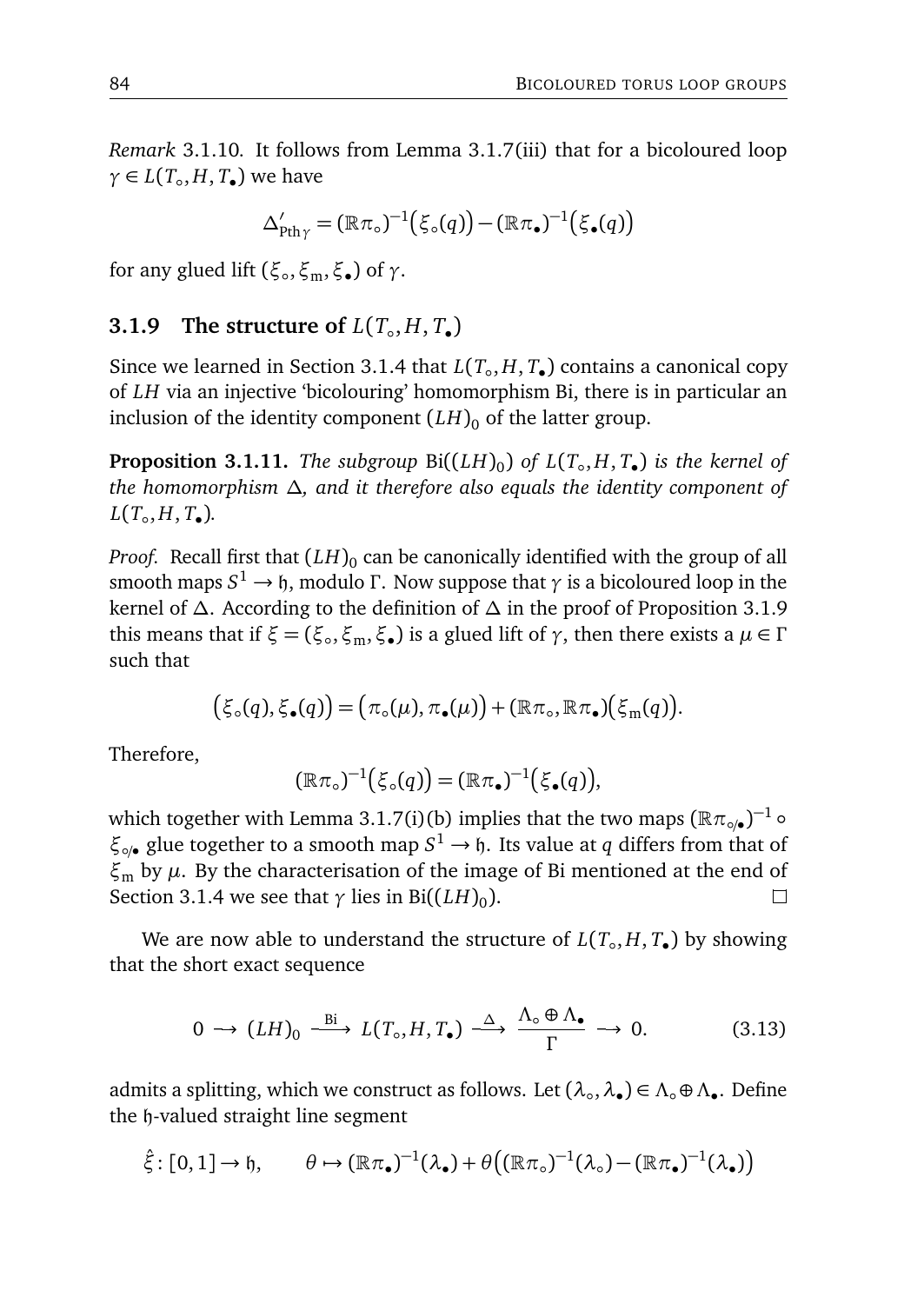from  $(\Bbb R\pi_\bullet)^{-1}(\lambda_\bullet)$  to  $(\Bbb R\pi_\circ)^{-1}(\lambda_\circ)$ , and use it to define three Lie algebra valued maps *ξ*◦ , *ξ*<sup>m</sup> and *ξ*• in turn by restricting to the relevant parts of the interval  $[0, 1]$ :

$$
\xi_{\circ} := \mathbb{R}\pi_{\circ} \circ \hat{\xi}|_{[1/2,1]} : \zeta \to \mathfrak{t}_{\circ}
$$
  
\n
$$
\xi_{\mathbf{m}}(p) := \hat{\xi}(1/2) = \frac{1}{2} \big( (\mathbb{R}\pi_{\circ})^{-1}(\lambda_{\circ}) + (\mathbb{R}\pi_{\bullet})^{-1}(\lambda_{\bullet}) \big) \in \mathfrak{h}
$$
  
\n
$$
\xi_{\mathbf{m}}(q) := 0_{\mathfrak{h}} \in \mathfrak{h}
$$
  
\n
$$
\xi_{\bullet} := \mathbb{R}\pi_{\bullet} \circ \hat{\xi}|_{[0,1/2]} : \zeta \to \mathfrak{t}_{\bullet}.
$$

Because a different choice of representative from the equivalence class [λ<sub>∘</sub>, λ<sub>•</sub>] in (*Λ*◦ ⊕ *Λ*• )*/Γ* of (*λ*◦ ,*λ*• ) would merely translate *ξ*ˆ by an element of *Γ* ⊆ h, the following torus valued maps *γ*◦ , *γ*<sup>m</sup> and *γ*• only depend on [*λ*◦ ,*λ*• ]:

$$
\gamma_{\circ} := \exp_{\circ} \circ \xi_{\circ} : \zeta \to T_{\circ}
$$

$$
\gamma_{\mathfrak{m}}(p) := \exp_{H}(\xi_{\mathfrak{m}}(p)) \in H
$$

$$
\gamma_{\mathfrak{m}}(q) := \exp_{H}(\xi_{\mathfrak{m}}(q)) = 0_{H} \in H
$$

$$
\gamma_{\bullet} := \exp_{\bullet} \circ \xi_{\bullet} : \supset \to T_{\bullet}.
$$

 $\gamma_{\rm [2a_0,2a_1]}:= (\gamma_{\circ},\gamma_{\rm m},\gamma_{\bullet})$  forms a bicoloured loop. The triple  $(\xi_{\circ},\xi_{\rm m},\xi_{\bullet})$ is then a glued lift of *γ*[*λ*◦ ,*λ*• ] and

$$
(\xi_{\circ}(q), \xi_{\bullet}(q)) = (\mathbb{R}\pi_{\circ}(\hat{\xi}(1)), \mathbb{R}\pi_{\bullet}(\hat{\xi}(0))) = (\lambda_{\circ}, \lambda_{\bullet}) + (\mathbb{R}\pi_{\circ}, \mathbb{R}\pi_{\bullet})(\xi_{\rm m}(q))
$$

shows that  $\Delta_{\gamma_{\{ \lambda_o, \lambda_o\}}} = [\lambda_o, \lambda_o]$ . In other words, the homomorphism

$$
\frac{\Lambda_{\circ} \oplus \Lambda_{\bullet}}{\Gamma} \to L(T_{\circ}, H, T_{\bullet}), \qquad [\lambda_{\circ}, \lambda_{\bullet}] \mapsto \gamma_{[\lambda_{\circ}, \lambda_{\bullet}]} \tag{3.14}
$$

that we just constructed is a section of  $\Delta$ . This in particular implies that (3.14) is injective. The splitting (3.14) gives an isomorphism

$$
L(T_{\circ}, H, T_{\bullet}) \xrightarrow{\sim} (LH)_{0} \oplus \left( \frac{\Lambda_{\circ} \oplus \Lambda_{\bullet}}{\Gamma} \right)
$$

sending a bicoloured loop  $\gamma = (\gamma_0, \gamma_m, \gamma_*)$  to  $(\gamma - \gamma_{\Delta_\gamma}, \Delta_\gamma)$ . Its inverse takes a pair (*γ*, [*λ*◦ ,*λ*• ]) to the bicoloured loop *γ* + *γ*[*λ*◦ ,*λ*• ] . Recalling the isomorphism (2.4) we conclude with a decomposition

$$
L(T_{\circ}, H, T_{\bullet}) \cong H \oplus V\mathfrak{h} \oplus \left(\frac{\Lambda_{\circ} \oplus \Lambda_{\bullet}}{\Gamma}\right),
$$

which explains the structure of  $L(T_\circ, H, T_\bullet)$ .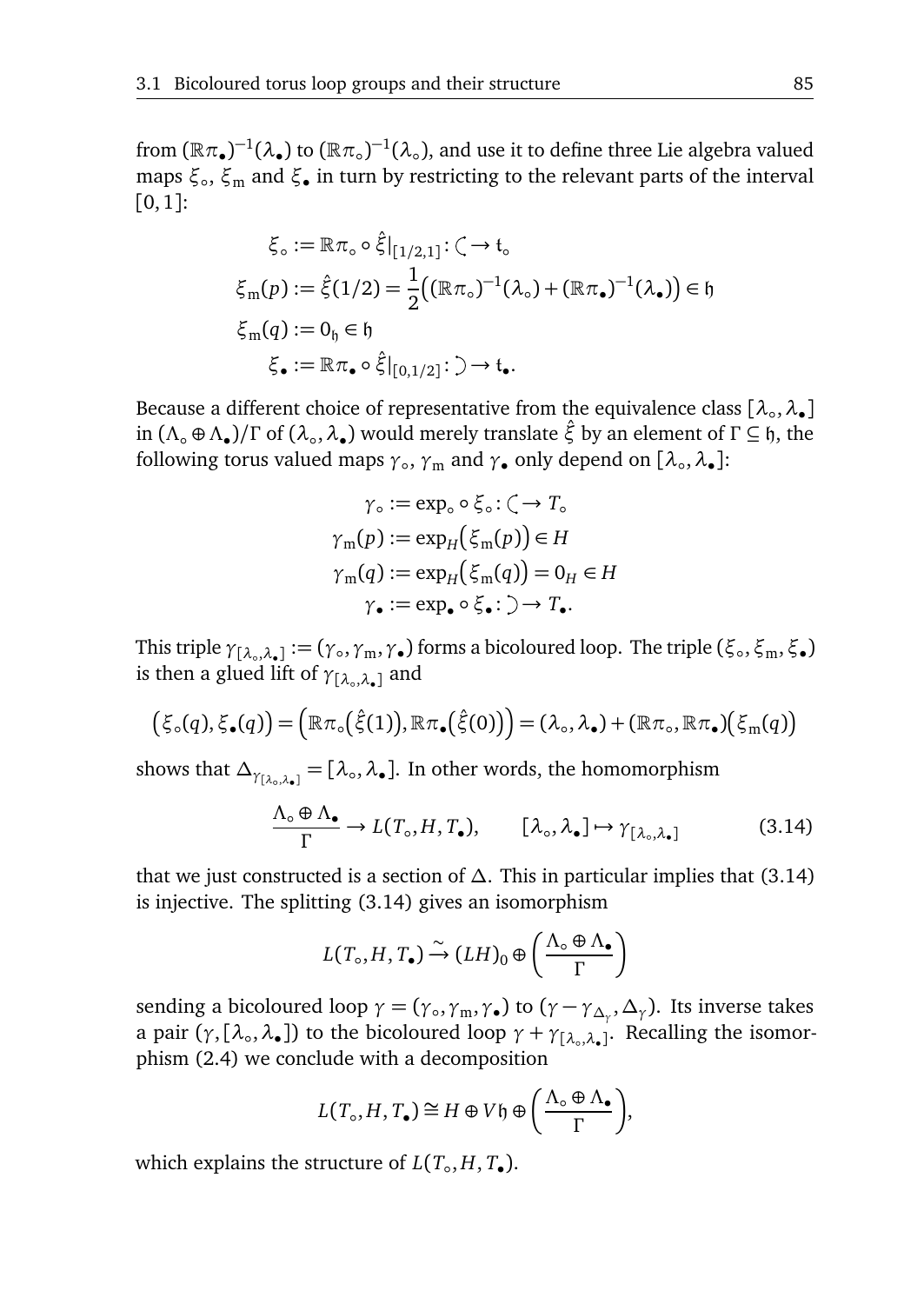*Remark* 3.1.12*.* In the proof of Proposition 3.1.9 it was shown that the homomorphism *∆* is surjective by sketching how to find some bicoloured loop in the pre-image of every element [*λ*◦ ,*λ*• ] of (*Λ*◦ ⊕ *Λ*• )*/Γ* . One could ask whether that construction could be made more precise so as to obtain a simpler splitting of *∆* than the more complicated one we built in the current section. However, the former construction *does* depend on the choice of representative (λ<sub>∘</sub>, λ<sub>●</sub>) from [*λ*◦ ,*λ*• ], so this plan seems unreasonable.

## **3.2 Central extensions associated to spans of lattices**

The bicoloured torus loop group  $L(T_\circ, H, T_\bullet)$  and the group  $P(H, (\Lambda_\circ - \Lambda_\bullet)/\Gamma)$ defined in Section 3.1 can in particular be defined if the <sup>Z</sup>-modules *<sup>Λ</sup>*◦/• and *Γ* come with the extra structure of bi-additive forms that make them even lattices. In this section we give, using these lattice structures, constructions of central extensions  $\widetilde{L}(T_o, H, T_o)$  and  $\widetilde{P}(H, (\Lambda_o - \Lambda_o)/\Gamma)$  of  $L(T_o, H, T_o)$  and *P*(*H*,(*Λ*◦ − *Λ*• )*/Γ* ) that are analogous to the central extensions of unicoloured torus loop groups described in Section 2.2. As we will see in Section 3.2.1, they will in fact reduce exactly to those unicoloured extensions in the special case that  $\Lambda_o = \Lambda_\bullet = \Gamma$  and the homomorphisms  $\pi_{\circ/\bullet} : \Gamma \hookrightarrow \Lambda_{\circ/\bullet}$  are the identity. We will construct  $\widetilde{P}(H, (\Lambda_{\circ} - \Lambda_{\bullet}) / \Gamma)$  through an explicit 2-cocycle. The formula for it will be nearly identical to the one for unicoloured torus loop groups. The central extension of *L*(*T*◦ , *H*, *T*• ) will then simply be defined as the pullback of *<sup>P</sup>*e(*H*,(*Λ*◦ <sup>−</sup> *<sup>Λ</sup>*• )*/Γ* ) along the homomorphism Pth. That is, it will be trivial on the kernel of Pth.

So let *Λ*◦/• and *Γ* be as in Section 3.1 but assume additionally that they are even lattices, denoting their forms by  $\langle \cdot, \cdot \rangle_{\circ/\bullet}$  and  $\langle \cdot, \cdot \rangle_{\Gamma}$  respectively, and that the  $\pi_{\circ/\bullet}$  are lattice morphisms. We will use the same notation for the forms that are extended bilinearly to the Lie algebras  $t_{\circ/\bullet}$  and  $\mathfrak{h}$ .

*Remark* 3.2.1*.* Special cases of spans of lattices have been considered before in the literature. If namely  $\Gamma = \Lambda_{\circ} \cap \Lambda_{\bullet}$  and  $[\Lambda_{\circ} : \Gamma] = p = [\Lambda_{\bullet} : \Gamma]$  for some prime number *p*, then *Λ*◦ and *Λ*• have been called *p-neighbours* (see [Kne02, Section (28.2)]).

If one has the freedom to choose the middle even lattice *Γ* beforehand, then it is easy to construct and classify spans of lattices via the technique of *discriminant groups*. The even lattices *Λ*◦/• namely correspond to the *q*-isotropic  $\sup$  *s*ubgroups of the finite abelian discriminant group  $D_{\Gamma} := \Gamma^{\vee}/\Gamma$  of  $\Gamma$ , as explained in Appendix A.1.2.

*Remark* 3.2.2*.* The restriction of the R-valued form  $\langle \cdot, \cdot \rangle_{\Gamma}$  on  $\mathfrak{h}$  to  $\Lambda_{\circ} \cap \Lambda_{\bullet} \subseteq \mathfrak{h}$  is Z-valued, making *Λ*◦ ∩ *Λ*• an even lattice, while the restriction to *Λ*◦ − *Λ*• ⊆ h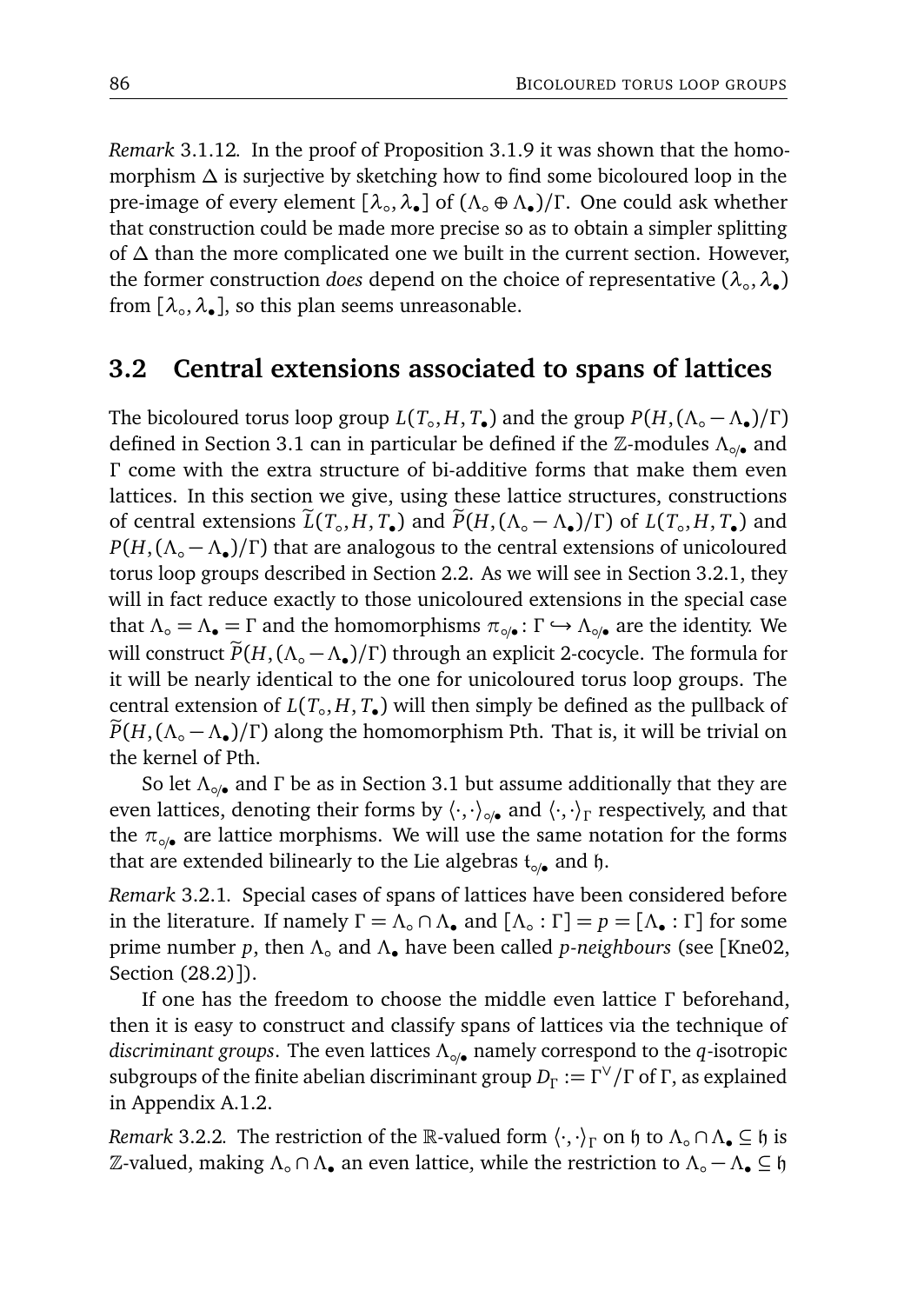is in general Q-valued, making this a rational lattice.

Just like in the unicoloured case, the construction of central extensions of  $L(T_\circ, H, T_\bullet)$  and  $P(H, (\Lambda_\circ - \Lambda_\bullet)/\Gamma)$  will require a little bit more data than just the lattices  $Λ_{\circ/\bullet}$  and Γ and the two embeddings  $\pi_{\circ/\bullet}$  between them. We will namely need a certain central extension of the underlying abelian group of the rational lattice  $\Lambda_{\circ} - \Lambda_{\bullet}$  to ensure that the central extension of  $L(T_{\circ}, H, T_{\bullet})$  will be disjoint-commutative.

**Construction 3.2.3** (A central extension of Λ<sub>ο</sub> − Λ<sub>●</sub>). Let us define a function<sup>6</sup>

$$
b: (\Lambda_{\circ} - \Lambda_{\bullet}) \times (\Lambda_{\circ} - \Lambda_{\bullet}) \to U(1),
$$
  

$$
b(\lambda, \mu) := e^{2\pi i b_0(\lambda, \mu)}, \qquad b_0(\lambda, \mu) := \frac{1}{2} \langle \mu, \lambda \rangle_{\Gamma} + \langle \mu, \lambda_{\bullet} \rangle_{\Gamma} \in \mathbb{Q},
$$
 (3.15)

where  $\lambda, \mu \in \Lambda_\circ - \Lambda_\bullet$  and  $\lambda_\bullet$  is defined via a choice of decomposition  $\lambda = \lambda_\circ - \lambda_\bullet$ , with  $\lambda_{\circ/\bullet} \in (\mathbb{R}\pi_{\circ/\bullet})^{-1}(\Lambda_{\circ/\bullet})$ . Notice that  $b_0(\lambda,\mu) = -\frac{1}{2}$  $\frac{1}{2}\langle \mu, \lambda \rangle_{\Gamma} + \langle \mu, \lambda_{\circ} \rangle_{\Gamma}$  also, since we can add  $-\langle \mu, \lambda \rangle_{\Gamma} + \langle \mu, \lambda \rangle_{\Gamma}$  to  $b_0(\lambda, \mu)$ , so we can use this as an alternative expression for  $b_0$  if we so please.

The definition of *b* is independent of the choice of decomposition of *λ* used. Suppose namely that also  $\lambda = \lambda'_{\circ} - \lambda'_{\bullet}$ . Then  $\lambda'_{\bullet} = \lambda_{\bullet} + \nu$  for some  $\nu \in \Lambda_{\circ} \cap \Lambda_{\bullet}$ . This implies that

$$
\frac{1}{2}\langle \mu, \lambda \rangle_{\Gamma} + \langle \mu, \lambda'_{\bullet} \rangle_{\Gamma} = b_0(\lambda, \mu) + \langle \mu, \nu \rangle_{\Gamma} \equiv b_0(\lambda, \mu) \bmod \mathbb{Z}.
$$

It is clear that *b* is bi-additive and we furthermore have that  $b(\lambda, \lambda) = 1$ for all  $\lambda \in \Lambda_0 - \Lambda_0$  since

$$
b_0(\lambda,\lambda)=\frac{1}{2}\langle \lambda_\circ-\lambda_\bullet,\lambda_\circ-\lambda_\bullet\rangle_\Gamma+\langle \lambda_\circ-\lambda_\bullet,\lambda_\bullet\rangle_\Gamma=\frac{1}{2}\langle \lambda_\circ,\lambda_\circ\rangle_\Gamma-\frac{1}{2}\langle \lambda_\bullet,\lambda_\bullet\rangle_\Gamma,
$$

and  $\langle \lambda_{\circ/\bullet}, \lambda_{\circ/\bullet} \rangle_{\Gamma}/2 \in \mathbb{Z}$  because the lattices  $\Lambda_{\circ/\bullet}$  are even. Together with the bi-additivity, this property of *b* implies by the discussion in Appendix A.2.1 that there exists a U(1)-central extension  $(\Lambda_0 - \Lambda_2)^\sim$  of  $\Lambda_0 - \Lambda_2$  which has *b* as a commutator man. It is determined un to non unique isomorphism commutator map. It is determined up to non-unique isomorphism.

We repeat that the formula (3.15) for the commutator map *b*, which looks somewhat ad hoc, is designed specifically to make Theorem 3.2.10 true.

$$
2\cdot[\Lambda_\circ-\Lambda_\bullet:\Lambda_\circ\cap\Lambda_\bullet].
$$

<sup>&</sup>lt;sup>6</sup>More precisely, *b* takes values only in the finite cyclic subgroup of  $U(1)$  of order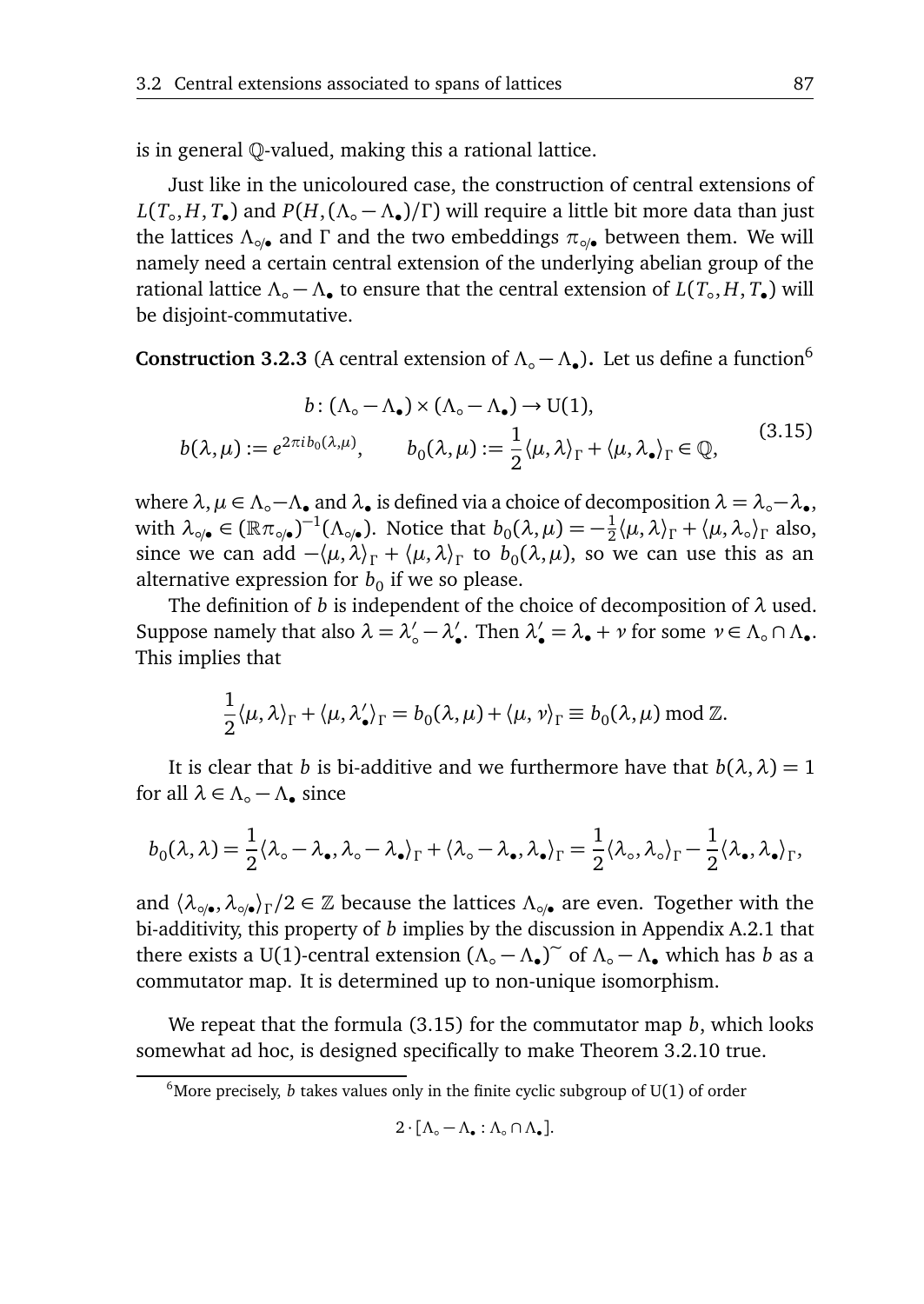**Construction 3.2.4** (Central extensions of  $P(H, (\Lambda_{\circ} - \Lambda_{\bullet})/\Gamma)$ ). We will construct a U(1)-central extension  $\widetilde{P}(H,(\Lambda_{\circ}-\Lambda_{\bullet})/\Gamma)$  of  $P(H,(\Lambda_{\circ}-\Lambda_{\bullet})/\Gamma)$  by letting its underlying set be *P*(*H*,(*Λ*◦ − *Λ*• )*/Γ* ) × U(1) and writing down an explicit 2-cocycle. We fix a choice of a U(1)-central extension  $(Λ<sub>o</sub> - Λ<sub>•</sub>)<sup>∼</sup>$  of  $Λ<sub>o</sub> - Λ<sub>•</sub>$ with the commutator map (3.15) and a choice of a 2-cocycle

$$
\varepsilon\colon (\Lambda_\circ-\Lambda_\bullet)\times (\Lambda_\circ-\Lambda_\bullet)\to \mathrm{U}(1)
$$

for it. Let  $\gamma, \rho \in P(H, (\Lambda_\circ - \Lambda_\bullet)/\Gamma)$ ,  $z, w \in U(1)$  and pick lifts  $\xi, \eta : [0, 1] \to \mathfrak{h}$  of *γ* and *ρ* respectively using the isomorphism (3.9). We define the multiplication on  $\widetilde{P}(H,(\Lambda_\circ-\Lambda_\bullet)/\Gamma)$  by

$$
(\gamma,z)\cdot(\rho,w):=\big(\gamma+\rho,zw\cdot c'(\gamma,\rho)\big)
$$

where *c'* is the 2-cocycle on *P*(*H*,(Λ<sub>○</sub> − Λ<sub>●</sub>)/Γ) given by

$$
c'(\gamma, \rho) := \varepsilon(\Delta'_{\gamma}, \Delta'_{\rho})e^{2\pi i S'(\xi, \eta)},
$$
  

$$
S'(\xi, \eta) := \frac{1}{2} \int_0^1 \langle \xi'(\theta), \eta(\theta) \rangle_{\Gamma} d\theta + \frac{1}{2} \langle \Delta'_{\gamma}, \eta(0) \rangle_{\Gamma}.
$$
 (3.16)

Notice that S<sup>'</sup> is bi-additive.

Since  $\xi$  and  $\eta$  are well-defined up to an element of  $\Gamma$  and  $\langle \Delta'_{\gamma}, \mu \rangle_{\Gamma} \in \mathbb{Z}$  for all  $\mu \in \Gamma$  the proof of the well-definedness of  $c'$  is identical to the one in the unicoloured case.

*Remark* 3.2.5 (Failure of disjoint-commutativity for  $\widetilde{P}(H,(\Lambda_{\circ}-\Lambda_{\bullet})/\Gamma)$ ). One could try to imitate for the central extension  $\widetilde{P}(H,(\Lambda_{\circ}-\Lambda_{\bullet})/\Gamma)$  we just constructed the calculation in the proof of Theorem 2.2.3 which shows disjointcommutativity for central extensions of unicoloured torus loop groups. A possible adjustment, needed to even make sense of the statement of that Theorem, would be to consider subintervals of  $[0, 1]$  which are allowed to contain the endpoints {0, 1} and to use the notion of support for elements of *P*(*H*,(*Λ*◦ −*Λ*• )*/Γ* ) already mentioned in Section 3.1.2. The intermediate result would then be that

$$
e^{2\pi i \left(S'(\xi,\eta)-S'(\eta,\xi)\right)} = e^{-\pi i \langle \Delta'_{\rho},\Delta'_{\gamma}\rangle_{\Gamma}}.
$$
\n(3.17)

On the other hand, we have that

$$
\varepsilon(\Delta'_{\gamma}, \Delta'_{\rho})\varepsilon(\Delta'_{\rho}, \Delta'_{\gamma})^{-1} = b(\Delta'_{\gamma}, \Delta'_{\rho}) = e^{\pi i \langle \Delta'_{\rho}, \Delta'_{\gamma} \rangle_{\Gamma}} e^{2\pi i \langle \Delta'_{\rho}, \lambda_{\bullet} \rangle_{\Gamma}},
$$

where  $\Delta'_\gamma = \lambda_\circ - \lambda_\bullet$  with  $\lambda_{\circ/\bullet} \in (\mathbb{R}\pi_{\circ/\bullet})^{-1}(\Lambda_{\circ/\bullet})$ . If  $\lambda_\bullet \in \Lambda_\circ \cap \Lambda_\bullet$ , which happens for example if supp *γ* does not contain  $1 \in [0,1]$ , then  $\langle \Delta'_\rho, \lambda_\bullet \rangle_\Gamma \in \mathbb{Z}$  and so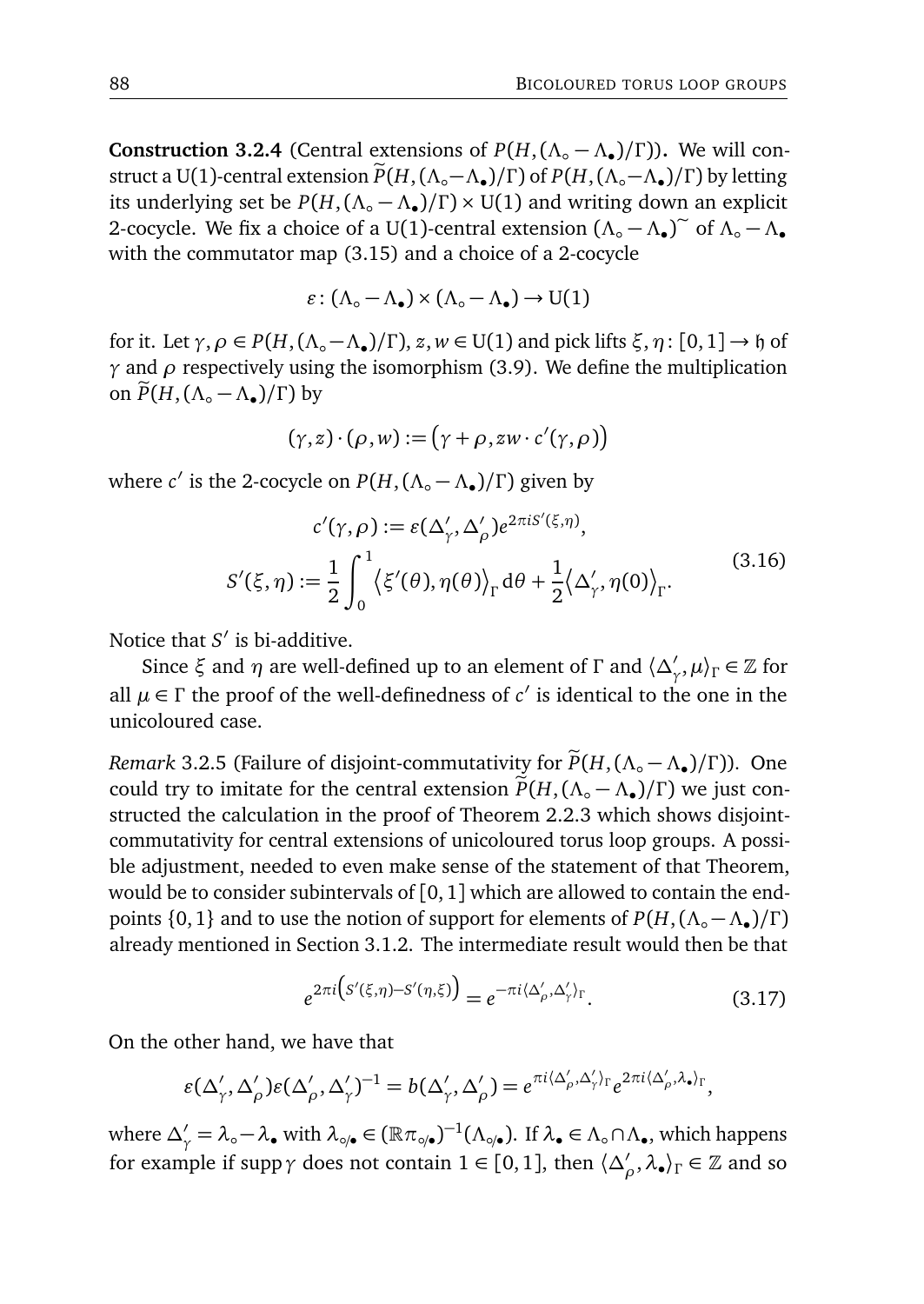$\epsilon(\Delta'_{\gamma}, \Delta'_{\rho})\epsilon(\Delta'_{\rho}, \Delta'_{\gamma})^{-1}$  would absorb (3.17). Therefore (*γ*, *z*) and (*ρ*, *w*) would indeed commute. However, it need not be true in general that *λ*• ∈ *Λ*◦∩*Λ*• when <sup>1</sup> <sup>∈</sup> supp*γ*. We conclude that with the definitions we made *<sup>P</sup>*e(*H*,(*Λ*◦ <sup>−</sup> *<sup>Λ</sup>*• )*/Γ* ) is not disjoint-commutative.

We do not know how to adjust the group  $\widetilde{P}(H,(\Lambda_0-\Lambda_0)/\Gamma)$  in such a way that it becomes disjoint-commutative also for intervals that do contain the point 1, except by inheriting via the homomorphism Pth the notion of support from  $L(T_\circ, H, T_\bullet)$  as in Definition 3.1.2. The central extension of  $L(T_\circ, H, T_\bullet)$ that we will construct in a moment namely *will* turn out to have the desired disjoint-commutativity property.

**Construction 3.2.6** (Central extensions of  $L(T_\circ, H, T_\bullet)$ ). Given the central extension  $\widetilde{P}(H,(\Lambda_o - \Lambda_o)/\Gamma)$  from Construction 3.2.4, we define a U(1)-central extension  $\widetilde{L}(T_o, H, T_o)$  of  $L(T_o, H, T_o)$  as the pullback of  $\widetilde{P}(H_o(\Lambda_o - \Lambda_o)/\Gamma)$  along the homomorphism Pth. That is, the 2-cocycle *c* defining *L*(*T*<sub>◦</sub>,*H*, *T*<sub>●</sub>) is set to be

$$
c(\gamma, \rho) := c'(\text{Pth }\gamma, \text{Pth }\rho) \tag{3.18}
$$

for two bicoloured loops  $\gamma, \rho \in L(T_\circ, H, T_\bullet)$ .

By construction there is a short exact sequence of groups

$$
0 \longrightarrow \frac{\Lambda_{\circ} \cap \Lambda_{\bullet}}{\Gamma} \longrightarrow \widetilde{L}(T_{\circ}, H, T_{\bullet}) \xrightarrow{\widetilde{P}th} \widetilde{P}(H, (\Lambda_{\circ} - \Lambda_{\bullet})/\Gamma) \longrightarrow 1,
$$

where Pth is the obvious lift of the homomorphism of abelian groups Pth, sending  $(\gamma, z) \in \widetilde{L}(T_o, H, T_o)$  to (Pth $\gamma, z$ ). The second arrow in this sequence sends an equivalence class [*ν*] ∈ (*Λ*◦ ∩ *Λ*• )*/Γ* to the element

$$
((0_{T_o}, (p,q) \rightarrow (0_H, [\nu]), 0_{T_o}), 1) \in \widetilde{L}(T_o, H, T_o).
$$

Having defined Pth, we can now state that we have a pullback diagram in the category of groups:

$$
\widetilde{L}(T_o, H, T_{\bullet}) \xrightarrow{\text{Pth}} \widetilde{P}(H, (\Lambda_o - \Lambda_{\bullet})/\Gamma)
$$
\n
$$
\downarrow \qquad \qquad \downarrow \qquad (3.19)
$$
\n
$$
L(T_o, H, T_{\bullet}) \xrightarrow{\text{Pth}} P(H, (\Lambda_o - \Lambda_{\bullet})/\Gamma).
$$

The cocycle *c* can also be written in a 'bicoloured fashion' without directly  $\lim_{\delta \to 0}$  (*H*<sub>0</sub> (*Λ*<sub>○</sub>−*Λ*•)/*Γ*), namely by picking glued lifts *ξ* = (*ξ*<sub>○</sub>, *ξ*<sub>m</sub>, *ξ*•)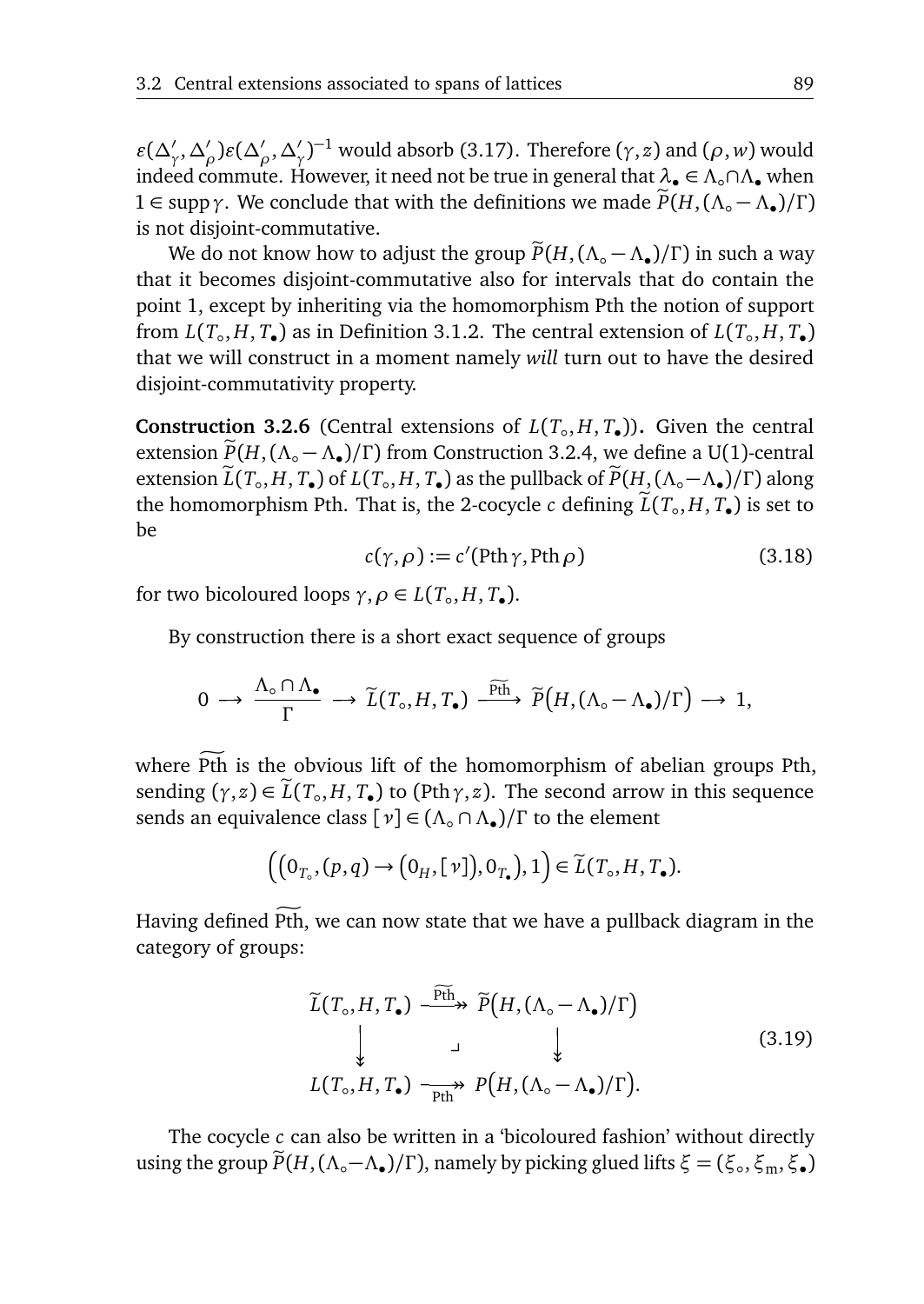and  $\eta = (\eta_\circ, \eta_\text{m}, \eta_\bullet)$  of  $\gamma$  and  $\rho$  respectively. If we then split the integral in (3.16) in the middle, appeal to Lemma 3.1.7(iii), which relates *ξ* and *η* to lifts of Pth( $\gamma$ ) and Pth( $\rho$ ), and finally use the unit speed parametrisations of  $\epsilon$ and  $\rightarrow$  by [0, 1/2] and [1/2, 1], we get

$$
c(\gamma, \rho) := \varepsilon(\Delta'_{\text{pth}\gamma}, \Delta'_{\text{pth}\rho})e^{2\pi i S(\xi, \eta)},
$$

$$
S(\xi, \eta) := \frac{1}{2} \Big[ \int_{\mathcal{L}} \langle d\xi_{\circ}, \eta_{\circ} \rangle_{\circ} + \int_{\mathcal{L}} \langle d\xi_{\bullet}, \eta_{\bullet} \rangle_{\bullet} + \langle \Delta'_{\text{pth}\gamma}, (\mathbb{R}\pi_{\bullet})^{-1}(\eta_{\bullet}(q)) \rangle_{\Gamma} \Big].
$$
(3.20)

Using this description of *c* instead, its well-definedness can alternatively be checked via Lemma 3.1.7(ii) that explains the ambiguity in the choices of the glued lifts *ξ* and *η*.

**Ingredients 3.2.7.** We summarise the ingredients used in the construction of the central extensions  $\widetilde{P}(H,(\Lambda_\circ - \Lambda_\bullet)/\Gamma)$  and  $\widetilde{L}(T_\circ,H,T_\bullet)$  for clarity:

- three even lattices  $(Λ<sub>o</sub>, (·,·)<sub>o</sub>), (Λ<sub>•</sub>, (·,·)<sub>•</sub>)$  and  $(Γ, (·,·)<sub>Γ</sub>)$  of the same rank,
- two lattice morphisms  $\pi_{\circ/\bullet} : \Gamma \hookrightarrow \Lambda_{\circ/\bullet}$ ,
- a choice of a U(1)-central extension  $(\Lambda_0 \Lambda_0)^\sim$  of  $\Lambda_0 \Lambda_0$  such that it has commutator map (3.15),
- a choice of a 2-cocycle  $\varepsilon$  for  $(\Lambda_o \Lambda_o)^{\sim}$  (we will always choose  $\varepsilon$  to be normalized to make calculations easier). normalised to make calculations easier),
- (for the central extension  $L(T_o, H, T_o)$ ) a choice of one of the two points *p* or *q* on *S* 1 as being privileged.

Just like for a unicoloured central extension  $\widetilde{LT}$ , also the notations  $\widetilde{P}(H,(\Lambda_{\circ}-$ *Λ*•)/Γ) and *L*(*T*<sub>◦</sub>,*H*, *T*•) do not refer to these ingredients, so it will be important in the sequel to explain this separately when necessary.

## **3.2.1 Unicoloured central extensions are a special case**

Recall from Section 3.1.3 that if  $\Lambda$ <sup>°</sup> =  $\Lambda$ <sup>•</sup> = *Γ* and the morphisms  $\pi_{\circ/\bullet} : \Gamma \hookrightarrow \Lambda_{\circ/\bullet}$ are the identity, there exists an isomorphism of abelian groups Bi: *LH* → *L*(*H*, *H*, *H*) given by *γ* → (*γ*|<sub>*(*</sub>, *γ*|<sub>{*p*,*q*}</sub>, *γ*|<sub>2</sub>). In this case the ℤ-module Λ∘−*Λ*• ⊆ *h* equals *Γ* , and the commutator map *b* on *Λ*◦−*Λ*• = *Γ* defined in (3.15) is nothing but the commutator map  $(λ, μ)$  →  $(-1)^{(λ, μ)_Γ}$  since Γ is an integral lattice. Now note that a choice of a {±1}-central extension *Γ*˜ of *Γ* with this as commutator map, a choice of 2-cocycle  $\varepsilon : \Gamma \times \Gamma \to \{\pm 1\}$  for it and the choice of the point *q*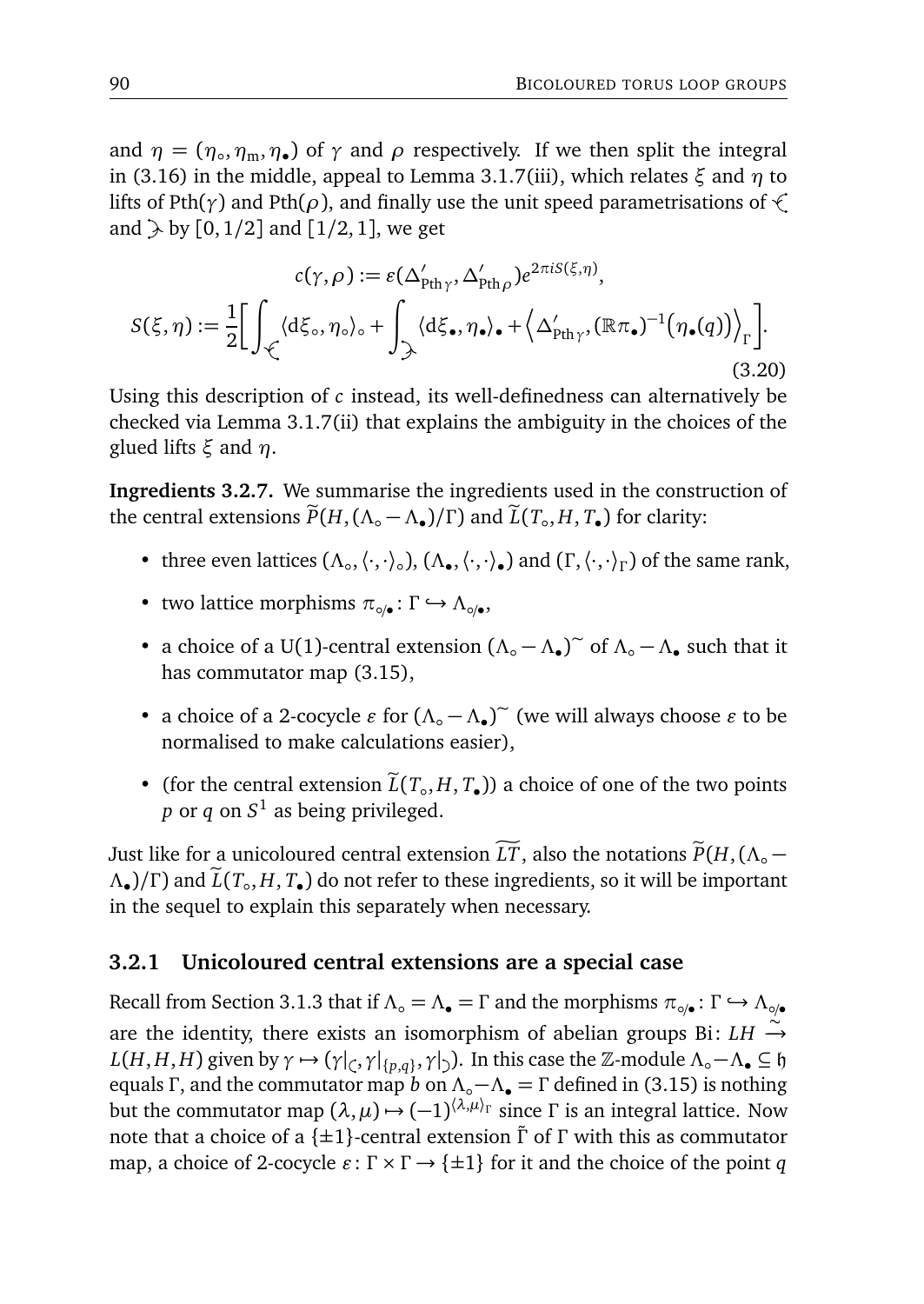among *p* and *q*, as needed in Construction 3.2.6, is also exactly the data we needed in Section 2.2 to construct a U(1)-central extension  $\widetilde{L}H$  of  $LH$ . We now claim that the obvious lift to the underlying sets

$$
\widetilde{L}H \xrightarrow{\sim} \widetilde{L}(H,H,H), \qquad (\gamma, z) \mapsto (\text{Bi}(\gamma), z) \tag{3.21}
$$

of Bi is an isomorphism of (non-abelian) groups. It amounts to showing that for all  $\gamma, \rho \in LH$ ,

$$
c\big(\text{Bi}(\gamma), \text{Bi}(\rho)\big) = c_H(\gamma, \rho),\tag{3.22}
$$

where we write the cocycle defining  $\tilde{L}H$  as  $c_H$  and still write *c* for the one defining  $\widetilde{L}(H, H, H)$ . We will also denote by  $S_H$  the map in the definition of  $c_H$ that takes two h-valued maps as input.

The first observation to make is that if  $\xi$ : [0, 1]  $\rightarrow$  *h* is a lift of  $\gamma$  as in (2.1), made by cutting  $S^1$  at the privileged point  $q$ , then we may choose the triple of maps

$$
(\xi_{\circ}, \xi_{\rm m}, \xi_{\bullet}) := (\xi|_{[1/2,1]}, (p,q) \rightarrow (\xi(1/2), \xi(0)), \xi|_{[0,1/2]})
$$

as a glued lift of  $Bi(\gamma)$ . Knowing this, we see that<sup>7</sup>

$$
\Delta'_{\mathrm{Pth(Bi\gamma)}} = \xi_{\circ}(q) - \xi_{\bullet}(q) = \xi(1) - \xi(0) = \Delta_{\gamma}.
$$

One chooses a glued lift  $(\eta_\circ, \eta_m, \eta_\bullet)$  for Bi $(\rho)$  similarly using a lift  $\eta: [0, 1] \to \mathfrak{h}$ of *ρ*. This gives us

$$
\varepsilon(\Delta'_{\mathrm{Pth}(\mathrm{Bi}\gamma)}, \Delta'_{\mathrm{Pth}(\mathrm{Bi}\rho)}) = \varepsilon(\Delta_{\gamma}, \Delta_{\rho}).
$$
\n(3.23)

Next, using again that  $\eta_{\bullet}(q) = \eta(0)$  by our definition of  $\eta_{\bullet}$ , we observe that the second line in the definition (3.20) of the bicoloured cocycle now reads

$$
S((\xi_{\circ}, \xi_{\rm m}, \xi_{\bullet}), (\eta_{\circ}, \eta_{\rm m}, \eta_{\bullet}))
$$
  
=  $\frac{1}{2} \Big[ \int_{\zeta} \langle d\xi_{\circ}, \eta_{\circ} \rangle_{\Gamma} + \int_{\searrow} \langle d\xi_{\bullet}, \eta_{\bullet} \rangle_{\Gamma} + \langle \Delta'_{\text{Pth}(Bi\gamma)}, \eta_{\bullet}(q) \rangle_{\Gamma} \Big]$   
=  $\frac{1}{2} \Big[ \int_{\frac{1}{2}}^{1} \langle \xi'(\theta), \eta(\theta) \rangle_{\Gamma} d\theta + \int_{0}^{\frac{1}{2}} \langle \xi'(\theta), \eta(\theta) \rangle_{\Gamma} d\theta + \langle \Delta_{\gamma}, \eta(0) \rangle_{\Gamma} \Big].$ 

This is exactly the formula for  $S_H(\xi, \eta)$  in (2.7), which together with (3.23) proves the claim (3.22).

<sup>7</sup>Here, *∆<sup>γ</sup>* refers to the winding element homomorphism for *LH* as defined in Section 2.1.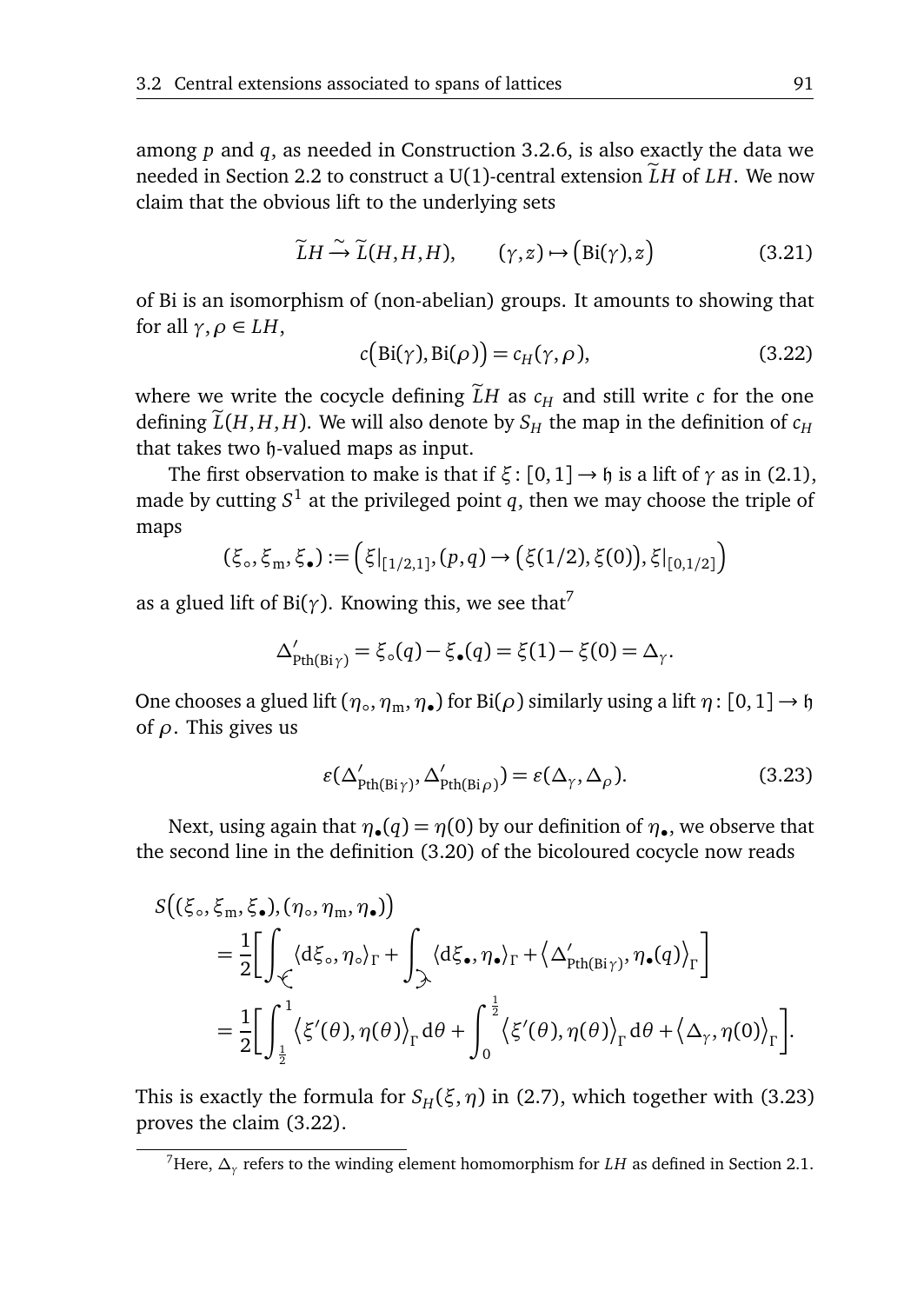## **3.2.2** The inclusion of  $\tilde{L}H$

We return to the general setup assumed at the beginning of Section 3.2. Recall from Section 3.1.4 that there is a canonical inclusion of abelian groups Bi: *LH*  $\hookrightarrow$  *L*(*T*<sub>⊙</sub>,*H*, *T*<sub>•</sub>) given by  $\gamma \mapsto (\gamma \circ, \gamma|_{\{p,q\}}, \gamma \bullet)$ , where  $\gamma \circ := U(1)\pi \circ \circ \gamma$ and  $\gamma_{\bullet} := U(1)\pi_{\bullet} \circ \gamma|_{\Sigma}$ . Define a central extension  $\widetilde{L}H$  of  $LH$  via the construction in Section 2.2 using the following input data:

- the even lattice  $(\Gamma, \langle \cdot, \cdot \rangle_{\Gamma})$ ,
- the restriction  $\tilde{\Gamma}$  of the chosen U(1)-central extension  $(\Lambda_{\circ} \Lambda_{\bullet})^{\sim}$  of  $\Lambda_{\circ} \Lambda_{\bullet}$ to *Γ* ,
- the restriction  $\varepsilon_{\Gamma}$  to  $\Gamma$  of the chosen 2-cocycle  $\varepsilon$  on  $\Lambda_{\circ} \Lambda_{\bullet}$  for  $(\Lambda_{\circ} \Lambda_{\bullet})^{\sim}$ ,
- the point *q* as a choice of privileged point on *S* 1 .

The use of  $\tilde{\Gamma}$  is permitted, meaning that it indeed has commutator map  $(\mu, \mu') \mapsto$  $(-1)^{\langle \mu,\mu' \rangle_{\Gamma}}$ . The function *b*<sub>0</sub> in (3.15), when restricted to Γ, namely becomes 1  $\frac{1}{2}\langle \mu', \mu \rangle_\Gamma$  modulo Z since the restriction of the form  $\langle \cdot, \cdot \rangle_\Gamma$  on  $\Lambda_\circ - \Lambda_\bullet$  to  $\Gamma$  is integral, and so for  $\mu, \mu' \in \Gamma$  we have

$$
b(\mu, \mu') = e^{2\pi i b_0(\mu, \mu')} = (-1)^{\langle \mu, \mu' \rangle_{\Gamma}}.
$$

We claim that the obvious lift to the underlying sets

$$
\widetilde{\text{Bi}}: \widetilde{L}H \hookrightarrow \widetilde{L}(T_o, H, T_{\bullet}), \qquad (\gamma, z) \mapsto (\text{Bi}(\gamma), z) \tag{3.24}
$$

of Bi is a homomorphism of (non-abelian) groups, meaning that for all *γ*,*ρ* ∈ *LH*,

$$
c\big(\text{Bi}(\gamma),\text{Bi}(\rho)\big)=c_H(\gamma,\rho). \hspace{1cm} (3.25)
$$

(We will use the same notations  $c_H$  and  $S_H$  as we did in Section 3.2.1.)

Indeed, if  $\xi$ :  $[0,1] \rightarrow \mathfrak{h}$  is a lift of  $\gamma$  as in (2.1), made by cutting  $S^1$  at  $q$ , then we may choose as a glued lift (*ξ*◦ ,*ξ*m,*ξ*• ) of Bi(*γ*) the triple of maps

$$
\xi_{\circ} := \mathbb{R}\pi_{\circ} \circ \xi|_{[1/2,1]} : \zeta \to \mathfrak{t}_{\circ}
$$

$$
\xi_{\mathfrak{m}}(p) := \xi(1/2), \qquad \xi_{\mathfrak{m}}(q) := \xi(0)
$$

$$
\xi_{\bullet} := \mathbb{R}\pi_{\bullet} \circ \xi|_{[0,1/2]} : \supset \to \mathfrak{t}_{\bullet}.
$$

Knowing this, we see that  $8,9$ 

$$
\Delta'_{\mathrm{Pth}(\mathrm{Bi}\gamma)} = (\mathbb{R}\pi_{\circ})^{-1}(\xi_{\circ}(q)) - (\mathbb{R}\pi_{\bullet})^{-1}(\xi_{\bullet}(q)) = \xi(1) - \xi(0) = \Delta_{\gamma} \in \Gamma.
$$

<sup>8</sup>See Footnote 7.

<sup>9</sup>This equality of winding elements also follows from the commutative triangle  $(3.8)$ .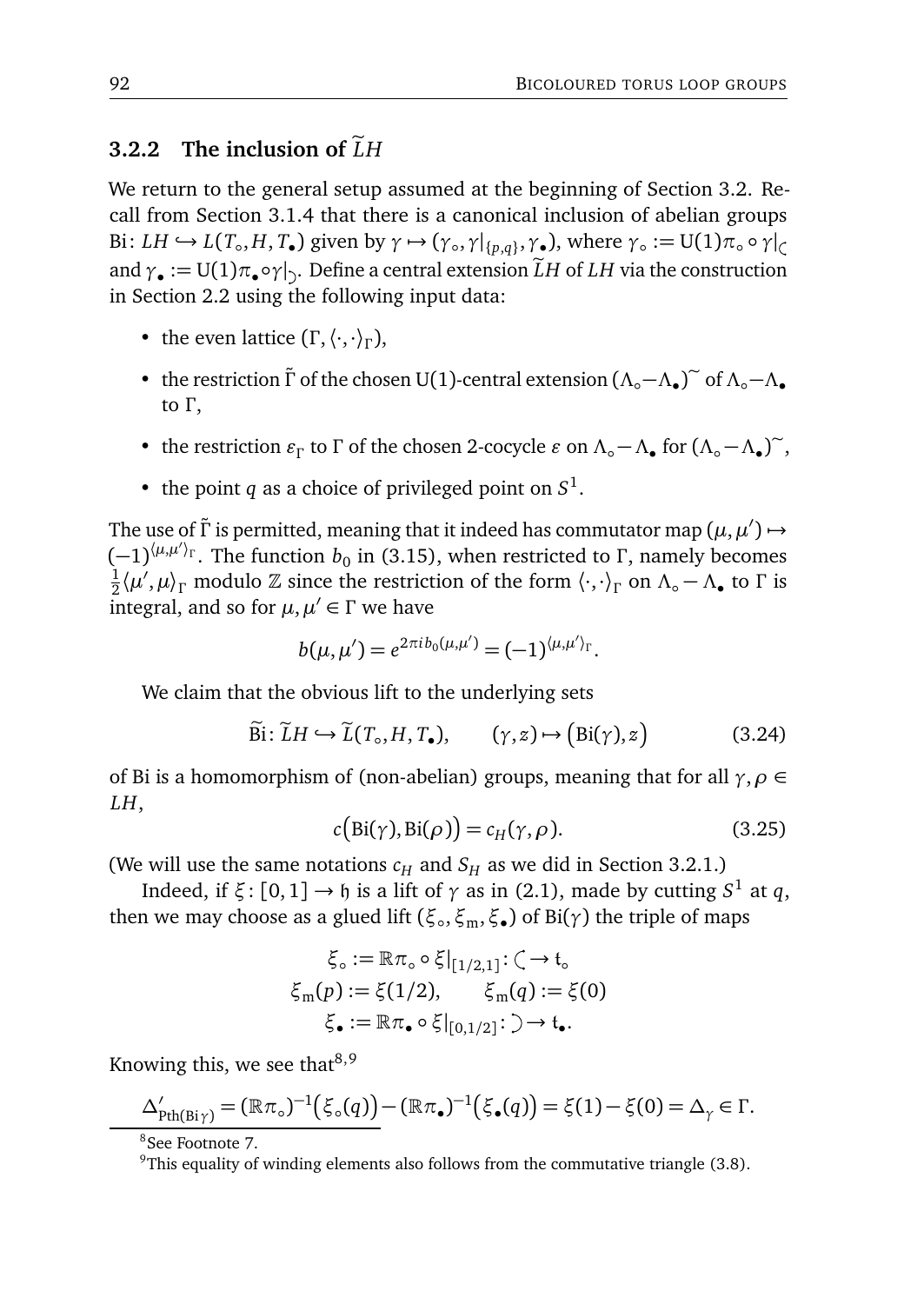One chooses a glued lift  $(\eta_\circ, \eta_m, \eta_\bullet)$  for Bi $(\rho)$  similarly using a lift  $\eta: [0, 1] \to \mathfrak{h}$ of *ρ*. This gives us

$$
\varepsilon(\Delta'_{\mathrm{Pth}(\mathrm{Bi}\gamma)}, \Delta'_{\mathrm{Pth}(\mathrm{Bi}\rho)}) = \varepsilon_{\Gamma}(\Delta_{\gamma}, \Delta_{\rho}). \tag{3.26}
$$

Next, using again that  $(\mathbb{R}\pi_{\bullet})^{-1}(\eta_{\bullet}(q)) = \eta(0)$ , the second line in (3.20) reads

$$
S((\xi_{\circ}, \xi_{\rm m}, \xi_{\bullet}), (\eta_{\circ}, \eta_{\rm m}, \eta_{\bullet}))
$$
  
=  $\frac{1}{2} \Big[ \int_{\zeta} \langle d\xi_{\circ}, \eta_{\circ} \rangle_{\circ} + \int_{\searrow} \langle d\xi_{\bullet}, \eta_{\bullet} \rangle_{\bullet} + \langle \Delta'_{\text{Pth}(Bi\gamma)}, (\mathbb{R}\pi_{\bullet})^{-1}(\eta_{\bullet}(q)) \rangle_{\Gamma} \Big]$   
=  $\frac{1}{2} \Big[ \int_{\frac{1}{2}}^{1} \langle \xi'(\theta), \eta(\theta) \rangle_{\Gamma} d\theta + \int_{0}^{\frac{1}{2}} \langle \xi'(\theta), \eta(\theta) \rangle_{\Gamma} d\theta + \langle \Delta_{\gamma}, \eta(0) \rangle_{\Gamma} \Big].$ 

This equals the formula for  $S_H(\xi, \eta)$  in (2.7), which together with (3.26) proves (3.25).

*Remark* 3.2.8*.* The existence of the homomorphisms (3.21) and (3.24) of central extensions can be understood in a more conceptual, but less explicit way, namely via the pullback diagram (3.19).

For the lifting (3.21) of the isomorphism Bi we can observe that in the situation of Section 3.2.1 we have  $P(H, (\Lambda_o - \Lambda_o)/\Gamma) \cong LH$  and Pth = (Bi)<sup>-1</sup>, if we identify  $\leq$  and  $\geq$  with [1/2,1] and [0,1/2] respectively. So because Pth is an isomorphism, the same holds for its lift  $\widetilde{Pth}$ . That the cocycle  $c'$  for  $\widetilde{P}(H,(\Lambda_{\circ}-\Lambda_{\bullet})/\Gamma)$  is identical to the one defining  $\widetilde{L}H$  then shows that  $\widetilde{Pth}^{-1}$  is the desired lift of Bi.

For the lifting  $(3.24)$  of the inclusion Bi, we can think of the cocycle  $c'$  as generalising the one defining  $\tilde{L}H$  to a bigger group if we consider  $LH$  as a subgroup of *P*(*H*,(*Λ*◦ −*Λ*• )*/Γ* ) through (3.7). Together with the commutativity of the triangle (3.8) we therefore get a commutative diagram

$$
\widetilde{L}H \xrightarrow{\tilde{\iota}} \widetilde{P}\left(H, (\Lambda_{\circ} - \Lambda_{\bullet})/\Gamma\right)
$$
\n
$$
\downarrow \qquad \qquad \downarrow
$$
\n
$$
LH \xrightarrow{\sim} L(T_{\circ}, H, T_{\bullet}) \xrightarrow{\sim} P\left(H, (\Lambda_{\circ} - \Lambda_{\bullet})/\Gamma\right).
$$

The universal property of the pullback (3.19) now gives us the lift of Bi.

#### **3.2.3 Isotony with respect to unicoloured central extensions**

Recall the inclusions (3.6) of the non-centrally extended groups  $L_f T_o$  and *L*<sub>→</sub>*T*• of unicoloured loops into *L*(*T*◦, *H*, *T*•) given by *γ*◦ → (*γ*◦, 0<sub>*H*</sub></sub>, 0<sub>*T*•</sub>) and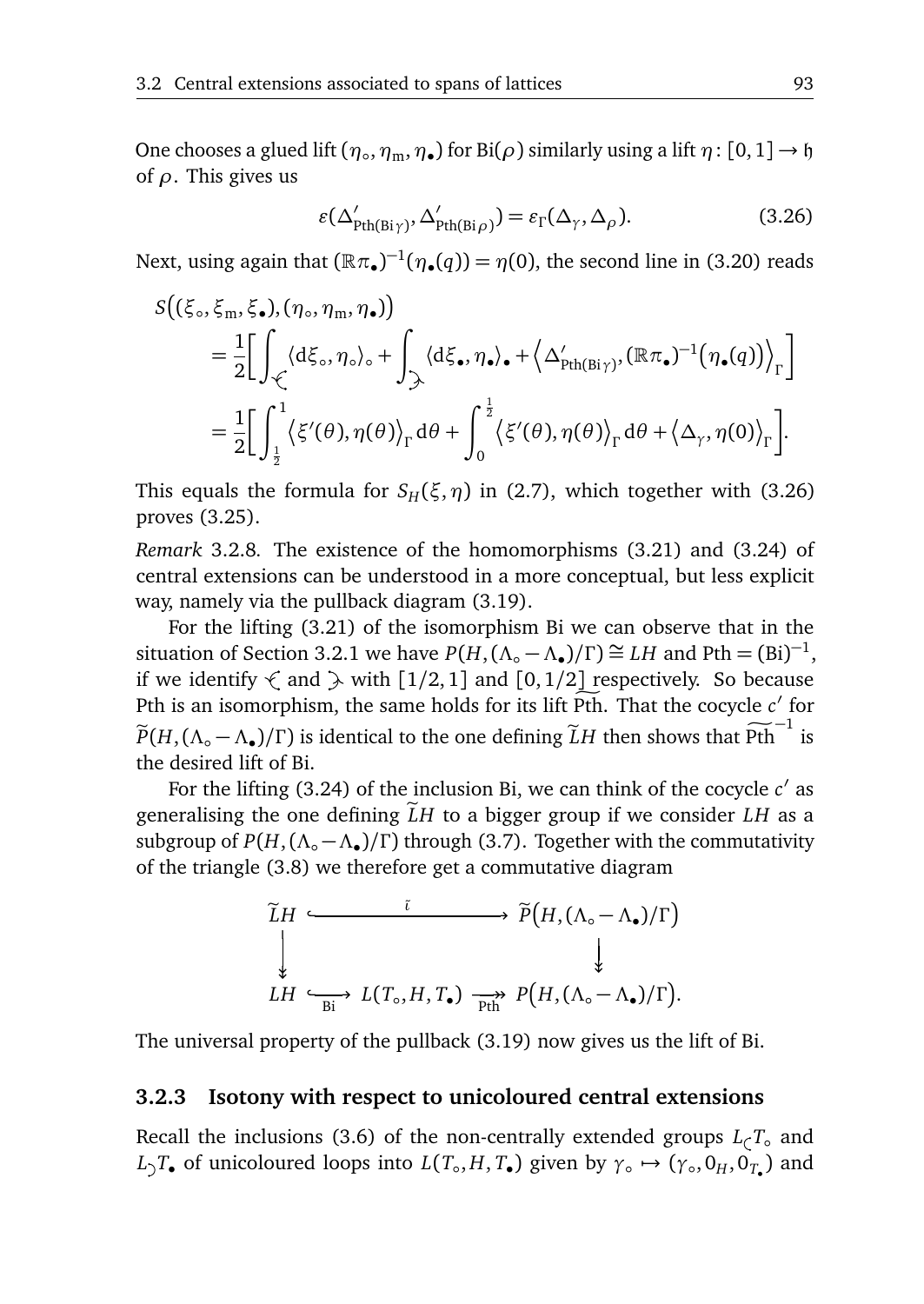$\gamma_{\bullet} \mapsto (0_{T_{\circ}}, 0_H, \gamma_{\bullet})$  respectively. Define central extensions  $\widetilde{L}T_{\circ/\bullet}$  of  $LT_{\circ/\bullet}$  via the construction in Section 2.2 using the following input data:

- the even lattice ( $Λ_{\circ/\bullet}$ ,  $\langle \cdot, \cdot \rangle_{\circ/\bullet}$ ) (or, more precisely, its pre-image in h under the isometry  $\mathbb{R}π_{\circ/\bullet}$ ),
- the restriction  $\tilde{\Lambda}_{\circ/\bullet}$  of the chosen U(1)-central extension  $(\Lambda_{\circ} \Lambda_{\bullet})^{\sim}$  of *Λ*<sub>ο</sub> − *Λ*<sub>•</sub> to (ℝπ<sub>∘/•</sub>)<sup>-1</sup>(Λ<sub>∘/•</sub>),
- the restriction  $\varepsilon_{\circ/\bullet}$  to  $(\mathbb{R}\pi_{\circ/\bullet})^{-1}(\Lambda_{\circ/\bullet})$  of the chosen 2-cocycle  $\varepsilon$  on  $\Lambda_{\circ}-\Lambda_{\bullet}$ for  $(\Lambda_{\circ} - \Lambda_{\bullet})^{\sim}$ ,
- the point *q* as a choice of privileged point on  $S^1$ .

Indeed, the commutator map of  $\tilde{\Lambda}_{\circ/\bullet}$  is  $(\lambda_{\circ/\bullet}, \mu_{\circ/\bullet}) \mapsto (-1)^{\langle \lambda_{\circ/\bullet}, \mu_{\circ/\bullet} \rangle_{\circ/\bullet}}$ . The function *b*<sub>0</sub> when restricted to Λ<sub>∘/•</sub> namely becomes  $\frac{1}{2} \langle \mu_{\circ/\bullet}, \lambda_{\circ/\bullet} \rangle_{\circ/\bullet}$  modulo ℤ since the restriction  $\langle \cdot, \cdot \rangle_{\circ/\bullet}$  of the form  $\langle \cdot, \cdot \rangle_{\Gamma}$  on  $\Lambda_{\circ} - \Lambda_{\bullet}$  to  $(\mathbb{R}\pi_{\circ/\bullet})^{-1}(\Lambda_{\circ/\bullet})$  is integral.

Write  $L_{\zeta}T_{\circ}$  for the restriction of  $LT_{\circ}$  to  $L_{\zeta}T_{\circ}$  and define  $L_{\supset}T_{\bullet}$  similarly. We claim that the obvious lifts to the underlying sets

$$
\widetilde{L}_{\zeta}T_{\circ} \hookrightarrow \widetilde{L}(T_{\circ}, H, T_{\bullet}) \hookleftarrow \widetilde{L}_{\supset}T_{\bullet}
$$

of the inclusions of *L<sub>⊂</sub>T*。and *L<sub>⊇</sub>T*•, namely the ones that are the identity on the central subgroups U(1), are group homomorphisms. That is, for all *γ*∘, *ρ*∘ ∈ *L*←T∘,

$$
c((\gamma_{\circ}, 0_{H}, 0_{T_{\bullet}}), (\rho_{\circ}, 0_{H}, 0_{T_{\bullet}})) = c_{\circ}(\gamma_{\circ}, \rho_{\circ}), \qquad (3.27)
$$

where  $c_{\circ}$  is the 2-cocycle defining  $L_{\zeta}T_{\circ}$ . We will also denote by  $S_{\circ}$  the map in the definition of  $c_{\circ}$  that takes two t $_{\circ}$ -valued maps as input. Similarly, we claim that

$$
c((0_{T_o}, 0_H, \gamma_{\bullet}), (0_{T_o}, 0_H, \rho_{\bullet})) = c_{\bullet}(\gamma_{\bullet}, \rho_{\bullet})
$$
\n(3.28)

for all  $\gamma_{\bullet}, \rho_{\bullet} \in L_{\supset} T_{\bullet}$ , where  $c_{\bullet}$  is the 2-cocycle defining  $\widetilde{L}_{\supset} T_{\bullet}$ .

We will prove  $(3.27)$ —the proof of  $(3.28)$  is similar. If  $\xi$ :  $[0,1] \rightarrow \mathfrak{t}_{\circ}$  is a lift of  $\gamma_\circ$  as in (2.1), made by cutting  $S^1$  at  $q$ , then we may choose the triple of maps

$$
(\xi_{\circ}, \xi_{\rm m}, \xi_{\bullet}) := (\xi|_{[1/2,1]} - \xi(1/2), 0_{\mathfrak{h}}, 0_{\mathfrak{t}_{\bullet}})
$$

as a glued lift of (*γ*◦ ,0,0). Indeed, *ξ*(1*/*2) ∈ *Λ*◦ . What is more, *ξ* is constant on [0, 1*/*2]. Therefore,

$$
\Delta'_{\mathrm{Pth}(\gamma_{\circ},0,0)} = (\mathbb{R}\pi_{\circ})^{-1}(\xi_{\circ}(q)) - (\mathbb{R}\pi_{\bullet})^{-1}(\xi_{\bullet}(q))
$$
  
= 
$$
(\mathbb{R}\pi_{\circ})^{-1}(\xi(1) - \xi(1/2)) - 0_{\mathfrak{h}}
$$
  
= 
$$
(\mathbb{R}\pi_{\circ})^{-1}(\xi(1) - \xi(0)) = (\mathbb{R}\pi_{\circ})^{-1}(\Delta_{\gamma_{\circ}}).
$$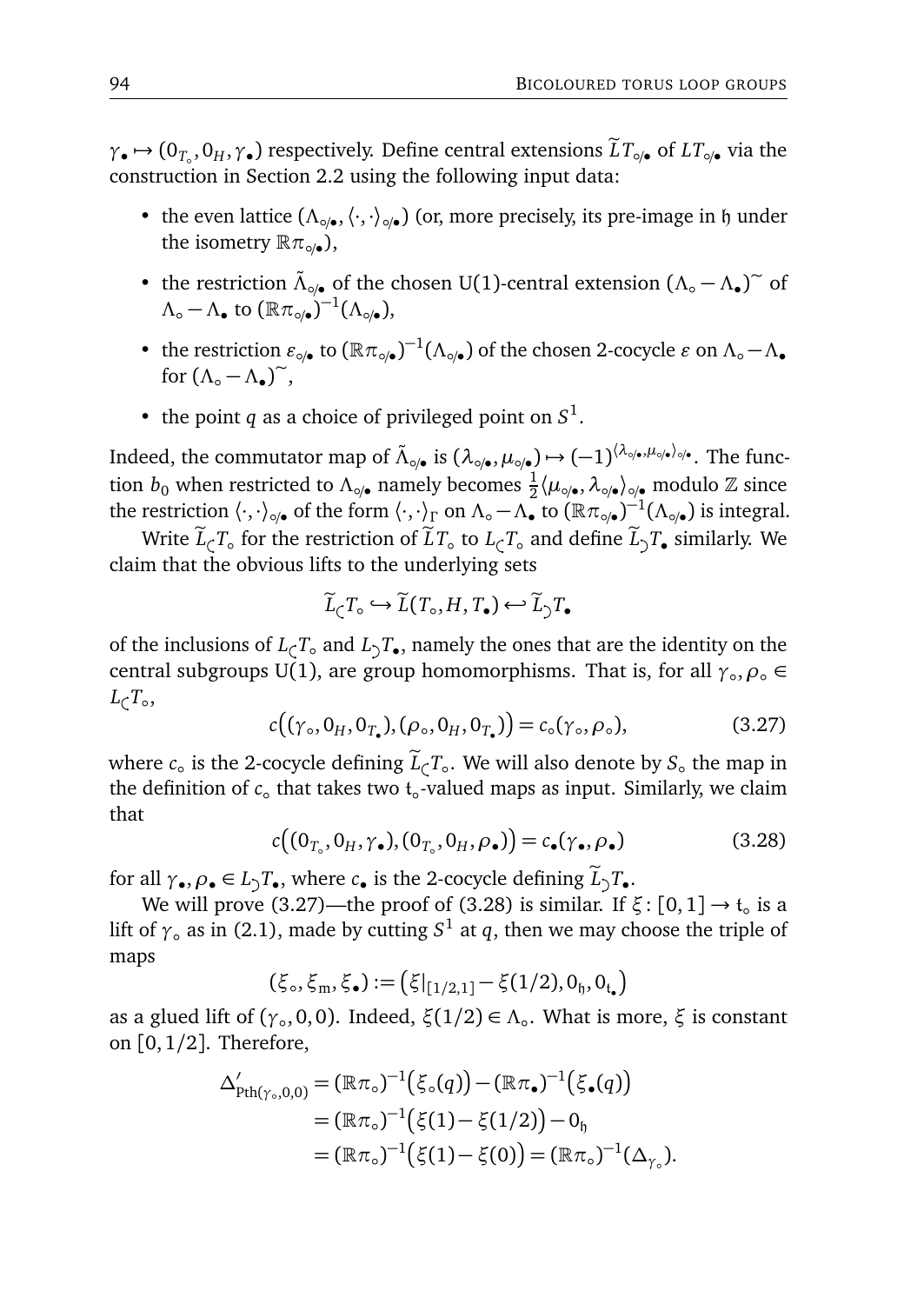One chooses a glued lift  $(\eta_\circ, \eta_\text{m}, \eta_\bullet)$  for  $(\rho_\circ, 0, 0)$  similarly using a lift  $\eta: [0, 1] \to$ t◦ of *ρ*◦ . The result is

$$
\varepsilon(\Delta'_{\mathrm{Pth}(\gamma_\circ,0,0)},\Delta'_{\mathrm{Pth}(\rho_\circ,0,0)}) = \varepsilon_\circ((\mathbb{R}\pi_\circ)^{-1}(\Delta_{\gamma_\circ}),(\mathbb{R}\pi_\circ)^{-1}(\Delta_{\rho_\circ})).\tag{3.29}
$$

Filling in these glued lifts in the second line in the definition (3.20) of the bicoloured cocycle results in

$$
S((\xi_{\circ}, \xi_{\rm m}, \xi_{\bullet}), (\eta_{\circ}, \eta_{\rm m}, \eta_{\bullet}))
$$
\n
$$
= \frac{1}{2} \Big[ \int_{\zeta} \langle d\xi_{\circ}, \eta_{\circ} \rangle_{\circ} + \int_{\gamma} \langle d\xi_{\bullet}, \eta_{\bullet} \rangle_{\bullet} + \langle \Delta'_{\text{Pth}(\gamma_{\circ}, 0, 0)}, (\mathbb{R}\pi_{\bullet})^{-1}(\eta_{\bullet}(q)) \rangle_{\Gamma} \Big]
$$
\n
$$
= \frac{1}{2} \int_{\zeta} \langle d\xi_{\circ}, \eta_{\circ} \rangle_{\circ}
$$
\n
$$
= \frac{1}{2} \int_{\frac{1}{2}}^{1} \langle \xi'(\theta), \eta(\theta) - \eta(1/2) \rangle_{\circ} d\theta
$$
\n
$$
= \frac{1}{2} \int_{\frac{1}{2}}^{1} \langle \xi'(\theta), \eta(\theta) \rangle_{\circ} d\theta - \frac{1}{2} \langle \Delta_{\gamma_{\circ}}, \eta(0) \rangle_{\circ}
$$
\n
$$
= \frac{1}{2} \int_{\frac{1}{2}}^{1} \langle \xi'(\theta), \eta(\theta) \rangle_{\circ} d\theta + \frac{1}{2} \langle \Delta_{\gamma_{\circ}}, \eta(0) \rangle_{\circ} - \langle \Delta_{\gamma_{\circ}}, \eta(0) \rangle_{\circ}.
$$

Because  $\eta(0) \in \Lambda$ <sub>o</sub> and so  $\langle \Delta_{\gamma}$ ,  $\eta(0) \rangle \in \mathbb{Z}$ , this is modulo  $\mathbb Z$  the same formula as for *S*◦ (*ξ*,*η*) in (2.7). Together with (3.29) this proves the claim (3.27).

#### **3.2.4 Disjoint-commutativity of central extensions**

We will prove a disjoint-commutativity property for  $L(T_0, H, T_0)$  similar to the one in Theorem 2.2.3 for unicoloured torus loop groups. For this we will need a more restrictive notion of *interval* than we used in the unicoloured case:

**Definition 3.2.9.** (After [BDH15, Section 1.A]. <sup>10</sup>) A *bicoloured interval* on *S* 1 is an interval on  $S^1$  which does not contain both points  $p$  and  $q$ , and if it does contain one of them it does so in its interior.

A bicoloured interval is therefore either contained in the interior of  $\zeta$  or  $\zeta$ , or it is split into two (non-singleton) subintervals along the point from {*p*, *q*} it contains.

The precise statement we will show is as follows:

 $10$ Our definition does not agree exactly with that of [BDH15] because those authors additionally require the datum of a local coordinate around the colour-changing point.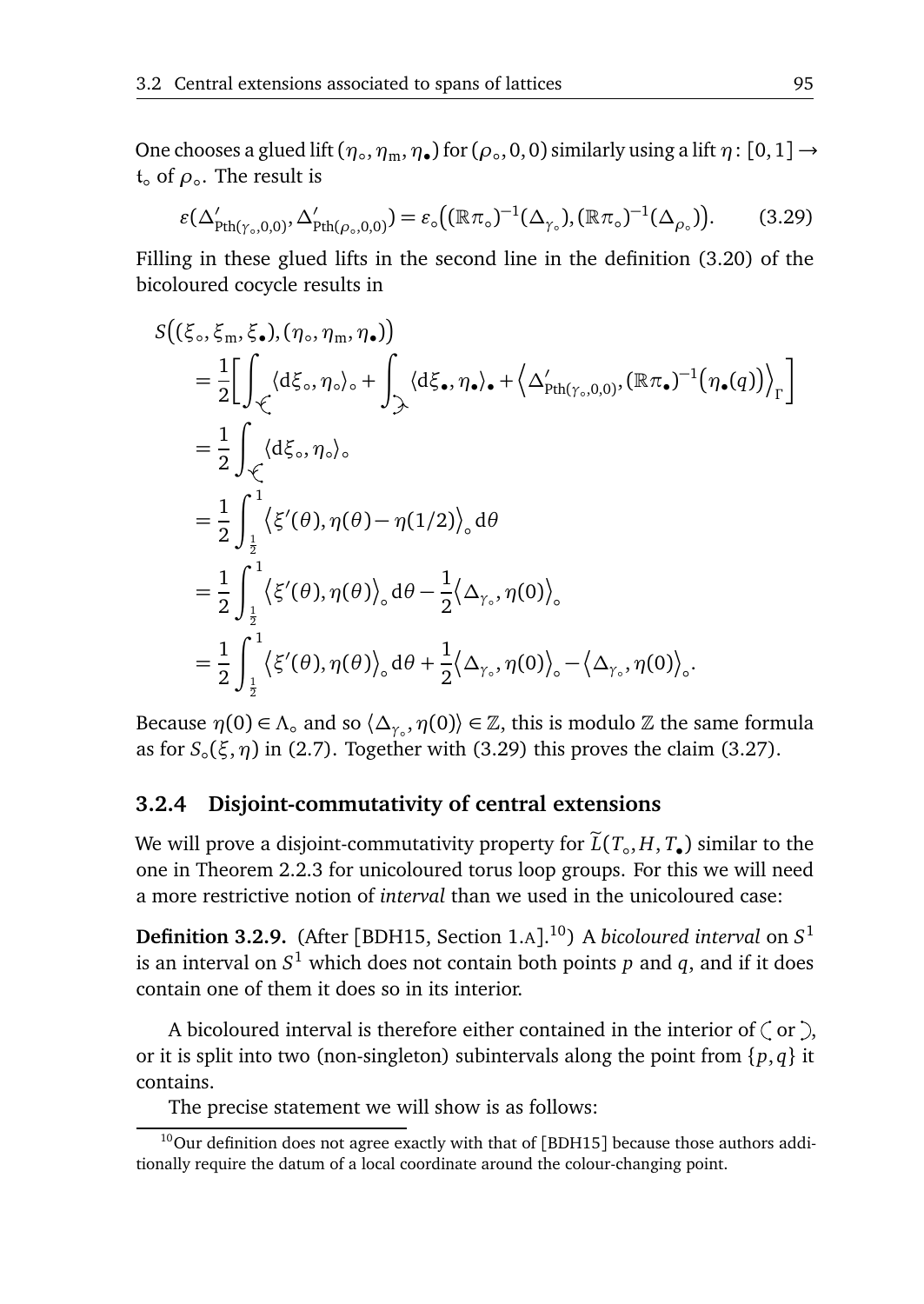**Theorem 3.2.10.** *Let*  $(\gamma, z)$  *and*  $(\rho, w)$  *be two elements of the central extension* <sup>e</sup>*L*(*T*◦ , *H*, *T*• ) *such that the supports of γ and ρ are contained in two disjoint bicoloured intervals on S*<sup>1</sup> *, respectively. Then* (*γ*, *z*) *and* (*ρ*, *w*) *commute.*

Remember that here we are using the notion of support of Definition 3.1.2.

As preparation for the proof of Theorem 3.2.10 we will first simplify the commutator map of *L*(*T*<sub>◦</sub>,*H*, *T*•) without assuming anything about supports of loops:

**Proposition 3.2.11.** Let  $\gamma = (\gamma_\circ, \gamma_m, \gamma_\bullet)$  and  $\rho = (\rho_\circ, \rho_m, \rho_\bullet)$  be in  $L(T_\circ, H, T_\bullet)$ *and let the* 2*-cocycle c and the function S be as in* (3.20) *defined in terms of glued lifts ξ* = (*ξ*◦ ,*ξm*,*ξ*• ) *and η* = (*η*◦ ,*ηm*,*η*• ) *of γ and ρ, respectively. Then*

$$
c(\gamma, \rho)c(\rho, \gamma)^{-1} = b(\Delta'_{\text{Pth }\gamma}, \Delta'_{\text{Pth }\rho})e^{2\pi i(S(\xi, \eta) - S(\eta, \xi))}, \qquad (3.30)
$$

*where*

$$
S(\xi, \eta) - S(\eta, \xi) = \int_{\mathcal{L}} \langle d\xi_{\circ}, \eta_{\circ} \rangle_{\circ} + \int_{\mathcal{L}} \langle d\xi_{\bullet}, \eta_{\bullet} \rangle_{\bullet} -
$$
  

$$
\frac{1}{2} \langle \Delta'_{\text{pth}\rho}, \Delta'_{\text{pth}\gamma} \rangle_{\Gamma} - \langle \Delta'_{\text{pth}\rho}, (\mathbb{R}\pi_{\bullet})^{-1}(\xi_{\bullet}(q)) \rangle_{\Gamma}.
$$
 (3.31)

The above Proposition can be proven via the definition (3.18) by taking the result (2.9) about unicoloured central extensions and rewriting it in a bicoloured fashion using Lemma 3.1.7(iii). A different method is to imitate the steps in the proof of Theorem 2.2.3 for the bicoloured expression (3.20) instead, using Lemma 3.1.7(i)(b) once.

With this calculation in hand we are ready for

*Proof of Theorem 3.2.10.* We must show that the commutator (3.30) vanishes. Write *I* for the bicoloured interval containing the support of *γ* and *J* for the one corresponding to *ρ*. After possibly enlarging them we may assume that either *I* contains *p* and *J* contains *q*, or the other way around. Suppose we are in the first situation, as for example in the picture

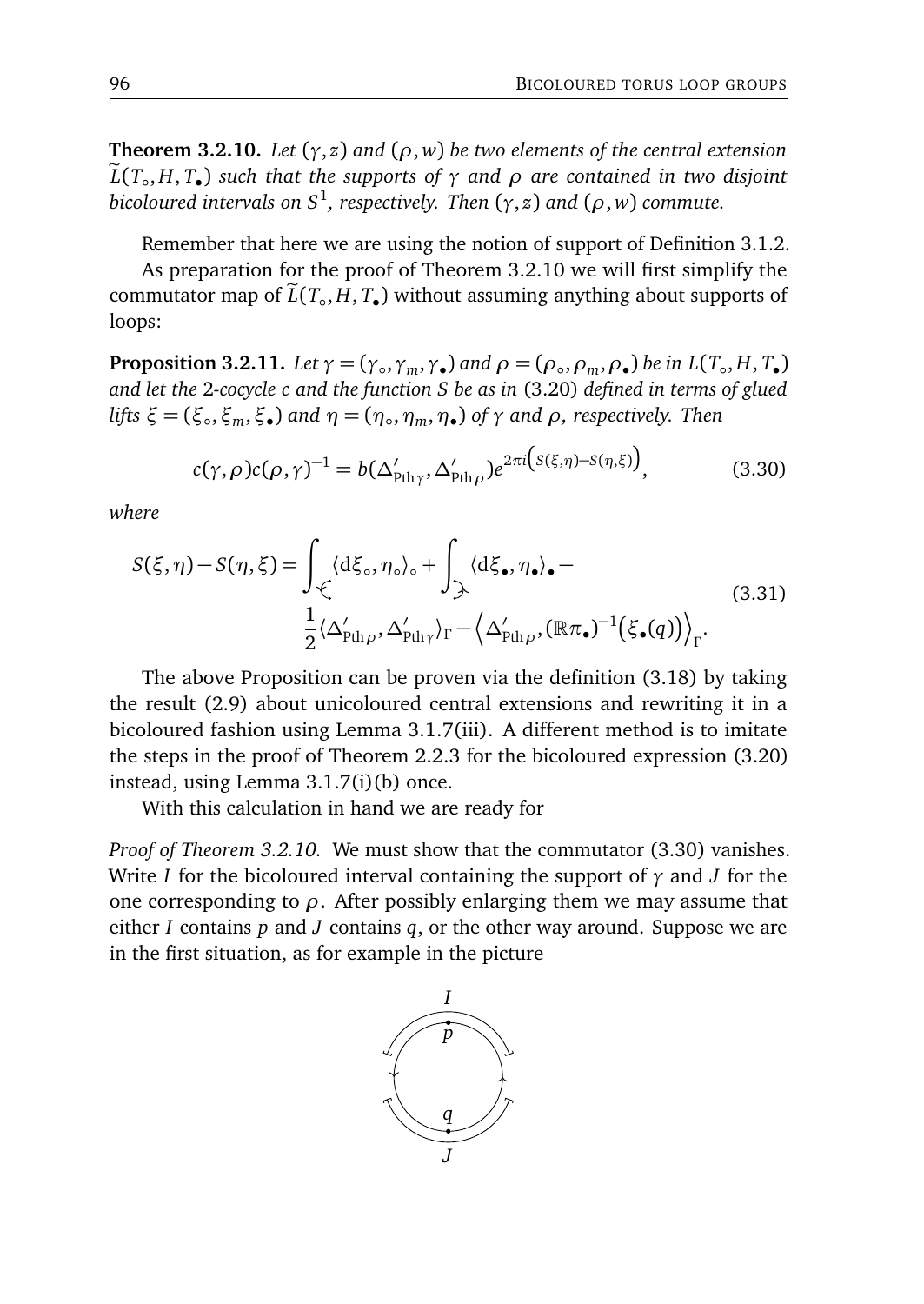Consider the first term in (3.31). Since  $\xi$ <sup>°</sup> is constant with value  $\xi$ <sup>°</sup> (*d*)  $\in \Lambda$ <sup>°</sup> outside of *I* ∩  $\cap$ , this integral is actually only taken over *I* ∩  $\cap$  . Since *I* and *J* are disjoint,  $\eta_{\circ}$  is constant with value  $\eta_{\circ}(p) \in \Lambda_{\circ}$  on *I* ∩  $\subset$ . We may therefore write

$$
\int_{\mathcal{L}} \langle d\xi_{\circ}, \eta_{\circ} \rangle_{\circ} = \langle \xi_{\circ}(q) - \xi_{\circ}(p), \eta_{\circ}(p) \rangle_{\circ}.
$$
 (3.32)

Similarly, the second term in (3.31) is

$$
\int_{\searrow} \langle d\xi_{\bullet}, \eta_{\bullet} \rangle_{\bullet} = \langle \xi_{\bullet}(p) - \xi_{\bullet}(q), \eta_{\bullet}(p) \rangle_{\bullet},
$$
\n(3.33)

where  $\eta_{\bullet}(p) \in \Lambda_{\bullet}$ . Next, apply  $(\mathbb{R}\pi_{\circ})^{-1}$  to all entries in the right hand side of (3.32) and  $(\mathbb{R}\pi_{\bullet})^{-1}$  to all entries in the right hand side of (3.33). We then recall from Lemma 3.1.7(i)(b) that  $(\mathbb{R}\pi_{\circ})^{-1}(\eta_{\circ}(p))$  and  $(\mathbb{R}\pi_{\bullet})^{-1}(\eta_{\bullet}(p))$  are equal, and moreover, that they are equal to an element *ν* ∈ *Λ*◦ ∩ *Λ*• since  $(\mathbb{R}\pi_{\circ/\bullet})^{-1}(\eta_{\circ/\bullet}(p)) \in (\mathbb{R}\pi_{\circ/\bullet})^{-1}(\Lambda_{\circ/\bullet})$ . So we can now write the sum of the first two terms of (3.31) as

$$
\left\langle (\mathbb{R}\pi_{\circ})^{-1}(\xi_{\circ}(q)) - (\mathbb{R}\pi_{\bullet})^{-1}(\xi_{\bullet}(q)), \nu \right\rangle_{\Gamma} = \langle \Delta'_{\mathrm{Pth}\gamma}, \nu \rangle_{\Gamma}.
$$

This lies in  $\mathbb{Z}$  since  $\Delta'_{\text{Pth}\gamma} \in \Lambda_0 - \Lambda_$  and  $\nu \in \Lambda_0 \cap \Lambda_$ . We may therefore ignore these first two terms of (3.31).

We will now focus on the last two terms of (3.31). Because of our assumption on the support of  $\gamma$ , if we want to write  $\Delta'_{\text{pth}\gamma} = \lambda_{\circ} - \lambda_{\bullet}$  with  $\lambda_{\circ/\bullet} \in (\mathbb{R}\pi_{\circ/\bullet})^{-1}(\Lambda_{\circ/\bullet}),$  we may choose  $\lambda_{\circ/\bullet} := (\mathbb{R}\pi_{\circ/\bullet})^{-1}(\xi_{\circ/\bullet}'(q)).$  Hence we have

$$
b_0(\Delta'_{\mathrm{Pth}\gamma}, \Delta'_{\mathrm{Pth}\rho}) = \frac{1}{2} \langle \Delta'_{\mathrm{Pth}\rho}, \Delta'_{\mathrm{Pth}\gamma} \rangle_{\Gamma} + \langle \Delta'_{\mathrm{Pth}\rho}, (\mathbb{R}\pi_{\bullet})^{-1}(\xi_{\bullet}(q)) \rangle_{\Gamma}.
$$

We therefore see that  $b(\Delta'_{\text{pth}\gamma}, \Delta'_{\text{pth}\rho})$  cancels out the contribution of the exponential of the last two terms of  $(3.31)$ . We conclude that in this case indeed *c*(*γ*,  $ρ$ )*c*( $ρ$ ,  $γ$ )<sup>-1</sup> = 1 and that (*γ*, *z*) and (*ρ*, *w*) commute.

Suppose that instead the interval *I* contains *q* and *J* contains *p*. A similar reasoning as in the first situation shows that we can then write the sum of the first two terms of (3.31) as

$$
\left\langle (\mathbb{R}\pi_{\circ})^{-1}(\xi_{\circ}(q)) - (\mathbb{R}\pi_{\circ})^{-1}(\xi_{\circ}(p)), (\mathbb{R}\pi_{\circ})^{-1}(\eta_{\circ}(q)) \right\rangle_{\Gamma} + \left\langle (\mathbb{R}\pi_{\bullet})^{-1}(\xi_{\bullet}(p)) - (\mathbb{R}\pi_{\bullet})^{-1}(\xi_{\bullet}(q)), (\mathbb{R}\pi_{\bullet})^{-1}(\eta_{\bullet}(q)) \right\rangle_{\Gamma}.
$$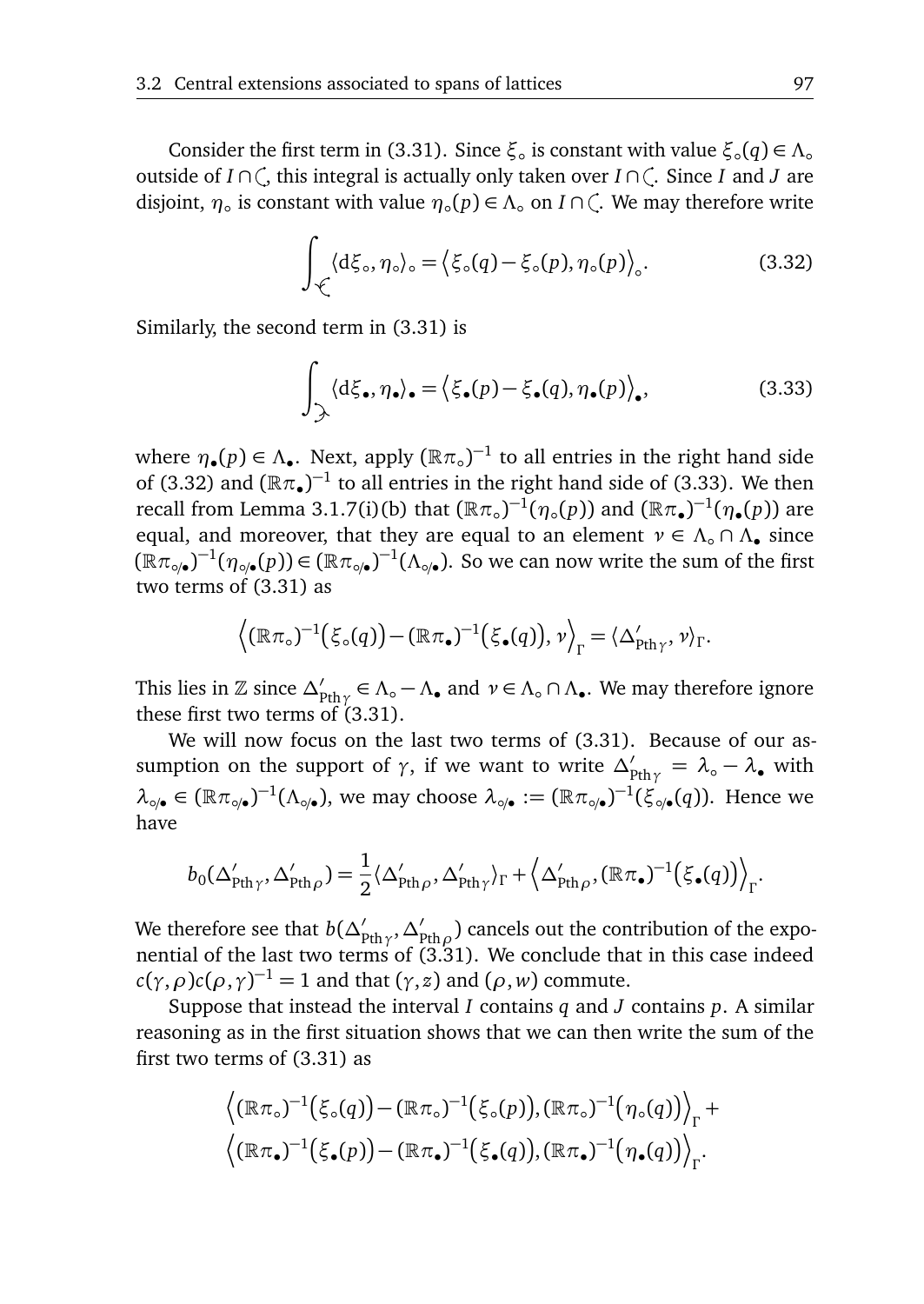If we substitute  $(\R\pi_\circ)^{-1}(\eta_\circ(q))$  by  $\Delta_{\rm Pth\rho}' + (\R\pi_\bullet)^{-1}(\eta_\bullet(q))$  in the above and use that  $(\mathbb{R}\pi_{\circ})^{-1}(\xi_{\circ}(p)) = (\mathbb{R}\pi_{\bullet})^{-1}(\xi_{\bullet}(p))$ , this becomes

$$
\left\langle (\mathbb{R}\pi_{\circ})^{-1}(\xi_{\circ}(q)) - (\mathbb{R}\pi_{\circ})^{-1}(\xi_{\circ}(p)), \Delta'_{\mathrm{Pth}\rho} \right\rangle_{\Gamma} + \left\langle (\mathbb{R}\pi_{\circ})^{-1}(\xi_{\circ}(q)) - (\mathbb{R}\pi_{\bullet})^{-1}(\xi_{\bullet}(q)), (\mathbb{R}\pi_{\bullet})^{-1}(\eta_{\bullet}(q)) \right\rangle_{\Gamma}.
$$

Note that what is in the first slot in this second term is  $\Delta'_{\text{pth}\gamma}$ .

Having rewritten these first two terms of (3.31), we fill it back in there so as to get

$$
S(\xi,\eta)-S(\eta,\xi)=\frac{1}{2}\langle\Delta'_{\text{Pth}\rho},\Delta'_{\text{Pth}\gamma}\rangle_{\Gamma}-\left\langle (\mathbb{R}\pi_{\circ})^{-1}(\xi_{\circ}(p)),\Delta'_{\text{Pth}\rho}\right\rangle_{\Gamma}+\left\langle \Delta'_{\text{Pth}\gamma},(\mathbb{R}\pi_{\bullet})^{-1}(\eta_{\bullet}(q))\right\rangle_{\Gamma}.
$$

Because  $(\mathbb{R}\pi_\circ)^{-1}(\xi_\circ(p))$  and  $(\mathbb{R}\pi_\bullet)^{-1}(\xi_\bullet(p))$  are equal, and moreover, they are equal to an element  $ν ∈ Λ<sub>∘</sub> ∩ Λ<sub>•</sub>$ , we see that the second term in the above lies in  $\mathbb Z$ . We may therefore ignore it from now on.

It follows from the definition of  $b_0$  and the integrality of the lattices  $\Lambda_{\circ/\bullet}$ that

$$
b_0(\Delta'_{\mathrm{Pth}\gamma}, \Delta'_{\mathrm{Pth}\rho}) = -\frac{1}{2} \langle \Delta'_{\mathrm{Pth}\rho}, \Delta'_{\mathrm{Pth}\gamma} \rangle_{\Gamma} + \langle \Delta'_{\mathrm{Pth}\rho}, \lambda_{\circ} \rangle_{\Gamma}
$$
  

$$
\equiv -\frac{1}{2} \langle \Delta'_{\mathrm{Pth}\rho}, \Delta'_{\mathrm{Pth}\gamma} \rangle_{\Gamma} - \langle \Delta'_{\mathrm{Pth}\gamma}, \mu_{\bullet} \rangle_{\Gamma} \mod \mathbb{Z},
$$

where have written  $\Delta'_{\text{pth}\gamma} = \lambda_{\circ} - \lambda_{\bullet}$  and  $\Delta'_{\text{pth}\rho} = \mu_{\circ} - \mu_{\bullet}$  for some  $\lambda_{\circ/\bullet}, \mu_{\circ/\bullet} \in$  $(\mathbb{R}\pi_{\circ/\bullet})^{-1}(\Lambda_{\circ/\bullet})$ . Because of our assumptions on the support of *J*, we may choose  $\mu_{\circ/\bullet} := (\mathbb{R} \pi_{\circ/\bullet}^{\bullet})^{-1}(\eta_{\circ/\bullet}(q))$ . Therefore,  $b(\Delta_{\mathrm{Pth}\gamma}^{\prime}, \Delta_{\mathrm{Pth}\rho}^{\prime})$  cancels against

$$
e^{2\pi i \left( S(\xi,\eta)-S(\eta,\xi) \right)}
$$

in (3.30). We conclude that also in this case  $c(\gamma, \rho)c(\rho, \gamma)^{-1} = 1$ .  $\Box$ 

## **3.3** Actions of covers of  $\text{Diff}_+(S^1)$  on central **extensions**

We assume the setup of Section 3.2. That is, we take the input data from Ingredients 3.2.7 as a given and use the notations  $T_{\circ/\bullet}$ ,  $H$ ,  $\mathfrak{t}_{\circ/\bullet}$  and  $\mathfrak h$  from Section 3.1 for the tori and Lie algebras associated to the lattices  $Λ_{\circ/\bullet}$  and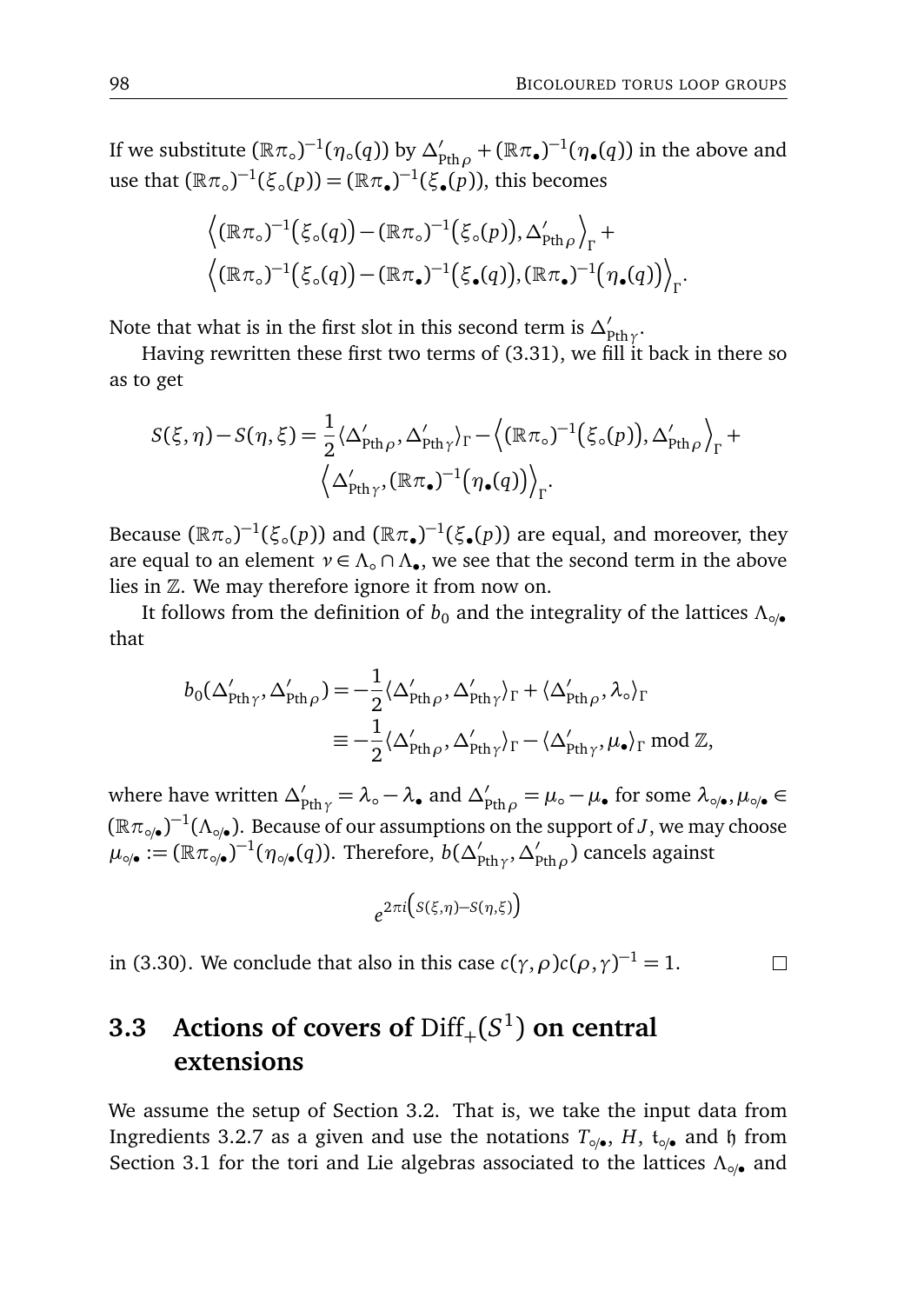*Γ*. We constructed from this data central extensions  $\widetilde{P}(H, (\Lambda_o - \Lambda_o)/\Gamma)$  and  $\widetilde{P}(T, H, T_o)$ ,  $\widetilde{P}(T, H, T_o)$  $\widetilde{L}(T_\circ, H, T_\bullet)$  of the group of paths  $P(H, (\Lambda_\circ - \Lambda_\bullet)/\Gamma)$  and the bicoloured torus loop group *L*(*T*◦ , *H*, *T*• ), respectively.

Recall from Proposition 3.1.3 that  $P(H, (\Lambda_{\circ} - \Lambda_{\bullet})/\Gamma)$  and  $L(T_{\circ}, H, T_{\bullet})$  both carry actions of the group  $\text{Diff}^{(n)}_+(S^1)$ , where *n* is the smallest positive integer such that  $n(\Lambda_o - \Lambda_o) \subseteq \Gamma$ . In the proof of that Proposition the action on *L*(*T*<sub>⊙</sub>,*H*, *T*<sub>•</sub>) was built by first constructing it on *P*(*H*,( $Λ$ <sub>ο</sub> −  $Λ$ <sub>•</sub>)/Γ) and then lifting it along the homomorphism Pth (see Section 3.1.1 for the definition of Pth). In this section we will similarly first construct a  $\text{Diff}^{(n)}_+(S^1)$ -action on the entral extension  $\tilde{P}(H,(\Lambda_o - \Lambda_o)/\Gamma)$ . This will be done in almost exactly the same way as for the unicoloured case in Section 2.3. Next, we will lift this action to  $L(T_\circ, H, T_\bullet)$ .

# **3.3.1** The action of  $\text{Diff}^{(n)}_{+}(S^1)$  on  $\widetilde{P}(H, (\Lambda_{\circ} - \Lambda_{\bullet})/\Gamma)$

The proof of Proposition 2.3.1 also calculates the failure for  $\text{Diff}^{(n)}_{+}(S^{1})$  to preserve the cocycle *c*<sup> $\prime$ </sup> defining  $\widetilde{P}(H,(\Lambda_0 - \Lambda_{\bullet})/\Gamma)$ . The result is as follows.

**Proposition 3.3.1.** Let  $\gamma, \rho \in P(H, (\Lambda_{\circ} - \Lambda_{\bullet})/\Gamma)$  and  $\Xi, H: \mathbb{R} \to \mathfrak{h}$  be the quasi*periodic extensions to*  $\mathbb R$  *of choices of lifts*  $\xi, \eta$ :  $[0, 1] \rightarrow \mathfrak{h}$  *of*  $\gamma$  *and*  $\rho$  *respectively.*  $Take \ [\Phi] \in \text{Diff}^{(n)}_+(S^1)$ , where  $\Phi \in \text{Diff}^{(\infty)}_+(S^1)$  is a choice of representative. Then

$$
c'([\Phi]^*\gamma,[\Phi]^*\rho) = \varepsilon(\Delta'_\gamma,\Delta'_\rho)e^{2\pi i S'(\Phi^*\Xi,\Phi^*H)}
$$

*and*

$$
S'(\Phi^* \Xi, \Phi^* \mathbf{H}) = S'(\Xi, \mathbf{H}) + \frac{1}{2} \Big\langle \Delta'_{\gamma}, \mathbf{H}(\Phi^{-1}(0)) - \mathbf{H}(0) \Big\rangle_{\Gamma} + \frac{1}{2} \Big\langle \Xi(\Phi^{-1}(0)) - \Xi(0), \Delta'_{\rho} \Big\rangle_{\Gamma}.
$$

With this precise expression for the failure in hand we can now define the action of  $Diff_{+}^{(n)}(S^1)$  on  $\widetilde{P}(H,(\Lambda_\circ - \Lambda_\bullet)/\Gamma)$ . Let  $[\Phi] \in Diff_{+}^{(n)}(S^1)$  and  $(\gamma, z) \in$  $\widetilde{P}(H,(\Lambda_{\circ}-\Lambda_{\bullet})/\Gamma)$ . Then we set

$$
[\Phi] \cdot (\gamma, z) := [ [\Phi]^* \gamma, d'([\Phi], \gamma) \cdot z ], \qquad (3.34)
$$

where [Φ]\*γ refers to the action of Diff $_+^{(n)}(S^1)$  on the non-centrally extended  $\frac{1}{2}$  *P*(*H*,( $\Lambda_o - \Lambda_o$ )/*Γ*) constructed in the proof of Proposition 3.1.3 and

$$
d'\big([\Phi], \gamma\big) := e^{\pi i \big\langle \Xi(\Phi^{-1}(0)) - \Xi(0), \Delta'_{\gamma} \big\rangle_{\Gamma}} \in U(1). \tag{3.35}
$$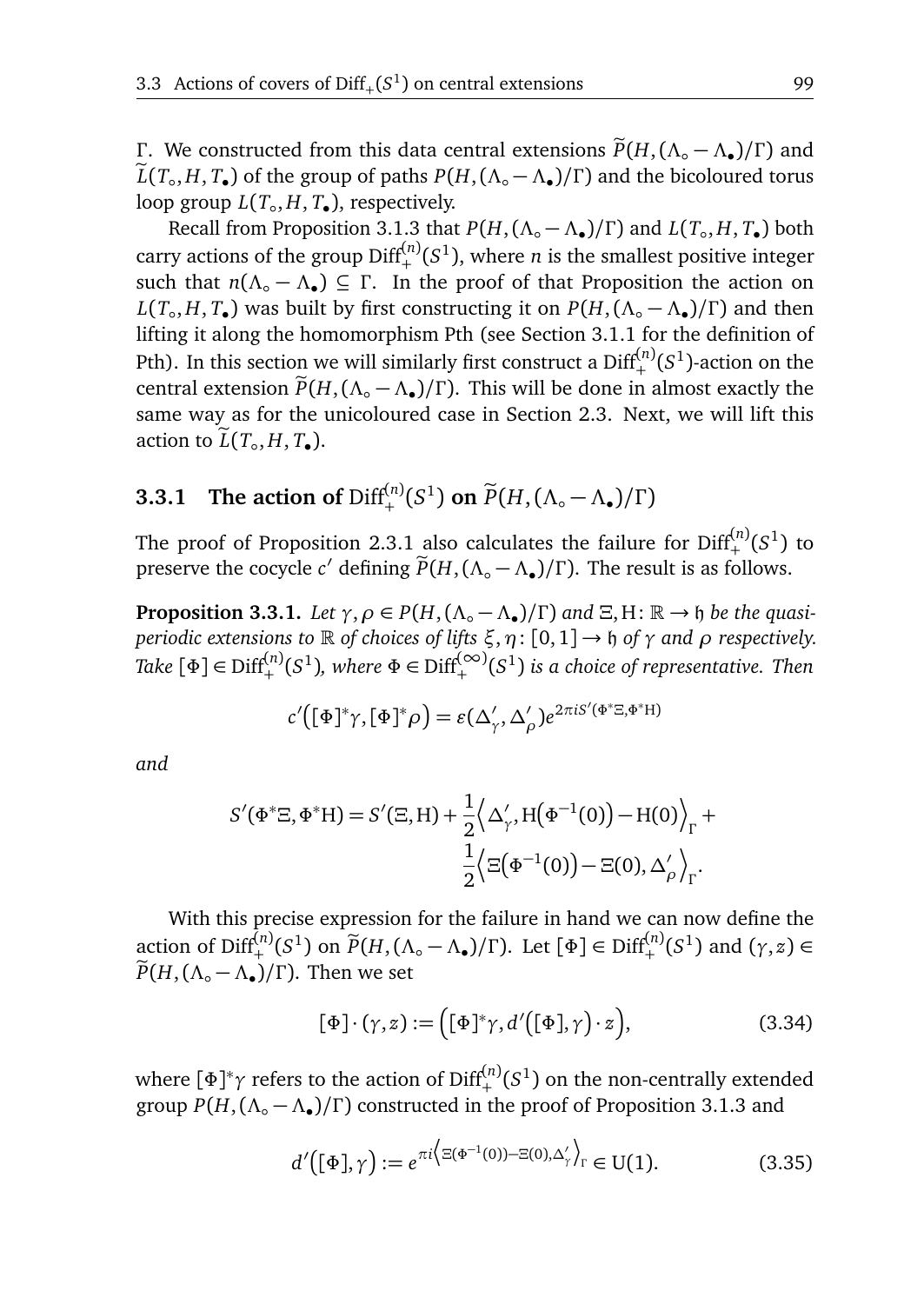The value of *d'* does not depend on the choice of lift Ξ. We show that it neither depends on the representative *Φ* of the equivalence class [*Φ*] in a similar, but slightly more subtle way compared to the unicoloured case. A different choice would namely be of the form  $\Phi + nk$  for some  $k \in \mathbb{Z}$ , and seeing whether  $d'([\Phi + nk], \gamma) = d'([\Phi], \gamma)$  comes down to proving that  $nk \langle \Delta'_{\gamma}, \Delta'_{\gamma} \rangle_{\Gamma} \in 2\mathbb{Z}$ . We may assume that  $k = 1$ . Because  $\Delta'_{\gamma} \in \Lambda_\circ - \Lambda_\bullet$  we can make a choice of decomposition  $\Delta'_\gamma = \lambda_\circ - \lambda_\bullet$  for some  $\lambda_{\circ/\bullet}' \in (\mathbb{R} \pi_{\circ/\bullet})^{-1} (\Lambda_{\circ/\bullet})$ . Then expand as follows:

$$
n\langle \Delta'_{\gamma}, \Delta'_{\gamma} \rangle_{\Gamma} = n\langle \lambda_{\circ}, \lambda_{\circ} \rangle_{\Gamma} - 2n\langle \lambda_{\circ}, \lambda_{\bullet} \rangle_{\Gamma} + n\langle \lambda_{\bullet}, \lambda_{\bullet} \rangle_{\Gamma}.
$$

Given that the lattices  $Λ_{\circ/\bullet}$  are even, the two outer terms on the right hand side are obviously in 2 $\mathbb{Z}$ . But so is the middle term since  $n\lambda$ <sup>°</sup> ∈ *Γ* which gives  $\langle n\lambda_0, \lambda_{\bullet} \rangle_{\Gamma} \in \mathbb{Z}$ . Hence *d'* is well-defined.

The result of Proposition 3.3.1 shows that *d'* satisfies an equation similar to (2.15), with  $[\Phi]$  and  $c'$  in place of  $\varphi$  and  $c$  respectively. That is,

$$
d'([\Phi],\cdot)\colon P\big(H,(\Lambda_\circ-\Lambda_\bullet)/\Gamma\big)\to \mathrm{U}(1)
$$

is a 1-cochain exhibiting the 2-cocycle

$$
(\gamma,\rho)\mapsto c^{\prime}\big([\Phi]^*\gamma,[\Phi]^*\rho\big)c^{\prime}(\gamma,\rho)^{-1}
$$

as a 2-coboundary. Therefore (3.34) defines an automorphism of  $\widetilde{P}(H,(\Lambda_{\circ} Λ$ <sub>•</sub>)/Γ). That *d'* is compatible with the composition in Diff<sup>(*n*)</sup>(*S*<sup>1</sup>) is proven in literally the same way as in the unicoloured situation. We conclude that  $(3.34)$ is a well-defined  $\text{Diff}^{(n)}_+(S^1)$ -action on  $\widetilde{P}(H,(\Lambda_\circ-\Lambda_\bullet)/\Gamma)$ .

## **3.3.2** The action of  $\text{Diff}^{(n)}_{+}(S^1)$  on  $\widetilde{L}(T_o, H, T_o)$

We are now ready to lift the Diff<sup>(*n*)</sup>(*S*<sup>1</sup>)-action from  $\widetilde{P}(H, (\Lambda_{\circ} - \Lambda_{\bullet})/\Gamma)$  to  $\widetilde{L}(T_o, H, T_o)$ . Let  $[\Phi] \in \text{Diff}^{(n)}_+(S^1)$  and  $(\gamma, z) \in \widetilde{L}(T_o, H, T_o)$ . Then define

$$
[\Phi] \cdot (\gamma, z) := [ [\Phi] \cdot \gamma, d'([\Phi], \text{Pth} \gamma) \cdot z ], \tag{3.36}
$$

where  $[\Phi] \cdot \gamma$  refers to the action of  $\mathrm{Diff}^{(n)}_+(S^1)$  on the non-centrally extended group *L*(*T*◦ , *H*, *T*• ) constructed in the proof of Proposition 3.1.3.

It is easily checked that, using that we already confirmed it for the action (3.34) on  $\widetilde{P}(H,(\Lambda_\circ - \Lambda_\bullet)/\Gamma)$ , also (3.36) defines an action of Diff<sup>(*n*)</sup>(*S*<sup>1</sup>) on  $\tilde{L}(T_o, H, T_o)$ . Alternatively, we can use the fact that  $\tilde{L}(T_o, H, T_o)$  is the pullback of  $\widetilde{P}(H,(\Lambda_\circ-\Lambda_\bullet)/\Gamma)$  along the  $\mathrm{Diff}^{(n)}_+(S^1)$ -equivariant homomorphism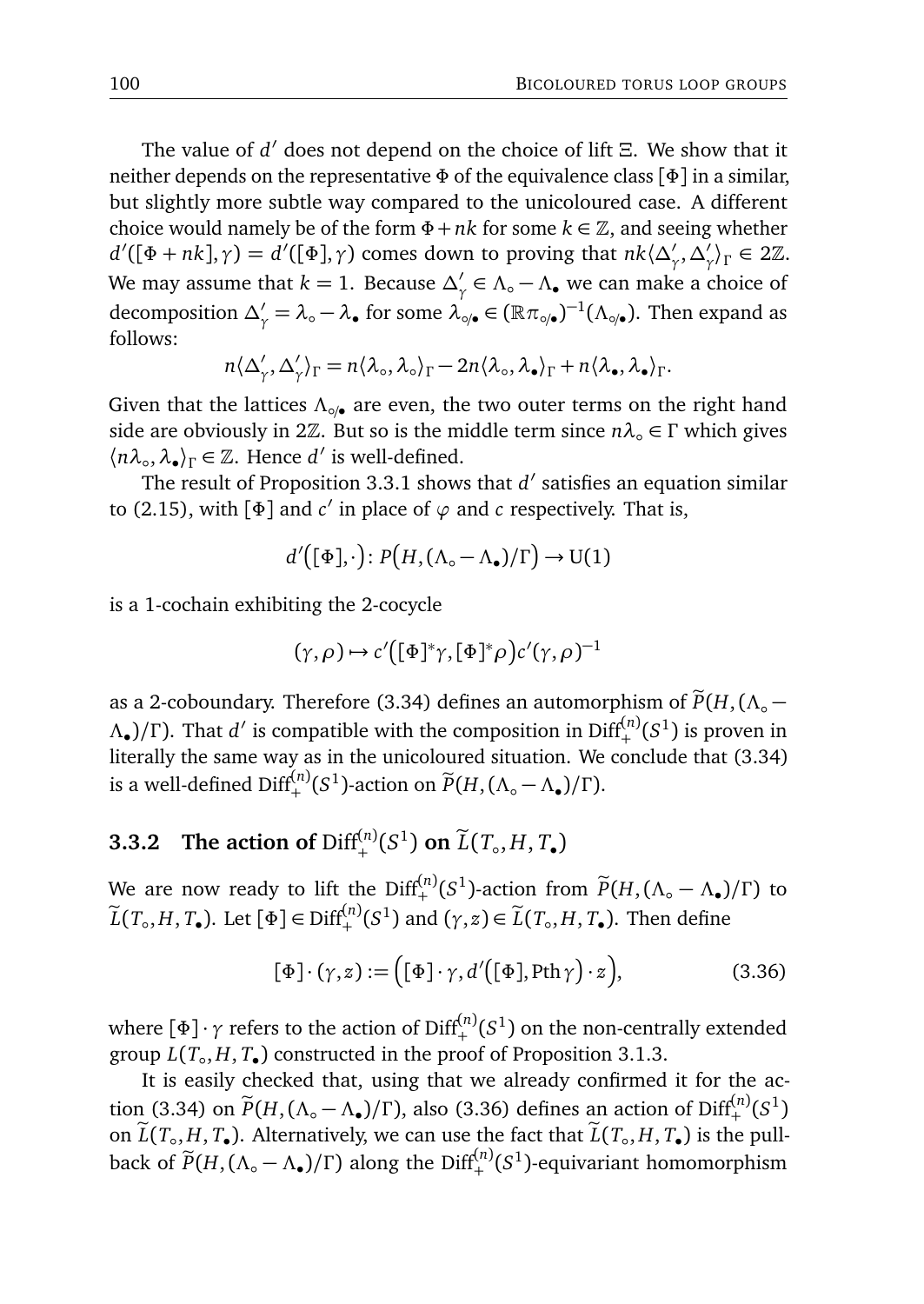Pth, and then note that such a pullback operation is functorial. By design of the  $Diff^{(n)}_{+}(S^1)$ -actions, also the homomorphism  $\widetilde{Pth}$  that we defined in Construction 3.2.6 is  $\text{Diff}^{(n)}_+(S^1)$ -equivariant.

**Proposition 3.3.2** ( $\text{Diff}_{+}^{(n)}(S^1)$ -equivariance with respect to  $\widetilde{L}H$ ). The inclusion *homomorphism*  $\widetilde{Bi}$  *in* (3.24) *is equivariant with respect to the*  $\mathrm{Diff}_+(S^1)$ -action *on*  $\widetilde{L}H$  *defined in Section 2.3 and the*  $\mathrm{Diff}^{(n)}_+(S^1)$ *-action on*  $\widetilde{L}(T_\circ, H, T_\bullet)$  *<i>defined by* (3.36)*.*

*Proof.* We need to prove that for all  $\gamma \in LH$ ,  $z \in U(1)$  and  $\Phi \in \text{Diff}^{(\infty)}_+(S^1)$ there holds

$$
[\Phi] \cdot (\mathrm{Bi}(\gamma), z) = (\mathrm{Bi}([\Phi]^{*}\gamma), d([\Phi], \gamma) \cdot z),
$$

where *d* is the 1-cochain on *LH* defined by (2.19). The left hand side is by definition

$$
([\Phi] \cdot \text{Bi}(\gamma), d'([\Phi], \text{Pth}(\text{Bi}\gamma)) \cdot z),
$$

and we already noted in Remark 3.1.5 the equivariance of Bi. Hence, what is left to show is that

$$
d'([\Phi], \operatorname{Pth}(\operatorname{Bi}\gamma)) = d([\Phi], \gamma).
$$

We see that this holds if we compare the expressions (3.35) and (2.19). Indeed, a quasi-periodic lift  $\Xi: \mathbb{R} \to \mathfrak{h}$  of Pth(Bi $\gamma$ ) is also a lift of  $\gamma$  thanks to the commutativity of the triangle (3.8), and we furthermore already learned that  $\Delta'_{\text{Pth}(Bi\gamma)} = \Delta_{\gamma}$  in Section 3.2.2.  $\Box$ 

## **3.4 Irreducible, positive energy representations**

Assume the setup of Section 3.2 which allowed us to construct a central extension  $L(T_\circ, H, T_\bullet)$  of the bicoloured torus loop group  $L(T_\circ, H, T_\bullet)$ . In this section we will construct and classify the irreducible, positive energy representations of  $L(T_0, H, T_0)$ . This will be done in a way entirely similar to our work for unicoloured central extensions  $\tilde{L}T$ . The role of the normal subgroup  $(\tilde{L}T)_0$  will in the bicoloured situation be played by a certain normal subgroup denoted by ker( $\Delta'$ ∘Pth). Let us therefore define this group and try to understand its structure.

We begin by studying the situation before taking central extensions. The short exact sequence (3.5) involving the groups  $L(T_0, H, T_0)$  and  $P(H, (\Lambda_0 -$ *Λ*• )*/H*) does not split in general. However, its subsequence

$$
0 \longrightarrow \frac{\Lambda_{\circ} \cap \Lambda_{\bullet}}{\Gamma} \longrightarrow (\text{Pth})^{-1}(\iota(LH)) \xrightarrow{\text{Pth}} \iota(LH) \longrightarrow 0 \tag{3.37}
$$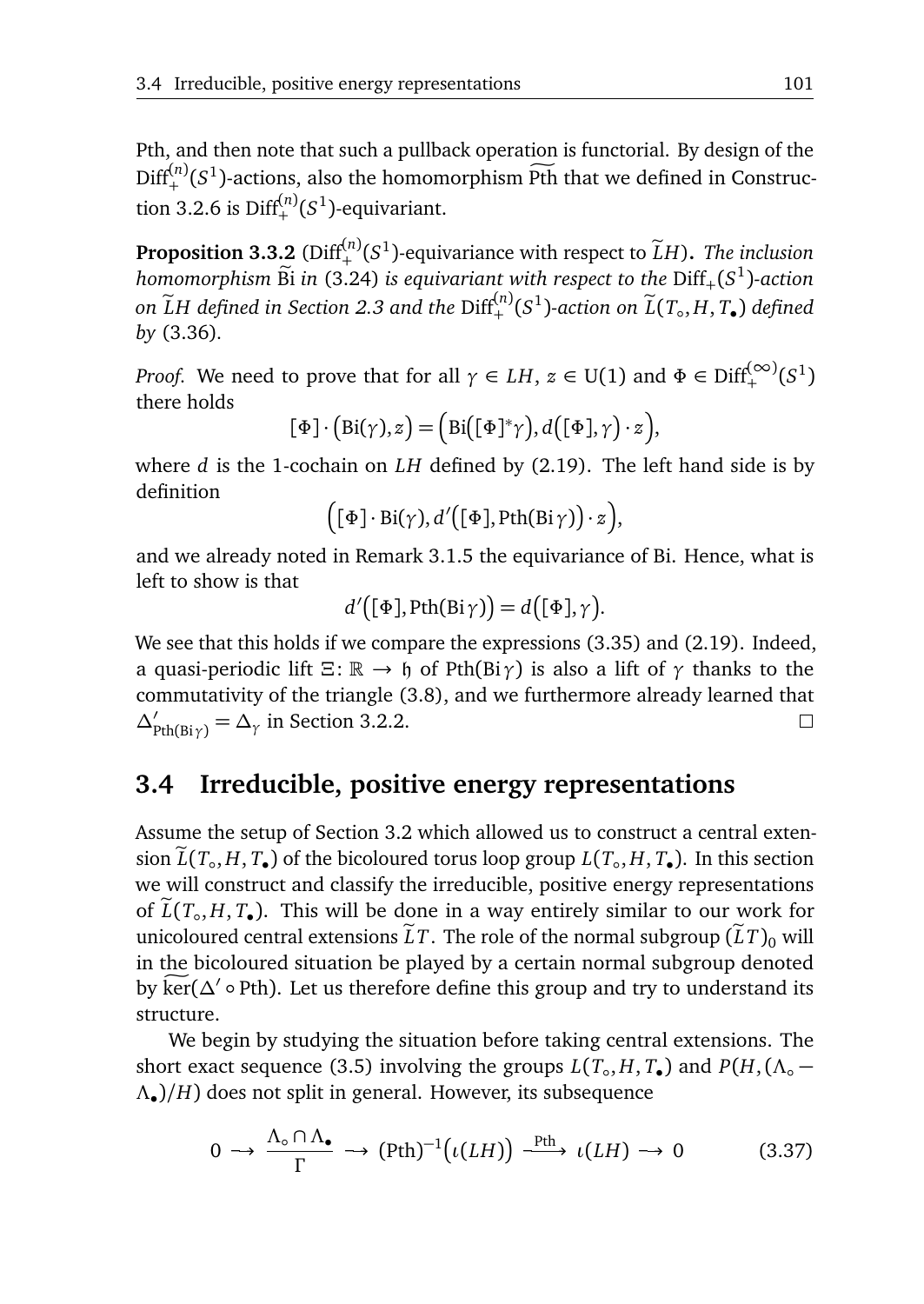$does$  split. The subgroup  $(\mathrm{Pth})^{-1}(\iota(LH))$  namely consists of those bicoloured loops (γ<sub>∘</sub>,γ<sub>m</sub>,γ<sub>•</sub>) for which the unique lifts  $\hat{\gamma}_{\circ/\bullet}$  to *H* of γ<sub>∘⁄•</sub> (see Section 3.1.1 for their definitions) that match at *p* also match with each other at *q*, but need not necessarily match with  $\gamma_m(q)$ . (It might be helpful to compare this with the characterisation of the image of Bi in Section 3.1.4.) That is, there holds  $\hat{\gamma}_{\circ}(p) = \gamma_{\rm m}(p) = \hat{\gamma}_{\bullet}(p)$  and  $\hat{\gamma}_{\circ}(q) = \hat{\gamma}_{\bullet}(q)$ , but in general  $\gamma_{\rm m}(q)$  is of the form

$$
\hat{\gamma}_{\circ}(q) + [\nu] = \hat{\gamma}_{\bullet}(q) + [\nu]
$$

for some  $[\nu] \in (\Lambda_0 \cap \Lambda_0)/\Gamma \subseteq H$ . Therefore, if we recall the definition of the first arrow in (3.37) from Section 3.1.1, we see that the homomorphism (*γ*◦ ,*γ*m,*γ*• ) 7→ [*ν*] is a left splitting of (3.37). Equivalently, a right splitting can be given by making the proof in Section 3.1.1 of the surjectivity of the homomorphism Pth more precise: we send a path  $\gamma \in \iota(LH)$  to the bicoloured loop (*γ*◦ ,*γ*m,*γ*• ), where

$$
\gamma_{\circ} := U(1)\pi_{\circ} \circ \gamma|_{[1/2,1]} : \zeta \to T_{\circ}
$$

$$
\gamma_{\rm m}(p) := \gamma(1/2) \in H
$$

$$
\gamma_{\rm m}(q) := \gamma(0) = \gamma(1) \in H
$$

$$
\gamma_{\bullet} := U(1)\pi_{\bullet} \circ \gamma|_{[0,1/2]} : \zeta \to T_{\bullet}.
$$

These splittings now allow us to understand the structure of  $({\rm Pth})^{-1}(\iota(LH)).$ There is an isomorphism of abelian groups

$$
(\text{Pth})^{-1} \big( \iota(LH) \big) \xrightarrow{\sim} \frac{\Lambda_{\circ} \cap \Lambda_{\bullet}}{\Gamma} \oplus \iota(LH) \tag{3.38}
$$

sending a bicoloured loop  $\gamma = (\gamma_0, \gamma_m, \gamma_0)$  to the pair  $([\nu], \text{Pth }\gamma)$ . The Diff<sup>(*n*)</sup>(*S*<sup>1</sup>)action on the full group  $L(T_\circ, H, T_\bullet)$  descends to  $\mathrm{Diff}_+(S^1)$  when restricted to the subgroup (Pth)<sup>-1</sup>( $\iota$ (*LH*)). This is because the shift diffeomorphism  $\theta \mapsto \theta + 1$ of R, acting on *P*(*H*,(*Λ*◦ − *Λ*• )*/Γ* ), acts trivially when restricted to *ι*(*LH*). The isomorphism (3.38) is  $\mathrm{Diff}_+(S^1)$ -equivariant if we let  $\mathrm{Diff}_+(S^1)$  act on the right hand side by only affecting the *ι*(*LH*)-summand thanks to the equivariance of the homomorphism Pth.

Now define a central extension  $\tilde{L}H$  of  $LH$  using the input data listed in Section 3.2.2. As explained in Remark 3.2.8, the homomorphism *ι* of abelian groups then lifts to a homomorphism

$$
\tilde{\iota} : \widetilde{L}H \hookrightarrow \widetilde{P}\big(H, (\Lambda_{\circ} - \Lambda_{\bullet})/\Gamma\big)
$$

of non-abelian groups which is the identity on the central subgroups  $U(1)$ . The isomorphism (3.38) then obviously lifts to a  $\mathrm{Diff}_+(S^1)$ -equivariant isomorphism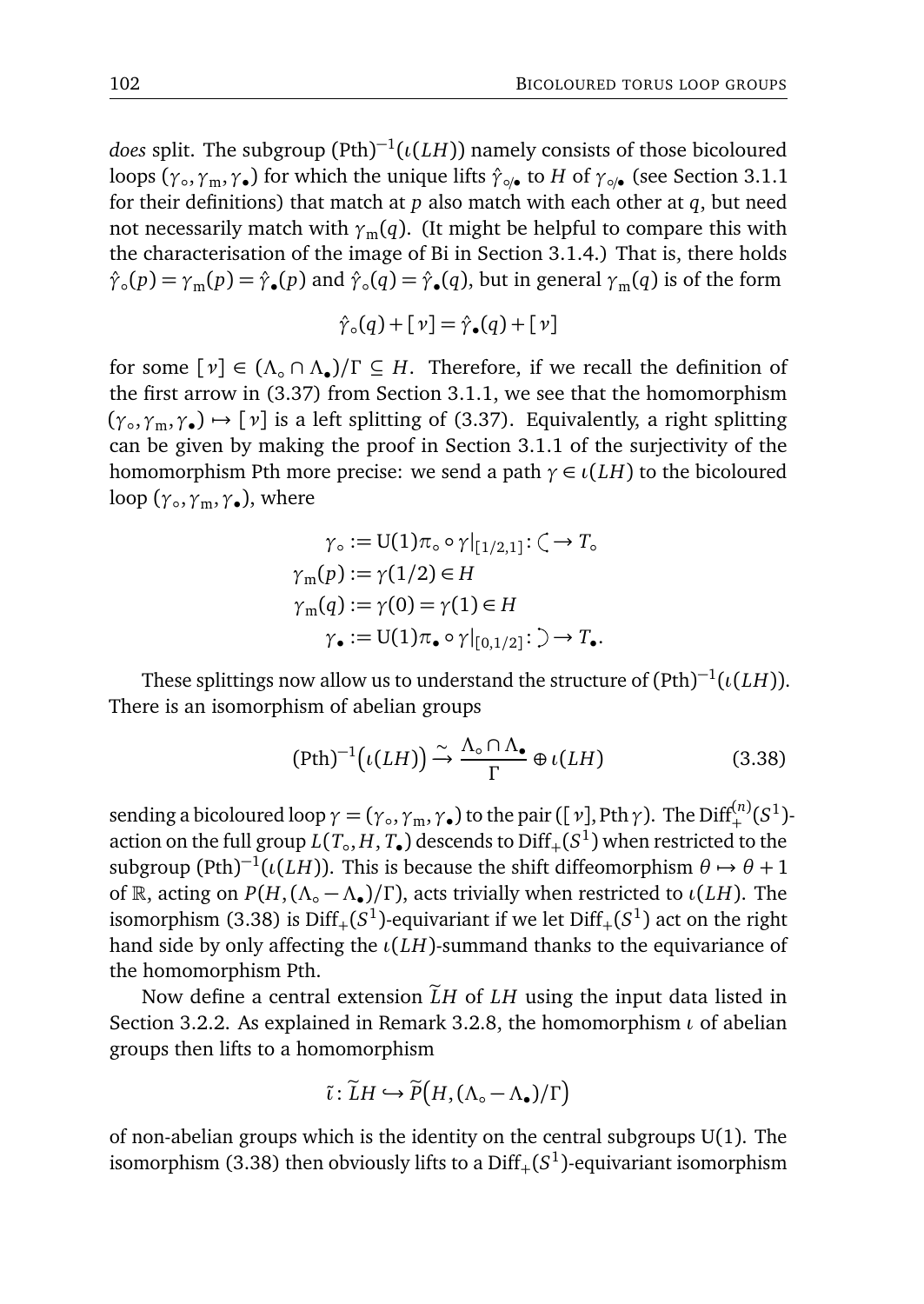from the restriction of  $\widetilde{L}(T_\circ, H, T_\bullet)$  to  $(\mathrm{Pth})^{-1}(\iota(LH))$  towards

$$
\frac{\Lambda_{\circ} \cap \Lambda_{\bullet}}{\Gamma} \oplus \tilde{\iota}(\tilde{L}H). \tag{3.39}
$$

It sends an element  $(\gamma, z)$  to  $([\gamma], (\text{Pth }\gamma, z))$ .

The subgroup  $({\rm Pth})^{-1}(\iota(LH)_0)$  of  $({\rm Pth})^{-1}(\iota(LH))$  deserves special attention for the study of the representation theory of  $L(T_0, H, T_0)$  we are about to commence. It is the inverse image under Pth of the identity component  $\iota(LH)_{0}$ of  $P(H, (\Lambda_\circ - \Lambda_\bullet)/\Gamma)$ , and contains the identity component ker  $\Delta$  of  $L(T_\circ, H, T_\bullet)$ (strictly, unless  $\Gamma = \Lambda_{\circ} \cap \Lambda_{\bullet}$  so that Pth is an isomorphism). An equivalent characterisation of  $({\rm Pth})^{-1}(\iota(LH)_0)$  is that it is the kernel of the composite homomorphism

$$
L(T_{\circ}, H, T_{\bullet}) \stackrel{P}{\longrightarrow} P\big(H, (\Lambda_{\circ} - \Lambda_{\bullet})/\Gamma\big) \stackrel{\Delta'}{\longrightarrow} \Lambda_{\circ} - \Lambda_{\bullet}.
$$

We will henceforth use the notation ker( $\Delta'$ ∘Pth) instead.

We write  $\widetilde{\text{ker}}(\Delta' \circ \text{Pth})$  for the restriction of  $\widetilde{L}(T_o, H, T_o)$  to ker $(\Delta' \circ \text{Pth})$ and observe that the restriction of the aforementioned isomorphism having codomain (3.39) takes the form

$$
\widetilde{\ker}(\Delta' \circ \text{Pth}) \xrightarrow{\sim} \frac{\Lambda_{\circ} \cap \Lambda_{\bullet}}{\Gamma} \times \widetilde{\iota}(\widetilde{L}H)_{0}.
$$
 (3.40)

## **3.4.1** Irreducible representations of  $\widehat{\text{ker}}(\Delta) \circ \text{Pth}$

Recall from Sections 2.5.1 and 2.5.2 that we are able to equip the abelian group  $(LH)$ <sup>0</sup> and its central extension  $(\tilde{L}H)$ <sup>0</sup> with structures of topological groups using the bi-additive form on *Γ* . Via the isomorphisms (3.38) and (3.40) the groups ker(*∆'* ∘ Pth) and ker(*∆'* ∘ Pth) then acquire topological group structures as well if we give the finite abelian group (*Λ*◦ ∩ *Λ*• )*/Γ* the discrete topology.

Now define for every pair of characters *χ* and *l* of the finite abelian group  $(\Lambda_{\circ} \cap \Lambda_{\bullet})/\Gamma$  and the torus *H*, respectively, a representation  $W_{\chi,l}$  of ker( $\Delta' \circ \text{Pth}$ ) on the Hilbert space tensor product

$$
\mathcal{S}_{\chi,l}:=\mathbb{C}_{\chi}\otimes_{\mathbb{C}}\mathcal{S}_{l}:=\mathbb{C}_{\chi}\otimes_{\mathbb{C}}\mathbb{C}_{l}\otimes_{\mathbb{C}}\mathcal{S},
$$

where  $\mathbb{C}_{\chi}$  and  $\mathbb{C}_{l}$  denote copies of  $\mathbb{C}$ , as follows. Let  $(\gamma, z) \in \widetilde{\ker}(\Delta' \circ \text{Pth})$  and consider its image

$$
([\nu], (\mathrm{Pth}\,\gamma, z)) \in \frac{\Lambda_{\circ} \cap \Lambda_{\bullet}}{\Gamma} \times \tilde{\iota}(\widetilde{L}H)_{0}
$$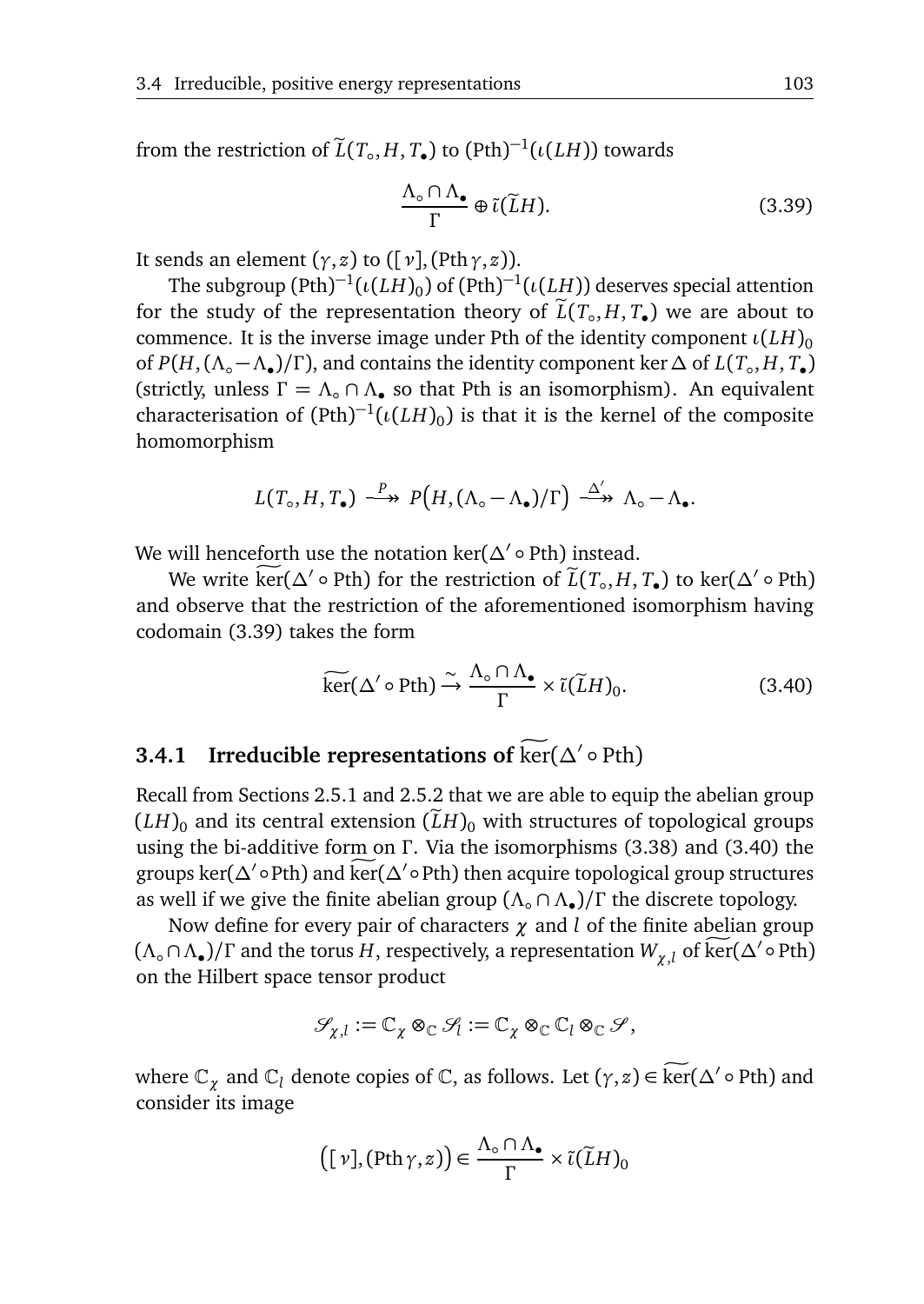under the isomorphism (3.40). Then make [*ν*] (which can alternatively be written as  $\gamma_m(q)$  – Pth( $\gamma$ )(1)) act on  $\mathbb{C}_{\gamma}$  via  $\chi$ , and let (Pth $\gamma$ , *z*) act on  $\mathcal{S}_l$  via the representation *W*<sub>*l*</sub> of *LH* defined in Section 2.5.2. That is,  $W_{\chi,l}$  is the tensor product representation of *χ* and *W<sup>l</sup>* . It is irreducible because *χ* and *W<sup>l</sup>* are.

*Remark* 3.4.1*.* To clarify how  $W_{\gamma l}$  depends on *l*, we note that

$$
W_{\chi,l}(\gamma,z) = e^{2\pi i \langle l, \text{avg} \hat{\xi} \rangle_{\Gamma}} \cdot W_{\chi,0}(\gamma,z),
$$

where  $\hat{\xi}$ : [0, 1]  $\rightarrow$  h is any lift of Pth  $\gamma$  as in (3.9) and

$$
\operatorname{avg}\hat{\xi}:=\int_0^1\hat{\xi}(\theta)\,\mathrm{d}\theta.
$$

Let *m* be, as in Section 2.5.2, the smallest positive integer such that  $m\langle l, l \rangle \in$ 2Z. Now define a representation  $R_{\chi,l}$  of Rot $^{(m)}(S^1)$  on  $\mathscr{S}_{\chi,l}$  by acting as the identity on the tensor factor  $\mathbb{C}_{\chi}$  and as  $R_l$  on  $\mathscr{S}_l$ . So  $R_{\chi,l}$  can be said to be equal to  $R_l$  and the subscript  $\chi$  is actually irrelevant—it serves, just like in the notation  $\mathscr{S}_{\chi,l}$ , as a reminder that  $R_{\chi,l}$  is associated to the representation  $W_{\chi,l}$ and the latter *does* depend on *χ*.

 ${\bf Proof of~}$   ${\bf Proof.}$   ${\bf R}_{\chi,l}$  *on the Hilbert space*  $\mathscr{S}_{\chi,l}$  *intertwines in the manner* (A.8) *with the representation*  $W_{\chi, l}$  *of*  $\widetilde{\ker}(\Delta' \circ \mathrm{Pth}).$ 

*Proof.* Let  $[\Phi_{\theta}] \in \text{Rot}^{(m)}(S^1), (\gamma, z) \in \text{Ker}(\Delta' \circ \text{Pth})$  and  $1 \otimes \nu \in \mathcal{S}_{\chi,l}$  a vector with  $v \in \mathcal{S}_l$ . Then there holds on the one hand

$$
R_{\chi,l}[\Phi_{\theta}]W_{\chi,l}(\gamma,z)R_{\chi,l}[\Phi_{\theta}]^*(1 \otimes v)
$$
  
\n
$$
= R_{\chi,l}[\Phi_{\theta}]W_{\chi,l}(\gamma,z) (1 \otimes R_l[\Phi_{\theta}]^*(v))
$$
  
\n
$$
= R_{\chi,l}[\Phi_{\theta}](\chi(\gamma_m(q) - \text{Pth}(\gamma)(1)) \otimes W_l(\text{Pth} \gamma,z)R_l[\Phi_{\theta}]^*(v))
$$
  
\n
$$
= \chi(\gamma_m(q) - \text{Pth}(\gamma)(1)) \otimes R_l[\Phi_{\theta}]W_l(\text{Pth} \gamma,z)R_l[\Phi_{\theta}]^*(v),
$$

and because of the way that  $R_l$  intertwines with  $W_l$  we can write

 $R_l[\Phi_\theta]W_l(\text{Pth }\gamma,z)R_l[\Phi_\theta]^* = W_l([\Phi_\theta]\cdot(\text{Pth }\gamma,z)] = W_l([\Phi_\theta]^* \text{Pth}(\gamma),z).$ 

On the other hand, since also  $[\Phi_{\theta}] \cdot (\gamma, z) = ([\Phi_{\theta}]^* \gamma, z)$ ,

$$
W_{\chi,l}([\Phi_{\theta}]\cdot(\gamma,z))(1\otimes\nu) = \chi(([\Phi_{\theta}]^*\gamma)_{m}(q) - \text{Pth}([\Phi_{\theta}]^*\gamma)(1))\otimes W_{l}(\text{Pth}[\Phi_{\theta}]^*\gamma,z).
$$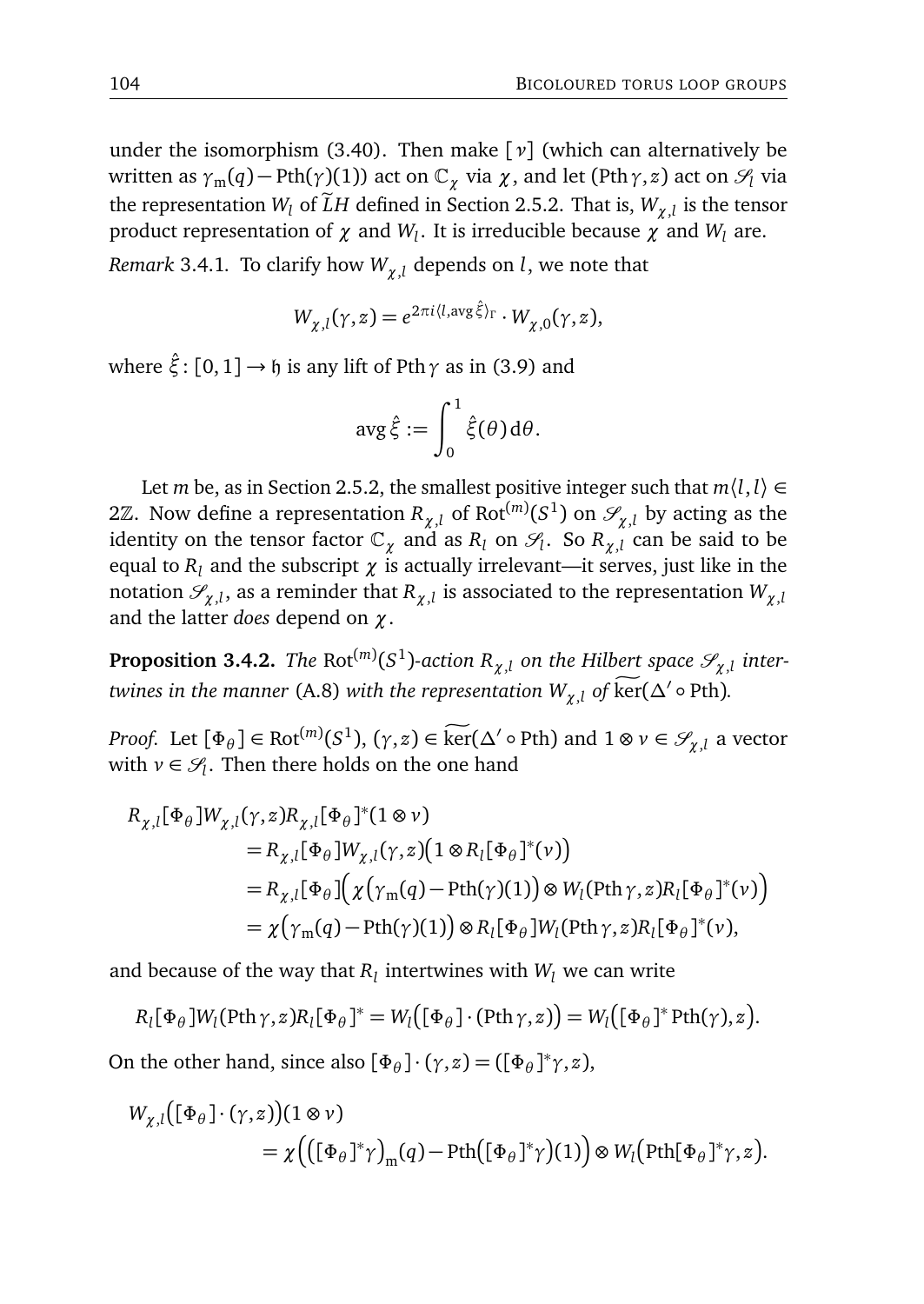We have by the definition of the action of  $\text{Diff}^{(n)}_+(S^1)$  on  $L(T_o, H, T_o)$  in the proof of Proposition 3.1.3 that Pth $([\Phi_{\theta}]^*\gamma) = [\Phi_{\theta}] \cdot (\text{Pth} \gamma)$  and that

$$
\begin{aligned} \left( [\Phi_{\theta}]^* \gamma \right)_{\mathrm{m}} (q) - \mathrm{Pth} \Big( [\Phi_{\theta}]^* \gamma \Big) (1) \\ &= \gamma_{\mathrm{m}} (q) - (\mathrm{Pth} \gamma)(0) + \Big( [\Phi_{\theta}]^* \mathrm{Pth}(\gamma) \Big) (0) - \Big( [\Phi_{\theta}]^* \mathrm{Pth}(\gamma) \Big) (1). \end{aligned}
$$

Because both Pth  $\gamma$  and  $[\Phi_\theta]^*$  Pth $(\gamma)$  lie in *ι*(*LH*) we have (Pth  $\gamma$ )(0) = (Pth  $\gamma$ )(1) and

$$
([\Phi_{\theta}]^* \operatorname{Pth}(\gamma))(0) = ([\Phi_{\theta}]^* \operatorname{Pth}(\gamma))(1).
$$

We conclude that indeed

$$
R_{\chi,l}[\Phi_{\theta}]W_{\chi,l}(\gamma,z)R_{\chi,l}[\Phi_{\theta}]^* = W_{\chi,l}([\Phi_{\theta}]\cdot(\gamma,z)).
$$

If  $a \in (1/m)\mathbb{Z}$  is an energy level, then the *a*-th energy eigenspace  $\mathscr{S}_{\chi,l}(a)$ for  $R_{\chi,l}$  is simply  $\mathbb{C}_\chi\otimes\mathscr{S}_l(a).$  Since we already concluded in Proposition 2.5.4 that  $\mathcal{S}_l(a)$  is zero for  $a < 0$  it follows that

 ${\bf Proposition 3.4.3.}$   $\rm The \textit{intertwining}$   ${\rm Rot}^{(m)}(S^1)$ -action  $R_{\chi,l}$  on the representation  $W_{\chi,l}$  of  $\widetilde{\text{ker}}(\Delta' \circ \text{Pth})$  *is of positive energy.* 

The aforementioned observation implies more precisely that the character of  $R_{\chi,l}$  equals that of  $R_l$ :

$$
\mathrm{ch}_{R_{\chi,l}}(q) = \mathrm{ch}_{R_l}(q) = q^{\dim H/24} q^{\langle l,l\rangle/2} \eta(q)^{-\dim H}.\tag{3.41}
$$

We define the corresponding normalised character to be

$$
Z_{W_{\chi,l}}(q) := q^{-\dim H/24} \, \mathrm{ch}_{R_{\chi,l}}(q) = q^{\langle l,l \rangle/2} \eta(q)^{-\dim H}.
$$

We have thus constructed a 2-parameter family of mutually non-isomorphic, irreducible, positive energy representations  $W_{\chi,l}$  of  $\widetilde{\ker}(\Delta' \circ \mathrm{Pth})$ . It exhausts the class of such representations:

**Theorem 3.4.4.** *Every irreducible, positive energy representation of*  $\widetilde{\text{ker}}(\Delta) \circ \text{Pth}$  $s$ uch that the central subgroup U(1) acts as  $z \mapsto z$  is isomorphic to  $W_{\chi, l}$  for some *characters χ and l of* (*Λ*◦ ∩ *Λ*• )*/Γ and H, respectively.*

*Proof.* The proof is identical to that of Theorem 2.5.5. We first use the  $Rot(S^1)$ equivariant isomorphism (3.40) to see an arbitrary such representation *Q* as an irreducible, positive energy representation of  $\tilde{V}$ h. Here,  $\tilde{V}$ h is the Heisenberg group sitting inside  $(\widetilde{L}H)_0$  as described in Section 2.2.1. An appeal to the unicity result Theorem 2.5.2 for  $\widetilde{V}$  then concludes the argument. unicity result Theorem 2.5.2 for  $\widetilde{V}$ h then concludes the argument.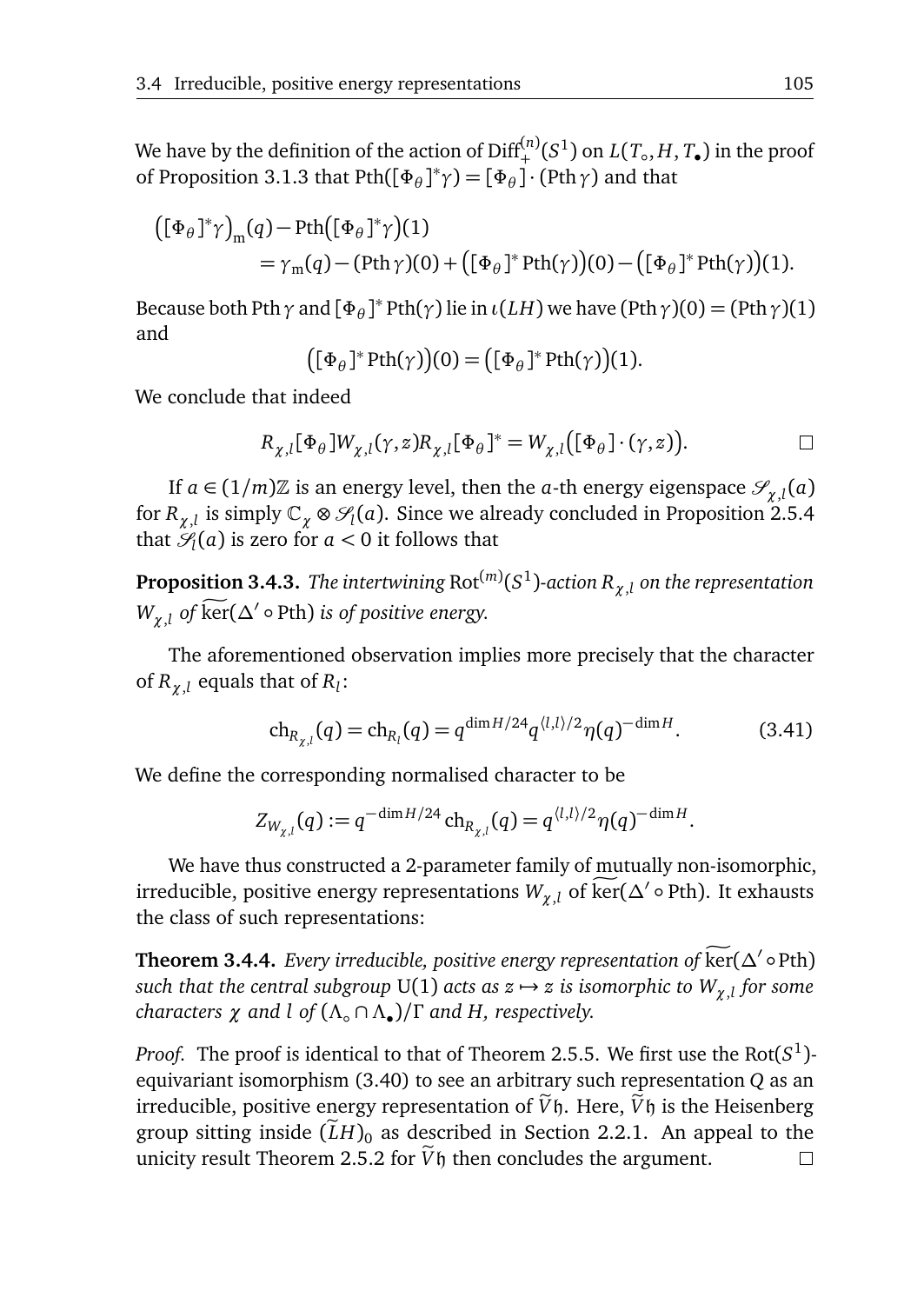### **3.4.2** Irreducible representations of  $L(T_o, H, T_o)$

By Lemma A.2.4 there exists a unique topological group structure on  $L(T_\circ, H, T_\bullet)$ that is naturally induced by that of its subgroup ker( $\Delta'$ ∘Pth) under the requirement that this subgroup is open in *L*(*T*◦ , *H*, *T*• ). Because for the homomorphism

$$
\Delta' \colon P\big(H, (\Lambda_\circ - \Lambda_\bullet)/\Gamma\big) \to \Lambda_\circ - \Lambda_\bullet
$$

there holds ker  $\Delta' = \iota(LH)_0$ , we similarly have a unique structure of a topological group on  $P(H, (\Lambda_\circ - \Lambda_\bullet)/\Gamma)$  induced by that of  $(LH)_0$  such that  $\iota(LH)_0$  is open in the former group.

**Proposition 3.4.5.** *There exists a unique structure of a topological group on the central extension*  $\widetilde{L}(T_o, H, T_o)$  *such that*  $\widetilde{\ker}(\Delta' \circ \mathrm{Pth})$  *is open in*  $\widetilde{L}(T_o, H, T_o)$ *.* 

*Proof.* We show this along the same lines as Proposition 2.5.7. That is, we need to check whether for every fixed bicoloured loop *γ* ∈ *L*(*T*◦ , *H*, *T*• ) the map ker( $\Delta'$ ∘Pth) → U(1) given by

$$
\rho \mapsto c(\gamma, \rho)c(\gamma + \rho, -\gamma) = c'(\text{Pth }\gamma, \text{Pth }\rho)c'(\text{Pth }\gamma + \text{Pth }\rho, -\text{Pth }\gamma)
$$

is continuous. Note that the homomorphism *∆*<sup>0</sup> admits a splitting. It is given by defining for  $\lambda \in \Lambda_0 - \Lambda_0$  a path  $\gamma_{\lambda} \in P(H, (\Lambda_0 - \Lambda_0)/\Gamma)$  as the projection on *H* of the Lie algebra-valued path  $[0, 1] \rightarrow \mathfrak{h}, \theta \mapsto \theta \lambda$ . Therefore, there exists a decomposition

$$
P\big(H, (\Lambda_\circ - \Lambda_\bullet)/\Gamma\big) \xrightarrow{\sim} \iota(LH)_0 \oplus (\Lambda_\circ - \Lambda_\bullet) \xrightarrow{\sim} H \oplus V\mathfrak{h} \oplus (\Lambda_\circ - \Lambda_\bullet)
$$

generalising the isomorphism (2.5) in the unicoloured situation. The remainder of the argument now proceeds as in the proof of Proposition 2.5.7.  $\Box$ 

The knowledge of the irreducible, positive energy representations *Wχ*,*<sup>l</sup>* of the subgroup  $\widetilde{\ker}(\Delta' \circ \mathrm{Pth})$  now allows us to construct and classify the same class of representations of the full group  $L(T_o, H, T_o)$ , starting as follows. Let us take such a *Wχ*,*<sup>l</sup>* for characters *χ* and *l* of (*Λ*◦ ∩ *Λ*• )*/Γ* and *H*, respectively, and consider the induced representation

$$
\operatorname{Ind}_{\widetilde{\ker}(\Delta^{\prime}\circ\operatorname{Pth})}^{\widetilde{L}(T_{\circ},H,T_{\bullet})}W_{\chi,l}
$$

of  $L(T_o, H, T_o)$ . We will shorten it and its underlying Hilbert space to Ind  $W_{\chi,l}$ and Ind  $\mathscr{S}_{\chi,l}$ , respectively. We refer to Appendix A.3.1 and the analogous construction for unicoloured torus loop groups in Section 2.5.3 for details on how this Hilbert space and its action of  $L(T_\circ, H, T_\bullet)$  are defined.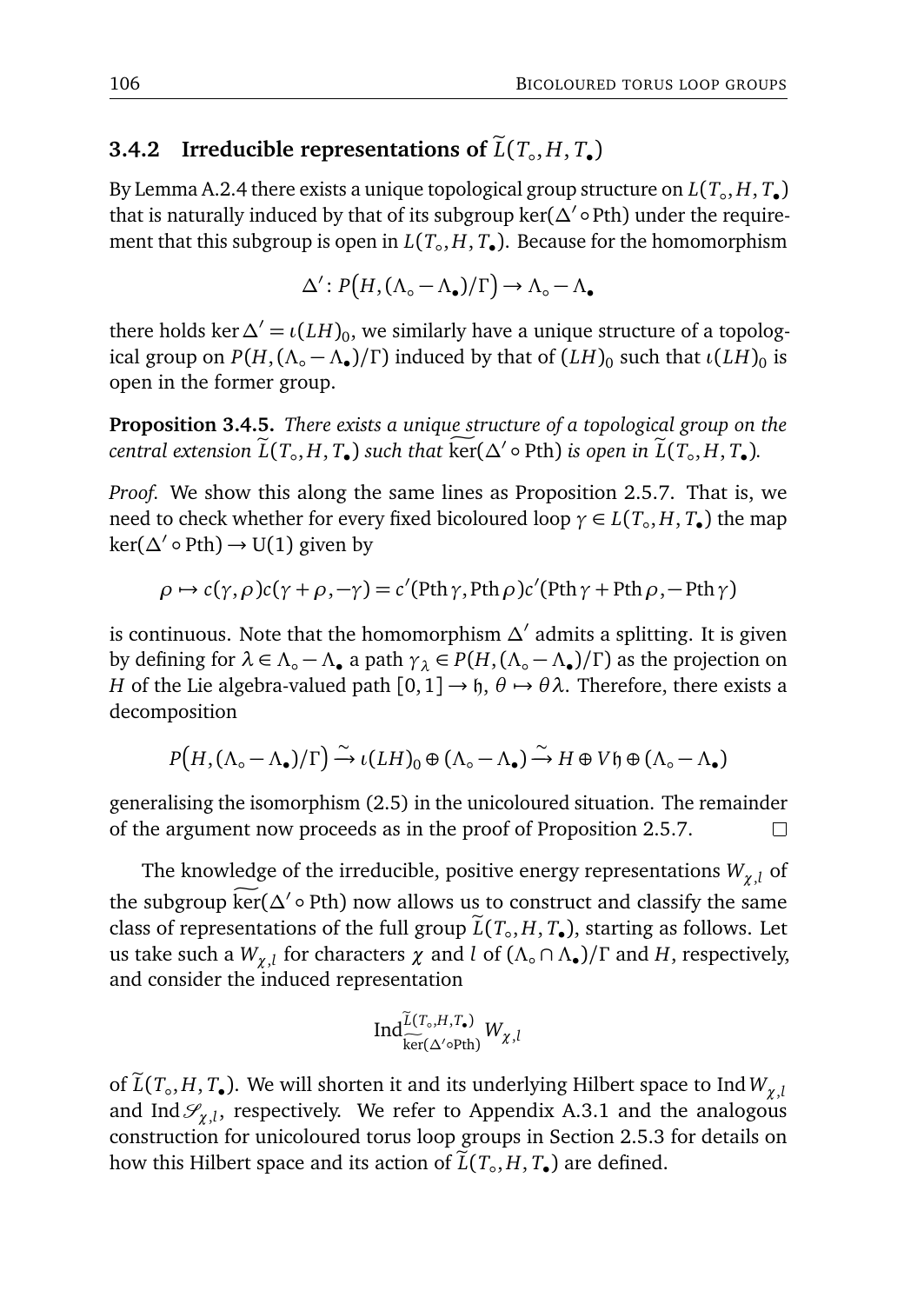Now take *m* to be the smallest positive integer such that both  $m \geq n$ and  $m\langle l, l \rangle \in 2\mathbb{Z}$ . The first condition implies according to Section 3.3.2 that Rot<sup> $(m)(S^1)$ </sup> acts on  $\tilde{L}(T_o, H, T_o)$ , while the second one means by Section 3.4.1 that  $\mathscr{S}_{\chi, l}$  carries a positive energy representation  $R_{\chi, l}$  of Rot $^{(m)}(S^1)$  which intertwines with  $W_{\chi,l}$ . Then define a representation  $\text{Ind} R_{\chi,l}$  on  $\text{Ind} \mathscr{S}_{\chi,l}$  in terms of *Rχ*,*<sup>l</sup>* in exactly the same way as done in Section 2.5.3. It satisfies the intertwining property (A.8) with respect to Ind  $W_{\chi,l}$  because  $R_{\chi,l}$  does so with respect to *Wχ*,*<sup>l</sup>* .

To study Ind  $W_{\chi,l}$  we first calculate the representations of  $\widetilde{\ker}(\Delta' \circ \text{Pth})$  that are conjugate to *Wχ*,*<sup>l</sup>* :

**Lemma 3.4.6.** *(Compare with Lemma 2.5.8.) Let* (*γ*, *z*) *be an element of the group*  $\widetilde{L}(T_o, H, T_o)$  *that is not contained in the (normal) subgroup*  $\widetilde{\ker}(\Delta' \circ \mathrm{Pth})$ *and consider the representation W* (*γ*,*z*)  $\chi^{(\gamma,z)}_{\chi,l}$  of  $\widetilde{\rm ker}(\Delta' \circ {\rm Pth})$  conjugate to  $W_{\chi,l}$ , defined *by*

$$
W_{\chi,l}^{(\gamma,z)}(\rho,w):=W_{\chi,l}((\gamma,z)^{-1}(\rho,w)(\gamma,z))
$$

*for*  $(\rho, w) \in \widetilde{\ker}(\Delta' \circ \text{Pth})$ *. Then*  $W_{\chi, l}^{(\gamma, z)}$ *χ*,*l is the tensor product representation of Wχ*,*<sup>l</sup> and the character*

$$
\widetilde{\ker}(\Delta' \circ \text{Pth}) \twoheadrightarrow \ker(\Delta' \circ \text{Pth}) \to U(1), \qquad (\rho, w) \mapsto \rho \mapsto c(\rho, \gamma)c(\gamma, \rho)^{-1},
$$
\n(3.42)

 $\mathcal{W}$  *where* U(1) acts on  $\mathbb{C}$  as  $z \mapsto z$ . In turn, for any glued lifts  $\xi = (\xi_\circ, \xi_m, \xi_\bullet)$  and *η* = (*η*◦ ,*ηm*,*η*• ) *of γ and ρ, respectively, there holds*

$$
c(\rho,\gamma)c(\gamma,\rho)^{-1} = e^{2\pi i \left( S(\eta,\xi) - S(\xi,\eta) \right)}, \tag{3.43}
$$

*where*

$$
S(\eta, \xi) - S(\xi, \eta) = -\int_{\zeta} \langle d\xi_{\circ}, \eta_{\circ} \rangle_{\circ} - \int_{\lambda} \langle d\xi_{\bullet}, \eta_{\bullet} \rangle_{\bullet}.
$$
 (3.44)

The equations (3.43) and (3.44) follow from the expression for the commutator map associated to *c* we found in Proposition 3.2.11.

**Proposition 3.4.7.** The induced representation  $\text{Ind}\,W_{\chi,l}$  of  $L(T_\circ, H, T_\bullet)$  is irre*ducible.*

*Proof.* It is sufficient to show that all the conjugate representations  $W_{\chi}^{(\gamma,z)}$ *χ*,*l* as in Lemma 3.4.6 are not isomorphic to *Wχ*,*<sup>l</sup>* . To do this, we will examine the restriction of *W* (*γ*,*z*)  $\chi^{(\gamma,z)}_{\chi,l}$  to the subgroup of  $\widetilde{\ker}(\Delta' \circ \mathrm{Pth})$  consisting of the elements of the form  $(\rho, 1)$  where  $\rho$  is a constant bicoloured loop, that is,  $\rho \in \text{Bi}(H)$ .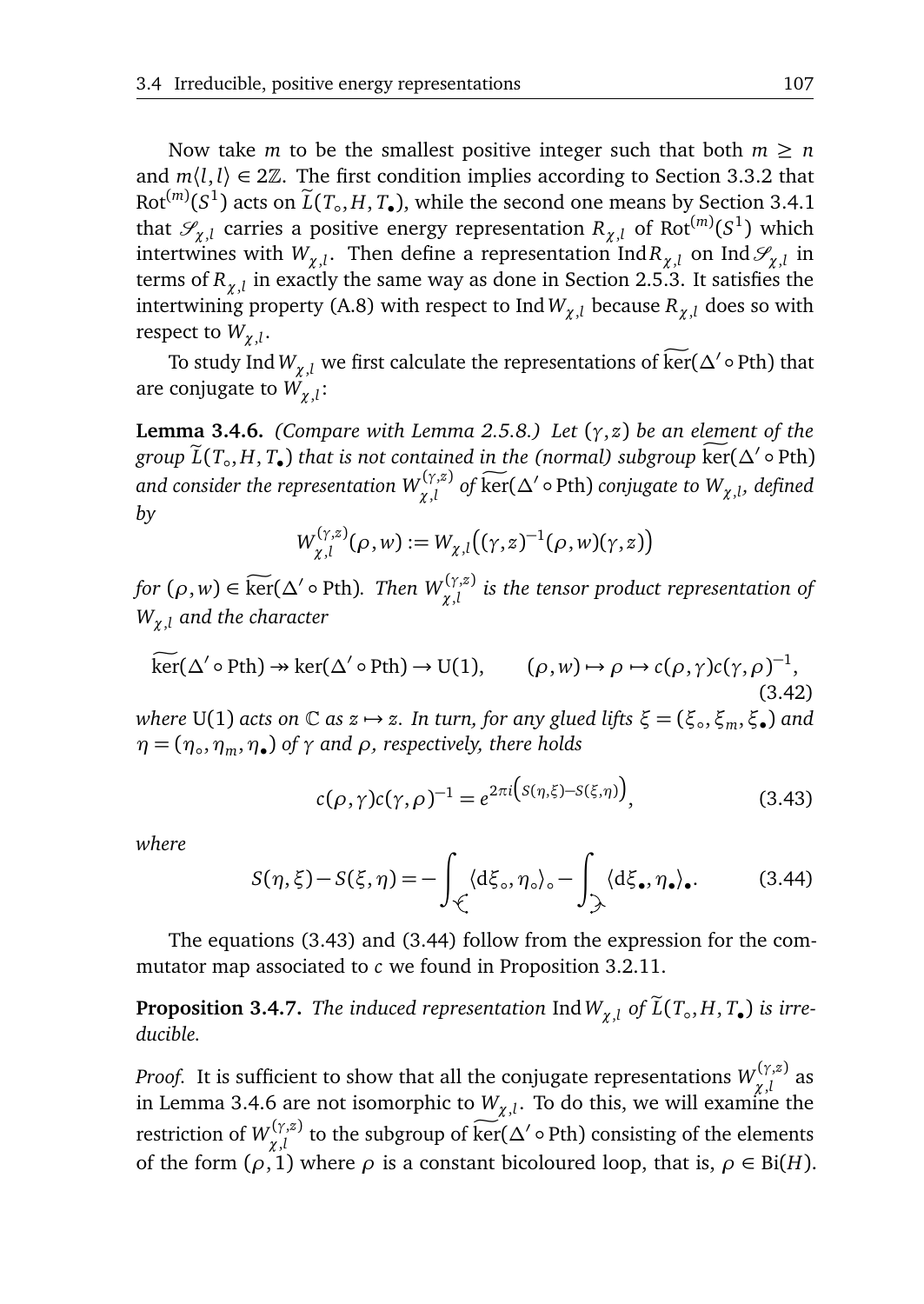Because this subgroup is canonically isomorphic to Bi(*H*), we will denote it as such and write its elements simply as *ρ*.

Let  $\rho \in \text{Bi}(H)$ , meaning that there is an  $\alpha \in \mathfrak{h}$  such that the maps  $\rho_{\circ/\bullet}$  are constant with values  $\exp_{\circ/\bullet}(\mathbb{R}\pi_{\circ/\bullet})(\alpha)$  and  $\rho_m(p) = \rho_m(q) = \exp_H \alpha$ . Then

$$
\eta:=\big((\mathbb{R}\pi_{\circ})(\alpha),\alpha,(\mathbb{R}\pi_{\bullet})(\alpha)\big)
$$

is a glued lift of  $\rho$ . Plugging this into (3.44) gives

$$
S(\eta, \xi) - S(\xi, \eta) = -\langle \xi_{\circ}(q) - \xi_{\circ}(p), (\mathbb{R}\pi_{\circ})(\alpha) \rangle_{\circ} - \langle \xi_{\bullet}(p) - \xi_{\bullet}(q), (\mathbb{R}\pi_{\bullet})(\alpha) \rangle_{\bullet}
$$
  
= -\langle \Delta'\_{\text{Pth }\gamma}, \alpha \rangle\_{\Gamma}.

So (3.42) has *ι*(*H*) acting by the character  $-\Delta'_{\text{pth}\gamma} \in \Lambda_{\circ} - \Lambda_{\bullet} \hookrightarrow \Gamma^{\vee}$ , which implies that  $W_{\nu}^{(\gamma,z)}$ *χ*,*l* is letting Bi(*H*) act by *l* − *∆*<sub>*γ*thγ</sub>. Because  $Δ'_{\text{pthγ}} \neq 0$ , we have  $l - \Delta_{\mathrm{pth}\gamma}' \neq l$  and therefore  $W_{\chi,l}^{(\gamma,z)}$  $\chi^{(7,2)}_{\chi,l}$  and  $W_{\chi,l}$  are not isomorphic.  $\Box$ 

The reason we are inducing up representations not from the identity component of  $\widetilde{L}(T_o, H, T_o)$ , but from the larger subgroup  $\widetilde{\ker}(\Delta' \circ \text{Pth})$ , is precisely to make the step in the above proof true where we note that  $\Delta'_{\text{pth}\gamma} \neq 0$ .

Let us examine when these representations Ind  $W_{\gamma,l}$  are isomorphic or not. For the next result we will make use of the bicoloured loops *γ*[*λ*◦ ,*λ*• ] defined in Section 3.1.9 associated to elements [*λ*◦ ,*λ*• ] ∈ (*Λ*◦ ⊕ *Λ*• )*/Γ* . Note that if

$$
\lambda = (\mathbb{R}\pi_{\circ})^{-1}(\lambda_{\circ}) - (\mathbb{R}\pi_{\bullet})^{-1}(\Lambda_{\bullet}) \in \Lambda_{\circ} - \Lambda_{\bullet}
$$

and  $\sigma$  is the (left) coset of  $\widetilde{\ker}(\Delta' \circ \mathrm{Pth})$  in  $\widetilde{L}(T_\circ, H, T_\bullet)$  consisting of all elements  $(\gamma, z)$  such that  $\Delta'_{\text{pth}\gamma} = \lambda$ , then the element  $(\gamma_{[\lambda_o,\lambda_o]}, 1)$  is a representative of *σ*.

We furthermore observe that because  $\widetilde{\ker}(\Delta' \circ \mathrm{Pth})$  is a normal subgroup of  $\widetilde{L}(T_\circ, H, T_\bullet)$ , the restriction of Ind $W_{\chi, l}$  to it restricts to each subspace  $\mathscr{S}_{\chi, l}^\sigma$ *χ*,*l* for all cosets *σ*.

**Theorem 3.4.8** (Restriction of Ind  $W_{\chi,l}$  from  $\widetilde{L}(T_\circ, H, T_\bullet)$  to ker $(\Delta' \circ \text{Pth})$ ). *Fix a character l of H, an element λ* ∈ *Λ*◦ − *Λ*• *and let σ be the (left) coset of*  $\widetilde{\ker}(\Delta' \circ \text{Pth})$  *in*  $\widetilde{L}(T_\circ, H, T_\bullet)$  corresponding to  $\lambda$ . Pick any pre-image  $[\lambda_\circ, \lambda_\bullet]$  of *λ under the homomorphism*

$$
(\mathbb{R}\pi_{\circ})^{-1} - (\mathbb{R}\pi_{\bullet})^{-1} : \frac{\Lambda_{\circ} \oplus \Lambda_{\bullet}}{\Gamma} \twoheadrightarrow \Lambda_{\circ} - \Lambda_{\bullet}.
$$

*Then the composite unitary map*

$$
f_{\chi,l}^{\sigma} : \mathcal{S}_{\chi,l}^{\sigma} \xrightarrow{\sim} \mathcal{S}_{\chi,l} \xrightarrow{\sim} \mathcal{S}_{\chi,l-\lambda}, \qquad \left[ (\gamma_{[\lambda_{\circ},\lambda_{\bullet}]}, 1), \nu \right] \mapsto \nu \mapsto \nu
$$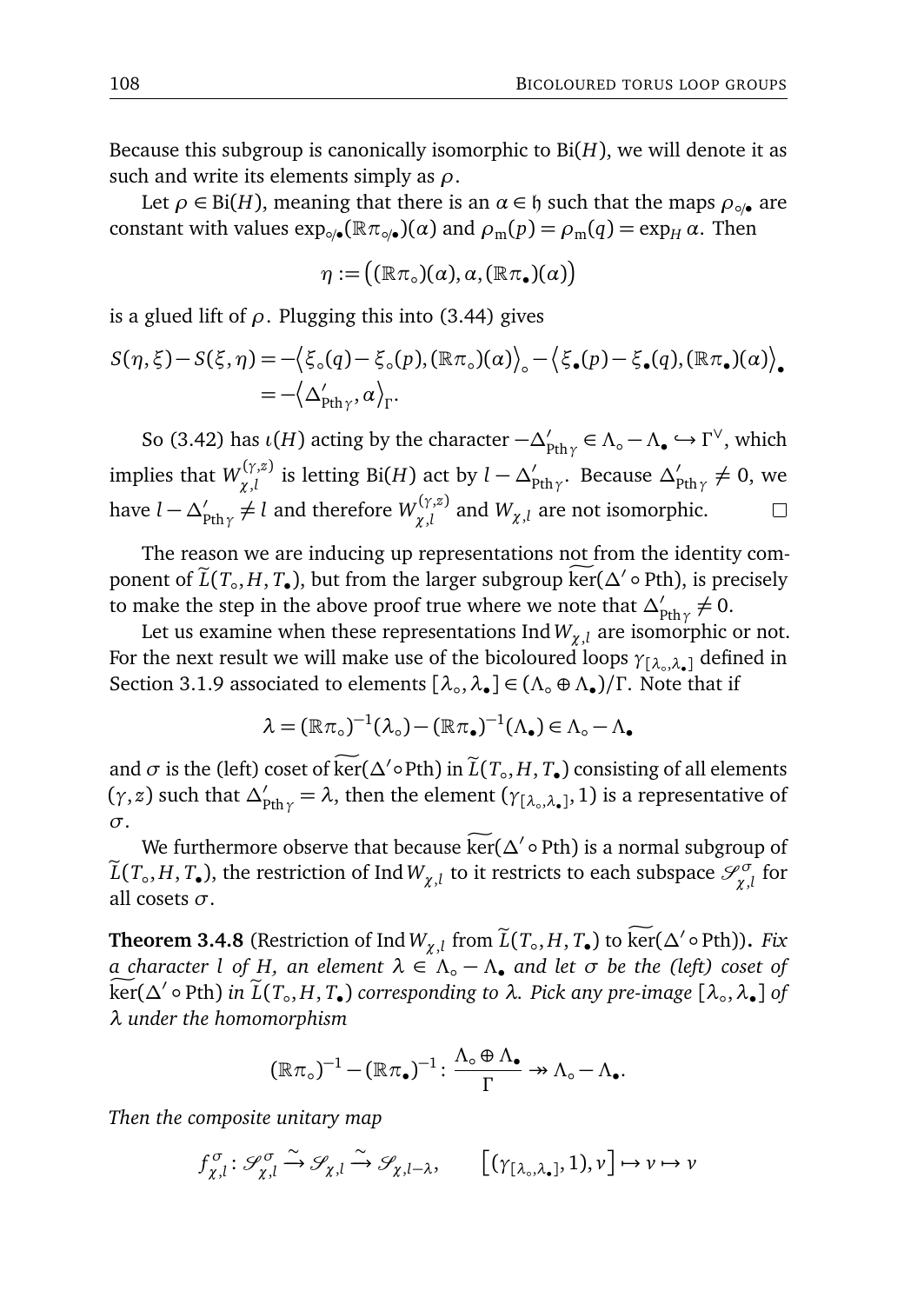$intertwines$  the representations  $(\text{Res Ind}\,W_{\chi,l})|_{\mathscr{S}^\sigma_{\chi,l}}$  and  $W_{\chi,l-\lambda}$  of  $\widetilde{\ker}(\Delta'\circ\text{Pth})$ and the representations  $\mathrm{Ind} \, R_{\chi,l}|_{\mathscr{S}_{\chi,l}^{\sigma}}$  and  $R_{\chi,l-\lambda}$  of  $\mathrm{Rot}^{(m)}(S^1).$ 

*Proof.* The first map in the composition  $f^{\sigma}_{\gamma}$  $\mathcal{L}^{\sigma}_{\chi,l}$  is an isomorphism from the restriction of Res Ind  $W_{\chi,l}$  to  $\mathscr{S}_{\gamma,l}^{\sigma}$  $\chi^{\sigma\sigma}_{\lambda}$  to the conjugate representation  $W^{\left(\gamma_{\left[\lambda_{\circ},\lambda_{\bullet}\right]},1\right)}_{\chi,l}$ *χ*,*l* . The latter was calculated partially in Lemma 3.4.6. For a more precise result we substitute a specific glued lift (*ξ*<sub>○</sub>, ξ<sub>m</sub>, ξ<sub>•</sub>) of γ<sub>[λ<sub>○</sub>,λ<sub>•</sub>] into (3.44), namely the</sub> one defined in Section 3.1.9. This gives<sup>11</sup>

$$
S(\eta, \xi) - S(\xi, \eta) = -\left\langle \lambda_{\circ} - (\mathbb{R}\pi_{\circ}) \circ (\mathbb{R}\pi_{\bullet})^{-1}(\lambda_{\bullet}), \int_{\mathcal{L}} \eta_{\circ}(\theta) d\theta \right\rangle_{\circ} -
$$

$$
\left\langle (\mathbb{R}\pi_{\bullet}) \circ (\mathbb{R}\pi_{\circ})^{-1}(\lambda_{\circ}) - \lambda_{\bullet}, \int_{\mathcal{L}} \eta_{\bullet}(\theta) d\theta \right\rangle_{\bullet}
$$

$$
= -\left\langle (\mathbb{R}\pi_{\circ})^{-1}(\lambda_{\circ}) - (\mathbb{R}\pi_{\bullet})^{-1}(\lambda_{\bullet}), \right.
$$

$$
(\mathbb{R}\pi_{\circ})^{-1} \left( \int_{\mathcal{L}} \eta_{\circ}(\theta) d\theta \right) + (\mathbb{R}\pi_{\bullet})^{-1} \left( \int_{\mathcal{L}} \eta_{\bullet}(\theta) d\theta \right) \right\rangle
$$

$$
= -\langle \lambda, \text{avg } \hat{\eta} \rangle_{\Gamma}
$$

and therefore,

$$
c(\rho, \gamma_{[\lambda_{\circ},\lambda_{\bullet}]})c(\gamma_{[\lambda_{\circ},\lambda_{\bullet}]}, \rho)^{-1} = e^{-2\pi i \langle \lambda, \arg \hat{\eta} \rangle_{\Gamma}}.
$$

By Remark 3.4.1 we have

$$
e^{2\pi i \langle -\lambda, \text{avg } \hat{\eta} \rangle_{\Gamma}} \cdot W_{\chi, l}(\rho, w)(v) = W_{\chi, l-\lambda}(\rho, w)(v)
$$

for all *v*. We conclude that the second map in the composition  $f^{\sigma}_{\nu}$ *χ*,*l* is an isomorphism from  $W_{\nu}^{(\gamma_{[\lambda_o,\lambda_o]},1)}$  $\chi$ <sup>*l*</sup>,*l*  $W_{\chi, l-\lambda}$ .

For the second claim of the Theorem, we first assert that *m*, which we defined to be smallest positive integer such that both  $m \ge n$  and  $m\langle l, l \rangle \in 2\mathbb{Z}$ , is also the smallest positive integer *m* such that both  $m \ge n$  and  $m\langle l-\lambda, l-\lambda \rangle \in 2\mathbb{Z}$ . We namely have

$$
m\langle l-\lambda,l-\lambda\rangle=m\langle l,l\rangle-2m\langle l,\lambda\rangle+m\langle\lambda,\lambda\rangle.
$$

Because  $m\lambda \in \Gamma$ , there holds  $2m\langle l, \lambda \rangle \in 2\mathbb{Z}$ . To show that  $m\langle \lambda, \lambda \rangle \in 2\mathbb{Z}$  we refer to the proof of the well-definedness of  $d'$  in Section 3.3.1. We conclude

*Γ*

<sup>&</sup>lt;sup>11</sup>See Remark 3.4.1 for the definition of avg  $\hat{\eta}$ .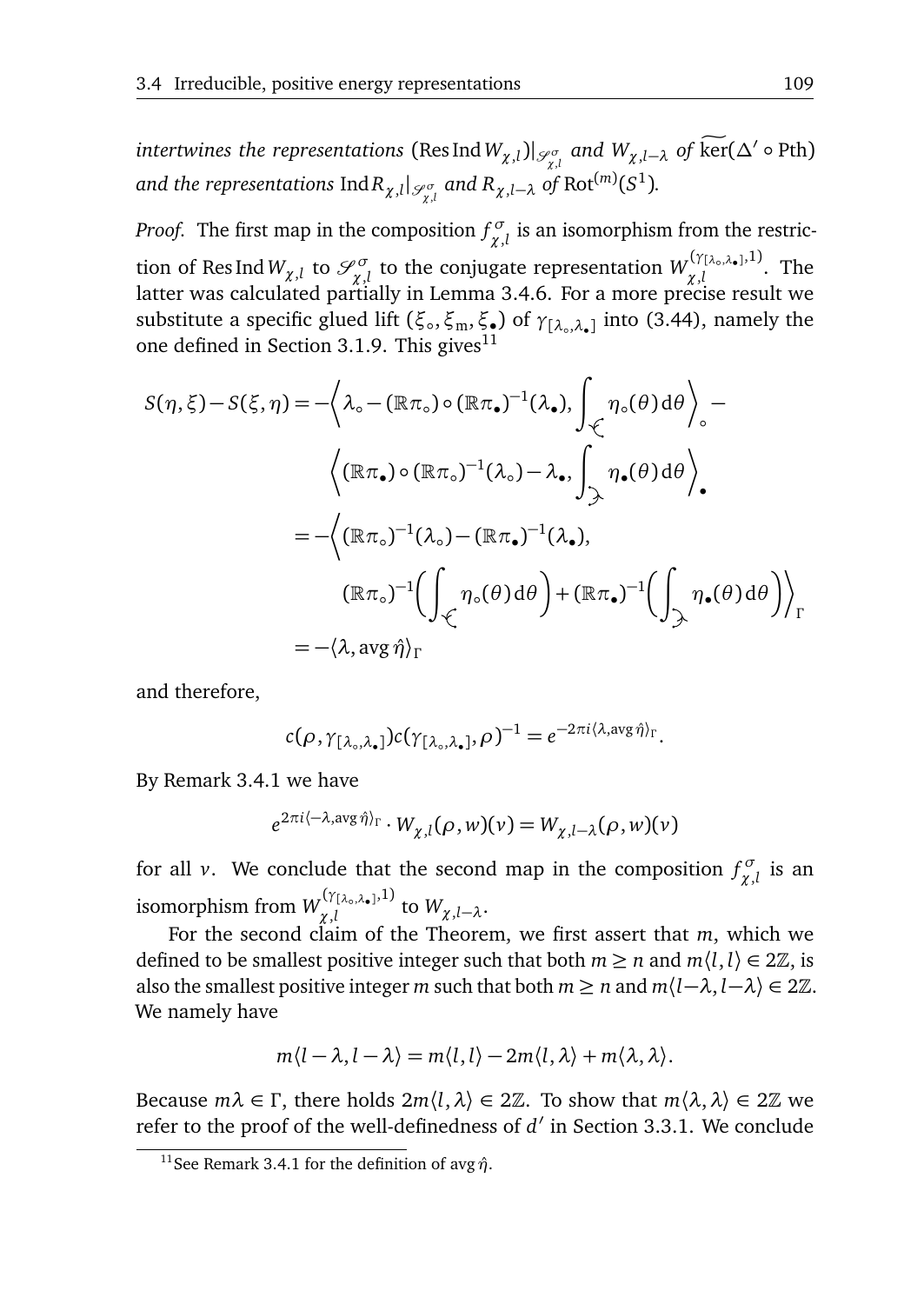that Rot $^{(m)}(S^1)$  acts on both  $\mathscr{S}_{\chi,l}$  and  $\mathscr{S}_{\chi,l-\lambda}$ , although the restrictions of these actions to their respective tensor factors  $C_l$  and  $C_{l-2}$  are different.

In order to now prove that  $f^{\sigma}_{\nu}$ *ί σ*<sub>*χ*,*l*</sup>  $|S_{\chi,l}^{\sigma}|$  intertwines the representations Ind*R*<sub>*χ*,*l*</sub>  $|S_{\chi,l}^{\sigma}|$ </sub> and  $R_{\gamma,l-\lambda}$  by imitating the proof of the analogous statement in Theorem 2.5.10 we require the following observations and calculations. Given the definition of *γ*[*λ*◦ ,*λ*• ] , it is clear that

$$
Pth(\gamma_{[\lambda_\circ,\lambda_\bullet]}) = \exp_H \circ \hat{\xi}.
$$

Evaluating *<sup>∆</sup>*<sup>0</sup> on Pth(*γ*[*λ*◦ ,*λ*• ] ) therefore gives

$$
\hat{\xi}(1) - \hat{\xi}(0) = (\mathbb{R}\pi_{\circ})^{-1}(\lambda_{\circ}) - (\mathbb{R}\pi_{\bullet})^{-1}(\lambda_{\bullet}) = \lambda.
$$

(A different proof of this last fact uses that we already learned in Section 3.1.9 that *∆γ*[*λ*◦,*λ*•] = [*λ*◦ ,*λ*• ], together with the commutativity of the diagram (3.11).) It then follows from the formula for *d'* in (3.35) that for  $[\Phi_{\theta}] \in \mathrm{Rot}^{(m)}(S^1)$ 

$$
d'\big([\Phi_{\theta}], \mathrm{Pth}(\gamma_{[\lambda_{\circ},\lambda_{\bullet}]})\big) = e^{-\pi i \langle \lambda,\lambda \rangle_{\Gamma} \theta}.
$$

There furthermore holds, by the construction of the  $\text{Diff}^{(m)}_{+}(S^1)$ -action on the groups  $P(H, (\Lambda_{\circ} - \Lambda_{\bullet})/\Gamma)$  and  $L(T_{\circ}, H, T_{\bullet})$  described in the proof of Proposition 3.1.3, that

$$
[\Phi_{\theta}]^* \operatorname{Pth}(\gamma_{[\lambda_{\circ},\lambda_{\bullet}]} ) = \operatorname{Pth}(\gamma_{[\lambda_{\circ},\lambda_{\bullet}]} ) + \exp_{H}(-\lambda \theta)
$$

and

$$
\big([\Phi_{\theta}]\cdot\gamma_{[\lambda_{\circ},\lambda_{\bullet}]} \big)_{m}(q) = \exp_{H}(-\lambda\theta),
$$

which implies

$$
[\Phi_{\theta}] \cdot \gamma_{[\lambda_{\circ},\lambda_{\bullet}]} = \gamma_{[\lambda_{\circ},\lambda_{\bullet}]} + \text{Bi}(\exp_H(-\lambda \theta)).
$$

Collecting the above calculations, we see from the definition of the lifting of the Diff $_{+}^{(m)}(S^1)$ -action to  $\widetilde{L}(T_\circ, H, T_\bullet)$  described in Section 3.3.2 that

$$
[\Phi_{\theta}] \cdot (\gamma_{[\lambda_{\circ},\lambda_{\bullet}]}, 1) = ([\Phi_{\theta}] \cdot \gamma_{[\lambda_{\circ},\lambda_{\bullet}]}, d'([\Phi_{\theta}], \mathrm{Pth}(\gamma_{[\lambda_{\circ},\lambda_{\bullet}]})) )
$$
  
= 
$$
(\gamma_{[\lambda_{\circ},\lambda_{\bullet}]} + \mathrm{Bi}(\exp_{H}(-\lambda \theta)), e^{-\pi i \langle \lambda, \lambda \rangle_{\Gamma} \theta}).
$$

Next, we observe that by (3.18),

$$
c(\gamma_{[\lambda_o,\lambda_o]}, \text{Bi}(\exp_H(-\lambda\theta))) = c'(\exp_H \circ \hat{\xi}, \exp_H(-\lambda\theta))
$$

and the latter 2-cocycle value is easily computed to be *e* −2*πi*〈*λ*,*λ*〉*<sup>Γ</sup> θ* . An imitation of the proof of Theorem 2.5.10 now goes through without a hitch. $\Box$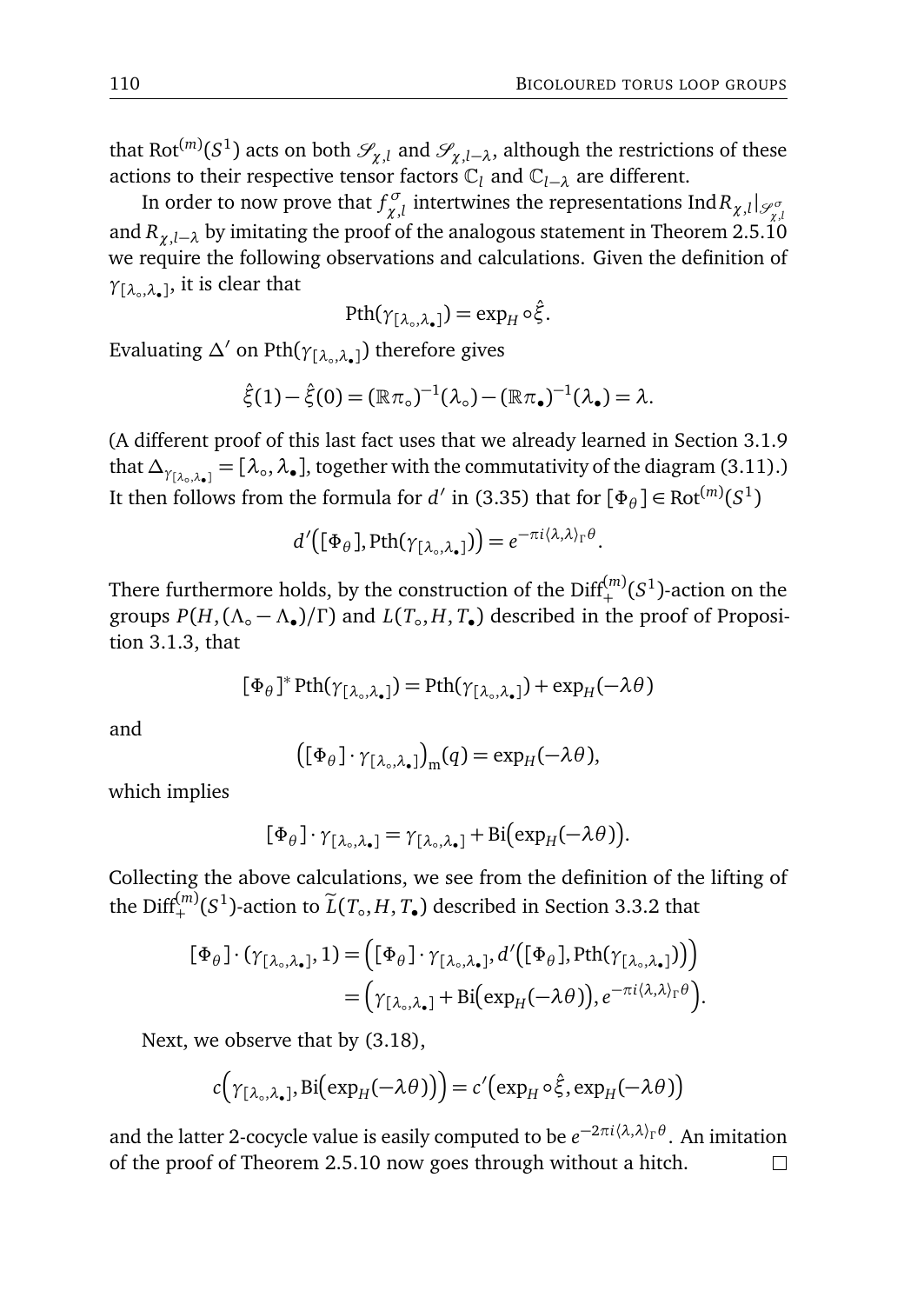Summarising, Theorem 3.4.8, together with the isomorphism

$$
\widetilde{L}(T_o, H, T_{\bullet})/\widetilde{\ker}(\Delta' \circ \text{Pth}) \xrightarrow{\sim} \Lambda_o - \Lambda_{\bullet}
$$

induced by the homomorphisms  $\widetilde{Pth}$  and  $\Delta'$ , describe how Ind  $W_{\chi,l}$  combined with the intertwining Rot<sup>(m)</sup> $(S^1)$ -action breaks up into irreducible subrepresentations after restriction to  $\widetilde{\ker}(\Delta' \circ \mathrm{Pth}) \rtimes \mathrm{Rot}^{(m)}(S^1)$ . We namely have a unitary isomorphism

$$
\bigoplus_{\lambda \in \Lambda_\circ - \Lambda_\bullet} f^{\sigma_\lambda}_{\chi, l} \colon \operatorname{Res}_{\widetilde{L}(T_\circ, H, T_\bullet)}^{\widetilde{\ker}(\Delta' \circ \operatorname{Pth})} \operatorname{Ind}_{\widetilde{\ker}(\Delta' \circ \operatorname{Pth})}^{\widetilde{L}(T_\circ, H, T_\bullet)} W_{\chi, l} \xrightarrow{\sim} \bigoplus_{\lambda \in \Lambda_\circ - \Lambda_\bullet} W_{\chi, l - \lambda}
$$

of representations of  $\widetilde{\text{ker}}(\Delta' \circ \text{Pth}) \rtimes \text{Rot}^{(m)}(S^1)$ , where  $\sigma_{\lambda}$  is the coset associated to *λ* as in the statement of Theorem 3.4.8.

One can now copy the proof of Theorem 2.5.11 to show the following result. The applications of Theorem 2.5.10 and Proposition 2.5.9 in that proof should be replaced by Theorem 3.4.8 and Proposition 3.4.7, respectively, and the role of the winding element homomorphism on a unicoloured torus loop group is taken over by the composition ∆<sup>'</sup> ∘ Pth.

**Theorem 3.4.9.** *Two representations*  $\text{Ind } W_{\chi,l}$  *and*  $\text{Ind } W_{\chi',l'}$  *of*  $L(T_o, H, T_o)$ , *where χ* and *χ'* are characters of (Λ<sub></sub>◦ ∩ Λ•) $\hat{f}$  and l and  $\hat{l}'$  are characters of *H, are (unitarily) isomorphic if and only if both*  $\chi' = \chi$  *and*  $l' = l - \lambda$  *for some*  $λ ∈ Λ<sub>o</sub> − Λ<sub>•</sub>$ .

We can calculate the character of Ind*Wχ*,*<sup>l</sup>* in the same way as we did in the unicoloured situation. Let us fix an element  $\lambda \in \Lambda_0 - \Lambda_0$  and its corresponding coset  $\sigma \subseteq \widetilde{L}(T_o, H, T_o)$  as in the statement of Theorem 3.4.8. Then we find via (3.41) the character of the subspace  $\mathscr{S}^{\sigma}_{\mathscr{S}}$ *χ*,*l* to be

$$
\mathrm{ch}_{\mathscr{S}_{\chi,l}^{\sigma}}(q) = \mathrm{ch}_{R_{\chi,l-\lambda}}(q) = q^{\mathrm{rank}\,\Gamma/24} q^{\langle l-\lambda,l-\lambda\rangle_{\Gamma}/2} \eta(q)^{-\mathrm{rank}\,\Gamma},
$$

since rank *Γ* = dim *H*. The character of Ind*Rχ*,*<sup>l</sup>* is then obtained by summing over all the subspaces S *σ χ*,*l* :

$$
ch_{\text{Ind}R_{\chi,l}}(q) = \sum_{\lambda \in \Lambda_{\circ} - \Lambda_{\bullet}} ch_{\mathcal{S}_{\chi,l}^{\sigma}}(q)
$$
  
=  $q^{\text{rank}\Gamma/24} \sum_{\lambda \in \Lambda_{\circ} - \Lambda_{\bullet}} q^{\langle l - \lambda, l - \lambda \rangle_{\Gamma}/2} \cdot \eta(q)^{-\text{rank}\Gamma}$   
=  $q^{\text{rank}\Gamma/24} \theta_{l + (\Lambda_{\circ} - \Lambda_{\bullet})}(q) \cdot \eta(q)^{-\text{rank}\Gamma}.$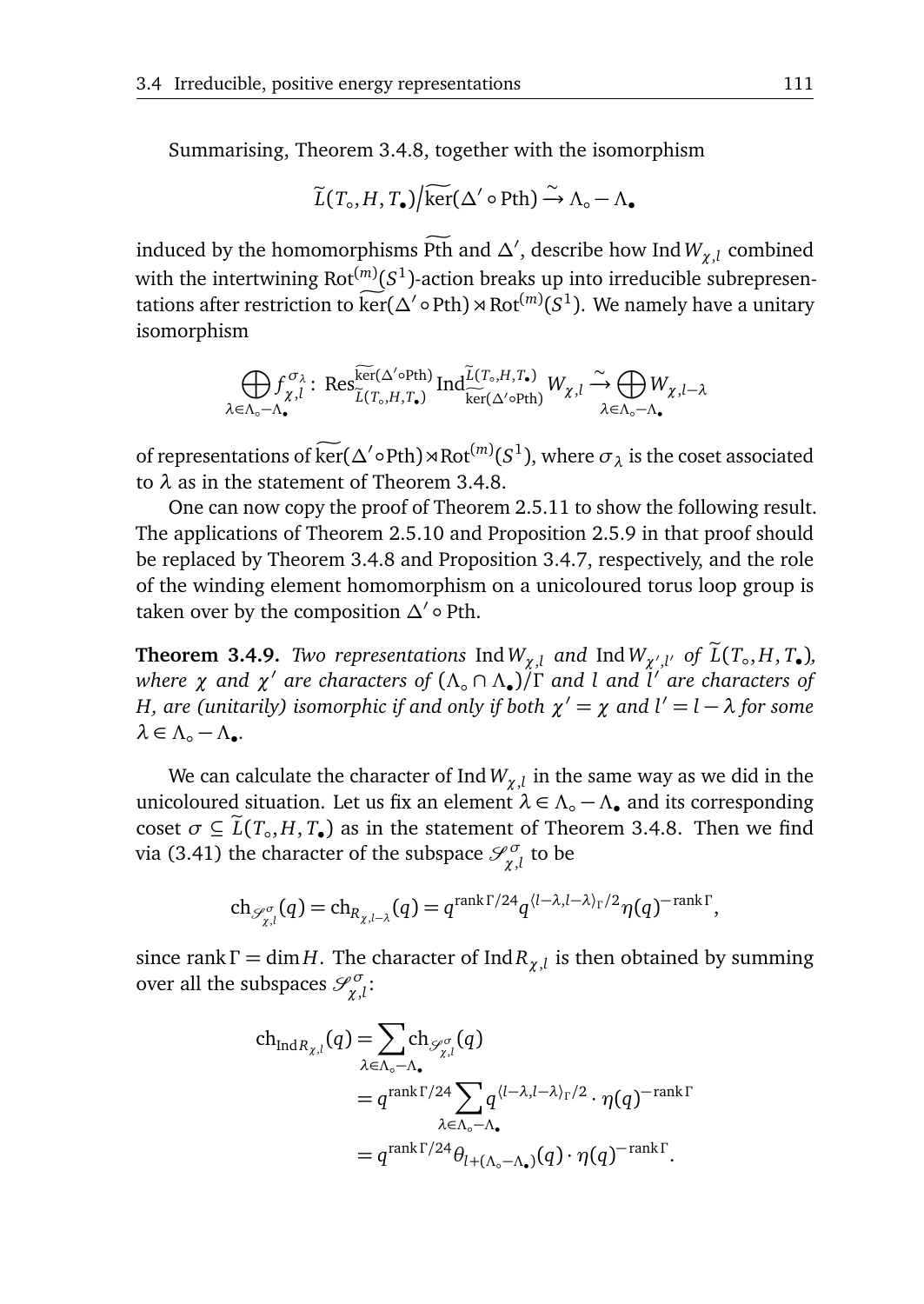Note that, even if  $l = 0$ , the character will in general be a series in non-integral powers of *q*, in contrast to the unicoloured situation. We learn in particular that

 ${\bf Proposition~3.4.10.}$  *The intertwining*  ${\rm Rot}^{(m)}(S^1)$ -action  ${\rm IndR}_{\chi,l}$  on the repre $s$ entation  ${\rm Ind}\, W_{\chi,l}$  of  $L(T_\circ,H,T_\bullet)$  is of positive energy.

We do not know whether ch<sub>Ind*R<sub>χ,</sub>l*(*q*) satisfies a type of modular behaviour,</sub> but we expect this not to hold in any case unless we apply an energy correction and define

 $Z_{\text{Ind }W_{\chi,l}}(q) := q^{-\text{rank } \Gamma/24} \text{ch}_{\text{Ind }R_{\chi,l}}(q) = \theta_{l + (\Lambda_o - \Lambda_o)}(q) \cdot \eta(q)^{-\text{rank } \Gamma}.$ 

**Theorem 3.4.11.** *Every irreducible, positive energy representation of*  $L(T_\circ, H, T_\bullet)$ *such that the central subgroup* U(1) *acts as*  $z \mapsto z$  *is (unitarily) isomorphic to* Ind*Wχ*,*<sup>l</sup> for some characters χ and l of* (*Λ*◦ ∩ *Λ*• )*/Γ and H, respectively. The isomorphism classes of such representations are therefore labelled by two parameters: one is an element of the dual group of the finite abelian group* (*Λ*◦ ∩ *Λ*• )*/Γ and the other is an element of the finite abelian group Γ* ∨ */*(*Λ*◦ − *Λ*• )*.*

*Proof.* This is shown along the lines of the proof of Theorem 2.5.13. The role of the subgroup  $(\tilde{L}T)$ <sub>0</sub> of  $\tilde{L}T$  and the knowledge of the representation theory of the former afforded by Theorem 2.5.5 is taken over by that of the subgroup  $\widetilde{\text{Ker}}(\Delta' \circ \text{Pth})$  and Theorem 3.4.4. We saw in Proposition 3.4.7 that Ind  $W_{\chi}$ ,*l* is irreducible and it is seen through Theorem 3.4.8 that for different cosets *σ* the subspaces  $\mathcal{S}^{\sigma}_{\nu}$  $\int_{\chi,l}^{\rho\sigma}$  of Ind  $\mathscr{S}_{\chi,l}$  are mutually non-isomorphic representations of  $\widetilde{\ker}(\Delta' \circ \mathrm{Pth}).$  $\Box$ 

We conclude from Theorems 3.4.9 and 3.4.11 that, up to the ambiguity of the character by which U(1) acts, *L*(*T*<sub>◦</sub>, *H*, *T*•) has only finitely many isomorphism classes of irreducible, positive energy representations. There exists precisely one isomorphism class, represented by  $IndW_{0,0}$ , if and only if both inclusions  $\Gamma \subseteq \Lambda_{\circ} \cap \Lambda_{\bullet}$  and  $\Lambda_{\circ} - \Lambda_{\bullet} \hookrightarrow (\Lambda_{\circ} \cap \Lambda_{\bullet})^{\vee}$  are equalities. Since  $(\Lambda_{\circ} \cap \Lambda_{\bullet})^{\vee} = \Lambda_{\circ}^{\vee} - \Lambda_{\bullet}^{\vee}$ , the latter condition is fulfilled when *Λ*◦ and *Λ*• are both unimodular.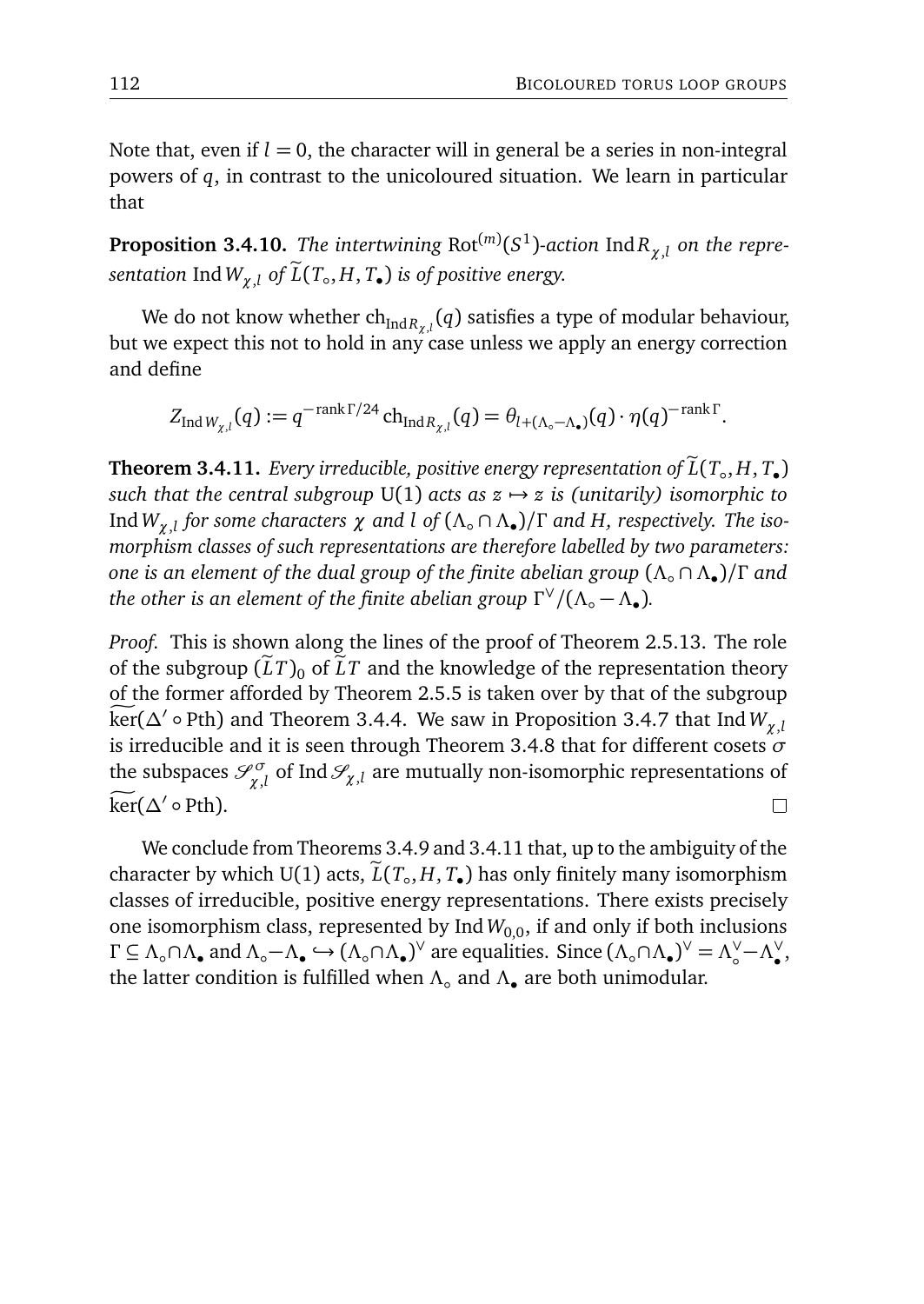# **Chapter 4**

## **Outlook**

In this Chapter we offer some speculative thoughts on further directions in which to continue the study of bicoloured torus loop groups started in this thesis.

#### **4.1 Defects between lattice conformal nets**

Recall from Chapter 1 that our motivation for introducing and studying bicoloured torus loop groups is to find new examples of defects in the sense of Definition 1.3.4 between lattice conformal nets. That is, if  $Λ_{\circ/\bullet}$  are two even lattices that give rise to conformal nets  $A_{\circ/\bullet}$  as explained in Example 1.2.9, then we would like to construct (some)  $\mathcal{A}_{\circ}\text{-}\mathcal{A}_{\bullet}\text{-}{\text{defects.}}$ 

The results achieved in Chapter 3 suggest the following approach, which imitates the construction in Example 1.2.9. If

$$
\Lambda_{\circ} \stackrel{\pi_{\circ}}{\longleftrightarrow} \Gamma \stackrel{\pi_{\bullet}}{\longleftrightarrow} \Lambda_{\bullet}
$$

is a span of even lattices, then belonging to it (and some minor extra data) there is a centrally extended bicoloured torus loop group  $L(T_o, H, T_o)$ . Here,  $T_{\diamond/\bullet}$ and *H* are the tori associated to the above three lattices. When these lattices are positive definite this group has, up to isomorphism and the character by which the central subgroup  $U(1)$  acts, finitely many irreducible, positive energy representations denoted by Ind  $W_{\chi,l}.$  We single out one of them, Ind  $W_{0,0},$  and dub it the *vacuum representation* of  $\widetilde{L}(T_o, H, T_o)$ . If  $I \subseteq S^1$  is a bicoloured interval, where we consider  $\zeta$  as being white and  $\zeta$  as black, and  $L_I(T_\circ, H, T_\bullet)$ is the subgroup of those elements  $(\gamma, z)$  of  $\widetilde{L}(T_o, H, T_o)$  for which supp $\gamma \subseteq I$ , then we may form the von Neumann algebra

$$
D_H(I) := \text{vN}\Big((\text{Ind}\,W_{0,0})\big(\widetilde{L}_I(T_\circ, H, T_\bullet)\big)\Big) \tag{4.1}
$$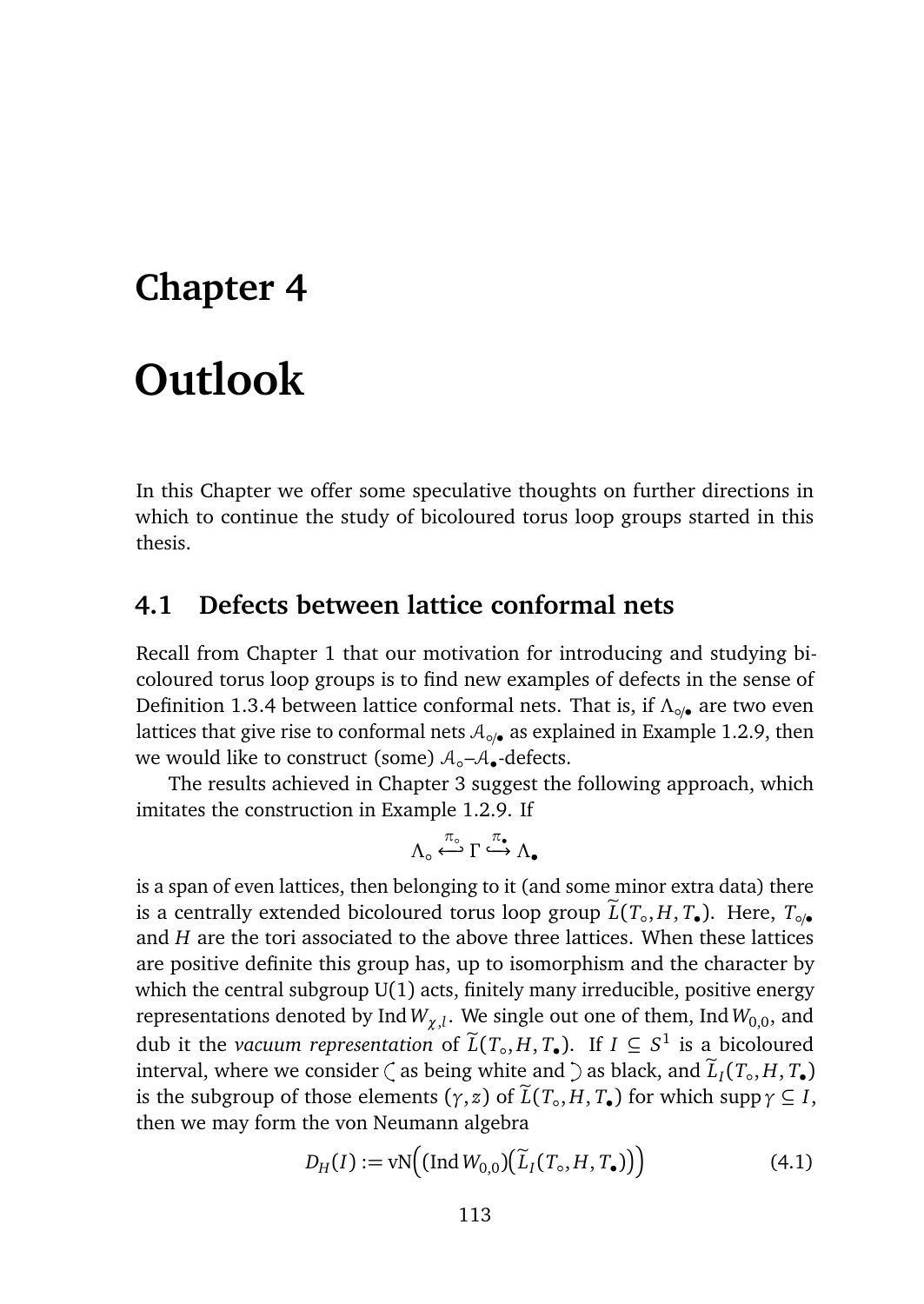acting on the underlying Hilbert space Ind  $\mathcal{S}_{0,0}$  of Ind  $W_{0,0}$ . Let  $\tilde{L}T_{\circ/\bullet}$  be the centrally extended unicoloured torus loop groups described in Section 3.2.3 and assume that the lattice nets  $A_{\circ/\bullet}$  are constructed from these. We then conjecture that there exists an  $\mathcal{A}_{\bullet}$ – $\mathcal{A}_{\bullet}$ -defect  $D_H$  of which the algebras attached to those bicoloured intervals that are embedded in  $S^1$  are defined as in (4.1).

This (candidate) family of von Neumann algebras obviously satisfies the functoriality, isotony and locality axioms of a defect. That also the requirement holds stating that  $D_H$  restricts to  $A_0$  and  $A_0$  on  $\dot{\mathcal{C}}$  and  $\dot{\mathcal{C}}$ , respectively, follows from the fact that the vacuum representations Ind  $W_0$  of  $LT_{\circ/\bullet}$  inject as direct summands into Ind  $W_{0,0}$  in a way that is equivariant with respect to the group homomorphisms

$$
\widetilde{L}_{\zeta}T_{\circ} \hookrightarrow \widetilde{L}(T_{\circ}, H, T_{\bullet}) \hookleftarrow \widetilde{L}_{\supset}T_{\bullet}.
$$

With the belief that the formalism of bicoloured torus loop groups produces lattice net defects comes the question whether such a defect can be alternatively constructed through other, more traditional methods. Recall namely that, even though the central extension  $L(T_o, H, T_o)$  only contains the two unicoloured 'halves'  $\widetilde{L}_\zeta T_\circ$  and  $\widetilde{L}_\zeta T_\bullet$  of  $\widetilde{L}T_\bullet$  and  $\widetilde{L}T_\bullet$ , respectively, there exists a Diff<sup>(*n*)</sup>(*S*<sup>1</sup>)-+ equivariant inclusion of the full group *LH* into it as well (see Section 3.2.2) and Proposition 3.3.2). Let  $A<sub>r</sub>$  denote the lattice conformal net constructed from  $\widetilde{L}H$ . One can then speculate that there is an inclusion  $A_{\Gamma}(I) \hookrightarrow D_H(I)$  of the associated von Neumann algebras which is of so called *finite index*. Even stronger: the defect  $D_H$  might be a relatively local, finite index extension of A*Γ* . As we already mentioned in Example 1.3.9, such extensions are known to be classified by data internal to the net A*<sup>Γ</sup>* , namely via *Q*-systems. This would open a different angle to constructing these defects—one that follows operator-algebraic means.

#### **4.2 Generalising to different tori at the two defect points**

Adding to our conjecture that a centrally extended bicoloured torus loop group  $L(T_\circ, H, T_\bullet)$  gives rise to a defect  $D_H$  through the construction (4.1), we predict that any positive energy representation *Q* of this group can be equipped with the structure of a  $D_H$ - $D_H$ -sector in the sense of [BDH15, Definition 2.2]:

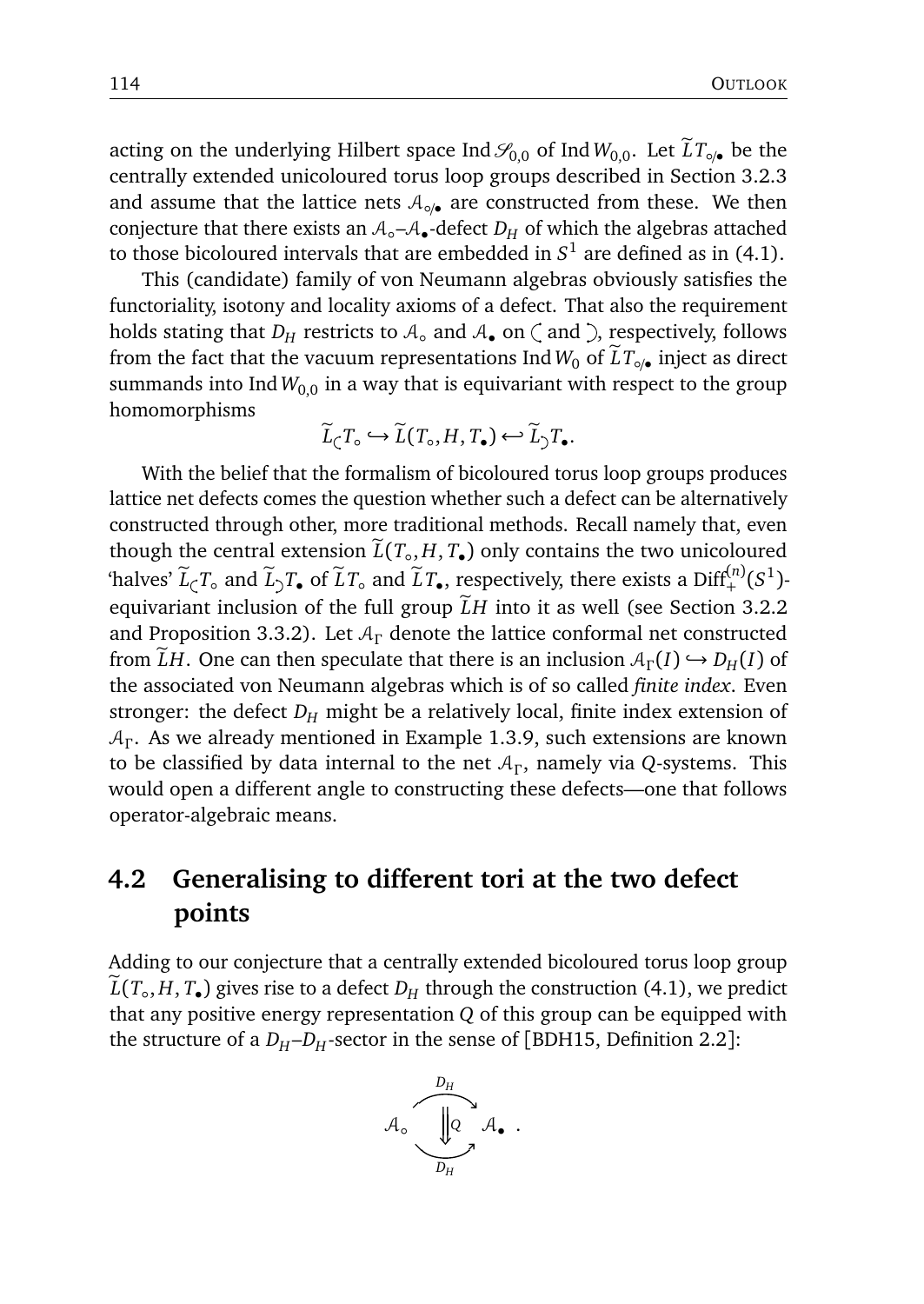This would generalise the fact that representations of this type of a centrally extended *unicoloured* torus loop group correspond to representations of the associated conformal net (see [DX06, Proposition 3.15]), and hence to selfsectors of its identity defect.

The authors of [BDH15] define the more general notion of a sector between two *different* defects as well. One could try to construct such sectors via an analogous generalisation of bicoloured loop groups as follows. In our Definition 3.1.1 of a bicoloured torus loop group we placed identical matching conditions at the two defect points  $p$  and  $q$ , defined in terms of a single, third even lattice *Γ* . Suppose that we are given instead the more complicated datum of a quadruple (*Λ*◦ , *Γ<sup>p</sup>* , *Γ<sup>q</sup>* ,*Λ*• ) of even lattices, together with four lattice homomorphisms



Tensoring this circle with U(1) over  $\mathbb Z$  gives a circle of four tori  $T_{\circ/\bullet}$ ,  $H_p$ , and  $H_q$ with four surjective torus homomorphisms  $U(1)\pi_{p,\circ}/\bullet$  and  $U(1)\pi_{q,\circ}/\bullet$  between them. Define then the abelian group  $L(T_\circ, H_p, H_q, T_\bullet)$  to consist of all quadruples  $(\gamma_0, \gamma_p, \gamma_q, \gamma_0)$ , where  $\gamma_0: \zeta \to T_0$  and  $\gamma_0: \zeta \to T_0$  are smooth maps and *γ*<sub>*p*</sub> : {*p*}  $\rightarrow$  *H<sub>p</sub>* and *γ*<sub>*q*</sub> : {*q*}  $\rightarrow$  *H<sub>q</sub>* are functions, such that the following diagram commutes:



and such that appropriate conditions on the derivatives of  $\gamma_{\circ/\bullet}$  at *p* and *q* are satisfied.

While this definition is easily made, the only test for its usefulness is of course whether *L*(*T*◦ , *H<sup>p</sup>* , *H<sup>q</sup>* , *T*• ) admits U(1)-central extensions with desirable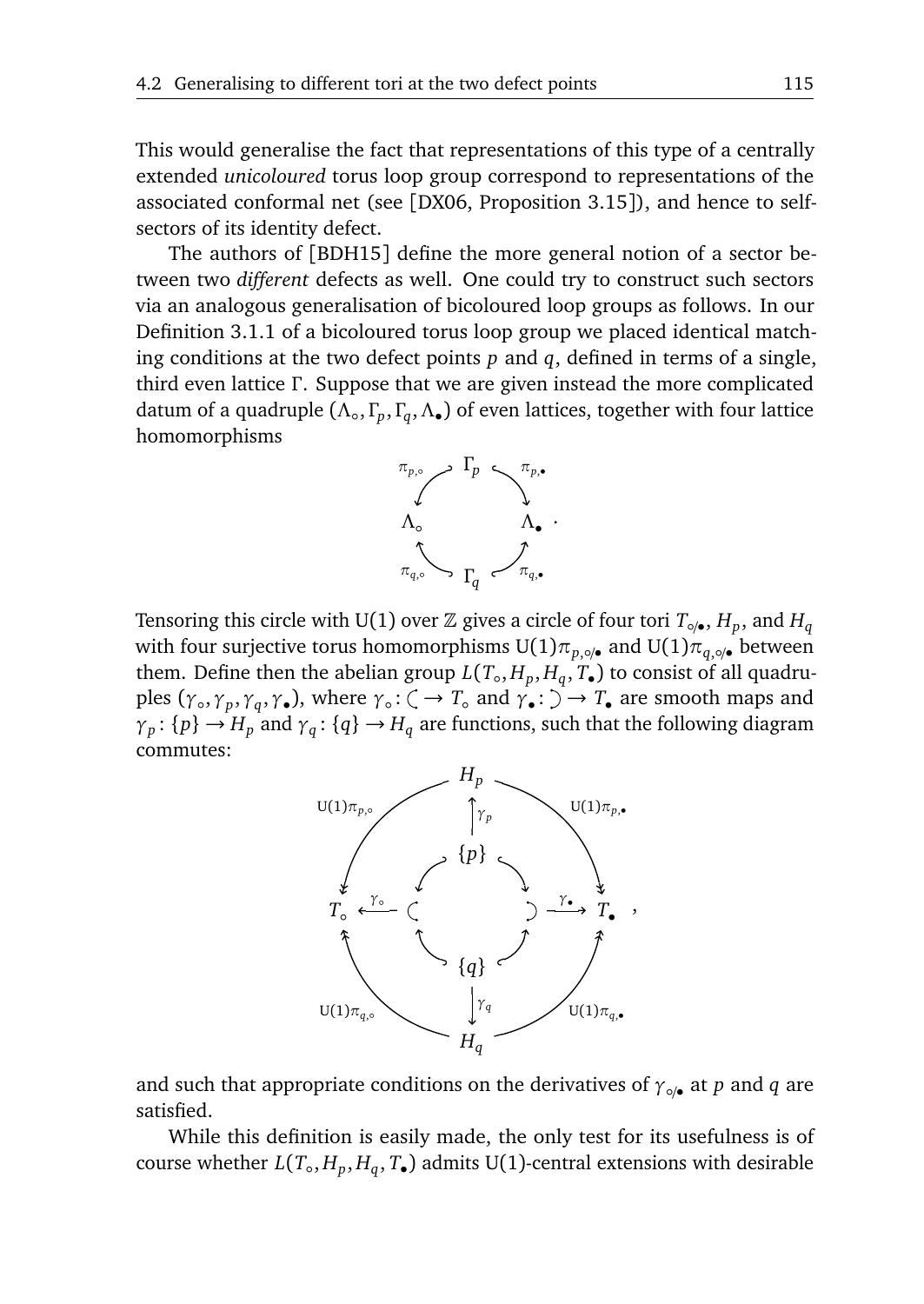properties. The positive energy representations of such a central extension could then possibly give rise to sectors between the two defects  $D_p$  and  $D_q$ constructed from  $L(T_\circ, H_p, T_\bullet)$  and  $L(T_\circ, H_q, T_\bullet)$ .

Evidence that such central extensions might sometimes exist is given by the observation that in the special case when *Λ*◦ , *Λ*• , *Γ<sup>p</sup>* and *Γ<sup>q</sup>* are all equal to the same lattice Γ, and the homomorphisms  $\pi_{p, \circ/}($ • and  $\pi_{q, \circ}$  are chosen to be the identity but  $\pi_{q,\bullet}$  is a lattice automorphism of Γ, the group  $L(T_\circ, H_p, H_q, T_\bullet)$  is isomorphic to the so called *twisted* unicoloured torus loop group

$$
L_{(g)}H := \left\{\gamma \in C^{\infty}\big([0,1],H\big) \middle| \gamma(1) = g_H\big(\gamma(0)\big)\right\},\
$$

where  $g_H$  is the automorphism of the torus  $H := \Gamma \otimes_{\mathbb{Z}} U(1)$  induced by *g*. (In this definition of  $L_{(g)}H$  we again omit conditions on the derivatives at 0 and 1 for *γ*.) Such twisted loop groups and their central extensions have been studied before (see [PS86, Section 3.7, 175]) in the case that *g* has finite order—an assumption that is indeed fulfilled when *Γ* is positive definite, as explained in Appendix A.1.

#### **4.3 Generalising from tori to non-abelian Lie groups**

Except for selected parts of the Introduction, we spent our attention in this thesis exclusively on torus loop groups and lattice conformal nets. One may wonder whether the notion of a bicoloured torus loop group *L*(*T*◦ , *H*, *T*• ) can be adapted to the situation when the two tori  $T_{\circ/\bullet}$  are instead compact, connected, simple Lie groups *G*◦/• . Of course, the definition of this group itself does make sense upon replacing *H* with an arbitrary Lie group with homomorphisms towards *T*◦/• , but the difficulty lies again in finding central extensions with desirable properties.

Motivated by the discussion in [KS11a, Section 5] we suggest that the search for appropriate matching conditions for bicoloured loops in this non-abelian situation could be guided slightly better by the following observation. The authors of [Kaw+07] classify the finite index, relatively local extensions of the affine Kac–Moody nets  $A_{SU(2),k}$  for all levels  $k \geq 1$ . By the comments made in Example 1.3.9 we hence obtain a family of defects from  $\mathcal{A}_{\mathrm{SU}(2),k}$  to itself. It then seems fruitful to ask whether there exists a family of matching conditions from SU(2) to itself, depending on a level *k*, with which one is able to reproduce these defects. We leave this investigation for future research.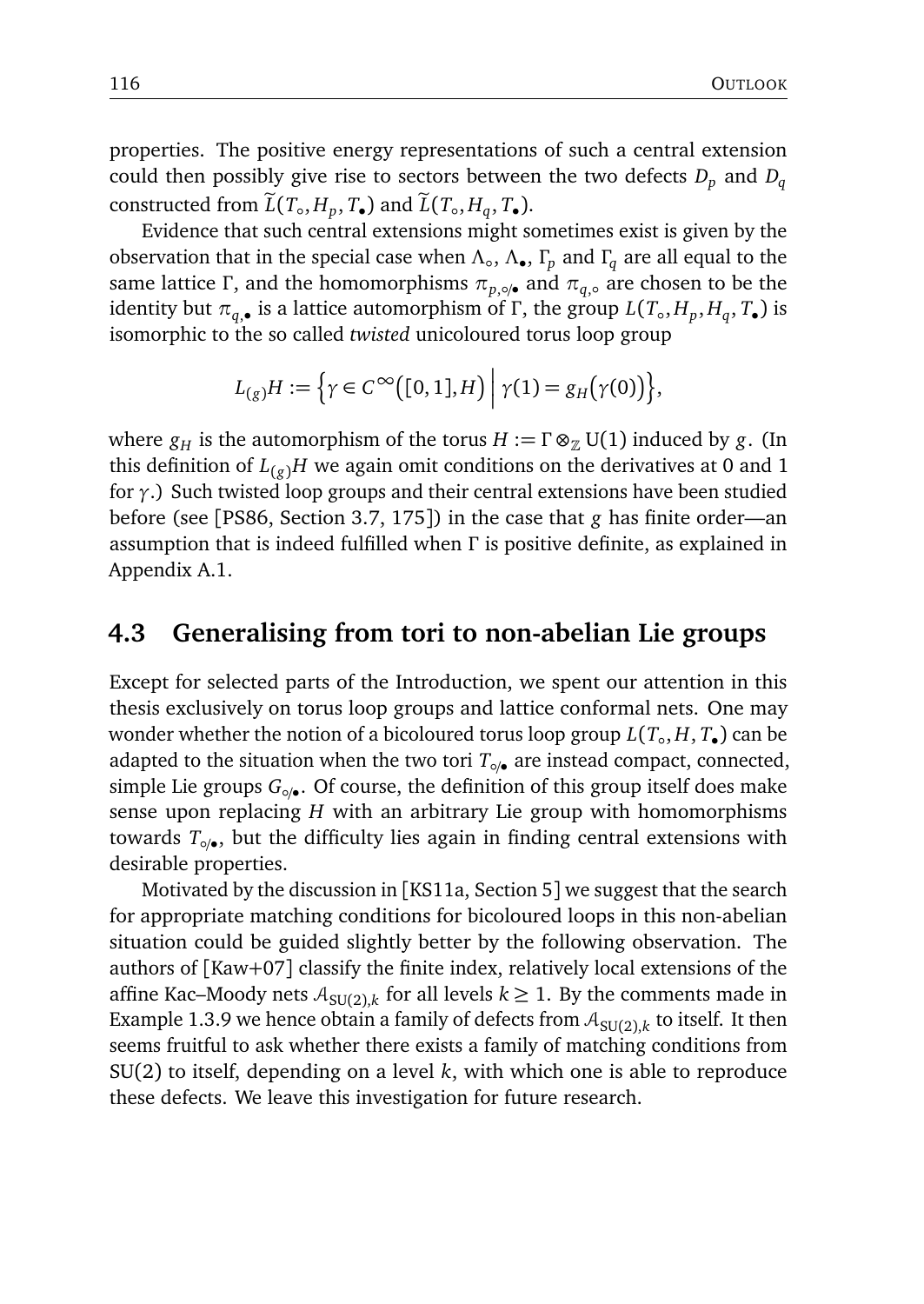## **Appendix A**

## **Background material**

In this Appendix we supply background material on various notions used throughout the thesis.

#### **A.1 Lattices**

This section is a brief introduction to lattices. We present some basic examples and we attempt to give the reader a feeling for their richness by discussing their automorphism groups and techniques on how to construct new examples of lattices from given ones. Their role in this thesis is that a lattice is the major ingredient for building the centrally extended unicoloured torus loop groups studied in Chapter 2 and, similarly, a span of even lattices is the most important input datum for the central extensions of bicoloured torus loop groups that we construct in Chapter 3. We finish by defining theta series of lattices for their appearance when calculating the (graded) characters of the representations of these loop groups in Section 2.5 and Section 3.4.

*References.* The material in this section is largely taken from [Ebe13], [CS99] and [Nik80, §1]. More specific references will be given in the text.

By a *lattice* we mean a pair of a free Z-module *Λ* of finite rank, together with a non-degenerate, symmetric, bi-additive form  $\langle \cdot, \cdot \rangle$ : *Λ* × *Λ* → ℤ. We will often omit the reference to the form and denote the lattice simply by *Λ*. We call *Λ even* if  $\langle \lambda, \lambda \rangle \in 2\mathbb{Z}$  for all  $\lambda \in \Lambda$ , and *odd* otherwise. The property of a lattice being *positive definite*, *negative definite* or *indefinite* is defined in the obvious way. *Morphisms* of lattices are injective Z-module homomorphisms which respect the forms.

The automorphism group of  $\Lambda$  is denoted by Aut $(\Lambda; \langle \cdot, \cdot \rangle)$ . It is a finite group if *Λ* is definite since it is a discrete group on the one hand, while on the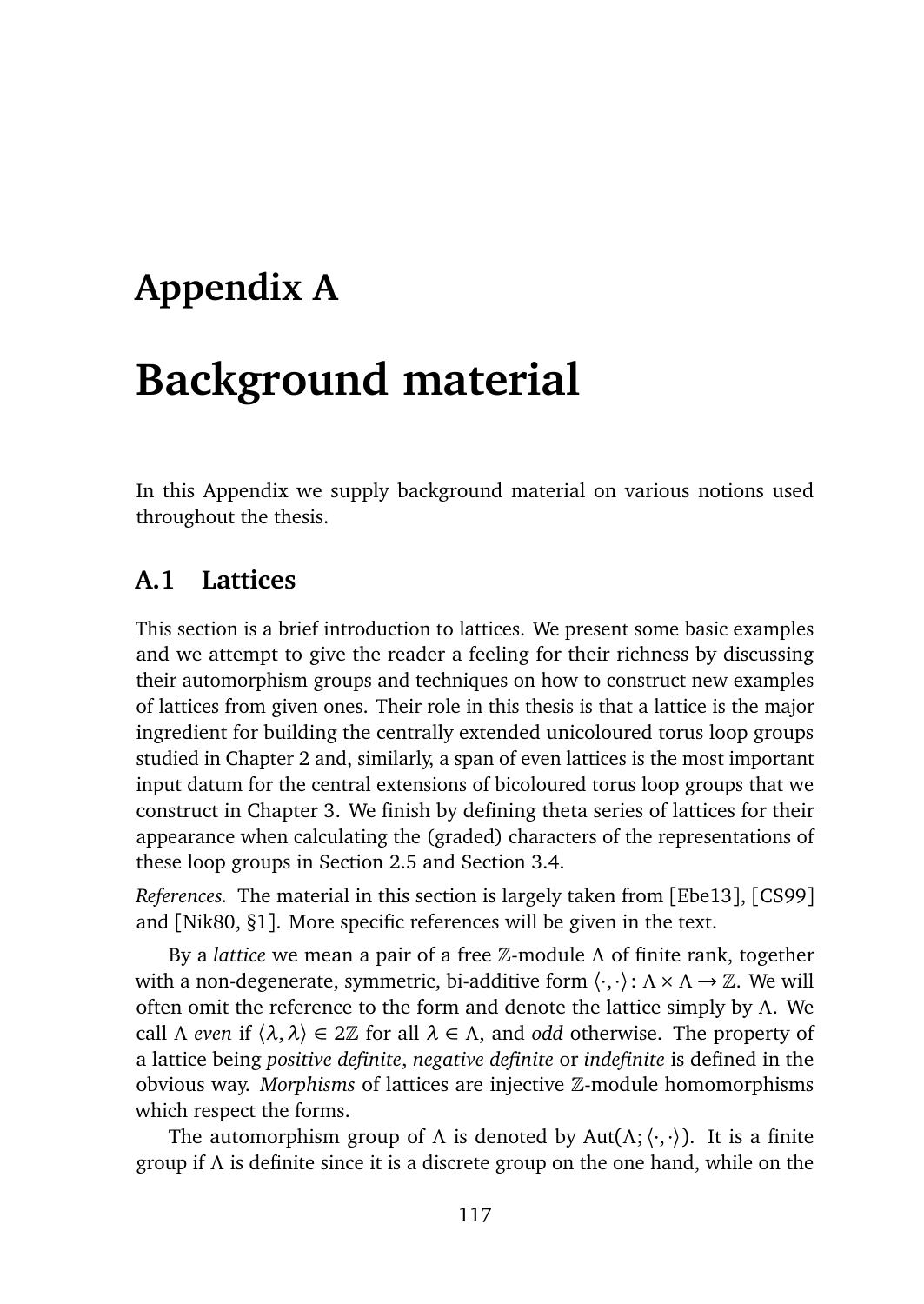other hand, it is a subgroup of the compact orthogonal group Aut( $Λ \otimes_{\mathbb{Z}} \mathbb{R}, \langle \cdot, \cdot \rangle$ ), where we extended  $\langle \cdot, \cdot \rangle$  bilinearly to  $\Lambda \otimes_{\mathbb{Z}} \mathbb{R}$  and used the same notation for it. If  $\Lambda$  is indefinite, then Aut( $\Lambda$ ;  $\langle \cdot, \cdot \rangle$ ) is typically infinite as shown in [Kne02, Satz (30.4)].

An element  $\mu \in \Lambda$  is called a *(long) root* if  $\langle \mu, \mu \rangle = 2$ . In general, a lattice might not contain any roots. We say that *Λ* is a *root lattice* if it is generated by its roots. Root lattices are automatically even. They have many automorphisms, since for every root  $\mu$  the reflection

$$
\lambda \mapsto \lambda - 2 \frac{\langle \lambda, \mu \rangle}{\langle \mu, \mu \rangle} \mu = \lambda - \langle \lambda, \mu \rangle \mu, \qquad \lambda \in \Lambda,
$$

in the hyperplane orthogonal to  $\mu$  is a lattice automorphism.

#### **A.1.1 The dual lattice and the discriminant group**

For a lattice *Λ*, define the Z-module  $\Lambda^{\vee} := \text{Hom}_{\text{Ab}}(\Lambda, \mathbb{Z})$ . Then  $\Lambda^{\vee}$  is also free and finitely generated, of the same rank as *Λ*, and there is an injective **homomorphism of ℤ-modules**  $Λ \hookrightarrow Λ<sup>∨</sup>$  given by  $λ \mapsto ⟨λ,⋅⟩$ . We claim that  $Λ<sup>∨</sup>$ carries a non-degenerate, symmetric, bi-additive form *Λ* <sup>∨</sup> × *Λ* <sup>∨</sup> → Q, denoted by 〈·,·〉 as well, which extends the form on *Λ*. One way to define it is to first extend the form on *Λ* bilinearly to Q*Λ*. Next, one notices that the inclusion *Λ* → *Λ*<sup>V</sup> induces an isomorphism of vector spaces Q*Λ* → Q(*Λ*<sup>V</sup>). This can be used to transport the form to  $\mathbb{Q}(\Lambda^\vee)$  and one finally restricts it to  $\Lambda^\vee$ . We call *Λ* ∨ together with this form the *dual lattice* of *Λ*.

We prove that  $\langle \lambda, l \rangle := \langle \langle \lambda, \cdot \rangle, l \rangle = l(\lambda) \in \mathbb{Z}$  for all  $\lambda \in \Lambda$  and  $l \in \Lambda^{\vee}$ . Since both sides of this equality are additive in the arguments *λ* and *l*, it is sufficient to show that  $\langle \lambda_i, \lambda_j^{\vee} \rangle$ *j*) = *δ*<sub>*i*</sub> for all *i*, *j*, where  $\{\lambda_i\}_i$  is a basis for *Λ* and  $\{\lambda_j^{\vee}\}$  $\binom{v}{j}$ <sub>*j*</sub> is the associated dual basis for  $\Lambda^{\vee}$ . There is a unique  $\lambda^j \in \mathbb{Q}\Lambda$  such that  $\lambda_j^{\vee} = \langle \lambda^j, \cdot \rangle$ , so  $\langle \lambda_i, \lambda_j^{\vee} \rangle$  $\langle \lambda_j^{\vee} \rangle = \langle \lambda_i, \lambda^j \rangle = \lambda_j^{\vee}$  $\int\limits_0^\vee (\lambda_i)$ , which shows what we wanted.

The action of the group Aut(Λ;  $\langle\cdot,\cdot\rangle$ ) on Λ extends to a (left) action on Λ<sup>ν</sup> which preserves the Q-valued form, namely by  $g \cdot l := l \circ g^{-1}$  for  $g \in Aut(\Lambda; \langle \cdot, \cdot \rangle)$ and  $l \in \Lambda^{\vee}$ .

If the injection *Λ* → *Λ*<sup>∨</sup> is surjective, we say that *Λ* is *unimodular*.

Concrete examples of positive definite lattices are often constructed as full rank submodules *Λ* of some linear subspace *E* of  $\mathbb{R}^n$  for some *n* and the bi-additive form is then defined to be the restriction of the Euclidean inner product  $\langle \cdot, \cdot \rangle_F$  on *E*. The dual lattice can then be identified with  $\{ \alpha \in E \mid$  $\langle \alpha, \lambda \rangle_E \in \mathbb{Z}$  for all  $\lambda \in \Lambda$ . Indeed, this module has an obvious homomorphism  $\alpha \mapsto \langle \alpha, \cdot \rangle_E|_{\Lambda}$  to  $\Lambda^{\vee}$ . The inverse is given by first equating for  $l \in \Lambda^{\vee}$  its R-linear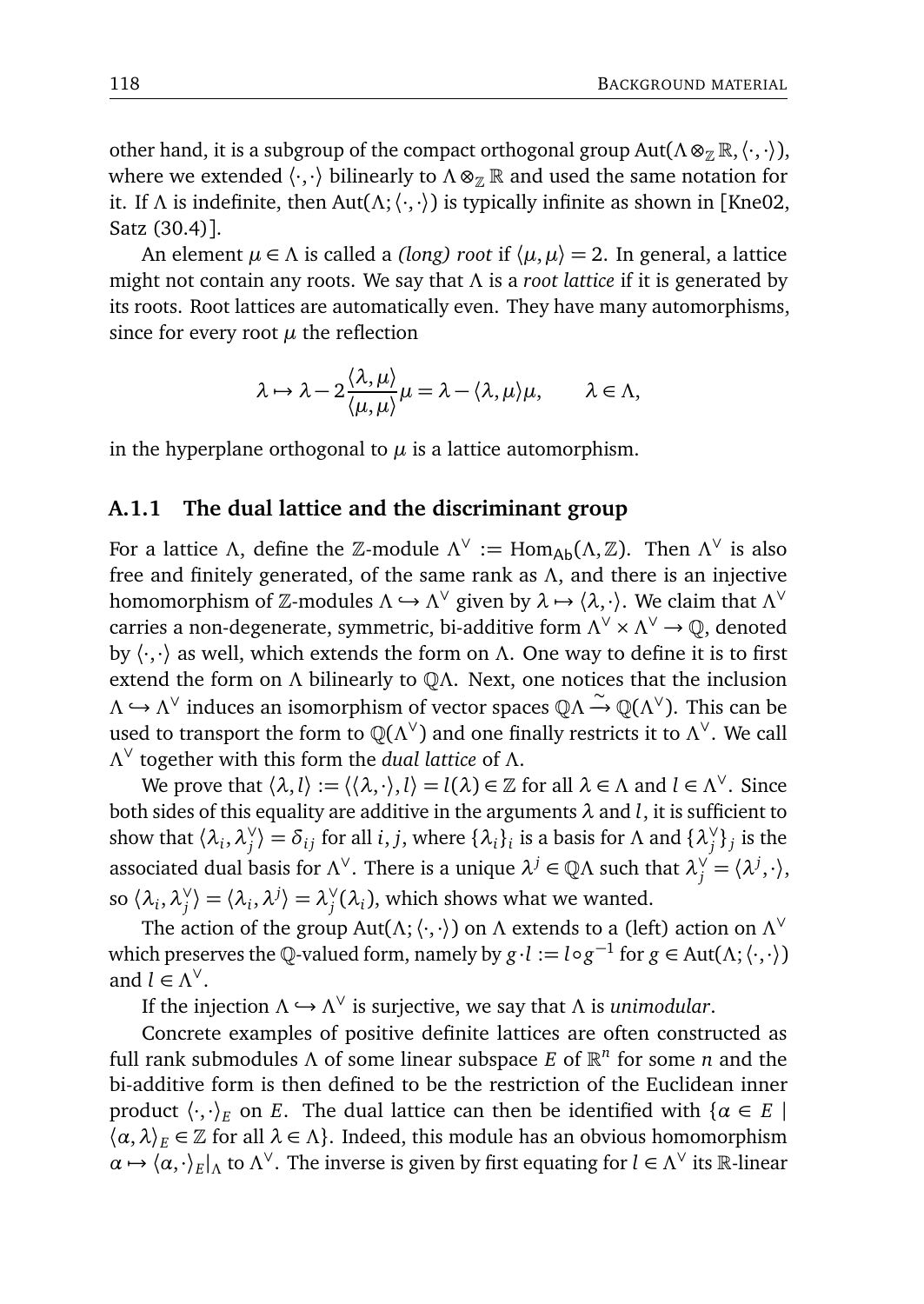extension  $\mathbb{R}l : \Lambda \otimes_{\mathbb{Z}} \mathbb{R} \to \mathbb{R}$  with an  $\mathbb{R}$ -linear map  $E \to \mathbb{R}$ , and next using the isomorphism of the  $\mathbb{R}$ -linear dual  $E^{\vee}$  with *E* that is induced by  $\langle \cdot, \cdot \rangle_E$ .

Since *Λ* and its dual have the same rank, the quotient group *Λ* ∨ */Λ* is a finite abelian group which we denote by *DΛ*. Its order is written as disc*Λ* and named the *discriminant* of *Λ*. This group comes with the extra structure of the symmetric bi-additive form

$$
b_{\Lambda}: D_{\Lambda} \times D_{\Lambda} \to \mathbb{Q}/\mathbb{Z}, \qquad (l + \Lambda, l' + \Lambda) \mapsto \langle l, l' \rangle + \mathbb{Z},
$$

called the *discriminant bi-additive form* of *Λ*. To see that *b* is non-degenerate we show that if  $l \in \Lambda^{\vee}$  is such that  $\langle l, l' \rangle \in \mathbb{Z}$  for all  $l' \in \Lambda^{\vee}$ , then  $l \in \Lambda$ . Such an *l* defines an element  $\langle l, \cdot \rangle$  in  $(\Lambda^{\vee})^{\vee} := \text{Hom}_{\text{Ab}}(\Lambda^{\vee}, \mathbb{Z})$ . By the evaluation  $\lim_{\Delta t \to 0} \frac{1}{\Delta t} \left( \frac{\Delta t}{\Delta t} \right)^{1/2}$  of Z-modules there is a unique  $\lambda \in \Lambda$  such that  $\langle l, l' \rangle =$ *l*<sup> $'$ </sup>(λ) for all *l*<sup> $'$ </sup> ∈ Λ<sup>∨</sup>. In turn, *l*'(λ) =  $\langle$  (λ, · ), *l*'), so by the non-degeneracy of the form on  $\Lambda^{\vee}$  we must have  $l = \langle \lambda, \cdot \rangle$ .

If *Λ* is even, *b* can be refined to the quadratic form

$$
q_{\Lambda}: D_{\Lambda} \to \mathbb{Q}/2\mathbb{Z}, \qquad l + \Lambda \mapsto \langle l, l \rangle + 2\mathbb{Z},
$$

called the *discriminant quadratic form* of *Λ*. By this, we mean the following:

**Definition A.1.1.** A *quadratic form* on an abelian group *D* with values in another abelian group *A* is a function  $q: D \rightarrow A$  such that

- (i)  $q(-d) = q(d)$  for all  $d \in D$ , and
- (ii) the symmetric form  $b(d, d') := q(d+d') q(d) q(d')$  on *D* is bi-additive.

We call *b* the *bi-additive form of q* and say that *q* is *non-degenerate* when *b* is.

The composition of the bi-additive form *b* of *q<sup>Λ</sup>* with the projection homomorphism  $\mathbb{Q}/2\mathbb{Z} \rightarrow \mathbb{Q}/\mathbb{Z}$  equals 2 times  $b_\Lambda$ . Since we learned that  $b_\Lambda$  is non-degenerate, so is *b* and therefore by definition also *qΛ*. Together with the form *b<sup>Λ</sup>* if *Λ* is odd, or *q<sup>Λ</sup>* if *Λ* is even, *D<sup>Λ</sup>* is named the *discriminant group* of *Λ* (after [Nik80, §1.3]).

#### **A.1.2 Gluing of lattices**

An obvious method of constructing new lattices from given ones is as follows. The *direct sum* of two lattices  $(\Lambda_1, \langle \cdot, \cdot \rangle)$  and  $(\Lambda_2, \langle \cdot, \cdot \rangle)$  has as its underlying  $\mathbb{Z}$ module the direct sum of the underlying Z-modules of the *Λ<sup>i</sup>* , and its bi-additive form is set to be

$$
\big\langle (\lambda_1, \lambda_2), (\lambda_1', \lambda_2') \big\rangle := \langle \lambda_1, \lambda_1' \rangle_1 + \langle \lambda_2, \lambda_2' \rangle_2
$$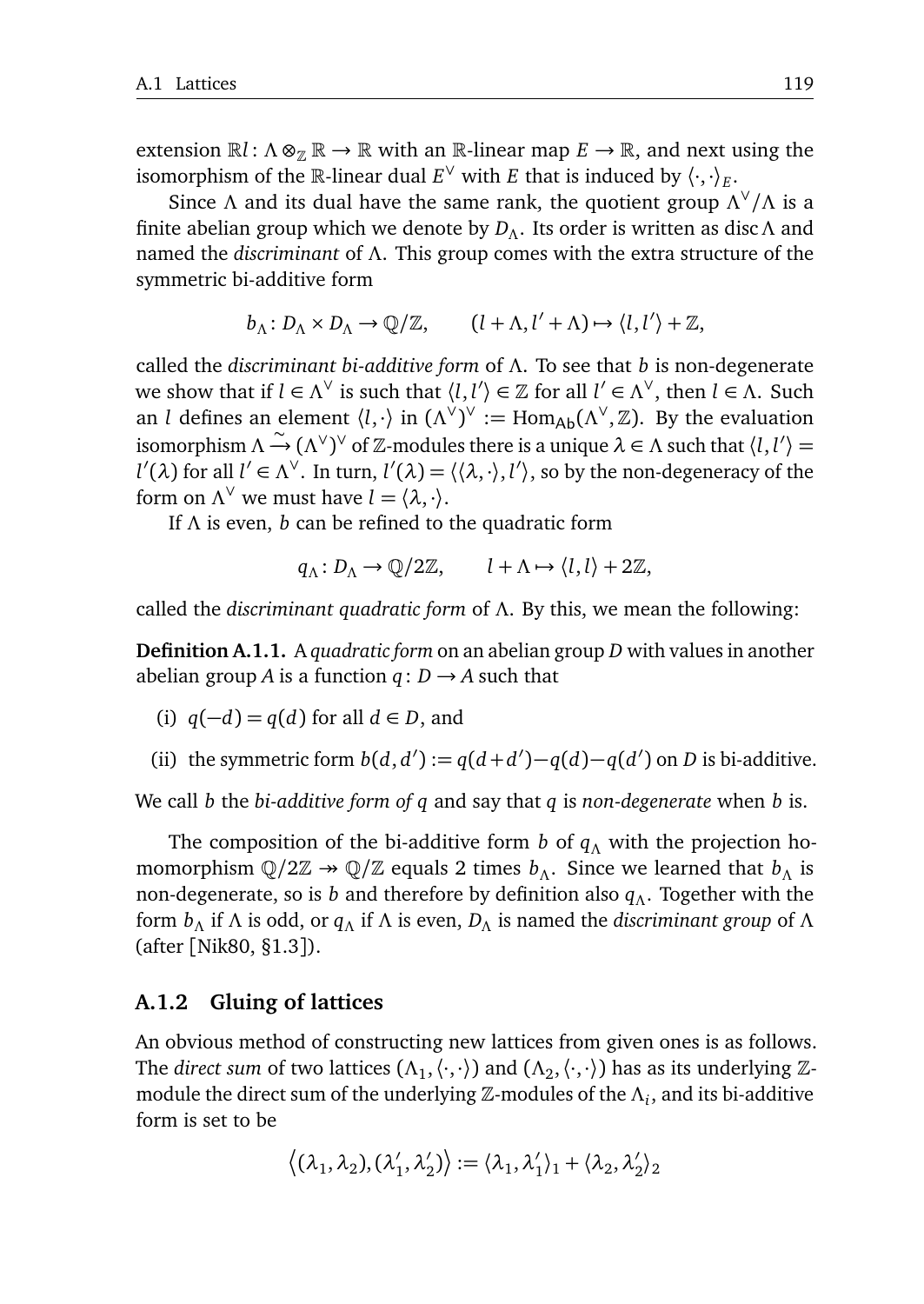for  $\lambda_i$ ,  $\lambda_i'$  $\alpha'$ <sub>*i*</sub>  $\in$  *Λ*<sub>*i*</sub>. So the form is defined in such a way that lattice elements in different summands are orthogonal to each other. Of course, this construction generalises to an arbitrary finite number of lattices.

It is interesting and desirable to have a method of constructing a new lattice from a given one which does not increase the rank, as well. We discuss one such technique known as *self-gluing*. It can be thought of as sliding additional copies of the given lattice in between the points of this same lattice at certain prescribed positions. This is explained in [CS99, Chapter 4, Section 3] for example, but we will follow the exposition of [Nik80, §1.4] in terms of the discriminant group instead.

Let Γ → Λ be a morphism of lattices. Then there are homomorphisms

$$
\Gamma\hookrightarrow\Lambda\hookrightarrow\Lambda^\vee\to\Gamma^\vee,
$$

where the last map is precomposition with  $\Gamma \hookrightarrow \Lambda$  and which also respects the (Q-valued) bi-additive forms. It is injective if *Γ* and *Λ* have the same rank. Suppose namely that  $l \in \Lambda^\vee$  and that its image in  $\Gamma^\vee$  is zero. Then it factors as a homomorphism *Λ/Γ* → Z, but *Λ/Γ* is a finite abelian group by our assumption. Since  $\mathbb Z$  has no torsion,  $\Lambda/\Gamma \rightarrow \mathbb Z$  must vanish and so the same holds for *l*.

For a given lattice *Γ* , we will use the term *overlattice* sometimes to refer to a lattice *Λ* of the same rank as *Γ* together with a specified morphism of lattices *Γ*  $\rightarrow$  *Λ*, and at other times to such a lattice *Λ* alone when the context implies a canonical inclusion.

**Lemma A.1.2.** *(See [Gri11, Theorem 2.3.3].) For an overlattice*  $Γ$   $\rightarrow$  *Λ, the discriminants are related by*

$$
disc(\Gamma) = disc(\Lambda) \cdot [\Lambda : \Gamma]^2.
$$

As we will see in a moment, overlattices give rise to subgroups of the discriminant group of a special kind:

**Definition A.1.3.** A subgroup *U* of the discriminant group *D<sup>Γ</sup>* of a lattice *Γ* is called *b*-isotropic if  $b_{\Gamma}(u, u') = 0 \in \mathbb{Q}/\mathbb{Z}$  for all  $u, u' \in U$ . When  $\Gamma$  is even  $U$  is *q*-isotropic if  $q_{\Gamma}(u) = 0 \in \mathbb{Q}/2\mathbb{Z}$  for all  $u \in U$ .

A subgroup that is *q*-isotropic is *b*-isotropic as well by the polarisation identity, but the converse does not necessarily hold.

**Theorem A.1.4** (Classification of overlattices)**.** *(Taken from [Nik80, Proposition 1.4.1].)* For a given lattice Γ, the map  $Λ$   $→$   $U_Λ$  :=  $Λ/Γ$  is an isomorphism of posets *between the overlattices Λ of Γ contained in Γ* ∨ *, and the b-isotropic subgroups of*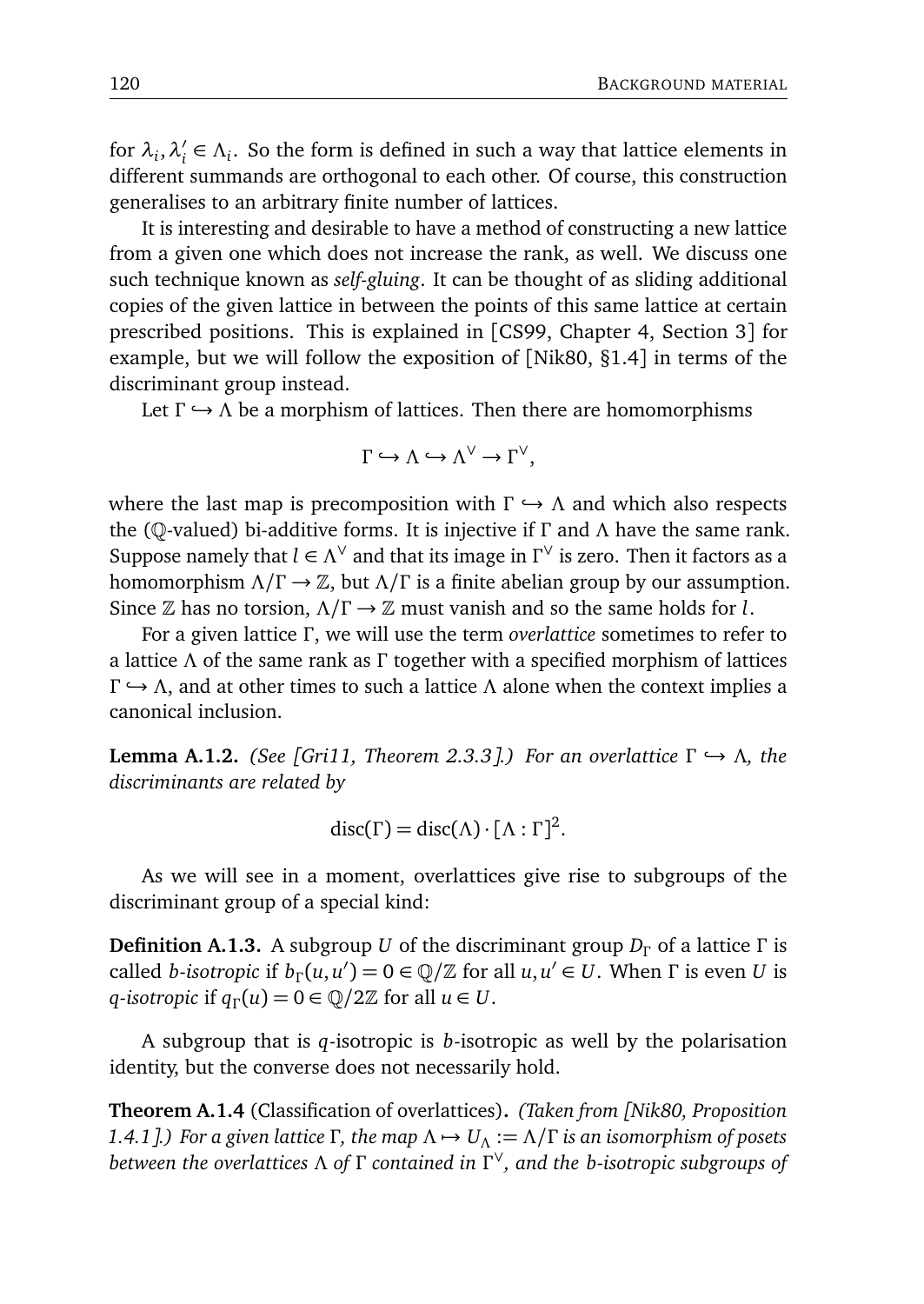*DΓ . If Γ is even, even such overlattices correspond to the q-isotropic subgroups. Unimodular such overlattices Λ correspond to the isotropic subgroups U<sup>Λ</sup> for which*  $|U_\Lambda|^2$  = disc Γ.

*There is a canonical isomorphism of abelian groups*  $U^{\perp}_{\Lambda}$  $\frac{1}{\Lambda}$ / $U_\Lambda$   $\cong$  *D*<sub>Λ</sub>*, where the orthogonal complement is taken inside D<sup>Γ</sup> with respect to b<sup>Γ</sup> . It respects the forms*  $b_{\Gamma}|_{U_{\Lambda}^{\perp}}$  and  $b_{\Lambda}$  and, if  $\Lambda$  is even, the forms  $q_{\Gamma}|_{U_{\Lambda}^{\perp}}$  and  $q_{\Lambda}$ .

Since the overlattices of a given lattice *Γ* have canonical inclusions into *Γ* ∨ , the above Theorem shows that they can be classified and constructed through the study of the isotropic subgroups of *D<sup>Γ</sup>* . When an overlattice *Λ* of a direct sum  $\Gamma_1 \oplus \cdots \oplus \Gamma_n$  has been constructed in this way from an isotropic subgroup *U* of the discriminant group of  $\Gamma_1 \oplus \cdots \oplus \Gamma_n$  we say that the  $\Gamma_i$  are *components* of *Λ* which have been 'glued together' along representatives of *U* in the dual lattices *Γ* ∨ *i* .

All even, unimodular, positive definite lattices of rank 24 have been classified in [Nie73] (there are 24 up to isomorphism) and one use of the technique of gluing lattices is the construction of all but one of them (the *Leech lattice*) from certain simpler lattices of lower or equal rank (see [Ebe13, Chapter 3] and [CS99, Chapter 16] for expositions).

#### **A.1.3 Examples of lattices**

It is high time we present some basic examples of lattices.

**Example A.1.5** (The  $A_n$ -series). One series of lattices is the so called  $A_n$ -series, defined for  $n \geq 1$ . The underlying  $\mathbb{Z}$ -module of  $A_n$  is the following submodule of  $\mathbb{Z}^{n+1}$ :

$$
A_n := \left\{ (x_1, \dots, x_{n+1}) \in \mathbb{Z}^{n+1} \; \middle| \; \sum_{i=1}^{n+1} x_i = 0 \right\}
$$

and it inherits a positive definite form from the Euclidean inner product on  $\mathbb{R}^{n+1}$ . One proves that  $A_n$  is even by noting that for  $(x_1, \ldots, x_{n+1}) \in A_n$ ,

$$
\sum_{i=1}^{n+1} x_i^2 + \sum_{i \neq j} 2x_i x_j = \left(\sum_{i=1}^{n+1} x_i\right)^2 = 0.
$$

Its rank is *n* because if  $\varepsilon_1, \ldots, \varepsilon_{n+1}$  denotes the standard basis of  $\mathbb{R}^{n+1}$ , then one possible basis for *A<sup>n</sup>* is

$$
\{\varepsilon_2 - \varepsilon_1, \varepsilon_3 - \varepsilon_2, \dots, \varepsilon_{n+1} - \varepsilon_n\}.
$$
 (A.1)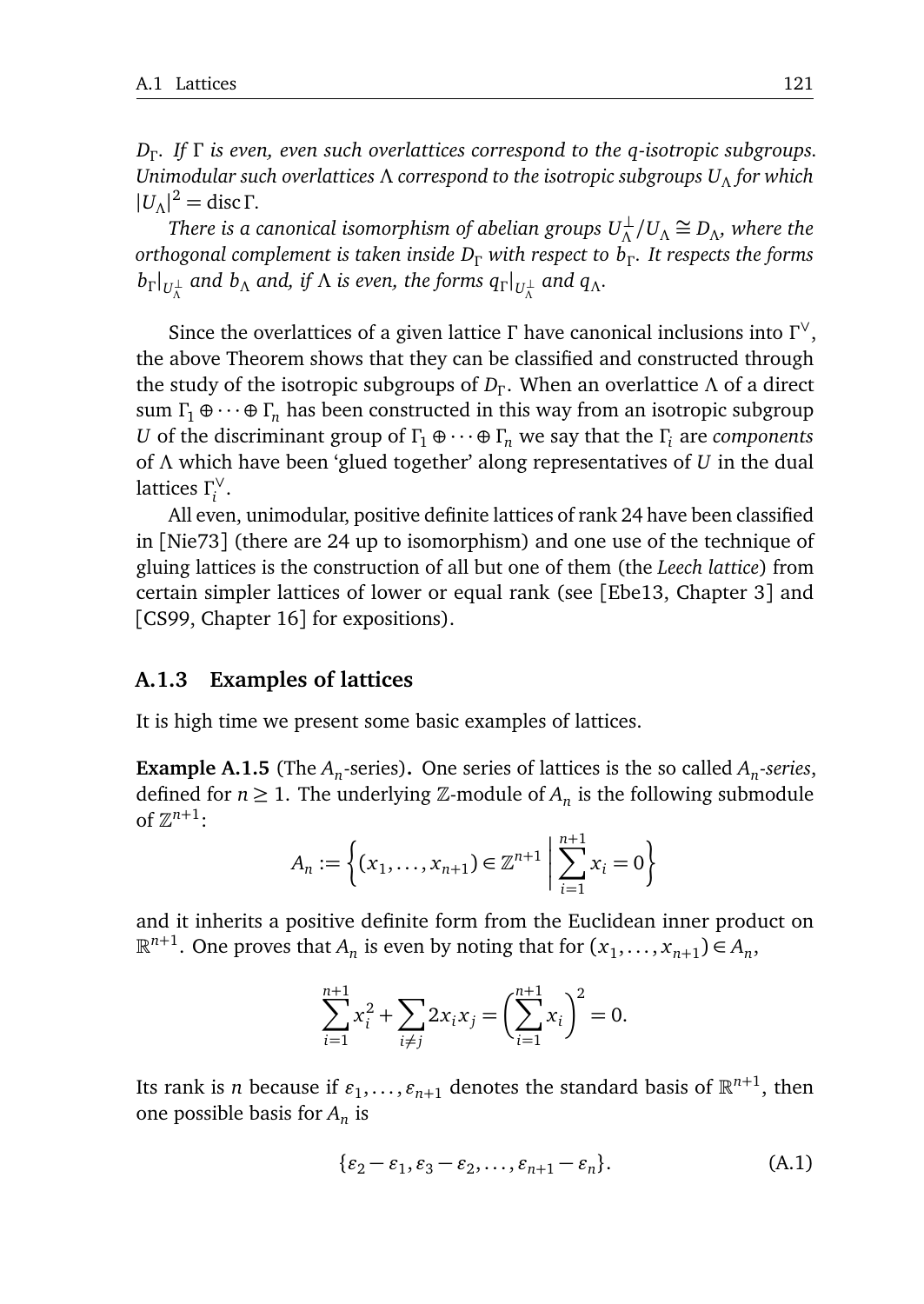It is a root lattice of which the  $n(n + 1)$  roots are  $\varepsilon_i - \varepsilon_j$ , where  $1 \le i, j \le n + 1$ and  $i \neq j$ .

For  $n \geq 2$ , the automorphism group of  $A_n$  is isomorphic to a product  $\{\pm 1\} \times$  $S_{n+1}$ , where −1 is the negation of elements and the symmetric group  $S_{n+1}$ on  $n + 1$  letters acts by permuting the  $n + 1$  coordinates. Equivalently, the transposition that switches the *i*-th and *j*-th coordinates can be seen as a reflection in the hyperplane orthogonal to the root  $\varepsilon_i - \varepsilon_j$ . If  $n = 1$ , negation coincides with flipping the two coordinates, so Aut $(A_1) \cong S_2$ .

The dual lattice  $A_n^{\vee}$  $\frac{1}{n}$  is generated by  $A_n$  together with the single element

$$
l := \left(\frac{n}{n+1}, -\frac{1}{n+1}, \dots, -\frac{1}{n+1}\right) \in \mathbb{Q}^{n+1}.
$$

Therefore,  $D_{A_n}$  is isomorphic to the cyclic group  $\mathbb{Z}/(n+1)\mathbb{Z}$ . Each overlattice, respectively even overlattice, of  $A_n$  is generated by  $A_n$  together with an element *a* · *l*, where  $0 \le a \le n$  is an integer such that  $a^2 \langle l, l \rangle$  lies in  $\mathbb{Z}$ , respectively in 2Z.

**Example A.1.6** (The  $D_n$ -series). For  $n \geq 3$ , another series of positive definite lattices can be defined as

$$
D_n := \left\{ (x_1, \ldots, x_n) \in \mathbb{Z}^n \; \middle| \; \sum_{i=1}^n x_i \in 2\mathbb{Z} \right\}.
$$

It is clear that  $D_n$  contains  $A_{n-1}$  and that it is generated by it together with the element  $\varepsilon_1 + \varepsilon_2 \in \mathbb{Z}^n$ . This observation shows that  $D_n$  has rank *n*, and gives via (A.1) a basis for  $D_n$ . One proves that  $D_n$  is even in the same way as one does for  $A_n$ . It is a root lattice of which the  $2n(n-1)$  roots are  $\pm(\varepsilon_i+\varepsilon_j)$  and  $\varepsilon_i - \varepsilon_j$ , where  $1 \le i, j \le n$  and  $i \ne j$ .

The dual lattice  $D_n^{\vee}$  $\frac{1}{n}$  is generated by  $\mathbb{Z}^n$  together with the single element  $l_1 := \frac{1}{2}$  $\frac{1}{2}(1, 1, \ldots, 1) \in \mathbb{Q}^n$ . If *n* is even the discriminant group  $D_{D_n}$  is a direct sum of the two groups of order 2 generated by the equivalence classes  $\left[ l_1 \right]$  and  $\left[ l_2 \right]$ of  $l_1$  and  $l_2 := (1, 0, \ldots, 0) \in \mathbb{Z}^n$ , while in the odd case  $[l_2] = 2[l_1]$ , so  $D_{D_n}$  is generated by [*l*<sup>1</sup> ] alone, which then has order 4. Summarising, *DD<sup>n</sup>* has the following structure:

$$
D_{D_n} \cong \begin{cases} \mathbb{Z}/2\mathbb{Z} \oplus \mathbb{Z}/2\mathbb{Z} & \text{if } n \text{ is even,} \\ \mathbb{Z}/4\mathbb{Z} & \text{if } n \text{ is odd.} \end{cases}
$$

If *n* is odd, then *DD<sup>n</sup>* has no non-zero *b*-isotropic subgroups since

$$
b_{D_n}([l_1],[l_1])=n/4 \bmod \mathbb{Z}
$$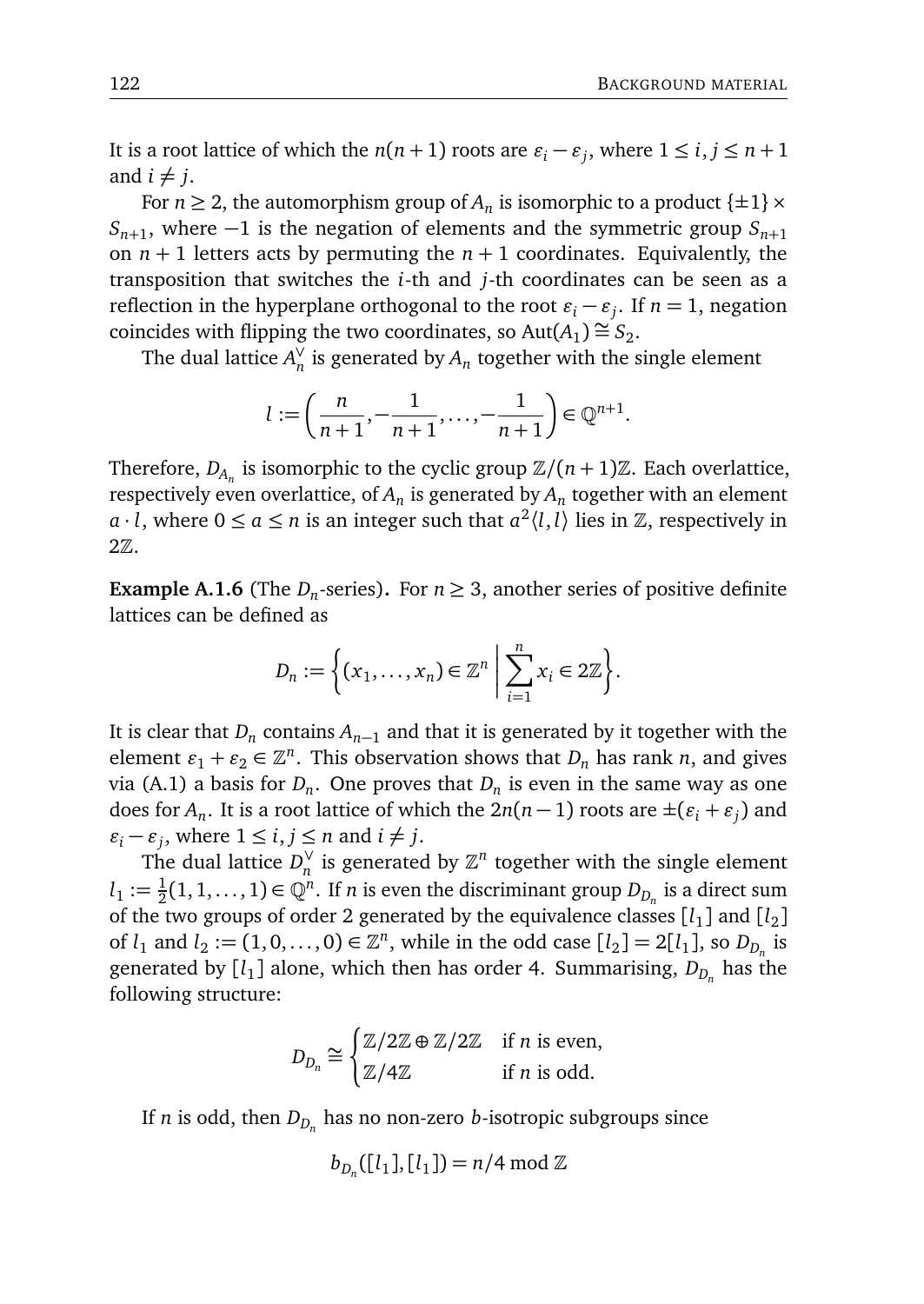and so  $D_n$  has no non-trivial overlattices. If *n* is even, then  $D_{D_n}$  always has at least one *b*-isotropic subgroup that is not *q*-isotropic, namely the one generated by  $[l_2]$  because  $q_{D_n}([l_2]) = 1 \mod 2\mathbb{Z}$ . If  $n \in 4\mathbb{Z}$ , then also the two subgroups generated by  $[l_1]$  and  $[l_1] + [l_2]$  are *b*-isotropic. If moreover  $n \in 8\mathbb{Z}$ , then both are even *q*-isotropic.

**Example A.1.7** (The  $E_6$ ,  $E_7$  and  $E_8$  lattices). If  $n \in 8\mathbb{Z}$ , the even, positive definite overlattice of  $D_n$  corresponding to the  $q$ -isotropic subgroup of the discriminant group  $D_{D_n}$  which is generated by  $\left[ l_1 \right]$  is denoted by  $D_n^+$ . In simpler words,  $D_n^+ := D_n + \mathbb{Z} \cdot l_1$ . Since  $[l_1]$  has order 2 in  $D_{D_n}$  and disc $D_n = 4$ , the discriminant group of  $D_n^+$  is trivial by Lemma A.1.2. That is,  $D_n^+$  is a unimodular lattice. If  $n = 8$ , it is again a root lattice because  $D_8$  is and  $l_1$  is in this case a root. We denote  $D_8^+$  as  $E_8$ . It is known to be the unique even, unimodular, positive definite lattice of rank 8 up to isomorphism (see [Ebe13, Proposition 2.5]).

Take now any root  $\mu \in E_8$  and consider the sublattice  $\{\lambda \in E_8 \mid \langle \lambda, \mu \rangle = 0\}$ that is the orthogonal complement of  $\mu$  in  $E_8.$  It turns out that all choices of  $\mu$ give in this way an isomorphic sublattice. We denote it by *E*<sup>7</sup> . It is a root lattice as well, but it is no longer unimodular. Its discriminant group has order 2 with generator [ $l_1$ ] (assuming that  $\mu$  was chosen orthogonal to  $l_1$ ).

The lattice  $E_8$  contains copies of  $A_2$ . The orthogonal complements in  $E_8$  of all of these are isomorphic and denoted by  $E_6$ . This is again a root lattice and its discriminant group has order 3.

**Example A.1.8** (The hyperbolic plane)**.** The underlying Z-module of the *hyperbolic plane lattice* is  $\mathbb{Z} \oplus \mathbb{Z}$  and its form is given by

$$
\langle (\lambda_1, \lambda_2), (\mu_1, \mu_2) \rangle := \lambda_1 \mu_2 + \lambda_2 \mu_1.
$$

It is even, unimodular and is an example of an indefinite lattice. One namely has both  $\langle (1,1), (1,1) \rangle = 2$  and  $\langle (1,-1), (1,-1) \rangle = -2$ .

**Example A.1.9** (Leech lattices)**.** Any even, unimodular, positive definite lattice of rank 24 without roots is called a *Leech lattice*. There exists only one Leech lattice up to isomorphism and many different constructions of it have been devised. This characterisation was proven independently in [CS99, Chapter 12] and [Nie73].

Even though the Leech lattice has no roots, which means that it does not have corresponding reflection automorphisms, its automorphism group Aut(Λ<sub>24</sub>,  $\langle \cdot, \cdot \rangle$ ) is large and rich in structure as shown in [Con68]. It is known as the *zeroth Conway group* and denoted by Co<sub>0</sub>. It has order

$$
2^{22}3^95^47^211 \cdot 13 \cdot 23 = 8315553613086720000
$$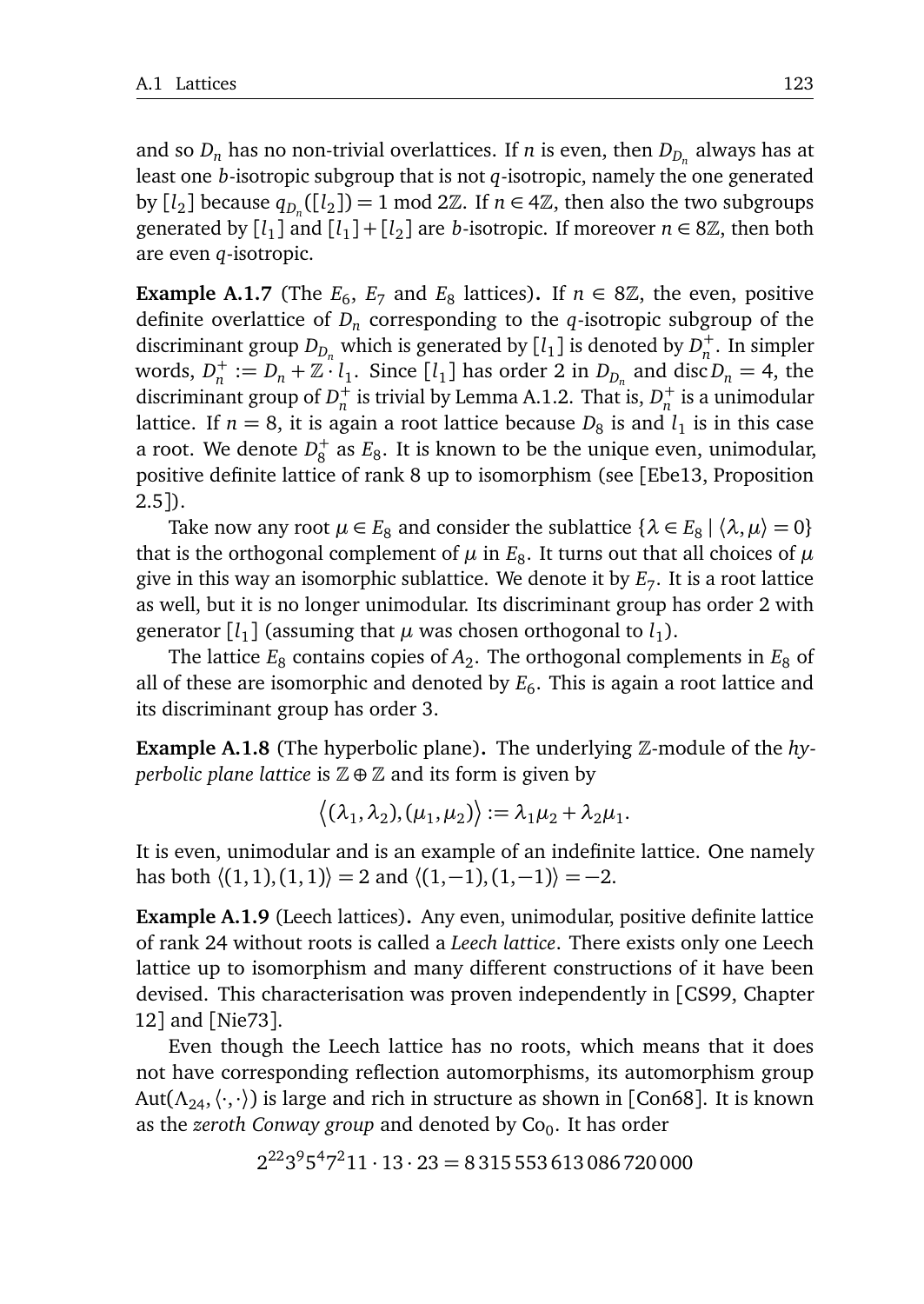and is known not to be a simple group. Its quotient by the central subgroup {±id} *is* simple, though, and is called the *first Conway group* Co<sub>1</sub>. It is one of the 26 sporadic finite simple groups. Two other groups in that list,  $Co<sub>2</sub>$  and Co<sub>3</sub>, can be obtained as subgroups of Co<sub>0</sub> that fix certain elements in  $\Lambda_{24}$ .

#### **A.1.4 The theta series of a lattice**

For a lattice *Λ*, the series

$$
\theta_\Lambda(q):=\sum_{\lambda\in\Lambda}q^{\langle\lambda,\lambda\rangle/2}
$$

in the formal variable *q* 1*/*2 is called the *theta series* of *Λ*. Clearly, if *Λ* is even, *θΛ*(*q*) contains only integral powers of *q*. If *Λ* is definite it can be seen as a generating function for the lengths of the elements of *Λ* because we can rewrite it as

$$
\theta_{\Lambda}(q) = \sum_{k \in \mathbb{Z}} |\Lambda_k| q^{k/2}, \qquad \Lambda_k := \{ \lambda \in \Lambda \mid \langle \lambda, \lambda \rangle = k \},
$$

and  $\Lambda_k$  is indeed a finite set since the closed ball of radius  $\sqrt{k}$  in  $\Lambda \otimes_{\mathbb{Z}} \mathbb{R}$  is compact.

In this thesis we will also have use for *rational lattices*. A rational lattice is defined identically as a lattice, except that the bi-additive form may be Q-valued instead of  $\mathbb Z$ -valued. We will sometimes distinguish lattices from rational ones by calling the former *integral*. Examples of rational lattics are the dual *Λ* <sup>∨</sup> of an integral lattice *Λ* and the sum of two integral lattices which contain a common integral sublattice. Of course one can define the theta series of a rational lattice also, which will then be a series in fractional powers of *q*.

#### **A.2 Central extensions of groups**

In this thesis central extensions of certain abelian groups are constructed. This section is devoted to defining central extensions and explaining how the ones we are interested in can be defined by a particular type of maps, called *(group)* 2*-cocycles*. Group cocycles of a group *G* are in general defined for an abelian group *A* and an action of *G* on *A*, but for our purposes we merely need the case that *G* acts trivially on *A*. That is, we will omit this action. Even though only the situation when *G* is abelian matters to us, we will begin by discussing the non-abelian case as well because doing so does not require any extra effort.

*References.* The material in this section can be found in [FLM88, Section 5.1– 5.2].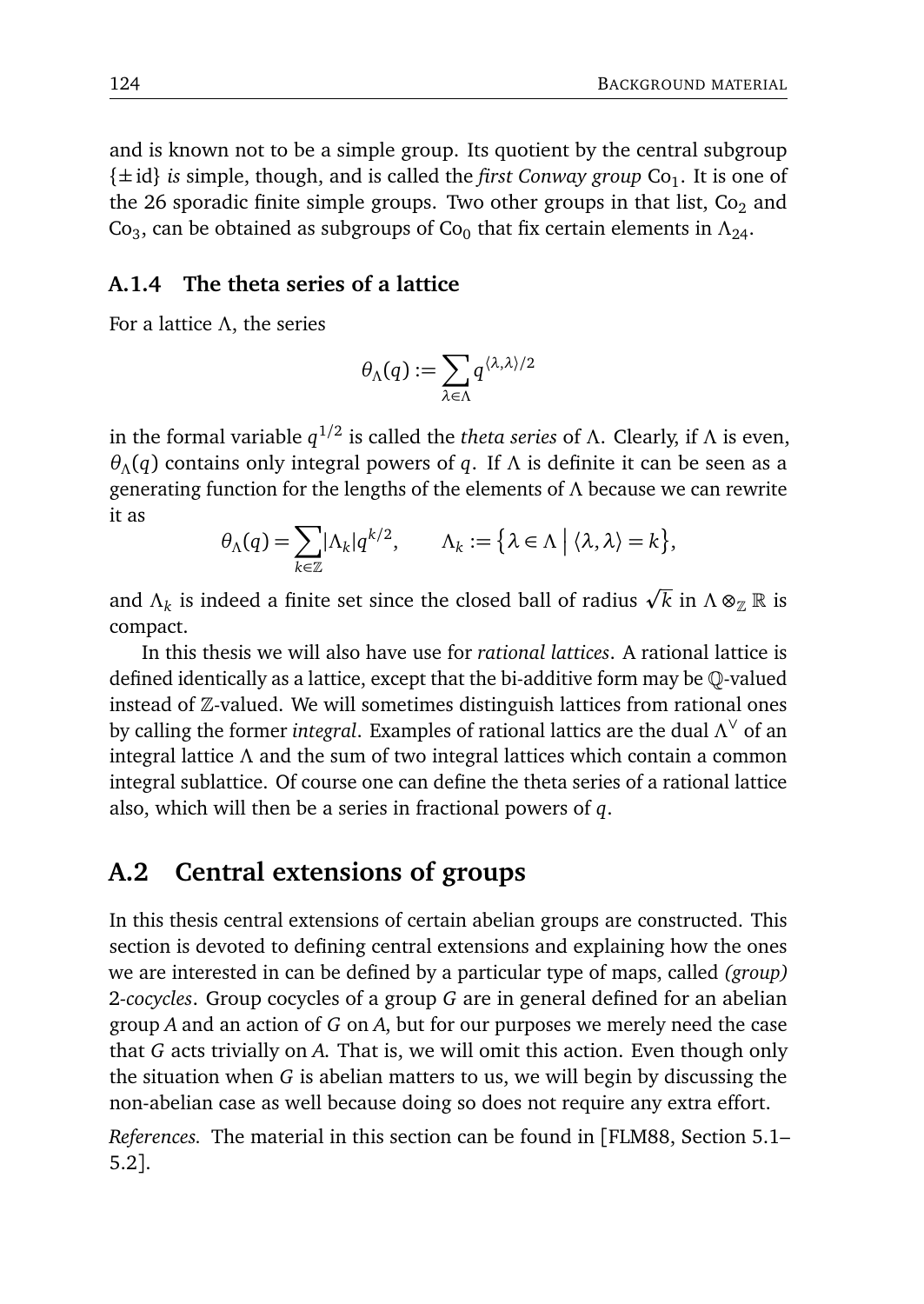We start our discussion by assuming that *G* and *A* are abstract groups, with *A* abelian. We will write the addition in *A* multiplicatively.

**Definition A.2.1.** A *central extension* of *G* by *A* is a group  $\tilde{G}$  together with two homomorphisms  $A \hookrightarrow \tilde{G}$  and  $\tilde{G} \rightarrow G$  that make it fit into a short exact sequence

$$
1 \to A \to \tilde{G} \to G \to 1,
$$

such that the image of  $A$  is a subgroup of the centre of  $\tilde{G}$ . We will often denote the central extension simply by  $\tilde{G}$ , thereby suppressing the data of the other two homomorphisms in our notation. A *morphism* between two central extensions  $\tilde{G}$  and  $\tilde{G}'$  is a homomorphism  $\tilde{G} \to \tilde{G}'$  making the following diagram commute:



It is not hard to show that a morphism of central extensions is necessarily an isomorphism. In other words, the category of central extensions of *G* by *A* is a groupoid.

The algebraic study of central extensions starts with the following observation. Pick a set-theoretic section  $s: G \to \tilde{G}$  of the homomorphism  $\tilde{G} \twoheadrightarrow G$ . Then *s* is usually not a homomorphism as well. Instead,  $s(g)s(g')s(gg')^{-1}$  lies in (the image of) *A* for all  $g, g' \in G$ . The function

$$
c: G \times G \to A, \qquad (g, g') \mapsto s(g)s(g')s(gg')^{-1}
$$

can be seen as a measurement for the failure of the multiplicativity of *s*. By writing out both sides of the equation  $s((g_1g_2)g_3) = s(g_1(g_2g_3))$  in two different ways it can be checked that *c* satisfies

$$
c(g_1, g_2)c(g_1g_2, g_3) = c(g_1, g_2g_3)c(g_2, g_3)
$$
\n(A.2)

for all  $g_1$ ,  $g_2$  and  $g_3$  in *G*. Moreover, if  $s(1_G) = 1_{\tilde{G}}$  then

$$
c(g, 1_G) = c(1_G, g) = 1_A
$$
 (A.3)

for all  $g \in G$ .

−→ *a* − − − *− −*  $\tilde{G}$  is an  $\tilde{G}$  are  $\tilde{G}$  on *s* by assuming that  $f : \tilde{G} \stackrel{\sim}{\to} \tilde{G}'$  is an isomorphism to another central extension. (We allow the case when  $\tilde{G}' = \tilde{G}$ ,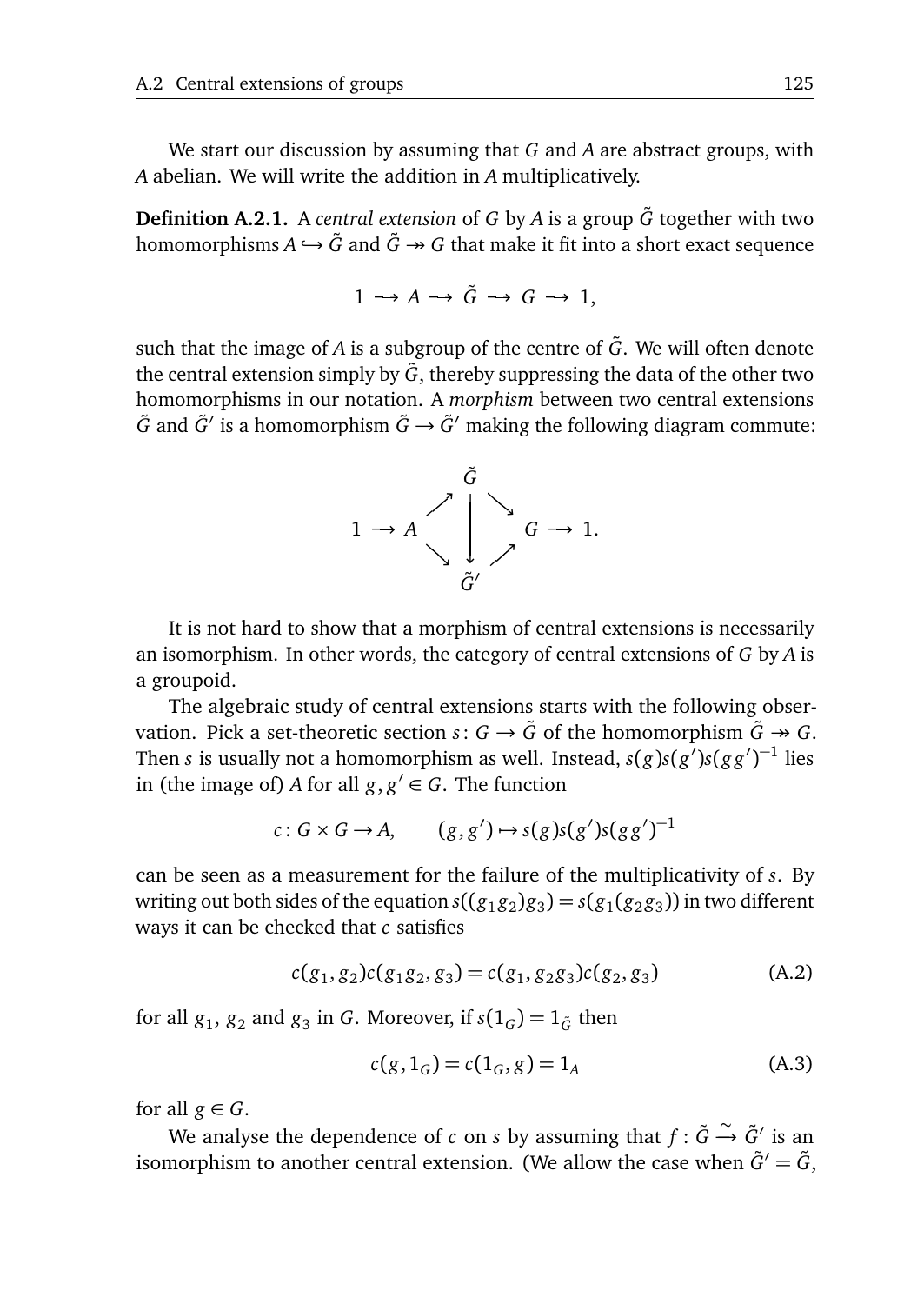the two homomorphisms to *G* are the same and  $f$  is the identity.) If  $s'$  is a section for  $\tilde{G}'$  we can associate a function  $c'$  to it in the same way as we did above. Note that *f* ∘*s* is a section of  $\tilde{G}'$  also. Now define an auxiliary function *d* : *G* → *A* as  $g$  → *s*'(*g*)(*f* ◦ *s*)(*g*)<sup>-1</sup> for all *g* ∈ *G*. If *s'*(1<sub>*G*</sub>) = (*f* ◦ *s*)(1<sub>*G*</sub>) then  $d(1_G) = 1_A$ . Finally setting

$$
\delta d: G \times G \to A, \qquad (g, g') \mapsto d(g)d(g')d(gg')^{-1} \tag{A.4}
$$

for all  $g, g' \in G$ , one can prove that  $c' = (\delta d) \cdot c$ . We thus see that *c* is not associated canonically to  $\tilde{G}$ . Nevertheless, we were able to express its ill-definedness in a precise manner.

We formalise these observations by

**Definition A.2.2.** A 1*-cochain* (for the pair  $(G,A)$ ) is a function  $d: G \rightarrow A$ . We say that a 1-cochain *d* is *normalised* if  $d(1_G) = 1_A$ . A 1-cochain is called a 1*-cocycle* if it is a group homomorphism. The trivial 1-cocycle is called the 1*-coboundary*. Given a 1-cochain *d*, we define a function *δd* as (A.4) for all  $g, g' \in G$ .

A 2-cochain is a function  $c: G \times G \rightarrow A$ . It is called a 2-cocycle if it satisfies (A.2) for all *g*<sup>1</sup> , *g*<sup>2</sup> and *g*<sup>3</sup> in *G*. We say that a 2-cocycle *c* is *normalised* if (A.3) holds for all  $g \in G$ . A 2-cochain *c* is called a 2-*coboundary* if  $c = \delta d$ for some 1-cochain *d*. Two 2-cocycles are *cohomologous* if they differ by a 2-coboundary.

It is easily checked that a 2-coboundary is a 2-cocycle. A 2-coboundary is normalised if and only if it comes from a normalised 1-cochain.

*Remark* A.2.3*.* If a 2-cocycle *c* is normalised, then this implies by the cocycle relation that  $c(g, g^{-1}) = c(g^{-1}, g)$  for all  $g \in G$ . Any 2-cocycle *c* is cohomologous to a normalised one. It namely follows from the cocycle relation that  $c(g, 1) = c(1, g) = c(1, 1)$  for all  $g \in G$ . So let *d* be the constant 1-cochain  $d(g) := c(1, 1)$  for all  $g \in G$ . Then  $(\delta d)^{-1} \cdot c$  is normalised.

This procedure of associating (cohomology classes of) 2-cocycles to central extensions can be reversed. Given a normalised 2-cocycle  $c$  the set  $\tilde{G}_c := G \times A$ namely becomes a group under the multiplication

$$
(g,a)\cdot (g',a') := (gg',aa'\cdot c(g,g')).
$$

Its unit element is  $(1_G, 1_A)$  and the inverse of  $(g, a)$  is given by

$$
\big(g^{-1},a^{-1}c(g,g^{-1})^{-1}\big).
$$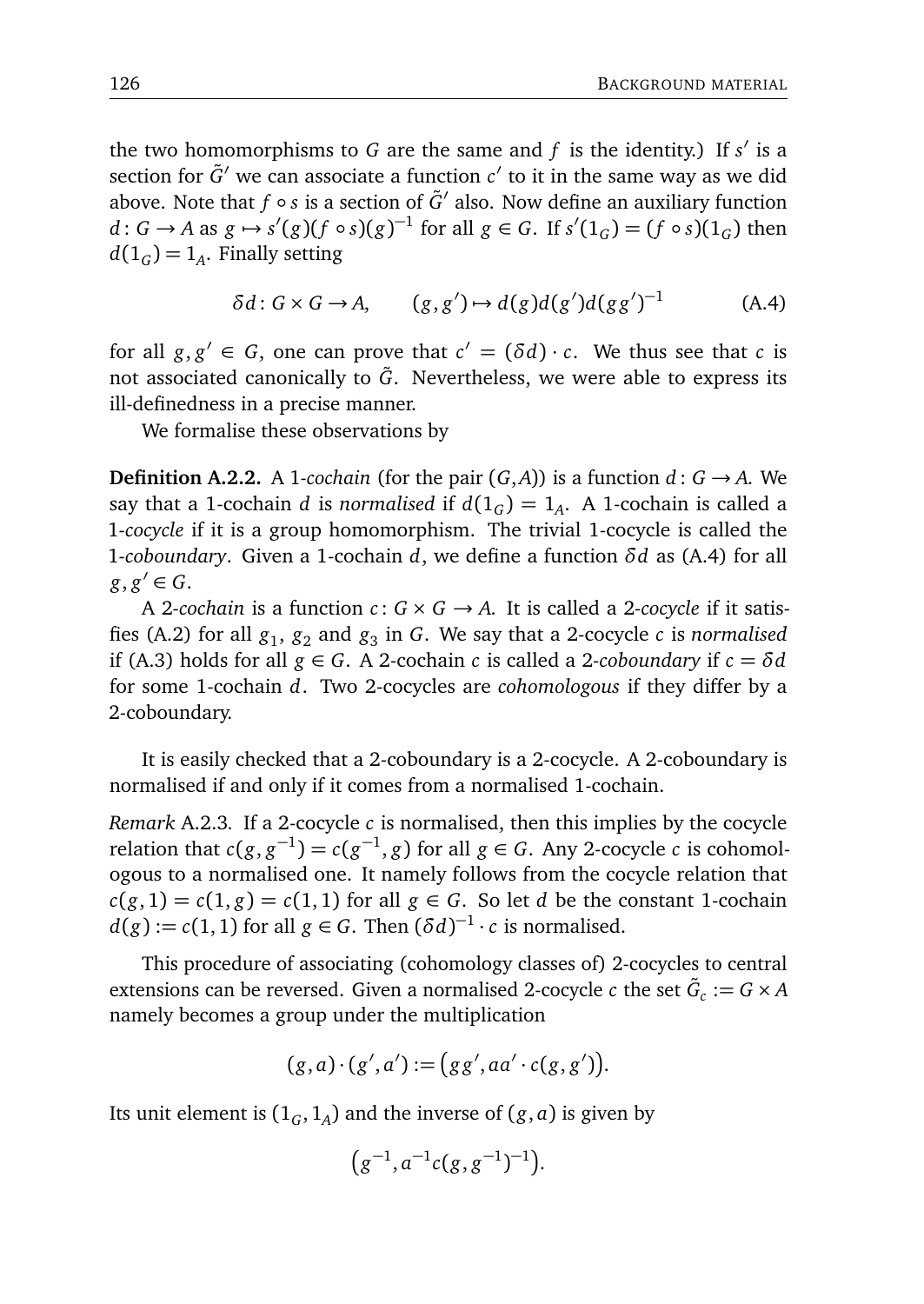It is a central extension of *G* by *A* when equipped with the obvious inclusion of *A* and projection to *G*.

This construction is inverse to the one we studied earlier in the sense that if *c* comes from a section *s* of a central extension  $\tilde{G}$  such that  $s(1_G) = 1_{\tilde{G}}$ , then there is a canonical isomorphism of central extensions  $\tilde{G}_{c}$ ∼ −→ *G*˜ given by  $(g, a) \mapsto s(g)a$ . If a normalised 2-cocycle  $c'$  is cohomologous to *c*, say,  $c' = (\delta d) \cdot c$  for some (normalised) 1-cochain *d*, then  $(g, a) \mapsto (g, d(g)^{-1} \cdot a)$  is an isomorphism  $\tilde{G}_c$  $\stackrel{\sim}{\to} \tilde{G}_{c'}$  of the corresponding central extensions.

Let us revisit our study by assuming that *G* and *A* are topological groups. The definition of a *topological* central extension  $\tilde{G}$  in Definition A.2.1 then additionally demands that the two homomorphisms are continuous. The difference with the situation for abstract groups is that there might not exist any globally continuous section  $s: G \to \tilde{G}$ . In general, *s* is continuous only on a neighbourhood around 1*G*. A discontinuous section can then result in a discontinuous cocycle  $c$  and so the central extension  $\tilde{G}_c$  is not a topological group when we give the underlying set  $G \times A$  of  $\tilde{G}_c$  the product topology.

However, it turns out that under certain conditions  $\tilde{G}_{c}$  is a topological group anyway when *s* is only locally continuous (see [Nee02, Proposition 2.2 and Remark 2.3]). We state a preparatory Lemma and then give a particular version of such a result that is sufficient for the purposes in this thesis.

**Lemma A.2.4.** *Let G be an abstract group, G*<sup>0</sup> *a normal topological subgroup* and suppose that for every element of G the associated conjugation map on  $G_0$ *is continuous. Then there exists a unique structure of a topological group on G*  $s$ uch that  $G_0$  is open in  $G$ . The topology is given by declaring a subset  $U \subseteq G$  to be *open when*  $gU \cap G_0$  *is open in*  $G_0$  *for all*  $g \in G$ *.* 

**Corollary A.2.5.** *Let G and A be topological groups with A abelian*, *G*<sup>0</sup> *an open normal topological subgroup of G and c a normalised* 2*-cocycle on G such that*

- (i)  $\,$  c is continuous when restricted to  $G_0$ , and
- *(ii) for every*  $g \in G$  *the map*  $G_0 \to A$  *given by*  $g' \to c(g, g')c(gg', g^{-1})$  *is continuous.*

Then there exists a unique structure of a topological group on  $\tilde{G}_{c}$  such that  $(\tilde{G}_{0})_{c}$  is open in  $\tilde{G}_{c}$ . Here,  $(\tilde{G}_{0})_{c}$  is the topological group of which its underlying set  $G_{0}\times A$ *carries the product topology.*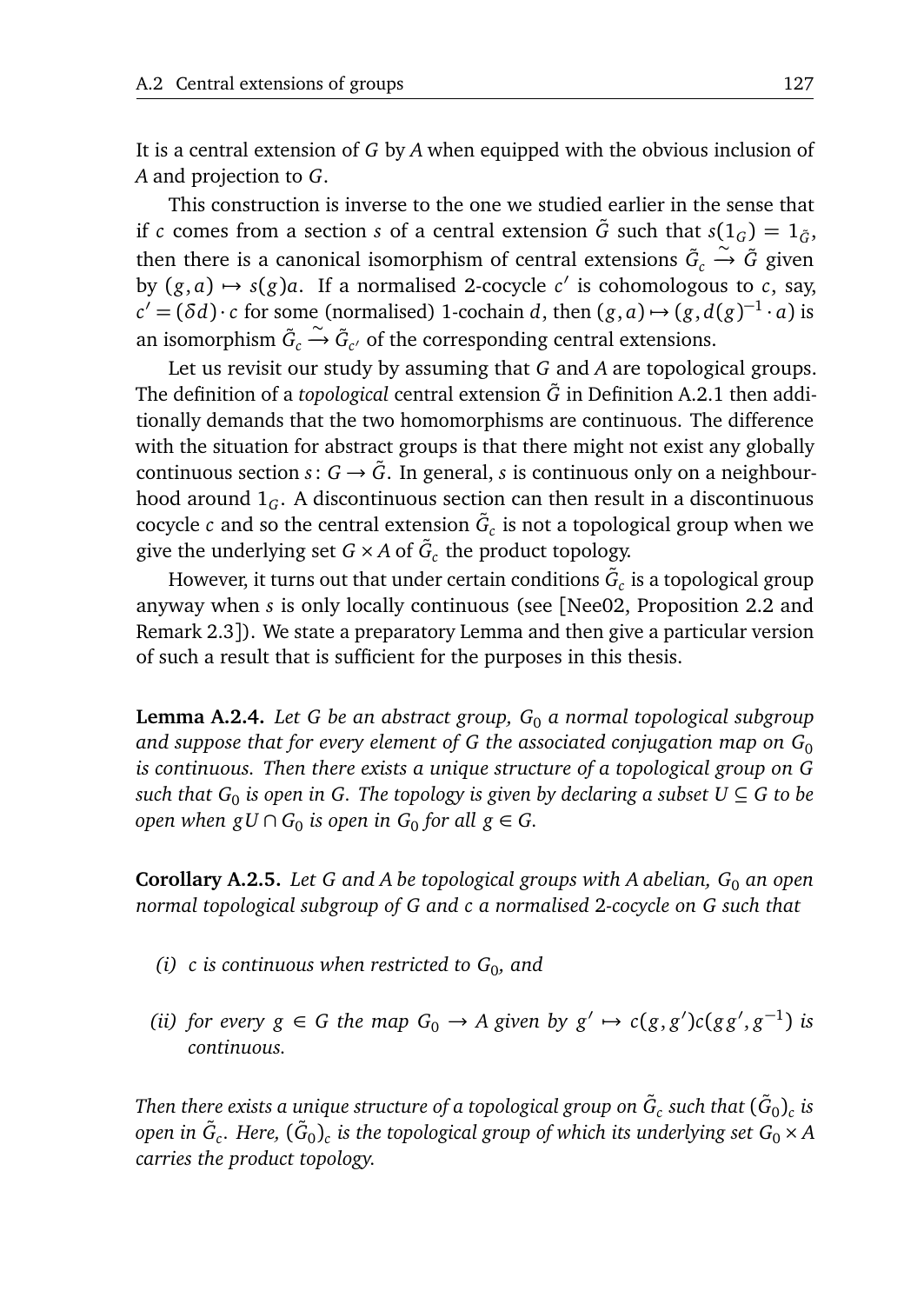*Proof.* Note first that  $(\tilde{G}_0)_c$  is normal in  $\tilde{G}_c$ . Next, let  $g \in G$  and  $(g', a) \in (\tilde{G}_0)_c$ . Then we calculate that

$$
(g,1_A)(g',a)(g,1_A)^{-1} = (gg',a \cdot c(g,g'))(g^{-1},c(g,g^{-1})^{-1})
$$
  
= 
$$
(gg'g^{-1},a \cdot c(g,g')c(g,g^{-1})^{-1}c(gg',g^{-1})).
$$

Hence, conjugation by  $(g,1_A)$  is a continuous map on  $(\tilde{G}_0)_c.$  The result now follows from Lemma A.2.4.  $\Box$ 

#### **A.2.1 Central extensions of abelian groups**

If *Λ* is an abelian group, then every central extension *Λ*˜ of *Λ* by *A* has a canonically associated *commutator map*  $b: \Lambda \times \Lambda \rightarrow A$ . It is defined by picking a section *s*:  $\Lambda \to \tilde{\Lambda}$  and setting  $b(\lambda, \mu) := s(\lambda)s(\mu)s(\lambda)^{-1}s(\mu)^{-1}$  for all  $\lambda, \mu \in \Lambda$ , which is independent of the choice of *s*. It is bi-additive and satisfies  $b(\lambda, \lambda) = 0$ for all  $\lambda \in \Lambda$ . (These two properties together imply that *b* is skew-symmetric.) There furthermore holds

$$
b(\lambda,\mu)=\varepsilon(\lambda,\mu)\varepsilon(\mu,\lambda)^{-1}
$$

for any choice of 2-cocycle  $\varepsilon$  for  $\tilde{\Lambda}$ , so this can be used as an alternative definition of *b*.

If *Λ* is a free Z-module of finite rank, then also conversely, every bi-additive map  $b: \Lambda \times \Lambda \rightarrow A$  which satisfies  $b(\lambda, \lambda) = 0$  arises in this way. We can namely pick an ordered basis  $\{\lambda_1, \ldots, \lambda_n\}$  of  $\Lambda$  and define a function  $\varepsilon : \Lambda \times \Lambda \to A$  by first setting

$$
\varepsilon(\lambda_i, \lambda_j) := \begin{cases} b(\lambda_i, \lambda_j) & \text{if } i < j, \\ 1 & \text{if } i \ge j, \end{cases}
$$

and extending this bi-additively next. Since  $\varepsilon$  is bi-additive, it is a 2-cocycle and therefore determines a central extension *Λ*˜. It satisfies

$$
\varepsilon(\lambda,\mu)\varepsilon(\mu,\lambda)^{-1}=b(\lambda,\mu)
$$

for all  $\lambda, \mu \in \Lambda$ , which can be checked by hand for the basis elements  $\lambda_i$  and must then hold for arbitrary elements of *Λ* since both sides of this equation are bi-additive. This shows that *b* is the commutator map of *Λ*˜. With the assumption about *Λ* still in place one can furthermore show that *b* determines *Λ*˜ up to non-unique isomorphism.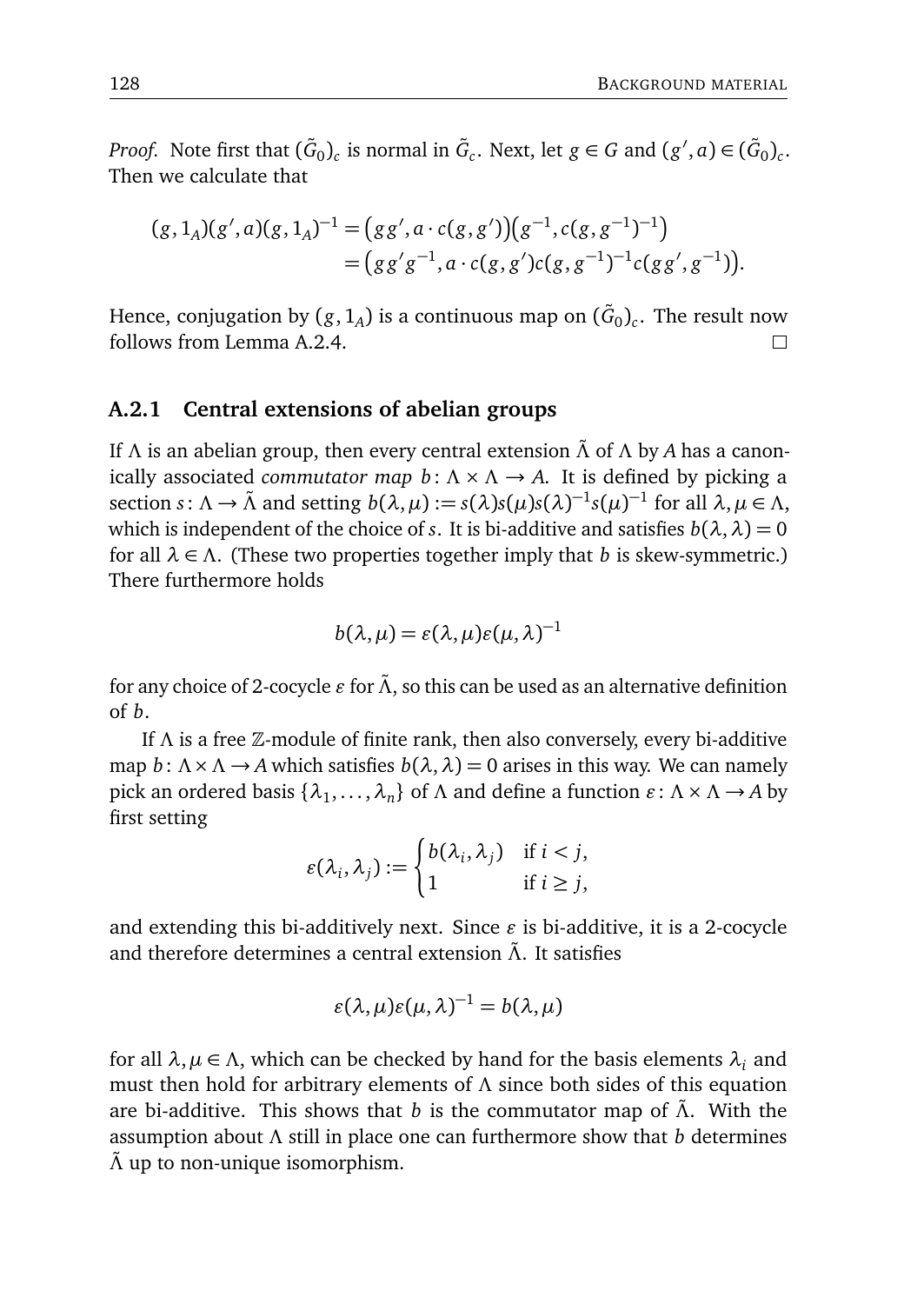#### **A.3 Group representations**

In Sections 2.5 and 3.4 representations are constructed and classified of central extensions of uni- and bicoloured torus loop groups, respectively, and of related groups. These representations are of the following kind:

**Definition A.3.1.** A unitary representation  $Q: G \rightarrow U(\mathcal{H})$  of a topological group *G* on a Hilbert space  $H$  is called *strongly continuous* if *Q* is a continuous map with respect to the strong operator topology on  $U(\mathcal{H})$  or, equivalently, if for all vectors  $v \in \mathcal{H}$  the map  $G \to \mathcal{H}$ ,  $g \mapsto Q(g)(v)$  is continuous at  $g = 1$ .

A *morphism*, or *intertwiner*, between two strongly continuous, unitary representations of *G* on Hilbert spaces  $\mathcal H$  and  $\mathcal K$  is a bounded linear map  $\mathcal H \rightarrow$  $K$  which intertwines the respective actions of  $G$ . Two such representations are called *unitarily isomorphic* if there exists a unitary morphism between them.

The category of strongly continuous, unitary representations of *G* is denoted by Rep  $G$  and if  $Q$  and  $Q'$  are in Rep  $G$  we write  $\text{Hom}_G(Q,Q')$  for the complex vector space  $\text{Hom}_{\text{Rep }G}(Q, Q').$ 

In the rest of this section *groups* will always be topological and *representations* will always be meant to be strongly continuous and unitary, unless stated otherwise.

Using the fact that the operator-theoretic adjoint of a morphism is again a morphism one can show

**Proposition A.3.2.** *(See [Kir04, p. 361] or [Sug90, Proposition I.2.6].) Two representations of a group are isomorphic if and only if they are unitarily isomorphic.*

**Definition A.3.3.** Let *Q* be a representation of a group on a Hilbert space  $\mathcal{H}$ . A *subrepresentation* of Q is a closed linear subspace  $\mathcal K$  of  $\mathcal H$  that is invariant under *Q*, equipped with the restriction of *Q* to  $K$ . We say that *Q* is *irreducible* if  $\mathcal H$  is non-zero and its only subrepresentations are  $\{0\}$  and  $\mathcal H$  itself.

The following equivalent characterisation of the invariance of a closed subspace is often useful:

**Lemma A.3.4.** *(See [Fol95, Proposition 3.4].) Let Q be a representation of a group on a Hilbert space H. Then a closed linear subspace*  $\mathcal X$  *of*  $\mathcal H$  *is invariant under Q if and only if the orthogonal projection of*  $H$  *onto*  $H$  *commutes with Q.* 

A basic fact is that if  $\mathcal{K} \subseteq \mathcal{H}$  is a subrepresentation then the same holds for its orthogonal complement  $\mathcal{K}^{\perp}$ .

Morphisms between irreducible representations are rigid in the following sense, as is well known from the theory of finite-dimensional representations: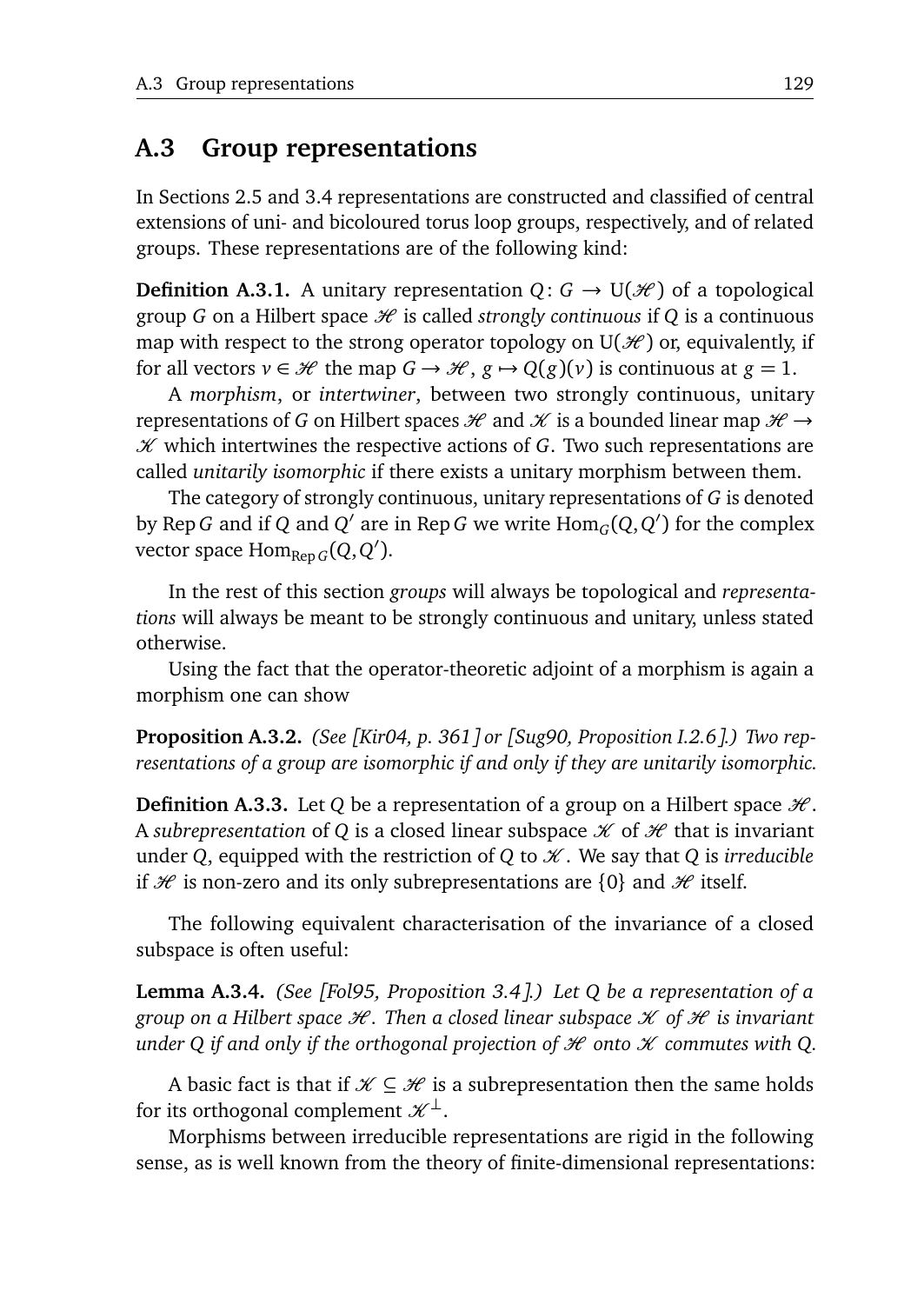**Lemma A.3.5** (Schur's lemma)**.** *(See [Fol95, Lemma 3.5].) A non-zero representation Q of a group is irreducible if and only if every endomorphism of Q is a scalar multiple of the identity. A morphism between two irreducible representations is zero when the representations are non-isomorphic and a multiple of a unitary isomorphism otherwise.*

We denote the external or internal direct sum of a family of representations  $Q_i$  as  $\bigoplus_i Q_i$ . If  $\mathcal{H}_i$  is the underlying Hilbert space of  $Q_i$ , then that of  $\bigoplus_i Q_i$  is the Hilbert space completion

$$
\overline{\bigoplus_i \mathscr{H}_i}
$$

of the algebraic direct sum of the  $\mathcal{H}_i$ .

A finite-dimensional representation of a group always contains an irreducible subrepresentation because one can pick a non-zero subrepresentation of minimal dimension. This argument cannot be applied to infinite-dimensional representations. Even worse, the left regular representation of the additive group  $\R$  on the Hilbert space  $L^2(\R)$  is an example which has plenty of subrepresentations but no irreducible ones (as explained in for example [Fol95, p. 72]), showing that this property is not satisfied in general. When we do have this knowledge at our disposal a general argument can be used for

**Proposition A.3.6.** *A non-zero representation of a group such that every non-zero subrepresentation contains an irreducible subrepresentation is the (internal) direct sum of a set of mutually orthogonal, irreducible subrepresentations.*

*Proof.* (As for example in [Kow14, Proof of Corollary 5.4.2].) Denote the representation and its underlying Hilbert space by  $Q$  and  $H$ , respectively. Consider the set  $\Sigma$  of which each element is a set of mutually orthogonal, irreducible subrepresentations of *Q*. Such sets can be ordered by inclusion, making *Σ* a poset. Our assumption says that *Q* contains at least one irreducible subrepresentation, so the singleton set that it forms belongs to *Σ* and therefore *Σ* is non-empty. Every non-empty chain in *Σ* has an upper bound in *Σ*, namely the union of the sets belonging to that chain. Zorn's lemma now tells us that *Σ* contains a maximal element, say, a set  $\{\mathcal{K}_{\alpha}\}_{{\alpha}\in A}$  of subrepresentations for some index set *A*. Define  $K$  to be the (internal, Hilbert space) direct sum of the  $\mathcal{K}_{\alpha}$ . If  $\mathcal{K} = \mathcal{H}$ , we are done. If not, then  $\mathcal{K}^{\perp}$  is a non-zero subrepresentation of *Q* because *Q* is unitary. Applying the assumption again to exhibit an irreducible subrepresentation of  $\mathcal{K}^{\perp}$  and adding this to the set  $\{\mathcal{K}_{\alpha}\}_{{\alpha}\in A}$  contradicts its maximality. We conclude that  $\mathcal{K} = \mathcal{H}$  after all.  $\Box$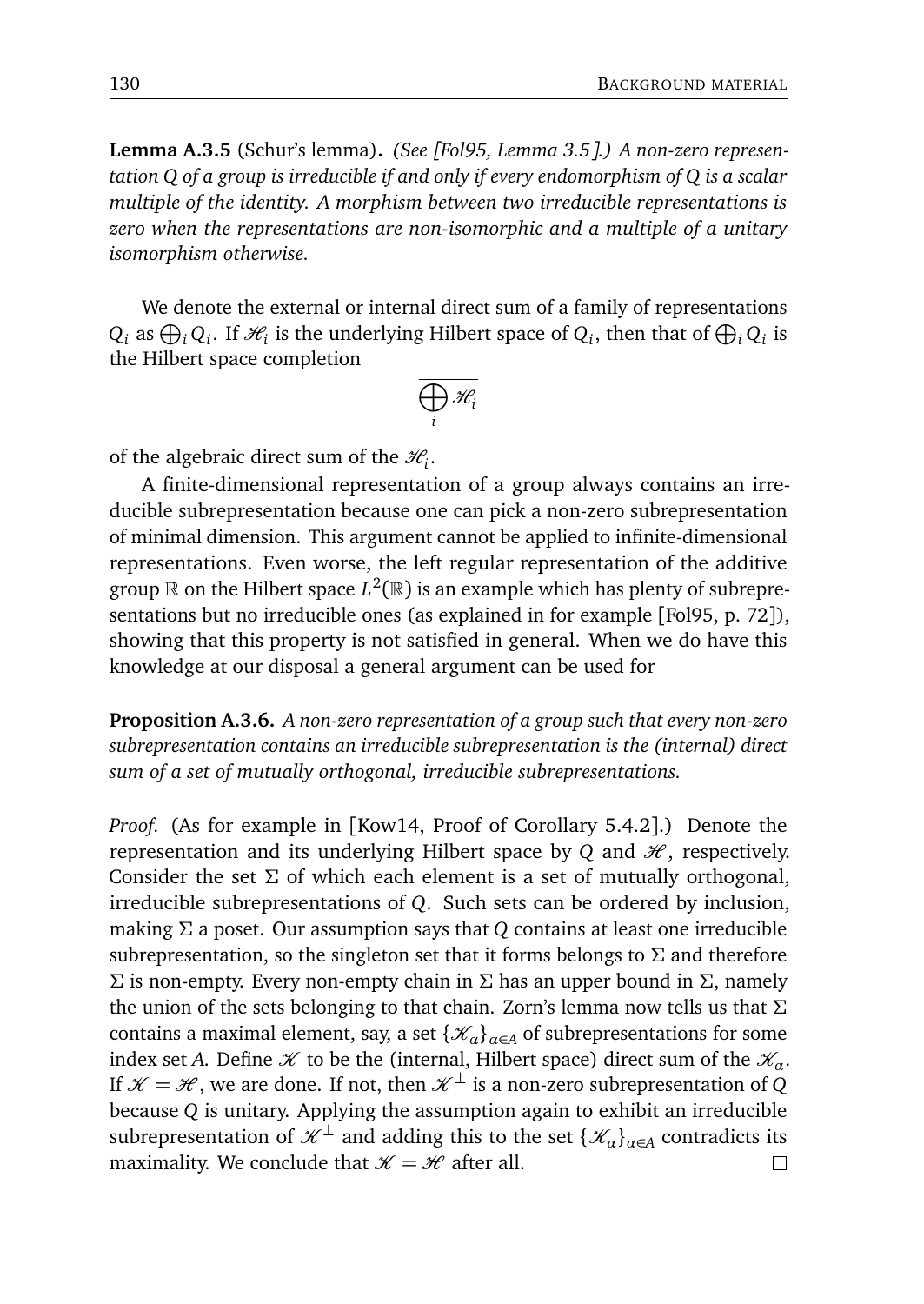Of course, the decomposition that we obtain in this way is in no way unique. Moreover, this result and its proof do not tell you anything about how to concretely decompose a given representation.

#### **A.3.1 Induction of representations in the case of a discrete coset space**

Throughout this section *G* will be a group, *H* a subgroup such that the coset space  $G/H$  is discrete and countable and *Q* a representation<sup>1</sup> of *H* on a Hilbert space  $K$ . (This implies that *H* is open, and hence closed in *G*.) We explain a method of *inducing Q* up to a representation of *G* and we prove some of its basic properties.

The conditions we impose on *G/H* are sufficient for the purposes of this thesis because for the pairs (*G*, *H*) considered in Sections 2.5.3 and 3.4.2 the coset space is isomorphic to the underlying abelian group of a lattice and of a rational lattice, respectively. Furthermore, for those pairs *H* is normal in *G*. Therefore we will often include that assumption in our results as well, although this is not essential.

We start by constructing from the data *G*, *H* and *Q* a new Hilbert space Ind $^G_H\mathscr K$  that is larger than  $\mathscr K$  as the following (external) Hilbert space direct sum indexed over the left cosets  $\sigma$  of *H* in *G*:

$$
\operatorname{Ind}_{H}^{G} \mathscr{K} := \overline{\bigoplus_{\sigma \in G/H} \mathscr{K}^{\sigma}}.
$$

Here,  $\mathcal{K}^{\sigma}$  stands for the Hilbert space  $\sigma \times_H \mathcal{K}$ . Its vectors are equivalence classes of pairs  $(x, y) \in \sigma \times \mathcal{K}$  for the relation  $(xh, y) \sim (x, Q(h)y)$ . We denote such a class as  $[x, y]$ . Addition of vectors is defined as  $[x, y] + [x', y'] :=$  $[x, v+Q(x^{-1}x')v']$ . The inverse of  $[x, v]$  is  $[x, -v]$  and the zero vector is  $[x, 0]$ . Scalar multiplication is defined as  $\alpha \cdot [x, v] := [x, \alpha v]$ , and, lastly, the inner product is  $\langle [x, v], [x', v'] \rangle := \langle v, Q(x^{-1}x')v' \rangle$ . Any choice of representative  $x \in \sigma$  induces a unitary map  $\mathcal{K}^{\sigma} \stackrel{\sim}{\rightarrow} \mathcal{K}$  given by  $[x, y] \mapsto v$ . Hence  $\mathcal{K}^{\sigma}$  can be seen as a copy of  $\mathcal X$  associated to  $\sigma$  which is constructed without making any choices.

We will often abbreviate Ind $^G_H\mathscr{K}$  as Ind  $\mathscr{K}$  when it is clear which groups are under discussion. A general vector of Ind  $K$  is a tuple of vectors

$$
([x^{\sigma}, v^{\sigma}])_{\sigma \in G/H}, \qquad [x^{\sigma}, v^{\sigma}] \in \mathcal{K}^{\sigma},
$$

<sup>&</sup>lt;sup>1</sup>We inherit the conventions on terminology from Appendix A.3. So groups are meant to be topological and representations are strongly continuous and unitary.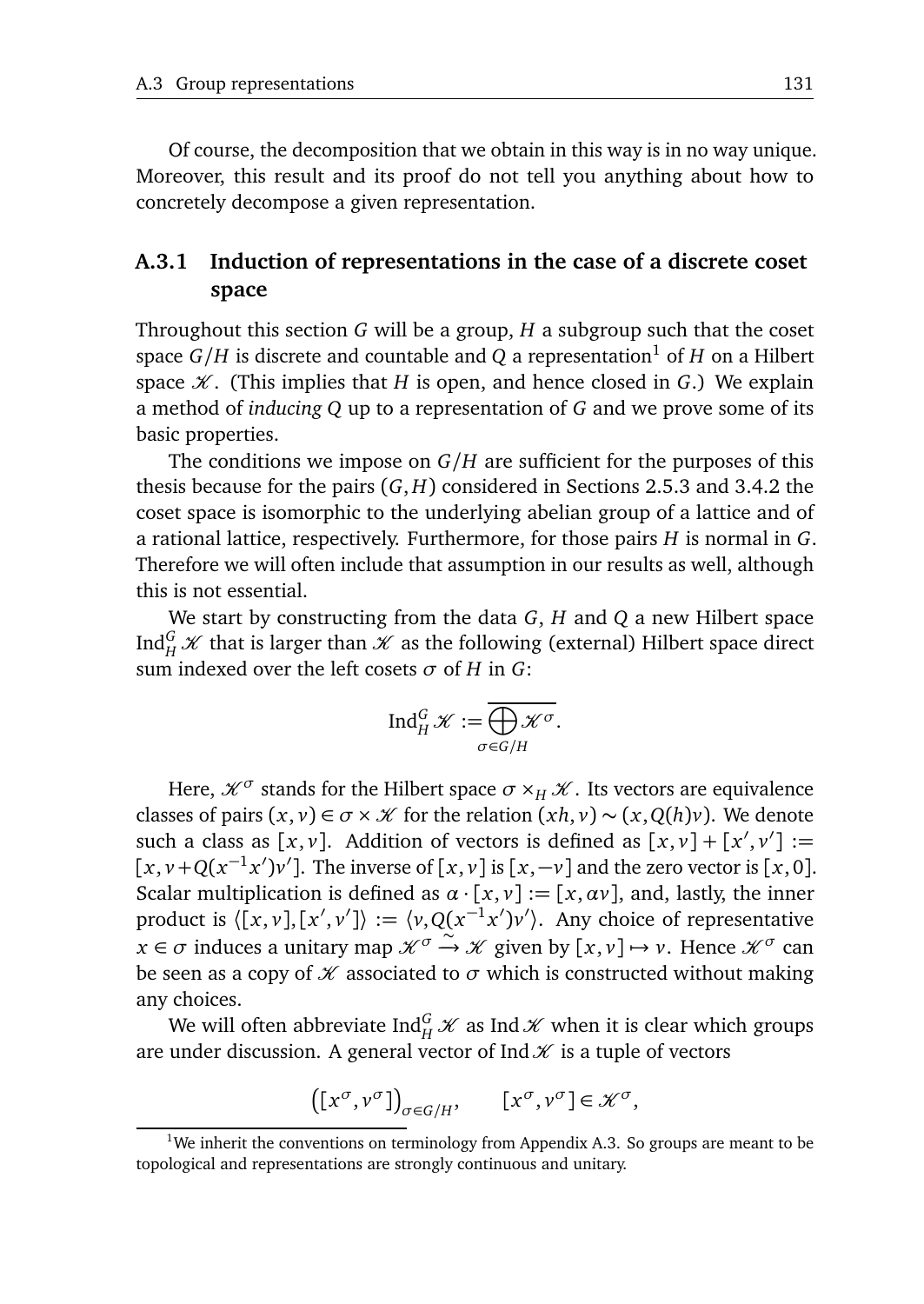such that

$$
\sum_{\sigma \in G/H} \lVert v^{\sigma} \rVert_{\mathcal{K}}^2 < \infty.
$$

Next, we define an action  $\text{Ind}_{H}^{G}Q$  of *G* on  $\text{Ind }\mathcal{K}$  by setting for  $g \in G$ 

$$
(\mathrm{Ind}_{H}^{G} Q)(g) \cdot ([x^{\sigma}, v^{\sigma}])_{\sigma} := ([gx^{g^{-1}\sigma}, v^{g^{-1}\sigma}])_{\sigma}.
$$

It is easily checked that  $(\mathrm{Ind}_H^G)(g)$  is well-defined, linear and unitary, and we will often abbreviate this action as Ind*Q*. Informally, and more geometrically speaking, it can be understood by seeing  $G \times_H \mathcal{K}$  as the total space of a complex vector bundle over the space of cosets  $G/H$ . The action Ind*Q* on Ind  $\mathcal X$  is then the natural one when the latter is considered as a space of sections of this bundle that are square-integrable with respect to the counting measure on *G/H*.

**Proposition A.3.7.** *The action*  $\text{Ind }Q$  *of G on*  $\text{Ind }\mathcal{K}$  *is strongly continuous.* 

*Proof.* Let  $([x^\sigma, v^\sigma])_\sigma$  be a vector in Ind  $\mathscr K$  and  $(g_n)_n$  a sequence of elements in *G* converging to 1. We then wish to show that the sequence of vectors

$$
\left(\left(\text{Ind}\,Q\right)\left(g_n\right)\cdot\left(\left[x^\sigma,v^\sigma\right]\right)_\sigma\right)_n
$$

converges to  $([x^\sigma, v^\sigma])_\sigma$ . For every *n* there holds

$$
\begin{aligned} ([x^{\sigma}, v^{\sigma}])_{\sigma} - (\operatorname{Ind} Q)(g_{n}) \cdot ([x^{\sigma}, v^{\sigma}])_{\sigma} \\ &= ([x^{\sigma}, v^{\sigma}])_{\sigma} - ([g_{n} x^{g_{n}^{-1} \sigma}, v^{g_{n}^{-1} \sigma}])_{\sigma} \\ &= ([x^{\sigma}, v^{\sigma} - Q((x^{\sigma})^{-1} g_{n} x^{g_{n}^{-1} \sigma})(v^{g_{n}^{-1} \sigma})])_{\sigma}, \end{aligned}
$$

and hence

$$
\left\| \left( \left[ x^{\sigma}, v^{\sigma} \right] \right)_{\sigma} - (\operatorname{Ind} Q)(g_n) \cdot \left( \left[ x^{\sigma}, v^{\sigma} \right] \right)_{\sigma} \right\|_{\operatorname{Ind} \mathscr{K}}^2
$$
  

$$
= \sum_{\sigma \in G/H} \left\| v^{\sigma} - Q \left( (x^{\sigma})^{-1} g_n x^{g_n^{-1} \sigma} \right) \left( v^{g_n^{-1} \sigma} \right) \right\|_{\mathscr{K}}^2.
$$

Now note that, since  $G/H$  is discrete,  $(g_n)_n$  converging to  $1$  implies that there exists some  $N \ge 1$  such that for  $n \ge N$  we have  $g_n^{-1}\sigma = \sigma$  for all cosets *σ* simultaneously. An appeal to the strong continuity of *Q* then finishes the argument. $\Box$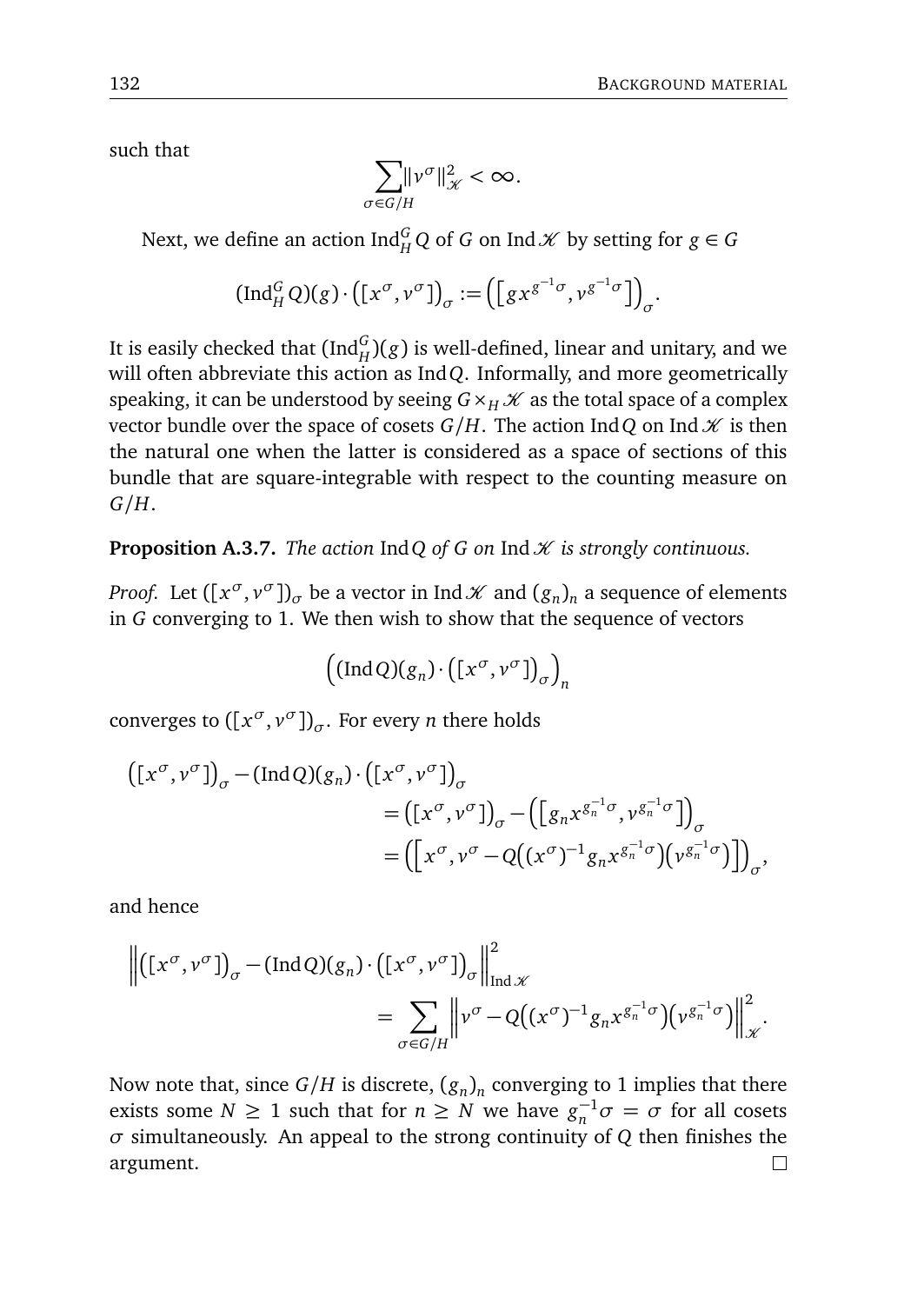We call Ind*Q* the *representation of G induced from Q*.

**Proposition A.3.8.** *Let Q*<sup>1</sup> *and Q*<sup>2</sup> *be two representations of H with underlying Hilbert space*  $\mathscr{K}_1$  *and*  $\mathscr{K}_2$ *, respectively. If*  $f:Q_1 \rightarrow Q_2$  *is an H-intertwiner, then the function* Ind  $f$ : Ind  $\mathcal{K}_1 \rightarrow$  Ind  $\mathcal{K}_2$  *defined by* 

$$
(\text{Ind } f) ([x^{\sigma}, v^{\sigma}])_{\sigma} := ([x^{\sigma}, f(v^{\sigma})])_{\sigma}
$$
 (A.5)

*for all vectors*  $([\mathbf{x}^\sigma, \mathbf{v}^\sigma])_\sigma \in \text{Ind }\mathcal{K}_1$  is a G-intertwiner. It is isometric when f is.

*Proof.* That Ind *f* is linear and compatible with the actions of *G* is easily checked. Because

$$
\sum_{\sigma} \left\| f(v^{\sigma}) \right\|_{\mathcal{K}_2}^2 \leq \|f\| \cdot \sum_{\sigma} \left\| v^{\sigma} \right\|_{\mathcal{K}_1}^2 < \infty,
$$

the tuple on the right hand side of (A.5) is indeed a vector of Ind  $\mathcal{K}_2$ . This inequality also shows that  $\|\text{Ind } f\| = \|f\|$ .

**Corollary A.3.9.** *The assignment*  $Q \mapsto \text{Ind}Q$  *defines a functor*  $\text{Ind}_{H}^{G}$ : Rep $H \rightarrow$ Rep*G.*

Unfortunately, this induction functor produces in general representations of *G* that are too large or too small for the functor to be a left or a right adjoint, respectively, to the restriction functor  $\operatorname{Res}^H_G\colon \operatorname{Rep} G \to \operatorname{Rep} H.$  Regarding the first of these two claims: if  $Q'$  is a representation of *G* there always exists the injective complex linear map

$$
Hom_G(IndQ, Q') \hookrightarrow Hom_H(Q, ResQ') \tag{A.6}
$$

given by pre-composition with the *H*-intertwining inclusion  $\mathcal{K} \hookrightarrow$  Ind  $\mathcal{K}, v \mapsto$ [1, *v*]. To show that (A.6) is surjective means that for an *H*-intertwiner  $f: Q \rightarrow$ Res*Q*<sup>'</sup> we should produce a *G*-intertwiner  $\hat{f}$  : Ind*Q*  $\rightarrow$  *Q*<sup>'</sup> such that  $\hat{f}[1,v]$  = *f* (*v*) for all *v* ∈  $K$ . Algebraic considerations force us to define

$$
\hat{f}[x^{\sigma},v^{\sigma}]:=Q'(x^{\sigma})f(v^{\sigma})
$$

for every coset  $\sigma \in G/H$ .

That  $\hat{f}$  can have problems of convergence is illustrated by taking  $G :=$  $\mathbb{Z}, H = \{0\}$  and letting *Q* and *Q*<sup> $\prime$ </sup> be the trivial representations of *H* and *G*, respectively. In this case the underlying Hilbert space  $\text{Ind }\mathcal{K}$  of Ind*Q* consists of all square-integrable functions  $\mathbb{Z} \to \mathcal{K} := \mathbb{C}$ . It contains in particular the function  $k \mapsto 1/k$ . The domain of the *H*-intertwiner  $Q \to \text{Res } Q'$  given by  $1_\mathbb{C}$   $\mapsto$  1<sub> $\mathbb{C}$ </sub> then cannot be enlarged to Ind*Q* because the series  $\sum_{k\in\mathbb{Z}}1/k$  does not converge in  $\mathcal{K}' := \mathbb{C}$ .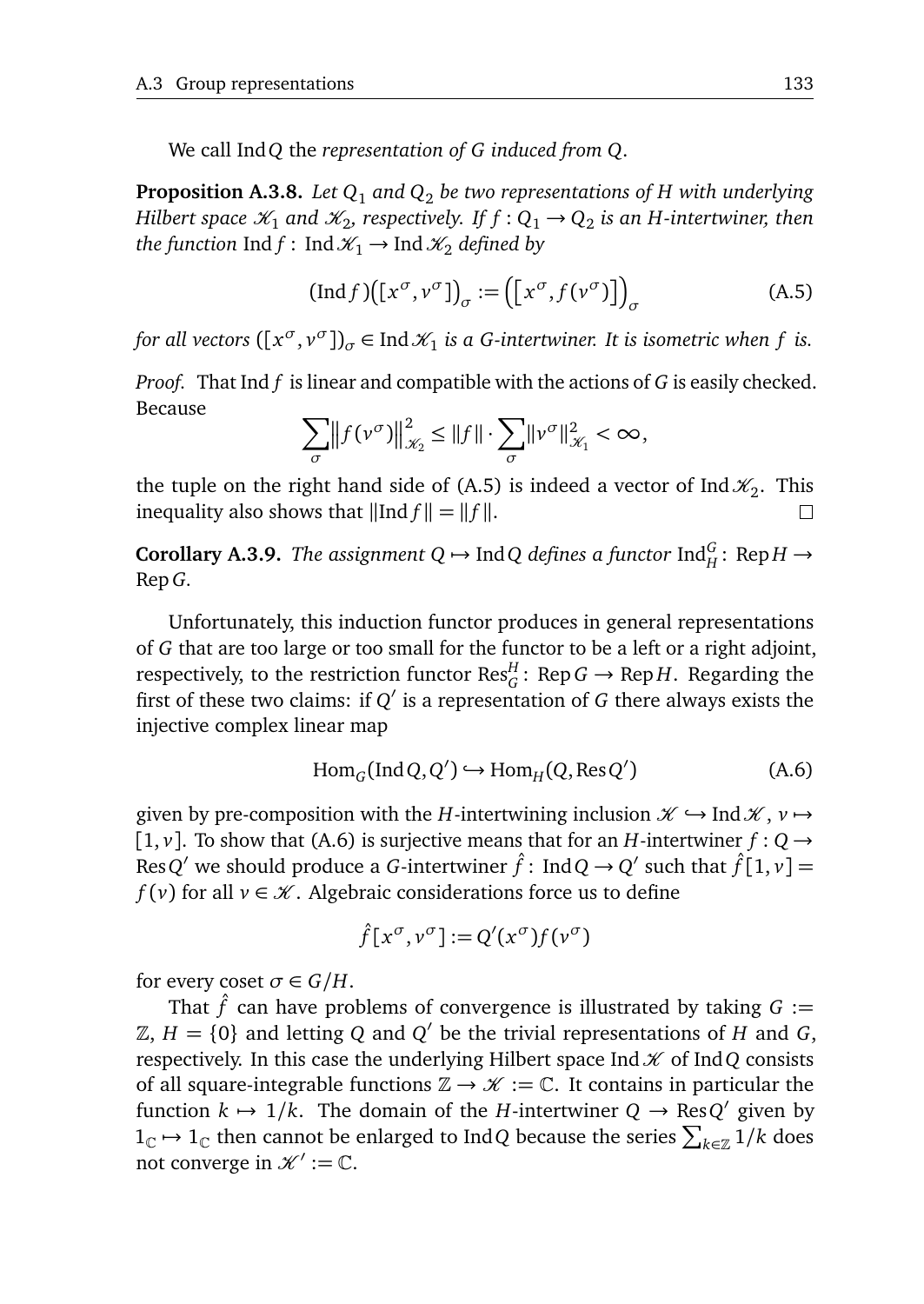To show that Ind is neither right adjoint to Res we observe that there always exists the injective complex linear map

$$
Hom_G(Q', Ind Q) \hookrightarrow Hom_H(Res Q', Q)
$$
 (A.7)

given by post-composition with the *H*-intertwining orthogonal projection *P* of Ind  $K$  to  $K$ . Showing that (A.7) is surjective means that for an *H*-intertwiner *f* : Res $Q' \rightarrow Q$  we should produce an *G*-intertwiner  $\hat{f} : Q' \rightarrow \text{Ind} \hat{Q}$  such that  $P \circ \hat{f} = f$  . We have no choice but to define

$$
\hat{f}(v) = \sum_{\sigma \in G/H} \left[ x^{\sigma}, f\left( Q'(x^{\sigma})^{-1}(v) \right) \right]
$$

for every vector  $v \in \mathcal{K}'$ , where  $\{x^{\sigma}\}_{\sigma \in G/H}$  is any set of representatives of the (left) cosets of *H* in *G*.

Now choose again  $G := \mathbb{Z}$ ,  $H = \{0\}$  and  $Q$  and  $Q'$  to be the trivial representations of *H* and *G* respectively. Then the codomain of the *H*-intertwiner Res $Q' \to Q$  given by  $1_\mathbb{C} \mapsto 1_\mathbb{C}$  cannot be enlarged to Ind*Q* because the vector

$$
\sum_{\sigma\in G/H}[x^\sigma,1_\mathbb{C}]
$$

does not converge in Ind  $\mathcal{K}$ .

Nevertheless, these weak forms (A.6) and (A.7) of *Frobenius reciprocity* are sufficient to show that the irreducibility of a representation that is induced from a normal subgroup can be tested by calculating conjugate representations. Either one will do, and we will choose to use (A.6). We begin with a little preparatory material that is useful for the study of induced representations in general:

**Definition A.3.10.** Let  $g \in G$ . The associated representation  $Q^g$  of the subgroup *gH g*−<sup>1</sup> ⊆ *G* that is *conjugate* to *Q* is defined by *Q g* (*ghg*−<sup>1</sup> ) := *Q*(*h*) for all *h* ∈ *H* on the Hilbert space  $K$ .

Obviously, the conjugates of *Q* are either all reducible or all irreducible. The importance of conjugate representations is their appearance in the restriction back to a normal subgroup of an induced representation:

**Lemma A.3.11.** *Assume that the subgroup H of G is normal. Then for every set of representatives* {*x <sup>σ</sup>*}*σ*∈*G/<sup>H</sup> of the (left) cosets of H in G the conjugate representations*  $Q^{x^{\sigma}}$  are representations of *H* and the unitary maps  $\mathscr{K}^{\sigma} \xrightarrow{\sim} \mathscr{K}$ *given by* [*x <sup>σ</sup>*, *v <sup>σ</sup>*] 7→ *v <sup>σ</sup> induce a unitary isomorphism*

$$
\operatorname{Res}_G^H \operatorname{Ind}_H^G Q \cong \bigoplus_{\sigma \in G/H} Q^{x^{\sigma}}
$$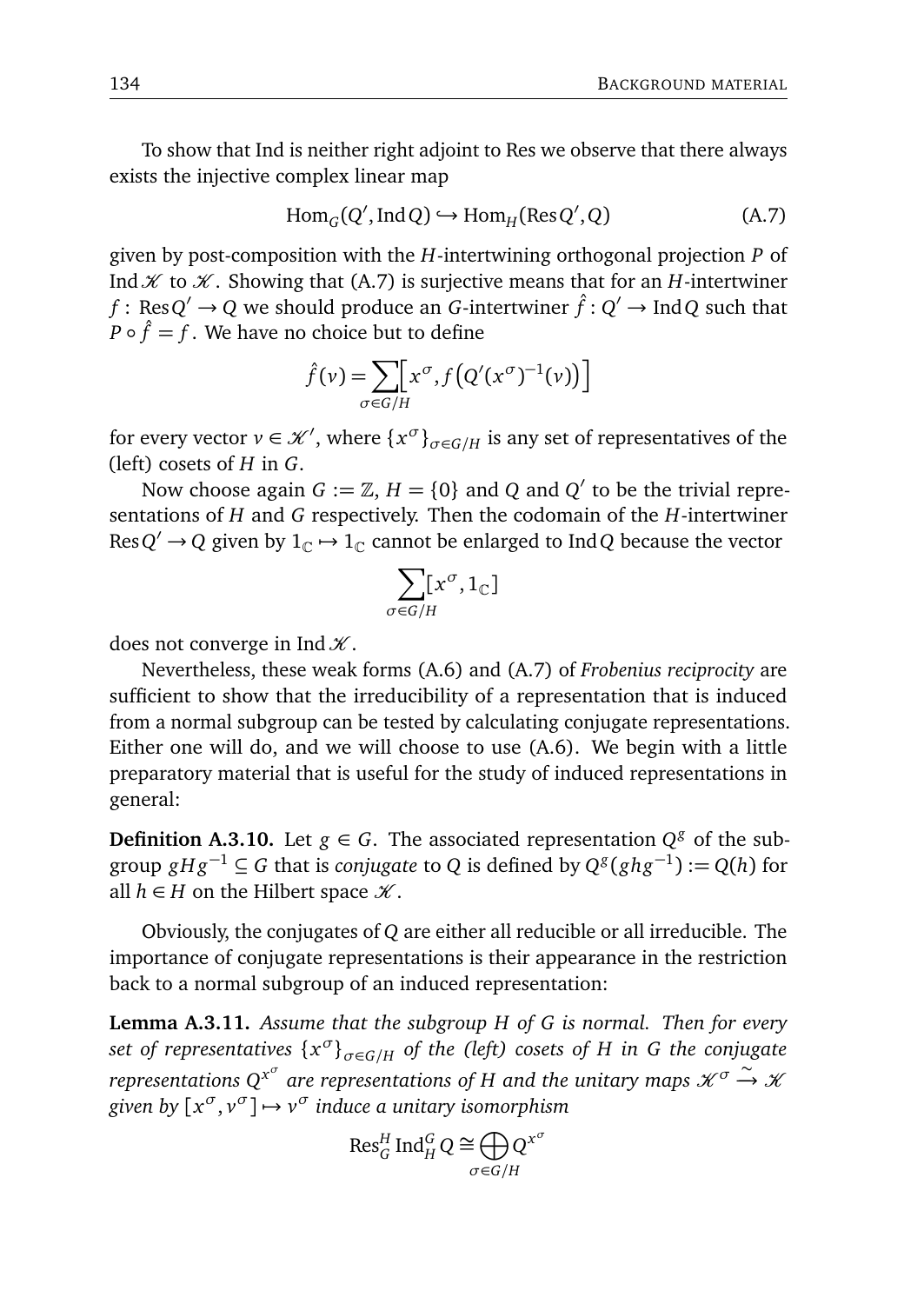*of H-representations.*

*Proof.* Since *H* is normal in *G*, we have  $x^{\sigma}H(x^{\sigma})^{-1} = H$  and so  $Q^{x^{\sigma}}$  is a representation of *H* given by  $Q^{x^{\sigma}}(h) = Q((x^{\sigma})^{-1}h x^{\sigma})$  for all  $h \in H$ . Furthermore, if *h* ∈ *H*, then *H* being normal implies that  $h^{-1}\sigma = \sigma$  for every coset  $\sigma$ . Hence,

(Res Ind Q)(h)
$$
\begin{aligned} (\text{Res Ind Q})(h) \big( \big[ x^{\sigma}, v^{\sigma} \big] \big)_{\sigma} &= \big( \big[ h x^{\sigma}, v^{\sigma} \big] \big)_{\sigma} \\ &= \big( \big[ x^{\sigma} (x^{\sigma})^{-1} h x^{\sigma}, v^{\sigma} \big] \big)_{\sigma} \\ &= \big( \big[ x^{\sigma}, Q \big( (x^{\sigma})^{-1} h x^{\sigma} \big) \big( v^{\sigma} \big) \big] \big)_{\sigma} \end{aligned}
$$

This proves what was asked.

**Theorem A.3.12** (Mackey's irreducibility criterion in the case of a normal subgroup)**.** *Assume that the subgroup H of G is normal. If Q is irreducible and for some set of representatives* {*x <sup>σ</sup>*}*σ*∈*G/<sup>H</sup> the associated conjugate representations*  $Q^{x^\sigma}$  *for*  $\sigma \neq H$  are not isomorphic to Q, then the induced representation IndQ is *irreducible as well.*

*Proof.* Let us at first not make any assumptions about the representations at hand. It follows from (A.6) that there is an inclusion

$$
\text{Hom}_G(\text{Ind}Q,\text{Ind}Q)\hookrightarrow \text{Hom}_H(Q,\text{Res}\,\text{Ind}Q)
$$

of complex vector spaces. Applying Lemma A.3.11 next to some set of coset *representatives*  $\{x^{\sigma}\}_{\sigma \in G/H}$ , we may expand this as:

$$
\text{Hom}_G(\text{Ind}Q, \text{Ind}Q) \hookrightarrow \text{Hom}_H\left(Q, \bigoplus_{\sigma \in G/H} Q^{x^{\sigma}}\right)
$$

$$
\hookrightarrow \prod_{\sigma \in G/H} \text{Hom}_H\left(Q, Q^{x^{\sigma}}\right)
$$

$$
= \text{Hom}_H\left(Q, Q^{x^H}\right) \oplus \prod_{\substack{\sigma \in G/H \\ \sigma \neq H}} \text{Hom}_H\left(Q, Q^{x^{\sigma}}\right).
$$

Now suppose that *Q* is irreducible and that  $Q^{x^\sigma} \not\cong Q$  when  $\sigma \neq H$ . Then also  $Q^{x^{\sigma}}$  is irreducible for all  $x^{\sigma}$ , so by Schur's lemma Hom<sub>*H*</sub> (*Q*, *Q*<sup>*x*<sup> $\sigma$ </sup>) is zero when</sup>  $\sigma \neq H$  and  $\text{Hom}_{H}(Q, Q^{x^H})$  is 1-dimensional. Therefore,  $\text{Hom}_{G}(\text{Ind} \, Q, \text{Ind} \, Q)$  is 1-dimensional and hence Ind*Q* is irreducible by Schur's lemma. $\Box$ 

 $\Box$ 

.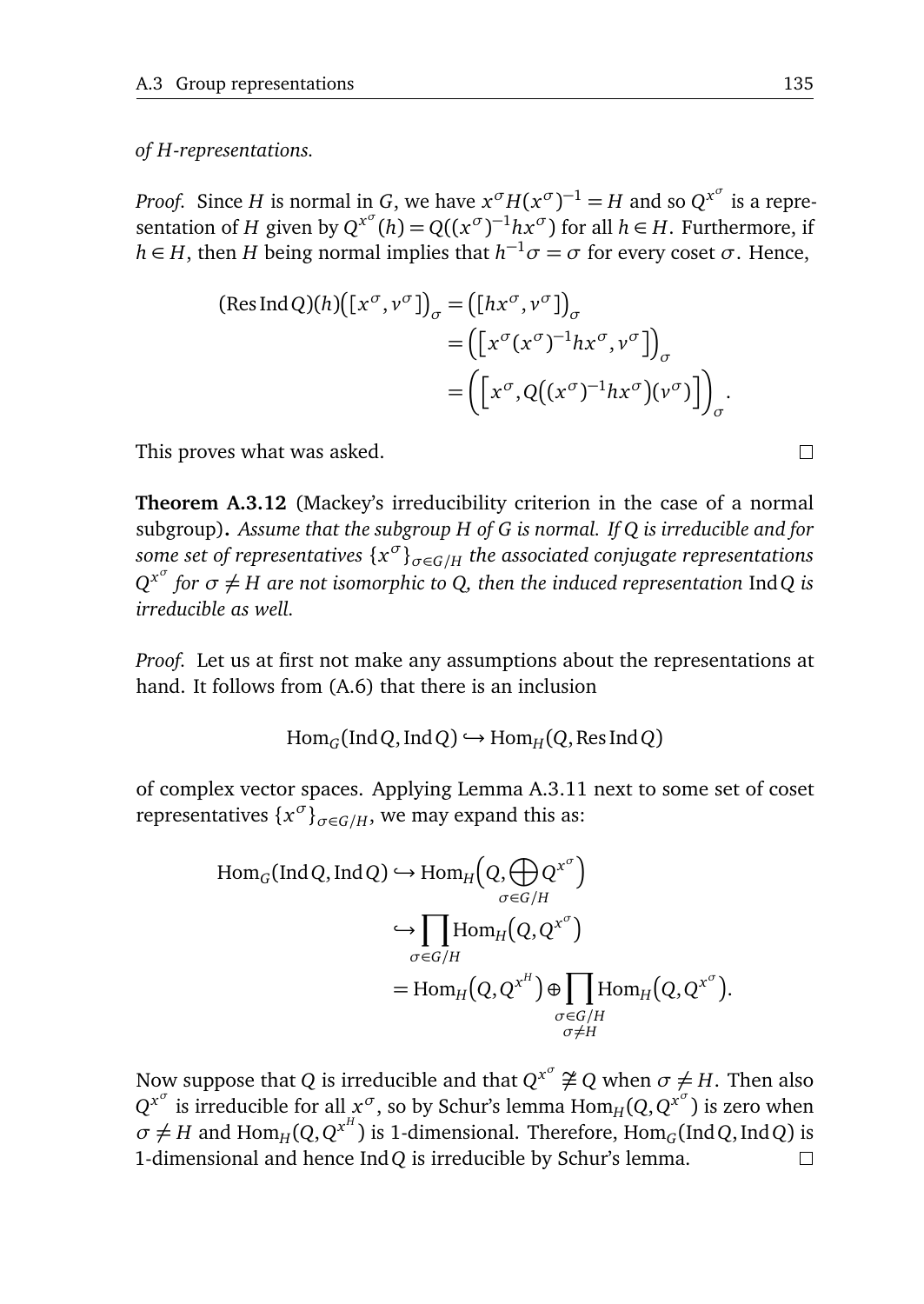#### **A.3.2 The positive energy condition**

The representations of the various groups studied in Section 2.5 and Section 3.4 satisfy one more property besides the ones listed in Definition A.3.1: they are of positive energy. It is this attribute which makes them amenable to classification. We introduce this notion in this section and explain how it interacts with that of irreducibility.

*References.* The material in this section is largely taken from [PS86, Section 9.2] and [Was98, Section I.6]. More specific references will be given in the text.

Recall from the Introduction that we denote the topological group of counterclockwise rotations of the manifold  $S^1$  by Rot $(S^1)$ . We will use the following models for the covering groups of Rot(*S* 1 ):

$$
\text{Rot}^{(\infty)}(S^1) \cong \{ \Phi_{\theta} : \mathbb{R} \xrightarrow{\sim} \mathbb{R}, \quad \theta' \mapsto \theta' + \theta \}_{\theta \in \mathbb{R}}
$$

and for  $m > 1$ 

$$
\text{Rot}^{(m)}(S^1) \cong \text{Rot}^{(\infty)}(S^1)/m\mathbb{Z},
$$

where  $\mathbb Z$  stands for the subgroup of Rot<sup>(∞)</sup>(S<sup>1</sup>) generated by the shift  $\theta \mapsto \theta + 1.$ We denote elements of  $Rot^{(m)}(S^1)$  as  $[\Phi_{\theta}]$ , where  $\Phi_{\theta} \in Rot^{(\infty)}(S^1)$  and the square brackets stand for its equivalence class in Rot<sup>(m)</sup>(S<sup>1</sup>). The image [ $\Phi_{\theta}$ ] in Rot(*S*<sup>1</sup>) of  $\Phi_{\theta} \in \text{Rot}^{(\infty)}(S^1)$  is the anti-clockwise rotation by angle  $\theta$ , so  $[\Phi_1] = id_{S^1}.$ 

It is a well-known fact that a non-zero representation of a compact group can be written as the (internal) direct sum of a set of mutually orthogonal, irreducible, finite-dimensional subrepresentations. (See for example [Kow14, Corollary 5.4.2].) This applies in particular to the group  $Rot<sup>(m)</sup>(S<sup>1</sup>)$  for some  $m \geq 1$ . Collecting the irreducible representations together into isotypic components, such a representation *R* on a Hilbert space  $\mathcal{H}$  can then be written as the completion

$$
\mathscr{H}=\overline{\bigoplus_{a\in(1/m)\mathbb{Z}}\mathscr{H}(a)},
$$

where  $\mathcal{H}(a)$  is the isotypic component

$$
\mathcal{H}(a) := \left\{ v \in \mathcal{H} \mid R[\Phi_{\theta}](v) = e^{-2\pi i a \theta} v \text{ for all } \theta \in [0, 1] \right\}
$$

on which *R* acts by the  $(-a)$ -th character of Rot<sup> $(m)(S^1)$ </sup>.

**Definition A.3.13.** A representation *R* of  $Rot^{(m)}(S^1)$  for some  $m \geq 1$  on a Hilbert space  $H$  is said to be of *positive energy* if both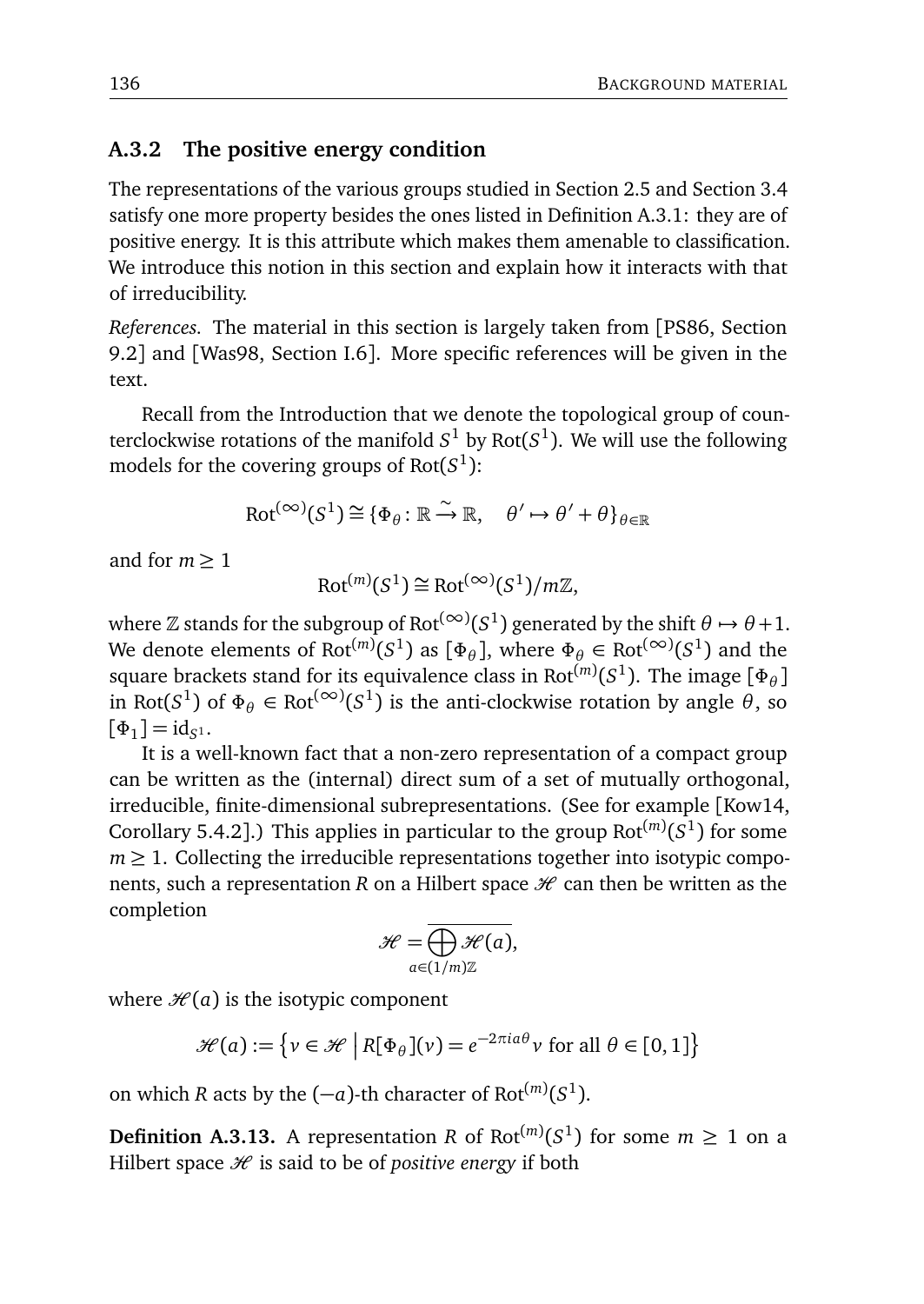- the isotypic components  $\mathcal{H}(a)$  are zero for  $a < 0$ , and
- *R* is of *finite type*, that is, for each  $a \in (1/m)\mathbb{Z}_{\geq 0}$  the dimension of  $\mathcal{H}(a)$ is finite.

We then call  $\mathcal{H}(a)$  the *a-th energy eigenspace* of  $\mathcal{H}$ .

Let *N* be a group together with a continuous  $Rot^{(m)}(S^1)$ -action on it. A representation *Q* of *N* on a Hilbert space  $\mathcal{H}$  is said to be of *positive energy* if there exists an extension of *Q* to a representation of the semidirect product  $N \rtimes \text{Rot}^{(m)}(S^1)$  on  $\mathscr H$  such that its restriction to  $\text{Rot}^{(m)}(S^1)$  is of positive energy. A *morphism* between two positive energy *N*-representations is defined to be a morphism of *N*-representations.

Notice that the extension to  $N \rtimes Rot^{(m)}(S^1)$  is not part of the data of a positive energy representation which is why, correspondingly, morphisms are not required to intertwine the rotation actions on the respective Hilbert spaces either.

*Remark* A.3.14. Write the (left) action of  $Rot^{(m)}(S^1)$  on *N* as  $[\Phi_\theta]^*g := [\Phi_\theta]\cdot g$ , where  $g \in N$ . Recall that  $N \rtimes \text{Rot}^{(m)}(S^1)$  has  $N \times \text{Rot}^{(m)}(S^1)$  as its underlying topological space and that its multiplication is defined by

$$
\left(g,[\Phi_\theta]\right)\cdot \left(g',[\Phi_{\theta'}]\right)\hspace{-.05cm}:=\hspace{-.05cm}\left(g[\Phi_\theta]^*(g'),[\Phi_{\theta+\theta'}]\right)
$$

for all  $g, g' \in N$  and  $[\Phi_{\theta}], [\Phi_{\theta'}] \in Rot^{(m)}(S^1)$ . It is then easily seen that *Q* extending to  $N \rtimes \mathrm{Rot}^{(m)}(S^1)$  is equivalent to there existing a representation  $R$ of  $\mathrm{Rot}^{(m)}(S^1)$  on  $\mathscr H$  satisfying the intertwining property

$$
R[\Phi_{\theta}]Q(g)R[\Phi_{\theta}]^* = Q([\Phi_{\theta}]^*g). \tag{A.8}
$$

That is,  $R[\Phi_\theta]$  is an isomorphism from  $Q$  to the 'twisted' representation  $Q \circ [\Phi_\theta]$ .

If  $\chi_a$  is the character  $[\Phi_\theta] \mapsto e^{2\pi i a \theta}$  of Rot<sup>(*m*)</sup>( $S^1$ ), then of course  $\chi_a \cdot R$ also satisfies (A.8) and  $\chi_a \cdot R$  is again of positive energy if  $a \le 0$ . This shows that the lift of *Q* to *N*  $\rtimes$  Rot<sup>(*m*)</sup>(*S*<sup>1</sup>) is never unique. However, this is the only indeterminacy if  $Q$  is irreducible. Let  $R'$  namely be another representation of  $Rot^{(m)}(S^1)$  on  $\mathcal{H}$  intertwining like *R* with *Q*. Then  $[\Phi_\theta] \mapsto R[\Phi_\theta]^*R'[\Phi_\theta]$  is a representation of Rot $^{\left(m\right)}\!\!\left(S^1\right)$  on  ${\mathscr H}$  which commutes with  $Q$ , hence it must be a character by Schur's lemma.

*Remark* A.3.15*.* Of course, any finite-dimensional representation of any group *N* on a Hilbert space  $\mathscr H$  is of positive energy by making Rot( $S^1$ ) act as the identity on both *N* and  $H$ . However, the groups *N* we study in this thesis already come with natural, non-trivial actions of  $\mathrm{Rot}^{(m)}(S^1)$  for some  $m$ , hence making the demand of positivity of energy for their representations restrictive and interesting.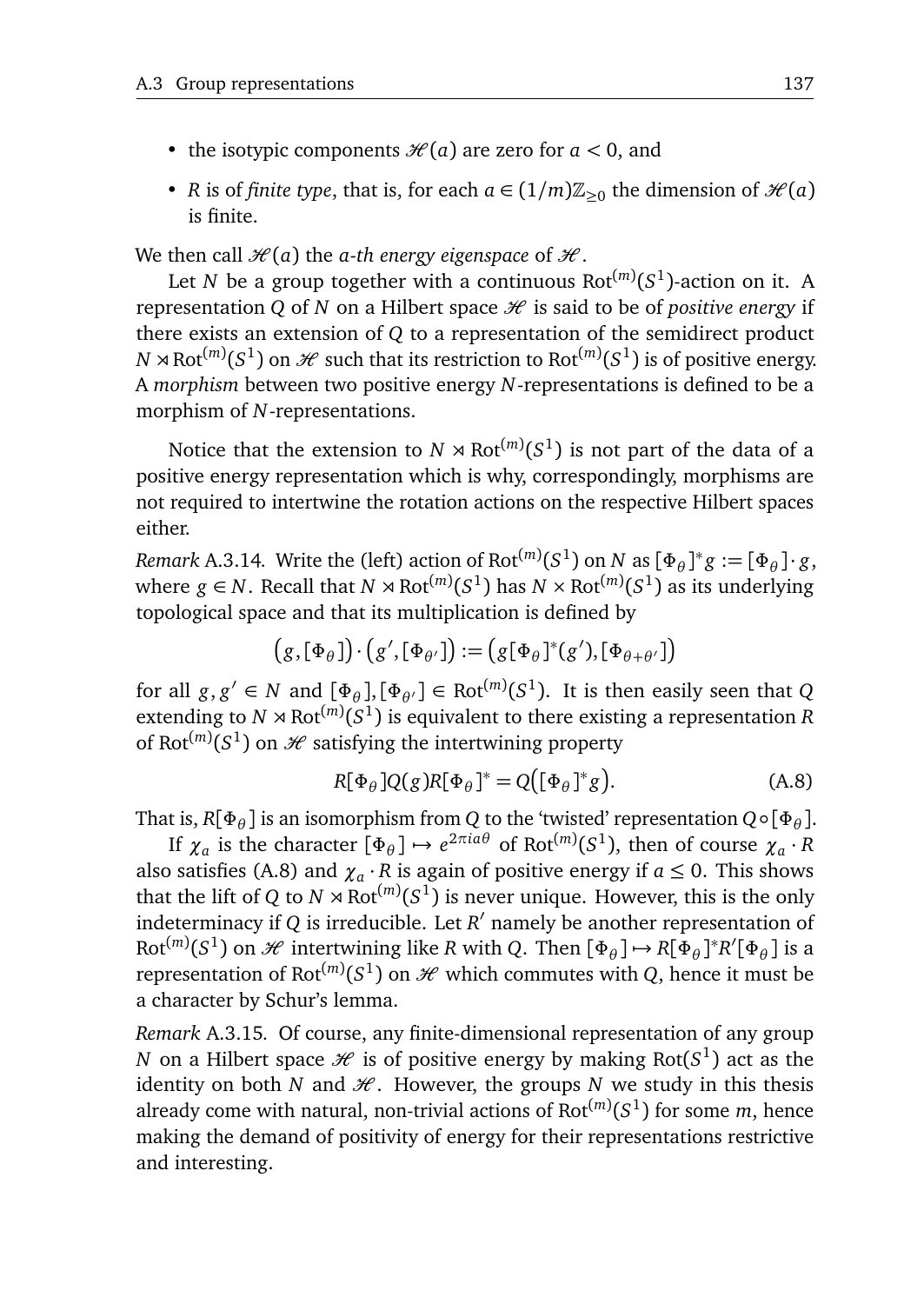*Remark* A.3.16*.* One could obviously relax the assumption of positivity of energy to obtain the more general notion of a representation of which the energy is *bounded from below*. However, for such a representation it would again not be appropriate to require the  $\mathrm{Rot}^{(m)}(S^1)$ -action  $R$  to be part of the data. Therefore we would be free to 'shift the energy', that is, to multiply *R* with a character *χa* , obtaining a positive energy representation for small enough negative *a*. We thus see that this generalisation is vacuous.

The notions of irreducibility for the groups *N* and *N*  $\rtimes$  Rot<sup>(*m*)</sup>(*S*<sup>1</sup>) agree when positivity of energy is assumed:

**Lemma A.3.17.** *Let N be a group together with a continuous* Rot(*m*) (*S* 1 )*-action on it. An irreducible representation of N*  $\rtimes$  Rot $^{(m)}(S^1)$  *such that the restriction to* Rot(*m*) (*S* 1 ) *is of positive energy is also irreducible as a representation of N.*

The proof of this Lemma will actually not use that the representation of  $Rot<sup>(m)</sup>(S<sup>1</sup>)$  is of finite type.

*Proof.* (Taken from [PS86, Proposition 9.2.3].) Denote the underlying Hilbert space of the representation in the Lemma by  $H$  and the representations of  $N$ and  $\mathrm{Rot}^{(m)}(S^1)$  on  $\mathscr{H}$  by  $Q$  and  $R$  respectively. Let  $P$  be the orthogonal projection of  $H$  onto a subrepresentation of *Q*. It commutes with *Q*. We will prove that *P* also commutes with *R*, which will then imply that the subrepresentation is invariant under  $N \rtimes \text{Rot}^{(m)}(S^1)$  and must therefore be either  $\{0\}$  or  $\mathscr H$  itself.

Consider the *m*-periodic function  $\theta \mapsto R[\Phi_{\theta}] PR[\Phi_{\theta}]^*$  on the real line with values in the orthogonal projections on  $H$ . We want to show that it is constant because filling in  $\theta = 0$  will then imply that *P* commutes with *R*. Using the intertwining relation of *R* with *Q* and the fact that *P* commutes with *Q* it is easily checked that this family of projections commutes with *Q*. Define for each  $a \in (1/m)\mathbb{Z}$  the *a*-th Fourier coefficient of this function as the operator

$$
P_a := \frac{1}{m} \int_0^m e^{-2\pi i a \theta} R[\Phi_\theta] PR[\Phi_\theta]^* d\theta.
$$

We give a precise meaning to this integral as follows. If  $v, w \in \mathcal{H}$  are two fixed vectors, then the two functions  $\mathbb{R} \to \mathcal{H}$  given by  $\theta \mapsto PR[\Phi_{\theta}]^*v$  and  $\theta \mapsto R[\Phi_{\theta}]^*$ *w* are continuous thanks to the strong continuity of *R* and the continuity of *P*. The function

$$
\theta \mapsto \left\langle PR[\Phi_{\theta}]^* \nu, R[\Phi_{\theta}]^* w \right\rangle = \left\langle R[\Phi_{\theta}] PR[\Phi_{\theta}]^* \nu, w \right\rangle \tag{A.9}
$$

is then continuous as well and so the *a*-th Fourier coefficient

$$
\frac{1}{m} \int_0^m e^{-2\pi i a\theta} \langle R[\Phi_\theta] PR[\Phi_\theta]^* v, w \rangle d\theta
$$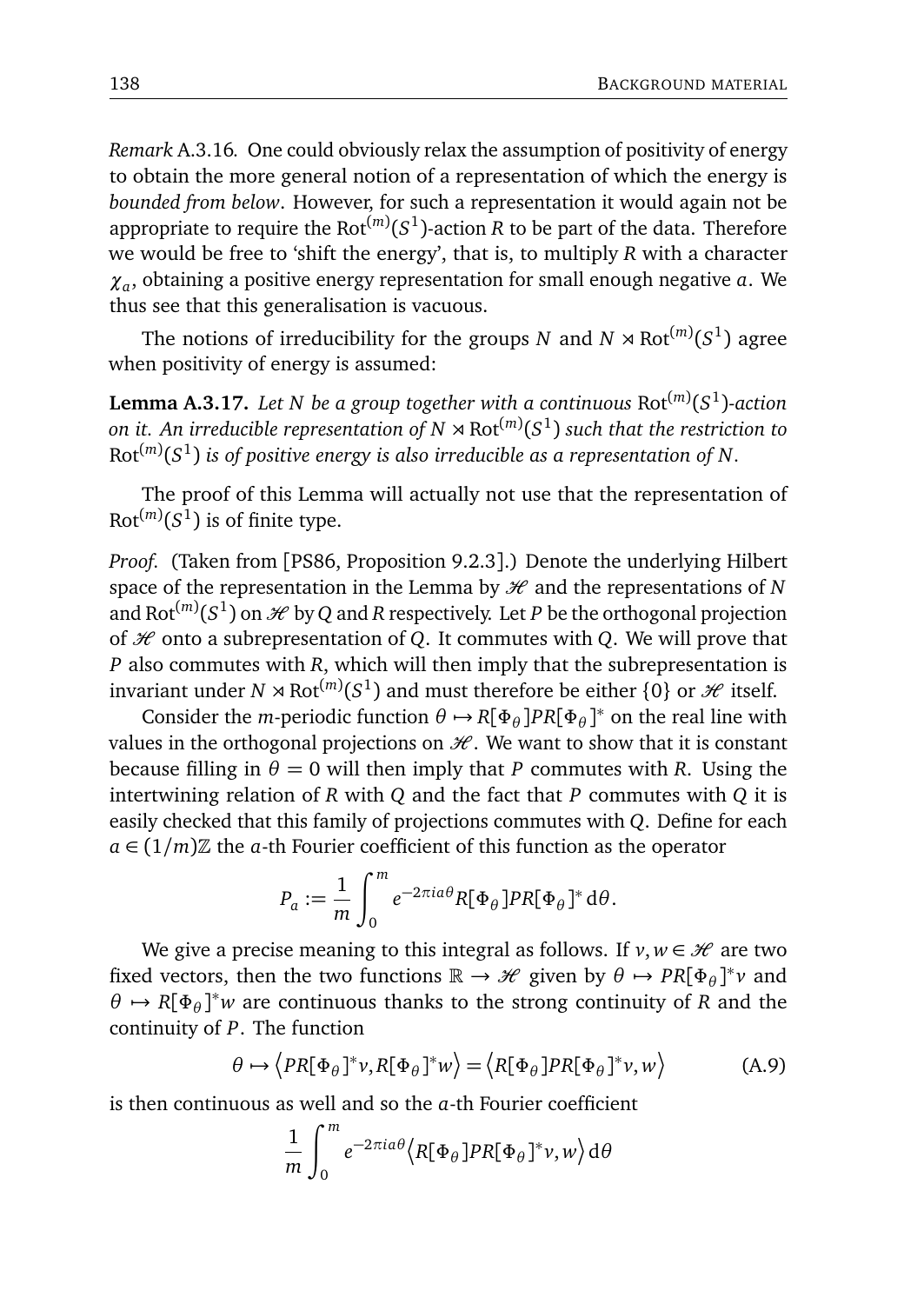of (A.9) exists. Next, we observe that the absolute value of this integral is bounded by

$$
\frac{1}{m} \int_0^m \left| e^{-2\pi i a\theta} \langle R[\Phi_\theta] P R[\Phi_\theta]^\ast v, w \rangle \right| d\theta \le \frac{1}{m} \int_0^m \left\| R[\Phi_\theta] P R[\Phi_\theta]^\ast v \right\| \cdot \|w\| d\theta
$$
  

$$
\le \frac{1}{m} \int_0^m \|v\| \cdot \|w\| d\theta = \|v\| \cdot \|w\|,
$$

where we used that *R* is unitary and *P* is bounded. This estimate shows both that for  $v \in \mathcal{H}$  there exists a unique vector  $P_a(v) \in \mathcal{H}$  satisfying

$$
\langle P_a v, w \rangle = \frac{1}{m} \int_0^m e^{-2\pi i a \theta} \langle R[\Phi_\theta] PR[\Phi_\theta]^\ast v, w \rangle d\theta
$$

for all  $w \in \mathcal{H}$ , and that the operator  $P_a$  thus defined is bounded.

Using the fact that  $R[\Phi_{\theta}]PR[\Phi_{\theta}]^*$  commutes with *Q* one can show that  $P_a$ commutes with *Q* as well. Furthermore, since  $R[\Phi_{\theta}] PR[\Phi_{\theta}]^*$  is self-adjoint we have  $P_a^* = P_{-a}$ :

$$
\langle P_a v, w \rangle = \frac{1}{m} \int_0^m e^{-2\pi i a \theta} \langle v, R[\Phi_\theta] PR[\Phi_\theta]^* w \rangle d\theta
$$
  
= 
$$
\frac{1}{m} \int_0^m e^{2\pi i a \theta} \langle R[\Phi_\theta] PR[\Phi_\theta]^* w, v \rangle d\theta
$$
  
= 
$$
\overline{\langle P_{-a} w, v \rangle} = \langle v, P_{-a} w \rangle.
$$

Pick  $b \in (1/m)\mathbb{Z}$  and a vector  $v \in \mathcal{H}(b)$  in the associated energy eigenspace. Then we calculate the energy of  $P_a(v)$  as follows. Let  $\theta' \in \mathbb{R}$  and write

$$
\langle R[\Phi_{\theta'}]P_a v, w \rangle
$$
  
=  $\frac{1}{m} \int_0^m e^{-2\pi i a \theta} \langle R[\Phi_{\theta'+\theta}]PR[\Phi_{\theta}]^* v, w \rangle d\theta$   
=  $e^{2\pi i a \theta'} \frac{1}{m} \int_0^m e^{-2\pi i a(\theta'+\theta)} \langle R[\Phi_{\theta'+\theta}]PR[\Phi_{\theta'+\theta}]^*R[\Phi_{-\theta'}]^* v, w \rangle d\theta$   
=  $e^{2\pi i (a-b)\theta'} \frac{1}{m} \int_0^m e^{-2\pi i a(\theta'+\theta)} \langle R[\Phi_{\theta'+\theta}]PR[\Phi_{\theta'+\theta}]^* v, w \rangle d\theta$   
=  $e^{2\pi i (a-b)\theta'} \frac{1}{m} \int_{\theta'}^{\theta'+m} e^{-2\pi i a \theta} \langle R[\Phi_{\theta}]PR[\Phi_{\theta}]^* v, w \rangle d\theta$   
=  $e^{-2\pi i (b-a)\theta'} \langle P_a v, w \rangle$ .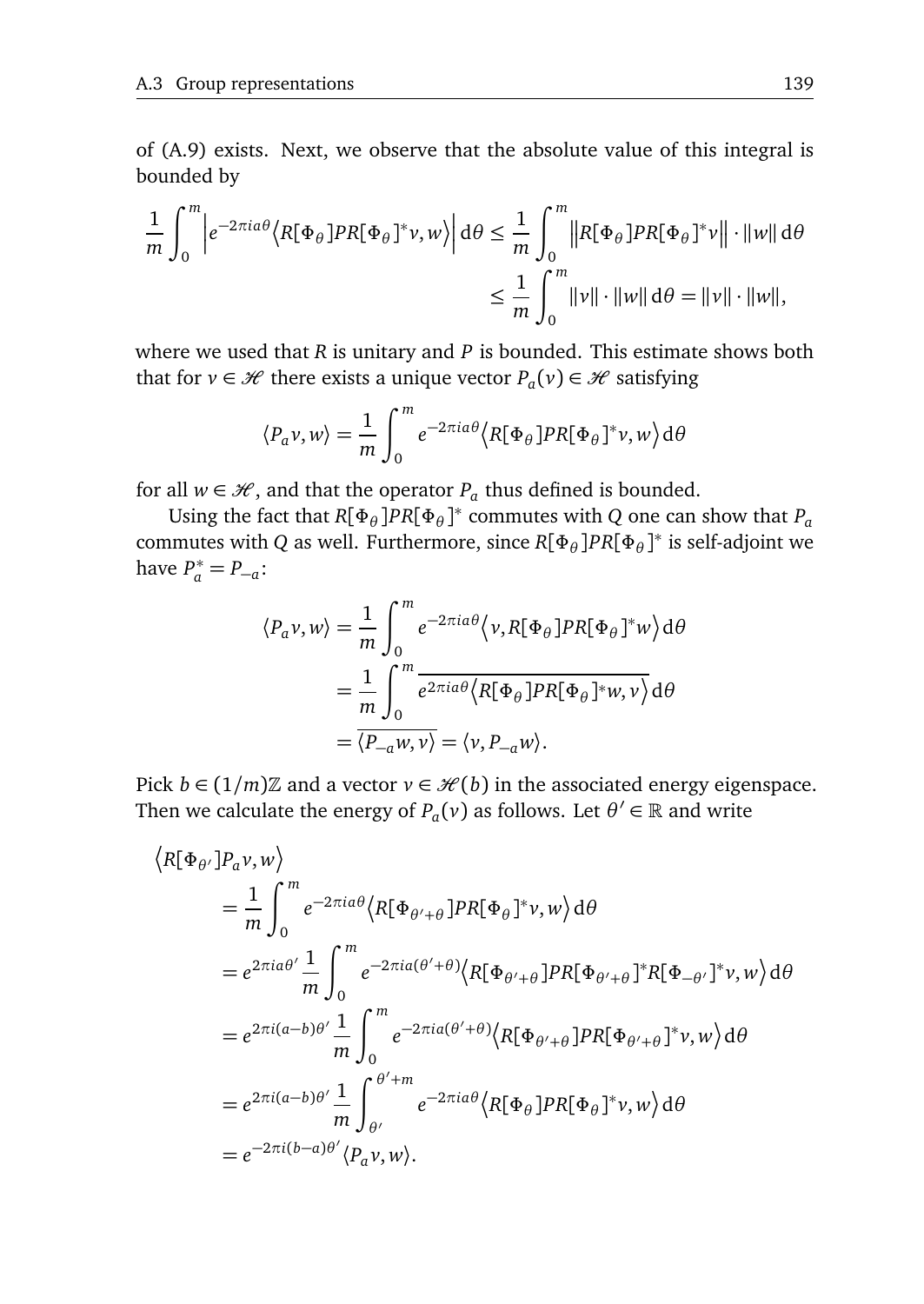We conclude from this that  $P_a$  maps  $\mathcal{H}(b)$  to  $\mathcal{H}(b-a)$ .

Let *b* ∈ (1/*m*) $\mathbb{Z}$  be the lowest energy level of *R*. Then *P<sub><i>a*</sub> annihilates  $\mathcal{H}(b)$ </sup> for  $a > 0$ . Because  $\mathcal H$  is irreducible as a representation of  $N \rtimes \mathrm{Rot}^{(m)}(S^1)$  it is generated by  $\mathcal{H}(b)$  under the action of  $N \rtimes Rot^{(m)}(S^1)$ . In other words,  $\mathcal{H}$  is the closure of the span of the set of vectors

$$
\big\{Q(g)R[\Phi_{\theta}](\nu)\,\big|\,g\in N,\,\Phi_{\theta}\in\mathrm{Rot}^{(\infty)}(S^1)\text{ and }\nu\in\mathscr{H}(b)\big\}.
$$

However, since *R* leaves  $\mathcal{H}(b)$  invariant  $\mathcal{H}$  is also generated by  $\mathcal{H}(b)$  under the action of *Q* alone. The continuity of *P<sup>a</sup>* and it commuting with *Q* then implies that  $P_a$  for  $a > 0$  annihilates all of  $\mathcal{H}$ , that is,  $P_a = 0$ .

From the relation  $P_a^* = P_{-a}$  it now follows that  $P_a = 0$  for all  $a \neq 0$ . Because for each two fixed *v* and *w* the scalars  $\langle P_a v, w \rangle$  are the Fourier coefficients of the continuous function (A.9), this function is constant by Fejér's theorem. In particular,  $\langle R[\Phi_{\theta}]PR[\Phi_{\theta}]^*v,w\rangle = \langle Pv,w\rangle$  for all  $\theta \in \mathbb{R}$ . We conclude that  $R[\Phi_{\theta}]PR[\Phi_{\theta}]^* = P$  for all  $\theta \in \mathbb{R}$ .  $\Box$ 

An alternative proof of the above result is demonstrated in [Nee14, Theorem 1.5] which uses the Borchers–Arveson theorem from the theory of von Neumann algebras.

The next criterion guarantees existence of an irreducible subrepresentation.

**Proposition A.3.18.** *Let G be a group containing* Rot(*m*) (*S* 1 )*. Then a non-zero representation of G contains an irreducible subrepresentation when at least one non-zero isotypic component of the* Rot(*m*) (*S* 1 )*-action is finite-dimensional.*

Our only use of the above result in this thesis is when *G* is of the form  $N \rtimes \text{Rot}^{(m)}(S^1)$  for some group  $N$  carrying an action of  $\text{Rot}^{(m)}(S^1)$ .

*Proof.* (Compare with [Was98, Proposition I.6(c)].) Denote the representation and its underlying Hilbert space by *Q* and  $H$ , respectively. Pick a non-zero, finite-dimensional Rot<sup>(m)</sup>(S<sup>1</sup>)-isotypic component  $\mathcal{H}(a)$ , where  $a \in (1/m)\mathbb{Z}$ . We first show that for any subrepresentation  $\mathcal K$  of  $Q$  there is a decomposition

$$
\mathcal{H}(a) = (\mathcal{H}(a) \cap \mathcal{K}) \oplus (\mathcal{H}(a) \cap \mathcal{K}^{\perp}).
$$
 (A.10)

One inclusion is obvious. For the reverse inclusion, let  $v \in \mathcal{H}(a)$  and write it as *v* = *w* + *w*<sup>⊥</sup> with *w* ∈ *X* and *w*<sup>⊥</sup> ∈ *X*<sup>⊥</sup>. We want to prove that *w*, *w*<sup>⊥</sup> ∈ *H*  $\ell$  (*a*). Take  $[\Phi_{\theta}] \in \text{Rot}^{(m)}(S^1)$ . Then on the one hand

$$
Q([\Phi_{\theta}])(\nu) = Q([\Phi_{\theta}])(\nu) + Q([\Phi_{\theta}])(\nu^{\perp}).
$$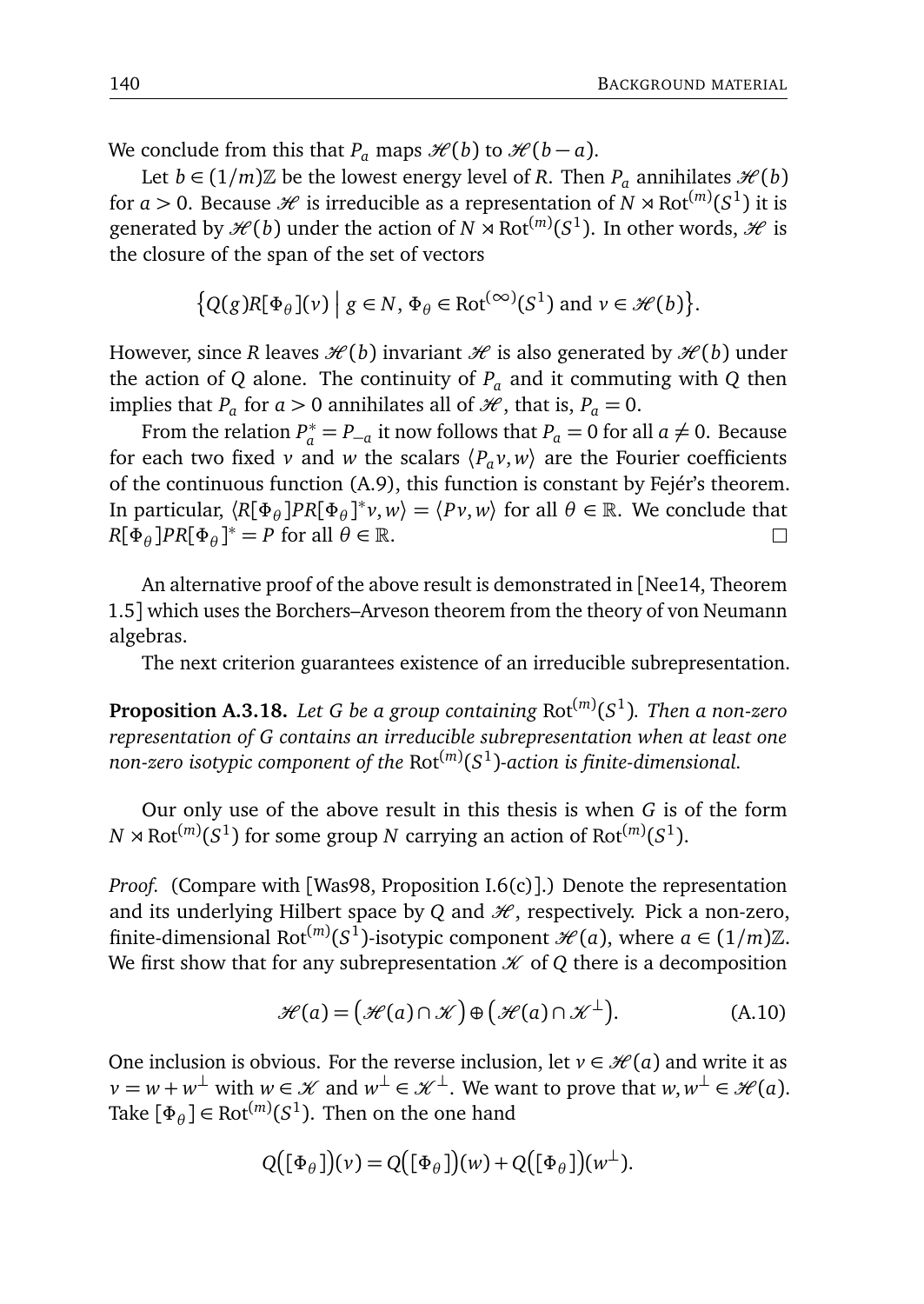On the other hand,

$$
Q([\Phi_{\theta}])(\nu) = e^{2\pi i a\theta} \nu = e^{2\pi i a\theta} \nu + e^{2\pi i a\theta} \nu^{\perp},
$$

which proves (A.10) by the unicity of decompositions of vectors along a direct sum.

We may without loss of generality now assume that  $\mathcal{H}$  is generated by  $\mathcal{H}(a)$  under *Q*. Otherwise we could consider the subrepresentation of  $\mathcal{H}$ which *is* generated by  $\mathcal{H}(a)$  under *Q* instead because this satisfies the same hypotheses in the Proposition as  $H$ .

Consider the following set

$$
\{ \mathcal{K} \cap \mathcal{H}(a) \, \big| \, \mathcal{K} \text{ is a subrepresentation of } Q \} \setminus \{0\}
$$

of (finite-dimensional)  $Rot<sup>(m)</sup>(S<sup>1</sup>)$ -subrepresentations of  $\mathcal{H}(a)$ . It is non-empty because it contains at least  $\mathcal{H}(a) = \mathcal{H} \cap \mathcal{H}(a)$ . Let  $\mathcal{K}_0$  be a subrepresentation of *Q* such that  $\mathcal{K}_0 \cap \mathcal{H}(a)$  has the smallest dimension of all the elements in the above set. We claim that  $\mathcal{K}_0$  is irreducible for Q.

Let  $\mathcal{K} \subseteq \mathcal{K}_0$  be a subrepresentation of *Q*. Suppose that  $\mathcal{K} \cap \mathcal{H}(a) =$  $\mathcal{K}_0 \cap \mathcal{H}(a)$ . Then  $(\mathcal{K}^{\perp} \cap \mathcal{K}_0) \cap \mathcal{H}(a) = \{0\}$  and so by (A.10) there holds

$$
\mathcal{H}(a) \subseteq (\mathcal{K}^{\perp} \cap \mathcal{K}_0)^{\perp} = \mathcal{K} + \mathcal{K}_0^{\perp}.
$$

Because *H* is generated under *Q* by  $\mathcal{H}(a)$  it follows that  $\mathcal{K} + \mathcal{K}_0^{\perp} = \mathcal{H}$  and so  $\mathcal{K}^{\perp} \cap \mathcal{K}_0 = \{0\}$ . Hence we have  $\mathcal{K} = \mathcal{K}_0$ . Suppose on the contrary that  $K \cap \mathcal{H}(a) \subsetneq \mathcal{K}_0 \cap \mathcal{H}(a)$ . Then, by the minimality assumption on  $\mathcal{K}_0$ , we have  $\mathcal{K} \cap \mathcal{H}(a) = \{0\}$ . By (A.10) this implies that  $\mathcal{H}(a)$  is entirely contained in  $\mathcal{K}^{\perp}$ . Using again that  $\mathcal{H}$  is generated under *Q* by  $\mathcal{H}(a)$  we conclude that  $\mathcal{K}^{\perp} = \mathcal{H}$  and so  $\mathcal{K} = \{0\}.$  $\Box$ 

Having proved these results, we show that positive energy representations are similar to finite-dimensional ones in the following regard:

**Proposition A.3.19.** *(See [Was98, Proposition I.6(d)].) A non-zero, positive energy representation of a group is the (internal) direct sum of a set of mutually orthogonal, irreducible, positive energy subrepresentations.*

*Proof.* Denote the group, the representation and its underlying Hilbert space by *N*, *Q* and  $\mathcal{H}$ , respectively. We are given that for some  $m \ge 1$  there exists a positive energy representation *R* of Rot $^{(m)}(S^1)$  on  ${\mathscr H}$  which intertwines with  $Q.$ 

A non-zero subrepresentation  $\mathscr{K} \subseteq \mathscr{H}$  for  $N \rtimes \mathrm{Rot}^{(m)}(S^1)$  is again the direct sum of its energy eigenspaces for the restriction of *R* to  $\mathcal{K}$ , each of which is of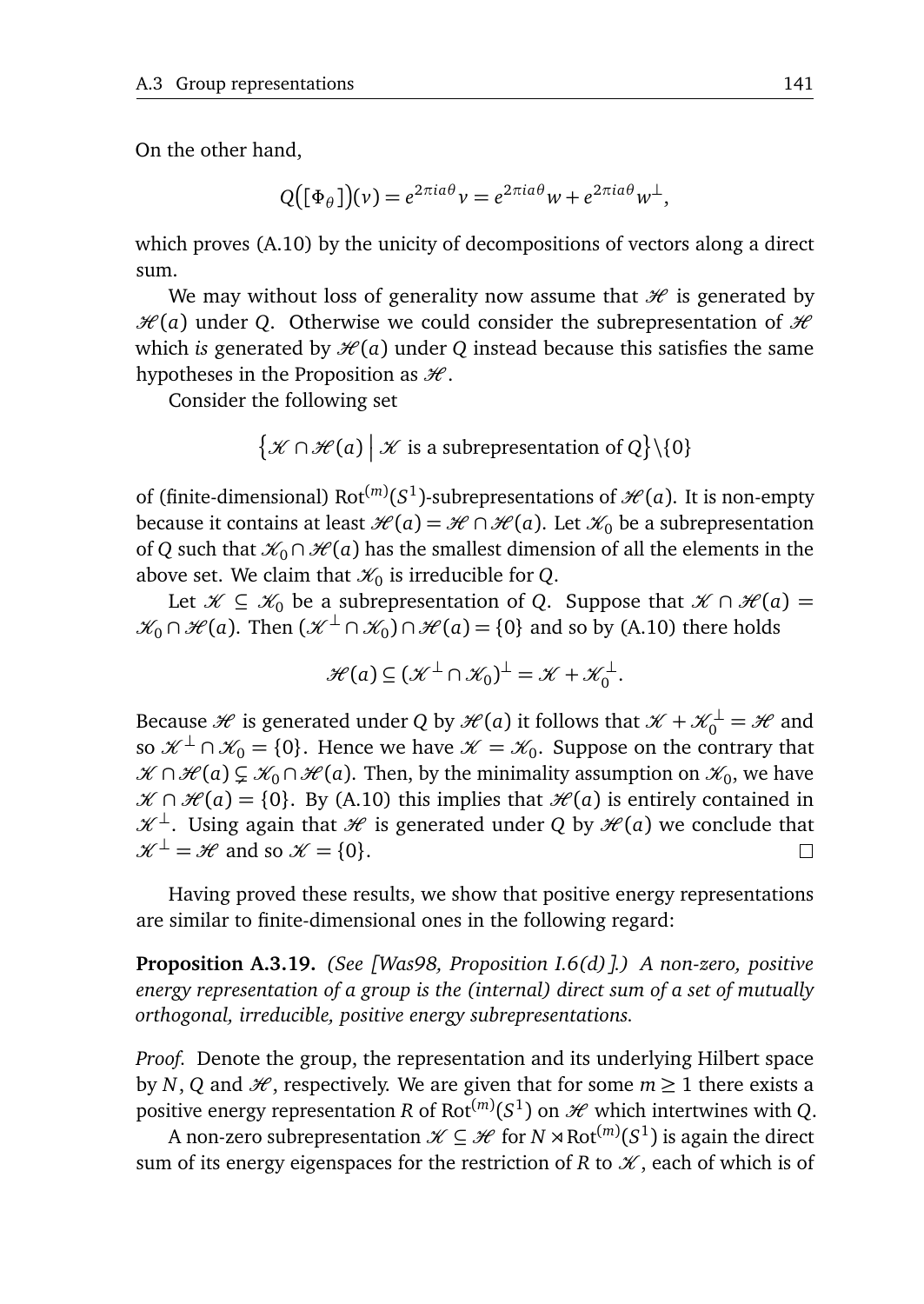course again finite-dimensional. Therefore at least one of these eigenspaces must be non-zero and so  $K$  contains an irreducible subrepresentation for  $N \rtimes \text{Rot}^{(m)}(S^1)$  by Proposition A.3.18. The representation of  $N \rtimes \text{Rot}^{(m)}(S^1)$ on  $H$  thus satisfies the criterion of Proposition A.3.6. The summands in the resulting orthogonal decomposition into irreducible subrepresentations for  $N \rtimes \text{Rot}^{(m)}(S^1)$  are then irreducible for *Q* as well by Lemma A.3.17.  $\Box$ 

We close this section by introducing notation and a name for the generating function of the dimensions of the energy eigenspaces of a positive energy representation.

**Definition A.3.20.** (After [FLM88, Section 1.10] and [PS86, Definition 14.1.1].) Let *R* be a positive energy representation of  $\mathrm{Rot}^{(m)}(S^1)$  for some  $m\geq 1$  on a Hilbert space  $H$ . The formal Laurent series

$$
\mathrm{ch}_R(q):=\!\!\!\!\sum_{a\in (1/m)\mathbb{Z}_{\geq 0}}\!\!\!\!\!\!\!\!\!\!\!\mathrm{dim}\big(\mathcal{H}(a)\big)q^a
$$

in a formal variable *q* is called the *(graded) character* of *R*.

### **A.4 Heisenberg groups**

In this section we will define Heisenberg groups and their Weyl representations. They are relevant to this thesis because the central extensions of uni- and bicoloured torus loop groups constructed in Sections 2.2 and 3.2 turn out to contain Heisenberg groups. This fact is the key to the representation theory of the former.

*References.* The material in this section is taken from [PS86, Section 9.5], [Par92, Chapter II] and [Ism96, Chapter I]. More specific references will be given in the text.

**Definition A.4.1.** Let *V* be a topological real vector space carrying a continuous, non-degenerate, bilinear skew form *S* :  $V \times V \rightarrow \mathbb{R}$ . The *Heisenberg group*  $\tilde{V}$ associated to the pair  $(V, S)$  is the U(1)-central extension of the underlying topological abelian group of *V* defined by the 2-cocycle

$$
c: V \times V \to U(1), \qquad c(\xi, \eta) := e^{-2\pi i S(\xi, \eta)}
$$

on *V*.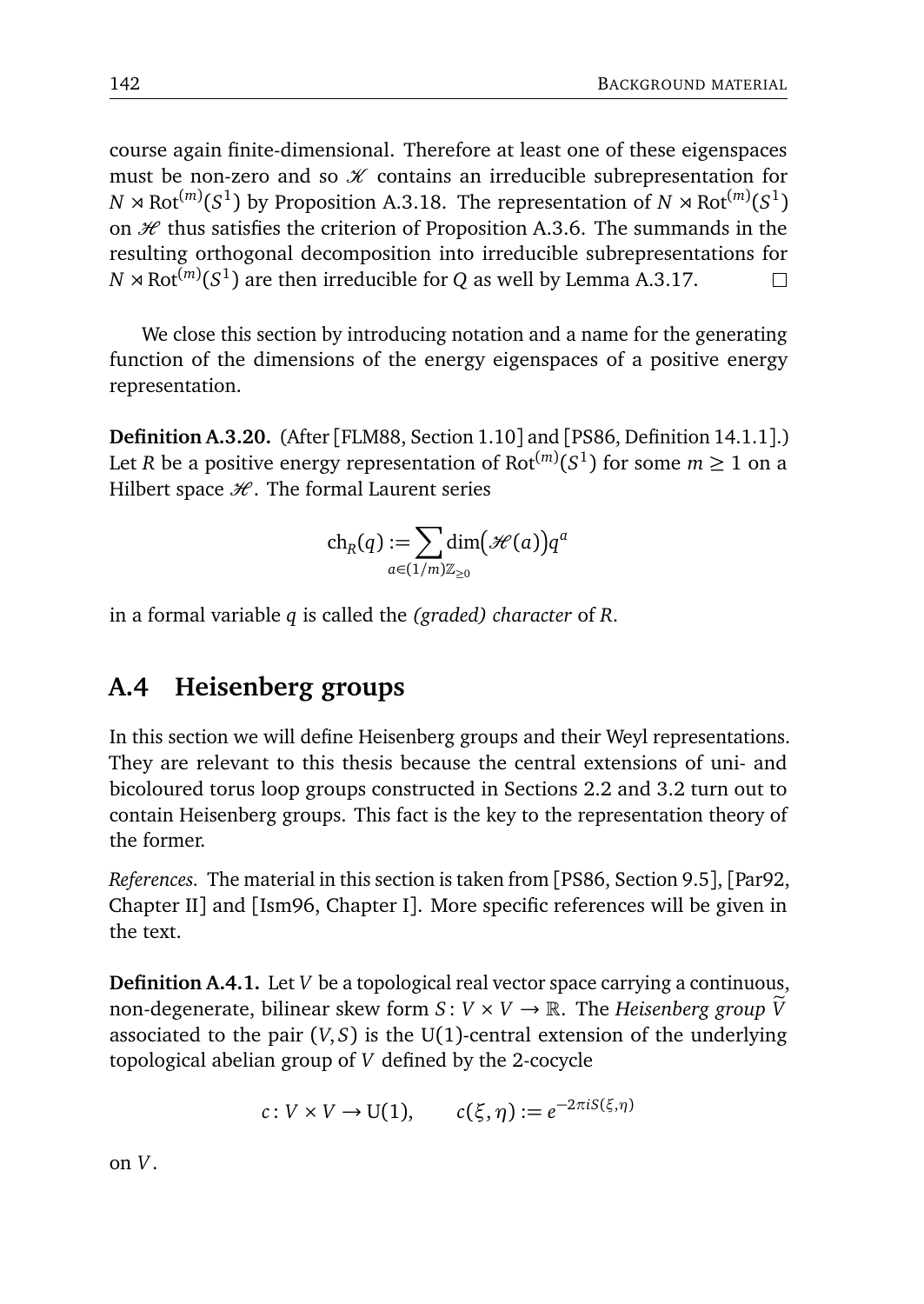Spelling this out,  $\tilde{V}$  has as underlying topological space  $V \times U(1)$  and its continuous multiplication and inverse are given by

$$
(\xi, z) \cdot (\eta, w) := (\xi + \eta, zw \cdot c(\xi, \eta)), \qquad (\xi, z)^{-1} = (-\xi, z^{-1} \cdot c(\xi, -\xi)^{-1}),
$$

respectively, for  $\xi, \eta \in V$  and  $z, w \in U(1)$ .

Note that *c* is indeed a normalised 2-cocycle because *S* is bi-additive. The centre of  $\tilde{V}$  consists of (the image of) U(1) alone. If namely an element ( $\xi, z$ )  $\in$  $\widetilde{V}$  commutes with all  $(\eta, w) \in \widetilde{V}$ , then  $c(\xi, \eta)^2 = 1$  using the skew-symmetry of *S* and so  $2S(\xi, \eta) \in \mathbb{Z}$  for all  $\eta \in V$ . The bilinearity of *S* then implies that  $S(\xi, \eta) = 0$  and therefore  $\xi = 0$  because *S* is non-degenerate. The nondegeneracy and skew-symmetry of *S* hence ensure that the centre of U(1) is as small as possible.

Of course, we did not need the structure of a scalar multiplication on *V* in order to define the Heisenberg group. The vector space structure is needed to get a hold on the representation theory—a topic we turn to now. We will first construct the underlying Hilbert spaces of the representations we will be studying.

#### **A.4.1 Bosonic Fock spaces**

Let *V* be a real vector space carrying a *complex structure*  $J: V \rightarrow V$ , meaning a linear endomorphism (which is automatically an automorphism) such that  $J^2 =$  $\mathbf{-}\operatorname{id}_V$ . Let furthermore  $\langle\cdot,\cdot\rangle_J$  be a Hermitian inner product on the corresponding complex vector space *V<sup>J</sup>* . Then we associate a new, larger complex Hilbert space to the complex pre-Hilbert space  $(V_J, \langle \cdot, \cdot \rangle_J)$  as follows.

First, form the *symmetric algebra* Sym<sup>∗</sup> (*V<sup>J</sup>* ) on *V<sup>J</sup>* . It is an algebraic direct sum

$$
\text{Sym}^*(V_J) := \bigoplus_{k=0}^{\infty} \text{Sym}^k(V_J),
$$

where the *k-th symmetric power*  $\text{Sym}^k(V_J)$  *of*  $V_J$  *is the complex linear span of* monomials in the vectors of  $V_J$  of degree  $k$ , which are considered as commuting variables. By definition,  $\mathrm{Sym}^0(V_J) := \mathbb{C}$  and the 0-th power of any vector in  $V_J$ is 1 ∈ Sym<sup>0</sup>(*V<sub>J</sub>*). We will ignore the algebra structure and consider Sym<sup>\*</sup>(*V<sub>J</sub>*) as a complex vector space. A general vector of it is a sum

$$
\sum_{k=0}^{\infty} \nu_k,
$$
\n(A.11)

where  $v_k \in \text{Sym}^k(V_J)$  and only finitely many summands are non-zero.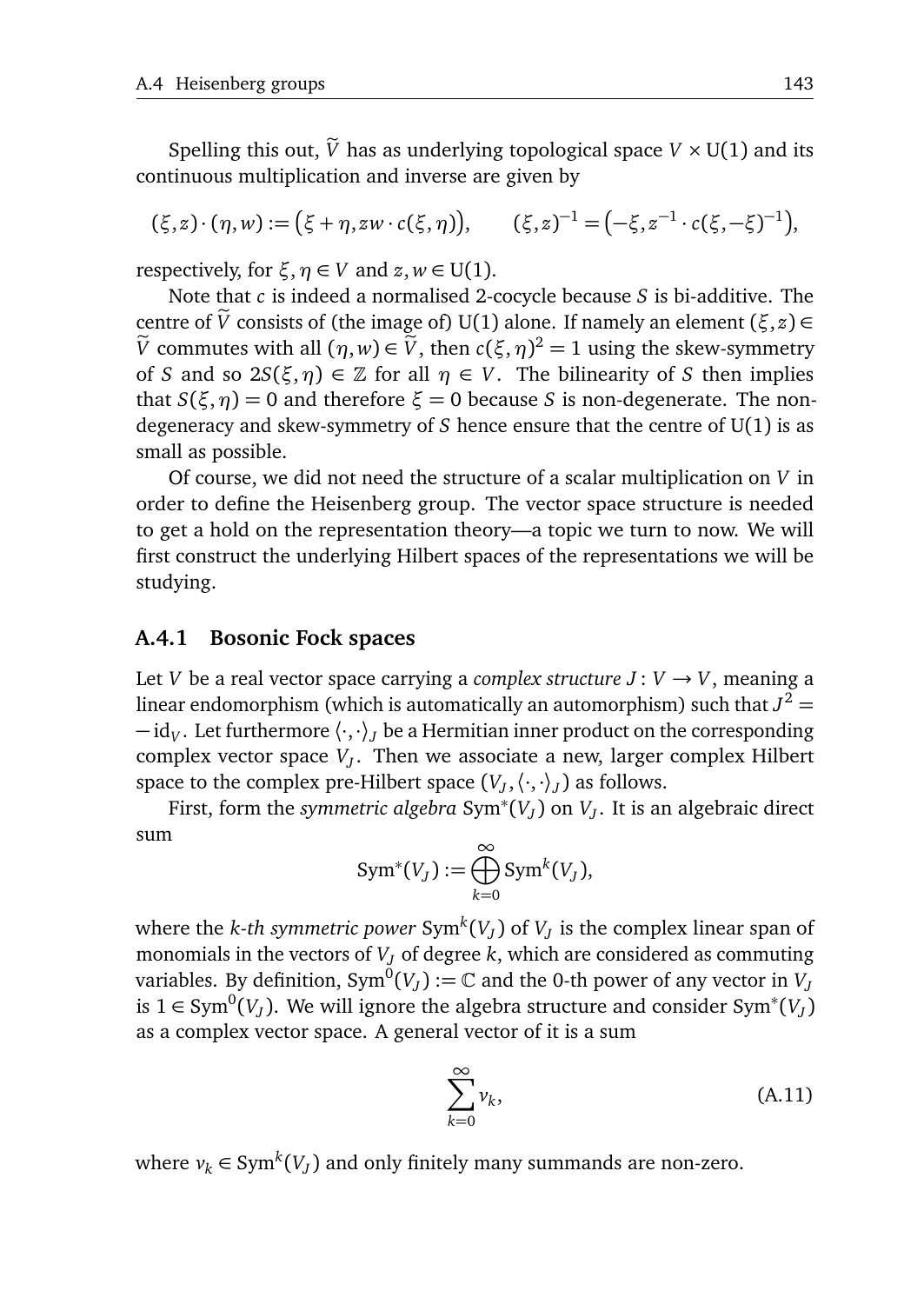This vector space  $Sym^*(V_J)$  inherits a Hermitian inner product from  $V_J$ . If  $\xi_1 \xi_2 \cdots \xi_k$  and  $\xi'_1$  $'$ <sub>1</sub> $\xi'$ <sub>2</sub>  $\zeta_2 \cdots \xi_k'$ *k* are namely two monomials of the same degree *k* then we set their inner product to be

$$
\langle \xi_1 \xi_2 \cdots \xi_k, \xi'_1 \xi'_2 \cdots \xi'_k \rangle := \sum_{\sigma \in S_k} \langle \xi_1, \xi'_{\sigma(1)} \rangle_J \cdots \langle \xi_k, \xi'_{\sigma(k)} \rangle_J,
$$
 (A.12)

where  $S_k$  is the symmetric group on  $k$  symbols. Two monomials of different degrees are set to be orthogonal. This inner product on monomials is finally extended to general vectors of Sym<sup>∗</sup> (*V<sup>J</sup>* ) by (Hermitian) linearity.

The positive definiteness can be seen by picking an orthonormal basis for *VJ* . The values of the inner product are then determined on the monomials in these basis elements. If in the expression (A.12) the vectors *ξ<sup>i</sup>* and *ξ* 0 *i* are such basis elements, this value is only non-zero when there is a permutation *σ* such that *ξ'*  $\sigma$ <sub>*σ*(*i*</sub>) = *ξ*<sub>*i*</sub> for all *i* and in that case it is clearly non-negative because  $\langle \cdot, \cdot \rangle$ *J* is positive definite.

We conclude that Sym<sup>∗</sup> (*V<sup>J</sup>* ) in this way becomes a complex pre-Hilbert space.

**Definition A.4.2.** The *bosonic Fock space*  $\mathscr{S}(V_J)$  associated to the triple

$$
\left(V,J,\left\langle \cdot,\cdot\right\rangle _{J}\right)
$$

is the Hilbert space completion of Sym<sup>∗</sup> (*V<sup>J</sup>* ).

A general vector of  $\mathcal{S}(V_J)$  is a series of the form (A.11) where possibly infinitely many summands are non-zero, but

$$
\sum_{k=0}^{\infty} \lVert v_k \rVert^2 < \infty.
$$

The inner product of two such vectors is given summand-wise.

In order to later define unitary operators on  $\mathscr{S}(V_J)$  we single out a special class of its vectors.

**Definition A.4.3.** Let *ξ* ∈ *V<sup>J</sup>* . The *coherent vector* associated to *ξ* is the formal power series

$$
e^{\xi} := \sum_{k=0}^{\infty} \frac{\xi^k}{k!}
$$

seen as an element of the infinite product  $\prod_{k=0}^{\infty} \mathrm{Sym}^k(V_J).$ 

**Proposition A.4.4.** *Coherent vectors satisfy the following properties:*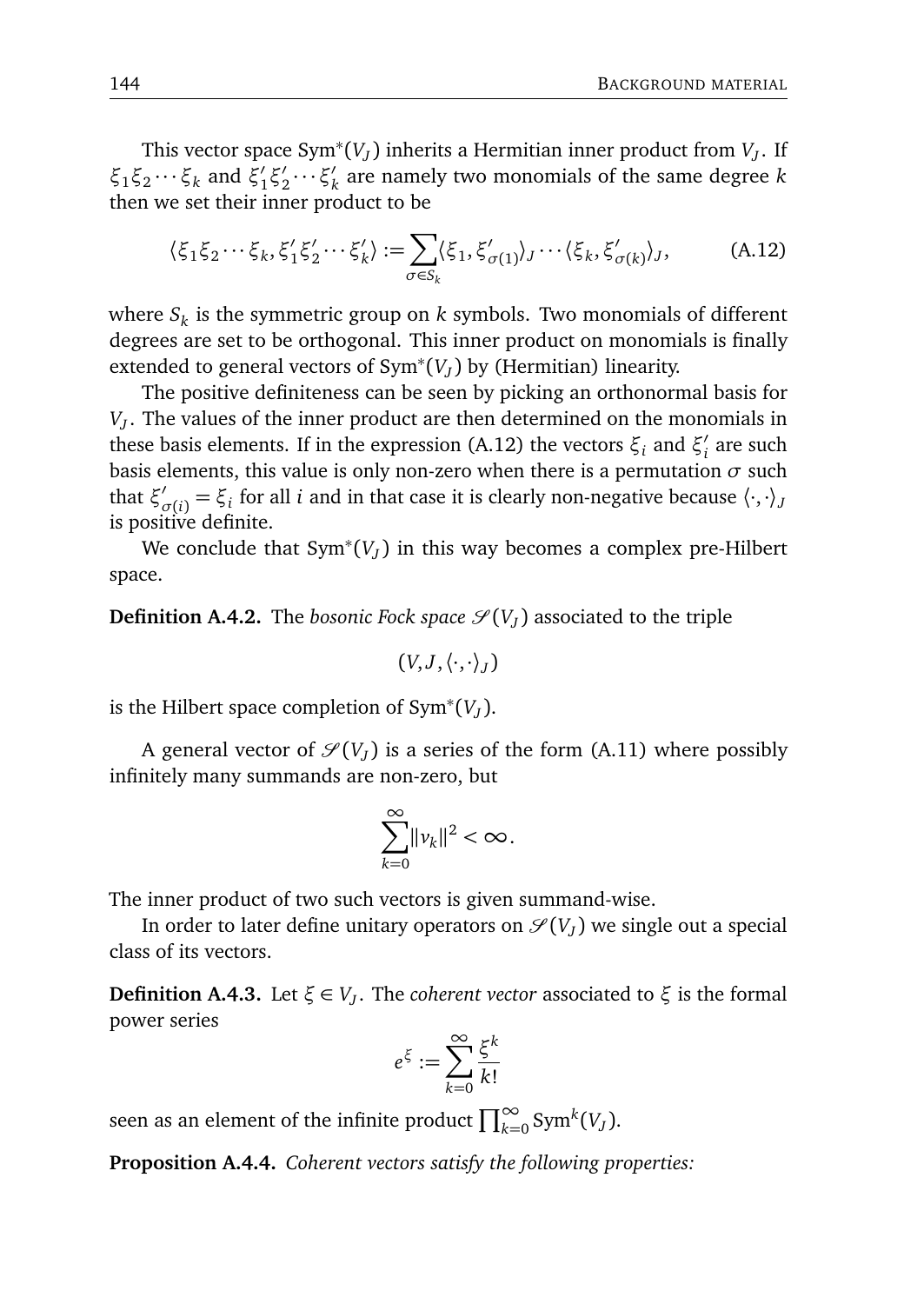- *(i)*  $e^{\xi}$  ∈  $\mathscr{S}(V_J)$  *for all*  $\xi$  ∈  $V_J$ , that is, the partial sums defining  $e^{\xi}$  converge in  $\mathscr{S}(V_J)$ ,
- *(ii) if also*  $\eta \in V_J$  *then*  $\langle e^{\xi}, e^{\eta} \rangle = e^{\langle \xi, \eta \rangle_J}$ ,
- *(iii) every finite set of coherent vectors is linearly independent,*
- *(iv) the space of finite linear combinations of coherent vectors lies densely in*  $\mathscr{S}(V_J)$ ,
- *(v) the function*  $V_J \to \mathcal{S}(V_J)$  *given by*  $\xi \mapsto e^{\xi}$  *is continuous with respect to the norm topology on*  $V_J$  *induced by*  $\langle \cdot, \cdot \rangle_J$ *.*

*Proof.* If  $n \geq 0$ , then we calculate that, according to the definition of the inner product (A.12),

$$
\left\langle \sum_{k=0}^n \frac{\xi^k}{k!}, \sum_{l=0}^n \frac{\eta^l}{l!} \right\rangle = \sum_{k,l=0}^n \frac{\left\langle \xi^k, \eta^l \right\rangle}{k! \cdot l!} = \sum_{k=0}^n \frac{k! \cdot \left\langle \xi, \eta \right\rangle_J^k}{(k!)^2} = \sum_{k=0}^n \frac{\left\langle \xi, \eta \right\rangle_J^k}{k!}.
$$

This proves both (i) and (ii).

(iii): Let *e ξ*1 , . . . , *e* P (iii): Let  $e^{\xi_1}, \ldots, e^{\xi_n}$  be a finite set of coherent vectors and suppose that  $n \leq \xi_k = 0$  for some scalars  $\alpha \in \mathbb{C}$ . Then define for seek (upordaned)  $a_{k=1}$   $\alpha_k e^{\xi_k} = 0$  for some scalars  $\alpha_k \in \mathbb{C}$ . Then define for each (unordered) pair  $\{k, l\} \subseteq \{1, \ldots, n\}$  of indices with  $k \neq l$  the following subset of vectors of *VJ* :

$$
E_{k,l} := \{ \xi \in V_J \mid \langle \xi, \xi_k \rangle_J \neq \langle \xi, \xi_k \rangle_J \}.
$$

One can think of  $E_{k,l}$  as the complement of the hyperplane orthogonal to the line  $\mathbb{C} \cdot (\xi_k - \xi_l)$ . It is open and lies densely in *V<sub>J</sub>*. Since a finite intersection of open and dense subsets is again dense, the intersection

$$
\bigcap_{\substack{1\leq k,l\leq n\\k\neq l}}\!\!\!\!\!E_{k,l}
$$

is in particular not empty. In other words: there exists a vector  $\xi \in V_J$  such that the *n* scalars  $z_k := \langle \xi, \xi_k \rangle_J$  are all distinct. It is well known that this implies that the *n* functions  $\mathbb{C} \to \mathbb{C}$  given by  $z \mapsto e^{z \cdot z_k}$  are linearly independent. Because for all  $z \in \mathbb{C}$  there holds

$$
\sum_{k=1}^{n} \overline{\alpha_k} e^{z \cdot z_k} = \sum_{k=1}^{n} \overline{\alpha_k} \langle e^{z \cdot \xi}, e^{\xi_k} \rangle = \left\langle e^{z \cdot \xi}, \sum_{k=1}^{n} \alpha_k e^{\xi_k} \right\rangle = 0
$$

by (ii), we conclude that  $\alpha_k = 0$  for all *k*.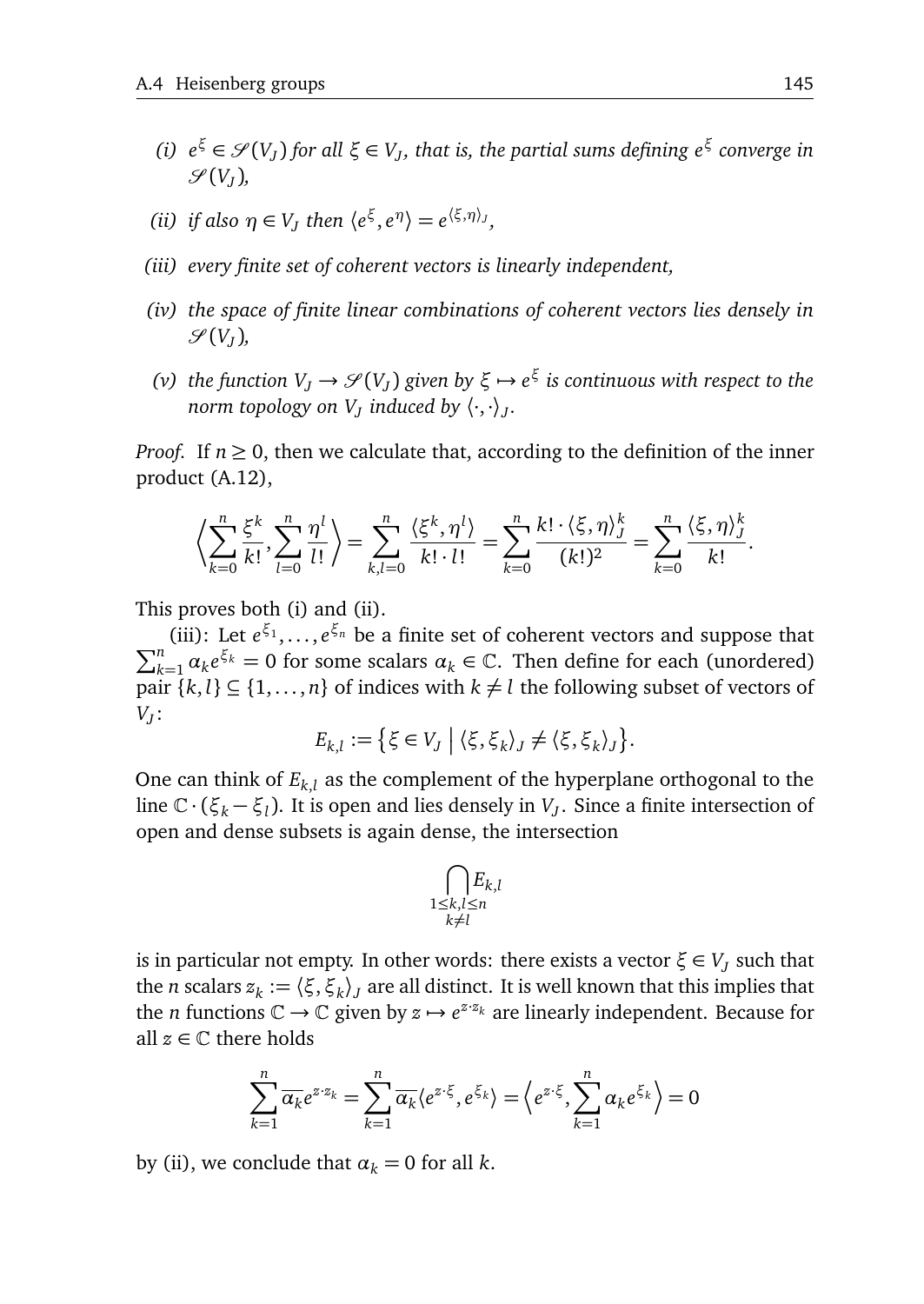(iv): Set  $\mathcal{H} \subseteq \mathcal{S}(V_J)$  to be the closure of the span of all the exponential vectors. Let  $\xi \in V_J$  and consider the function  $\mathbb{R} \to \mathcal{H}$  given by  $\theta \mapsto e^{\theta \cdot \xi}$ . It is smooth because the series *e θ*·*ξ* is absolutely convergent. Its *n*-th derivative is valued in  $\mathcal H$  also and is given by term-wise differentation:

$$
\theta \mapsto \sum_{k=0}^{\infty} \xi^k \cdot \frac{(\theta \xi)^k}{k!}.
$$

In particular, the monomial

$$
\xi^k = \frac{\mathrm{d}^k}{\mathrm{d}\theta^k} e^{\theta \cdot \xi} \bigg|_{\theta=0} \tag{A.13}
$$

lies in  $H$  for all  $k \geq 0$ . Now note that by taking partial derivatives a more general monomial *ξ*<sup>1</sup> ···*ξ<sup>k</sup>* can be expressed in terms of a power of a single vector:

$$
k! \cdot \xi_1 \cdots \xi_k = \frac{\partial^k}{\partial \theta_1 \cdots \partial \theta_k} (\theta_1 \xi_1 + \cdots + \theta_k \xi_k)^k \Big|_{\theta_1 = \cdots = \theta_k = 0}.
$$
 (A.14)

Having just learned that  $(\sum_{i=1}^{k} \theta_i \xi_i)^k \in \mathcal{H}$ , we see that  $\xi_1 \cdots \xi_k \in \mathcal{H}$  as well. Hence,  $\mathcal{H}$  equals  $\mathcal{S}(V_J)$ .

(v): If  $\xi, \eta \in V_J$  then, using (ii),

$$
\|e^{\xi}-e^{\eta}\|^2=e^{\|\xi\|_J^2}+e^{\|\eta\|_J^2}-2\cdot\operatorname{Re}e^{\langle\xi,\eta\rangle_J}.
$$

Together with the continuity of the inner product  $\langle \cdot, \cdot \rangle_j$  this proves what was asked.

The properties (i)–(iv) in this Proposition allow one to uniquely specify a unitary operator on  $\mathcal{S}(V_J)$  by prescribing its values on the coherent vectors and checking whether it then preserves inner products.

#### **A.4.2 The Weyl representations of a Heisenberg group**

Given a real vector space, we saw in Definition A.4.1 how to associate a Heisenberg group to a skew form, and in Appendix A.4.1 how to forge a bosonic Fock space from a complex structure and a Hermitian inner product. In this subsection we will build a representation of the former group on the latter Hilbert space, but in order to do so the skew form and the complex structure will need to be compatible in a certain sense and, moreover, the inner product should be a specific one derived from these two pieces of structure.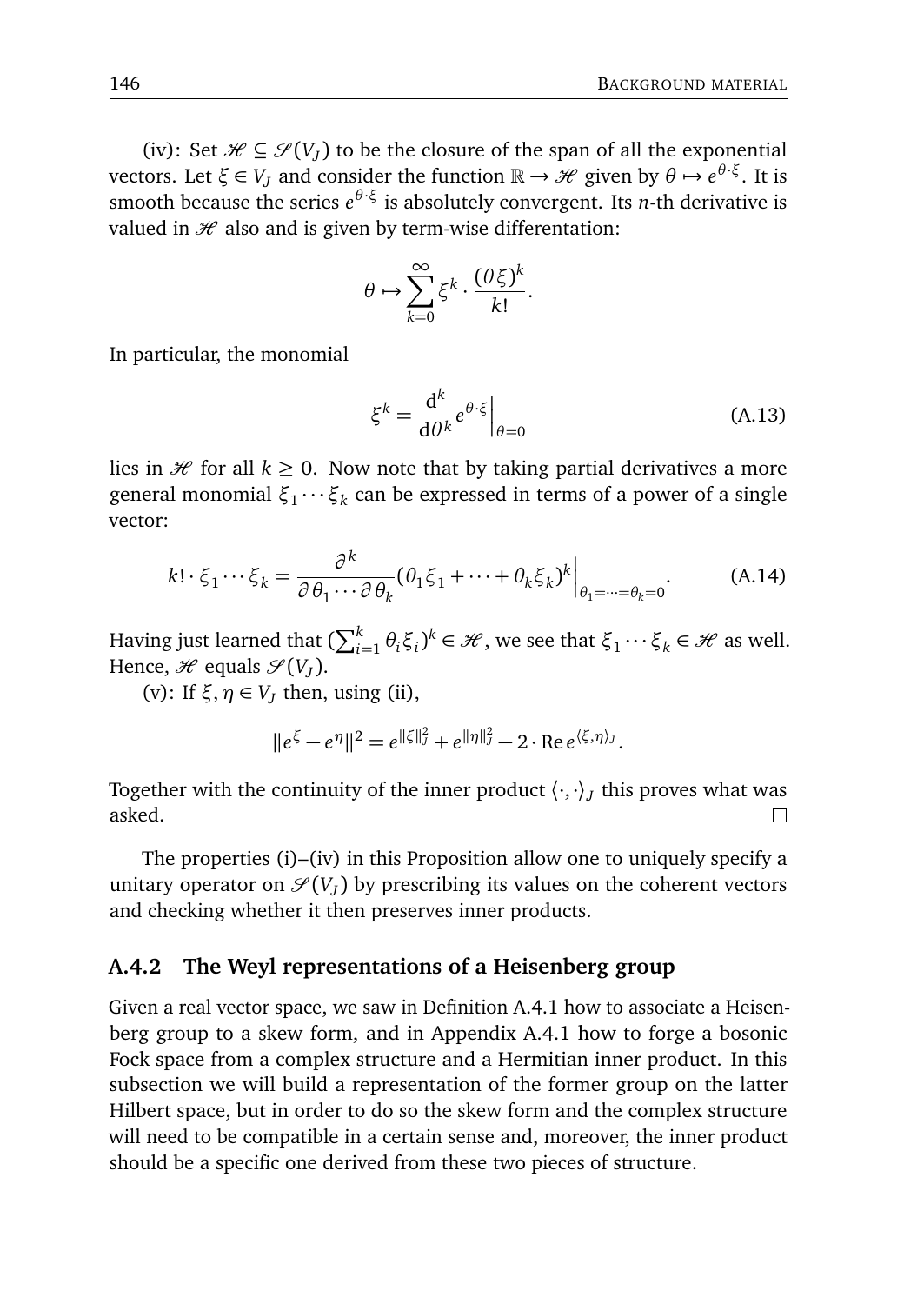**Proposition A.4.5.** *Let V be a real vector space carrying a non-degenerate, bilinear skew form S and a complex structure*  $J: V \rightarrow V$ *. Write*  $V_J$  *for the associated complex vector space. Then the following compatibility requirements between S and J are equivalent:*

- *(i) S is J*-invariant, that is,  $S(J\xi, J\eta) = S(\xi, \eta)$  *for all*  $\xi, \eta \in V$ *, and J* tames *S*, *meaning that*  $S(ξ, Jξ) > 0$  *for all non-zero*  $ξ ∈ V$ ,
- *(ii) the bilinear form*

$$
g_J\colon V\times V\to \mathbb{R},\qquad g_J(\xi,\eta):=S(\xi,J\eta)
$$

*is J -invariant and makes V a real pre-Hilbert space,*

*(iii) the form*

$$
\langle \cdot, \cdot \rangle_J : V_J \times V_J \to \mathbb{C}, \qquad \langle \xi, \eta \rangle_J := 2\pi \big( S(\xi, J\eta) - i S(\xi, \eta) \big),
$$

*makes V<sup>J</sup> a complex pre-Hilbert space, that is,* 〈·,·〉*<sup>J</sup> is a Hermitian inner product.*2,3

*Remark* A.4.6*.* If a pair (*S*, *J*) satisfies the equivalent properties of Proposition A.4.5, then so does the pair (−*S*,−*J*). One gets a Hermitian inner product on the conjugate complex pre-Hilbert space *V*−*<sup>J</sup>* .

Let *V* be a real vector space carrying a non-degenerate, bilinear skew form *S* and a complex structure *J*: *V*  $\rightarrow$  *V*. Write *V<sub>J</sub>* for the associated complex vector space and suppose that *S* and *J* satisfy the equivalent compatibility requirements of Proposition A.4.5. Then *S* is continuous with respect to the norm topology on *V* induced by the Hermitian inner product  $\langle \cdot, \cdot \rangle$ <sub>*I*</sub> because the latter is continuous and *S* is up to a scalar its imaginary part:

$$
S(\xi,\eta) = \frac{i}{4\pi} \big( \langle \xi, \eta \rangle_J - \langle \eta, \xi \rangle_J \big) = -\frac{1}{2\pi} \cdot \operatorname{Im} \langle \xi, \eta \rangle_J.
$$

We may therefore construct a Heisenberg group  $\widetilde{V}$  from *S*.

**Theorem A.4.7.** Let  $\mathscr{S}(V_J)$  be the bosonic Fock space associated to the Hermitian *inner product*  $\langle \cdot, \cdot \rangle_j$  *in Proposition A.4.5(iii). Define for*  $(\xi, z) \in \widetilde{V}$  *and*  $\kappa \in V_j$  *a vector*<sup>4</sup>

$$
W_J(\xi, z)(e^{\kappa}) := z \cdot e^{-\frac{1}{2}\langle \xi, \xi \rangle_J - \langle \kappa, \xi \rangle_J} \cdot e^{\kappa + \xi} \in \mathcal{S}(V_J). \tag{A.15}
$$

<sup>2</sup>Recall our convention that a Hermitian inner product is complex linear in its *first* variable.

<sup>&</sup>lt;sup>3</sup>The factor  $2\pi$  in the definition of  $\langle \cdot, \cdot \rangle_j$  is of course irrelevant for the statement of this Proposition on its own. It serves as a normalisation to ensure compatibility with our Definition A.4.1 of a Heisenberg group.

<sup>&</sup>lt;sup>4</sup>On the right hand side of the following equation we consider  $\xi$  as a vector of  $V<sub>J</sub>$ .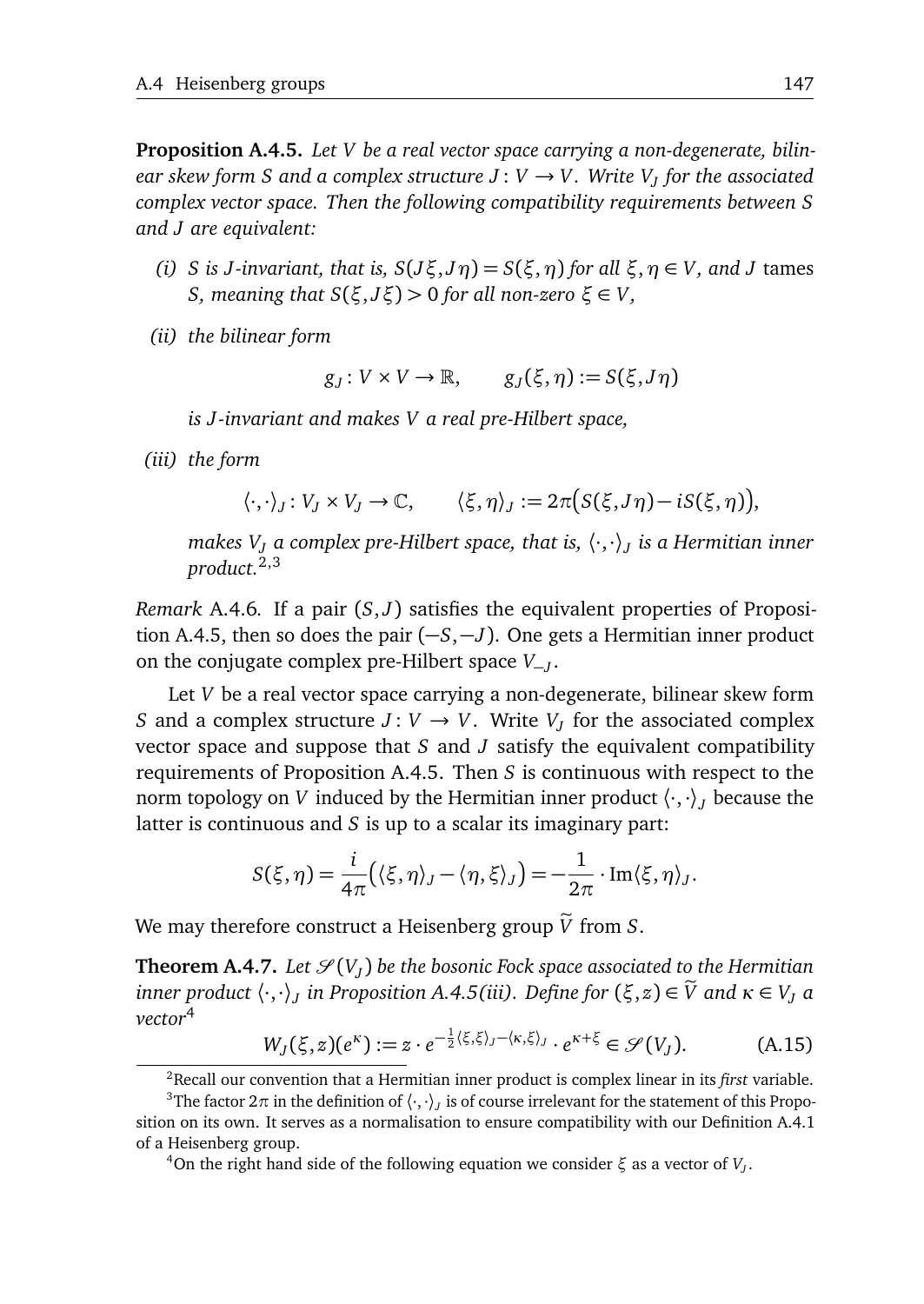*Then*

- *(i)* this is an action of the group  $\tilde{V}$  on the space of finite linear combinations of *the coherent vectors in*  $\mathscr{S}(V_J)$ *,*
- *(ii) which preserves inner products.*

*Therefore,* (A.15) *extends to a unitary representation*  $W_J$  *of*  $\widetilde{V}$  *on*  $\mathscr{S}(V_J)$ *. It is strongly continuous.*

*Proof.* After filling in the definitions of the multiplication in *V* and of *W<sub>J</sub>*, checking the equation

$$
W_J((\xi,z)\cdot(\eta,w))(e^{\kappa})=W_J(\xi,z)\big(W_J(\eta,w)(e^{\kappa})\big)
$$

for all  $(\eta, w) \in \tilde{V}$  quickly comes down to verifying whether

$$
\frac{1}{2}\langle \xi, \eta \rangle_J - \frac{1}{2}\langle \eta, \xi \rangle_J = -2\pi i \cdot S(\xi, \eta).
$$

This follows from the definition in Proposition A.4.5(iii) of  $\langle \cdot, \cdot \rangle_j$  in terms of *S* and *J*:

$$
\frac{1}{2}(\langle \xi, \eta \rangle_J - \langle \eta, \xi \rangle_J) = \frac{1}{2}(\langle \xi, \eta \rangle_J - \overline{\langle \xi, \eta \rangle}_J) = i \cdot \text{Im}\langle \xi, \eta \rangle_J = -2\pi i \cdot S(\xi, \eta).
$$

Proving that inner products are preserved is a matter of writing out

$$
\langle W_J(\xi, z)(e^{\eta}), W_J(\xi, z)(e^{\kappa}) \rangle = |z|e^{-\frac{1}{2}\langle \xi, \xi \rangle_J - \langle \eta, \xi \rangle_J} \cdot e^{-\frac{1}{2}\langle \xi, \xi \rangle_J - \langle \kappa, \xi \rangle_J} \cdot \langle e^{\eta + \xi}, e^{\kappa + \xi} \rangle
$$
  
=  $e^{-\langle \xi, \xi \rangle_J} e^{-\langle \eta, \xi \rangle_J} e^{-\langle \xi, \kappa \rangle_J} \cdot e^{\langle \eta + \xi, \kappa + \xi \rangle_J}$   
=  $e^{\langle \eta, \kappa \rangle_J} = \langle e^{\eta}, e^{\kappa} \rangle$ ,

where we used Proposition A.4.4(ii) for the last equality.

That the action (A.15) first extends from coherent vectors to finite linear combinations of those is implied by Proposition A.4.4(iii), and that it then extends further to all of  $\mathscr{S}(V_J)$  follows from Proposition A.4.4(iv).

To prove strong continuity of this representation we show that for all vectors  $v \in \mathcal{S}(V_J)$  the map  $\tilde{V} \to \mathcal{S}(V_J)$  given by  $(\xi, z) \mapsto W_J(\xi, z)(v)$  is continuous. It is sufficient to prove this when *v* is an coherent vector *e κ* and in that case this can be seen from the continuity of the inner product  $\langle \cdot, \cdot \rangle_J$  together with Proposition A.4.4(v), which tells us that the composite function

$$
\widetilde{V} \twoheadrightarrow V \xrightarrow{\sim} V_J \rightarrow \mathcal{S}(V_J), \qquad (\xi, z) \mapsto \xi \mapsto \kappa + \xi \mapsto e^{\kappa + \xi}
$$

is continuous.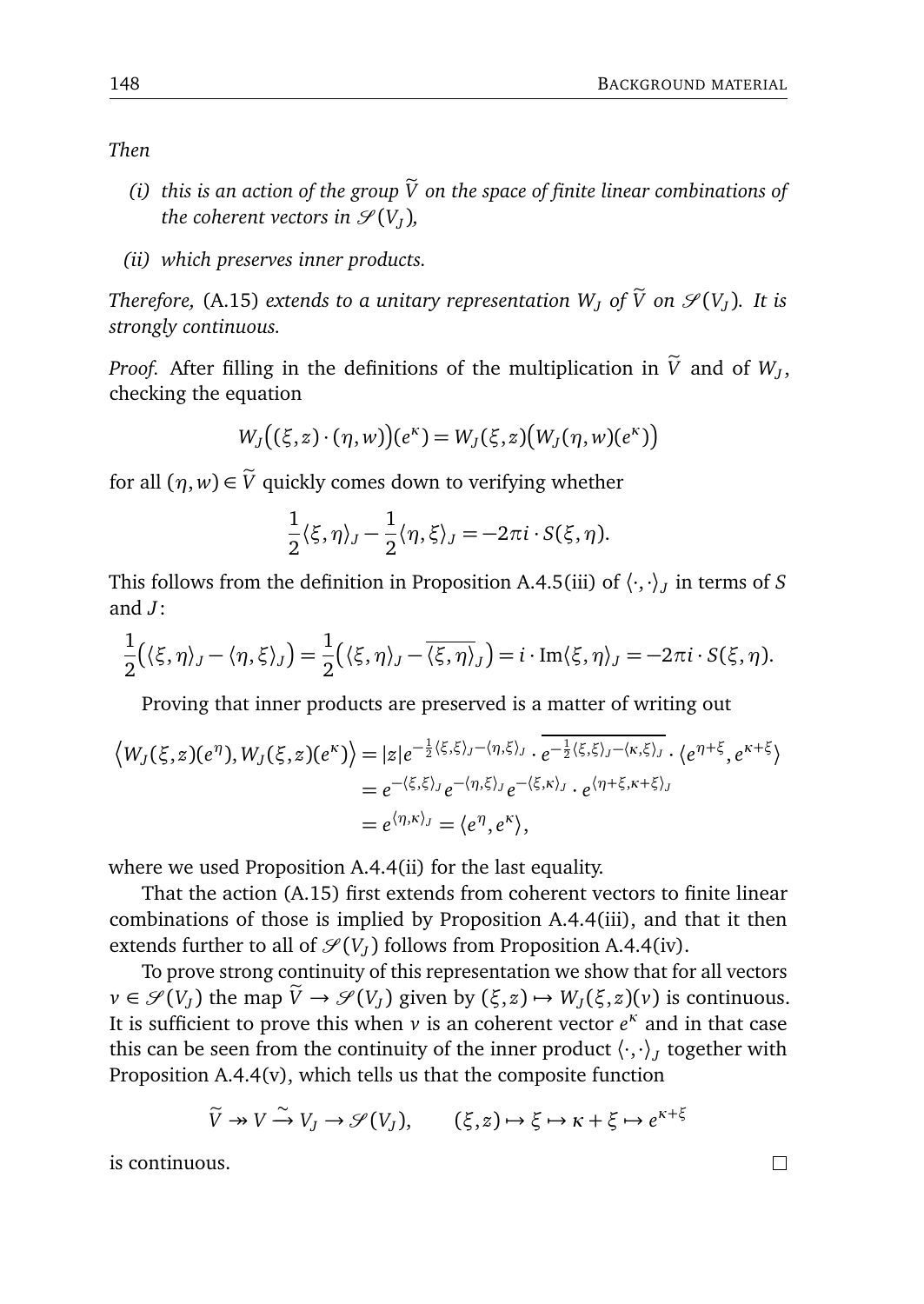The factor  $e^{-\frac{1}{2} \langle \xi, \xi \rangle_J - \langle \kappa, \xi \rangle_J}$  in (A.15) can be understood as a correction to make the action unitary. It has a more conceptual meaning also, though, namely that of a certain *Radon-Nikodym derivative*. This is explained in, for example, [Ism96, Chapter 1, §1.3].

**Definition A.4.8.** The representation (A.15) of the Heisenberg group  $\widetilde{V}$  on the bosonic Fock space  $\mathscr{S}(V_J)$  is called the *Weyl representation* (associated to the complex structure *J* on *V*).

**Theorem A.4.9.** *The Weyl representation W<sup>J</sup> is irreducible.*

*Proof.* (After [Ism96, Theorem 7.1].) Let *T* be an endomorphism of *W<sup>J</sup>* . We wish to show that *T* is a scalar multiple of the identity operator because that will imply the irreducibility of  $W_J$  by Schur's lemma.

Let us first study the vector  $T(1)$ , where  $1 \in \mathbb{C} =: Sym^0(V_J) \subseteq \mathcal{S}(V_J)$ . Define for a fixed vector  $ξ ∈ V_J$  the function

$$
\mathbb{C} \to \mathbb{C}, \qquad z \mapsto \langle T1, e^{z\xi} \rangle. \tag{A.16}
$$

By expanding  $e^{z\xi}$  into a power series we see that this function is anti-holomorphic. On the other hand, using the unitarity of  $W_J$  and that  $1 = e^0$ , we can rewrite it as

$$
\langle T1, e^{z\xi} \rangle = \langle W_J(-z\xi, 1)(T1), W_J(-z\xi, 1)(e^{z\xi}) \rangle
$$
  
=  $\langle TW_J(-z\xi, 1)(1), e^{\frac{1}{2}|z|^2\langle \xi, \xi \rangle_J} \cdot 1 \rangle$   
=  $\langle T(e^{-\frac{1}{2}|z|^2\langle \xi, \xi \rangle_J} \cdot e^{-z\xi}), e^{\frac{1}{2}|z|^2\langle \xi, \xi \rangle_J} \cdot 1 \rangle$   
=  $\langle Te^{-z\xi}, 1 \rangle = \langle e^{-z\xi}, T^*1 \rangle.$ 

Hence (A.16) is also holomorphic. Therefore, it is a constant function. It then follows from the expressions (A.13) and (A.14) respectively that  $\langle T1, \xi^k \rangle = 0$ and  $\langle T1, \xi_1 \cdots \xi_k \rangle = 0$  for all  $k \ge 1$  and monomials  $\xi_1 \cdots \xi_k \in \text{Sym}^k(V_J)$ . This means that *T*(1) is a scalar multiple of 1, say,  $T(1) = \alpha \in \mathbb{C}$ . Then also *T*(*e*<sup> $ξ$ </sup>) = *α* · *e*<sup> $ξ$ </sup> holds for all  $ξ ∈ V_J$  since

$$
e^{\xi}=e^{\frac{1}{2}\langle\xi,\xi\rangle_J}W_J(\xi,1)(1).
$$

The density of the coherent vectors in  $\mathscr{S}(V_J)$  finishes the argument. In other words, we use that 1 (or, more generally, any other coherent vector) is cyclic for *W<sup>J</sup>* .

The following Proposition explains that the construction of a Weyl representation is in a certain sense functorial.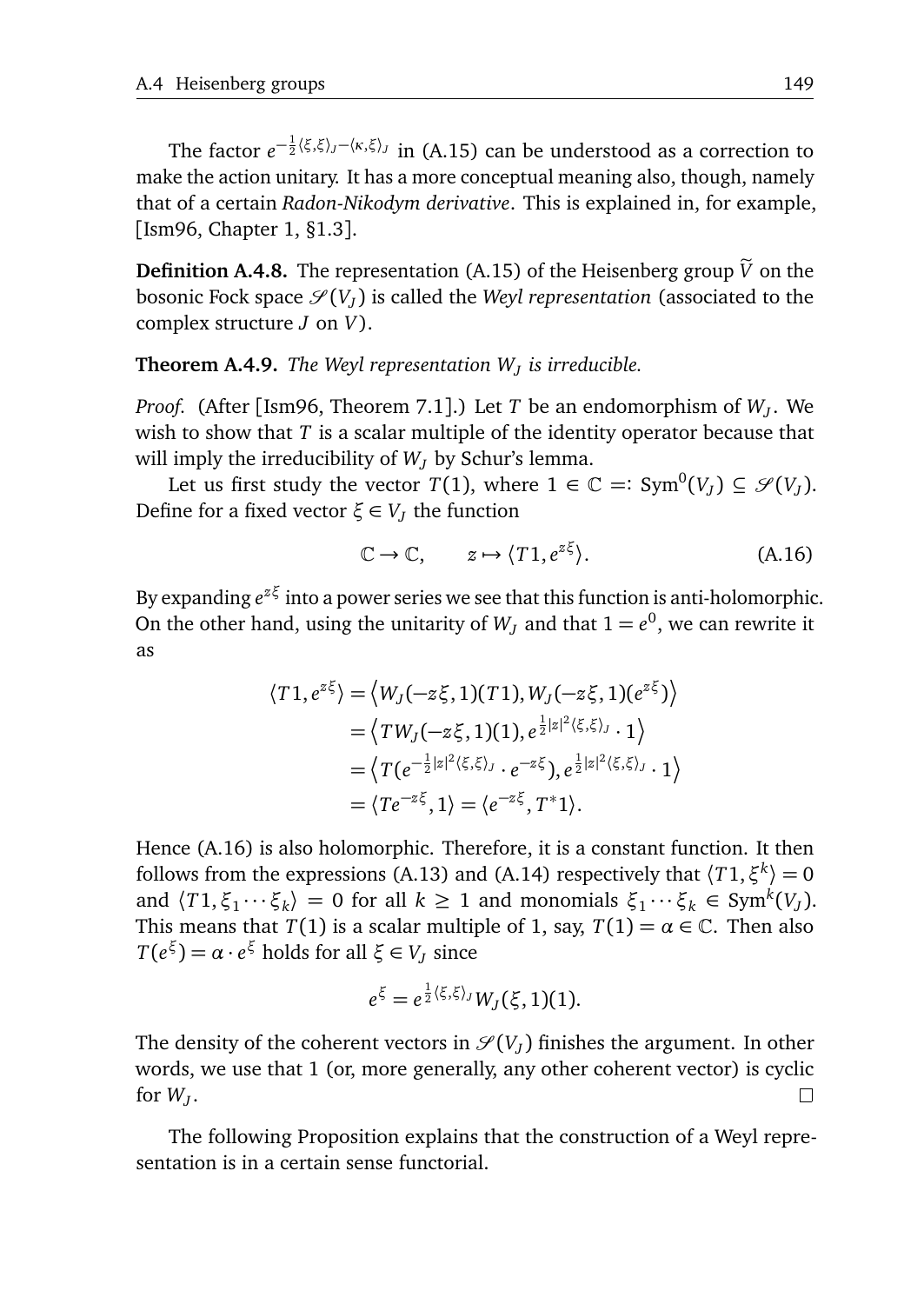**Proposition A.4.10.** Let  $(V_i, S_i, J_i)$  for  $i = 1,2$  be two triples satisfying the  $d$  *demands above and let*  $g: V_1 \xrightarrow{S} V_2$  *be an* R-linear isomorphism which preserves *the skew forms*  $S_i$  *and intertwines the complex structures*  $J_i$ *. Write*  $g^*\xi_1 \in V_2$  *for the image of*  $\xi_1 \in V_1$ . Then

- *(i) g* lifts to a continuous group isomorphism  $\widetilde{V}_1 \xrightarrow{\sim} \widetilde{V}_2$  between the associated *Heisenberg groups via*  $g \cdot (\xi_1, z_1) := (g * \xi_1, z_1)$ , where  $(\xi_1, z_1) \in \widetilde{V}_1$ , and
- *(ii) there is a unitary operator*  $U(g)$ :  $\mathscr{S}((V_1)_{J_1})$ ∼ −→ S ((*V*<sup>2</sup> )*J*2 ) *which extends the* ( $\mathbb{R}$ -linear) isomorphism g between the subspaces  $(V_i)_{J_i} = \text{Sym}^1((V_i)_{J_i}) \subseteq$  $\mathscr{S}((V_i)_{J_i}),$

 $s$ uch that  $U(g)$  intertwines the Weyl representations  $W_{J_i}$  of  $\widetilde{V}_i$  on  $\mathscr{S}((V_i)_{J_i}),$  that *is,*

$$
U(g)W_{J_1}(\xi_1,z_1)U(g)^* = W_{J_2}(g\cdot(\xi_1,z_1)).
$$

The proof of the claim above is identical to the one in the 'absolute' (as opposed to 'relative') situation when  $(V_1, S_1, J_1) = (V_2, S_2, J_2)$ . We will therefore only give a proof in this latter case and we simultaneously include the hypothesis that we have a group of such automorphisms *g*:

**Proposition A.4.11.** *Let G be a topological group acting by* R*-linear automorphisms on V which preserves S, commutes with J and is strongly continuous with respect to the norm topology on V induced by* 〈·,·〉*<sup>J</sup> . Write g* <sup>∗</sup>*ξ for the translate of*  $\xi \in V$  *by*  $g \in G$ *. Then* 

- *(i) G* acts strongly continuously on  $\widetilde{V}$  as  $g \cdot (\xi, z) := (g^* \xi, z)$ , where  $(\xi, z) \in \widetilde{V}$ , *and*
- *(ii) there is a representation*  $U: G \to U(\mathcal{S}(V_J))$  *which extends the (R-linear) action on the subspace*  $V_J = \text{Sym}^1(V_J) \subseteq \mathcal{S}(V_J)$ ,

*such that the intertwining property*

$$
U(g)WJ(\xi,z)U(g)^* = WJ(g \cdot (\xi,z))
$$
 (A.17)

*is satisfied.*

*Proof.* Indeed, (i) is true because *G* preserves *S*, and so it also does not perturb the cocycle  $c$  defining  $\tilde{V}$ .

To prove (ii), we first note that since *G* commutes with *J* it acts by C-linear operators on *V<sup>J</sup>* . Moreover, it commuting with *J* and preserving *S* implies by the definition of the Hermitian inner product  $\langle \cdot, \cdot \rangle_j$  in Proposition A.4.5(iii)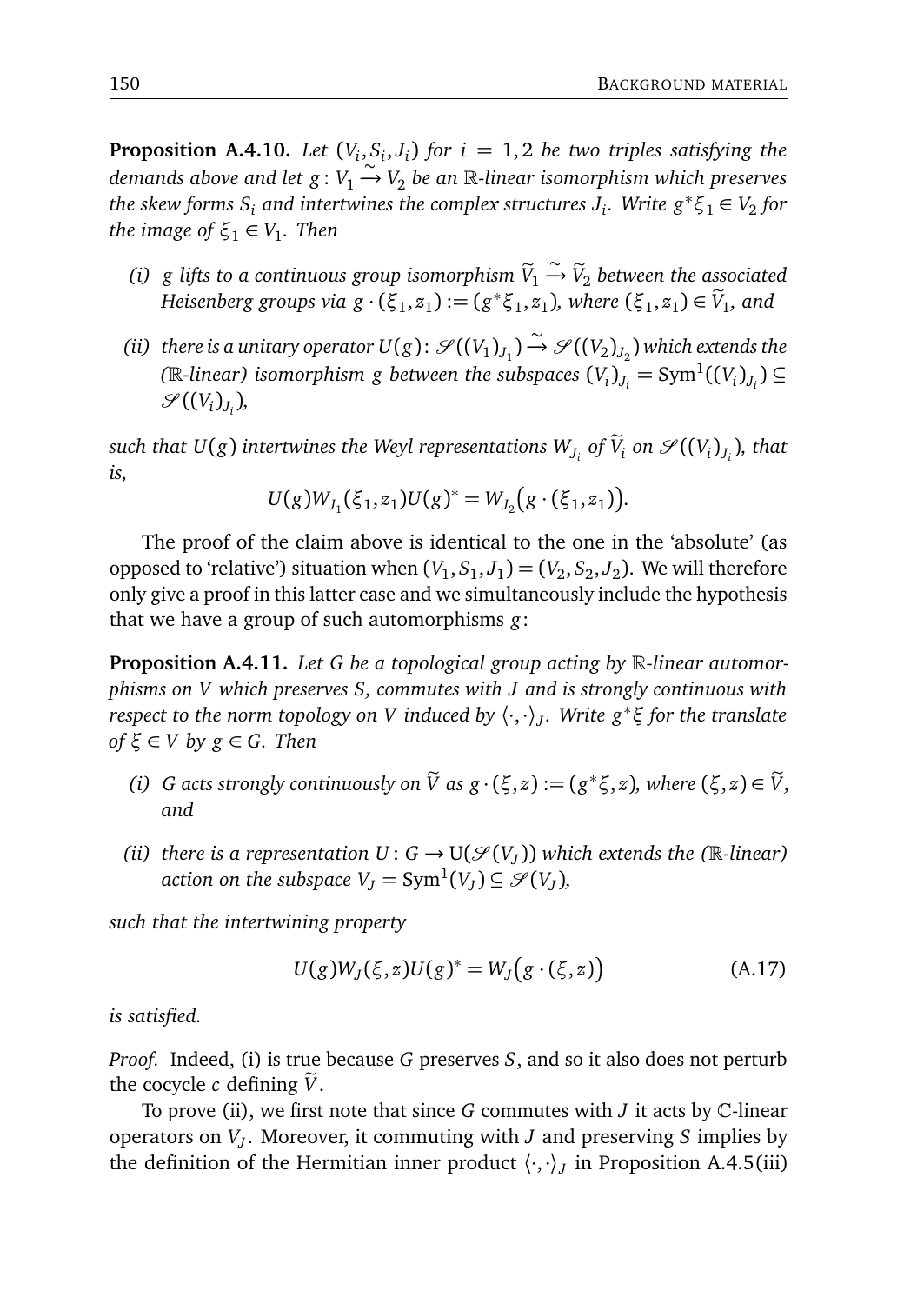that *G* preserves  $\langle \cdot, \cdot \rangle_j$ . That is, *G* acts by unitary operators on the complex pre-Hilbert space  $(V_J, \langle \cdot, \cdot \rangle_J)$ .

By applying *G* factor-wise to monomials in the vectors of *V<sup>J</sup>* , we see from the definition of the inner product (A.12) that we get a unitary *G*-action on Sym<sup>∗</sup>( $V_J$ ) and hence also on its completed Hilbert space  $\mathscr{S}(V_J)$ . We denote the latter action by *U*. Equivalently, we may define *U* first argument-wise on the coherent vectors by setting  $U(g)(e^k) := e^{g^*k}$ . Proposition A.4.4(ii) says that this respects inner products and therefore the action extends to all of  $\mathcal{S}(V_J)$ .

Proving the strong continuity of *U* comes down to checking whether, if  $\kappa \in V_J$ , then  $g_n \to g$  in *G* implies that  $e^{g_n^* \kappa} \to e^{g^* \kappa}$  in  $\mathscr{S}(V_J)$ . This follows from the strong continuity of the *G*-action on  $V<sub>J</sub>$  and Proposition A.4.4(v).

To show the intertwining property (A.17) it suffices to equate the actions of the operators on both sides on coherent vectors. If  $\kappa \in V_J$ , then

$$
U(g)W_{J}(\xi,z)U(g)^{*}(e^{\kappa}) = U(g)W_{J}(\xi,z)e^{(g^{-1})^{*}\kappa} \\
= z \cdot e^{-\frac{1}{2}\langle \xi,\xi \rangle_{J} - \langle (g^{-1})^{*}\kappa,\xi \rangle_{J}} \cdot U(g)(e^{(g^{-1})^{*}\kappa + \varepsilon}) \\
= z \cdot e^{-\frac{1}{2}\langle \xi,\xi \rangle_{J} - \langle (g^{-1})^{*}\kappa,\xi \rangle_{J}} \cdot e^{\kappa + g^{*}\xi}.
$$

Because *g* preserves  $\langle \cdot, \cdot \rangle_J$  this is equal to

$$
W_J(g^*\xi,z)(e^{\kappa})=W_J(g\cdot(\xi,z))(e^{\kappa}).
$$

*Remark* A.4.12 (The groupoid of Weyl representations)*.* While the above result easily allows one to exhibit many symmetries of a Weyl representation sufficiently many for the purposes in this thesis—it is worth noting that these are not the only ones such a representation possesses. It namely turns out that, in order to implement the elements of a group *G*, they need not necessarily commute with *J*, but conjugating *J* should merely 'not distort *J* too much'. More precisely, for an element  $g \in G$  the commutator  $[g, J]$  should be a *Hilbert–Schmidt operator* on *V<sup>J</sup>* . This condition is necessary as well. The result is then not a representation of *G* itself on  $\mathscr{S}(V_J)$ , but of a certain U(1)-central extension instead. We refer for these claims to [PS86, Proposition 9.5.9].

We can therefore say that to the space of complex structures on *V* that satisfy Proposition A.4.5 there is associated a category of which the objects are the corresponding Weyl representations and the morphisms are the  $\tilde{V}$ -intertwiners. Schur's lemma then tells us that this is a groupoid, while the aforementioned claims (or, rather, their generalisations to the 'relative' case) declare that it is in general not connected: the connected components are exactly the full subgroupoids associated to each *polarisation class* of complex structures that differ from each other by a Hilbert–Schmidt operator.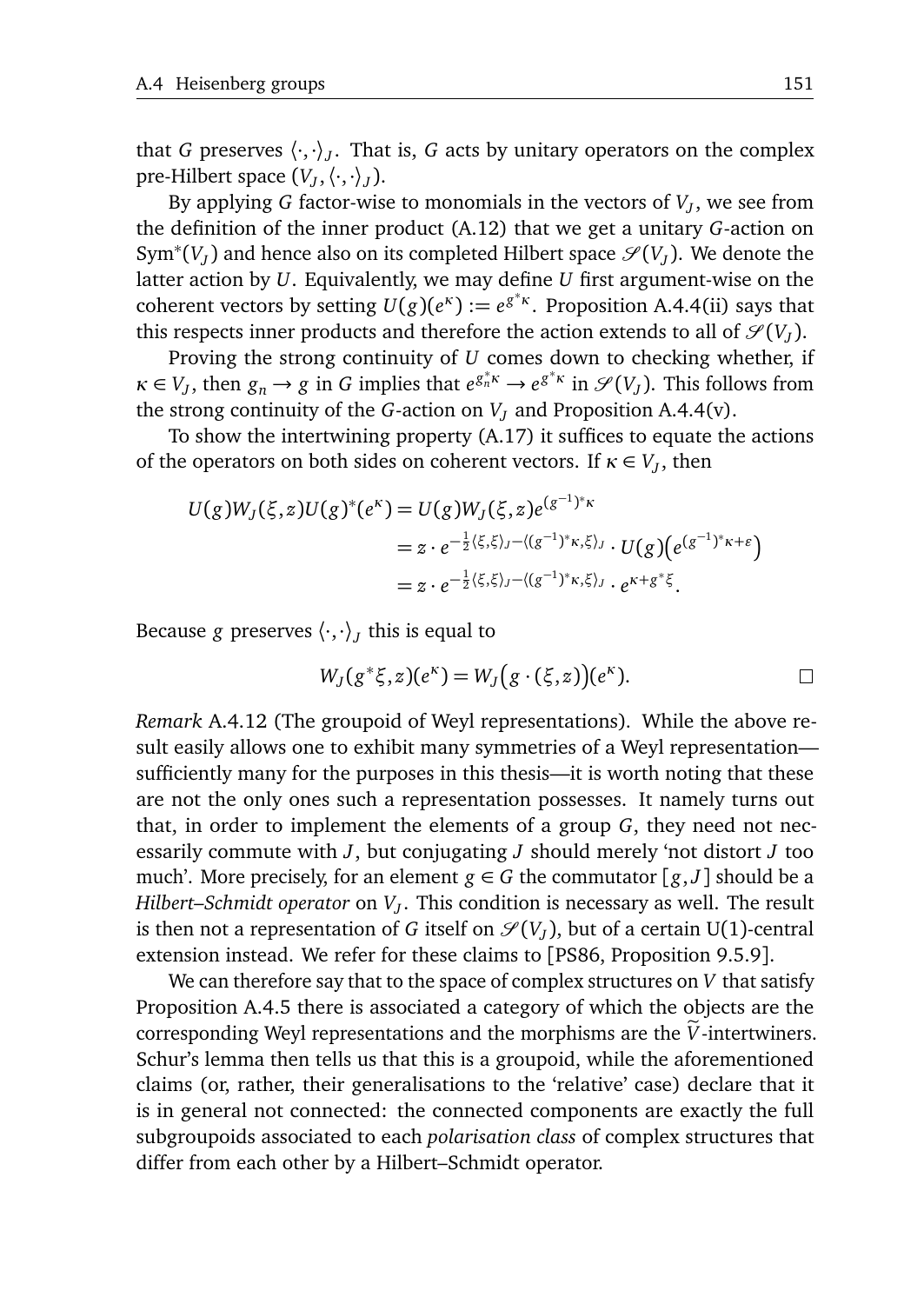With these Weyl representations we have constructed one family of irreducible representations of a Heisenberg group. Having the classical Stone–von Neumann theorem for finite-dimensional Heisenberg groups in mind (see for example [Fol89, Theorem 1.50]), it is reasonable to ask to what extent a similar uniqueness result holds for the possibly infinite-dimensional Heisenberg groups we are considering here. Of course, the action (A.15) can be tweaked a little by letting the central subgroup U(1) act by a non-trivial character instead. It turns out that this is the only freedom we have when we additionally assume the positive energy property:

**Theorem A.4.13** (The Stone–von Neumann theorem for positive energy representations)**.** *(See [PS86, Proposition 9.5.10].) Suppose there exists a complex*  $\mathit{structure}\ J$  and, for some  $m\geq 1$ , a  $\mathsf{Rot}^{(m)}(S^1)$ -action on  $V$  satisfying the demands *of Proposition A.4.11 such that the resulting representation of* Rot(*m*) (*S* 1 ) *on*  $\mathscr{S}(V_J)$  is of positive energy. Then  $W_J$  is, up to isomorphism, the unique irreducible, *positive energy representation of*  $\tilde{V}$  *such that the central subgroup* U(1) *acts as*  $z \mapsto z$ .

According to Proposition A.3.19, the positive energy assumption additionally gives us complete knowledge of representations of  $\tilde{V}$  that are not necessarily irreducible: they are simply direct sums of the unique irreducible one.

The proof of the above Theorem involves the Lie algebra of  $\tilde{V}$  and its representation by densely defined, skew-adjoint operators on any representation of  $\tilde{V}$ . These are topics we did not have the chance to treat.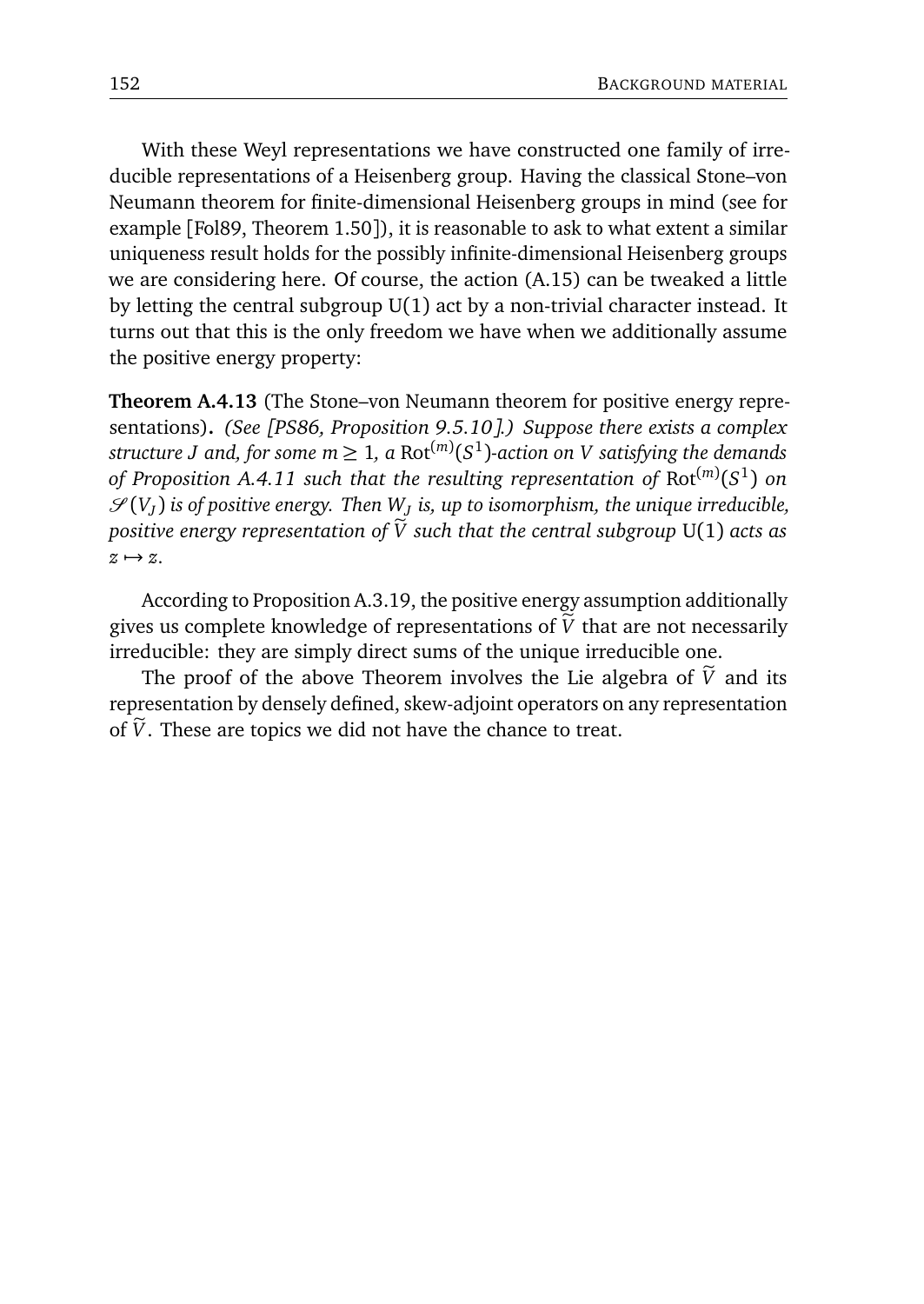# **Bibliography**

| [Apo90]      | Tom M. Apostol. Modular Functions and Dirichlet Series in Number<br>Theory. 2nd ed. Graduate Texts in Mathematics 41. Springer-Verlag,<br>1990.                                                                                                                                        |
|--------------|----------------------------------------------------------------------------------------------------------------------------------------------------------------------------------------------------------------------------------------------------------------------------------------|
| [Ara99]      | Huzihiro Araki. Mathematical Theory of Quantum Fields. Trans. by<br>Ursula Carow-Watamura. International Series of Monographs of<br>Physics 101. Oxford University Press, 1999.                                                                                                        |
| [ $BDH14a$ ] | Arthur Bartels, Christopher L. Douglas and André Henriques. 'Con-<br>formal nets I: Coordinate-free nets'. In: International Mathematics<br>Research Notices 2015.13 (2014), pp. 4975-5052. eprint: http:<br>$//imrn.$ $oxfordjournals.$ $org/content/2015/13/4975.$<br>full.pdf+html. |
| [BDH14b]     | Arthur Bartels, Christopher L. Douglas and André Henriques. Con-<br>formal nets II: Conformal blocks. 2014. arXiv: math/1409. 8672v1.                                                                                                                                                  |
| [BDH15]      | Arthur Bartels, Christopher L. Douglas and André Henriques. Con-<br>formal nets III: Fusion of defects. 2015. arXiv: math/1310. 8263v2.<br>Accepted for publication in Memoirs of the American Mathematical<br>Society as 'Fusion of defects'.                                         |
| [BDH16]      | Arthur Bartels, Christopher L. Douglas and André Henriques. Con-<br>formal nets IV: The 3-category. 2016. arXiv: math/1605.0066v1.                                                                                                                                                     |
| [ $Bis+16$ ] | Marcel Bischoff et al. 'Phase Boundaries in Algebraic Conformal<br>QFT'. In: Communications in Mathematical Physics 342 (1 2016),<br>pp. 1–45.                                                                                                                                         |
| [ $Bis12$ ]  | Marcel Bischoff. 'Models in Boundary Quantum Field Theory Asso-<br>ciated with Lattices and Loop Group Models'. In: Communications<br>in Mathematical Physics 315 (3 2012), pp. 827-858.                                                                                               |
| [BMT88]      | Detlev Buchholz, Gerhard Mack and Ivan Torodov. 'The current<br>algebra on the circle as a germ of local field theories'. In: Nuclear<br>Physics B (Proceedings Supplements) 5 (2 1988), pp. 20–56.                                                                                    |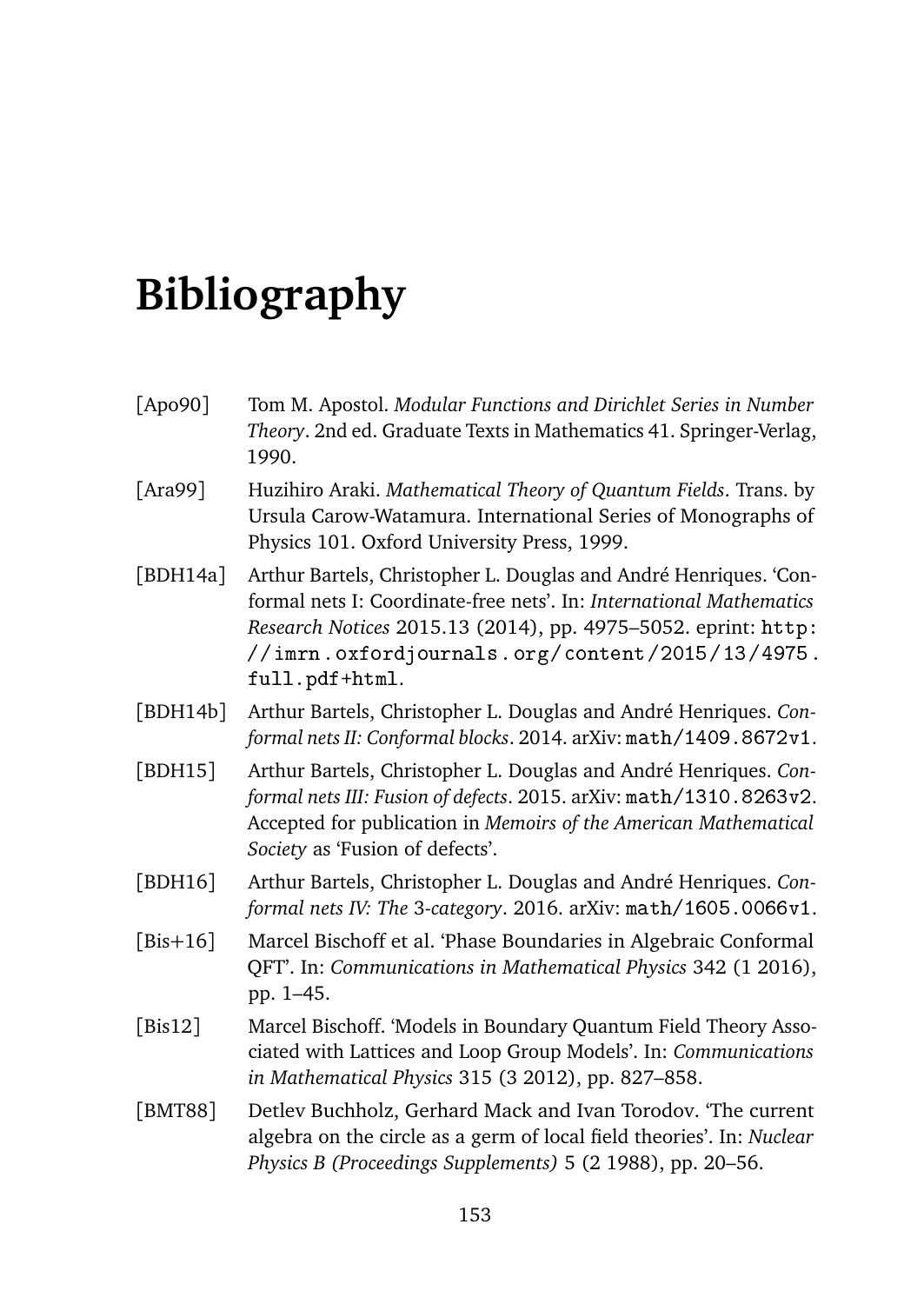| [Br11]     | Richard E. Borcherds. What is the motivation for a vertex algebra?<br>(answer). 2nd Feb. 2011. URL: $http://mathoverflow.net/a/$<br>54099 (visited on 28/10/2016).                                                                |
|------------|-----------------------------------------------------------------------------------------------------------------------------------------------------------------------------------------------------------------------------------|
| [Bor86]    | Richard E. Borcherds. 'Vertex algebras, Kac-Moody algebras, and<br>the Monster'. In: Proceedings of the National Academy of Sciences<br>of the United States of America 83 (10 1986), pp. 3068-3071.                              |
| [Bor92]    | Richard E. Borcherds. 'Monstrous moonshine and monstrous Lie su-<br>peralgebras'. In: Inventiones Mathematicae 109 (1 1992), pp. 405-<br>444.                                                                                     |
| [BS90]     | Detlev Buchholz and Hanns Schulz-Mirbach. 'Haag Duality in<br>Conformal Quantum Field Theory'. In: Reviews in Mathematical<br>Physics 2 (1 1990), pp. 105-125.                                                                    |
| $[Car+15]$ | Sebastiano Carpi et al. 'From Vertex Operator Algebras to Con-<br>formal Nets and Back'. In: (2015). arXiv: abs/1503.01260v3.<br>Accepted for publication in Memoirs of the American Mathematical<br>Society.                     |
| [Car04]    | Sebastiano Carpi. 'On the Representation Theory of Virasoro Nets'.<br>In: Communications in Mathematical Physics 244 (2 2004), pp. 261-<br>284.                                                                                   |
| [Car98]    | Sebastiano Carpi. 'Absence of Subsystems for the Haag-Kastler Net<br>Generated by the Energy-Momentum Tensor in Two-Dimensional<br>Conformal Field Theory'. In: Letters in Mathematical Physics 45 (3<br>1998), pp. 259-267.      |
| [Con68]    | John H. Conway. 'A Perfect Group of Order 8,315,553,613,086,720,<br>000 and the Sporadic Simple Groups'. In: Proceedings of the Na-<br>tional Academy of Sciences of the United States of America 61.2<br>$(1968)$ , pp. 398-400. |
| [Con90]    | John B. Conway. A Course in Functional Analysis. 2nd ed. Graduate<br>Texts in Mathematics 96. Springer, 1990.                                                                                                                     |
| [CS99]     | John H. Conway and Neil J. A. Sloane. Sphere Packings, Lattices<br>and Groups. 3rd ed. Springer-Verlag, 1999.                                                                                                                     |
| [CW05]     | Sebastiano Carpi and Mihály Weiner. 'On the Uniqueness of Dif-<br>feomorphism Symmetry in Conformal Field Theory'. In: Commu-<br>nications in Mathematical Physics 258 (1 2005), pp. 203-221.                                     |
| [DFK04]    | Claudio D'Antoni, Klaus Fredenhagen and Søren Köster. 'Imple-<br>mentation of Conformal Covariance by Diffeomorphism Symmetry'.<br>In: Lectures in Mathematical Physics 67 (3 2004), pp. 239-247.                                 |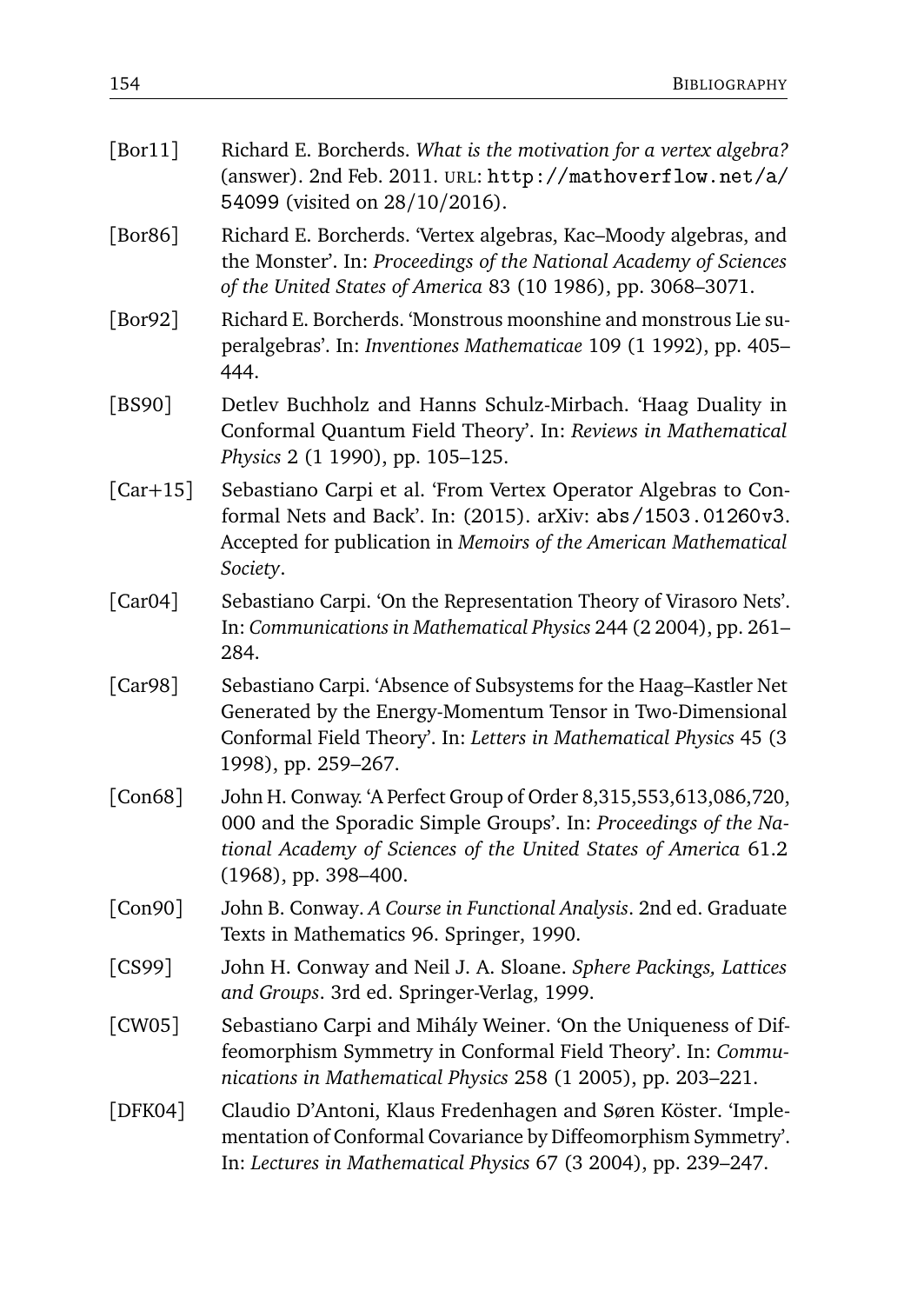| [DH]              | Christopher L. Douglas and André Henriques. Geometric String<br>Structures. eprint: https://www.staff.science.uu.nl/<br>"henri105/PDF/TringWP.pdf. (Visited on 10/2016). Unfin-<br>ished draft.                                                                                                                                              |
|-------------------|----------------------------------------------------------------------------------------------------------------------------------------------------------------------------------------------------------------------------------------------------------------------------------------------------------------------------------------------|
| [DH11]            | Christopher L. Douglas and André Henriques. 'Topological modular<br>forms and conformal nets'. In: Mathematical Foundations of Quan-<br>tum Field Theory and Perturbative String Theory. Ed. by Hisham<br>Sati and Urs Schreiber. Vol. 83. Proceedings of Symposia in Pure<br>Mathematics. American Mathematical Society, 2011, pp. 341-354. |
| [DN99]            | Chongying Dong and Kiyokazu Nagatomo. 'Automorphism Groups<br>and Twisted Modules for Lattice Vertex Operator Algebras'. In:<br>Recent Developments in Quantum Affine Algebras and Related Topics.<br>Ed. by Naihuan Jing and Kailash C. Misra. Vol. 248. Contemporary<br>Mathematics. American Mathematical Society, 1999.                  |
| [ $DX06$ ]        | Chongying Dong and Feng Xu. 'Conformal nets associated with<br>lattices and their orbifolds'. In: Advances in Mathematics 206 (1<br>2006), pp. 279-306.                                                                                                                                                                                      |
| [ $Ebe13$ ]       | Wolfgang Ebeling. Lattices and Codes. A Course Partially Based on<br>Lectures by Friedrich Hirzebruch. 3rd ed. Springer, 2013.                                                                                                                                                                                                               |
| [FHT11]           | Daniel S. Freed, Michael J. Hopkins and Constantin Teleman. 'Loop<br>groups and twisted K-theory III'. In: Annals of Mathematics 174 (2<br>2011), pp. 947-1007.                                                                                                                                                                              |
| [FLM88]           | Igor Frenkel, James Lepowsky and Arne Meurman. Vertex Operator<br>Algebras and the Monster. Academic Press, 1988.                                                                                                                                                                                                                            |
| [Pol89]           | Gerald B. Folland. Harmonic Analysis in Phase Space. Annals of<br>Mathematics Studies. Princeton University Press, 1989.                                                                                                                                                                                                                     |
| [Pol95]           | Gerald B. Folland. A Course in Abstract Harmonic Analysis. 1st ed.<br>Studies in Advanced Mathematics. CRC Press, 1995.                                                                                                                                                                                                                      |
| $[Fr\ddot{o}+07]$ | Jürg Fröhlich et al. 'Duality and defects in rational conformal field<br>theory'. In: Nuclear Physics B 763 (3 2007), pp. 354–430.                                                                                                                                                                                                           |
| [FSV14]           | Jürgen Fuchs, Christoph Schweigert and Alessandro Valentino.<br>'A Geometric Approach to Boundaries and Surface Defects in<br>Dijkgraaf-Witten Theories'. In: Communications in Mathematical<br>Physics 332 (3 2014), pp. 981-1015.                                                                                                          |
| [GF93]            | Fabrizio Gabbiani and Jürg Fröhlich. 'Operator Algebras and Con-<br>formal Field Theory'. In: Communications in Mathematical Physics<br>155.3 (1993), pp. 569-640.                                                                                                                                                                           |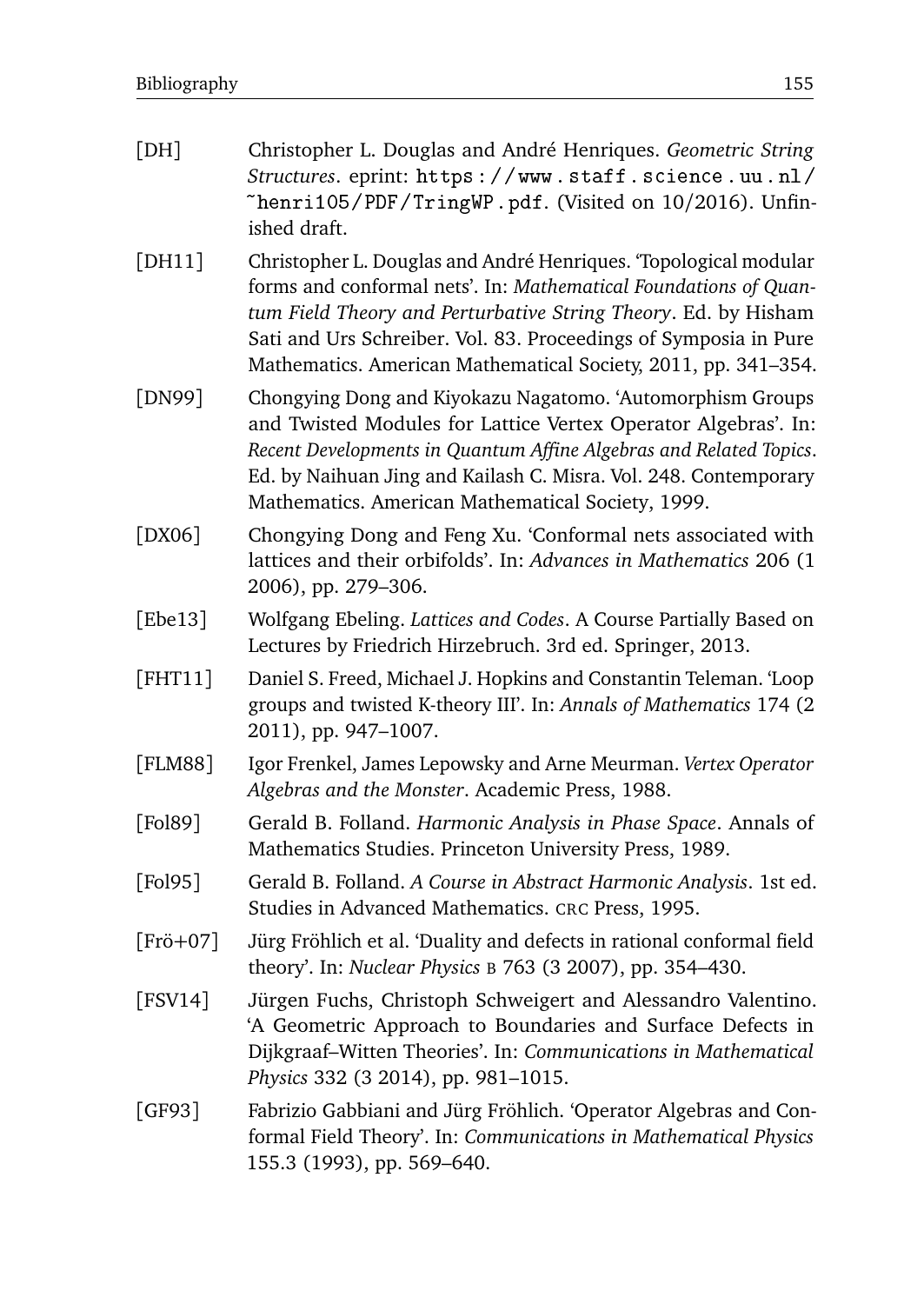| [GPS95]            | Robert Gordon, Anthony J. Power and Ross Street. Coherence for<br>Tricategories. Memoirs of the American Mathematical Society 558.<br>American Mathematical Society, 1995.                                                                                                                        |
|--------------------|---------------------------------------------------------------------------------------------------------------------------------------------------------------------------------------------------------------------------------------------------------------------------------------------------|
| [Gri11]            | Robert L. Griess Jr. An Introduction to Groups and Lattices: Finite<br>Groups and Positive Definite Rational Lattices. Vol. 15. Advanced<br>Lectures in Mathematics. International Press, 2011.                                                                                                   |
| [Guk16]            | Sergei Gukov. 'Surface Operators'. In: New Dualities of Supersym-<br>metric Gauge Theories. Ed. by Jörg Teschner. Mathematical Physics<br>Studies. Springer, 2016, pp. 223-259.                                                                                                                   |
| [Haa76]            | Uffe Haagerup. 'The standard form of von Neumann algebras'. In:<br>Mathematica Scandinavica 37 (2 1976), pp. 271-283.                                                                                                                                                                             |
| [ $H\ddot{o}h03$ ] | Gerald Höhn. 'Genera of Vertex Operator Algebras and three-<br>dimensional Topological Quantum Field Theories'. In: Vertex Oper-<br>ator Algebras in Mathematics and Physics. Ed. by Stephen Berman<br>et al. Vol. 39. Fields Institute Communications. American Mathe-<br>matical Society, 2003. |
| [ $HR79$ ]         | Edwin Hewitt and Kenneth A. Ross. Abstract Harmonic Analysis.<br>Structure of Topological Groups, Integration Theory, Group Repre-<br>sentations. 2nd ed. Vol. I. Springer-Verlag, 1979.                                                                                                          |
| [Im96]             | Rais S. Ismagilov. Representations of Infinite-Dimensional Groups.<br>Vol. 152. Translations of Mathematical Monographs. American<br>Mathematical Society, 1996.                                                                                                                                  |
| [Kac98]            | Victor G. Kac. Vertex Algebras for Beginners. 2nd ed. American<br>Mathematical Society, 1998.                                                                                                                                                                                                     |
| [ $Kaw+07$ ]       | Yasuyuki Kawahigashi et al. 'The Classification of Non-Local Chiral<br>CFT with $c < 1$ '. In: Communications in Mathematical Physics 271<br>(2 2007), pp. 375-385.                                                                                                                               |
| [ $Kir04$ ]        | Alexandre A. Kirillov. Lectures on the Orbit Method. Vol. 64. Gradu-<br>ate Studies in Mathematics. American Mathematical Society, 2004.                                                                                                                                                          |
| [ $KL04$ ]         | Yasuyuki Kawahigashi and Roberto Longo. 'Classification of local<br>conformal nets. Case $c < 1$ '. In: Annals of Mathematics 160 (2<br>2004), pp. 493-522.                                                                                                                                       |
| [KL06]             | Yasuyuki Kawahigashi and Roberto Longo. 'Local conformal nets<br>arising from framed vertex operator algebras'. In: Advances in<br>Mathematics 206 (2 2006), pp. 729-751.                                                                                                                         |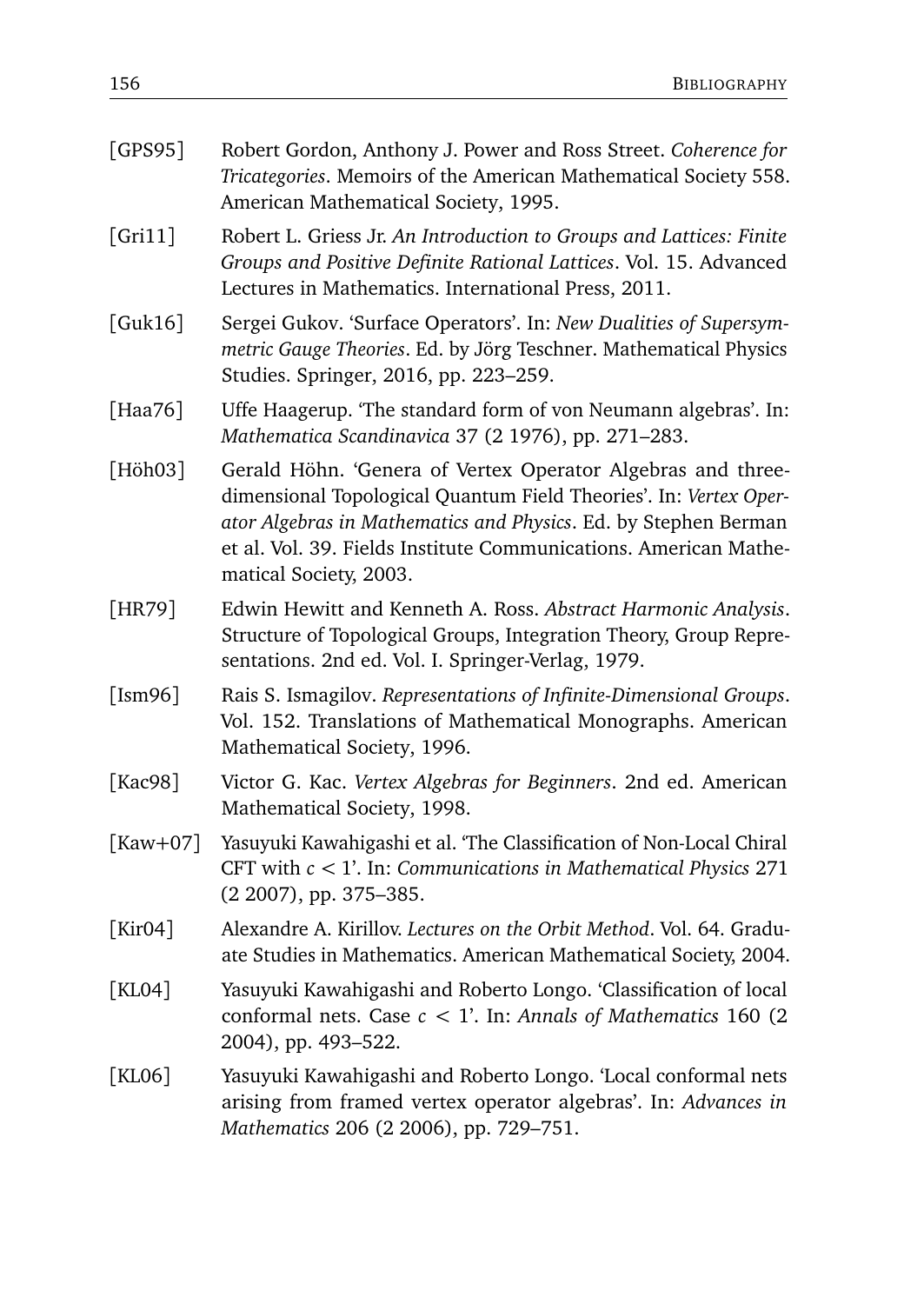| [KLM01]          | Yasuyuki Kawahigashi, Roberto Longo and Michael Müger. 'Multi-<br>interval Subfactors and Modularity of Representations in Confor-<br>mal Field Theory'. In: Communications in Mathematical Physics<br>219 (3 2001), pp. 631-669.                                                                                                                                                      |
|------------------|----------------------------------------------------------------------------------------------------------------------------------------------------------------------------------------------------------------------------------------------------------------------------------------------------------------------------------------------------------------------------------------|
| [ $Kne02$ ]      | Martin Kneser. Quadratische Formen. Neu bearbeitet und heraus-<br>gegeben in Zusammenarbeit mit Rudolf Scharlau. Springer-Verlag,<br>2002.                                                                                                                                                                                                                                             |
| [ $Kow14$ ]      | Emmanuel Kowalski. An Introduction to the Representation Theory<br>of Groups. Vol. 155. Graduate Studies in Mathematics. American<br>Mathematical Society, 2014.                                                                                                                                                                                                                       |
| [KR09]           | Liang Kong and Ingo Runkel. 'Algebraic Structures in Euclidean<br>and Minkowskian Two-Dimensional Conformal Field Theory'. In:<br>Noncommutative Structures in Mathematics and Physics. Koninklijke<br>Vlaamse Academie van België voor Wetenschappen en Kunsten,<br>2009, pp. 217-238.                                                                                                |
| [ $KS11a$ ]      | Anton Kapustin and Natalia Saulina. 'Surface operators in 3d Topo-<br>logical Field Theory and 2d Rational Conformal Field Theory'. In:<br>Mathematical Foundations of Quantum Field Theory and Perturba-<br>tive String Theory. Ed. by Hisham Sati and Urs Schreiber. Vol. 83.<br>Proceedings of Symposia in Pure Mathematics. American Mathe-<br>matical Society, 2011, pp. 175-199. |
| [ $KS11b$ ]      | Anton Kapustin and Natalia Saulina. 'Topological boundary condi-<br>tions in abelian Chern-Simons theory'. In: Nuclear Physics B 845<br>(3 2011), pp. 393-435.                                                                                                                                                                                                                         |
| [KW09]           | Boris A. Khesin and Robert Wendt. The Geometry of Infinite-Dimen-<br>sional Groups. Vol. 51. A Series of Modern Surveys in Mathematics.<br>Springer, 2009.                                                                                                                                                                                                                             |
| $[$ Lok94 $]$    | Terence M. L. Loke. 'Operator Algebras and Conformal Field The-<br>ory of the Discrete Series Representation of Diff $(S^1)$ . PhD thesis.<br>University of Cambridge, Nov. 1994.                                                                                                                                                                                                      |
| $[L\check{S}15]$ | David Li-Bland and Pavol Ševera. 'Symplectic and Poisson Ge-<br>ometry of the Moduli Spaces of Flat Connections Over Quilted<br>Surfaces'. In: Mathematical Aspects of Quantum Field Theories. Ed.<br>by Damien Calaque and Thomas Strobl. Mathematical Physics<br>Studies. Springer, 2015, pp. 343-411.                                                                               |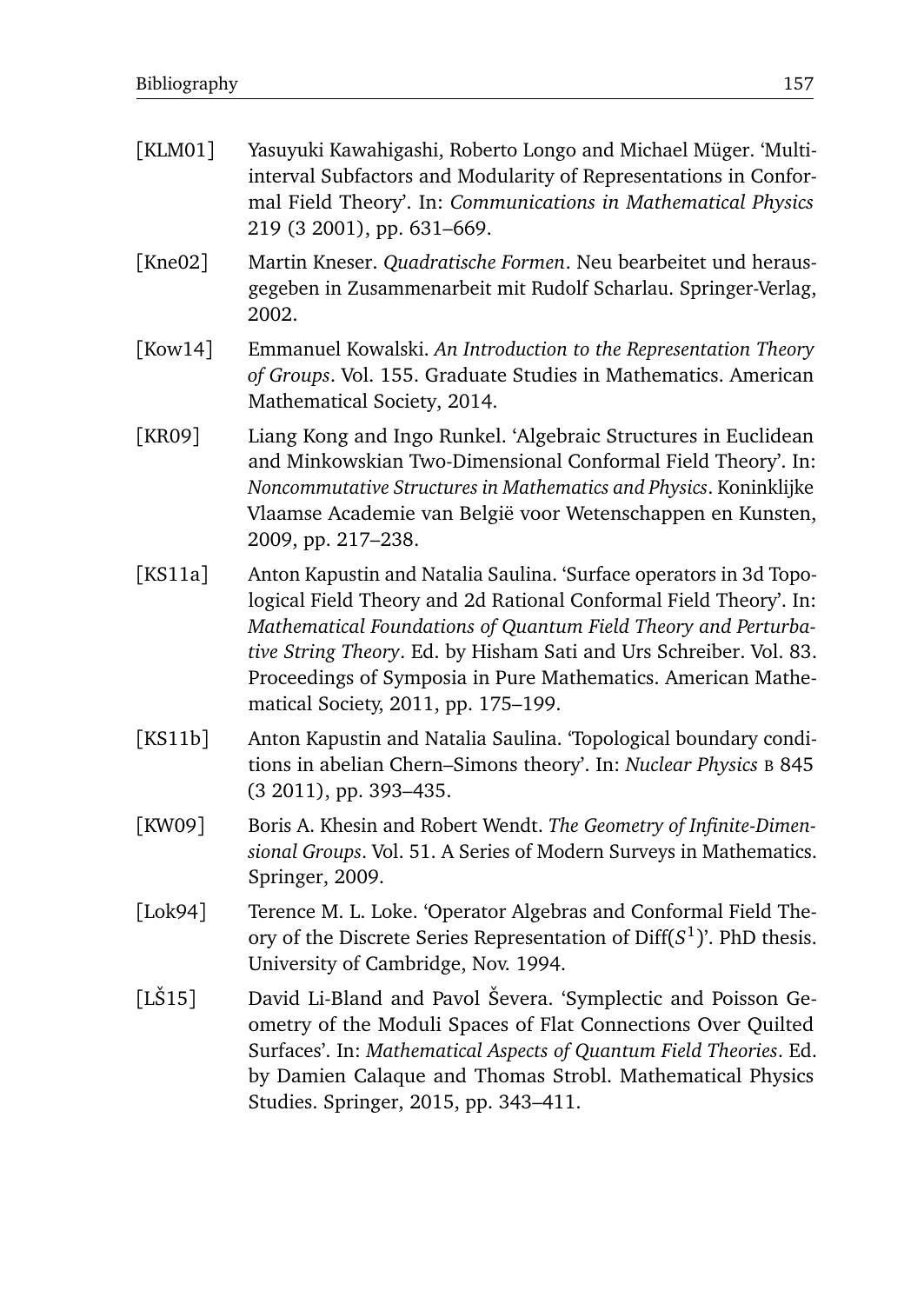| [ $Mas14$ ] | Geoffrey Mason. 'Vertex Operator Algebras, Modular Forms and<br>Moonshine'. In: Conformal Field Theory, Automorphic Forms and<br>Related Topics. Ed. by Winfried Kohnen and Rainer Weissauer.<br>Contributions in Mathematical and Computational Sciences 8.<br>Springer, 2014.            |
|-------------|--------------------------------------------------------------------------------------------------------------------------------------------------------------------------------------------------------------------------------------------------------------------------------------------|
| [ $MNS12$ ] | Jennifer Maier, Thomas Nikolaus and Christoph Schweigert. 'Equiv-<br>ariant Modular Categories via Dijkgraaf-Witten Theory'. In: Ad-<br>vances in Theoretical and Mathematical Physics 16.1 (2012), pp. 289-<br>358.                                                                       |
| [MT10]      | Geoffrey Mason and Michael P. Tuite. 'Vertex Operator and Mod-<br>ular Forms'. In: A Window into Zeta and Modular Physics. Ed. by<br>Klaus Kirsten and Floyd L. Williams. Mathematical Sciences Re-<br>search Institute Publications 57. Cambridge University Press, 2010,<br>pp. 183-278. |
| [ $Nee02$ ] | Karl-Hermann Neeb. 'Central extensions of infinite-dimensional<br>groups'. In: Annales de l'Institut Fourier 52 (5 2002), pp. 1365-<br>1442.                                                                                                                                               |
| [ $Nee14$ ] | Karl-Hermann Neeb. 'Positive energy representations and conti-<br>nuity of projective representations for general topological groups'.<br>In: Glasgow Mathematical Journal 56 (2 2014), pp. 295-316.                                                                                       |
| [ $Nie73$ ] | Hans-Volker Niemeier. 'Definite quadratische Formen der Dimen-<br>sion 24 und Diskriminante 1'. In: Journal of Number Theory 5 (2<br>1973), pp. 142-178.                                                                                                                                   |
| [ $Nik80$ ] | Viacheslav V. Nikulin. 'Integral symmetric bilinear forms and some<br>of their applications'. In: Mathematics of the USSR-Izvestiya 14.1<br>(1980), pp. 103-167.                                                                                                                           |
| [ $Par92$ ] | Kalyanapuram R. Parthasarathy. An Introduction to Quantum Stochas-<br>tic Calculus. Vol. 85. Monographs in Mathematics. Birkhäuser,<br>1992.                                                                                                                                               |
| [PS86]      | Andrew Pressley and Graeme Segal. Loop Groups. Oxford Mathe-<br>matical Monographs. Oxford University Press, 1986.                                                                                                                                                                         |
| [Seg81]     | Graeme Segal. 'Unitary Representations of some Infinite Dimen-<br>sional Groups'. In: Communications in Mathematical Physics 80<br>$(1981)$ , pp. 301-342.                                                                                                                                 |
| [Shi06]     | Hiroki Shimakura. 'The automorphism groups of the vertex opera-<br>tor algebras $V_l^+$ : general case'. In: Mathematische Zeitschrift 252<br>(4 2006), pp. 849–862.                                                                                                                       |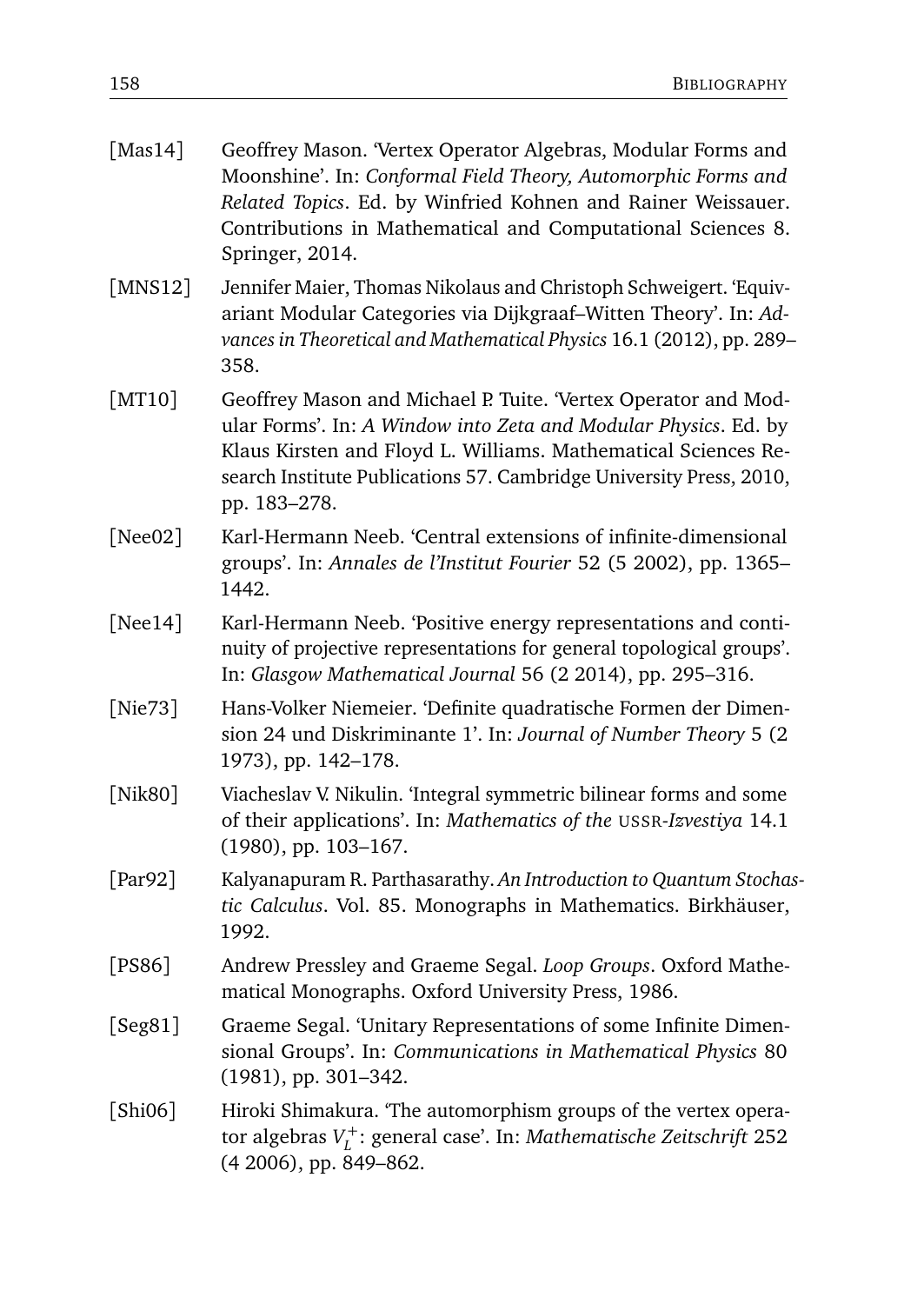| [Sta95]     | Carl P. Staszkiewicz. 'Die lokale Struktur abelscher Stromalgebren<br>auf dem Kreis'. PhD thesis. Freie Universtät Berlin, Mar. 1995.                                                                                              |
|-------------|------------------------------------------------------------------------------------------------------------------------------------------------------------------------------------------------------------------------------------|
| [Sug90]     | Mitsuo Sugiura. Unitary Representations and Harmonic Analysis:<br>An Introduction. 2nd ed. North-Holland/Kodansha, 1990.                                                                                                           |
| [Tak03]     | Masamichi Takesaki. Theory of Operator Algebras II. Encyclopaedia<br>of Mathematical Sciences 125. Springer, 2003.                                                                                                                 |
| [Tol99]     | Valerio Toledano Laredo. 'Integrating Unitary Representations of<br>Infinite-Dimensional Lie Groups'. In: Journal of Functional Analysis<br>161 (2 1999), pp. 478-508.                                                             |
| [Vro13]     | Ludo Vromen. 'Circle diffeomorphisms acting on fermionic and<br>bosonic Fock space'. Master's thesis. Universiteit Utrecht, Aug.<br>2013.                                                                                          |
| [Wal $16$ ] | Konrad Waldorf. Transgressive loop group extensions. 2016. arXiv:<br>math/1502.05089v3.                                                                                                                                            |
| [Was98]     | Antony Wassermann. 'Operator algebras and conformal field the-<br>ory III. Fusion of positive energy representations of $LSU(N)$ using<br>bounded operators'. In: Inventiones Mathematicae 133 (3 1998),<br>pp. 467-538.           |
| [Wei05]     | Mihály Weiner. 'Conformal covariance and related properties of<br>chiral QFT'. PhD thesis. Università di Roma 'Tor Vergata', 2005.                                                                                                 |
| [Wei06]     | Mihály Weiner. 'Conformal Covariance and Positivity of Energy in<br>Charged Sectors'. In: Communications in Mathematical Physics 265<br>(2 2006), pp. 493-506.                                                                     |
| [Wei $16$ ] | Mihály Weiner. 'Local equivalence of representations of $Diff+(S1)$<br>corresponding to different highest weights'. In: (2016). arXiv:<br>abs/1606.00344v1. Accepted for publication in Communications<br>in Mathematical Physics. |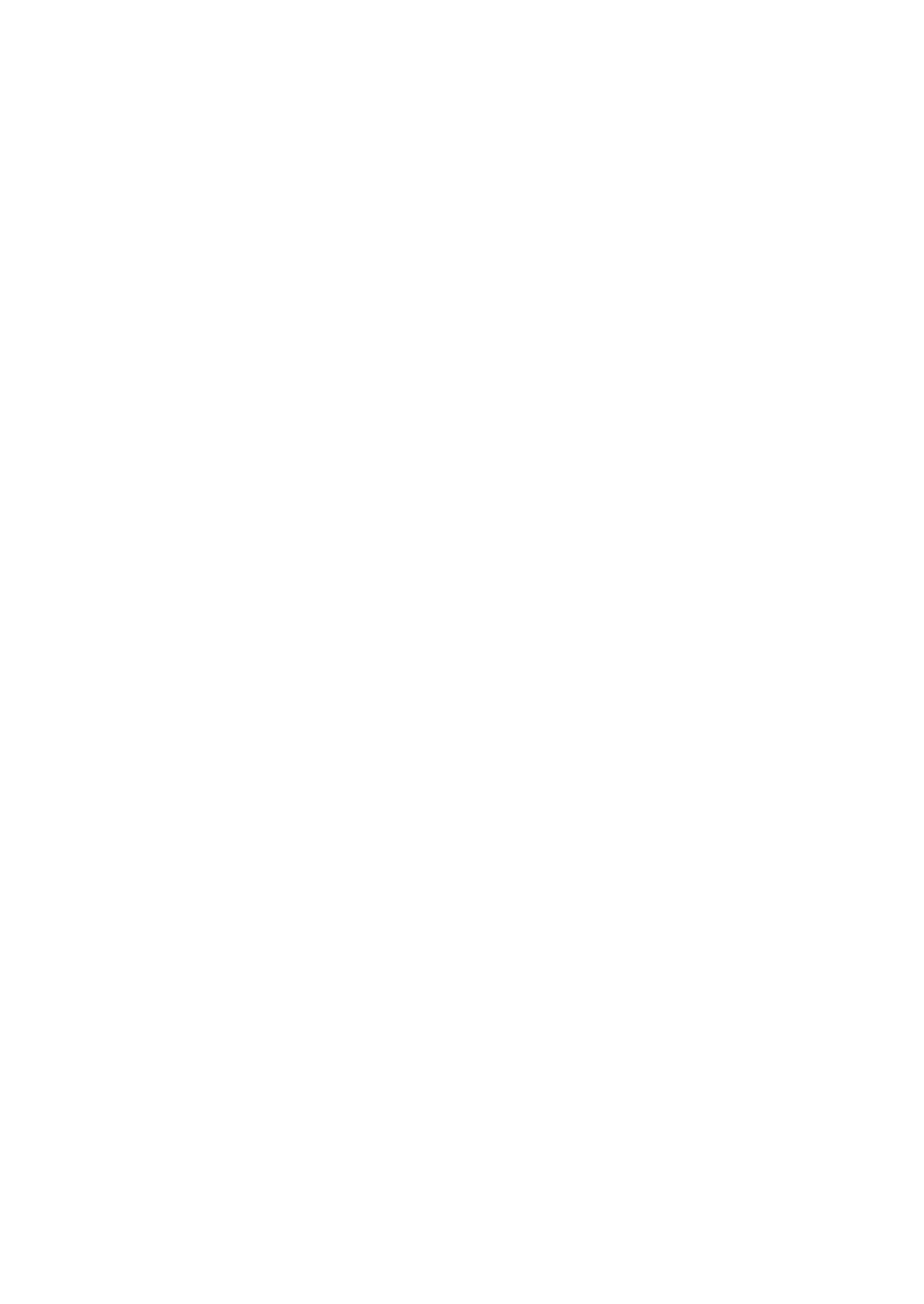### **Samenvatting**

Hier zal ik een poging doen de belangrijkste onderwerpen en resultaten uit dit proefschrift op een meer elementaire manier uiteen te zetten. We zullen eerst de unigekleurde toruslusgroepen uit Hoofdstuk 2 behandelen, om vervolgens over te gaan naar de theorie van de bigekleurde toruslusgroepen uit Hoofdstuk 3.

### **Unigekleurde toruslusgroepen**

Om uit te leggen wat een toruslusgroep is beginnen we met het kiezen van een willekeurige, maar vaste torus *T* waar de toruslusgroep van af zal hangen. (De betekenis van het bijvoeglijk naamwoord 'unigekleurde' in de titel van deze sectie zal toegelicht worden in de volgende sectie.) Vervolgens beschouwen we de verzameling van alle gesloten lussen die op *T* liggen. Wij eisen van elke lus slechts dat deze in zekere zin glad is, maar het is hem toegestaan om zichzelf te doorsnijden of meerdere keren om de torus te wikkelen vóór hij sluit. Deze collectie van lussen is dus zeer groot, maar blijkt over een interessante structuur te beschikken. Merk namelijk eerst op dat *T* als torus niet alleen een meetkundig object is, maar ook een algebraïsche structuur bezit. De punten op *T* kunnen namelijk bij elkaar worden opgeteld, van elkaar worden afgetrokken en ook is er voor deze optelling een neutraal punt 0. Dit maakt *T* een *groep*. Stel een lus *γ* op *T* nu voor als een afbeelding van de eenheidscirkel *S* <sup>1</sup> naar *T* toe.



(In de illustratie is *T* als zijnde 2-dimensionaal weergegeven, maar een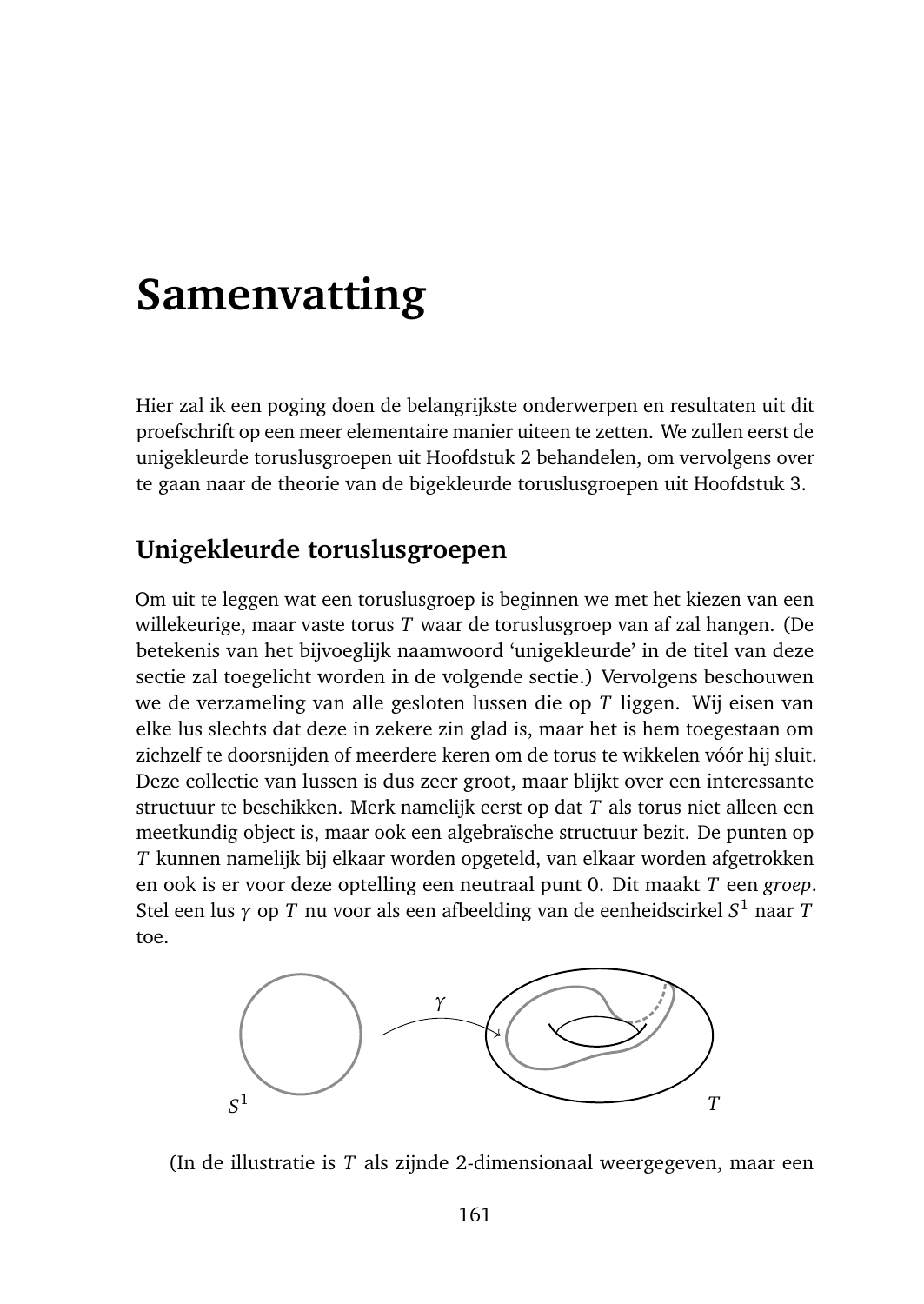hoger-dimensionale torus is in onze discussie zeker ook toegestaan.) Dit wil zeggen dat we de punten op de lus *γ* schrijven als *γ*(*θ*), waar *θ* een punt op *S* 1 is. Als *ρ* dan een andere lus op *T* is kan deze met *γ* puntsgewijs worden opgeteld, wat een nieuwe lus *γ*+*ρ* oplevert. Hiermee zien we dat de verzameling van alle lussen op *T* zelf weer een groep is, die we noteren met *LT* en de *(torus)lusgroep* behorende bij *T* noemen. Zijn neutrale element voor de optelling is de lus die volledig in het punt 0 van *T* geconcentreerd is.

In dit werk hebben niet zo zeer toruslusgroepen zelf onze interesse, als wel bepaalde van hun *centrale uitbreidingen* die geassocieerd zijn aan *roosters*. Een (positief definiet) rooster van dimensie *n* is een oneindige verzameling regelmatig verdeelde punten in de *n*-dimensionale Euclidische ruimte R *<sup>n</sup>* die 1) de oorsprong 0 bevat, 2)  $\mathbb{R}^n$  opspant, en 3) zodanig gepositioneerd is dat het inprodukt tussen de twee vectoren vanuit 0 naar iedere twee punten toe een geheel getal is. Onderstaand zijn twee voorbeelden van (delen van) 2 dimensionale roosters weergegeven.

Een vierkant rooster. Een hexagonaal rooster.

In hogere dimensies zijn exotischere voorbeelden te vinden en het is vaak vruchtbaar om een rooster als een meetkundig object op zich te beschouwen.

In Sectie 2.2 van dit proefschrift wordt verteld hoe, vanuit de toruslusgroep *LT*, met behulp van ieder rooster *Λ* van een speciaal type en van dezelfde dimensie als *T* een bepaalde grotere groep  $\tilde{L}T$  gecreëerd kan worden. Een element van  $LT$  is niet langer slechts een lus, maar een paar  $(\gamma, z)$ , waar  $\gamma$  een lus op *T* is en dus behoort tot *LT*, terwijl *z* een complex getal van modulus 1 is. Merk op dat zulke complexe getallen zelf ook een groep vormen, welke we noteren met U(1). Voor ieder element van *LT* bevat  $LT$  dus zoveel kopieën als er in  $U(1)$  liggen. Tot zover hebben wij  $LT$  slechts als verzameling beschreven. De rol van het rooster *Λ* ligt in het bepalen van de vermenigvuldiging van de elementen van  $\tilde{L}T$  met elkaar op zo een manier dat  $\tilde{L}T$ , net zoals  $LT$ , een groep vormt. We zeggen dat  $\tilde{L}T$  een *centrale uitbreiding* van *LT* is (*langs* de groep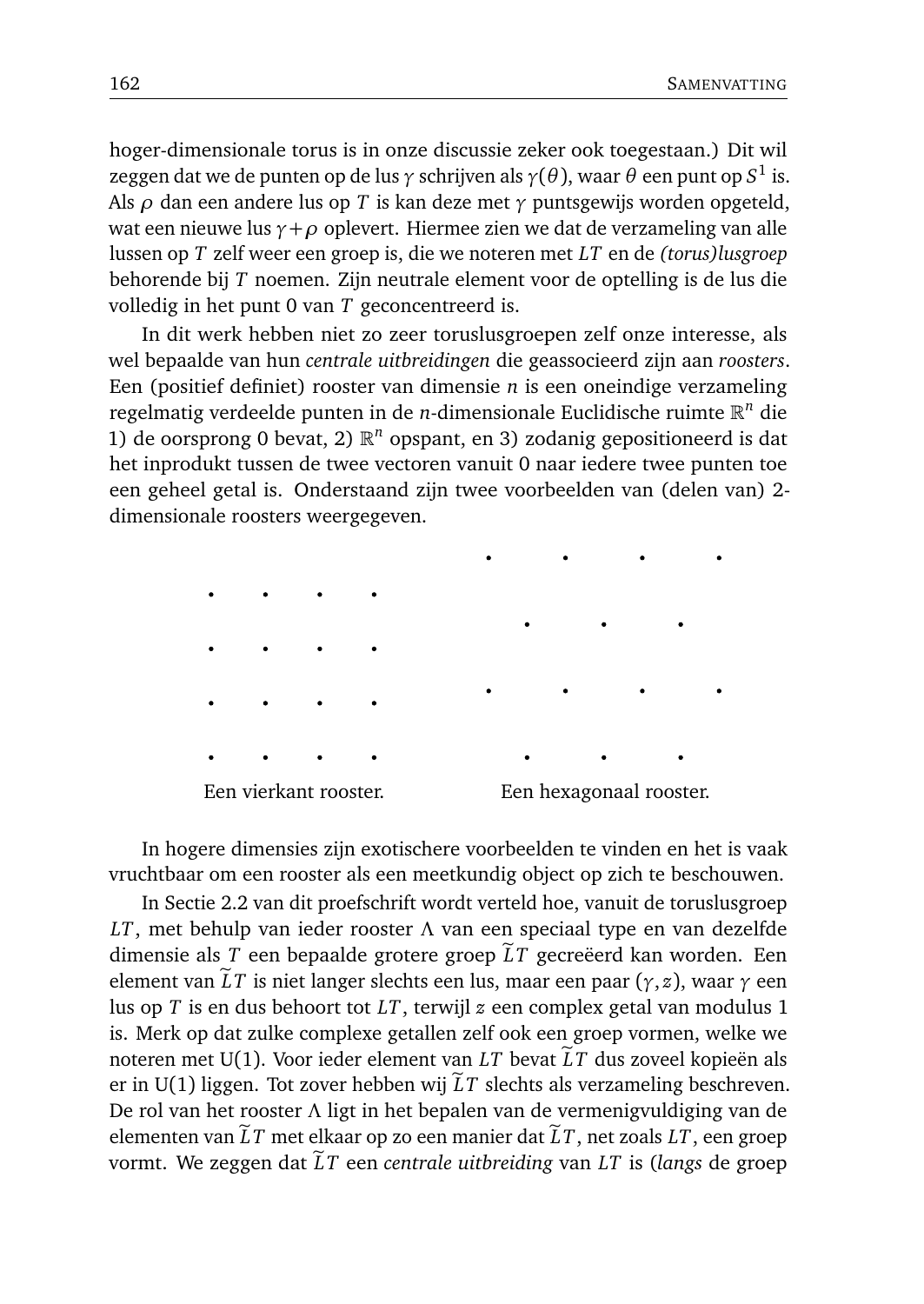$U(1)$ ).

Een reden om in deze centrale uitbreidingen geïnteresseerd te zijn is het feit dat ze een inzichtelijke *representatietheorie* hebben. Grof gezegd is een *representatie* van een groep een specifieke manier waarop de groep zich kan manifesteren als symmetrieën van een vectorruimte met een inprodukt. Onder een representatie wordt een element van een groep dus voorgesteld als een lineaire transformatie die een gegeven inprodukt behoudt. Het bestuderen van de representaties van een groep kan leiden tot een beter begrip van de groep zelf. Het is handig om hiermee bij de meest elementaire te beginnen, de zogenaamde *irreducibele* representaties, ook omdat deze als bouwstenen kunnen dienen voor algemene representaties.

Voor de centrale uitbreidingen  $\tilde{L}T$  is deze restrictie helaas toch niet genoeg om inzicht in hun representatietheorie te verkrijgen. Echter blijkt dat wanneer we ook een *positieve energie* conditie eisen deze studie ineens wel behapbaar wordt. In sectie 2.5 leggen we namelijk uit dat  $\tilde{L}T$  slechts eindig veel irreducible, positieve energie representaties bezit en dat deze expliciet te classificeren en construeren zijn.

#### **Bigekleurde toruslusgroepen**

De hier boven uiteengezette theorie van toruslusgroepen, samengevat uit Hoofdstuk 2, is vrij klassiek en al eerder beschreven in de literatuur. In dit proefschrift is een nieuwe generalisatie van toruslusgroepen geïntroduceerd, die we *bigekleurde toruslusgroepen* hebben genoemd, en er is geprobeerd om analoge resultaten over ze te vinden zoals we die kennen over toruslusgroepen.

Voor het definiëren van een bigekleurde toruslusgroep is meer nodig dan een enkele torus. We fixeren in plaats daarvan drie torussen, *T*◦ , *H*, en *T*• van dezelfde dimensie, samen met twee afbeeldingen, één van *H* naar *T*◦ en één van *H* naar *T*• . Van deze afbeeldingen wordt geëist dat ze zowel de meetkundige (preciezer: de differentieerbare) structuren van de torussen respecteren, als hun groepsstructuren. We zien *T*◦ en *T*• als respectievelijk een witte en een zwarte torus.

Net zoals een enkele torus heeft ook de zojuist genoemde lijst van data een begrip van 'lus', namelijk een *bigekleurde lus*. Deze is gedefinieerd als het geheel van 1) een (glad) pad op *T*◦ , 2) een (glad) pad op *T*• , en 3) twee aangewezen punten op *H* zodanig dat ze worden gestuurd naar de eindpunten van de paden op *T*◦ en *T*• onder de afbeeldingen van *H* naar deze torussen. Het is handig om de eenheidscirkel  $S^1$  te zien als zijnde opgeknipt in drie stukken: een linkerhelft, een rechterhelft en hun overlappende twee punten,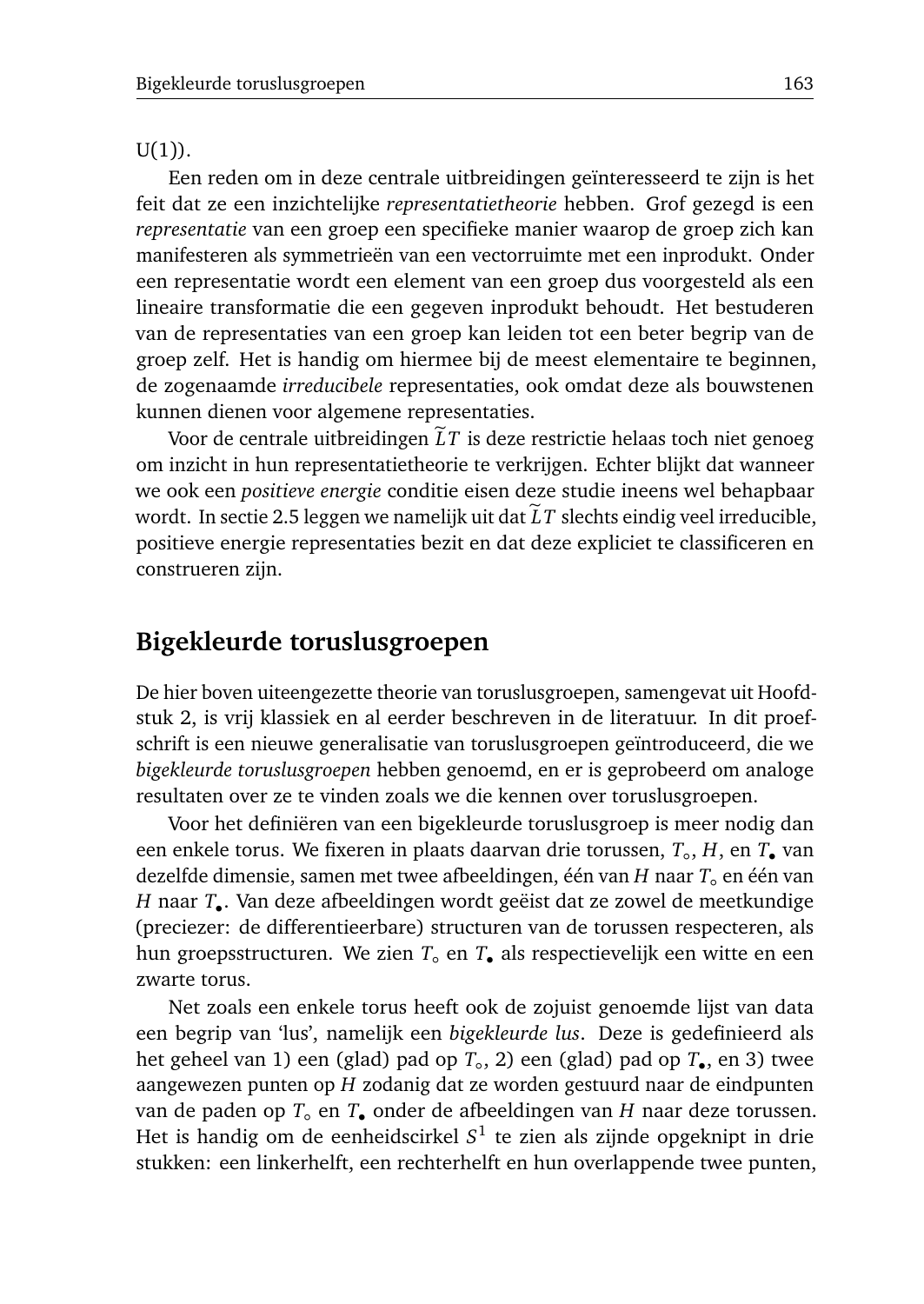en vervolgens een bigekleurde lus te beschouwen als een drietal afbeeldingen vanuit deze stukken naar de drie torussen toe.



Op dezelfde wijze als in onze eerdere uitleg over gewone lussen op een torus vormt ook de verzameling van bigekleurde lussen een groep onder de puntsgewijze optelling. Deze groep noteren we met *L*(*T*◦ , *H*, *T*• ) en wordt een *bigekleurde toruslusgroep* genoemd. We zien dat als we de torussen *H*, *T*◦ en *T*• gelijk aan elkaar kiezen en de twee afbeeldingen tussen hen als de identiteit nemen dat *L*(*T*◦ , *H*, *T*• ) dan niets anders is dan *LH* (onder enkele extra condities die wij hier niet noemen). Daarom is een bigekleurde toruslusgroep inderdaad een generalisatie van een gewone, en noemen wij dit tweede type achteraf beschouwd *unigekleurd*.

In Sectie 3.2 construeren wij centrale uitbreidingen *L*(*T*<sub>◦</sub>,*H*, *T*<sub>●</sub>) van zo een groep *L*(*T*◦ , *H*, *T*• ) met eigenschappen analoog aan die van unigekleurde groepen. Deze keer vereist dit niet een enkel, maar een drietal roosters *Λ*◦ , *Γ* en *Λ*• van gelijke dimensies, samen met twee afbeeldingen, één van *Γ* naar *Λ*◦ en één van *Γ* naar *Λ*• . Uiteraard eisen we dat deze afbeeldingen de structuren van de roosters bewaren. Samen met verdere eigenschappen bewezen in Sectie 3.3 toont het bestaan van deze centrale uitbreidingen dat bigekleurde toruslusgroepen een werkelijke generalisatie van de unigekleurde theorie toe laten.

Deze stelling wordt tenslotte kracht bijgezet in Sectie 3.4 door op een zelfde wijze als in Hoofdstuk 2 de irreducibele, positieve energie representaties van zo een groep *L*(*T*<sub>◦</sub>,*H*, *T*•) te classificeren en te construeren. Hier blijkt opnieuw dat er slechts eindig veel van zulke representaties bestaan.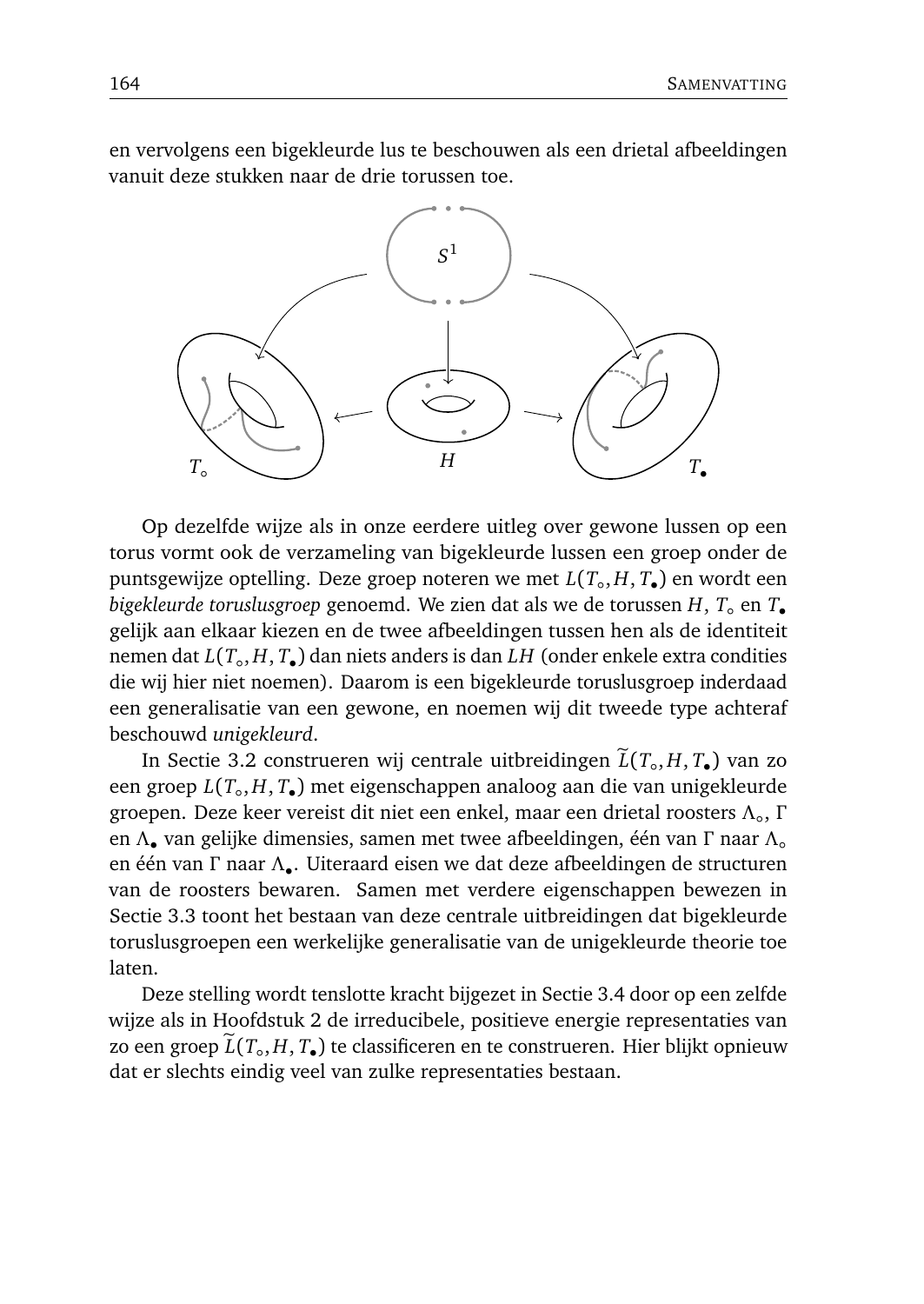## **Acknowledgements**

Thank you, André, for accepting me as a student and thereby giving me the opportunity to enter the world of research. I am grateful for your trust, patience and the freedom you allowed me. Your efforts of support during trying times and while we were separated geographically and dealt with digital malfunctions were more than a student could ask from an advisor. If I gained any sense of mathematical beauty at all, it owes largely to your lectures, my attempts to view material through your lens and seeing my work slowly evolve by your guiding hand.

The next person to offer thanks to is Erik van den Ban. Erik, while your role as a promotor was initially formal, it expanded greatly in my final year. You became a second sounding board for the ideas developed with André, found crucial, technical errors and helped to repair them. Your experience with administrative matters in the end phase was also much appreciated.

I am grateful to the members of my reading committee, consisting of Marius Crainic, Christopher Douglas, Karl-Hermann Neeb, Karl-Henning Rehren and Christoph Schweigert, for their time and effort spent studying this thesis and their valuable feedback.

Cécile, Jean, Ria and Sylvia, thank you for always keeping your door open for unexpected questions and requests and greeting us with a smile. Without you the workings of the department would immediately grind to a halt. I am also indebted to Gunther Cornelissen for his advice on planning the defence.

I was lucky to share the department with fellow PhD students and postdocs who made work much more enjoyable. Thanks, guys, for the lunch breaks we had and especially Ajinkya, Anshui, Dali, Joost, Pouyan and Sebastian for being great office mates. I would also like to single out all the participants of the QFT seminar we organised. Jules, thank you for initiating it, convincing me to take part in it and being a driving force behind it. It gave me much needed practice giving talks and I regret not starting the seminar earlier.

During my visits abroad I had the joy to meet many other students, among whom I want to thank in particular Byung Do, Daniel, Dominic, Lars, Marco,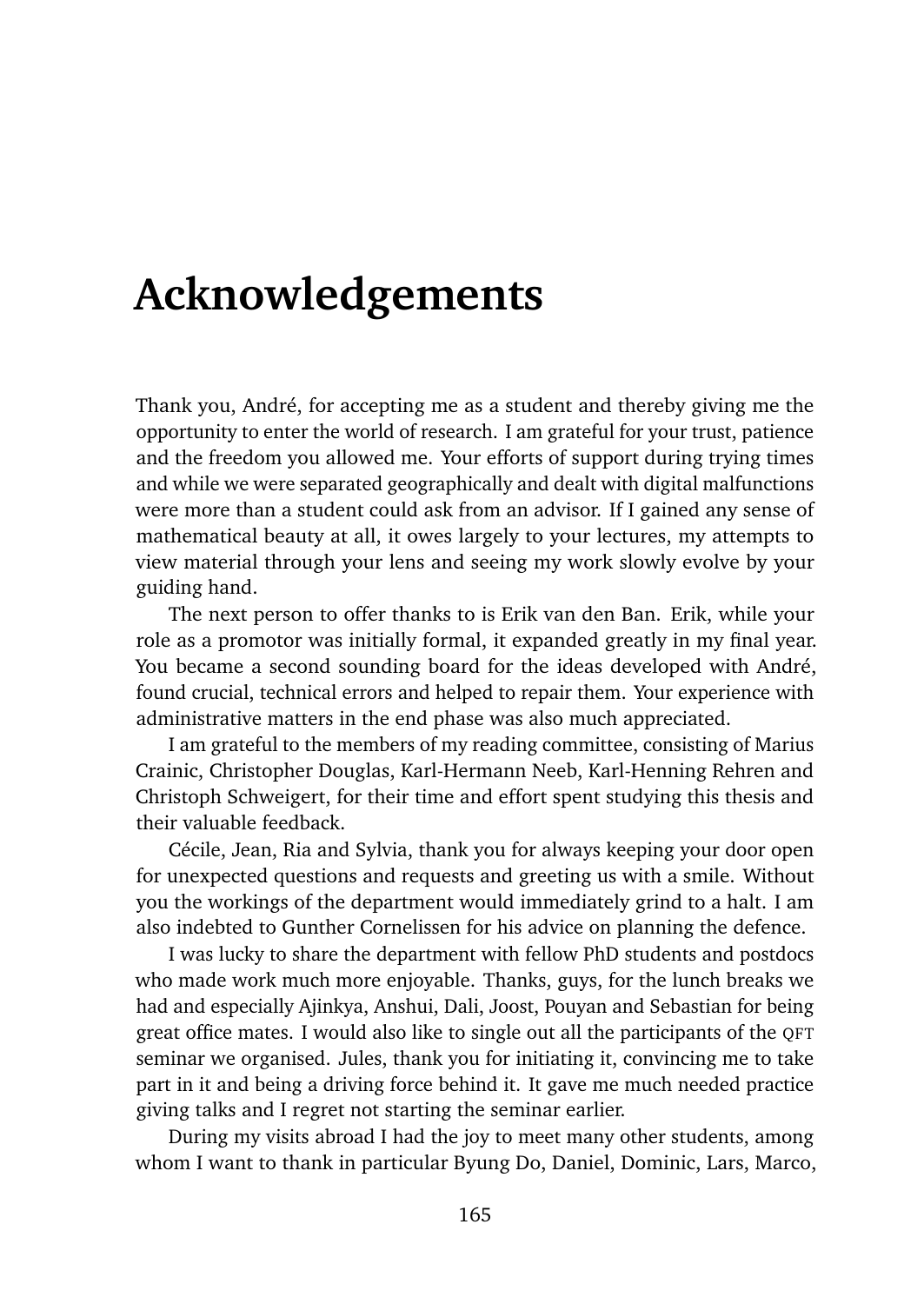Mark, Massi, Matt and Peter for sharing their knowledge of and passion for mathematics so freely. The staff at the Hausdorff Research Institute for Mathematics deserves praise as well for their hospitality and generosity during my stay in Bonn in the summer of 2015, which created an ideal working atmosphere.

Lastly, I want to thank my parents for all their support throughout my studies, and my sister for teaching me to read.